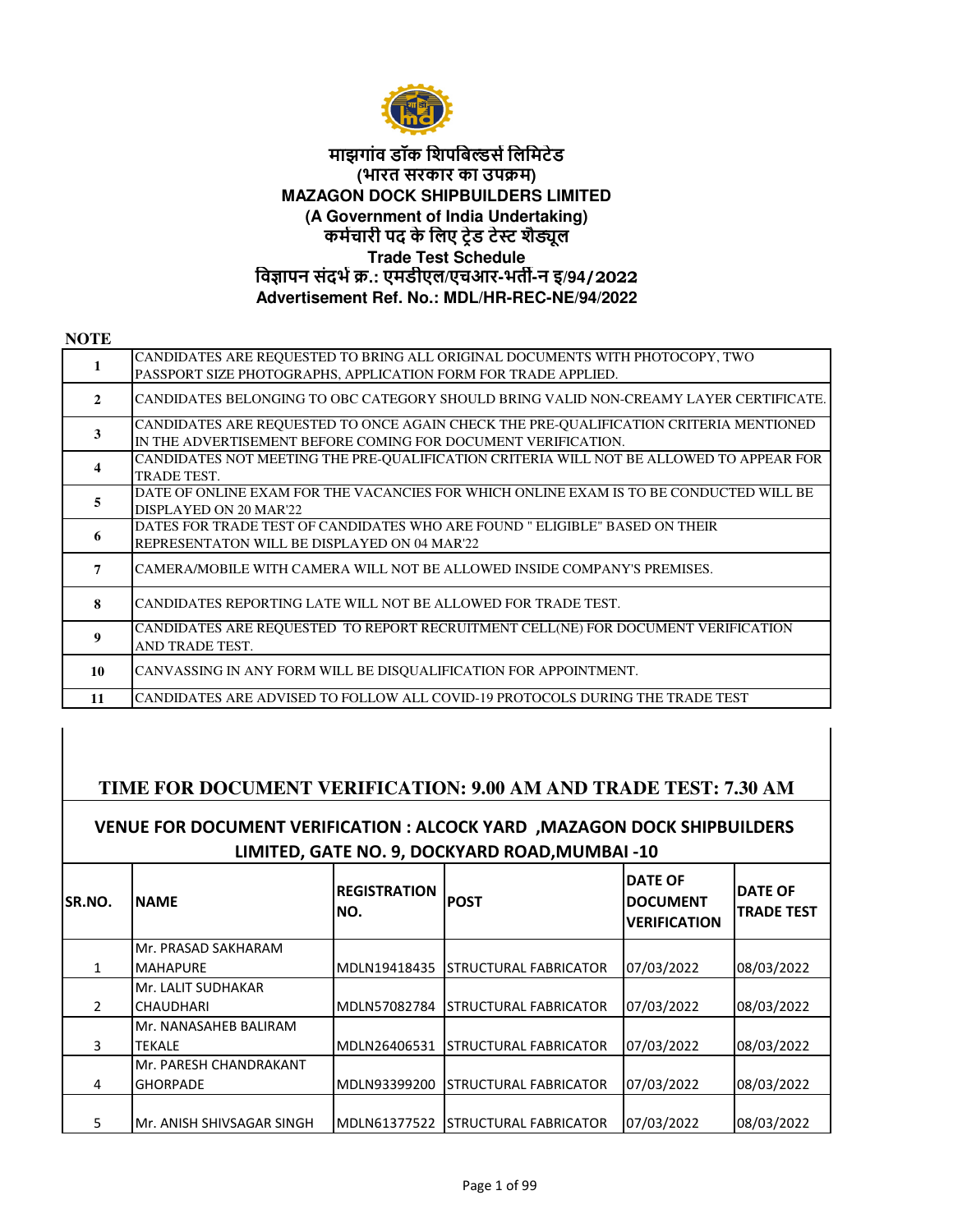| 6  | Mr. NIKHIL RAGHUVEER RAJAM                 | MDLN71003236 | STRUCTURAL FABRICATOR        | 07/03/2022 | 08/03/2022 |
|----|--------------------------------------------|--------------|------------------------------|------------|------------|
| 7  | Mr. AKSHAY ANANT CHERKAR                   | MDLN55663295 | STRUCTURAL FABRICATOR        | 07/03/2022 | 08/03/2022 |
|    |                                            |              |                              |            |            |
| 8  | Mr. NIKHIL VITTHAL SHIRALE                 | MDLN64422053 | STRUCTURAL FABRICATOR        | 07/03/2022 | 08/03/2022 |
| 9  | Mr. YOGESH DHARMRAJ PATIL                  | MDLN55503676 | STRUCTURAL FABRICATOR        | 07/03/2022 | 08/03/2022 |
| 10 | Mr. HITESH DEEPAK PATIL                    | MDLN82515123 | STRUCTURAL FABRICATOR        | 07/03/2022 | 08/03/2022 |
| 11 | Mr. VIPUL RAMESH TAMORE                    | MDLN73486581 | STRUCTURAL FABRICATOR        | 07/03/2022 | 08/03/2022 |
| 12 | Mr. YOGESH DHARMRAJ PATIL                  | MDLN85193614 | STRUCTURAL FABRICATOR        | 07/03/2022 | 08/03/2022 |
| 13 | Mr. TEJAS SONA KAMBLE                      | MDLN97600599 | STRUCTURAL FABRICATOR        | 07/03/2022 | 08/03/2022 |
| 14 | Mr. HARESH SUDHIR PATANGE                  | MDLN55401109 | STRUCTURAL FABRICATOR        | 07/03/2022 | 08/03/2022 |
| 15 | Mr. JITENDRA LAXMAN TANDEL                 | MDLN23805044 | STRUCTURAL FABRICATOR        | 07/03/2022 | 08/03/2022 |
| 16 | Mr. NITIN NATHURAM THAKUR                  | MDLN41792058 | <b>STRUCTURAL FABRICATOR</b> | 07/03/2022 | 08/03/2022 |
| 17 | Mr. YOGESH KHANDERAO<br><b>BHAND</b>       | MDLN47943526 | STRUCTURAL FABRICATOR        | 07/03/2022 | 08/03/2022 |
| 18 | Mr. AMIT ASHOK<br>VENGURLEKAR              | MDLN84634366 | STRUCTURAL FABRICATOR        | 07/03/2022 | 08/03/2022 |
| 19 | Mr. SUNIL MAHADEV BHOSLE                   | MDLN22078696 | STRUCTURAL FABRICATOR        | 07/03/2022 | 08/03/2022 |
| 20 | Mr. AJAY VITTHAL DHANDRE                   | MDLN65121104 | STRUCTURAL FABRICATOR        | 07/03/2022 | 08/03/2022 |
| 21 | Mr. KALPESH DATTARAM<br><b>DAKVE</b>       | MDLN34493436 | STRUCTURAL FABRICATOR        | 07/03/2022 | 08/03/2022 |
| 22 | Mr. KIRAN KACHARU GAIKWAD                  | MDLN60189808 | STRUCTURAL FABRICATOR        | 07/03/2022 | 08/03/2022 |
| 23 | Mr. RAHUL KAILAS SORATE                    | MDLN92500257 | <b>STRUCTURAL FABRICATOR</b> | 07/03/2022 | 08/03/2022 |
| 24 | Mr. SANTOSH TUKARAMAPPA<br><b>PATRE</b>    | MDLN36058905 | STRUCTURAL FABRICATOR        | 07/03/2022 | 08/03/2022 |
| 25 | Mr. BHUSHAN VINAYAK NIKAM                  | MDLN98731470 | STRUCTURAL FABRICATOR        | 07/03/2022 | 08/03/2022 |
| 26 | Mr. JANMESH JAGDISH BHAVE                  | MDLN46713504 | STRUCTURAL FABRICATOR        | 07/03/2022 | 08/03/2022 |
| 27 | Mr. RAKESH KASHINATH VISHE                 | MDLN77610304 | STRUCTURAL FABRICATOR        | 07/03/2022 | 08/03/2022 |
| 28 | Mr. NARENDRA RAMCHANDRA<br><b>SHIRSATH</b> | MDLN48065106 | STRUCTURAL FABRICATOR        | 07/03/2022 | 08/03/2022 |
|    | Mr. VIKAS SHEOPRAKASH                      |              |                              |            |            |
| 29 | <b>PANDEY</b><br>Mr. RAMESHWAR KISANRAO    | MDLN40343519 | STRUCTURAL FABRICATOR        | 07/03/2022 | 08/03/2022 |
| 30 | <b>BUNDE</b>                               | MDLN21513204 | STRUCTURAL FABRICATOR        | 07/03/2022 | 08/03/2022 |
| 31 | Mr. KAKASAHEB CHANGDEV<br><b>KADU</b>      | MDLN50379247 | STRUCTURAL FABRICATOR        | 07/03/2022 | 08/03/2022 |
| 32 | Mr. PRATHAMESH KASHINATH<br>KADAM          | MDLN91430631 | STRUCTURAL FABRICATOR        | 07/03/2022 | 08/03/2022 |
|    |                                            |              |                              |            |            |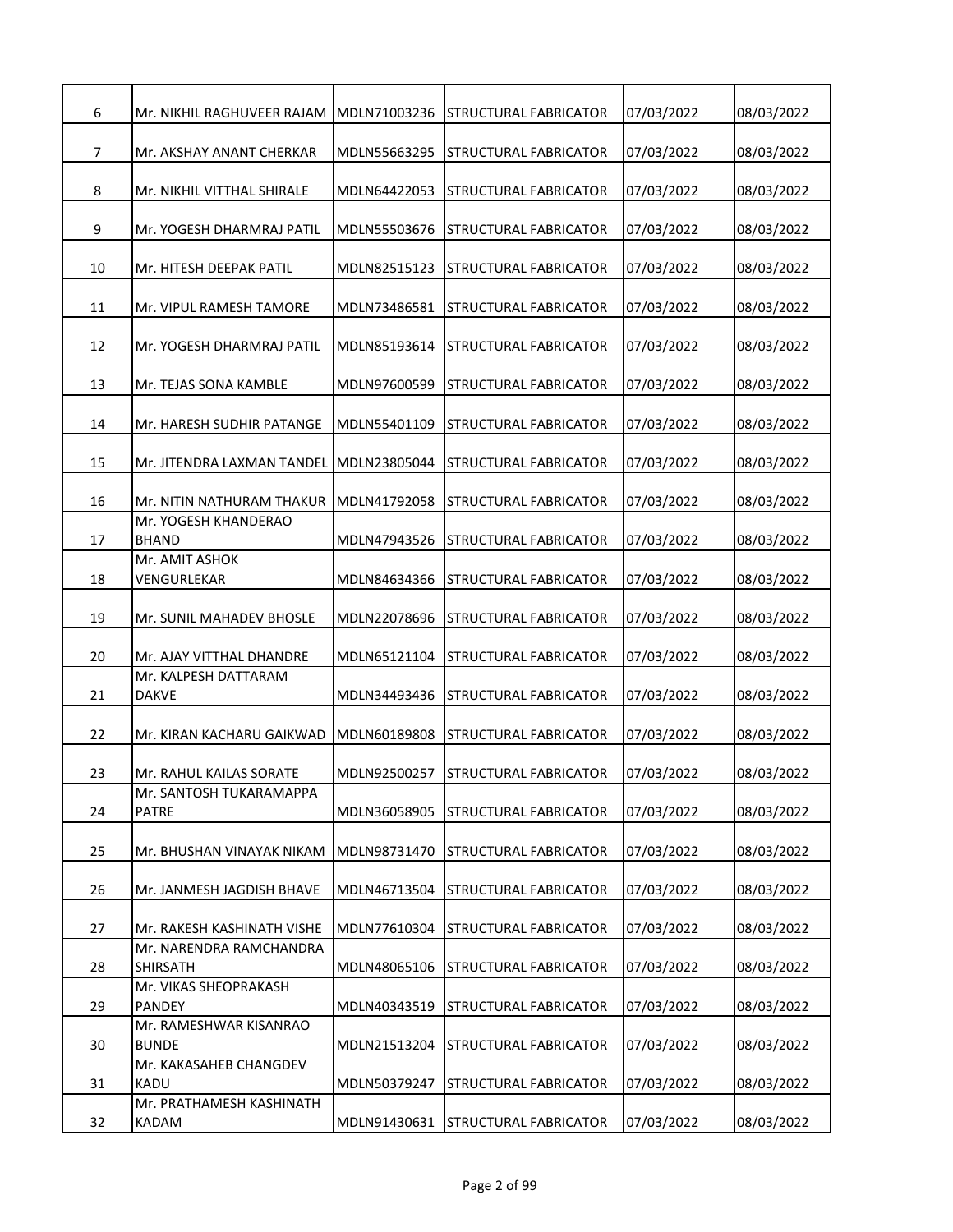| 33 | Mr. MANOJ BHAGWAN KAMADI MDLN97096062     |              | STRUCTURAL FABRICATOR        | 07/03/2022 | 08/03/2022 |
|----|-------------------------------------------|--------------|------------------------------|------------|------------|
| 34 | Mr. SANKESH ANANT AVASARE                 | MDLN12181678 | <b>STRUCTURAL FABRICATOR</b> | 07/03/2022 | 08/03/2022 |
| 35 | Mr. SIDRAM PANDURANG<br>SANAP             | MDLN48565355 | STRUCTURAL FABRICATOR        | 07/03/2022 | 08/03/2022 |
| 36 | Mr. PRADIP DNYANU PAWAR                   | MDLN87998454 | <b>STRUCTURAL FABRICATOR</b> | 07/03/2022 | 08/03/2022 |
| 37 | Mr. RAJESH RAMESH<br><b>KONDVILKAR</b>    | MDLN73605746 | STRUCTURAL FABRICATOR        | 07/03/2022 | 08/03/2022 |
| 38 | Mr. NITESH VIJAY NIKAM                    | MDLN33069003 | STRUCTURAL FABRICATOR        | 07/03/2022 | 08/03/2022 |
| 39 | Mr. ASHISH VASANT RAMBADE                 | MDLN76480520 | STRUCTURAL FABRICATOR        | 07/03/2022 | 08/03/2022 |
| 40 | Mr. KESHAV BHASKAR<br><b>SHINGARE</b>     | MDLN73656179 | STRUCTURAL FABRICATOR        | 07/03/2022 | 08/03/2022 |
| 41 | Mr. KISHOR SURESH BHALERAO                | MDLN61075142 | STRUCTURAL FABRICATOR        | 07/03/2022 | 08/03/2022 |
| 42 | Mr. PRABHAKAR VILAS MANE                  | MDLN67123846 | STRUCTURAL FABRICATOR        | 07/03/2022 | 08/03/2022 |
| 43 | Mr. ANKUSH BHALCHANDRA<br>AREKAR          | MDLN95760401 | STRUCTURAL FABRICATOR        | 07/03/2022 | 08/03/2022 |
| 44 | Mr. SHANTANU<br>SUBHASHCHANDRA MANE       | MDLN92425410 | STRUCTURAL FABRICATOR        | 07/03/2022 | 08/03/2022 |
| 45 | Mr. RAHUL KUMAR MISHRA                    | MDLN70271249 | STRUCTURAL FABRICATOR        | 07/03/2022 | 08/03/2022 |
| 46 | Mr. CHANDAN<br>HARISHCHANDRA MHATRE       | MDLN16965553 | STRUCTURAL FABRICATOR        | 07/03/2022 | 08/03/2022 |
| 47 | Mr. NITESH SUBHASH PARKAR                 | MDLN60212840 | STRUCTURAL FABRICATOR        | 07/03/2022 | 08/03/2022 |
| 48 | Mr. PRASAD CHANDRAKANT<br><b>VASURKAR</b> | MDLN14556205 | STRUCTURAL FABRICATOR        | 07/03/2022 | 08/03/2022 |
| 49 | Mr. NARAYAN EKNATH<br><b>MOGALE</b>       | MDLN65898818 | STRUCTURAL FABRICATOR        | 07/03/2022 | 08/03/2022 |
| 50 | Mr. UMESH MAHADEO<br><b>BAMANE</b>        | MDLN68128266 | <b>STRUCTURAL FABRICATOR</b> | 07/03/2022 | 08/03/2022 |
| 51 | Mr. UMAJI SITARAM MULAM                   | MDLN86653177 | STRUCTURAL FABRICATOR        | 07/03/2022 | 08/03/2022 |
| 52 | Mr. SANDIP ASHOK PATIL                    | MDLN51001340 | STRUCTURAL FABRICATOR        | 07/03/2022 | 08/03/2022 |
| 53 | Mr. ASHISH NARESH BHAGAT                  | MDLN48325832 | STRUCTURAL FABRICATOR        | 07/03/2022 | 08/03/2022 |
| 54 | Mr. YOGESH KHANDERAO<br><b>BHAND</b>      | MDLN23141668 | STRUCTURAL FABRICATOR        | 07/03/2022 | 08/03/2022 |
| 55 | Mr. YOGESH DHARMRAJ PATIL                 | MDLN58424510 | STRUCTURAL FABRICATOR        | 07/03/2022 | 08/03/2022 |
| 56 | Mr. ASHISH GUPTA                          | MDLN93912608 | STRUCTURAL FABRICATOR        | 07/03/2022 | 08/03/2022 |
| 57 | Mr. DEEPAK SHIVAJI GODBOLE                | MDLN79618474 | STRUCTURAL FABRICATOR        | 07/03/2022 | 08/03/2022 |
| 58 | Mr. SWAPNIL ANAND GAIKWAD                 | MDLN30211729 | STRUCTURAL FABRICATOR        | 07/03/2022 | 08/03/2022 |
| 59 | Mr. RAHUL MURLIDHAR LANGHI MDLN18341261   |              | STRUCTURAL FABRICATOR        | 07/03/2022 | 08/03/2022 |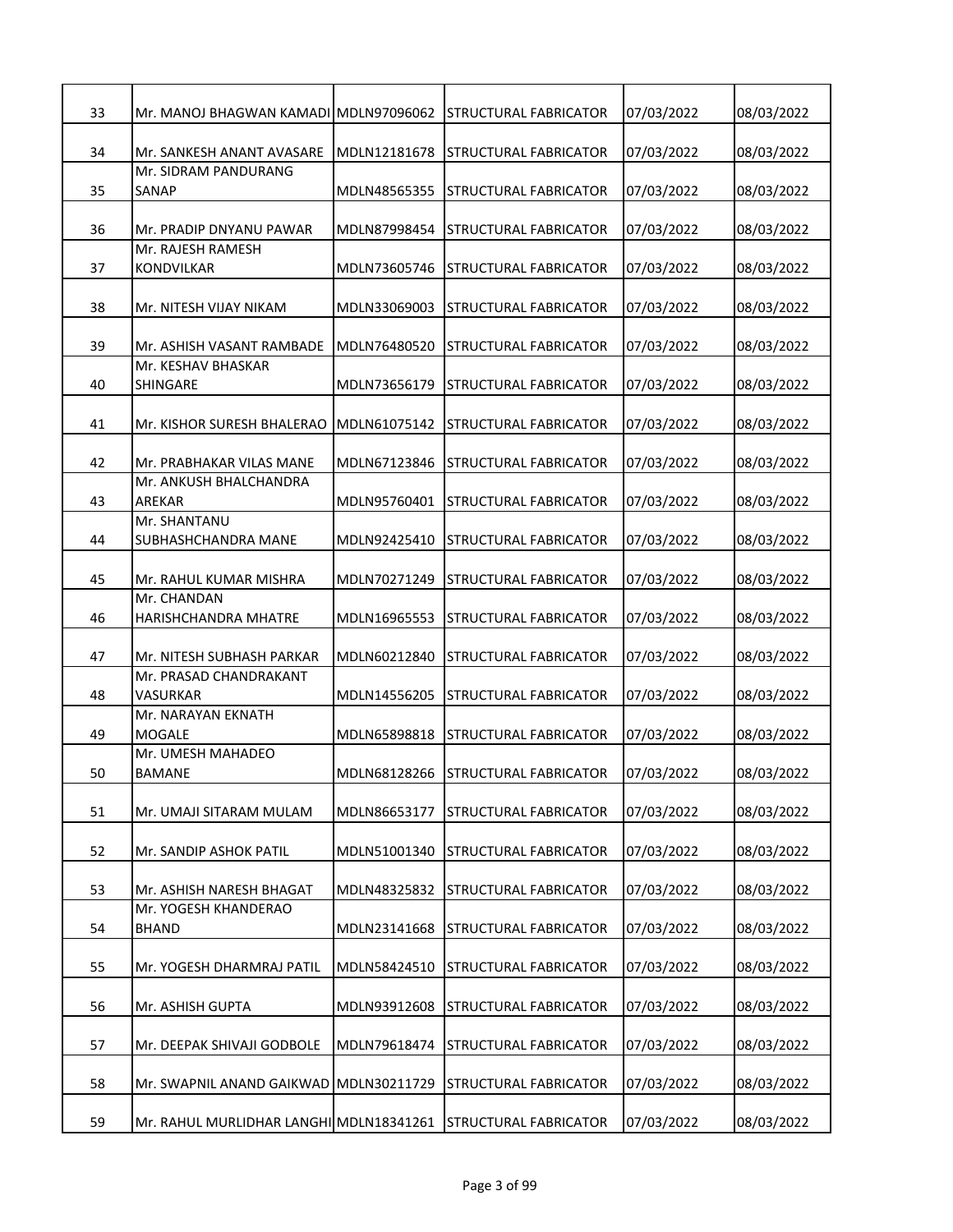|    | Mr. AMIT AMBADAS                         |              |                                    |            |            |
|----|------------------------------------------|--------------|------------------------------------|------------|------------|
| 60 | CHAUDHARI                                | MDLN23901788 | STRUCTURAL FABRICATOR              | 07/03/2022 | 08/03/2022 |
| 61 | Mr. SACHIN KONDIBA GAVDE                 | MDLN48658470 | STRUCTURAL FABRICATOR              | 07/03/2022 | 08/03/2022 |
| 62 | Mr. SANJAYKUMAR MANGLESH<br>YADAV        | MDLN35701665 | STRUCTURAL FABRICATOR              | 07/03/2022 | 08/03/2022 |
| 63 | Mr. RUPESH BALAJI THAKUR                 | MDLN12691220 | STRUCTURAL FABRICATOR              | 07/03/2022 | 08/03/2022 |
| 64 | Mr. GITENDRA ANKUSH<br><b>MUNGEKAR</b>   | MDLN68047850 | STRUCTURAL FABRICATOR              | 07/03/2022 | 08/03/2022 |
| 65 | Mr. NIKHIL VITTHAL SHIRALE               | MDLN99199195 | STRUCTURAL FABRICATOR              | 07/03/2022 | 08/03/2022 |
| 66 | Mr. VIVEK PRAKASH<br><b>BHANDURGE</b>    | MDLN56633740 | STRUCTURAL FABRICATOR              | 07/03/2022 | 08/03/2022 |
| 67 | Mr. PANKAJ RAVINDRA PATKAR               | MDLN88542836 | STRUCTURAL FABRICATOR              | 07/03/2022 | 08/03/2022 |
| 68 | Mr. SAMEER BABAJI SAGWEKAR MDLN52529296  |              | STRUCTURAL FABRICATOR              | 07/03/2022 | 08/03/2022 |
| 69 | Mr. SUMEET SUHAS DICHOLKAR İMDLN67202105 |              | STRUCTURAL FABRICATOR              | 07/03/2022 | 08/03/2022 |
| 70 | Mr. PRAMOD SADANAND<br>SAMBARE           | MDLN90023001 | STRUCTURAL FABRICATOR              | 07/03/2022 | 08/03/2022 |
| 71 | Mr. YOGANAND GANGARAM<br>ALAM            | MDLN57210022 | STRUCTURAL FABRICATOR              | 07/03/2022 | 08/03/2022 |
| 72 | Mr. KEDAR VITTHAL GAIKWAD                | MDLN32646908 | STRUCTURAL FABRICATOR              | 07/03/2022 | 08/03/2022 |
| 73 | Mr. NAVNATH VILAS KUMBHAR                | MDLN57776894 | STRUCTURAL FABRICATOR              | 07/03/2022 | 08/03/2022 |
| 74 | Mr. SAGAR VASANT ADSUR                   | MDLN28046792 | STRUCTURAL FABRICATOR              | 07/03/2022 | 08/03/2022 |
| 75 | Mr. RAMCHANDRA SUKADEV<br><b>BONDE</b>   | MDLN97319810 | STRUCTURAL FABRICATOR              | 07/03/2022 | 08/03/2022 |
| 76 | Mr. SURAJ VISHWAS MEHER                  | MDLN92374809 | STRUCTURAL FABRICATOR              | 07/03/2022 | 08/03/2022 |
| 77 | Mr. PRASAD PRABHAKAR<br><b>THAKUR</b>    |              | MDLN10405703 STRUCTURAL FABRICATOR | 07/03/2022 | 08/03/2022 |
| 78 | Mr. SIDDHESH NARESH NAIK                 | MDLN27519146 | STRUCTURAL FABRICATOR              | 07/03/2022 | 08/03/2022 |
| 79 | Mr. BHAVESH PRALHAD<br>TAMORE            | MDLN27116364 | STRUCTURAL FABRICATOR              | 07/03/2022 | 08/03/2022 |
| 80 | Mr. GAURAV GURUDAS PATKAR MDLN29021856   |              | STRUCTURAL FABRICATOR              | 07/03/2022 | 08/03/2022 |
| 81 | Mr. SWAPNIL ANANT UTEKAR                 | MDLN74715917 | STRUCTURAL FABRICATOR              | 07/03/2022 | 08/03/2022 |
| 82 | Mr. ANIKET VITHOBA<br>SAUNDALKAR         | MDLN25944940 | STRUCTURAL FABRICATOR              | 07/03/2022 | 08/03/2022 |
| 83 | Mr. SANKET MOHAN GIRHE                   | MDLN29418705 | STRUCTURAL FABRICATOR              | 07/03/2022 | 08/03/2022 |
| 84 | Mr. ATESH VIJAY MORE                     | MDLN98338763 | STRUCTURAL FABRICATOR              | 07/03/2022 | 08/03/2022 |
| 85 | Mr. ANIKET CHINTAMAN<br><b>MHATRE</b>    | MDLN40666819 | STRUCTURAL FABRICATOR              | 07/03/2022 | 08/03/2022 |
| 86 | Mr. OMKAR PRAKASH WAIRKAR MDLN27419651   |              | STRUCTURAL FABRICATOR              | 07/03/2022 | 08/03/2022 |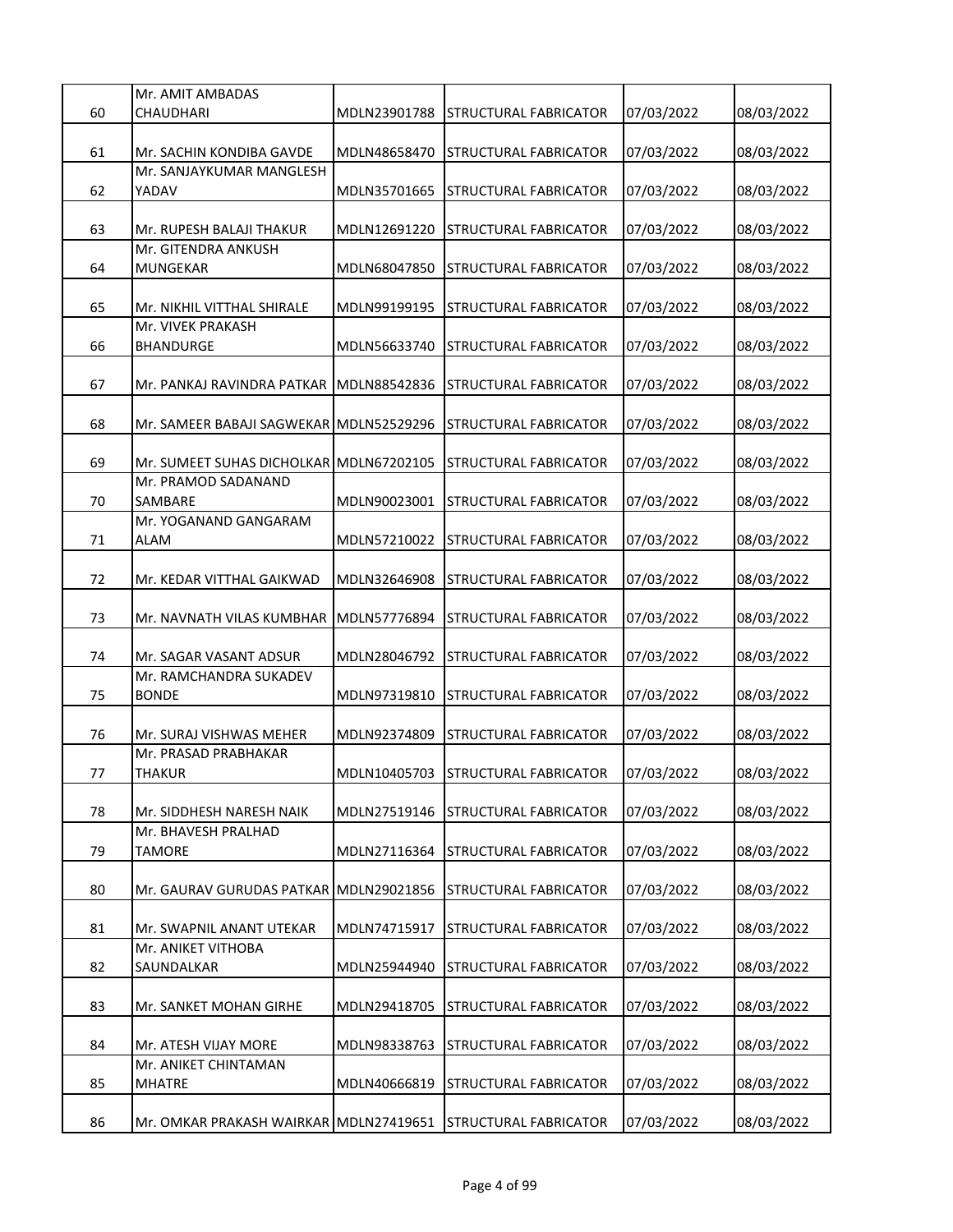| 87  | Mr. AJAY RAJENDRA SHINDE                            | MDLN34489024 | <b>STRUCTURAL FABRICATOR</b> | 07/03/2022 | 08/03/2022 |
|-----|-----------------------------------------------------|--------------|------------------------------|------------|------------|
| 88  | Mr. SUSHANT BABAN BHILARE                           | MDLN15327208 | <b>STRUCTURAL FABRICATOR</b> | 07/03/2022 | 08/03/2022 |
|     | Mr. SANJAY HINDURAO                                 |              |                              |            |            |
| 89  | <b>MALAVE</b>                                       | MDLN56029304 | <b>STRUCTURAL FABRICATOR</b> | 07/03/2022 | 08/03/2022 |
| 90  | Mr. CHINNAGUNNI CHITTAYYA<br>VANTALA                | MDLN38247124 | STRUCTURAL FABRICATOR        | 07/03/2022 | 08/03/2022 |
| 91  | Mr. SAHADEV SUBHASH<br><b>GAWADE</b>                | MDLN51608550 | STRUCTURAL FABRICATOR        | 07/03/2022 | 08/03/2022 |
|     | Mr. MAHESH RAMAKANT                                 |              |                              |            |            |
| 92  | MEHER                                               | MDLN86468379 | <b>STRUCTURAL FABRICATOR</b> | 07/03/2022 | 08/03/2022 |
|     | Mr. ASHPAK SHAIKHRASHID                             |              |                              |            |            |
| 93  | <b>NAIK</b>                                         | MDLN22183831 | STRUCTURAL FABRICATOR        | 07/03/2022 | 08/03/2022 |
| 94  | Mr. SURAJ SANTOSH MOHITE                            | MDLN85442933 | <b>STRUCTURAL FABRICATOR</b> | 07/03/2022 | 08/03/2022 |
| 95  | Mr. YATIN MAHENDRA KAMBLE                           | MDLN30493121 | <b>STRUCTURAL FABRICATOR</b> | 07/03/2022 | 08/03/2022 |
| 96  | Mr. PRADIP DNYANU PAWAR                             | MDLN53208728 | <b>STRUCTURAL FABRICATOR</b> | 07/03/2022 | 08/03/2022 |
|     |                                                     |              |                              |            |            |
|     | Mr. NAVJYOT                                         |              |                              |            |            |
| 97  | CHANDRAPRAKASH KOYANDE<br>Mr. VIJAYKUMAR RAJSHEKHAR | MDLN40550873 | <b>STRUCTURAL FABRICATOR</b> | 07/03/2022 | 08/03/2022 |
| 98  | <b>PARSHATTE</b>                                    | MDLN34215188 | STRUCTURAL FABRICATOR        | 07/03/2022 | 08/03/2022 |
|     | Mr. VISHAL NARAYAN                                  |              |                              |            |            |
| 99  | SANDANKAR                                           | MDLN60941779 | <b>STRUCTURAL FABRICATOR</b> | 07/03/2022 | 08/03/2022 |
|     | Mr. ROHAN DATTARAM                                  |              |                              |            |            |
| 100 | <b>MATKAR</b>                                       | MDLN73831274 | <b>STRUCTURAL FABRICATOR</b> | 07/03/2022 | 08/03/2022 |
| 101 | Mr. BHAGWAN LAXMAN<br><b>PASHTE</b>                 | MDLN85686595 | <b>STRUCTURAL FABRICATOR</b> | 08/03/2022 | 09/03/2022 |
|     |                                                     |              |                              |            |            |
| 102 | Mr. SACHIN UTTAM GAIKWAD                            | MDLN13621864 | STRUCTURAL FABRICATOR        | 08/03/2022 | 09/03/2022 |
| 103 | Mr. PRADIP GUNAJI SHELKE                            | MDLN56356582 | STRUCTURAL FABRICATOR        | 08/03/2022 | 09/03/2022 |
|     |                                                     |              |                              |            |            |
| 104 | Mr. VISHAL ASHOK HULE                               | MDLN54179010 | <b>STRUCTURAL FABRICATOR</b> | 08/03/2022 | 09/03/2022 |
|     | Mr. MAHENDRA SAKHARAM<br>SALVI                      |              |                              |            |            |
| 105 | Mr. VISHAL RANGRAO                                  | MDLN33075897 | STRUCTURAL FABRICATOR        | 08/03/2022 | 09/03/2022 |
| 106 | <b>KARANDE</b>                                      | MDLN90002308 | STRUCTURAL FABRICATOR        | 08/03/2022 | 09/03/2022 |
|     |                                                     |              |                              |            |            |
| 107 | Mr. KIRAN VISWAS MEHER<br>Mr. MUBARAK NASIR         | MDLN54081899 | STRUCTURAL FABRICATOR        | 08/03/2022 | 09/03/2022 |
| 108 | SUVARANDURGAKAR                                     | MDLN34412452 | <b>STRUCTURAL FABRICATOR</b> | 08/03/2022 | 09/03/2022 |
|     |                                                     |              |                              |            |            |
| 109 | Mr. POOJA PANKAJ KURHADA                            | MDLN13485418 | STRUCTURAL FABRICATOR        | 08/03/2022 | 09/03/2022 |
|     | Mr. CHANDRAKANT BALU                                |              |                              |            |            |
| 110 | KAMBLE                                              | MDLN39364279 | STRUCTURAL FABRICATOR        | 08/03/2022 | 09/03/2022 |
| 111 | Mr. PRITAM PRAKASH RAUT                             | MDLN24657563 | STRUCTURAL FABRICATOR        | 08/03/2022 | 09/03/2022 |
| 112 | Mr. AJIT ANANT PATIL                                | MDLN66140225 | <b>STRUCTURAL FABRICATOR</b> | 08/03/2022 | 09/03/2022 |
|     |                                                     |              |                              |            |            |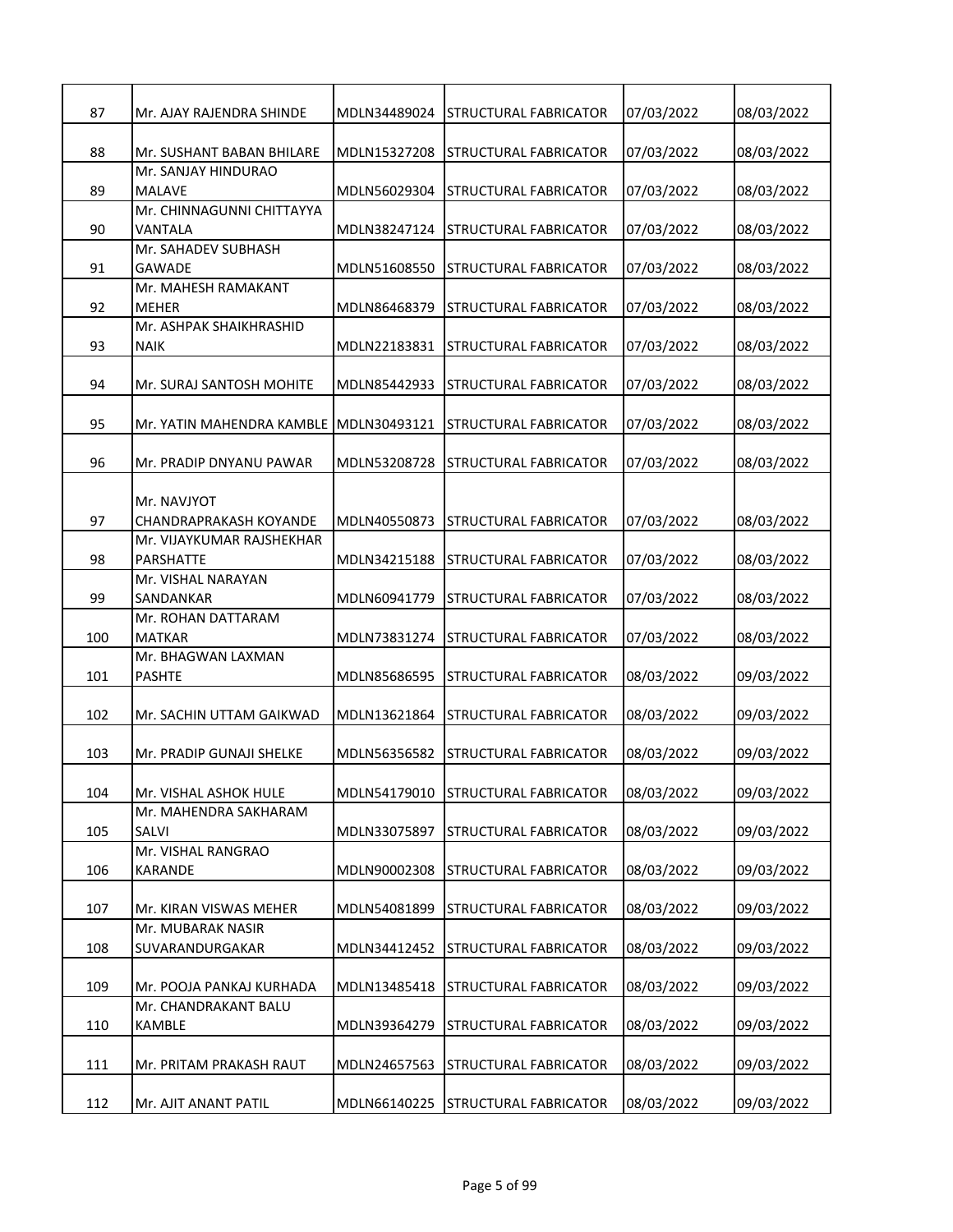| 113 | Mr. NITIN NATHURAM THAKUR                | MDLN71649284 | <b>STRUCTURAL FABRICATOR</b>       | 08/03/2022 | 09/03/2022 |
|-----|------------------------------------------|--------------|------------------------------------|------------|------------|
| 114 | Mr. UMESH BABURAO KINI                   | MDLN52445782 | <b>STRUCTURAL FABRICATOR</b>       | 08/03/2022 | 09/03/2022 |
| 115 | Mr. HITESH MAHENDRA THALE                | MDLN37562454 | <b>STRUCTURAL FABRICATOR</b>       | 08/03/2022 | 09/03/2022 |
| 116 | Mr. AMRUT ANANT PATIL                    | MDLN85432967 | STRUCTURAL FABRICATOR              | 08/03/2022 | 09/03/2022 |
| 117 | Mr. NARESH BAL GHATE                     | MDLN94212603 | STRUCTURAL FABRICATOR              | 08/03/2022 | 09/03/2022 |
|     | Mr. CHETAN RAMDAS                        |              |                                    |            |            |
| 118 | DHARANKAR                                | MDLN37468586 | STRUCTURAL FABRICATOR              | 08/03/2022 | 09/03/2022 |
| 119 | Mr. SURAJ YASHWANT PATIL                 | MDLN85961749 | STRUCTURAL FABRICATOR              | 08/03/2022 | 09/03/2022 |
| 120 | Mr. SUMIT ARUN MHATRE                    | MDLN77501600 | STRUCTURAL FABRICATOR              | 08/03/2022 | 09/03/2022 |
| 121 | Mr. BHUPESH BALNATH<br><b>VARTAK</b>     | MDLN68602896 | STRUCTURAL FABRICATOR              | 08/03/2022 | 09/03/2022 |
| 122 | Mr. NIKESH RAJU PADVALE                  | MDLN32089084 | <b>STRUCTURAL FABRICATOR</b>       | 08/03/2022 | 09/03/2022 |
| 123 | Mr. PANKAJ LAXMAN PAWAR                  | MDLN46676033 | <b>STRUCTURAL FABRICATOR</b>       | 08/03/2022 | 09/03/2022 |
|     | Mr. CHANDRA SEKHAR                       |              |                                    |            |            |
| 124 | <b>KORUKONDA</b><br>Mr. SANDEEP JAGDISH  | MDLN83857233 | STRUCTURAL FABRICATOR              | 08/03/2022 | 09/03/2022 |
| 125 | <b>BHANGARE</b>                          | MDLN48207687 | STRUCTURAL FABRICATOR              | 08/03/2022 | 09/03/2022 |
|     | Mr. PARMESHWAR MARUTI                    |              |                                    |            |            |
| 126 | <b>SURVASE</b>                           | MDLN59619426 | STRUCTURAL FABRICATOR              | 08/03/2022 | 09/03/2022 |
| 127 | Mr. KUNAL DEVIDAS BAGUL                  | MDLN47508740 | <b>STRUCTURAL FABRICATOR</b>       | 08/03/2022 | 09/03/2022 |
| 128 | Mrs. VRUSHALI RAHUL TAYDE                | MDLN31406782 | <b>STRUCTURAL FABRICATOR</b>       | 08/03/2022 | 09/03/2022 |
| 129 | Mr. PRASHANT ARUN AMBEKAR MDLN49809579   |              | <b>STRUCTURAL FABRICATOR</b>       | 08/03/2022 | 09/03/2022 |
| 130 | Mr. VISHAL CHANDRAKANT<br><b>RAUL</b>    |              |                                    |            | 09/03/2022 |
|     | Mr. KANTINATH KUNDALIK                   |              | MDLN56625283 STRUCTURAL FABRICATOR | 08/03/2022 |            |
| 131 | LOTE                                     | MDLN81591373 | STRUCTURAL FABRICATOR              | 08/03/2022 | 09/03/2022 |
| 132 | Mr. DIPAK ATMARAM PATIL                  | MDLN27451411 | <b>STRUCTURAL FABRICATOR</b>       | 08/03/2022 | 09/03/2022 |
| 133 | Mr. DINESH RAMESH BABRE                  | MDLN58148416 | STRUCTURAL FABRICATOR              | 08/03/2022 | 09/03/2022 |
| 134 | Mr. SANKET NARAYAN TENGALE MDLN76284873  |              | STRUCTURAL FABRICATOR              | 08/03/2022 | 09/03/2022 |
|     | Mr. DEWANAND PANDURANG                   |              |                                    |            |            |
| 135 | DAKHARE                                  | MDLN96192477 | <b>STRUCTURAL FABRICATOR</b>       | 08/03/2022 | 09/03/2022 |
| 136 | Mr. BHUPENDRA PARSHURAM<br><b>MHATRE</b> | MDLN54220306 | STRUCTURAL FABRICATOR              | 08/03/2022 | 09/03/2022 |
| 137 | Mr. PRAKASH ARUN ADHAO                   | MDLN42076599 | STRUCTURAL FABRICATOR              | 08/03/2022 | 09/03/2022 |
| 138 | Mr. SWAPNIL KISAN NAGOLKAR               | MDLN35420883 | <b>STRUCTURAL FABRICATOR</b>       | 08/03/2022 | 09/03/2022 |
|     | Mr. RAVINDRA JOTIRAM                     |              |                                    |            |            |
| 139 | KAMBLE                                   | MDLN87327617 | <b>STRUCTURAL FABRICATOR</b>       | 08/03/2022 | 09/03/2022 |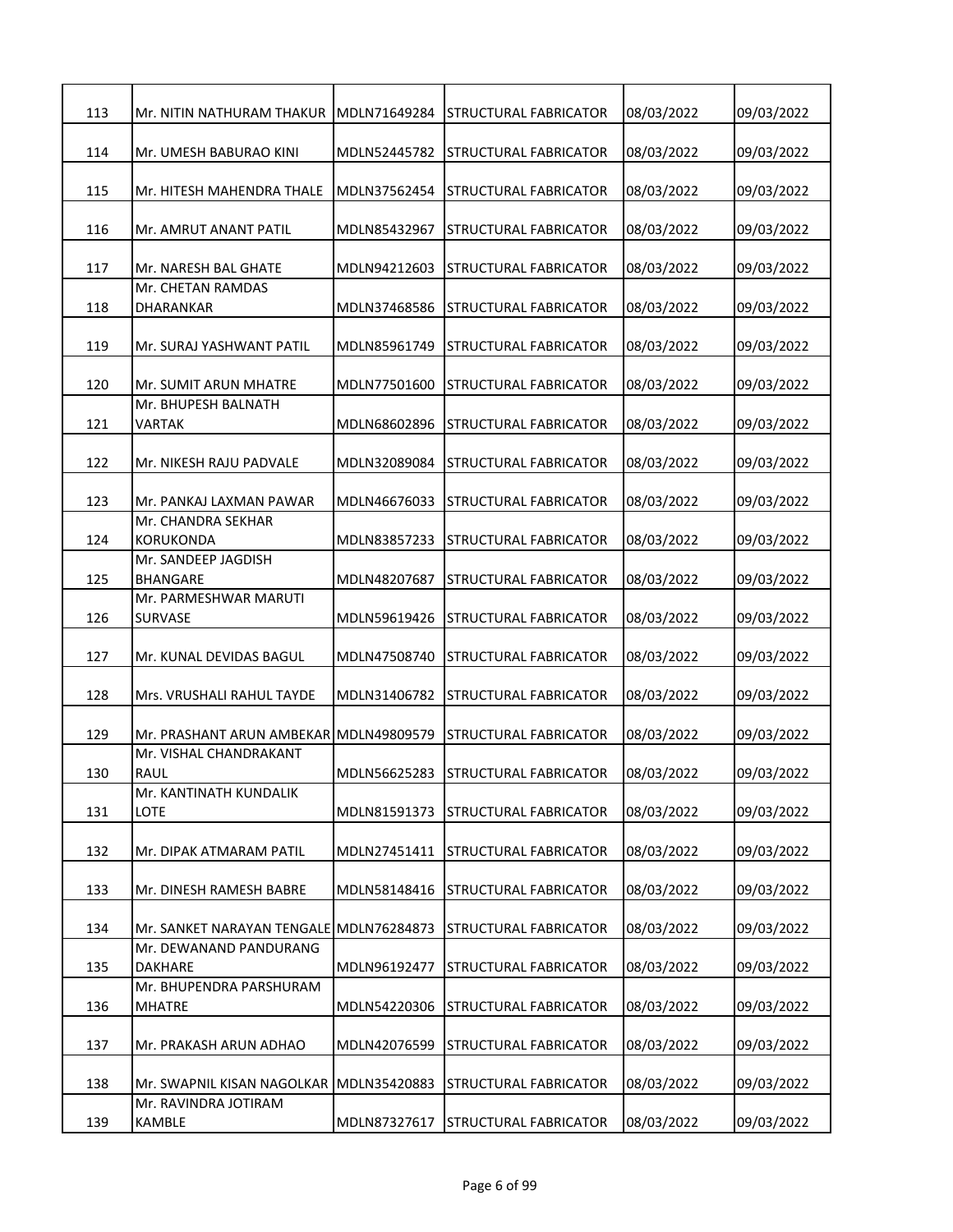| 140 | Mr. PRADEEP ARJUN THAKUR                 | MDLN65199258 | STRUCTURAL FABRICATOR        | 08/03/2022 | 09/03/2022 |
|-----|------------------------------------------|--------------|------------------------------|------------|------------|
| 141 | Mr. RUPESH RAM THAKUR                    | MDLN27129503 | <b>STRUCTURAL FABRICATOR</b> | 08/03/2022 | 09/03/2022 |
| 142 | Mr. AKSHAY ASHOK PATIL                   | MDLN86715069 | STRUCTURAL FABRICATOR        | 08/03/2022 | 09/03/2022 |
| 143 | Mr. VASUDEV DHANRAJ PATIL                | MDLN65343987 | STRUCTURAL FABRICATOR        | 08/03/2022 | 09/03/2022 |
| 144 | Mr. RAMESH SAHEBRAO<br><b>GAWALI</b>     | MDLN72569561 | STRUCTURAL FABRICATOR        | 08/03/2022 | 09/03/2022 |
| 145 | Mr. JITENDRA PURUSHOTTAM<br><b>KOLHE</b> | MDLN52639985 | STRUCTURAL FABRICATOR        | 08/03/2022 | 09/03/2022 |
| 146 | Mr. KALPESH KEVAL AHIRE                  | MDLN79919846 | STRUCTURAL FABRICATOR        | 08/03/2022 | 09/03/2022 |
| 147 | Mr. PRATAP PRAKASH KHADE                 | MDLN14400127 | STRUCTURAL FABRICATOR        | 08/03/2022 | 09/03/2022 |
| 148 | Mr. ANIL SHANTARAM DIGHOLE MDLN88366686  |              | STRUCTURAL FABRICATOR        | 08/03/2022 | 09/03/2022 |
| 149 | Mr. SACHIN DHONDU RAUT                   | MDLN37517809 | <b>STRUCTURAL FABRICATOR</b> | 08/03/2022 | 09/03/2022 |
| 150 | Mr. SHAILESH SADU DALAVI                 | MDLN92952285 | STRUCTURAL FABRICATOR        | 08/03/2022 | 09/03/2022 |
| 151 | Mr. KUMAR ANANDA GAVALI                  | MDLN70884015 | STRUCTURAL FABRICATOR        | 08/03/2022 | 09/03/2022 |
| 152 | Mr. RAHUL UTTAM KADAM                    | MDLN60786885 | STRUCTURAL FABRICATOR        | 08/03/2022 | 09/03/2022 |
| 153 | Mrs. HEMANT ANANT SHELAR                 | MDLN95311361 | STRUCTURAL FABRICATOR        | 08/03/2022 | 09/03/2022 |
| 154 | Mr. NARSHING BHIMAPPA<br>METHRI          | MDLN39024972 | STRUCTURAL FABRICATOR        | 08/03/2022 | 09/03/2022 |
| 155 | Mr. JITENDRA PANDHARINATH<br>DAVANE      | MDLN20631917 | STRUCTURAL FABRICATOR        | 08/03/2022 | 09/03/2022 |
| 156 | Mr. AKASH ARJUN WAVEKAR                  | MDLN75415969 | STRUCTURAL FABRICATOR        | 08/03/2022 | 09/03/2022 |
| 157 | Mr. SAMEER SHASHIKANT<br><b>GHADI</b>    | MDLN49895476 | <b>STRUCTURAL FABRICATOR</b> | 08/03/2022 | 09/03/2022 |
| 158 | Mr. KUSHAL PRAMOD<br>CHAUDHARI           | MDLN54612568 | STRUCTURAL FABRICATOR        | 08/03/2022 | 09/03/2022 |
| 159 | Mr. MAHESH MAHADEV<br>MAGADUM            | MDLN49805781 | STRUCTURAL FABRICATOR        | 08/03/2022 | 09/03/2022 |
| 160 | Mr. DIPAK HIRAMAN BHALERAO MDLN87182786  |              | STRUCTURAL FABRICATOR        | 08/03/2022 | 09/03/2022 |
| 161 | Mr. NAVNATH BALU DAVKHAR                 | MDLN86181435 | STRUCTURAL FABRICATOR        | 08/03/2022 | 09/03/2022 |
| 162 | Mr. MANOJ RAMCHANDRA KOLI MDLN69268481   |              | STRUCTURAL FABRICATOR        | 08/03/2022 | 09/03/2022 |
| 163 | Mr. SUMIT ARVIND KAREKAR                 | MDLN75469750 | STRUCTURAL FABRICATOR        | 08/03/2022 | 09/03/2022 |
| 164 | Mr. VIJAY RAMCHANDRA<br><b>JADHAV</b>    | MDLN32093097 | STRUCTURAL FABRICATOR        | 08/03/2022 | 09/03/2022 |
| 165 | Mr. PRAKASH RAM KHERATKAR                | MDLN77379064 | STRUCTURAL FABRICATOR        | 08/03/2022 | 09/03/2022 |
| 166 | Mr. SANJAY VISHNU SANAP                  | MDLN49697674 | STRUCTURAL FABRICATOR        | 08/03/2022 | 09/03/2022 |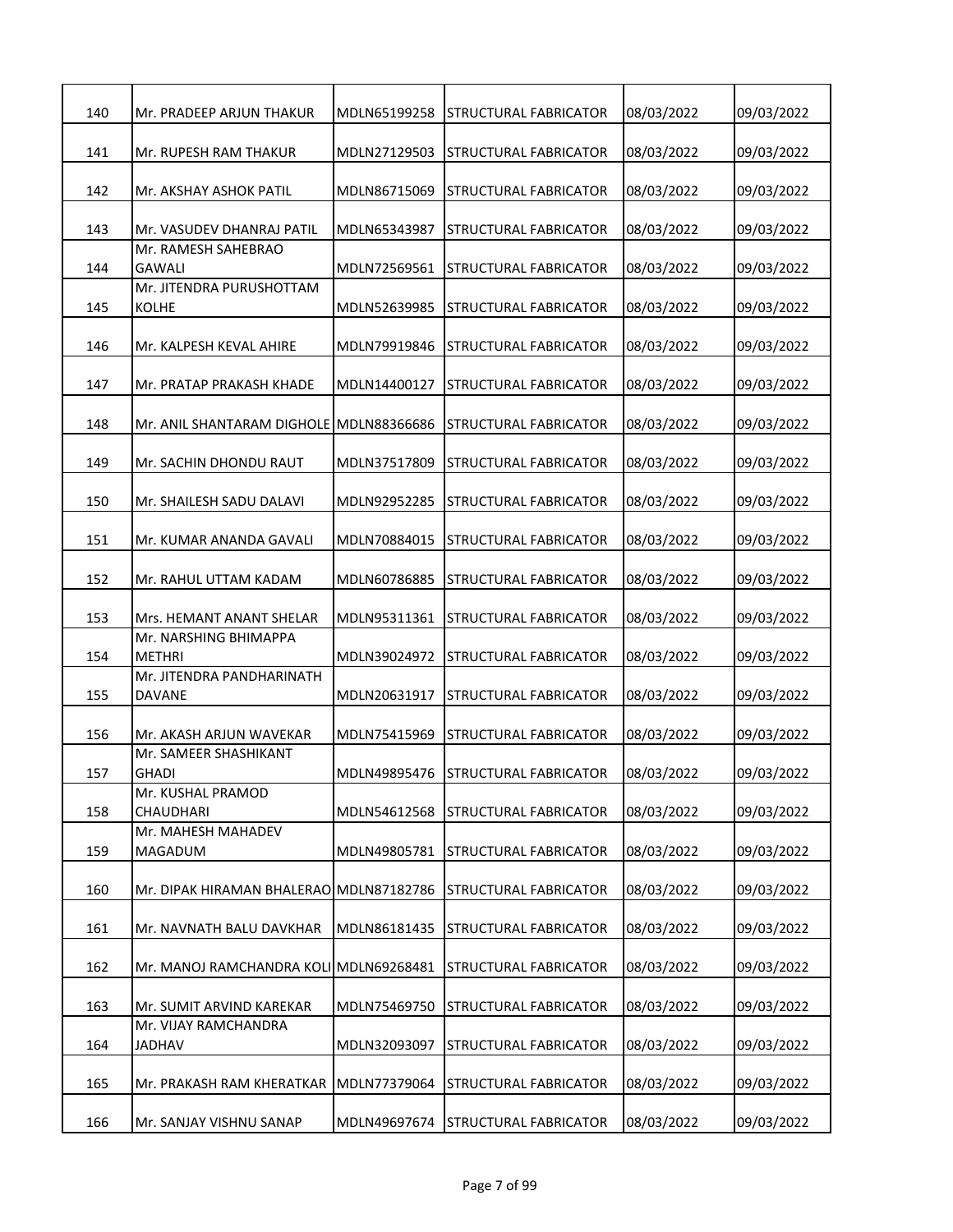| 167 | Mr. NITESH VIJAY NIKAM                 | MDLN18033262 | ISTRUCTURAL FABRICATOR             | 08/03/2022 | 09/03/2022 |
|-----|----------------------------------------|--------------|------------------------------------|------------|------------|
| 168 | Mr. SANJAY BABAN KALE                  | MDLN92979138 | <b>STRUCTURAL FABRICATOR</b>       | 08/03/2022 | 09/03/2022 |
|     | Mr. ARIVINDKUMAR                       |              |                                    |            |            |
| 169 | TRILOKINATH YADAV                      | MDLN27334956 | STRUCTURAL FABRICATOR              | 08/03/2022 | 09/03/2022 |
| 170 | Mr. VINOD SHIWAJI DEVRE                | MDLN79703774 | <b>STRUCTURAL FABRICATOR</b>       | 08/03/2022 | 09/03/2022 |
| 171 | Mr. AMAR DOMAJI GAJBHIYE               | MDLN28960080 | STRUCTURAL FABRICATOR              | 08/03/2022 | 09/03/2022 |
| 172 | Mr. NARESH YASHAVANT<br>CHORAGE        | MDLN46131185 | STRUCTURAL FABRICATOR              | 08/03/2022 | 09/03/2022 |
| 173 | Mr. PRAVIN JAGANNATH PATIL             | MDLN50916217 | STRUCTURAL FABRICATOR              | 08/03/2022 | 09/03/2022 |
| 174 | Mr. RAJKUMAR NAMDEV<br><b>MHATRE</b>   | MDLN27970666 | <b>STRUCTURAL FABRICATOR</b>       | 08/03/2022 | 09/03/2022 |
| 175 | Mr. MANGESH VISHRAM<br><b>GOBARE</b>   | MDLN14687556 | STRUCTURAL FABRICATOR              | 08/03/2022 | 09/03/2022 |
| 176 | Mr. FARHAN AHAMED WALELE               | MDLN51890379 | STRUCTURAL FABRICATOR              | 08/03/2022 | 09/03/2022 |
| 177 | Mr. RAVINDRA RAMU SABALE               | MDLN15880460 | STRUCTURAL FABRICATOR              | 08/03/2022 | 09/03/2022 |
| 178 | Mr. THIKYA MANSING PAWARA              | MDLN76498371 | STRUCTURAL FABRICATOR              | 08/03/2022 | 09/03/2022 |
| 179 | Mr. SATYAJIT VILAS PAWAR               | MDLN17687046 | STRUCTURAL FABRICATOR              | 08/03/2022 | 09/03/2022 |
| 180 | Mr. ATUL ANANDA MORE                   | MDLN39448947 | STRUCTURAL FABRICATOR              | 08/03/2022 | 09/03/2022 |
| 181 | Mr. MAYURESH PRAMOD<br><b>PARKAR</b>   | MDLN93846269 | STRUCTURAL FABRICATOR              | 08/03/2022 | 09/03/2022 |
| 182 | Mr. VIPIN VINOD CHAUDHARI              | MDLN45070832 | STRUCTURAL FABRICATOR              | 08/03/2022 | 09/03/2022 |
| 183 | Mr. THIRUGNANAM J                      | MDLN64820531 | STRUCTURAL FABRICATOR              | 08/03/2022 | 09/03/2022 |
| 184 | Mr. ASHISHKUMAR<br>KAILASHNATH SHUKLA  |              | MDLN54106388 STRUCTURAL FABRICATOR | 08/03/2022 | 09/03/2022 |
| 185 | Mr. RAVINDRA FATTHU UTANE              | MDLN15044588 | STRUCTURAL FABRICATOR              | 08/03/2022 | 09/03/2022 |
| 186 | Mr. CHINNAGUNNI CHITTAYYA<br>VANTALA   | MDLN48527178 | <b>STRUCTURAL FABRICATOR</b>       | 08/03/2022 | 09/03/2022 |
| 187 | Mr. RAMESH BAJARANG<br><b>SHINDE</b>   | MDLN73978856 | STRUCTURAL FABRICATOR              | 08/03/2022 | 09/03/2022 |
| 188 | Mr. RAHUL HARI TANDEL                  | MDLN96248036 | STRUCTURAL FABRICATOR              | 08/03/2022 | 09/03/2022 |
| 189 | Mr. MOHDDILSHAD<br>FAIYAJAHMED         | MDLN54899298 | STRUCTURAL FABRICATOR              | 08/03/2022 | 09/03/2022 |
| 190 | Mr. PHILIP VANTYABHAI<br><b>MAVCHI</b> | MDLN72503438 | STRUCTURAL FABRICATOR              | 08/03/2022 | 09/03/2022 |
| 191 | Mr. PRAVIN MANOHAR BIRJE               | MDLN57854841 | STRUCTURAL FABRICATOR              | 08/03/2022 | 09/03/2022 |
| 192 | Mr. SANTOSH BHAURAO<br><b>BHAGAT</b>   | MDLN72049724 | <b>STRUCTURAL FABRICATOR</b>       | 08/03/2022 | 09/03/2022 |
| 193 | Mr. KIRAN LAXMAN TARATE                | MDLN43232369 | STRUCTURAL FABRICATOR              | 08/03/2022 | 09/03/2022 |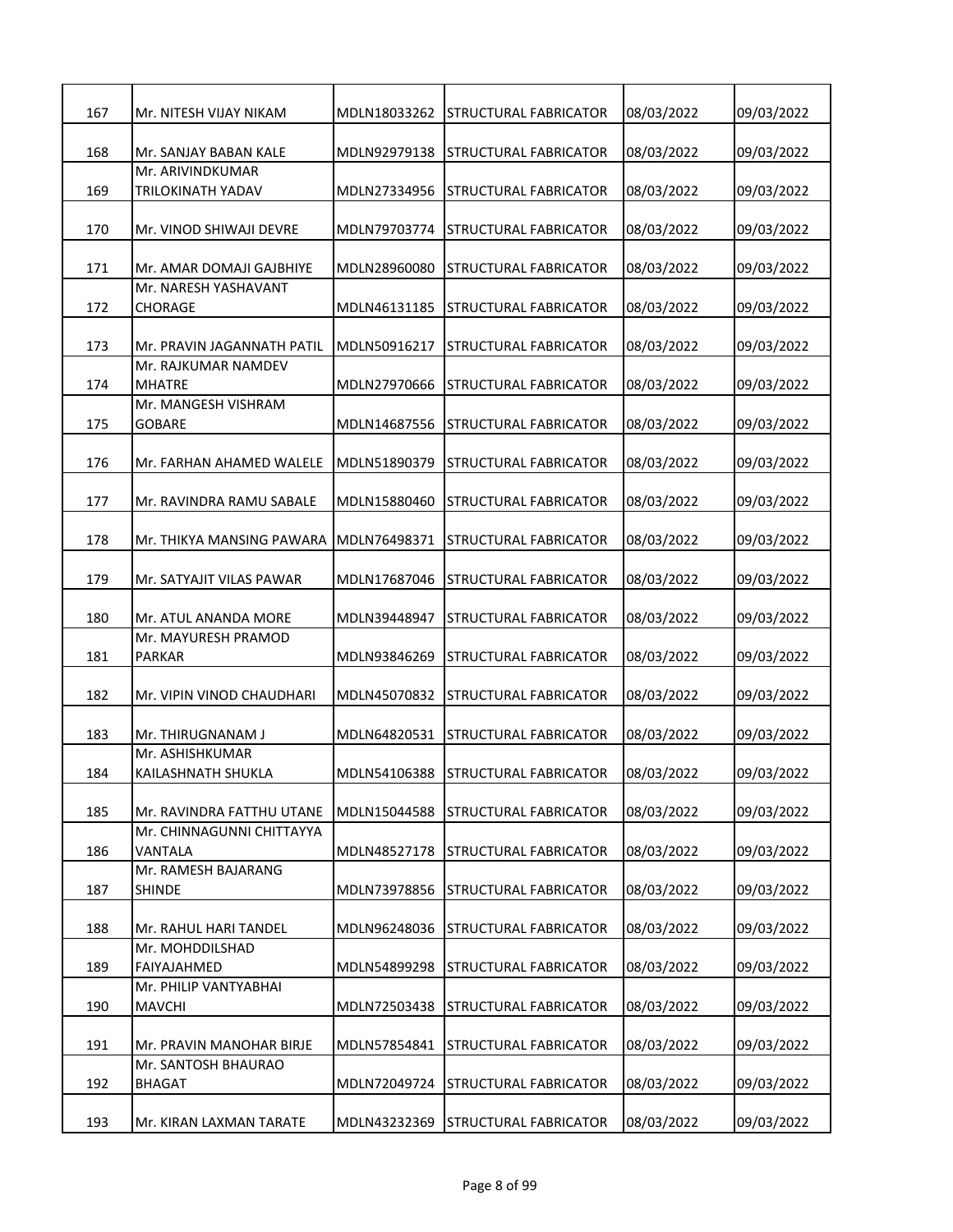| 194 | Mr. JALINDAR VILAS LOHAR                                     | MDLN66186407 | <b>STRUCTURAL FABRICATOR</b> | 08/03/2022 | 09/03/2022 |
|-----|--------------------------------------------------------------|--------------|------------------------------|------------|------------|
| 195 | Mr. SAGAR DASHRATH SHITOLE                                   | MDLN78427243 | STRUCTURAL FABRICATOR        | 08/03/2022 | 09/03/2022 |
| 196 | Mr. RAVIRAJ EKNATH KALE                                      | MDLN31203702 | <b>STRUCTURAL FABRICATOR</b> | 08/03/2022 | 09/03/2022 |
| 197 | Mr. ROHIT KISAN SHINDE                                       | MDLN73808715 | STRUCTURAL FABRICATOR        | 08/03/2022 | 09/03/2022 |
| 198 | Mr. UMESH BABULAL<br>SONAWANE                                | MDLN77015659 | STRUCTURAL FABRICATOR        | 08/03/2022 | 09/03/2022 |
| 199 | Mr. ASHOK KACHARU AINKAR                                     | MDLN49198724 | STRUCTURAL FABRICATOR        | 08/03/2022 | 09/03/2022 |
| 200 | Mr. NILESH RAMCHANDRA<br>PADYAL                              | MDLN49784547 | STRUCTURAL FABRICATOR        | 08/03/2022 | 09/03/2022 |
| 201 | Mr. MOULA BALU BHALDAR                                       | MDLN36029697 | STRUCTURAL FABRICATOR        | 09/03/2022 | 10/03/2022 |
| 202 | Mr. CHETAN LAXMAN DONDE                                      | MDLN77540737 | STRUCTURAL FABRICATOR        | 09/03/2022 | 10/03/2022 |
| 203 | Mr. AMBARSING VAMAN<br><b>KADVE</b>                          | MDLN59453662 | STRUCTURAL FABRICATOR        | 09/03/2022 | 10/03/2022 |
| 204 | Mr. VIJAY VINAYAK NAIK                                       | MDLN40565829 | STRUCTURAL FABRICATOR        | 09/03/2022 | 10/03/2022 |
| 205 | Mr. MAHESH ARVIND MHASKE                                     | MDLN19631863 | STRUCTURAL FABRICATOR        | 09/03/2022 | 10/03/2022 |
| 206 | Mr. MOHDNAEEM<br><b>MOHDSALIM KHAN</b>                       | MDLN70630998 | STRUCTURAL FABRICATOR        | 09/03/2022 | 10/03/2022 |
| 207 | Mr. SANDIP HIRALAL KATHANE                                   | MDLN32085338 | STRUCTURAL FABRICATOR        | 09/03/2022 | 10/03/2022 |
| 208 | Mr. SHIVRAJ RAGHUNATH<br><b>DABARIYA</b>                     | MDLN88715957 | STRUCTURAL FABRICATOR        | 09/03/2022 | 10/03/2022 |
| 209 | Mr. DEVIDAS RAMCHANDRA<br><b>ADHIKARI</b>                    | MDLN47139338 | STRUCTURAL FABRICATOR        | 09/03/2022 | 10/03/2022 |
| 210 | Mr. ANIS JAINUDDIN<br>SHAIKHJAMADAR                          | MDLN93193777 | STRUCTURAL FABRICATOR        | 09/03/2022 | 10/03/2022 |
| 211 | Mr. RAHUL MARUTI PAWASKAR MDLN53978351 STRUCTURAL FABRICATOR |              |                              | 09/03/2022 | 10/03/2022 |
| 212 | Mr. RAMESH SURESH BHAVAKE                                    | MDLN71877711 | STRUCTURAL FABRICATOR        | 09/03/2022 | 10/03/2022 |
| 213 | Mr. AMOL VISHNU MARDE                                        | MDLN95487729 | <b>STRUCTURAL FABRICATOR</b> | 09/03/2022 | 10/03/2022 |
| 214 | Mr. SHRIDHAR ASHOK PANCHAL MDLN15698227                      |              | STRUCTURAL FABRICATOR        | 09/03/2022 | 10/03/2022 |
| 215 | Mr. AMOL UTTAM BHAGAT                                        | MDLN18287374 | STRUCTURAL FABRICATOR        | 09/03/2022 | 10/03/2022 |
| 216 | Mr. YOGESH KASHINATH<br>GHARAT                               | MDLN78916446 | STRUCTURAL FABRICATOR        | 09/03/2022 | 10/03/2022 |
| 217 | Mr. PRAMOD GANESH DAVANE                                     | MDLN96272486 | STRUCTURAL FABRICATOR        | 09/03/2022 | 10/03/2022 |
| 218 | Mr. TUSHAR VIJAY KARBAT                                      | MDLN26624509 | STRUCTURAL FABRICATOR        | 09/03/2022 | 10/03/2022 |
| 219 | Mr. SAMUTHIRAM V                                             | MDLN67575327 | STRUCTURAL FABRICATOR        | 09/03/2022 | 10/03/2022 |
| 220 | Mr. NILESH RAJARAM BAMANE                                    | MDLN72165935 | STRUCTURAL FABRICATOR        | 09/03/2022 | 10/03/2022 |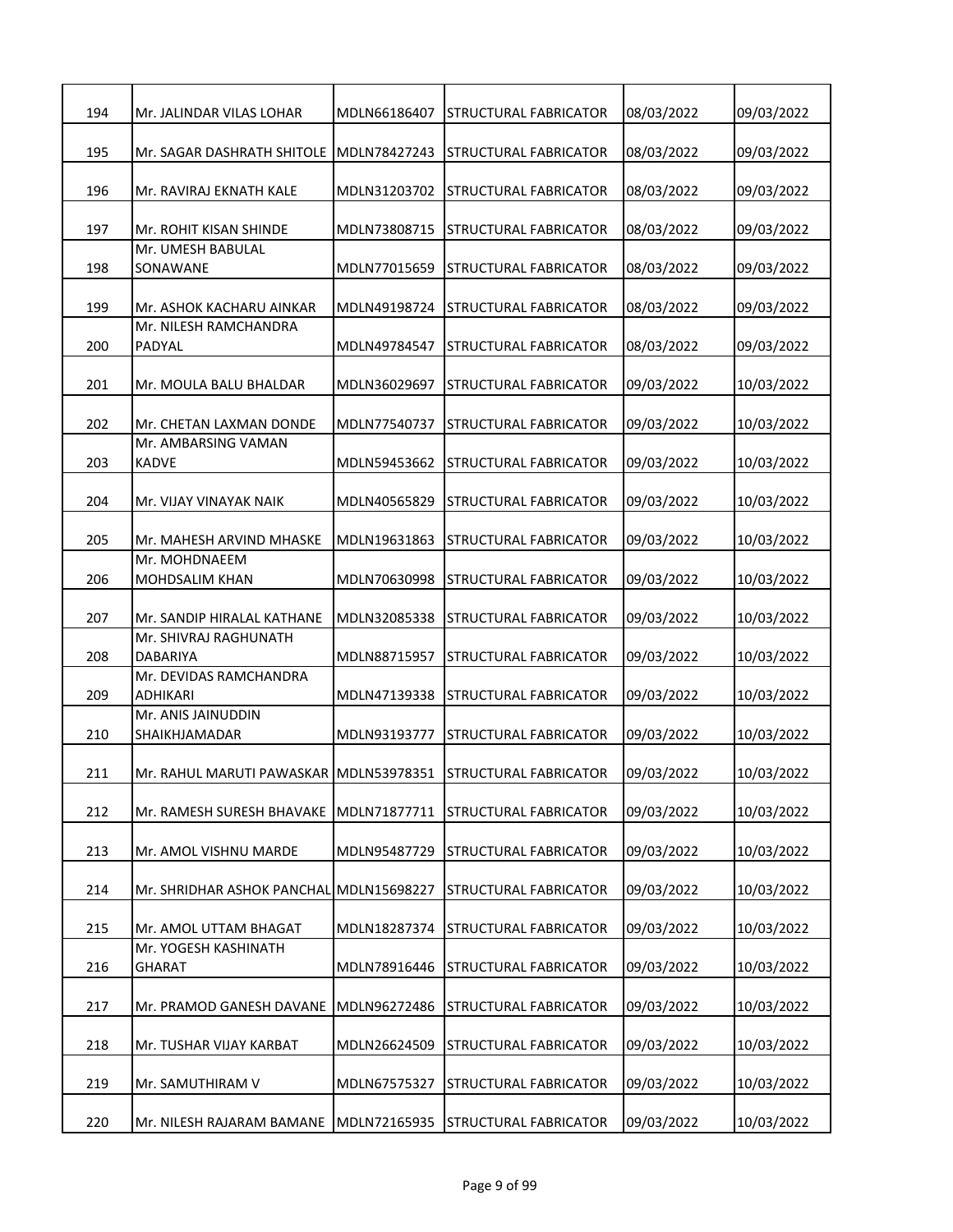| Mr. PRASAD CHANDRAKANT<br>221<br>ANGRE<br>10/03/2022<br>MDLN81302300<br>STRUCTURAL FABRICATOR<br>09/03/2022<br>222<br>MDLN26285290<br>STRUCTURAL FABRICATOR<br>09/03/2022<br>10/03/2022<br>Mr. SHAILESH GANESH SHINDE<br>223<br>MDLN15765750<br>STRUCTURAL FABRICATOR<br>09/03/2022<br>10/03/2022<br>Mr. NILESH KRISHNA GOLE<br>224<br>MDLN69347502<br>09/03/2022<br>10/03/2022<br>Mr. TUSHAR SAMBHAJI KASHID<br>STRUCTURAL FABRICATOR<br>225<br>MDLN47115459<br>09/03/2022<br>10/03/2022<br>Mr. GURUNATH KISAN BONDE<br>STRUCTURAL FABRICATOR<br>226<br>MDLN75791299<br>09/03/2022<br>10/03/2022<br>Mr. SANDEEP MOHAN NIKAM<br>STRUCTURAL FABRICATOR<br>Mr. VAIBHAV JANARDAN<br>227<br><b>MAHADIK</b><br>MDLN68026663<br>09/03/2022<br>10/03/2022<br>STRUCTURAL FABRICATOR<br>Mr. SACHIN BALASAHEB<br>228<br><b>DAGADE</b><br>MDLN64595788<br>09/03/2022<br>10/03/2022<br>STRUCTURAL FABRICATOR<br>229<br>MDLN53769746<br>09/03/2022<br>10/03/2022<br>Mr. AJAY PARSHURAM PATIL<br>STRUCTURAL FABRICATOR<br>Mr. SUCHIT NAVNATH<br>230<br><b>DHONDKAR</b><br>09/03/2022<br>10/03/2022<br>MDLN89123214<br><b>STRUCTURAL FABRICATOR</b><br>231<br>09/03/2022<br>Mr. ARULVALLAN MURUGAIYAN MDLN57761801<br>STRUCTURAL FABRICATOR<br>10/03/2022<br>Mr. RAOSAHEB RAMNATH<br>232<br>WAGH<br>MDLN93956585<br>STRUCTURAL FABRICATOR<br>09/03/2022<br>10/03/2022<br>233<br>09/03/2022<br>10/03/2022<br>Mr. PRANAY KISHOR FOKA<br>MDLN58575763<br>STRUCTURAL FABRICATOR<br>234<br>MDLN21117139<br>09/03/2022<br>10/03/2022<br>Mr. PRANAY DINESH MEHER<br>STRUCTURAL FABRICATOR<br>Mr. MOHDNASEEM JAHID<br>235<br>09/03/2022<br>10/03/2022<br><b>SIDDIQUI</b><br>MDLN67513149<br>STRUCTURAL FABRICATOR<br>Mr. RAVINDRA JAYWANT<br>236<br><b>SHINDE</b><br>09/03/2022<br>10/03/2022<br>MDLN91435851<br>STRUCTURAL FABRICATOR<br>237<br>09/03/2022<br>10/03/2022<br>Mr. PARESH BHAI SAWANT<br>MDLN19195900<br>STRUCTURAL FABRICATOR<br>238<br>Mr. DINESH DATTU GAWALI<br>MDLN54199445<br><b>STRUCTURAL FABRICATOR</b><br>09/03/2022<br>10/03/2022<br>239<br>MDLN13282872<br>09/03/2022<br>10/03/2022<br>STRUCTURAL FABRICATOR<br>Mr. SARFARAJ RAJJAK TANAJI<br>240<br>09/03/2022<br>10/03/2022<br>Mr. SANDEEP NATHA SHINDE<br>MDLN38958983<br>STRUCTURAL FABRICATOR<br>241<br>Mr. GANESH WAMAN AHIRE<br>MDLN54865320<br>09/03/2022<br>10/03/2022<br>STRUCTURAL FABRICATOR<br>Mr. RAVINDRA JAYWANT<br>242<br>MDLN88593127<br>STRUCTURAL FABRICATOR<br>09/03/2022<br>10/03/2022<br><b>SHINDE</b><br>243<br>09/03/2022<br>10/03/2022<br>Mr. ANESH VASANT JADHAV<br>MDLN34446711<br>STRUCTURAL FABRICATOR<br>244<br>Mr. ANIL BABAN KADAM<br>MDLN60901580<br>STRUCTURAL FABRICATOR<br>09/03/2022<br>10/03/2022<br>245<br>Mr. AMIT ANIL GADHAVE<br>MDLN68137492<br>STRUCTURAL FABRICATOR<br>09/03/2022<br>10/03/2022<br>Mr. SIDDHESH BHASKAR<br>246<br>KAMTEKAR<br>MDLN30909596<br>09/03/2022<br>10/03/2022<br>STRUCTURAL FABRICATOR |     |                           |              |                       |            |            |
|------------------------------------------------------------------------------------------------------------------------------------------------------------------------------------------------------------------------------------------------------------------------------------------------------------------------------------------------------------------------------------------------------------------------------------------------------------------------------------------------------------------------------------------------------------------------------------------------------------------------------------------------------------------------------------------------------------------------------------------------------------------------------------------------------------------------------------------------------------------------------------------------------------------------------------------------------------------------------------------------------------------------------------------------------------------------------------------------------------------------------------------------------------------------------------------------------------------------------------------------------------------------------------------------------------------------------------------------------------------------------------------------------------------------------------------------------------------------------------------------------------------------------------------------------------------------------------------------------------------------------------------------------------------------------------------------------------------------------------------------------------------------------------------------------------------------------------------------------------------------------------------------------------------------------------------------------------------------------------------------------------------------------------------------------------------------------------------------------------------------------------------------------------------------------------------------------------------------------------------------------------------------------------------------------------------------------------------------------------------------------------------------------------------------------------------------------------------------------------------------------------------------------------------------------------------------------------------------------------------------------------------------------------------------------------------------------------------------------------------------------------------------------------------------------------------------------------------------------------------------------------------------------------------|-----|---------------------------|--------------|-----------------------|------------|------------|
|                                                                                                                                                                                                                                                                                                                                                                                                                                                                                                                                                                                                                                                                                                                                                                                                                                                                                                                                                                                                                                                                                                                                                                                                                                                                                                                                                                                                                                                                                                                                                                                                                                                                                                                                                                                                                                                                                                                                                                                                                                                                                                                                                                                                                                                                                                                                                                                                                                                                                                                                                                                                                                                                                                                                                                                                                                                                                                                  |     |                           |              |                       |            |            |
|                                                                                                                                                                                                                                                                                                                                                                                                                                                                                                                                                                                                                                                                                                                                                                                                                                                                                                                                                                                                                                                                                                                                                                                                                                                                                                                                                                                                                                                                                                                                                                                                                                                                                                                                                                                                                                                                                                                                                                                                                                                                                                                                                                                                                                                                                                                                                                                                                                                                                                                                                                                                                                                                                                                                                                                                                                                                                                                  |     |                           |              |                       |            |            |
|                                                                                                                                                                                                                                                                                                                                                                                                                                                                                                                                                                                                                                                                                                                                                                                                                                                                                                                                                                                                                                                                                                                                                                                                                                                                                                                                                                                                                                                                                                                                                                                                                                                                                                                                                                                                                                                                                                                                                                                                                                                                                                                                                                                                                                                                                                                                                                                                                                                                                                                                                                                                                                                                                                                                                                                                                                                                                                                  |     |                           |              |                       |            |            |
|                                                                                                                                                                                                                                                                                                                                                                                                                                                                                                                                                                                                                                                                                                                                                                                                                                                                                                                                                                                                                                                                                                                                                                                                                                                                                                                                                                                                                                                                                                                                                                                                                                                                                                                                                                                                                                                                                                                                                                                                                                                                                                                                                                                                                                                                                                                                                                                                                                                                                                                                                                                                                                                                                                                                                                                                                                                                                                                  |     |                           |              |                       |            |            |
|                                                                                                                                                                                                                                                                                                                                                                                                                                                                                                                                                                                                                                                                                                                                                                                                                                                                                                                                                                                                                                                                                                                                                                                                                                                                                                                                                                                                                                                                                                                                                                                                                                                                                                                                                                                                                                                                                                                                                                                                                                                                                                                                                                                                                                                                                                                                                                                                                                                                                                                                                                                                                                                                                                                                                                                                                                                                                                                  |     |                           |              |                       |            |            |
|                                                                                                                                                                                                                                                                                                                                                                                                                                                                                                                                                                                                                                                                                                                                                                                                                                                                                                                                                                                                                                                                                                                                                                                                                                                                                                                                                                                                                                                                                                                                                                                                                                                                                                                                                                                                                                                                                                                                                                                                                                                                                                                                                                                                                                                                                                                                                                                                                                                                                                                                                                                                                                                                                                                                                                                                                                                                                                                  |     |                           |              |                       |            |            |
|                                                                                                                                                                                                                                                                                                                                                                                                                                                                                                                                                                                                                                                                                                                                                                                                                                                                                                                                                                                                                                                                                                                                                                                                                                                                                                                                                                                                                                                                                                                                                                                                                                                                                                                                                                                                                                                                                                                                                                                                                                                                                                                                                                                                                                                                                                                                                                                                                                                                                                                                                                                                                                                                                                                                                                                                                                                                                                                  |     |                           |              |                       |            |            |
|                                                                                                                                                                                                                                                                                                                                                                                                                                                                                                                                                                                                                                                                                                                                                                                                                                                                                                                                                                                                                                                                                                                                                                                                                                                                                                                                                                                                                                                                                                                                                                                                                                                                                                                                                                                                                                                                                                                                                                                                                                                                                                                                                                                                                                                                                                                                                                                                                                                                                                                                                                                                                                                                                                                                                                                                                                                                                                                  |     |                           |              |                       |            |            |
|                                                                                                                                                                                                                                                                                                                                                                                                                                                                                                                                                                                                                                                                                                                                                                                                                                                                                                                                                                                                                                                                                                                                                                                                                                                                                                                                                                                                                                                                                                                                                                                                                                                                                                                                                                                                                                                                                                                                                                                                                                                                                                                                                                                                                                                                                                                                                                                                                                                                                                                                                                                                                                                                                                                                                                                                                                                                                                                  |     |                           |              |                       |            |            |
|                                                                                                                                                                                                                                                                                                                                                                                                                                                                                                                                                                                                                                                                                                                                                                                                                                                                                                                                                                                                                                                                                                                                                                                                                                                                                                                                                                                                                                                                                                                                                                                                                                                                                                                                                                                                                                                                                                                                                                                                                                                                                                                                                                                                                                                                                                                                                                                                                                                                                                                                                                                                                                                                                                                                                                                                                                                                                                                  |     |                           |              |                       |            |            |
|                                                                                                                                                                                                                                                                                                                                                                                                                                                                                                                                                                                                                                                                                                                                                                                                                                                                                                                                                                                                                                                                                                                                                                                                                                                                                                                                                                                                                                                                                                                                                                                                                                                                                                                                                                                                                                                                                                                                                                                                                                                                                                                                                                                                                                                                                                                                                                                                                                                                                                                                                                                                                                                                                                                                                                                                                                                                                                                  |     |                           |              |                       |            |            |
|                                                                                                                                                                                                                                                                                                                                                                                                                                                                                                                                                                                                                                                                                                                                                                                                                                                                                                                                                                                                                                                                                                                                                                                                                                                                                                                                                                                                                                                                                                                                                                                                                                                                                                                                                                                                                                                                                                                                                                                                                                                                                                                                                                                                                                                                                                                                                                                                                                                                                                                                                                                                                                                                                                                                                                                                                                                                                                                  |     |                           |              |                       |            |            |
|                                                                                                                                                                                                                                                                                                                                                                                                                                                                                                                                                                                                                                                                                                                                                                                                                                                                                                                                                                                                                                                                                                                                                                                                                                                                                                                                                                                                                                                                                                                                                                                                                                                                                                                                                                                                                                                                                                                                                                                                                                                                                                                                                                                                                                                                                                                                                                                                                                                                                                                                                                                                                                                                                                                                                                                                                                                                                                                  |     |                           |              |                       |            |            |
|                                                                                                                                                                                                                                                                                                                                                                                                                                                                                                                                                                                                                                                                                                                                                                                                                                                                                                                                                                                                                                                                                                                                                                                                                                                                                                                                                                                                                                                                                                                                                                                                                                                                                                                                                                                                                                                                                                                                                                                                                                                                                                                                                                                                                                                                                                                                                                                                                                                                                                                                                                                                                                                                                                                                                                                                                                                                                                                  |     |                           |              |                       |            |            |
|                                                                                                                                                                                                                                                                                                                                                                                                                                                                                                                                                                                                                                                                                                                                                                                                                                                                                                                                                                                                                                                                                                                                                                                                                                                                                                                                                                                                                                                                                                                                                                                                                                                                                                                                                                                                                                                                                                                                                                                                                                                                                                                                                                                                                                                                                                                                                                                                                                                                                                                                                                                                                                                                                                                                                                                                                                                                                                                  |     |                           |              |                       |            |            |
|                                                                                                                                                                                                                                                                                                                                                                                                                                                                                                                                                                                                                                                                                                                                                                                                                                                                                                                                                                                                                                                                                                                                                                                                                                                                                                                                                                                                                                                                                                                                                                                                                                                                                                                                                                                                                                                                                                                                                                                                                                                                                                                                                                                                                                                                                                                                                                                                                                                                                                                                                                                                                                                                                                                                                                                                                                                                                                                  |     |                           |              |                       |            |            |
|                                                                                                                                                                                                                                                                                                                                                                                                                                                                                                                                                                                                                                                                                                                                                                                                                                                                                                                                                                                                                                                                                                                                                                                                                                                                                                                                                                                                                                                                                                                                                                                                                                                                                                                                                                                                                                                                                                                                                                                                                                                                                                                                                                                                                                                                                                                                                                                                                                                                                                                                                                                                                                                                                                                                                                                                                                                                                                                  |     |                           |              |                       |            |            |
|                                                                                                                                                                                                                                                                                                                                                                                                                                                                                                                                                                                                                                                                                                                                                                                                                                                                                                                                                                                                                                                                                                                                                                                                                                                                                                                                                                                                                                                                                                                                                                                                                                                                                                                                                                                                                                                                                                                                                                                                                                                                                                                                                                                                                                                                                                                                                                                                                                                                                                                                                                                                                                                                                                                                                                                                                                                                                                                  |     |                           |              |                       |            |            |
|                                                                                                                                                                                                                                                                                                                                                                                                                                                                                                                                                                                                                                                                                                                                                                                                                                                                                                                                                                                                                                                                                                                                                                                                                                                                                                                                                                                                                                                                                                                                                                                                                                                                                                                                                                                                                                                                                                                                                                                                                                                                                                                                                                                                                                                                                                                                                                                                                                                                                                                                                                                                                                                                                                                                                                                                                                                                                                                  |     |                           |              |                       |            |            |
|                                                                                                                                                                                                                                                                                                                                                                                                                                                                                                                                                                                                                                                                                                                                                                                                                                                                                                                                                                                                                                                                                                                                                                                                                                                                                                                                                                                                                                                                                                                                                                                                                                                                                                                                                                                                                                                                                                                                                                                                                                                                                                                                                                                                                                                                                                                                                                                                                                                                                                                                                                                                                                                                                                                                                                                                                                                                                                                  |     |                           |              |                       |            |            |
|                                                                                                                                                                                                                                                                                                                                                                                                                                                                                                                                                                                                                                                                                                                                                                                                                                                                                                                                                                                                                                                                                                                                                                                                                                                                                                                                                                                                                                                                                                                                                                                                                                                                                                                                                                                                                                                                                                                                                                                                                                                                                                                                                                                                                                                                                                                                                                                                                                                                                                                                                                                                                                                                                                                                                                                                                                                                                                                  |     |                           |              |                       |            |            |
|                                                                                                                                                                                                                                                                                                                                                                                                                                                                                                                                                                                                                                                                                                                                                                                                                                                                                                                                                                                                                                                                                                                                                                                                                                                                                                                                                                                                                                                                                                                                                                                                                                                                                                                                                                                                                                                                                                                                                                                                                                                                                                                                                                                                                                                                                                                                                                                                                                                                                                                                                                                                                                                                                                                                                                                                                                                                                                                  |     |                           |              |                       |            |            |
|                                                                                                                                                                                                                                                                                                                                                                                                                                                                                                                                                                                                                                                                                                                                                                                                                                                                                                                                                                                                                                                                                                                                                                                                                                                                                                                                                                                                                                                                                                                                                                                                                                                                                                                                                                                                                                                                                                                                                                                                                                                                                                                                                                                                                                                                                                                                                                                                                                                                                                                                                                                                                                                                                                                                                                                                                                                                                                                  |     |                           |              |                       |            |            |
|                                                                                                                                                                                                                                                                                                                                                                                                                                                                                                                                                                                                                                                                                                                                                                                                                                                                                                                                                                                                                                                                                                                                                                                                                                                                                                                                                                                                                                                                                                                                                                                                                                                                                                                                                                                                                                                                                                                                                                                                                                                                                                                                                                                                                                                                                                                                                                                                                                                                                                                                                                                                                                                                                                                                                                                                                                                                                                                  |     |                           |              |                       |            |            |
|                                                                                                                                                                                                                                                                                                                                                                                                                                                                                                                                                                                                                                                                                                                                                                                                                                                                                                                                                                                                                                                                                                                                                                                                                                                                                                                                                                                                                                                                                                                                                                                                                                                                                                                                                                                                                                                                                                                                                                                                                                                                                                                                                                                                                                                                                                                                                                                                                                                                                                                                                                                                                                                                                                                                                                                                                                                                                                                  |     |                           |              |                       |            |            |
|                                                                                                                                                                                                                                                                                                                                                                                                                                                                                                                                                                                                                                                                                                                                                                                                                                                                                                                                                                                                                                                                                                                                                                                                                                                                                                                                                                                                                                                                                                                                                                                                                                                                                                                                                                                                                                                                                                                                                                                                                                                                                                                                                                                                                                                                                                                                                                                                                                                                                                                                                                                                                                                                                                                                                                                                                                                                                                                  |     |                           |              |                       |            |            |
|                                                                                                                                                                                                                                                                                                                                                                                                                                                                                                                                                                                                                                                                                                                                                                                                                                                                                                                                                                                                                                                                                                                                                                                                                                                                                                                                                                                                                                                                                                                                                                                                                                                                                                                                                                                                                                                                                                                                                                                                                                                                                                                                                                                                                                                                                                                                                                                                                                                                                                                                                                                                                                                                                                                                                                                                                                                                                                                  |     |                           |              |                       |            |            |
|                                                                                                                                                                                                                                                                                                                                                                                                                                                                                                                                                                                                                                                                                                                                                                                                                                                                                                                                                                                                                                                                                                                                                                                                                                                                                                                                                                                                                                                                                                                                                                                                                                                                                                                                                                                                                                                                                                                                                                                                                                                                                                                                                                                                                                                                                                                                                                                                                                                                                                                                                                                                                                                                                                                                                                                                                                                                                                                  |     |                           |              |                       |            |            |
|                                                                                                                                                                                                                                                                                                                                                                                                                                                                                                                                                                                                                                                                                                                                                                                                                                                                                                                                                                                                                                                                                                                                                                                                                                                                                                                                                                                                                                                                                                                                                                                                                                                                                                                                                                                                                                                                                                                                                                                                                                                                                                                                                                                                                                                                                                                                                                                                                                                                                                                                                                                                                                                                                                                                                                                                                                                                                                                  |     |                           |              |                       |            |            |
|                                                                                                                                                                                                                                                                                                                                                                                                                                                                                                                                                                                                                                                                                                                                                                                                                                                                                                                                                                                                                                                                                                                                                                                                                                                                                                                                                                                                                                                                                                                                                                                                                                                                                                                                                                                                                                                                                                                                                                                                                                                                                                                                                                                                                                                                                                                                                                                                                                                                                                                                                                                                                                                                                                                                                                                                                                                                                                                  |     |                           |              |                       |            |            |
|                                                                                                                                                                                                                                                                                                                                                                                                                                                                                                                                                                                                                                                                                                                                                                                                                                                                                                                                                                                                                                                                                                                                                                                                                                                                                                                                                                                                                                                                                                                                                                                                                                                                                                                                                                                                                                                                                                                                                                                                                                                                                                                                                                                                                                                                                                                                                                                                                                                                                                                                                                                                                                                                                                                                                                                                                                                                                                                  |     |                           |              |                       |            |            |
|                                                                                                                                                                                                                                                                                                                                                                                                                                                                                                                                                                                                                                                                                                                                                                                                                                                                                                                                                                                                                                                                                                                                                                                                                                                                                                                                                                                                                                                                                                                                                                                                                                                                                                                                                                                                                                                                                                                                                                                                                                                                                                                                                                                                                                                                                                                                                                                                                                                                                                                                                                                                                                                                                                                                                                                                                                                                                                                  |     |                           |              |                       |            |            |
|                                                                                                                                                                                                                                                                                                                                                                                                                                                                                                                                                                                                                                                                                                                                                                                                                                                                                                                                                                                                                                                                                                                                                                                                                                                                                                                                                                                                                                                                                                                                                                                                                                                                                                                                                                                                                                                                                                                                                                                                                                                                                                                                                                                                                                                                                                                                                                                                                                                                                                                                                                                                                                                                                                                                                                                                                                                                                                                  |     |                           |              |                       |            |            |
|                                                                                                                                                                                                                                                                                                                                                                                                                                                                                                                                                                                                                                                                                                                                                                                                                                                                                                                                                                                                                                                                                                                                                                                                                                                                                                                                                                                                                                                                                                                                                                                                                                                                                                                                                                                                                                                                                                                                                                                                                                                                                                                                                                                                                                                                                                                                                                                                                                                                                                                                                                                                                                                                                                                                                                                                                                                                                                                  |     |                           |              |                       |            |            |
|                                                                                                                                                                                                                                                                                                                                                                                                                                                                                                                                                                                                                                                                                                                                                                                                                                                                                                                                                                                                                                                                                                                                                                                                                                                                                                                                                                                                                                                                                                                                                                                                                                                                                                                                                                                                                                                                                                                                                                                                                                                                                                                                                                                                                                                                                                                                                                                                                                                                                                                                                                                                                                                                                                                                                                                                                                                                                                                  |     |                           |              |                       |            |            |
|                                                                                                                                                                                                                                                                                                                                                                                                                                                                                                                                                                                                                                                                                                                                                                                                                                                                                                                                                                                                                                                                                                                                                                                                                                                                                                                                                                                                                                                                                                                                                                                                                                                                                                                                                                                                                                                                                                                                                                                                                                                                                                                                                                                                                                                                                                                                                                                                                                                                                                                                                                                                                                                                                                                                                                                                                                                                                                                  |     |                           |              |                       |            |            |
|                                                                                                                                                                                                                                                                                                                                                                                                                                                                                                                                                                                                                                                                                                                                                                                                                                                                                                                                                                                                                                                                                                                                                                                                                                                                                                                                                                                                                                                                                                                                                                                                                                                                                                                                                                                                                                                                                                                                                                                                                                                                                                                                                                                                                                                                                                                                                                                                                                                                                                                                                                                                                                                                                                                                                                                                                                                                                                                  |     |                           |              |                       |            |            |
|                                                                                                                                                                                                                                                                                                                                                                                                                                                                                                                                                                                                                                                                                                                                                                                                                                                                                                                                                                                                                                                                                                                                                                                                                                                                                                                                                                                                                                                                                                                                                                                                                                                                                                                                                                                                                                                                                                                                                                                                                                                                                                                                                                                                                                                                                                                                                                                                                                                                                                                                                                                                                                                                                                                                                                                                                                                                                                                  |     |                           |              |                       |            |            |
|                                                                                                                                                                                                                                                                                                                                                                                                                                                                                                                                                                                                                                                                                                                                                                                                                                                                                                                                                                                                                                                                                                                                                                                                                                                                                                                                                                                                                                                                                                                                                                                                                                                                                                                                                                                                                                                                                                                                                                                                                                                                                                                                                                                                                                                                                                                                                                                                                                                                                                                                                                                                                                                                                                                                                                                                                                                                                                                  |     |                           |              |                       |            |            |
|                                                                                                                                                                                                                                                                                                                                                                                                                                                                                                                                                                                                                                                                                                                                                                                                                                                                                                                                                                                                                                                                                                                                                                                                                                                                                                                                                                                                                                                                                                                                                                                                                                                                                                                                                                                                                                                                                                                                                                                                                                                                                                                                                                                                                                                                                                                                                                                                                                                                                                                                                                                                                                                                                                                                                                                                                                                                                                                  |     |                           |              |                       |            |            |
|                                                                                                                                                                                                                                                                                                                                                                                                                                                                                                                                                                                                                                                                                                                                                                                                                                                                                                                                                                                                                                                                                                                                                                                                                                                                                                                                                                                                                                                                                                                                                                                                                                                                                                                                                                                                                                                                                                                                                                                                                                                                                                                                                                                                                                                                                                                                                                                                                                                                                                                                                                                                                                                                                                                                                                                                                                                                                                                  |     |                           |              |                       |            |            |
|                                                                                                                                                                                                                                                                                                                                                                                                                                                                                                                                                                                                                                                                                                                                                                                                                                                                                                                                                                                                                                                                                                                                                                                                                                                                                                                                                                                                                                                                                                                                                                                                                                                                                                                                                                                                                                                                                                                                                                                                                                                                                                                                                                                                                                                                                                                                                                                                                                                                                                                                                                                                                                                                                                                                                                                                                                                                                                                  |     |                           |              |                       |            |            |
|                                                                                                                                                                                                                                                                                                                                                                                                                                                                                                                                                                                                                                                                                                                                                                                                                                                                                                                                                                                                                                                                                                                                                                                                                                                                                                                                                                                                                                                                                                                                                                                                                                                                                                                                                                                                                                                                                                                                                                                                                                                                                                                                                                                                                                                                                                                                                                                                                                                                                                                                                                                                                                                                                                                                                                                                                                                                                                                  |     |                           |              |                       |            |            |
|                                                                                                                                                                                                                                                                                                                                                                                                                                                                                                                                                                                                                                                                                                                                                                                                                                                                                                                                                                                                                                                                                                                                                                                                                                                                                                                                                                                                                                                                                                                                                                                                                                                                                                                                                                                                                                                                                                                                                                                                                                                                                                                                                                                                                                                                                                                                                                                                                                                                                                                                                                                                                                                                                                                                                                                                                                                                                                                  |     |                           |              |                       |            |            |
|                                                                                                                                                                                                                                                                                                                                                                                                                                                                                                                                                                                                                                                                                                                                                                                                                                                                                                                                                                                                                                                                                                                                                                                                                                                                                                                                                                                                                                                                                                                                                                                                                                                                                                                                                                                                                                                                                                                                                                                                                                                                                                                                                                                                                                                                                                                                                                                                                                                                                                                                                                                                                                                                                                                                                                                                                                                                                                                  |     |                           |              |                       |            |            |
|                                                                                                                                                                                                                                                                                                                                                                                                                                                                                                                                                                                                                                                                                                                                                                                                                                                                                                                                                                                                                                                                                                                                                                                                                                                                                                                                                                                                                                                                                                                                                                                                                                                                                                                                                                                                                                                                                                                                                                                                                                                                                                                                                                                                                                                                                                                                                                                                                                                                                                                                                                                                                                                                                                                                                                                                                                                                                                                  |     |                           |              |                       |            |            |
|                                                                                                                                                                                                                                                                                                                                                                                                                                                                                                                                                                                                                                                                                                                                                                                                                                                                                                                                                                                                                                                                                                                                                                                                                                                                                                                                                                                                                                                                                                                                                                                                                                                                                                                                                                                                                                                                                                                                                                                                                                                                                                                                                                                                                                                                                                                                                                                                                                                                                                                                                                                                                                                                                                                                                                                                                                                                                                                  |     |                           |              |                       |            |            |
|                                                                                                                                                                                                                                                                                                                                                                                                                                                                                                                                                                                                                                                                                                                                                                                                                                                                                                                                                                                                                                                                                                                                                                                                                                                                                                                                                                                                                                                                                                                                                                                                                                                                                                                                                                                                                                                                                                                                                                                                                                                                                                                                                                                                                                                                                                                                                                                                                                                                                                                                                                                                                                                                                                                                                                                                                                                                                                                  |     |                           |              |                       |            |            |
|                                                                                                                                                                                                                                                                                                                                                                                                                                                                                                                                                                                                                                                                                                                                                                                                                                                                                                                                                                                                                                                                                                                                                                                                                                                                                                                                                                                                                                                                                                                                                                                                                                                                                                                                                                                                                                                                                                                                                                                                                                                                                                                                                                                                                                                                                                                                                                                                                                                                                                                                                                                                                                                                                                                                                                                                                                                                                                                  |     |                           |              |                       |            |            |
|                                                                                                                                                                                                                                                                                                                                                                                                                                                                                                                                                                                                                                                                                                                                                                                                                                                                                                                                                                                                                                                                                                                                                                                                                                                                                                                                                                                                                                                                                                                                                                                                                                                                                                                                                                                                                                                                                                                                                                                                                                                                                                                                                                                                                                                                                                                                                                                                                                                                                                                                                                                                                                                                                                                                                                                                                                                                                                                  |     |                           |              |                       |            |            |
|                                                                                                                                                                                                                                                                                                                                                                                                                                                                                                                                                                                                                                                                                                                                                                                                                                                                                                                                                                                                                                                                                                                                                                                                                                                                                                                                                                                                                                                                                                                                                                                                                                                                                                                                                                                                                                                                                                                                                                                                                                                                                                                                                                                                                                                                                                                                                                                                                                                                                                                                                                                                                                                                                                                                                                                                                                                                                                                  |     |                           |              |                       |            |            |
|                                                                                                                                                                                                                                                                                                                                                                                                                                                                                                                                                                                                                                                                                                                                                                                                                                                                                                                                                                                                                                                                                                                                                                                                                                                                                                                                                                                                                                                                                                                                                                                                                                                                                                                                                                                                                                                                                                                                                                                                                                                                                                                                                                                                                                                                                                                                                                                                                                                                                                                                                                                                                                                                                                                                                                                                                                                                                                                  |     |                           |              |                       |            |            |
|                                                                                                                                                                                                                                                                                                                                                                                                                                                                                                                                                                                                                                                                                                                                                                                                                                                                                                                                                                                                                                                                                                                                                                                                                                                                                                                                                                                                                                                                                                                                                                                                                                                                                                                                                                                                                                                                                                                                                                                                                                                                                                                                                                                                                                                                                                                                                                                                                                                                                                                                                                                                                                                                                                                                                                                                                                                                                                                  | 247 | Mr. SAMEER HANUMANT PATIL | MDLN11641066 | STRUCTURAL FABRICATOR | 09/03/2022 | 10/03/2022 |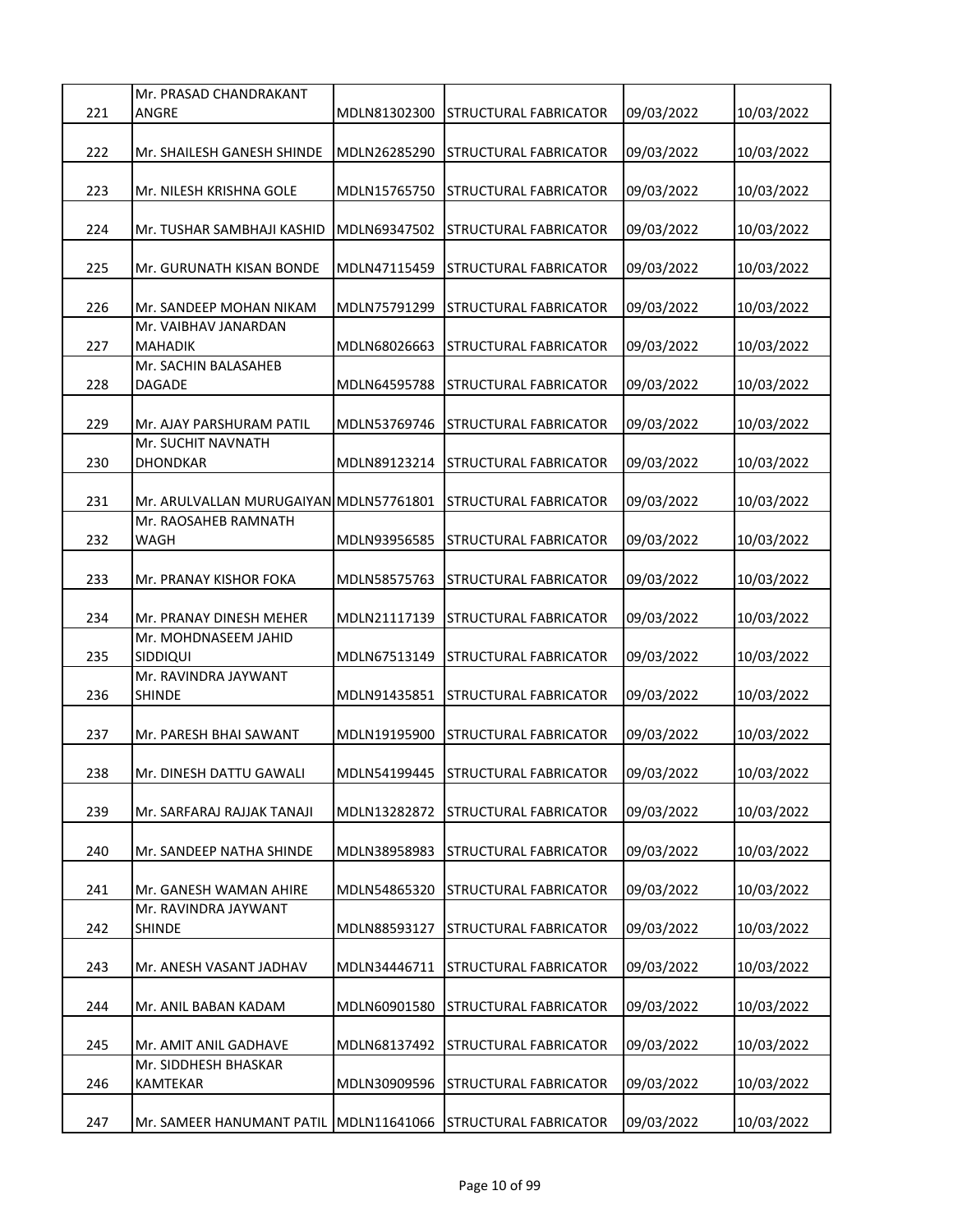| 248 | Mr. RAJESH KISAN MUNDE                | MDLN35300920 | <b>STRUCTURAL FABRICATOR</b>       | 09/03/2022 | 10/03/2022 |
|-----|---------------------------------------|--------------|------------------------------------|------------|------------|
|     | Mr. DINESH KUSHABHAU                  |              |                                    |            |            |
| 249 | <b>PASHTE</b>                         | MDLN92152816 | STRUCTURAL FABRICATOR              | 09/03/2022 | 10/03/2022 |
|     |                                       |              |                                    |            |            |
| 250 | Mr. GANESH GOKUL BAGUL                | MDLN65544375 | <b>STRUCTURAL FABRICATOR</b>       | 09/03/2022 | 10/03/2022 |
|     | Mr. YOGESH MANOHAR                    |              |                                    |            |            |
| 251 | <b>NACHARE</b>                        | MDLN19546430 | STRUCTURAL FABRICATOR              | 09/03/2022 | 10/03/2022 |
|     | Mr. YADNESH MANOHAR                   |              |                                    |            |            |
| 252 | CHANDI                                | MDLN54517140 | STRUCTURAL FABRICATOR              | 09/03/2022 | 10/03/2022 |
|     | Mr. VIRENDRA JAGANNATH                |              |                                    |            |            |
|     |                                       |              |                                    |            |            |
| 253 | KALWAR                                | MDLN83428791 | STRUCTURAL FABRICATOR              | 09/03/2022 | 10/03/2022 |
|     |                                       |              |                                    |            |            |
| 254 | Mr. RAMESH DHARMA BHASMA MDLN26143159 |              | STRUCTURAL FABRICATOR              | 09/03/2022 | 10/03/2022 |
|     |                                       |              |                                    |            |            |
| 255 | Mr. VIJU KASHIRAM BARAF               | MDLN94582276 | STRUCTURAL FABRICATOR              | 09/03/2022 | 10/03/2022 |
|     |                                       |              |                                    |            |            |
| 256 | Mr. HARENDRA BABU PALKAR              | MDLN73567289 | STRUCTURAL FABRICATOR              | 09/03/2022 | 10/03/2022 |
|     | Mr. GOVIND KASHINATH                  |              |                                    |            |            |
| 257 | <b>DHONGADE</b>                       | MDLN86332675 | STRUCTURAL FABRICATOR              | 09/03/2022 | 10/03/2022 |
|     | Mr. MAHESH RAMESH                     |              |                                    |            |            |
| 258 | SUVARNA                               | MDLN72436572 | STRUCTURAL FABRICATOR              | 09/03/2022 | 10/03/2022 |
|     |                                       |              |                                    |            |            |
| 259 | Mr. LALIT AKNATH TARWARE              | MDLN14329500 | STRUCTURAL FABRICATOR              | 09/03/2022 | 10/03/2022 |
|     |                                       |              |                                    |            |            |
| 260 | Mr. KASHINATH GANU GORALE             | MDLN66768704 | <b>STRUCTURAL FABRICATOR</b>       | 09/03/2022 | 10/03/2022 |
|     |                                       |              |                                    |            |            |
| 261 | Mr. PRAMOD VIJAY SHINDE               | MDLN96318565 | STRUCTURAL FABRICATOR              | 09/03/2022 | 10/03/2022 |
|     | Mr. SANDESH JAINENDRA                 |              |                                    |            |            |
| 262 | <b>MISHRA</b>                         | MDLN93120991 | STRUCTURAL FABRICATOR              | 09/03/2022 | 10/03/2022 |
|     |                                       |              |                                    |            |            |
| 263 | Mr. MANOHAR UTTAM PATIL               | MDLN55539308 | STRUCTURAL FABRICATOR              | 09/03/2022 | 10/03/2022 |
|     |                                       |              |                                    |            |            |
| 264 | Mr. JAIDALI NIYAJUL SIDDIQUE          | MDLN25712371 | <b>STRUCTURAL FABRICATOR</b>       | 09/03/2022 | 10/03/2022 |
|     |                                       |              |                                    |            |            |
|     |                                       |              |                                    |            |            |
| 265 | Mr. VINAY VASUDEV MALAP               |              | MDLN79768417 STRUCTURAL FABRICATOR | 09/03/2022 | 10/03/2022 |
|     |                                       |              |                                    |            |            |
| 266 | Mr. AKSHAY KESHAV BHOIR               | MDLN55894773 | STRUCTURAL FABRICATOR              | 09/03/2022 | 10/03/2022 |
|     | Mr. HARSHAL SUBHASH                   |              |                                    |            |            |
| 267 | <b>VIBHANDIK</b>                      | MDLN45318933 | <b>STRUCTURAL FABRICATOR</b>       | 09/03/2022 | 10/03/2022 |
|     |                                       |              |                                    |            |            |
| 268 | Mr. MAHESH DINKAR SHINDE              | MDLN76354494 | STRUCTURAL FABRICATOR              | 09/03/2022 | 10/03/2022 |
|     | Mr. PANKAJ VISHVANATH                 |              |                                    |            |            |
| 269 | <b>FULPAGARE</b>                      | MDLN75941944 | STRUCTURAL FABRICATOR              | 09/03/2022 | 10/03/2022 |
|     |                                       |              |                                    |            |            |
| 270 | Mr. RAHUL NARESH TAMORE               | MDLN42409048 | STRUCTURAL FABRICATOR              | 09/03/2022 | 10/03/2022 |
|     |                                       |              |                                    |            |            |
| 271 | Mr. RAHUL UTTAM KAMBLE                | MDLN95364267 | STRUCTURAL FABRICATOR              | 09/03/2022 | 10/03/2022 |
|     |                                       |              |                                    |            |            |
| 272 | Mr. SANIL AMRUT HINGLE                | MDLN59427332 | STRUCTURAL FABRICATOR              | 09/03/2022 | 10/03/2022 |
|     | Mr. SANDEEP VISHWAS                   |              |                                    |            |            |
| 273 | MAYEKAR                               | MDLN82400750 | <b>STRUCTURAL FABRICATOR</b>       | 09/03/2022 | 10/03/2022 |
|     |                                       |              |                                    |            |            |
| 274 | Mr. PARESH KRISHNA VINDE              | MDLN36903950 | STRUCTURAL FABRICATOR              | 09/03/2022 | 10/03/2022 |
|     |                                       |              |                                    |            |            |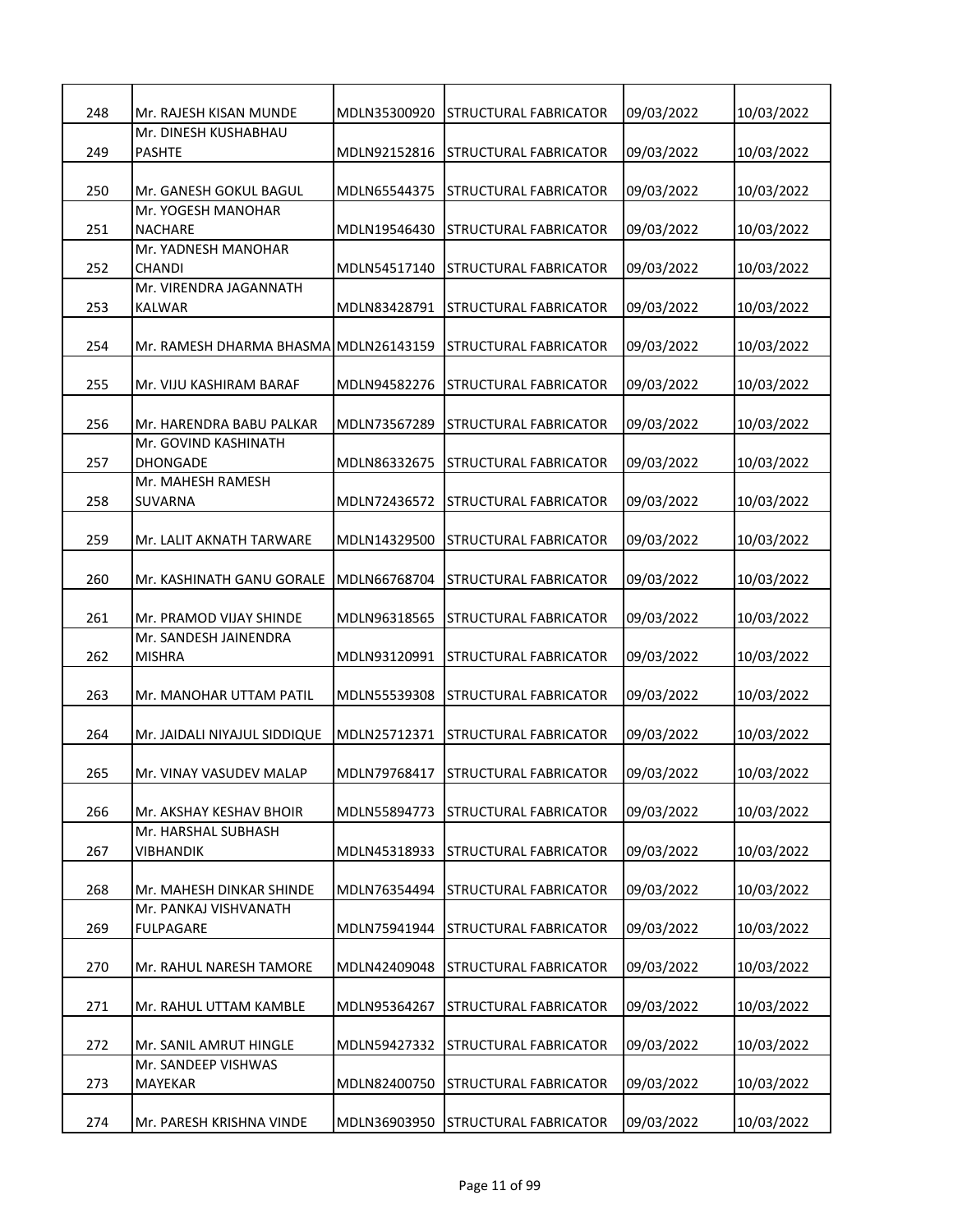| 275 | Mr. AKRAM IDRISH SHEKH                                            | MDLN31167326 | <b>STRUCTURAL FABRICATOR</b>  | 09/03/2022 | 10/03/2022 |
|-----|-------------------------------------------------------------------|--------------|-------------------------------|------------|------------|
|     |                                                                   |              |                               |            |            |
| 276 | Mr. AKASH MADHUKAR PAGARE MDLN96670231                            |              | <b>STRUCTURAL FABRICATOR</b>  | 09/03/2022 | 10/03/2022 |
| 277 | Mr. ANUP ASHOK MHATRE                                             | MDLN92401061 | <b>STRUCTURAL FABRICATOR</b>  | 09/03/2022 | 10/03/2022 |
| 278 | Mr. VIVEK PRAKASH<br>BHANDURGE                                    | MDLN29080780 | STRUCTURAL FABRICATOR         | 09/03/2022 | 10/03/2022 |
|     | Mr. MANGESH BABURAO                                               |              |                               |            |            |
| 279 | <b>SHINDE</b>                                                     | MDLN86938470 | STRUCTURAL FABRICATOR         | 09/03/2022 | 10/03/2022 |
| 280 | Mr. SUSHANT SANJAY SAKPAL                                         | MDLN44298469 | <b>STRUCTURAL FABRICATOR</b>  | 09/03/2022 | 10/03/2022 |
|     | Mr. RAVINDRA MADHUKAR                                             |              |                               |            |            |
| 281 | <b>SORTE</b>                                                      | MDLN72684261 | STRUCTURAL FABRICATOR         | 09/03/2022 | 10/03/2022 |
| 282 | Mr. GURUDATT BHIMRAO KOLI                                         | MDLN37353324 | <b>STRUCTURAL FABRICATOR</b>  | 09/03/2022 | 10/03/2022 |
|     | Mr. BHUSHAN BHANUDAS                                              |              |                               |            |            |
| 283 | <b>CHAVAN</b>                                                     | MDLN22037622 | STRUCTURAL FABRICATOR         | 09/03/2022 | 10/03/2022 |
|     |                                                                   |              |                               |            |            |
| 284 | Mr. SNEHAL ANAND SONAVANE MDLN40019186                            |              | STRUCTURAL FABRICATOR         | 09/03/2022 | 10/03/2022 |
|     |                                                                   |              |                               |            |            |
| 285 | Mr. DHIRAJ MANGESH PARADHI MDLN76045884<br>Mr. NAWAZ ABDULRAHIMAN |              | STRUCTURAL FABRICATOR         | 09/03/2022 | 10/03/2022 |
| 286 |                                                                   |              |                               |            |            |
|     | QAZI                                                              | MDLN10178053 | STRUCTURAL FABRICATOR         | 09/03/2022 | 10/03/2022 |
| 287 | Mr. PRAVIN RAMRAO INGLE                                           | MDLN59897190 | <b>STRUCTURAL FABRICATOR</b>  | 09/03/2022 | 10/03/2022 |
| 288 | Mr. KISAN SUBHASH SANKPAL                                         | MDLN86555366 | ISTRUCTURAL FABRICATOR        | 09/03/2022 | 10/03/2022 |
|     |                                                                   |              |                               |            |            |
| 289 | Mr. PRADEEP KUMAR                                                 | MDLN15726382 | STRUCTURAL FABRICATOR         | 09/03/2022 | 10/03/2022 |
|     | Mr. UJJAIN MANSARAM                                               |              |                               |            |            |
| 290 | CHAURE                                                            | MDLN64311388 | <b>STRUCTURAL FABRICATOR</b>  | 09/03/2022 | 10/03/2022 |
|     | Mr. MAHENDRA MOTIRAM                                              |              |                               |            |            |
| 291 | JADHAV                                                            | MDLN70804131 | <b>STRUCTURAL FABRICATOR</b>  | 09/03/2022 | 10/03/2022 |
|     | Mr. BALARAM BABRUVAHAN                                            |              |                               |            |            |
| 292 | <b>JADHAV</b>                                                     | MDLN88567780 | <b>ISTRUCTURAL FABRICATOR</b> | 09/03/2022 | 10/03/2022 |
|     | Mr. HEMANT MAHADEV                                                |              |                               |            |            |
| 293 | <b>SHITKAR</b>                                                    | MDLN31667809 | STRUCTURAL FABRICATOR         | 09/03/2022 | 10/03/2022 |
|     |                                                                   |              |                               |            |            |
| 294 | Mr. KIRAN NARAYAN KULABKAR MDLN25569415                           |              | <b>STRUCTURAL FABRICATOR</b>  | 09/03/2022 | 10/03/2022 |
|     |                                                                   |              |                               |            |            |
| 295 | Mr. ASIJEET DEEPAK JADHAV                                         | MDLN85201008 | STRUCTURAL FABRICATOR         | 09/03/2022 | 10/03/2022 |
| 296 | Mr. VISHAL RAMESH KAMBLE                                          | MDLN77320997 | <b>STRUCTURAL FABRICATOR</b>  |            |            |
|     | Mr. RAMESH BAJARANG                                               |              |                               | 09/03/2022 | 10/03/2022 |
| 297 | <b>SHINDE</b>                                                     | MDLN21675194 | <b>STRUCTURAL FABRICATOR</b>  | 09/03/2022 | 10/03/2022 |
|     |                                                                   |              |                               |            |            |
| 298 | Mr. VINAY VIJAY KADAM                                             | MDLN89667857 | STRUCTURAL FABRICATOR         | 09/03/2022 | 10/03/2022 |
| 299 | Mr. VISHAL BHIMRAO GAWALI                                         | MDLN85707870 | STRUCTURAL FABRICATOR         | 09/03/2022 | 10/03/2022 |
|     |                                                                   |              |                               |            |            |
| 300 | Mr. RAJENDRA CHIMA GAWARI                                         | MDLN19919958 | <b>STRUCTURAL FABRICATOR</b>  | 09/03/2022 | 10/03/2022 |
|     | Mr. ABHISHEK PRAKASH                                              |              |                               |            |            |
| 301 | WAIRKAR                                                           | MDLN10964785 | <b>STRUCTURAL FABRICATOR</b>  | 09/03/2022 | 10/03/2022 |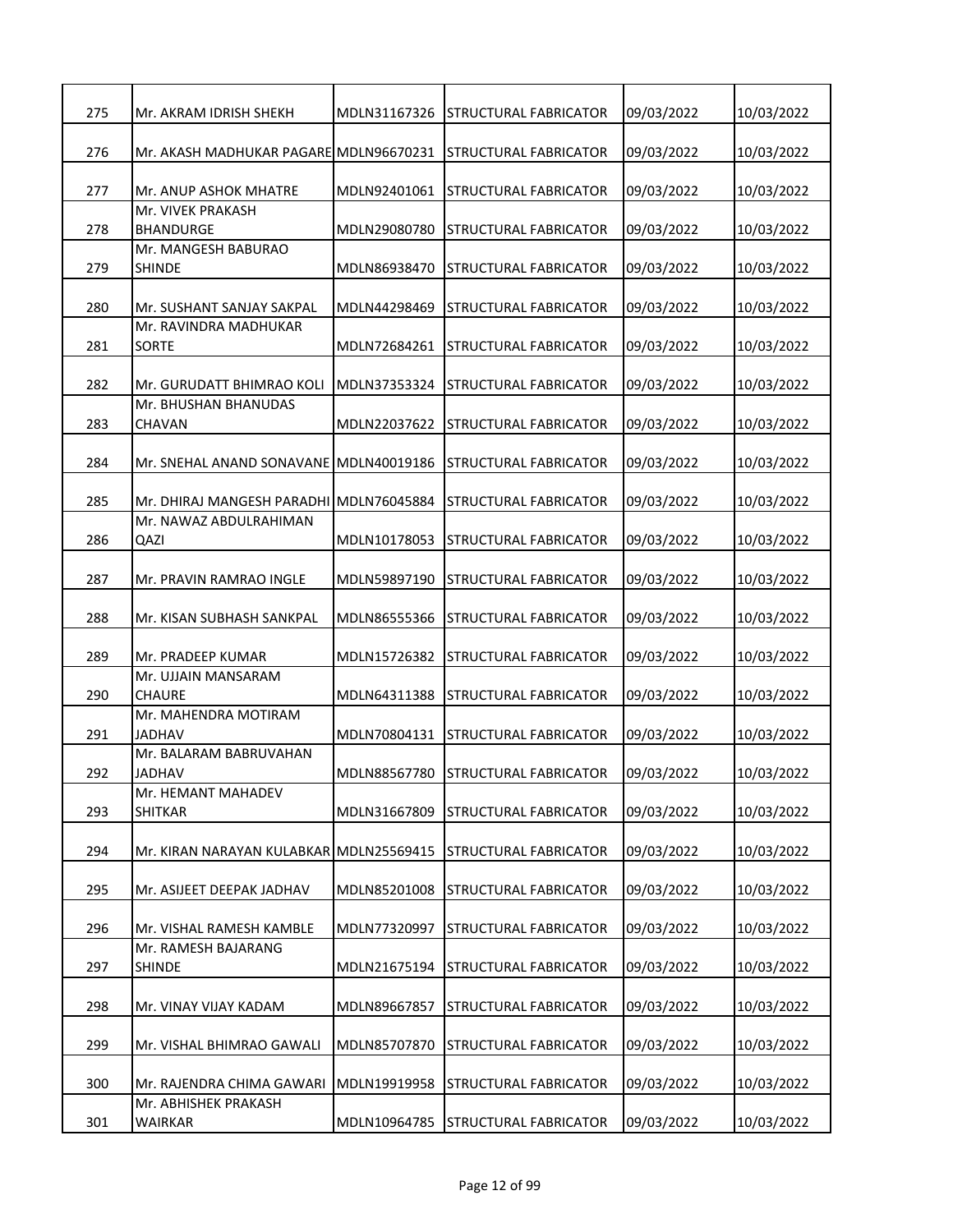| 302 | Mr. MAHENDRA NAMDEV PATIL               | MDLN45844403 | <b>STRUCTURAL FABRICATOR</b> | 09/03/2022 | 10/03/2022 |
|-----|-----------------------------------------|--------------|------------------------------|------------|------------|
| 303 | Mr. NITIN GAJANAN<br>SONAWANE           | MDLN38555902 | STRUCTURAL FABRICATOR        | 09/03/2022 | 10/03/2022 |
|     | Mr. GANESH PRAKASH                      |              |                              |            |            |
| 304 | MEDHEKAR<br>Mr. SAKESH PANDURANG        | MDLN37068581 | STRUCTURAL FABRICATOR        | 09/03/2022 | 10/03/2022 |
| 305 | TANDEL                                  | MDLN70335420 | STRUCTURAL FABRICATOR        | 09/03/2022 | 10/03/2022 |
| 306 | Mr. VINOD JALINDAR LONDHE               | MDLN77649058 | STRUCTURAL FABRICATOR        | 09/03/2022 | 10/03/2022 |
| 307 | Mr. KAILAS KACHARU KAPADI               | MDLN18497021 | STRUCTURAL FABRICATOR        | 09/03/2022 | 10/03/2022 |
| 308 | Mr. KARAN SHASHIKUMAR<br>LADGE          | MDLN74032009 | <b>STRUCTURAL FABRICATOR</b> | 09/03/2022 | 10/03/2022 |
| 309 | Mr. RAJU SOMA KHANDVI                   | MDLN78341159 | <b>STRUCTURAL FABRICATOR</b> | 10/03/2022 | 11/03/2022 |
| 310 | Mr. SAMIR MADHUKAR PATIL                | MDLN54616812 | STRUCTURAL FABRICATOR        | 10/03/2022 | 11/03/2022 |
| 311 | Mr. SAGAR DATTA GOLE                    | MDLN11940980 | STRUCTURAL FABRICATOR        | 10/03/2022 | 11/03/2022 |
| 312 | Mr. PRAVIN VASANT MEHER                 | MDLN46475852 | STRUCTURAL FABRICATOR        | 10/03/2022 | 11/03/2022 |
| 313 | Mr. JITENDRA GANESH THAKUR              | MDLN29631657 | <b>STRUCTURAL FABRICATOR</b> | 10/03/2022 | 11/03/2022 |
| 314 | Mr. PRAMOD PRABHAKAR<br><b>MHATRE</b>   | MDLN81059020 | <b>STRUCTURAL FABRICATOR</b> | 10/03/2022 | 11/03/2022 |
| 315 | Mr. PARSHURAM RAMESH MALI MDLN44553927  |              | STRUCTURAL FABRICATOR        | 10/03/2022 | 11/03/2022 |
| 316 | Mr. PRATIK SAKHARAM TAMBE               | MDLN76912017 | <b>STRUCTURAL FABRICATOR</b> | 10/03/2022 | 11/03/2022 |
| 317 | Mr. RAVINDRA GOTIRAM<br>DAGALE          | MDLN85630893 | STRUCTURAL FABRICATOR        | 10/03/2022 | 11/03/2022 |
| 318 | Mr. DHANANJAY JAYRAM<br>LIGAM           | MDLN46860362 | STRUCTURAL FABRICATOR        | 10/03/2022 | 11/03/2022 |
| 319 | Mr. MILIND BHANUDAS<br><b>HAMBHIRE</b>  | MDLN17201907 | <b>STRUCTURAL FABRICATOR</b> | 10/03/2022 | 11/03/2022 |
| 320 | Mr. RUPESH SURESH<br>WAGHMARE           | MDLN10362499 | STRUCTURAL FABRICATOR        | 10/03/2022 | 11/03/2022 |
| 321 | Mr. LUKESH SOMA PAWAR                   | MDLN40276402 | STRUCTURAL FABRICATOR        | 10/03/2022 | 11/03/2022 |
| 322 | Mr. RAVINDRA GOTIRAM<br>DAGALE          | MDLN11198409 | STRUCTURAL FABRICATOR        | 10/03/2022 | 11/03/2022 |
| 323 | Mr. JITENDRA GANESH THAKUR              | MDLN82119919 | STRUCTURAL FABRICATOR        | 10/03/2022 | 11/03/2022 |
| 324 | Mr. SAGAR SURESH GAVIT                  | MDLN72261074 | <b>STRUCTURAL FABRICATOR</b> | 10/03/2022 | 11/03/2022 |
| 325 | Mr. TUKARAM GOVIND GODE                 | MDLN10903718 | STRUCTURAL FABRICATOR        | 10/03/2022 | 11/03/2022 |
| 326 | Mr. VIJAY SHAMRAO PANJGE                | MDLN42788825 | STRUCTURAL FABRICATOR        | 10/03/2022 | 11/03/2022 |
| 327 | Mr. ROHAN CHANDRAKANT<br><b>TANDEL</b>  | MDLN93653231 | STRUCTURAL FABRICATOR        | 10/03/2022 | 11/03/2022 |
| 328 | Mr. MANGESH SUKHADEV PATIL MDLN48634713 |              | <b>STRUCTURAL FABRICATOR</b> | 10/03/2022 | 11/03/2022 |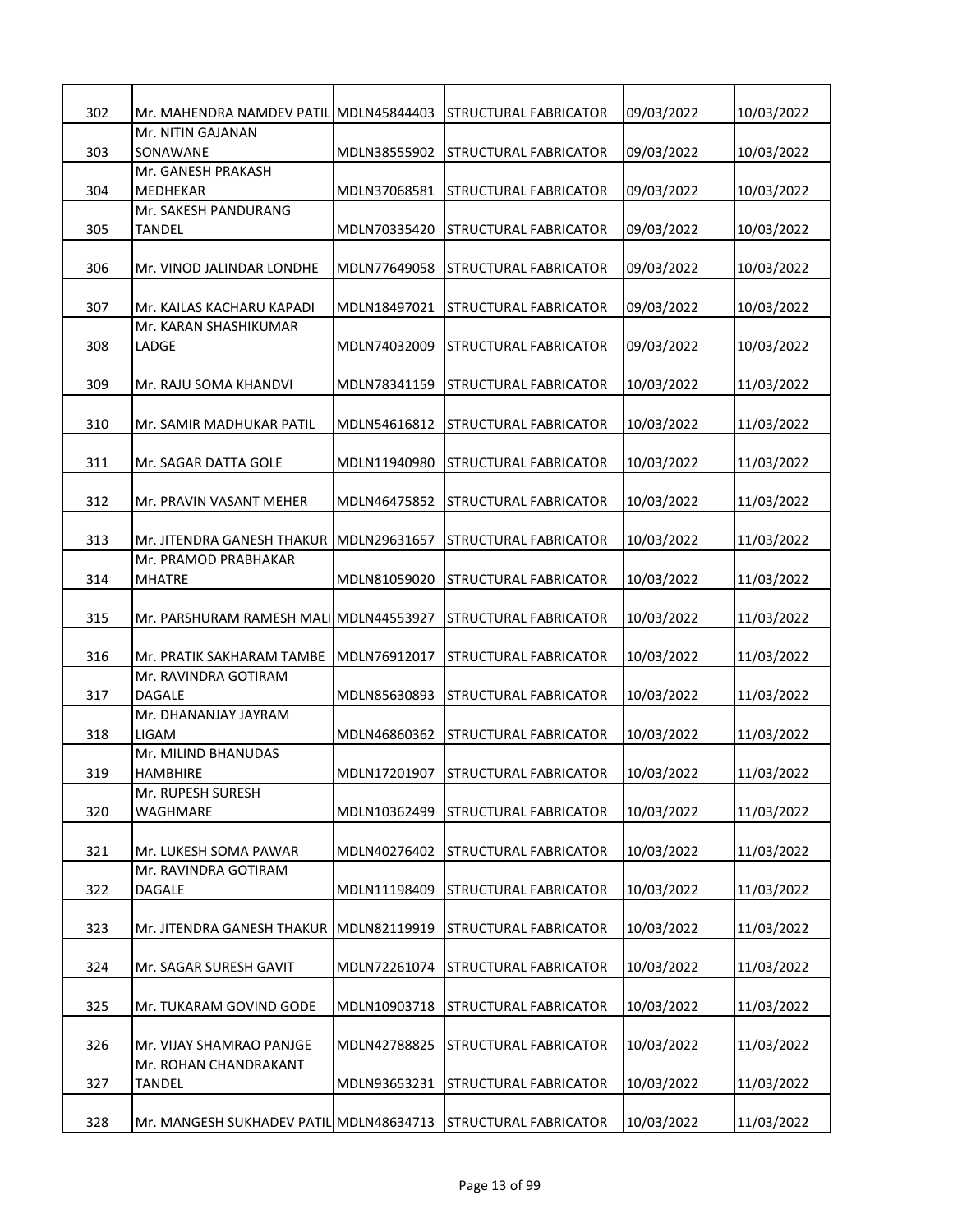| 329 | Mr. AKASH SUBHASH DANGAT                  | MDLN17722830 | <b>STRUCTURAL FABRICATOR</b>       | 10/03/2022 | 11/03/2022 |
|-----|-------------------------------------------|--------------|------------------------------------|------------|------------|
| 330 | Mr. RAHUL HARESHWAR PATIL                 | MDLN77410810 | <b>STRUCTURAL FABRICATOR</b>       | 10/03/2022 | 11/03/2022 |
| 331 | Mr. DHIRAJ NARSHINHA PATIL                | MDLN23549571 | <b>STRUCTURAL FABRICATOR</b>       | 10/03/2022 | 11/03/2022 |
| 332 | Mr. SANJAY SURESH JADHAV                  | MDLN85063393 | STRUCTURAL FABRICATOR              | 10/03/2022 | 11/03/2022 |
| 333 | Mr. AMIT RAMESH PATIL                     | MDLN39257686 | STRUCTURAL FABRICATOR              | 10/03/2022 | 11/03/2022 |
| 334 | Mr. SARJIL GAFOOR<br>KOTWADKAR            | MDLN51389224 | STRUCTURAL FABRICATOR              | 10/03/2022 | 11/03/2022 |
| 335 | Mr. VISHAL SARJERAO PATIL                 | MDLN42351351 | STRUCTURAL FABRICATOR              | 10/03/2022 | 11/03/2022 |
| 336 | Mr. MANDAR JANARDAN<br><b>MESTRY</b>      | MDLN34147590 | STRUCTURAL FABRICATOR              | 10/03/2022 | 11/03/2022 |
| 337 | Mr. RUPESH YASHWANT DAVAL                 | MDLN86162672 | STRUCTURAL FABRICATOR              | 10/03/2022 | 11/03/2022 |
| 338 | Mr. NARESH GANESH PATIL                   | MDLN58845774 | <b>STRUCTURAL FABRICATOR</b>       | 10/03/2022 | 11/03/2022 |
| 339 | Mr. SACHIN SHANKAR THAKUR                 | MDLN39874430 | STRUCTURAL FABRICATOR              | 10/03/2022 | 11/03/2022 |
| 340 | Mr. PANKAJ RAJARAM<br>MANCHEKAR           | MDLN38382505 | STRUCTURAL FABRICATOR              | 10/03/2022 | 11/03/2022 |
| 341 | Mr. NIKHIL VITTHAL SHIRALE                | MDLN75086780 | STRUCTURAL FABRICATOR              | 10/03/2022 | 11/03/2022 |
| 342 | Mr. ASHISH ADINATH PATIL                  | MDLN68169824 | STRUCTURAL FABRICATOR              | 10/03/2022 | 11/03/2022 |
| 343 | Mr. SIDDHARTH YASHVANT<br><b>SURADKAR</b> | MDLN46364928 | STRUCTURAL FABRICATOR              | 10/03/2022 | 11/03/2022 |
| 344 | Mr. BHARAT HIRA DANDEKAR                  | MDLN46196727 | STRUCTURAL FABRICATOR              | 10/03/2022 | 11/03/2022 |
| 345 | Mr. PAVANKUMAR VASANT<br><b>POWAR</b>     | MDLN33948526 | STRUCTURAL FABRICATOR              | 10/03/2022 | 11/03/2022 |
| 346 | Mr. SUSHANT AJIT JADHAV                   |              | MDLN41639986 STRUCTURAL FABRICATOR | 10/03/2022 | 11/03/2022 |
| 347 | Mr. HARESH RAMDAS BARSHE                  | MDLN10162040 | STRUCTURAL FABRICATOR              | 10/03/2022 | 11/03/2022 |
| 348 | Mr. NIKESH CHANDRAKANT<br><b>PATIL</b>    | MDLN68321100 | STRUCTURAL FABRICATOR              | 10/03/2022 | 11/03/2022 |
| 349 | Mr. SIDDHESH ASHOK<br>CHANDANE            | MDLN80906639 | STRUCTURAL FABRICATOR              | 10/03/2022 | 11/03/2022 |
| 350 | Mr. BALASAHEB GORAKH PATIL                | MDLN93070467 | STRUCTURAL FABRICATOR              | 10/03/2022 | 11/03/2022 |
| 351 | Mr. ARUN MALU MODAK                       | MDLN88839568 | <b>STRUCTURAL FABRICATOR</b>       | 10/03/2022 | 11/03/2022 |
| 352 | Mr. ATUL PANDHARI<br>CHAUDHARI            | MDLN12802013 | STRUCTURAL FABRICATOR              | 10/03/2022 | 11/03/2022 |
| 353 | Mr. YASHKUMAR ASHOK PATIL                 | MDLN20942936 | STRUCTURAL FABRICATOR              | 10/03/2022 | 11/03/2022 |
| 354 | Mr. AMAR KHANDU HIRAVE                    | MDLN64785882 | STRUCTURAL FABRICATOR              | 10/03/2022 | 11/03/2022 |
| 355 | Mr. NIKESH RAJARAM MHATRE                 | MDLN35277657 | STRUCTURAL FABRICATOR              | 10/03/2022 | 11/03/2022 |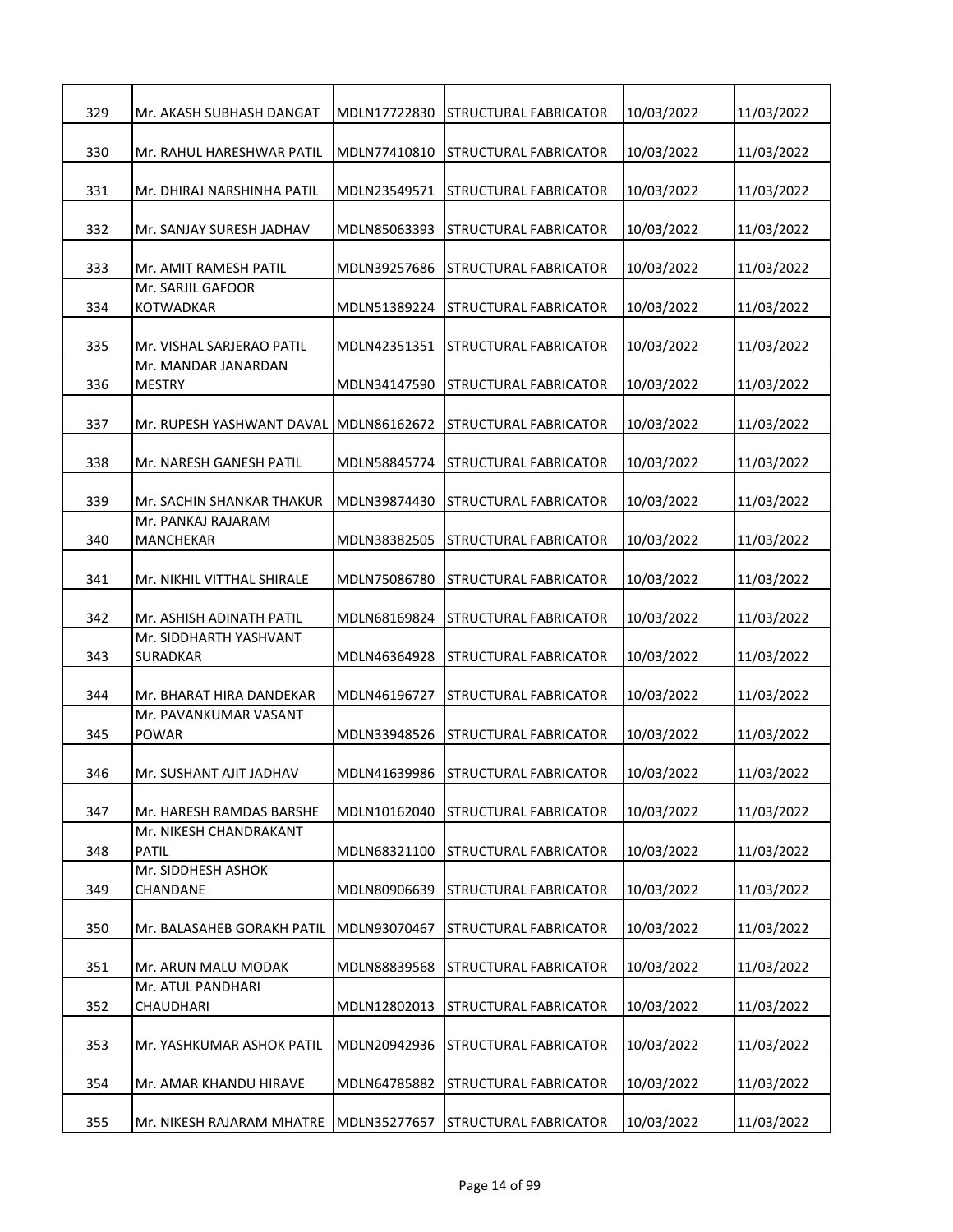|     | Mr. NITIN RAVINDRA                                           |              |                              |            |            |
|-----|--------------------------------------------------------------|--------------|------------------------------|------------|------------|
| 356 | WANKHADE                                                     | MDLN62891557 | STRUCTURAL FABRICATOR        | 10/03/2022 | 11/03/2022 |
| 357 | Mr. MACHHINDRA<br>PANDURANG BAAD                             | MDLN85219430 | <b>STRUCTURAL FABRICATOR</b> | 10/03/2022 | 11/03/2022 |
|     |                                                              |              |                              |            |            |
| 358 | Mr. APPA WAMAN PAGARE                                        | MDLN72495538 | STRUCTURAL FABRICATOR        | 10/03/2022 | 11/03/2022 |
|     | Mr. SHYAM PRAFULLA                                           |              |                              |            |            |
| 359 | KOLAMBKAR                                                    | MDLN35162387 | STRUCTURAL FABRICATOR        | 10/03/2022 | 11/03/2022 |
|     |                                                              |              |                              |            |            |
| 360 | Mr. SACHIN UTTAM GAIKWAD                                     | MDLN70223588 | STRUCTURAL FABRICATOR        | 10/03/2022 | 11/03/2022 |
| 361 | Mr. SACHIN HARISHCHANDRA<br>PATIL                            | MDLN52343139 | STRUCTURAL FABRICATOR        | 10/03/2022 | 11/03/2022 |
|     | Mr. SIDDHESH VIJAY                                           |              |                              |            |            |
| 362 | WARWATKAR                                                    | MDLN65673046 | STRUCTURAL FABRICATOR        | 10/03/2022 | 11/03/2022 |
|     |                                                              |              |                              |            |            |
| 363 | Mr. TUSHAR TUKARAM BENDRE MDLN45364415                       |              | <b>STRUCTURAL FABRICATOR</b> | 10/03/2022 | 11/03/2022 |
|     |                                                              |              |                              |            |            |
| 364 | Mr. JITESH BANSILAL GAVALI<br>Mr. RAMCHANDRA ANANDA          | MDLN65199560 | STRUCTURAL FABRICATOR        | 10/03/2022 | 11/03/2022 |
| 365 | <b>SHIRKE</b>                                                | MDLN37675036 | STRUCTURAL FABRICATOR        | 10/03/2022 | 11/03/2022 |
|     |                                                              |              |                              |            |            |
| 366 | Mr. SUNIL SUDHAKAR MULUKH                                    | MDLN95837358 | STRUCTURAL FABRICATOR        | 10/03/2022 | 11/03/2022 |
|     | Mr. RITESH SAHEBRAO                                          |              |                              |            |            |
| 367 | THAKARE                                                      | MDLN45501565 | STRUCTURAL FABRICATOR        | 10/03/2022 | 11/03/2022 |
|     | Mr. BHASKAR EKNATH                                           |              |                              |            |            |
| 368 | <b>BHANGARE</b><br>Mr. HARSHAL BHAGWAN                       | MDLN63891301 | <b>STRUCTURAL FABRICATOR</b> | 10/03/2022 | 11/03/2022 |
| 369 | <b>CHAUDHARI</b>                                             | MDLN17683103 | <b>STRUCTURAL FABRICATOR</b> | 10/03/2022 | 11/03/2022 |
|     | Mr. NARENDRA PRAKASH                                         |              |                              |            |            |
| 370 | TALGAONKAR                                                   | MDLN50944417 | STRUCTURAL FABRICATOR        | 10/03/2022 | 11/03/2022 |
|     |                                                              |              |                              |            |            |
| 371 | Mr. ASHUL ASHOK JAMDADE                                      | MDLN51291385 | STRUCTURAL FABRICATOR        | 10/03/2022 | 11/03/2022 |
| 372 | Mr. GAURAV SANJAY VARTAK                                     | MDLN65388565 | STRUCTURAL FABRICATOR        | 10/03/2022 | 11/03/2022 |
|     |                                                              |              |                              |            |            |
| 373 | Mr. ANKUSH SHRIMANT ANUSE MDLN95358754 STRUCTURAL FABRICATOR |              |                              | 10/03/2022 | 11/03/2022 |
|     |                                                              |              |                              |            |            |
| 374 | Mr. ATUL NAVNATH HINGE                                       | MDLN87571620 | STRUCTURAL FABRICATOR        | 10/03/2022 | 11/03/2022 |
|     |                                                              |              |                              |            |            |
| 375 | Mr. AVISHKAR KAILASH KHARDE MDLN47467694                     |              | STRUCTURAL FABRICATOR        | 10/03/2022 | 11/03/2022 |
| 376 | Mr. AKSHAY ASHOK WAJANTRI                                    | MDLN53764098 | STRUCTURAL FABRICATOR        | 10/03/2022 | 11/03/2022 |
|     | Mr. ROHAN HARENDRA                                           |              |                              |            |            |
| 377 | MANJREKAR                                                    | MDLN90808939 | STRUCTURAL FABRICATOR        | 10/03/2022 | 11/03/2022 |
|     | Mr. NARAYAN TULSHIDAS                                        |              |                              |            |            |
| 378 | <b>REDKAR</b>                                                | MDLN18981303 | STRUCTURAL FABRICATOR        | 10/03/2022 | 11/03/2022 |
| 379 | Mr. SHAILESH MAHABAL YADAV MDLN39521136                      |              | STRUCTURAL FABRICATOR        | 10/03/2022 | 11/03/2022 |
|     | Mr. DEEPAKKUMAR                                              |              |                              |            |            |
| 380 | CHANDRAJEET RAI                                              | MDLN49350393 | STRUCTURAL FABRICATOR        | 10/03/2022 | 11/03/2022 |
|     |                                                              |              |                              |            |            |
| 381 | Mr. VINAY TULSIDAS CHAVAN                                    | MDLN95148537 | STRUCTURAL FABRICATOR        | 10/03/2022 | 11/03/2022 |
|     |                                                              |              |                              |            |            |
| 382 | Mr. VIRAJ KAMLAKAR JADHAV                                    | MDLN88626002 | STRUCTURAL FABRICATOR        | 10/03/2022 | 11/03/2022 |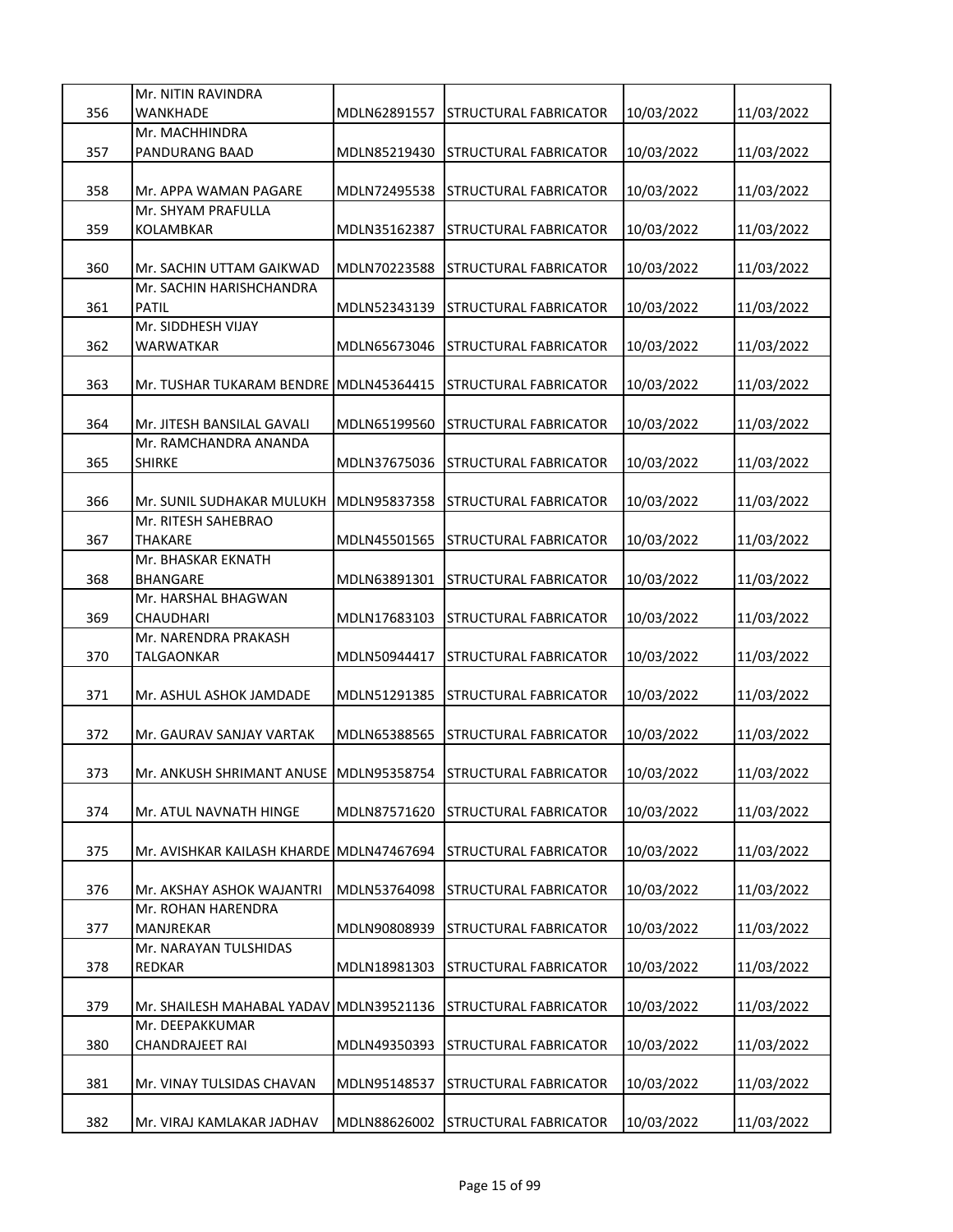|     | Mr. MAYUR RAJENDRA                            |              |                                    |            |            |
|-----|-----------------------------------------------|--------------|------------------------------------|------------|------------|
| 383 | RAJGURU                                       | MDLN99964121 | <b>STRUCTURAL FABRICATOR</b>       | 10/03/2022 | 11/03/2022 |
|     | Mr. PRAVIN KASHINATH                          |              |                                    |            |            |
| 384 | THORAT                                        | MDLN21711285 | <b>STRUCTURAL FABRICATOR</b>       | 10/03/2022 | 11/03/2022 |
|     |                                               | MDLN50888046 |                                    |            |            |
| 385 | Mr. SANTOSH LAXMAN KALE                       |              | STRUCTURAL FABRICATOR              | 10/03/2022 | 11/03/2022 |
| 386 | Mr. RUPESH ASHOK MORE                         | MDLN67438789 | STRUCTURAL FABRICATOR              | 10/03/2022 | 11/03/2022 |
|     | Mr. PRADIP KRUSHNAJI                          |              |                                    |            |            |
| 387 | <b>MESHRAM</b>                                | MDLN56028540 | STRUCTURAL FABRICATOR              | 10/03/2022 | 11/03/2022 |
|     |                                               |              |                                    |            |            |
| 388 | Mr. ZAHID AHEMAD SHAIKH                       | MDLN68433757 | STRUCTURAL FABRICATOR              | 10/03/2022 | 11/03/2022 |
|     | Mr. SOURABH DHANANJAY                         |              |                                    |            |            |
| 389 | <b>MEHER</b>                                  | MDLN67614744 | <b>STRUCTURAL FABRICATOR</b>       | 10/03/2022 | 11/03/2022 |
|     | Mr. CHANDRAKANT ANKUSH                        |              |                                    |            |            |
| 390 | <b>GUTHALE</b>                                | MDLN21749747 | <b>STRUCTURAL FABRICATOR</b>       | 10/03/2022 | 11/03/2022 |
|     |                                               |              |                                    |            |            |
| 391 | Mr. MOULA BALU BHALDAR<br>Mr. RUPESH SAKHARAM | MDLN84731885 | STRUCTURAL FABRICATOR              | 10/03/2022 | 11/03/2022 |
| 392 | <b>KAMBLE</b>                                 | MDLN98132174 | <b>STRUCTURAL FABRICATOR</b>       | 10/03/2022 | 11/03/2022 |
|     | Mr. TUSHAR MURLIDHAR                          |              |                                    |            |            |
| 393 | MHATRE                                        | MDLN15661986 | STRUCTURAL FABRICATOR              | 10/03/2022 | 11/03/2022 |
|     | Mr. RAKESH VIRENDRASINGH                      |              |                                    |            |            |
| 394 | RAWAT                                         | MDLN12651205 | STRUCTURAL FABRICATOR              | 10/03/2022 | 11/03/2022 |
|     |                                               |              |                                    |            |            |
| 395 | Mr. DIPAK MADHUKAR SUTAR                      | MDLN45157279 | <b>STRUCTURAL FABRICATOR</b>       | 10/03/2022 | 11/03/2022 |
|     | Mr. ASHFAQAHMED YASIN                         |              |                                    |            |            |
| 396 | SHIKALGAR                                     | MDLN98528912 | <b>STRUCTURAL FABRICATOR</b>       | 10/03/2022 | 11/03/2022 |
|     | Mr. ADITYA RAMKRISHNA                         |              |                                    |            |            |
| 397 | <b>TONDWALKAR</b>                             | MDLN23955784 | STRUCTURAL FABRICATOR              | 10/03/2022 | 11/03/2022 |
| 398 | Mr. PRATHMESH JAGDISH MALI                    | MDLN49753805 | STRUCTURAL FABRICATOR              | 10/03/2022 | 11/03/2022 |
|     | Mr. ANIKET CHANDRAKANT                        |              |                                    |            |            |
| 399 | THAKUR                                        | MDLN26921093 | STRUCTURAL FABRICATOR              | 10/03/2022 | 11/03/2022 |
|     | Mr. ANKUSH ULHAS                              |              |                                    |            |            |
| 400 | CHAUDHARI                                     |              | MDLN42845100 STRUCTURAL FABRICATOR | 10/03/2022 | 11/03/2022 |
|     |                                               |              |                                    |            |            |
| 401 | Mr. JAY SANJAY HAJARE                         | MDLN34882943 | STRUCTURAL FABRICATOR              | 10/03/2022 | 11/03/2022 |
|     |                                               |              |                                    |            |            |
| 402 | Mr. SUSHIL BABURAO INGLE                      | MDLN85850748 | STRUCTURAL FABRICATOR              | 10/03/2022 | 11/03/2022 |
|     |                                               |              |                                    |            |            |
| 403 | Mr. AKSHAY HASURAM KOLI                       | MDLN50374543 | STRUCTURAL FABRICATOR              | 10/03/2022 | 11/03/2022 |
| 404 | Mr. PRATIK SUNIL KOLI                         | MDLN10478798 | STRUCTURAL FABRICATOR              | 10/03/2022 | 11/03/2022 |
|     |                                               |              |                                    |            |            |
| 405 | Mr. DILIP LAHU MORE                           | MDLN45703992 | STRUCTURAL FABRICATOR              | 10/03/2022 | 11/03/2022 |
|     | Mrs. RAJANI BHAJANLAL                         |              |                                    |            |            |
| 406 | GARWAN                                        | MDLN16859697 | STRUCTURAL FABRICATOR              | 10/03/2022 | 11/03/2022 |
|     |                                               |              |                                    |            |            |
| 407 | Mr. NITIN ANANTA PATIL                        | MDLN93884564 | STRUCTURAL FABRICATOR              | 10/03/2022 | 11/03/2022 |
|     |                                               |              |                                    |            |            |
| 408 | Mr. SANDESH DHRMA MHATRE                      | MDLN95522581 | STRUCTURAL FABRICATOR              | 10/03/2022 | 11/03/2022 |
|     | Mr. SANJAYKUMAR MANGLESH                      |              |                                    |            |            |
| 409 | YADAV                                         | MDLN27592824 | <b>STRUCTURAL FABRICATOR</b>       | 10/03/2022 | 11/03/2022 |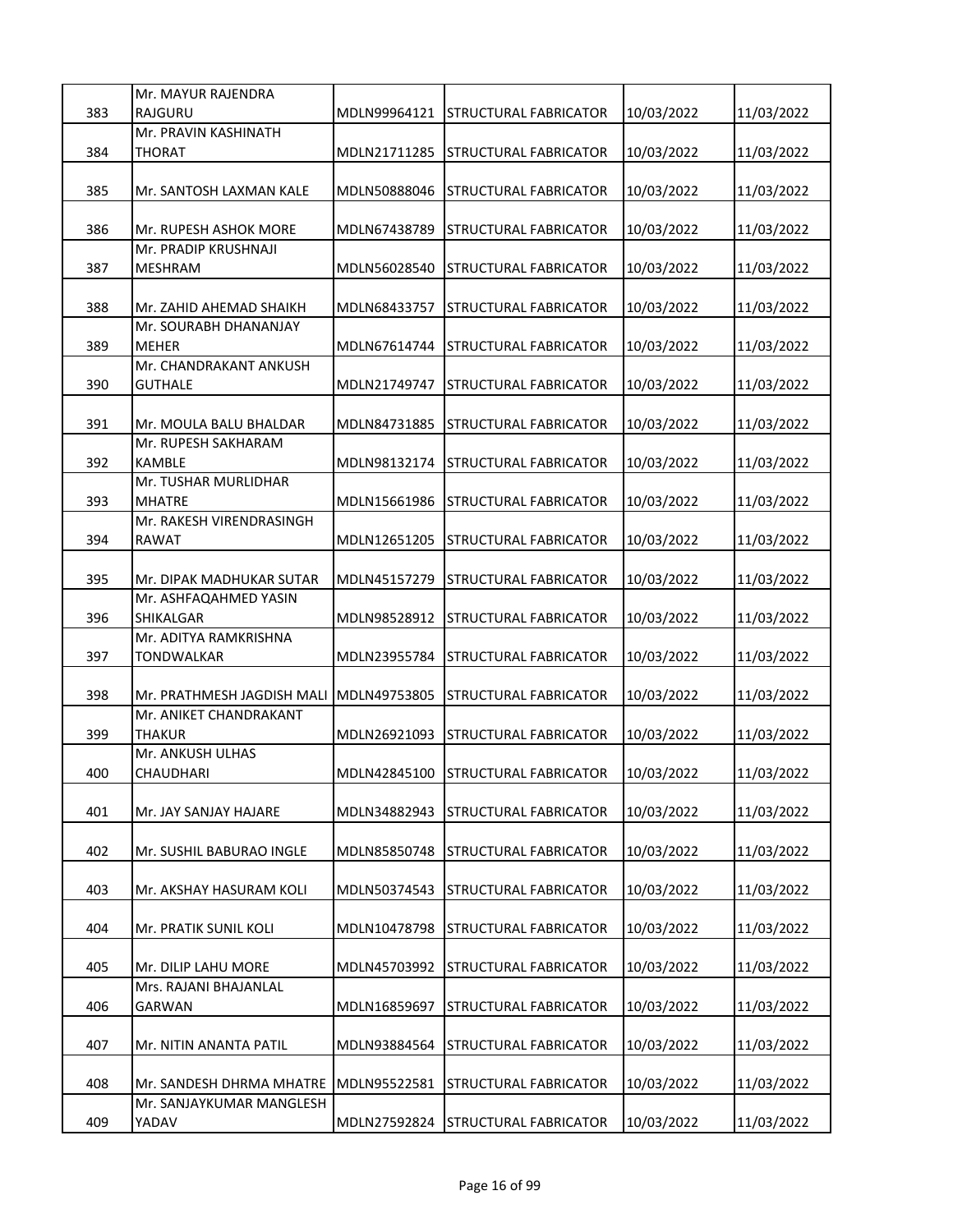|     | Mr. BALKRUSHNA SURAJLAL                       |              |                                    |            |            |
|-----|-----------------------------------------------|--------------|------------------------------------|------------|------------|
| 410 | <b>BHOYAR</b>                                 | MDLN68425574 | <b>STRUCTURAL FABRICATOR</b>       | 10/03/2022 | 11/03/2022 |
|     | Mrs. BHAGYASHRI ASHOK                         |              |                                    |            |            |
| 411 | <b>KASAR</b>                                  | MDLN76193195 | STRUCTURAL FABRICATOR              | 10/03/2022 | 11/03/2022 |
|     |                                               |              |                                    |            |            |
| 412 | Mr. GANESH MARUTI LAD<br>Mr. RAJENDRA SHAMLAL | MDLN79521869 | <b>STRUCTURAL FABRICATOR</b>       | 10/03/2022 | 11/03/2022 |
| 413 | WARHADE                                       | MDLN49964612 | <b>STRUCTURAL FABRICATOR</b>       | 10/03/2022 | 11/03/2022 |
|     |                                               |              |                                    |            |            |
| 414 | Mr. SUHAS VISHNU BHANDARE                     | MDLN88635595 | <b>STRUCTURAL FABRICATOR</b>       | 10/03/2022 | 11/03/2022 |
|     |                                               |              |                                    |            |            |
| 415 | Mr. PRASHANT BABAN TUPE                       | MDLN49566187 | <b>STRUCTURAL FABRICATOR</b>       | 10/03/2022 | 11/03/2022 |
|     | Mr. MILIND CHANDRAKANT                        |              |                                    |            |            |
| 416 | <b>NIWATE</b>                                 | MDLN24938668 | <b>STRUCTURAL FABRICATOR</b>       | 10/03/2022 | 11/03/2022 |
|     |                                               |              |                                    |            |            |
| 417 | Mr. SAGAR SOMA PARDHI                         | MDLN43423043 | STRUCTURAL FABRICATOR              | 11/03/2022 | 14/03/2022 |
|     |                                               |              |                                    |            |            |
| 418 | Mr. MAYUR MARUTI TELI                         | MDLN37421728 | STRUCTURAL FABRICATOR              | 11/03/2022 | 14/03/2022 |
|     |                                               |              |                                    |            |            |
| 419 | Mr. RAHUL RAJENDRA PAWAR                      | MDLN62052576 | <b>STRUCTURAL FABRICATOR</b>       | 11/03/2022 | 14/03/2022 |
|     |                                               |              |                                    |            |            |
| 420 | Mr. BHARAT SHIVAJI AHER                       | MDLN38838991 | STRUCTURAL FABRICATOR              | 11/03/2022 | 14/03/2022 |
|     |                                               |              |                                    |            |            |
| 421 | Mr. SHYAM DEVIDAS GHUMARE MDLN52102050        |              | STRUCTURAL FABRICATOR              | 11/03/2022 | 14/03/2022 |
|     |                                               |              |                                    |            |            |
| 422 | Mr. GOVIND BHARAT JADHAO                      | MDLN62236588 | <b>STRUCTURAL FABRICATOR</b>       | 11/03/2022 | 14/03/2022 |
| 423 | Mr. SAEEN YASHWANT<br><b>DAMUSHTE</b>         | MDLN90313740 | <b>STRUCTURAL FABRICATOR</b>       |            |            |
|     | Mrs. SHILPA AKASH                             |              |                                    | 11/03/2022 | 14/03/2022 |
| 424 | <b>BHEDURKAR</b>                              | MDLN95776884 | STRUCTURAL FABRICATOR              | 11/03/2022 | 14/03/2022 |
|     | Mr. HARESH KASHINATH                          |              |                                    |            |            |
| 425 | <b>MHATRE</b>                                 | MDLN26219052 | <b>STRUCTURAL FABRICATOR</b>       | 11/03/2022 | 14/03/2022 |
|     |                                               |              |                                    |            |            |
| 426 | Mr. KAILAS BALU PANSARE                       | MDLN31793718 | STRUCTURAL FABRICATOR              | 11/03/2022 | 14/03/2022 |
|     |                                               |              |                                    |            |            |
| 427 | Mr. RAJESH KISAN MUNDE                        |              | MDLN66472998 STRUCTURAL FABRICATOR | 11/03/2022 | 14/03/2022 |
|     |                                               |              |                                    |            |            |
| 428 | Mr. NITIN RAGHUNATH NAIK                      | MDLN38897632 | <b>STRUCTURAL FABRICATOR</b>       | 11/03/2022 | 14/03/2022 |
|     |                                               |              |                                    |            |            |
| 429 | Mr. ATISH DILIP TAMORE                        | MDLN29812745 | <b>STRUCTURAL FABRICATOR</b>       | 11/03/2022 | 14/03/2022 |
|     |                                               |              |                                    |            |            |
| 430 | Mr. SACHIN SHANKAR THAKUR                     | MDLN99111746 | STRUCTURAL FABRICATOR              | 11/03/2022 | 14/03/2022 |
|     | Mr. SANDEEP MADHUKAR                          |              |                                    |            |            |
| 431 | LANGOTE                                       | MDLN34963439 | STRUCTURAL FABRICATOR              | 11/03/2022 | 14/03/2022 |
|     |                                               |              |                                    |            |            |
| 432 | Mr. KIRAN UDDHAV KHARADE                      | MDLN40572875 | STRUCTURAL FABRICATOR              | 11/03/2022 | 14/03/2022 |
|     | Mr. NITESH SHASHIKANT                         |              |                                    |            |            |
| 433 | AREKAR                                        | MDLN68530156 | STRUCTURAL FABRICATOR              | 11/03/2022 | 14/03/2022 |
| 434 | Mr. SAGAR VILAS VALVE                         | MDLN30090738 | <b>STRUCTURAL FABRICATOR</b>       | 11/03/2022 | 14/03/2022 |
|     |                                               |              |                                    |            |            |
| 435 | Mr. SURAJ SURESH RAYATE                       | MDLN22031192 | <b>STRUCTURAL FABRICATOR</b>       | 11/03/2022 | 14/03/2022 |
|     | Mr. BHUMESHWAR JAGAN                          |              |                                    |            |            |
| 436 | RAHELE                                        | MDLN25972767 | STRUCTURAL FABRICATOR              | 11/03/2022 | 14/03/2022 |
|     |                                               |              |                                    |            |            |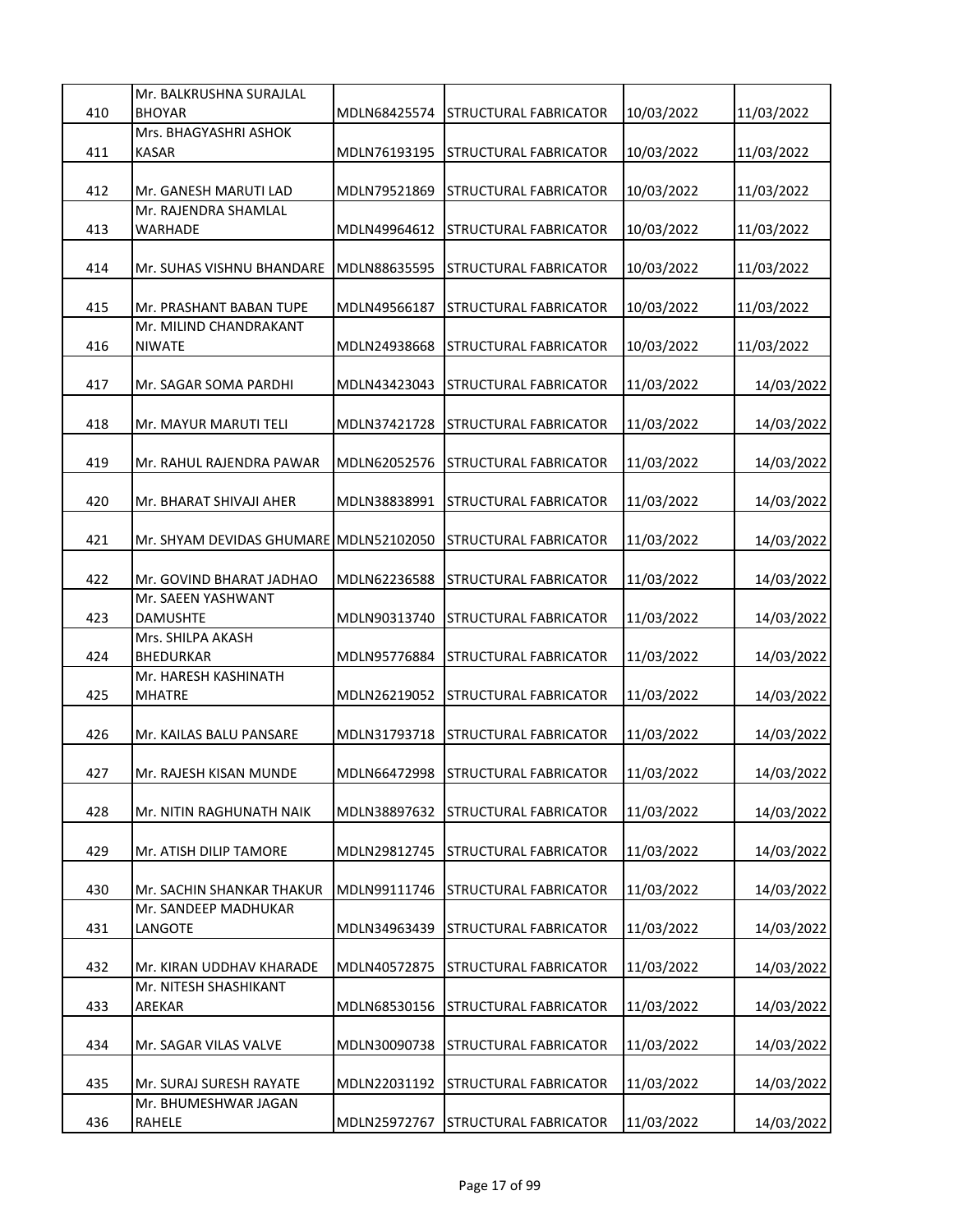| 437 | Mr. RUPESH SUDAM SALVE                            | MDLN66605929 | <b>STRUCTURAL FABRICATOR</b>       | 11/03/2022 | 14/03/2022 |
|-----|---------------------------------------------------|--------------|------------------------------------|------------|------------|
| 438 | Mr. MAHESH JAGDISH AREKAR                         | MDLN95129010 | <b>STRUCTURAL FABRICATOR</b>       | 11/03/2022 | 14/03/2022 |
|     | Mr. DEEPAK NARAYAN                                |              |                                    |            |            |
| 439 | LOKHANDE                                          | MDLN92342683 | STRUCTURAL FABRICATOR              | 11/03/2022 | 14/03/2022 |
| 440 | Mr. PRADIP DAYARAM BENDALE MDLN28194510           |              | <b>STRUCTURAL FABRICATOR</b>       | 11/03/2022 | 14/03/2022 |
|     | Mr. CHANDRAKANT SURESH                            | MDLN85632336 |                                    |            |            |
| 441 | <b>BHOIR</b><br>Mr. PRASHANT CHANDRAKANT          |              | STRUCTURAL FABRICATOR              | 11/03/2022 | 14/03/2022 |
| 442 | <b>RANGALE</b>                                    | MDLN46198476 | STRUCTURAL FABRICATOR              | 11/03/2022 | 14/03/2022 |
| 443 | Mr. SUNIL SURESH BHAUD                            | MDLN93902783 | STRUCTURAL FABRICATOR              | 11/03/2022 | 14/03/2022 |
| 444 | Mr. NARENDRA YASHAWANT<br><b>MHATRE</b>           | MDLN26306679 | <b>STRUCTURAL FABRICATOR</b>       | 11/03/2022 | 14/03/2022 |
| 445 | Mr. PRASHANT WAMAN<br>HUMARMALEKAR                | MDLN77436989 | STRUCTURAL FABRICATOR              | 11/03/2022 | 14/03/2022 |
| 446 | Mr. VIKAS VASANT SHEVATE                          | MDLN20480239 | STRUCTURAL FABRICATOR              | 11/03/2022 | 14/03/2022 |
| 447 | Mr. PRITESH HIRACHAND PATIL                       | MDLN14724224 | STRUCTURAL FABRICATOR              | 11/03/2022 | 14/03/2022 |
| 448 | Mr. DIPESH JAGANNATH PATIL                        | MDLN75812953 | STRUCTURAL FABRICATOR              | 11/03/2022 | 14/03/2022 |
| 449 | Mr. PRAFULL PRAMOD<br>SALAVKAR                    | MDLN29362755 | STRUCTURAL FABRICATOR              | 11/03/2022 | 14/03/2022 |
| 450 | Mr. NILESH ARVIND THALE                           | MDLN54282780 | <b>STRUCTURAL FABRICATOR</b>       | 11/03/2022 | 14/03/2022 |
| 451 | Mr. YUSUF HASAN HAMDARE                           | MDLN97035383 | STRUCTURAL FABRICATOR              | 11/03/2022 | 14/03/2022 |
| 452 | Mr. JITESH SURESH PATIL<br>Mr. VAIBHAV RAMCHANDRA | MDLN97362609 | STRUCTURAL FABRICATOR              | 11/03/2022 | 14/03/2022 |
| 453 | BHADANGE                                          | MDLN13657189 | STRUCTURAL FABRICATOR              | 11/03/2022 | 14/03/2022 |
| 454 | Mr. PANKAJ GURUNATH<br><b>PANCHAL</b>             |              |                                    |            | 14/03/2022 |
|     | Mr. UMESH BALKRISHNA                              |              | MDLN22316646 STRUCTURAL FABRICATOR | 11/03/2022 |            |
| 455 | <b>KUMBHAR</b>                                    | MDLN59742588 | STRUCTURAL FABRICATOR              | 11/03/2022 | 14/03/2022 |
|     | Mr. NAGESH BALKRUSHNA                             |              |                                    |            |            |
| 456 | <b>MEHER</b>                                      | MDLN31615183 | STRUCTURAL FABRICATOR              | 11/03/2022 | 14/03/2022 |
| 457 | Mr. KANTILAL DOHANYA<br><b>PAWARA</b>             | MDLN12588224 | STRUCTURAL FABRICATOR              | 11/03/2022 | 14/03/2022 |
|     | Mr. VAIBHAV CHANDRAKANT                           |              |                                    |            |            |
| 458 | WATULKAR                                          | MDLN27072539 | STRUCTURAL FABRICATOR              | 11/03/2022 | 14/03/2022 |
| 459 | Mr. CHENNURU PARAMESH                             | MDLN66675922 | <b>STRUCTURAL FABRICATOR</b>       | 11/03/2022 | 14/03/2022 |
| 460 | Mr. MAYUR GANESH KOLI                             | MDLN75323330 | <b>STRUCTURAL FABRICATOR</b>       | 11/03/2022 | 14/03/2022 |
| 461 | Mr. SAINATH VISHWANATH<br>KOLI                    | MDLN97820008 | STRUCTURAL FABRICATOR              | 11/03/2022 | 14/03/2022 |
| 462 | Mr. HARI RAMU KALE                                | MDLN18285912 | STRUCTURAL FABRICATOR              | 11/03/2022 | 14/03/2022 |
| 463 | Mr. AMOL BALASAHEB KALE                           | MDLN86661359 | <b>STRUCTURAL FABRICATOR</b>       | 11/03/2022 | 14/03/2022 |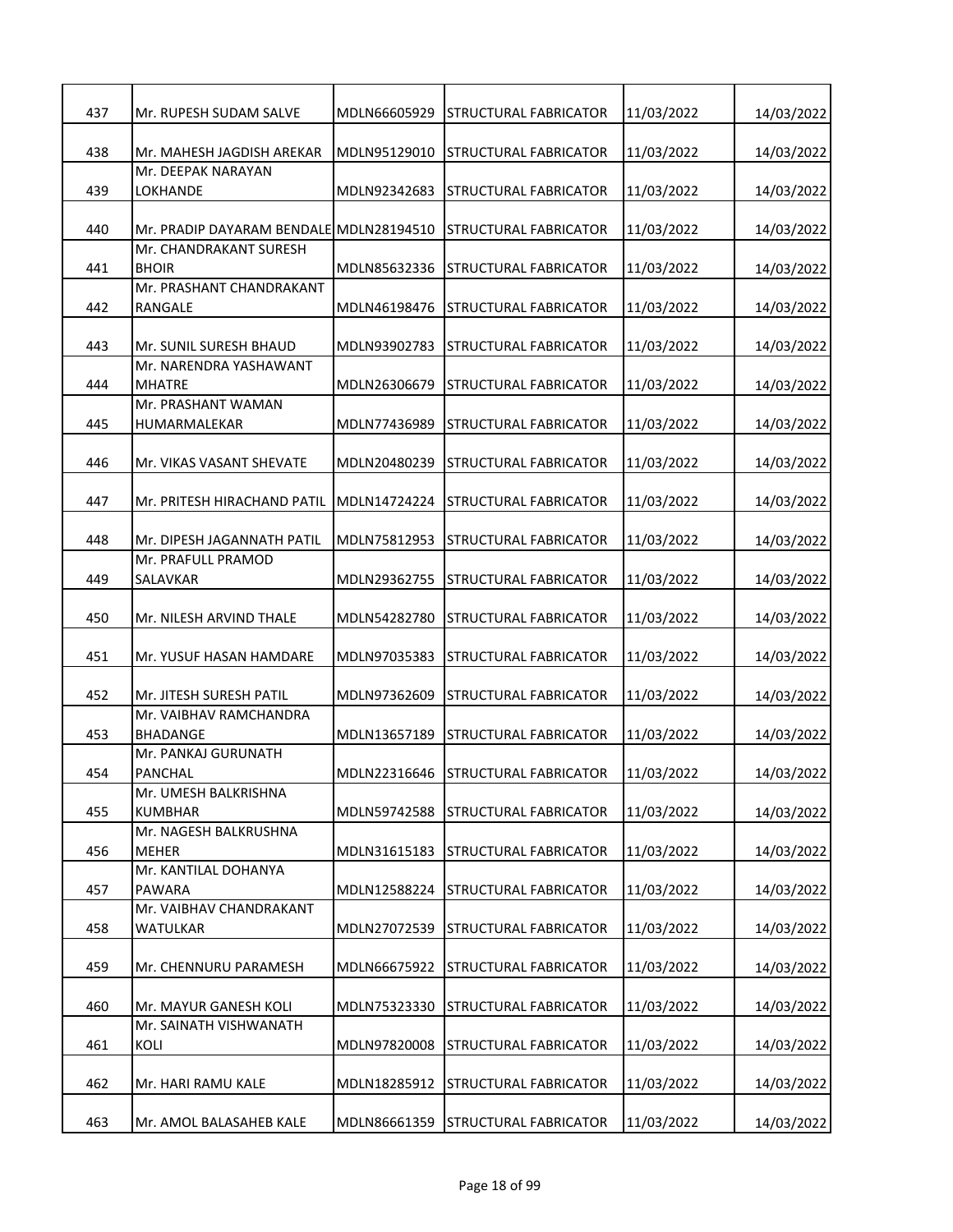| 464 | Mr. ROHAN BALKRUSHNA TARE MDLN72024351  |              | <b>STRUCTURAL FABRICATOR</b>       | 11/03/2022 | 14/03/2022 |
|-----|-----------------------------------------|--------------|------------------------------------|------------|------------|
| 465 | Mr. ASHOK AJAY AVHAD                    | MDLN98547475 | <b>STRUCTURAL FABRICATOR</b>       | 11/03/2022 | 14/03/2022 |
| 466 | Mr. VISHAL RAJU SONAWANE                | MDLN25813579 | STRUCTURAL FABRICATOR              | 11/03/2022 | 14/03/2022 |
| 467 | Mr. NAGESH MANOHAR<br>KADAM             | MDLN93895826 | STRUCTURAL FABRICATOR              | 11/03/2022 | 14/03/2022 |
|     | Mr. SAHEBRAO LAXMAN                     |              |                                    |            |            |
| 468 | WALEKAR                                 | MDLN89855372 | STRUCTURAL FABRICATOR              | 11/03/2022 | 14/03/2022 |
| 469 | Mr. GAURAV SURESH MHATRE                | MDLN22811270 | STRUCTURAL FABRICATOR              | 11/03/2022 | 14/03/2022 |
| 470 | Mr. YOGESH SUBHASH RAUT                 | MDLN72802936 | STRUCTURAL FABRICATOR              | 11/03/2022 | 14/03/2022 |
| 471 | Mrs. MUSADDIQUE AYYUB<br><b>TANDEL</b>  | MDLN19251384 | STRUCTURAL FABRICATOR              | 11/03/2022 | 14/03/2022 |
| 472 | Mr. SACHIN CHANDRAKANT<br><b>KOLI</b>   | MDLN30319852 | STRUCTURAL FABRICATOR              | 11/03/2022 | 14/03/2022 |
| 473 | Mr. SAGAR JANARDAN SABLE                | MDLN24868468 | <b>STRUCTURAL FABRICATOR</b>       | 11/03/2022 | 14/03/2022 |
| 474 | Mr. NARESH MARUTI GAVAND                | MDLN79557795 | <b>STRUCTURAL FABRICATOR</b>       | 11/03/2022 | 14/03/2022 |
| 475 | Mr. SAMEER GOMAJI KADU                  | MDLN78625377 | STRUCTURAL FABRICATOR              | 11/03/2022 | 14/03/2022 |
| 476 | Mr. VIDYADHAR KRISHNA<br>WAGHAMARE      | MDLN61374328 | <b>STRUCTURAL FABRICATOR</b>       | 11/03/2022 | 14/03/2022 |
| 477 | Mr. PRAVIN PRABHAKAR<br><b>VIRNAK</b>   | MDLN18472104 | <b>STRUCTURAL FABRICATOR</b>       |            |            |
|     | Mr. PRABHAKAR ASHOK                     |              |                                    | 11/03/2022 | 14/03/2022 |
| 478 | <b>THIKEKAR</b>                         | MDLN61528384 | STRUCTURAL FABRICATOR              | 11/03/2022 | 14/03/2022 |
| 479 | Mr. AMIT RAMDAS<br>PATTEBAHADUR         | MDLN36581234 | STRUCTURAL FABRICATOR              | 11/03/2022 | 14/03/2022 |
| 480 | Mrs. MANALI RAHUL<br>SALGAONKAR         | MDLN47804851 | <b>STRUCTURAL FABRICATOR</b>       | 11/03/2022 | 14/03/2022 |
| 481 | Mr. SWAMINATH MADHUKAR<br><b>DINKAR</b> |              | MDLN54176376 STRUCTURAL FABRICATOR | 11/03/2022 | 14/03/2022 |
| 482 | Mr. HARI SHIVAJI GHEVADE                | MDLN76531464 | STRUCTURAL FABRICATOR              | 11/03/2022 | 14/03/2022 |
| 483 | Mr. NITIKESH MANGESH<br><b>GANDHI</b>   | MDLN44765675 | STRUCTURAL FABRICATOR              | 11/03/2022 | 14/03/2022 |
|     |                                         |              |                                    |            |            |
| 484 | Mr. PRAKASH NAVASU SUTAR                | MDLN36838433 | STRUCTURAL FABRICATOR              | 11/03/2022 | 14/03/2022 |
| 485 | Mr. RAHUL PRAKASH THALE                 | MDLN24097292 | STRUCTURAL FABRICATOR              | 11/03/2022 | 14/03/2022 |
|     | Mr. NITESH KAMALAKAR                    |              |                                    |            |            |
| 486 | <b>MOHANKAR</b>                         | MDLN13892197 | <b>STRUCTURAL FABRICATOR</b>       | 11/03/2022 | 14/03/2022 |
|     | Mr. DINESHKUMAR                         |              |                                    |            |            |
| 487 | JAYANTKUMAR SAHU                        | MDLN65463607 | STRUCTURAL FABRICATOR              | 11/03/2022 | 14/03/2022 |
| 488 | Mr. AKSHAY PRADEEP SAWANT               | MDLN70700397 | <b>STRUCTURAL FABRICATOR</b>       | 11/03/2022 | 14/03/2022 |
| 489 | Mr. VINOD BHASKAR NAVGIRE               | MDLN14133977 | <b>STRUCTURAL FABRICATOR</b>       | 11/03/2022 | 14/03/2022 |
| 490 | Mr. MANOJ MAHADEO<br><b>SATPUTE</b>     | MDLN33530424 | <b>STRUCTURAL FABRICATOR</b>       | 11/03/2022 | 14/03/2022 |
|     |                                         |              |                                    |            |            |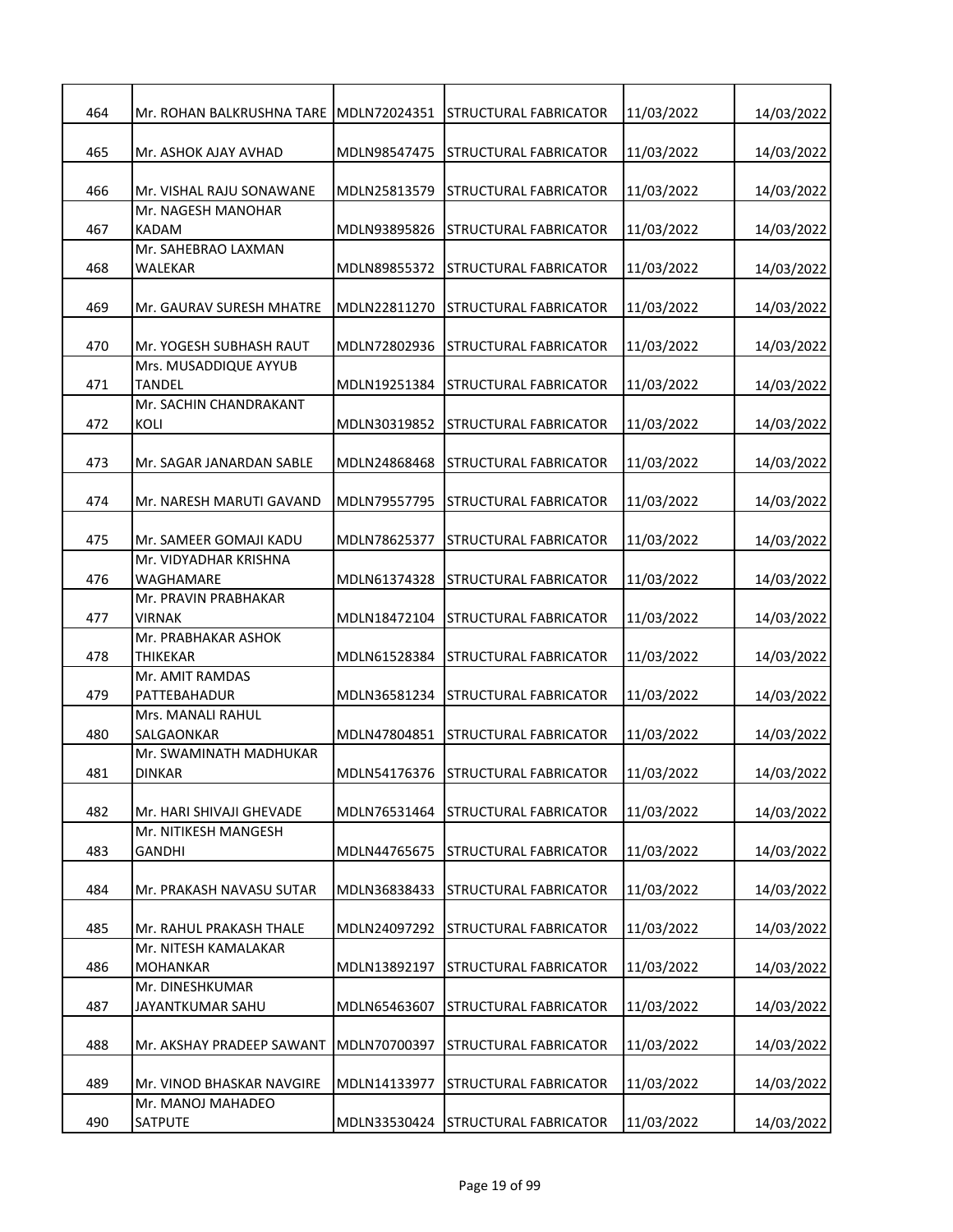| 491 | Mr. VINOD ANNAJI SALAME    | MDLN62007797 | <b>STRUCTURAL FABRICATOR</b>       | 11/03/2022 | 14/03/2022 |
|-----|----------------------------|--------------|------------------------------------|------------|------------|
|     | Mr. CHETAN DHANANJAY       |              |                                    |            |            |
| 492 | <b>GAIKWAD</b>             | MDLN10025082 | STRUCTURAL FABRICATOR              | 11/03/2022 | 14/03/2022 |
|     | Mr. SANDIP SUDHAKAR        |              |                                    |            |            |
| 493 | PARCHANDRAO                | MDLN10264514 | STRUCTURAL FABRICATOR              | 11/03/2022 | 14/03/2022 |
|     |                            |              |                                    |            |            |
| 494 | Mr. AFSAL ALI A            | MDLN34582113 | <b>STRUCTURAL FABRICATOR</b>       | 11/03/2022 | 14/03/2022 |
|     |                            |              |                                    |            |            |
| 495 | Mr. ARUN SURESH KATELA     | MDLN76864804 | STRUCTURAL FABRICATOR              | 11/03/2022 | 14/03/2022 |
|     | Mr. PRASHANT BABAN         |              |                                    |            |            |
| 496 | <b>BHALERAO</b>            | MDLN59008228 | <b>STRUCTURAL FABRICATOR</b>       | 11/03/2022 | 14/03/2022 |
|     |                            |              |                                    |            |            |
| 497 | Mr. AJAY TUKARAM GHADSHI   | MDLN79428546 | <b>STRUCTURAL FABRICATOR</b>       | 11/03/2022 | 14/03/2022 |
|     |                            |              |                                    |            |            |
| 498 | Mr. KISHOR RAJARAM MALI    | MDLN61147890 | <b>STRUCTURAL FABRICATOR</b>       | 11/03/2022 | 14/03/2022 |
|     |                            |              |                                    |            |            |
| 499 | Mr. DIPAK VASANT GIRANE    | MDLN69032046 | STRUCTURAL FABRICATOR              | 11/03/2022 | 14/03/2022 |
|     |                            |              |                                    |            |            |
|     |                            |              |                                    |            |            |
| 500 | Mr. ANIL JAGAN SURYAWANSHI | MDLN66929763 | STRUCTURAL FABRICATOR              | 11/03/2022 | 14/03/2022 |
|     | Mr. SANMAN YASHODHARA      |              |                                    |            |            |
| 501 | <b>POOJARY</b>             | MDLN54934582 | <b>STRUCTURAL FABRICATOR</b>       | 11/03/2022 | 14/03/2022 |
|     |                            |              |                                    |            |            |
| 502 | Mr. HEMANT SURESH PUJARE   | MDLN10715211 | STRUCTURAL FABRICATOR              | 11/03/2022 | 14/03/2022 |
|     |                            |              |                                    |            |            |
| 503 | Mr. SURAJ SADANAND MULE    | MDLN48022431 | <b>STRUCTURAL FABRICATOR</b>       | 11/03/2022 | 14/03/2022 |
|     |                            |              |                                    |            |            |
| 504 | Mr. RAVI SURESH GAVIT      | MDLN67885708 | <b>STRUCTURAL FABRICATOR</b>       | 11/03/2022 | 14/03/2022 |
|     | Mr. OMPRAKASH NANDLAL      |              |                                    |            |            |
|     |                            |              |                                    |            |            |
| 505 | <b>DHURVE</b>              | MDLN44533420 | STRUCTURAL FABRICATOR              | 11/03/2022 | 14/03/2022 |
|     | Mr. BHUSHAN                |              |                                    |            |            |
| 506 | HARISHCHANDRA THAKUR       | MDLN98783072 | <b>STRUCTURAL FABRICATOR</b>       | 11/03/2022 | 14/03/2022 |
|     |                            |              |                                    |            |            |
| 507 | Mr. SAMPAT DASHRATH TEKAM  | MDLN52222308 | <b>STRUCTURAL FABRICATOR</b>       | 11/03/2022 | 14/03/2022 |
|     | Mr. NARENDRA GANAPAT       |              |                                    |            |            |
| 508 | <b>BHOIR</b>               |              | MDLN44930696 STRUCTURAL FABRICATOR | 11/03/2022 | 14/03/2022 |
|     | Mr. MAHESH HANMANT         |              |                                    |            |            |
| 509 | <b>PAWAR</b>               | MDLN50351625 | STRUCTURAL FABRICATOR              | 11/03/2022 | 14/03/2022 |
|     | Mr. JANARDAN SHARAD        |              |                                    |            |            |
| 510 | KAREKAR                    | MDLN73655310 | <b>STRUCTURAL FABRICATOR</b>       | 11/03/2022 | 14/03/2022 |
|     |                            |              |                                    |            |            |
|     |                            |              |                                    |            |            |
| 511 | Mr. MANOJ DHANRAJ GAWAL    | MDLN24751460 | STRUCTURAL FABRICATOR              | 11/03/2022 | 14/03/2022 |
|     |                            |              |                                    |            |            |
| 512 | Mr. ROHIT KESARINATH KOLI  | MDLN43984203 | STRUCTURAL FABRICATOR              | 11/03/2022 | 14/03/2022 |
|     |                            |              |                                    |            |            |
| 513 | Mr. SUDHAKAR DAMA MALI     | MDLN27968313 | <b>STRUCTURAL FABRICATOR</b>       | 11/03/2022 | 14/03/2022 |
|     | Mr. SOMNATH MADHUKAR       |              |                                    |            |            |
| 514 | SASE                       | MDLN31613201 | STRUCTURAL FABRICATOR              | 11/03/2022 | 14/03/2022 |
|     |                            |              |                                    |            |            |
| 515 | Mr. GAURAV SURESH WARE     | MDLN24830109 | <b>STRUCTURAL FABRICATOR</b>       | 11/03/2022 | 14/03/2022 |
|     |                            |              |                                    |            |            |
|     |                            |              |                                    |            |            |
| 516 | Mr. RAVI VASANT PATIL      | MDLN63344996 | <b>STRUCTURAL FABRICATOR</b>       | 11/03/2022 | 14/03/2022 |
|     | Mr. PARESH PANDURANG       |              |                                    |            |            |
| 517 | WANKHEDE                   | MDLN72567453 | <b>STRUCTURAL FABRICATOR</b>       | 14/03/2022 | 15/03/2022 |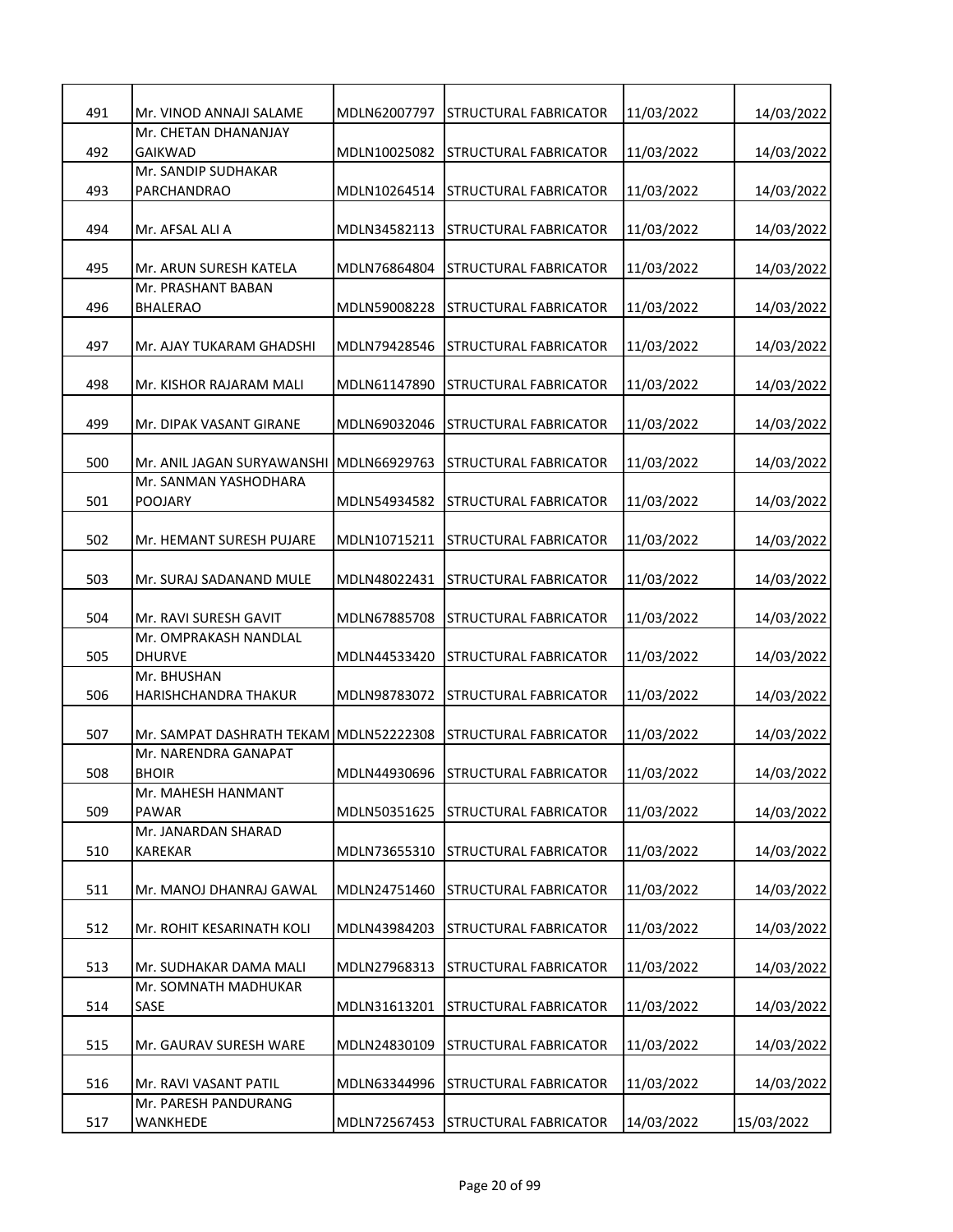| 518 | Mr. SHAILESH RAMESH PATIL               | MDLN66894395 | STRUCTURAL FABRICATOR        | 14/03/2022 | 15/03/2022 |
|-----|-----------------------------------------|--------------|------------------------------|------------|------------|
| 519 | Mr. HIREN NARESH PATIL                  | MDLN81488174 | <b>STRUCTURAL FABRICATOR</b> | 14/03/2022 | 15/03/2022 |
| 520 | Mr. LALBAHADUR SEVALAL<br><b>GUPTA</b>  | MDLN96405292 | <b>STRUCTURAL FABRICATOR</b> | 14/03/2022 | 15/03/2022 |
| 521 | Mr. VISHALKUMAR BALIRAM<br><b>GUPTA</b> | MDLN79410298 | STRUCTURAL FABRICATOR        | 14/03/2022 | 15/03/2022 |
| 522 | Mr. AKSHAY RAMA PHONDJI                 | MDLN97195278 | STRUCTURAL FABRICATOR        | 14/03/2022 | 15/03/2022 |
| 523 | Mr. RAJESH YASHWANT PATIL               | MDLN92719570 | STRUCTURAL FABRICATOR        | 14/03/2022 | 15/03/2022 |
| 524 | Mr. ASHISH PRAMOD JADHAV                | MDLN40491866 | STRUCTURAL FABRICATOR        | 14/03/2022 | 15/03/2022 |
| 525 | Mr. NITIN NARSINHA VARTAK               | MDLN19978034 | <b>STRUCTURAL FABRICATOR</b> | 14/03/2022 | 15/03/2022 |
| 526 | Mr. BHARAT KALURAM ROTHE                | MDLN67151824 | STRUCTURAL FABRICATOR        | 14/03/2022 | 15/03/2022 |
| 527 | Mr. PRASHANT BANDU PATIL                | MDLN69722185 | <b>STRUCTURAL FABRICATOR</b> | 14/03/2022 | 15/03/2022 |
| 528 | Mr. JYOTHI PRAKASH KA                   | MDLN72448631 | STRUCTURAL FABRICATOR        | 14/03/2022 | 15/03/2022 |
| 529 | Mr. NILESH SHANTARAM BHOIR MDLN58815911 |              | STRUCTURAL FABRICATOR        | 14/03/2022 | 15/03/2022 |
| 530 | Mr. SAMADHAN LAXMAN<br><b>SHINDE</b>    | MDLN36182488 | <b>STRUCTURAL FABRICATOR</b> | 14/03/2022 | 15/03/2022 |
| 531 | Mr. SANJAY KRISHNA PATIL                | MDLN54046971 | STRUCTURAL FABRICATOR        | 14/03/2022 | 15/03/2022 |
| 532 | Mr. NIRANJAN MORESHWAR<br><b>SANKHE</b> | MDLN97852833 | STRUCTURAL FABRICATOR        | 14/03/2022 | 15/03/2022 |
| 533 | Mr. SACHIN AJINATH GARJE                | MDLN75921446 | STRUCTURAL FABRICATOR        | 14/03/2022 | 15/03/2022 |
| 534 | Mr. GAURAV MILIND GHARAT                | MDLN29159753 | <b>STRUCTURAL FABRICATOR</b> | 14/03/2022 | 15/03/2022 |
| 535 | Mr. LOCHAN PANDURANG<br>PAGDHARE        | MDLN95454003 | <b>STRUCTURAL FABRICATOR</b> | 14/03/2022 | 15/03/2022 |
| 536 | Mr. ROHIT ANANT TANDEL                  | MDLN25846750 | STRUCTURAL FABRICATOR        | 14/03/2022 | 15/03/2022 |
| 537 | Mr. BHAVESH RAVINDRA<br><b>MHATRE</b>   | MDLN27768868 | <b>STRUCTURAL FABRICATOR</b> | 14/03/2022 | 15/03/2022 |
| 538 | Mr. HARSHAD LILADHAR<br><b>MHATRE</b>   | MDLN69090311 | STRUCTURAL FABRICATOR        | 14/03/2022 | 15/03/2022 |
| 539 | Mr. VINIT SUNIL PATIL                   | MDLN66777324 | <b>STRUCTURAL FABRICATOR</b> | 14/03/2022 | 15/03/2022 |
| 540 | Mr. VIKAS BHAURAO LAHASE                | MDLN51395960 | <b>STRUCTURAL FABRICATOR</b> | 14/03/2022 | 15/03/2022 |
| 541 | Mr. SWAGAT SUBHASH PATIL                | MDLN53585014 | STRUCTURAL FABRICATOR        | 14/03/2022 | 15/03/2022 |
| 542 | Mr. UTTAM MURLIDHAR<br>MADAKE           | MDLN25221475 | STRUCTURAL FABRICATOR        | 14/03/2022 | 15/03/2022 |
| 543 | Mr. DHAVAL BHUPESH SAVE                 | MDLN81914873 | STRUCTURAL FABRICATOR        | 14/03/2022 | 15/03/2022 |
| 544 | Mr. KAMLESH AMRUTLAL<br>PANCHAL         | MDLN34256982 | STRUCTURAL FABRICATOR        | 14/03/2022 | 15/03/2022 |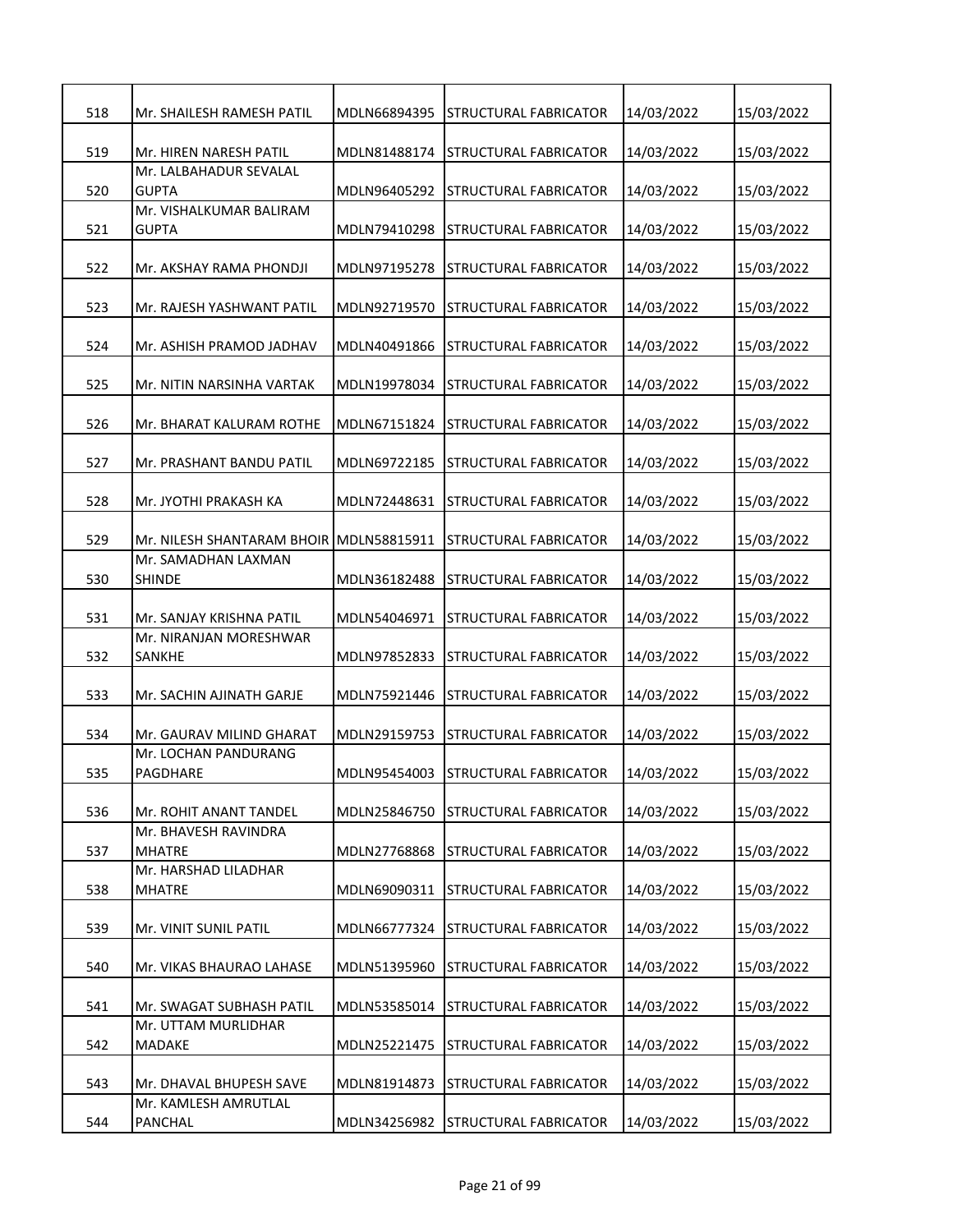|     | Mr. ROHIT MANGESH                              |              |                                    |            |            |
|-----|------------------------------------------------|--------------|------------------------------------|------------|------------|
| 545 | <b>SHIVALKAR</b>                               | MDLN72314212 | STRUCTURAL FABRICATOR              | 14/03/2022 | 15/03/2022 |
| 546 | Mr. PANKAJ SURYAKANT KAP                       | MDLN70320220 | STRUCTURAL FABRICATOR              | 14/03/2022 | 15/03/2022 |
|     |                                                |              |                                    |            |            |
| 547 | Mr. ATISH ANKUSH KANADE                        | MDLN90400859 | STRUCTURAL FABRICATOR              | 14/03/2022 | 15/03/2022 |
|     |                                                |              |                                    |            |            |
| 548 | Mr. AMAR VINAYAK KAMBLE<br>Mr. KRISHNA TUKARAM | MDLN16818299 | STRUCTURAL FABRICATOR              | 14/03/2022 | 15/03/2022 |
| 549 | <b>PAWARA</b>                                  | MDLN89731993 | STRUCTURAL FABRICATOR              | 14/03/2022 | 15/03/2022 |
|     |                                                |              |                                    |            |            |
| 550 | Mr. ABHISHEK ANIL AYARE                        | MDLN74357306 | STRUCTURAL FABRICATOR              | 14/03/2022 | 15/03/2022 |
|     |                                                |              |                                    |            |            |
| 551 | Mr. TANMAY GANESH SADAYE                       | MDLN86871166 | STRUCTURAL FABRICATOR              | 14/03/2022 | 15/03/2022 |
| 552 | Mr. VISHNU ZIPAR BHOYE                         | MDLN87699011 | STRUCTURAL FABRICATOR              | 14/03/2022 | 15/03/2022 |
|     |                                                |              |                                    |            |            |
| 553 | Mr. SWAPNIL KRISHNA JADHAV                     | MDLN70121730 | STRUCTURAL FABRICATOR              | 14/03/2022 | 15/03/2022 |
|     |                                                |              |                                    |            |            |
| 554 | Mr. NAVNATH VASANT MORE                        | MDLN93357521 | STRUCTURAL FABRICATOR              | 14/03/2022 | 15/03/2022 |
| 555 | Mr. TUSHAR KIRAN SHINDE                        | MDLN55408034 | STRUCTURAL FABRICATOR              | 14/03/2022 | 15/03/2022 |
|     |                                                |              |                                    |            |            |
| 556 | Mr. GANESH ASHOK PAYGHAN                       | MDLN67549118 | STRUCTURAL FABRICATOR              | 14/03/2022 | 15/03/2022 |
|     |                                                |              |                                    |            |            |
| 557 | Mr. PRITESH SHARAD VALVI                       | MDLN56253265 | STRUCTURAL FABRICATOR              | 14/03/2022 | 15/03/2022 |
| 558 | Mr. VISHAL ARJUN MADAGE                        | MDLN62654814 | STRUCTURAL FABRICATOR              | 14/03/2022 | 15/03/2022 |
|     | Mr. LAXMAN DIGAMBAR                            |              |                                    |            |            |
| 559 | WADAVALE                                       | MDLN70981752 | STRUCTURAL FABRICATOR              | 14/03/2022 | 15/03/2022 |
|     | Mr. MANGESH KANIFNATH                          |              |                                    |            |            |
| 560 | LOKHANDE<br>Mr. SACHIN SAVLARAM                | MDLN80983177 | STRUCTURAL FABRICATOR              | 14/03/2022 | 15/03/2022 |
| 561 | NANAVARE                                       | MDLN25170520 | STRUCTURAL FABRICATOR              | 14/03/2022 | 15/03/2022 |
|     | Mr. DUSHYANT VISHNU                            |              |                                    |            |            |
| 562 | KAMBLE                                         |              | MDLN30830823 STRUCTURAL FABRICATOR | 14/03/2022 | 15/03/2022 |
|     |                                                |              |                                    |            |            |
| 563 | Mr. VINIT BALWANT RAUT                         | MDLN98782892 | STRUCTURAL FABRICATOR              | 14/03/2022 | 15/03/2022 |
| 564 | Mr. KALPESH SANTOSH PATIL                      | MDLN56011105 | STRUCTURAL FABRICATOR              | 14/03/2022 | 15/03/2022 |
|     | Mr. PRABHAKAR RAGHUNATH                        |              |                                    |            |            |
| 565 | <b>AHIRE</b>                                   | MDLN50751894 | STRUCTURAL FABRICATOR              | 14/03/2022 | 15/03/2022 |
|     | Mr. BHUSHAN BHASKAR                            |              |                                    |            |            |
| 566 | <b>GHAVAT</b><br>Mr. PANKAJ SURESH             | MDLN96431147 | STRUCTURAL FABRICATOR              | 14/03/2022 | 15/03/2022 |
| 567 | PACHPANDE                                      | MDLN37530542 | STRUCTURAL FABRICATOR              | 14/03/2022 | 15/03/2022 |
|     |                                                |              |                                    |            |            |
| 568 | Mr. VISHAL KRUSHNA KAMBLE                      | MDLN86306702 | STRUCTURAL FABRICATOR              | 14/03/2022 | 15/03/2022 |
|     | Mr. PRAKASH JAGANNATH                          |              |                                    |            |            |
| 569 | <b>NARBAT</b>                                  | MDLN65709874 | STRUCTURAL FABRICATOR              | 14/03/2022 | 15/03/2022 |
| 570 | Mr. VINOD BHIKAJI TAMBE                        | MDLN30800778 | STRUCTURAL FABRICATOR              | 14/03/2022 | 15/03/2022 |
|     |                                                |              |                                    |            |            |
| 571 | Mr. RAHIMAN IBRAHIM NADAF                      | MDLN52014625 | STRUCTURAL FABRICATOR              | 14/03/2022 | 15/03/2022 |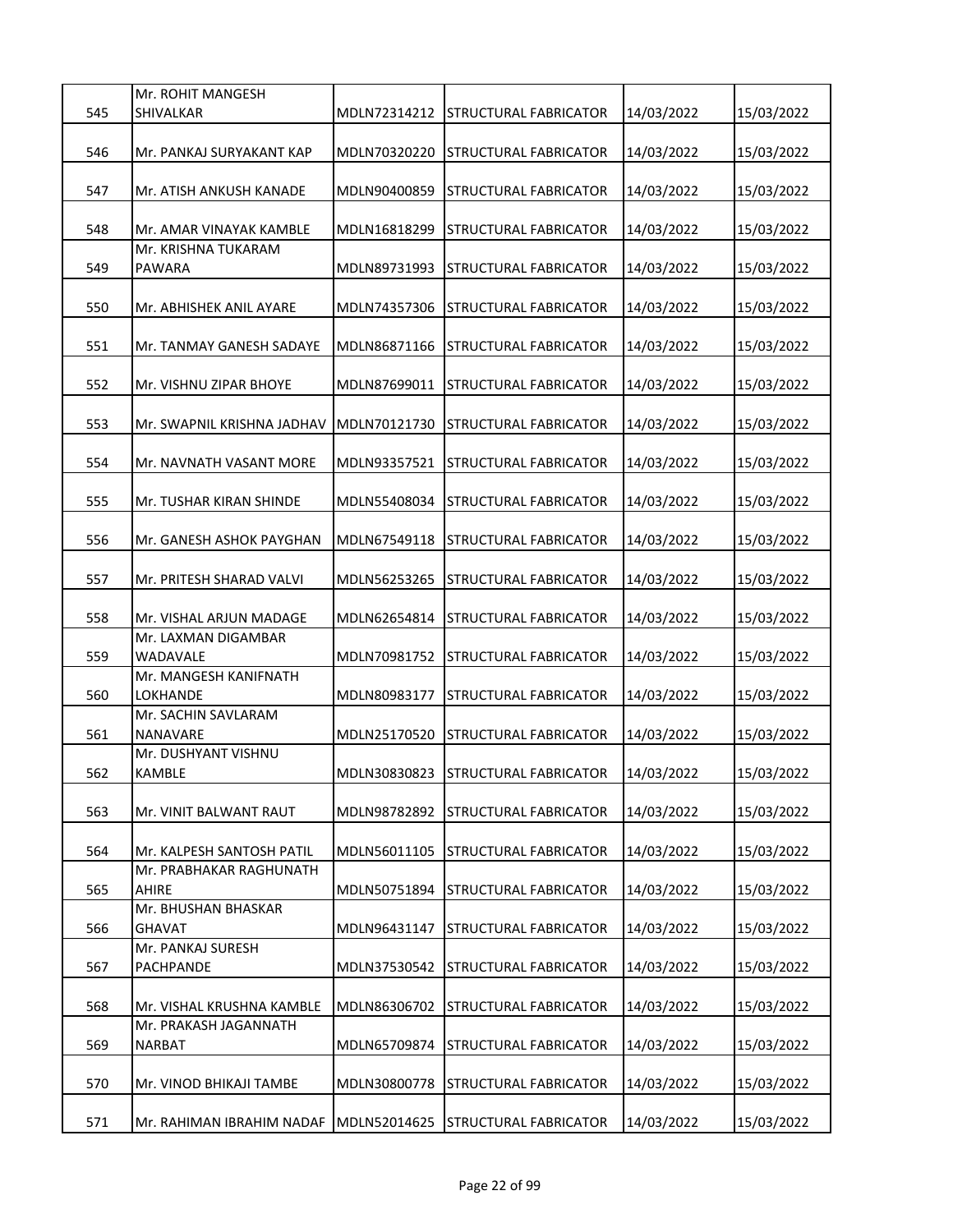| 572 | Mr. SHUBHAM BAPU MALI                     | MDLN77200744 | <b>STRUCTURAL FABRICATOR</b>       | 14/03/2022 | 15/03/2022 |
|-----|-------------------------------------------|--------------|------------------------------------|------------|------------|
| 573 | Mr. SANTOSH DILIP NAGARKAR                | MDLN79856808 | <b>STRUCTURAL FABRICATOR</b>       | 14/03/2022 | 15/03/2022 |
| 574 | Mr. BABLU SHIVPUJAN YADAV                 | MDLN86940632 | <b>STRUCTURAL FABRICATOR</b>       | 14/03/2022 | 15/03/2022 |
| 575 | Mr. KISHOR RAJARAM MALI                   | MDLN21519179 | STRUCTURAL FABRICATOR              | 14/03/2022 | 15/03/2022 |
| 576 | Mr. MANGESH PUNJAJI ZAMBRE MDLN89865693   |              | STRUCTURAL FABRICATOR              | 14/03/2022 | 15/03/2022 |
| 577 | Mr. ANKUSH RAMCHANDRA<br><b>KHAMITKAR</b> | MDLN68969051 | STRUCTURAL FABRICATOR              | 14/03/2022 | 15/03/2022 |
| 578 | Mr. ASHOK MANOJKUMAR<br><b>MORE</b>       | MDLN32264888 | STRUCTURAL FABRICATOR              | 14/03/2022 | 15/03/2022 |
| 579 | Mr. SANGHPAL RAVIKAR TAYDE                | MDLN40810322 | STRUCTURAL FABRICATOR              | 14/03/2022 | 15/03/2022 |
| 580 | Mr. KISHOR SURESH<br><b>SURYAWANSHI</b>   | MDLN89153148 | <b>STRUCTURAL FABRICATOR</b>       | 14/03/2022 | 15/03/2022 |
| 581 | Mr. SURESH RAMRAO<br><b>MAHAJAN</b>       | MDLN48059403 | STRUCTURAL FABRICATOR              | 14/03/2022 | 15/03/2022 |
| 582 | Mr. NITIN CHANDRAMANI<br>TAMBE            | MDLN45690665 | <b>STRUCTURAL FABRICATOR</b>       | 14/03/2022 | 15/03/2022 |
| 583 | Mr. ABHIJEET MOHAN ZAGADE                 | MDLN36933071 | STRUCTURAL FABRICATOR              | 14/03/2022 | 15/03/2022 |
| 584 | Mr. RAJEEV KARMRAJ YADAV                  | MDLN24980647 | STRUCTURAL FABRICATOR              | 14/03/2022 | 15/03/2022 |
| 585 | Mr. SANDESH MAHADEV<br><b>BHONKAR</b>     | MDLN23915173 | <b>STRUCTURAL FABRICATOR</b>       | 14/03/2022 | 15/03/2022 |
| 586 | Mr. AASHISH DAJIRAM DODKE                 | MDLN21155917 | <b>STRUCTURAL FABRICATOR</b>       | 14/03/2022 | 15/03/2022 |
| 587 | Mr. PURUSHOTTAM<br>HARISHCHANDRA RAHATE   | MDLN71014193 | <b>STRUCTURAL FABRICATOR</b>       | 14/03/2022 | 15/03/2022 |
| 588 | Mr. SIDDHARTH YOGESH<br><b>BHOSALE</b>    | MDLN34468491 | <b>STRUCTURAL FABRICATOR</b>       | 14/03/2022 | 15/03/2022 |
| 589 | Mr. MANGESH ASHOK<br><b>DESHMUKH</b>      |              | MDLN43085964 STRUCTURAL FABRICATOR | 14/03/2022 | 15/03/2022 |
| 590 | Mr. DIPIL CHANDRAKANT<br>THAKUR           | MDLN21227650 | STRUCTURAL FABRICATOR              | 14/03/2022 | 15/03/2022 |
| 591 | Mr. DHIRAJ MARUTI NAIK                    | MDLN36627130 | <b>STRUCTURAL FABRICATOR</b>       | 14/03/2022 | 15/03/2022 |
| 592 | Mr. SUBHASH DULA WADEKAR                  | MDLN73096628 | STRUCTURAL FABRICATOR              | 14/03/2022 | 15/03/2022 |
| 593 | Mr. DHIRAJ POPAT TUPE                     | MDLN59048430 | STRUCTURAL FABRICATOR              | 14/03/2022 | 15/03/2022 |
| 594 | Mr. VAIBHAV VINAYAK<br>NAGAVEKAR          | MDLN80717466 | <b>STRUCTURAL FABRICATOR</b>       | 14/03/2022 | 15/03/2022 |
| 595 | Ms. SONAL MILIND SAKPAL                   | MDLN61294561 | STRUCTURAL FABRICATOR              | 14/03/2022 | 15/03/2022 |
| 596 | Mr. VYANKATDAS VILAS<br>NARAYANKAR        | MDLN29575644 | STRUCTURAL FABRICATOR              | 14/03/2022 | 15/03/2022 |
| 597 | Mr. PRASHANT JANARDAN<br><b>SHINDE</b>    | MDLN45621767 | <b>STRUCTURAL FABRICATOR</b>       | 14/03/2022 | 15/03/2022 |
| 598 | Mr. RAHUL PRAKASH PAWAR                   | MDLN45645659 | <b>STRUCTURAL FABRICATOR</b>       | 14/03/2022 | 15/03/2022 |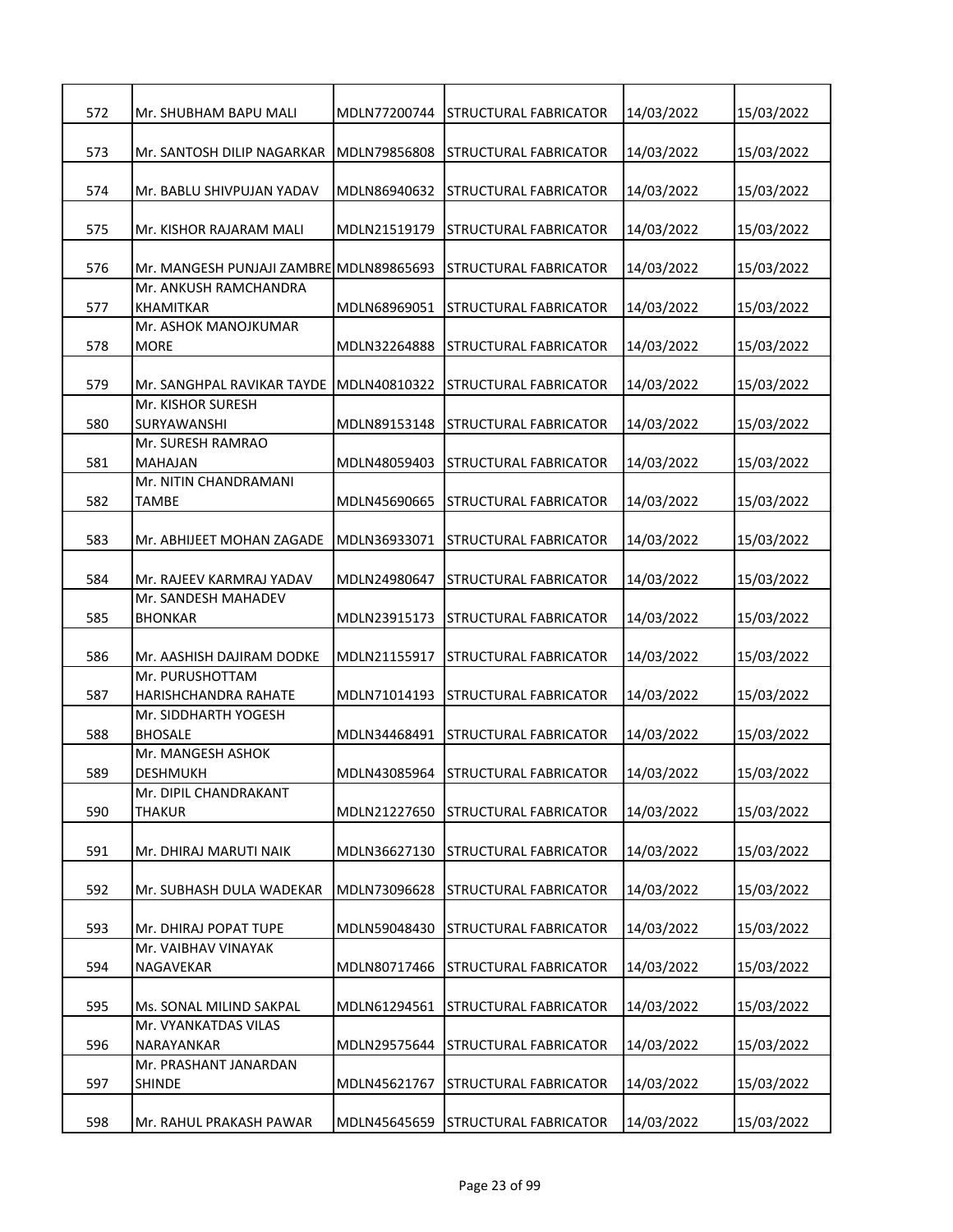|     | Mr. PRAKASH HANUMANTA                               |              |                                    |            |            |
|-----|-----------------------------------------------------|--------------|------------------------------------|------------|------------|
| 599 | <b>BULE</b>                                         | MDLN45494930 | STRUCTURAL FABRICATOR              | 14/03/2022 | 15/03/2022 |
|     | Mr. SWAROOP SITARAM                                 |              |                                    |            |            |
| 600 | MAPUSKAR                                            | MDLN84458263 | <b>STRUCTURAL FABRICATOR</b>       | 14/03/2022 | 15/03/2022 |
|     |                                                     |              |                                    |            |            |
| 601 | Mr. AMIT RAMESH GHARAT                              | MDLN45546934 | STRUCTURAL FABRICATOR              | 14/03/2022 | 15/03/2022 |
| 602 | Mr. YOGESH AJINATH JATHARE                          | MDLN57173157 | STRUCTURAL FABRICATOR              | 14/03/2022 | 15/03/2022 |
|     |                                                     |              |                                    |            |            |
| 603 | Mr. VAIBHAV VISHWAS THALE                           | MDLN79752595 | STRUCTURAL FABRICATOR              | 14/03/2022 | 15/03/2022 |
|     | Mr. MANISH DINESHCHANDRA                            |              |                                    |            |            |
| 604 | MISHRA                                              | MDLN40099035 | STRUCTURAL FABRICATOR              | 14/03/2022 | 15/03/2022 |
|     |                                                     |              |                                    |            |            |
| 605 | Mr. SHIVAJI WALUBA BIDGAR                           | MDLN15001072 | <b>STRUCTURAL FABRICATOR</b>       | 14/03/2022 | 15/03/2022 |
|     |                                                     |              |                                    |            |            |
| 606 | Mr. ANISH SHIVSAGAR SINGH                           | MDLN63365267 | <b>STRUCTURAL FABRICATOR</b>       | 14/03/2022 | 15/03/2022 |
|     |                                                     |              |                                    |            |            |
| 607 | Mr. MANTOO KUMAR MAHTO                              | MDLN36081161 | STRUCTURAL FABRICATOR              | 14/03/2022 | 15/03/2022 |
|     | Mrs. SHILPA AKASH                                   |              |                                    |            |            |
| 608 | BHEDURKAR                                           | MDLN60030847 | STRUCTURAL FABRICATOR              | 14/03/2022 | 15/03/2022 |
|     |                                                     |              |                                    |            |            |
| 609 | Mr. VISHAL ANANT DHUMAL<br>Mr. NILESHKUMAR RAVINDRA | MDLN24746855 | STRUCTURAL FABRICATOR              | 14/03/2022 | 15/03/2022 |
| 610 | NIMBALKAR                                           | MDLN86841859 | STRUCTURAL FABRICATOR              | 14/03/2022 | 15/03/2022 |
|     |                                                     |              |                                    |            |            |
| 611 | Mr. KISHOR BABAN BODAKE                             | MDLN41003631 | <b>STRUCTURAL FABRICATOR</b>       | 14/03/2022 | 15/03/2022 |
|     | Mr. MAHENDRA GANESH                                 |              |                                    |            |            |
| 612 | <b>BANGARE</b>                                      | MDLN39552195 | <b>STRUCTURAL FABRICATOR</b>       | 14/03/2022 | 15/03/2022 |
|     | Mr. MAHESH SHAHU                                    |              |                                    |            |            |
| 613 | NAIKDHURE                                           | MDLN65332726 | STRUCTURAL FABRICATOR              | 14/03/2022 | 15/03/2022 |
|     | Mr. PRASAD MANOHAR                                  |              |                                    |            |            |
| 614 | <b>MHATRE</b>                                       | MDLN24296119 | STRUCTURAL FABRICATOR              | 14/03/2022 | 15/03/2022 |
|     | Mr. SOMNATH TUKARAM                                 |              |                                    |            |            |
| 615 | <b>KAPADI</b>                                       | MDLN79829693 | STRUCTURAL FABRICATOR              | 14/03/2022 | 15/03/2022 |
|     | Mr. SAISURAJ SUDHAKAR                               |              |                                    |            |            |
| 616 | <b>PAWAR</b>                                        |              | MDLN18440986 STRUCTURAL FABRICATOR | 14/03/2022 | 15/03/2022 |
|     | Mr. SARVESH MANGLAPRASAD                            |              |                                    |            |            |
| 617 | RAJBHAR                                             | MDLN75735838 | STRUCTURAL FABRICATOR              | 15/03/2022 | 16/03/2022 |
| 618 | Mr. SHRADESH DILIP KASHID                           | MDLN81389921 | <b>STRUCTURAL FABRICATOR</b>       | 15/03/2022 | 16/03/2022 |
|     | Mr. BHUVANESHWAR                                    |              |                                    |            |            |
| 619 | NAROTTAM BHOIR                                      | MDLN52700553 | STRUCTURAL FABRICATOR              | 15/03/2022 | 16/03/2022 |
|     |                                                     |              |                                    |            |            |
| 620 | Mr. PRASAD ANIL SANGLE                              | MDLN52479269 | STRUCTURAL FABRICATOR              | 15/03/2022 | 16/03/2022 |
|     | Mr. BALENDRAKUMAR LALJI                             |              |                                    |            |            |
| 621 | <b>SINGH</b>                                        | MDLN42729691 | STRUCTURAL FABRICATOR              | 15/03/2022 | 16/03/2022 |
|     |                                                     |              |                                    |            |            |
| 622 | Mr. GANESH SANTLAL YADAV                            | MDLN66097774 | STRUCTURAL FABRICATOR              | 15/03/2022 | 16/03/2022 |
|     | Mr. RAVINDRA DINKAR                                 |              |                                    |            |            |
| 623 | RAJGURU                                             | MDLN45533794 | STRUCTURAL FABRICATOR              | 15/03/2022 | 16/03/2022 |
|     |                                                     |              |                                    |            |            |
| 624 | Mr. GAURAV PRAKASH NIKALE                           | MDLN58553667 | STRUCTURAL FABRICATOR              | 15/03/2022 | 16/03/2022 |
|     |                                                     |              |                                    |            |            |
| 625 | Mr. KIRAN SHRAVAN BAVISKAR                          | MDLN79152894 | STRUCTURAL FABRICATOR              | 15/03/2022 | 16/03/2022 |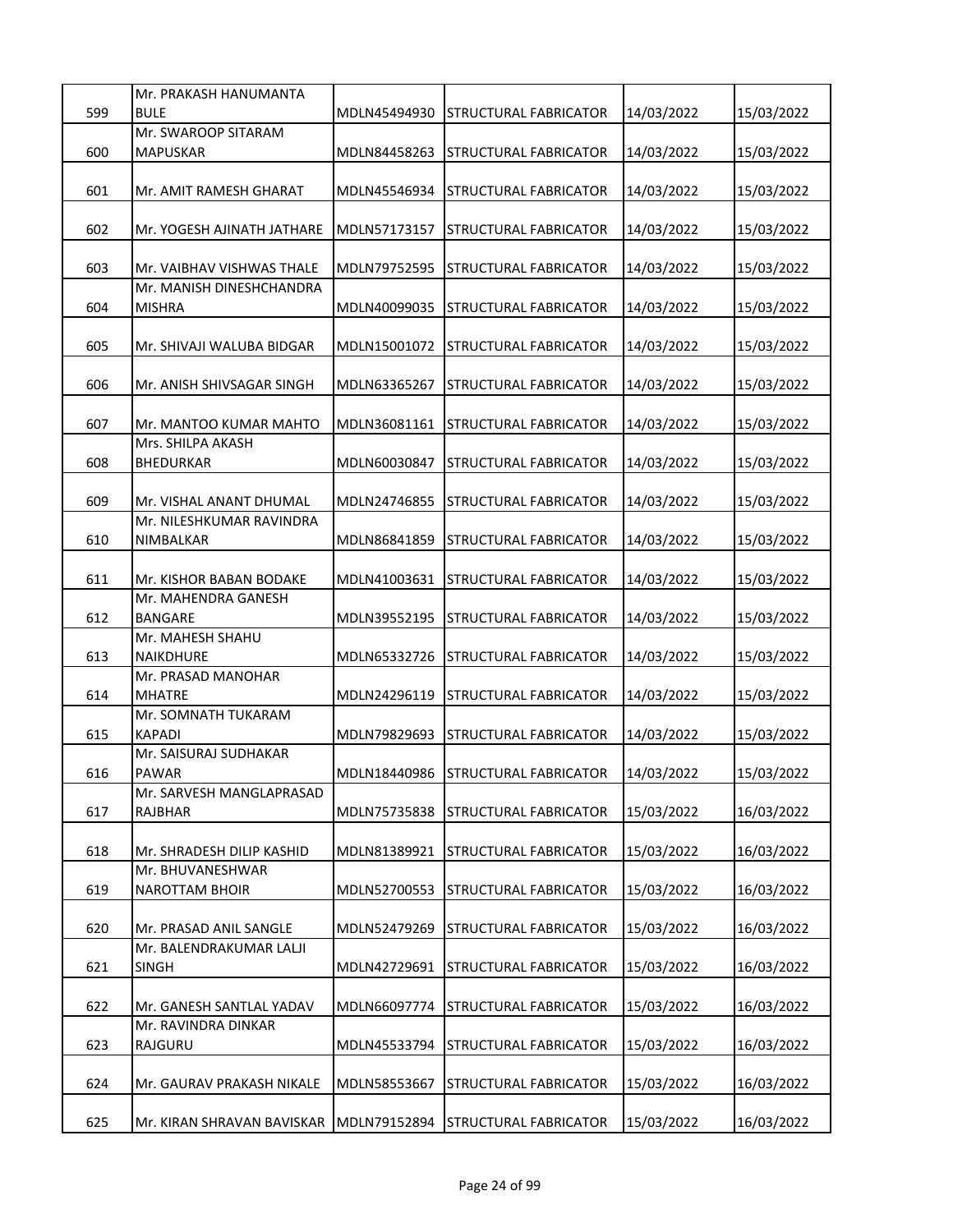| 626 | Mr. SAGAR KAILASH DOIPHODE               | MDLN11047276 | STRUCTURAL FABRICATOR        | 15/03/2022 | 16/03/2022 |
|-----|------------------------------------------|--------------|------------------------------|------------|------------|
| 627 | Mr. RAKESH DINESH NAGARE                 | MDLN19070804 | STRUCTURAL FABRICATOR        | 15/03/2022 | 16/03/2022 |
| 628 | Mr. NITIN ASHOKRAO HORE                  | MDLN10505987 | STRUCTURAL FABRICATOR        | 15/03/2022 | 16/03/2022 |
| 629 | Mr. BHAVIK GANESH VAZE                   | MDLN20824025 | STRUCTURAL FABRICATOR        | 15/03/2022 | 16/03/2022 |
| 630 | Mr. PRATIK AJIT SAVE                     | MDLN91703086 | STRUCTURAL FABRICATOR        | 15/03/2022 | 16/03/2022 |
| 631 | Mr. MANGESH UMAKANT<br>KAMBALE           | MDLN93845550 | STRUCTURAL FABRICATOR        | 15/03/2022 | 16/03/2022 |
| 632 | Mr. DHANRAJ SADANAND MALI                | MDLN88202749 | STRUCTURAL FABRICATOR        | 15/03/2022 | 16/03/2022 |
| 633 | Mr. SHAILESH RAMDAS<br><b>RAJGURU</b>    | MDLN60136823 | STRUCTURAL FABRICATOR        | 15/03/2022 | 16/03/2022 |
| 634 | Mr. GANESH CHANGDEO<br><b>SHENDKAR</b>   | MDLN73795979 | STRUCTURAL FABRICATOR        | 15/03/2022 | 16/03/2022 |
| 635 | Mr. DARSHAN SURESH TAMORE                | MDLN19332240 | STRUCTURAL FABRICATOR        | 15/03/2022 | 16/03/2022 |
| 636 | Mr. MANGESH SARJERAO<br><b>KUMBHAR</b>   | MDLN61644242 | STRUCTURAL FABRICATOR        | 15/03/2022 | 16/03/2022 |
| 637 | Mr. GOPAL SUNIL SONAWANE                 | MDLN74557940 | STRUCTURAL FABRICATOR        | 15/03/2022 | 16/03/2022 |
| 638 | Mr. PRASHANT<br>RAMACHANDRA PATIL        | MDLN22130039 | STRUCTURAL FABRICATOR        | 15/03/2022 | 16/03/2022 |
| 639 | Mr. SHAILESH NARESH BHOIR                | MDLN85658524 | STRUCTURAL FABRICATOR        | 15/03/2022 | 16/03/2022 |
| 640 | Mr. DIPESH NAMDEV DHASADE                | MDLN79551973 | STRUCTURAL FABRICATOR        | 15/03/2022 | 16/03/2022 |
| 641 | Mr. YADAV AJAY NANDLAL                   | MDLN30391659 | STRUCTURAL FABRICATOR        | 15/03/2022 | 16/03/2022 |
| 642 | Mr. AMIT KRISHNA YADRUK                  | MDLN53177125 | STRUCTURAL FABRICATOR        | 15/03/2022 | 16/03/2022 |
| 643 | Mr. AKASH RAJENDRA<br><b>KHAIRNAR</b>    | MDLN93281120 | <b>STRUCTURAL FABRICATOR</b> | 15/03/2022 | 16/03/2022 |
| 644 | Mr. BHUSHAN RAJENDRA<br><b>MAHAJAN</b>   | MDLN22835219 | STRUCTURAL FABRICATOR        | 15/03/2022 | 16/03/2022 |
| 645 | Mr. SAGAR PRAKASH<br>KARANGUTKAR         | MDLN36504575 | STRUCTURAL FABRICATOR        | 15/03/2022 | 16/03/2022 |
| 646 | Mr. SURYAKANT ASHOK<br>NAWALE            | MDLN73988378 | STRUCTURAL FABRICATOR        | 15/03/2022 | 16/03/2022 |
| 647 | Mr. MAHENDRA RAMU SABLE                  | MDLN34988956 | STRUCTURAL FABRICATOR        | 15/03/2022 | 16/03/2022 |
| 648 | Mr. SAGAR RAJENDRA<br>DEVLEKAR           | MDLN58990701 | STRUCTURAL FABRICATOR        | 15/03/2022 | 16/03/2022 |
| 649 | Mr. AMITSINGH ANUPSINGH<br><b>NEGI</b>   | MDLN17845116 | STRUCTURAL FABRICATOR        | 15/03/2022 | 16/03/2022 |
| 650 | Mr. SIDDHARTH BHASKAR<br>KAMBLE          | MDLN48434197 | STRUCTURAL FABRICATOR        | 15/03/2022 | 16/03/2022 |
| 651 | Mr. ANANT ATMARAM SAIL                   | MDLN68484867 | STRUCTURAL FABRICATOR        | 15/03/2022 | 16/03/2022 |
| 652 | Mr. KAILAS MACHHINDRA PATIL MDLN74207120 |              | STRUCTURAL FABRICATOR        | 15/03/2022 | 16/03/2022 |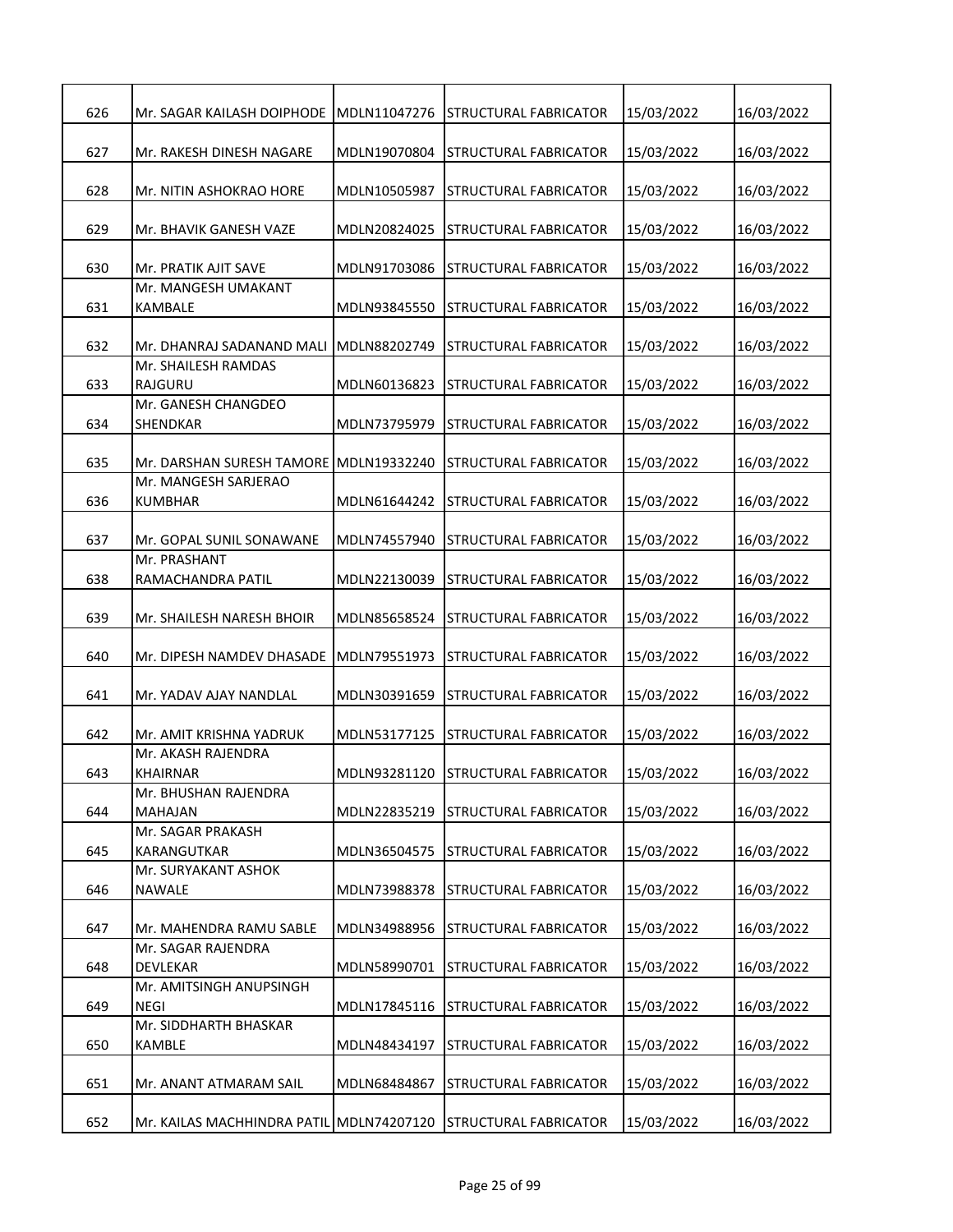|     | Mr. RAMMURAT RAMVILAS                   |              |                                    |            |            |
|-----|-----------------------------------------|--------------|------------------------------------|------------|------------|
| 653 | KANUJIYA                                | MDLN24467557 | STRUCTURAL FABRICATOR              | 15/03/2022 | 16/03/2022 |
|     |                                         |              |                                    |            |            |
| 654 | Mr. DIGAMBAR VAMAN DAMSE                | MDLN43024323 | <b>STRUCTURAL FABRICATOR</b>       | 15/03/2022 | 16/03/2022 |
|     | Mr. MAHENDRA YASHWANT                   |              |                                    |            |            |
| 655 | MHADALEKAR                              | MDLN60808126 | STRUCTURAL FABRICATOR              | 15/03/2022 | 16/03/2022 |
|     |                                         |              |                                    |            |            |
| 656 | Mr. RAJESH SHIVAJI KAMBLE               | MDLN58983698 | STRUCTURAL FABRICATOR              | 15/03/2022 | 16/03/2022 |
|     | Mr. VAIBHAV SADASHIV                    |              |                                    |            |            |
| 657 | GONDHALI                                | MDLN98778506 | STRUCTURAL FABRICATOR              | 15/03/2022 | 16/03/2022 |
|     | Mr. MANDAR JAYPRAKASH                   |              |                                    |            |            |
| 658 | <b>BHALEKAR</b>                         | MDLN50647879 | STRUCTURAL FABRICATOR              | 15/03/2022 | 16/03/2022 |
| 659 |                                         | MDLN93748054 |                                    |            |            |
|     | Mr. AKSHAY ANAND KOYANDE                |              | STRUCTURAL FABRICATOR              | 15/03/2022 | 16/03/2022 |
| 660 | Mr. RAJAK MAHIBUB NADAF                 | MDLN85292859 | STRUCTURAL FABRICATOR              | 15/03/2022 | 16/03/2022 |
|     |                                         |              |                                    |            |            |
| 661 | Mr. SHAILESH MOHAN KAMBLE               | MDLN45714670 | STRUCTURAL FABRICATOR              | 15/03/2022 | 16/03/2022 |
|     | Mr. RAJENDRA LAXMAN                     |              |                                    |            |            |
| 662 | <b>SURALKAR</b>                         | MDLN67368818 | STRUCTURAL FABRICATOR              | 15/03/2022 | 16/03/2022 |
|     |                                         |              |                                    |            |            |
| 663 | Mrs. POOJA SHARAD RANE                  | MDLN59277545 | STRUCTURAL FABRICATOR              | 15/03/2022 | 16/03/2022 |
|     | Mr. NILESH TEKCHAND                     |              |                                    |            |            |
| 664 | <b>DEOTALE</b>                          | MDLN12051723 | STRUCTURAL FABRICATOR              | 15/03/2022 | 16/03/2022 |
|     |                                         |              |                                    |            |            |
| 665 | Mr. NILESH DHARMAJI MHATRE MDLN32170394 |              | STRUCTURAL FABRICATOR              | 15/03/2022 | 16/03/2022 |
|     |                                         |              |                                    |            |            |
| 666 | Mr. SAMUTHIRAM V                        | MDLN34055237 | STRUCTURAL FABRICATOR              | 15/03/2022 | 16/03/2022 |
|     |                                         |              |                                    |            |            |
| 667 | Mr. DINESH GAJANAN GAWAND MDLN53539526  |              | STRUCTURAL FABRICATOR              | 15/03/2022 | 16/03/2022 |
|     | Mr. DNYANESHWAR EKNATH                  |              |                                    |            |            |
| 668 | SASANE                                  | MDLN63055793 | STRUCTURAL FABRICATOR              | 15/03/2022 | 16/03/2022 |
|     | Mr. HARSHAL KASHINATH                   |              |                                    |            |            |
| 669 | WARAKE                                  | MDLN50807129 | STRUCTURAL FABRICATOR              | 15/03/2022 | 16/03/2022 |
|     |                                         |              |                                    |            |            |
| 670 | Mr. ANIL JAGANNATH BHISE                |              | MDLN57037497 STRUCTURAL FABRICATOR | 15/03/2022 | 16/03/2022 |
| 671 | Mr. DODDI JAGADEESH                     | MDLN93082717 | STRUCTURAL FABRICATOR              | 15/03/2022 | 16/03/2022 |
|     | Mr. PRASHANT SIDHARTH                   |              |                                    |            |            |
| 672 | DANDVATE                                | MDLN15727689 | <b>STRUCTURAL FABRICATOR</b>       | 15/03/2022 | 16/03/2022 |
|     |                                         |              |                                    |            |            |
| 673 | Mr. SUBODH KUMAR                        | MDLN64966127 | STRUCTURAL FABRICATOR              | 15/03/2022 | 16/03/2022 |
|     | Mr. PRANAL JAYPRAKASH                   |              |                                    |            |            |
| 674 | VARTAK                                  | MDLN92863283 | STRUCTURAL FABRICATOR              | 15/03/2022 | 16/03/2022 |
|     | Mr. ASHPAK SHAIKHRASHID                 |              |                                    |            |            |
| 675 | NAIK                                    | MDLN11032730 | <b>STRUCTURAL FABRICATOR</b>       | 15/03/2022 | 16/03/2022 |
|     | Mr. SWAPNIL PADMAKAR                    |              |                                    |            |            |
| 676 | <b>BHOIR</b>                            | MDLN53432338 | STRUCTURAL FABRICATOR              | 15/03/2022 | 16/03/2022 |
|     |                                         |              |                                    |            |            |
| 677 | Mr. KARTIK HANSDA                       | MDLN87341640 | STRUCTURAL FABRICATOR              | 15/03/2022 | 16/03/2022 |
|     |                                         |              |                                    |            |            |
| 678 | Mr. SAMEER SANJAY SHINDE                | MDLN58399589 | STRUCTURAL FABRICATOR              | 15/03/2022 | 16/03/2022 |
|     | Mr. VARDHIPARTHI PRASANNA               |              |                                    |            |            |
| 679 | <b>KUMAR</b>                            | MDLN63285227 | STRUCTURAL FABRICATOR              | 15/03/2022 | 16/03/2022 |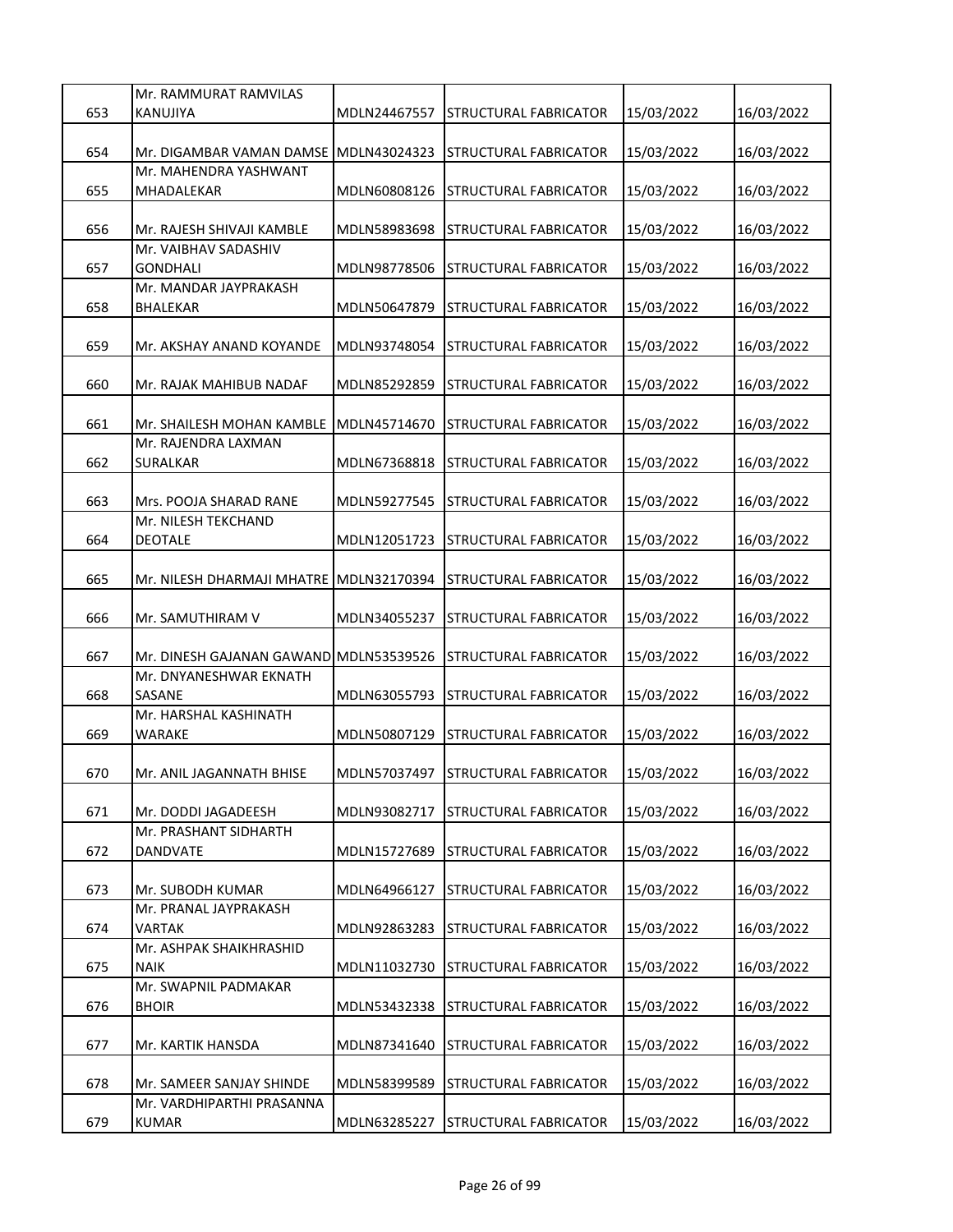| 680 | Mr. RAJU SOMA KHANDVI                      | MDLN66953122 | STRUCTURAL FABRICATOR        | 15/03/2022 | 16/03/2022 |
|-----|--------------------------------------------|--------------|------------------------------|------------|------------|
|     | Mr. SUNNY YASHAWANT                        |              |                              |            |            |
| 681 | BAMNE                                      | MDLN89245707 | STRUCTURAL FABRICATOR        | 15/03/2022 | 16/03/2022 |
|     | Mr. BHANUDAS VITTHAL                       |              |                              |            |            |
| 682 | DAGALE                                     | MDLN43741520 | STRUCTURAL FABRICATOR        | 15/03/2022 | 16/03/2022 |
|     |                                            |              |                              |            |            |
| 683 | Mr. ABHIJEET SURESH KAMBLE                 | MDLN38215841 | STRUCTURAL FABRICATOR        | 15/03/2022 | 16/03/2022 |
|     | Mr. PRASHANT RAVASO                        |              |                              |            |            |
| 684 | SATPUTE                                    | MDLN72503903 | STRUCTURAL FABRICATOR        | 15/03/2022 | 16/03/2022 |
|     | Mr. TEJAS RAJENDRA                         |              |                              |            |            |
| 685 | DHAMANASKAR                                | MDLN79003026 | STRUCTURAL FABRICATOR        | 15/03/2022 | 16/03/2022 |
| 686 | Mr. TEJAS BHALCHANDRA PATIL   MDLN63503961 |              | STRUCTURAL FABRICATOR        | 15/03/2022 | 16/03/2022 |
|     |                                            |              |                              |            |            |
| 687 | Mr. SHUBHAM DEEPAK PARTE                   | MDLN36747683 | STRUCTURAL FABRICATOR        | 15/03/2022 | 16/03/2022 |
|     | Mr. SIBTULLA FAKIRMAHAMAD                  |              |                              |            |            |
| 688 | <b>SARDAR</b>                              | MDLN81947963 | STRUCTURAL FABRICATOR        | 15/03/2022 | 16/03/2022 |
|     |                                            |              |                              |            |            |
| 689 | Mr. AJIT KASHINATH THONGIRE                | MDLN89201373 | STRUCTURAL FABRICATOR        | 15/03/2022 | 16/03/2022 |
|     |                                            |              |                              |            |            |
| 690 | Mr. SANDIP HIRALAL KATHANE                 | MDLN79515727 | STRUCTURAL FABRICATOR        | 15/03/2022 | 16/03/2022 |
|     |                                            |              |                              |            |            |
| 691 | Mr. NABEEL ALTAF PAWASKAR                  | MDLN40081453 | STRUCTURAL FABRICATOR        | 15/03/2022 | 16/03/2022 |
|     |                                            |              |                              |            |            |
| 692 | Mr. SANJAY BECHURAM YADAV                  | MDLN96032594 | STRUCTURAL FABRICATOR        | 15/03/2022 | 16/03/2022 |
| 693 | Mr. GANESH TUKARAM<br>DAHIFALE             |              |                              |            |            |
|     | Mr. RAGHUNATH LAXMAN                       | MDLN28055692 | STRUCTURAL FABRICATOR        | 15/03/2022 | 16/03/2022 |
| 694 | ADHAL                                      | MDLN51680850 | STRUCTURAL FABRICATOR        | 15/03/2022 | 16/03/2022 |
|     | Mr. SUSHIL CHANDRAKANT                     |              |                              |            |            |
| 695 | LAKHAN                                     | MDLN18172961 | STRUCTURAL FABRICATOR        | 15/03/2022 | 16/03/2022 |
|     |                                            |              |                              |            |            |
| 696 | Mr. RUPESH GANPAT KATHARA                  | MDLN76945268 | STRUCTURAL FABRICATOR        | 15/03/2022 | 16/03/2022 |
|     |                                            |              |                              |            |            |
| 697 | Mr. NITIN NAMDEV SUTAR                     | MDLN98509767 | <b>STRUCTURAL FABRICATOR</b> | 15/03/2022 | 16/03/2022 |
|     |                                            |              |                              |            |            |
| 698 | Mr. MILIND RAMNATH KOLI                    | MDLN99781611 | STRUCTURAL FABRICATOR        | 15/03/2022 | 16/03/2022 |
|     |                                            |              |                              |            |            |
| 699 | Mr. SACHIN BHAGAVAN KOLI                   | MDLN98853676 | STRUCTURAL FABRICATOR        | 15/03/2022 | 16/03/2022 |
|     | Mr. SACHIN BABURAO                         |              |                              |            |            |
| 700 | <b>BHAGARE</b>                             | MDLN25849873 | <b>STRUCTURAL FABRICATOR</b> | 15/03/2022 | 16/03/2022 |
|     | Mr. MOULAHUSEN                             |              |                              |            |            |
| 701 | MAKTUMASAB MAKANADAR                       | MDLN45435096 | STRUCTURAL FABRICATOR        | 15/03/2022 | 16/03/2022 |
|     |                                            |              |                              |            |            |
| 702 | Mr. PARAS SUHAS PATIL                      | MDLN12779741 | <b>STRUCTURAL FABRICATOR</b> | 15/03/2022 | 16/03/2022 |
|     |                                            |              |                              |            |            |
| 703 | Mr. SWAPNIL MANOHAR DATIR                  | MDLN38451443 | STRUCTURAL FABRICATOR        | 15/03/2022 | 16/03/2022 |
|     |                                            |              |                              |            |            |
| 704 | Mr. ROSHAN SURESH MHATRE                   | MDLN27153469 | STRUCTURAL FABRICATOR        | 15/03/2022 | 16/03/2022 |
|     | Mr. ROHIDAS DASHARATH                      |              |                              |            |            |
| 705 | MADHAVI                                    | MDLN51183376 | <b>STRUCTURAL FABRICATOR</b> | 15/03/2022 | 16/03/2022 |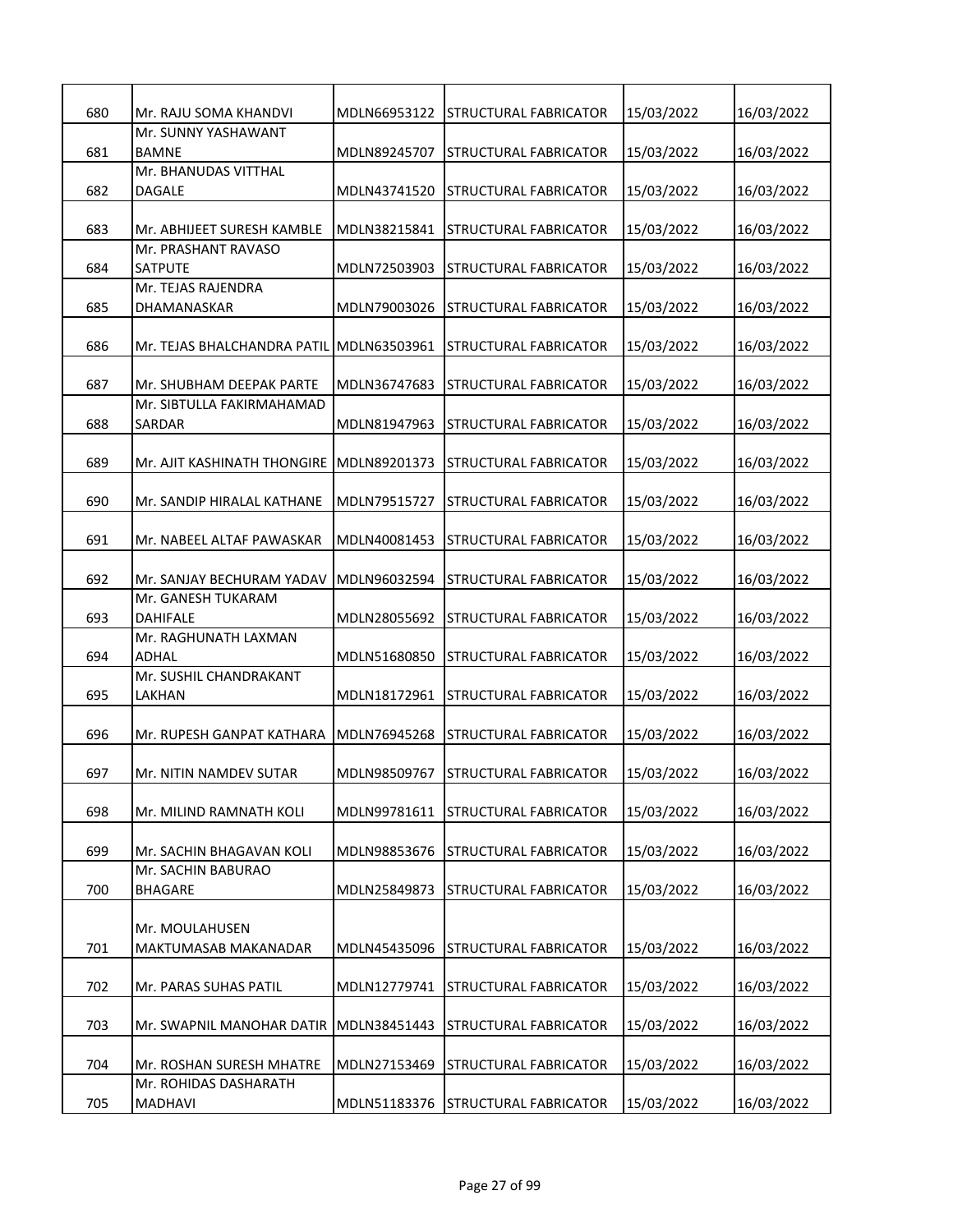|     | Mr. MAHENDRA PANDURANG                  |              |                         |            |            |
|-----|-----------------------------------------|--------------|-------------------------|------------|------------|
| 706 | <b>MHATRE</b>                           | MDLN53032510 | STRUCTURAL FABRICATOR   | 15/03/2022 | 16/03/2022 |
|     |                                         |              |                         |            |            |
|     | Mr. MUHAMMADUMAR                        |              |                         |            |            |
| 707 | MUHAMMADSIDDIQUE QADRI                  | MDLN94547557 | STRUCTURAL FABRICATOR   | 15/03/2022 | 16/03/2022 |
|     | Mr. LEVIE NILAMCHANDRA                  |              |                         |            |            |
| 708 | <b>GAMADIA</b>                          | MDLN81176019 | STRUCTURAL FABRICATOR   | 15/03/2022 | 16/03/2022 |
|     |                                         |              |                         |            |            |
| 709 | Mr. NIKHIL GANGARAM KADAM  MDLN90253779 |              | STRUCTURAL FABRICATOR   | 15/03/2022 | 16/03/2022 |
|     |                                         |              |                         |            |            |
| 710 | Mr. ULHAS UMAJI WALEKAR                 | MDLN66809545 | STRUCTURAL FABRICATOR   | 15/03/2022 | 16/03/2022 |
|     | Mr. RAMESHCHANDRA                       |              |                         |            |            |
| 711 | JAMUNAPRASAD AGARI                      | MDLN89233388 | STRUCTURAL FABRICATOR   | 15/03/2022 | 16/03/2022 |
|     |                                         |              |                         |            |            |
| 712 | Mr. RAHUL DEVRAO GARJE                  | MDLN72332682 | STRUCTURAL FABRICATOR   | 15/03/2022 | 16/03/2022 |
|     |                                         |              |                         |            |            |
| 713 | Mr. BHAVESH SATISH DHAGE                | MDLN92856195 | STRUCTURAL FABRICATOR   | 15/03/2022 | 16/03/2022 |
|     |                                         |              |                         |            |            |
| 714 | Mr. AMIT PANDEY                         | MDLN28238523 | STRUCTURAL FABRICATOR   | 15/03/2022 | 16/03/2022 |
|     |                                         |              |                         |            |            |
| 715 | Mr. ANIL EKNATH RAUT                    | MDLN16263475 | STRUCTURAL FABRICATOR   | 15/03/2022 | 16/03/2022 |
|     | Mr. SHAILESH HEMCHANDRA                 |              |                         |            |            |
| 716 | THAKUR                                  | MDLN50660527 | STRUCTURAL FABRICATOR   | 15/03/2022 | 16/03/2022 |
|     |                                         |              |                         |            |            |
| 717 | Mr. VISHAL DAYANAND PAGARE MDLN64557955 |              | COMPOSITE WELDER        | 11/03/2022 | 14/03/2022 |
|     |                                         |              |                         |            |            |
| 718 | Mr. SHRIPAD MAHADEV PATIL               | MDLN67636702 | <b>COMPOSITE WELDER</b> | 11/03/2022 | 14/03/2022 |
| 719 | Mr. GOPAL EKNATH MESTRY                 | MDLN22131991 | <b>COMPOSITE WELDER</b> | 11/03/2022 | 14/03/2022 |
| 720 | Mr. MANGESH ANIL MANDE                  | MDLN77071625 | <b>COMPOSITE WELDER</b> | 11/03/2022 | 14/03/2022 |
|     | Mr. SHIONATH BALCHAND                   |              |                         |            |            |
|     |                                         |              |                         |            |            |
| 721 | THAKRE                                  | MDLN45525868 | <b>COMPOSITE WELDER</b> | 11/03/2022 | 14/03/2022 |
| 722 | Mr. RAHUL MOHAN KOLI                    | MDLN18259103 | COMPOSITE WELDER        | 11/03/2022 | 14/03/2022 |
|     |                                         |              |                         |            |            |
| 723 | Mr. NANDU AMRUTRAO PATIL                | MDLN44217617 | <b>COMPOSITE WELDER</b> | 11/03/2022 | 14/03/2022 |
|     |                                         |              |                         |            |            |
| 724 | Mr. SURESH YASHAVANT PATIL MDLN90919488 |              | <b>COMPOSITE WELDER</b> | 11/03/2022 | 14/03/2022 |
| 725 | Mr. PRABIN C                            | MDLN55547972 | <b>COMPOSITE WELDER</b> | 11/03/2022 | 14/03/2022 |
|     | Mr. VISHAL BHUPENDRA                    |              |                         |            |            |
| 726 | <b>JADHAV</b>                           | MDLN67548355 | <b>COMPOSITE WELDER</b> | 11/03/2022 | 14/03/2022 |
|     |                                         |              |                         |            |            |
| 727 | Mr. VISHRAM VASANT THAKUR               | MDLN36036382 | <b>COMPOSITE WELDER</b> | 11/03/2022 | 14/03/2022 |
|     |                                         |              |                         |            |            |
| 728 | Mr. ASHITOSH SACHIN CHAVAN              | MDLN46532403 | <b>COMPOSITE WELDER</b> | 11/03/2022 | 14/03/2022 |
| 729 | Mr. BIBIN PRATHAPAN                     | MDLN57418442 | <b>COMPOSITE WELDER</b> | 11/03/2022 | 14/03/2022 |
| 730 | Mr. RASIL TK                            | MDLN22808336 | <b>COMPOSITE WELDER</b> | 11/03/2022 | 14/03/2022 |
| 731 | Mr. VIJAY ASHOK HARAD                   | MDLN46077659 | <b>COMPOSITE WELDER</b> | 11/03/2022 | 14/03/2022 |
|     |                                         |              |                         |            |            |
| 732 | Mr. SUHAS SUBHARAO MANE                 | MDLN70794723 | <b>COMPOSITE WELDER</b> | 11/03/2022 | 14/03/2022 |
| 733 | Mr. SAJEESH C S                         | MDLN80953128 | <b>COMPOSITE WELDER</b> | 11/03/2022 | 14/03/2022 |
| 734 | Mr. NARAYANARAO YEDDU                   | MDLN52031675 | <b>COMPOSITE WELDER</b> | 11/03/2022 | 14/03/2022 |
|     | Mr. KARTHIK VELAN                       |              |                         |            |            |
| 735 | MURUGAIYAN                              | MDLN96461572 | <b>COMPOSITE WELDER</b> | 11/03/2022 | 14/03/2022 |
|     |                                         |              |                         |            |            |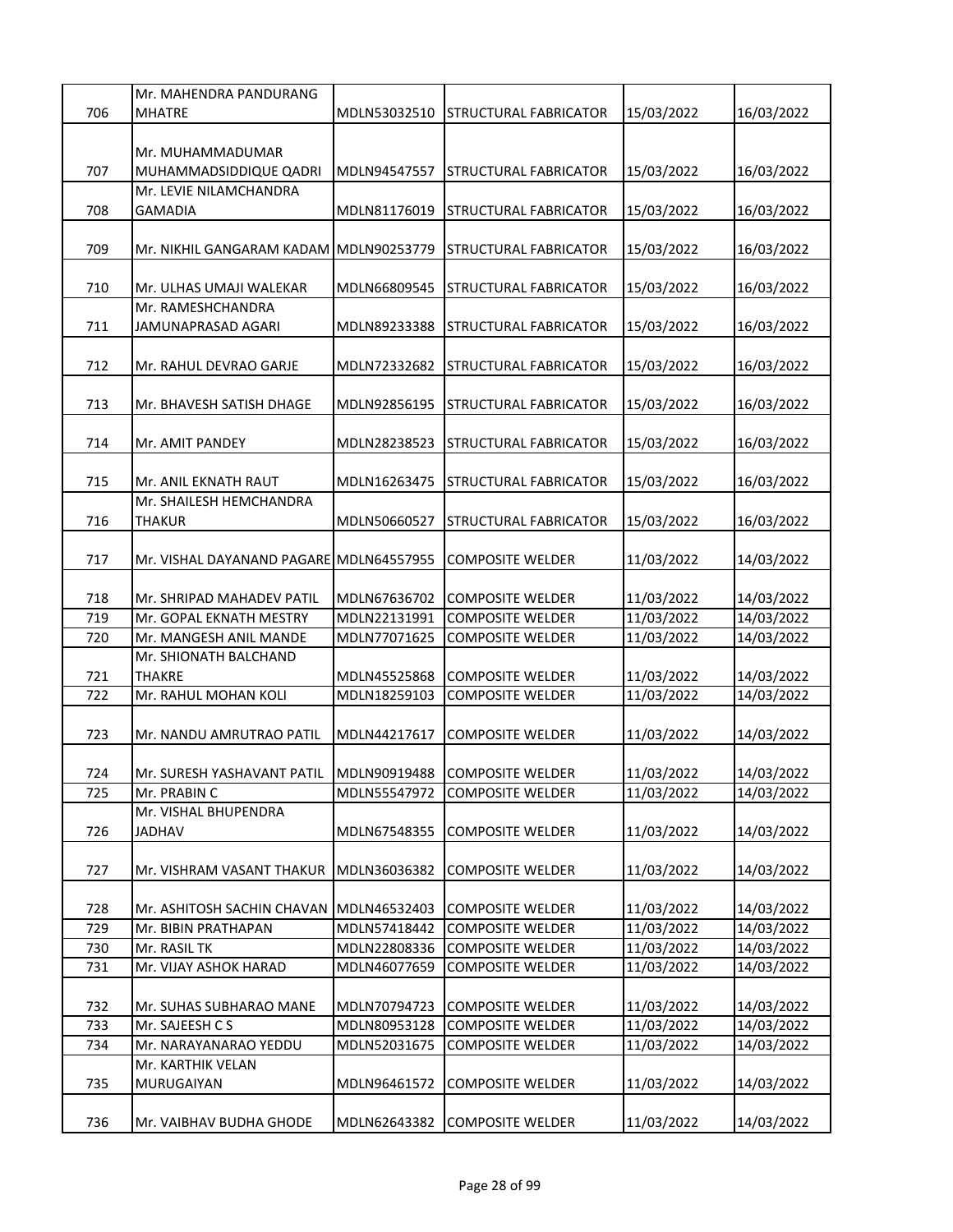|     | Mr. ABHISHEK SURESH         |              |                         |            |            |
|-----|-----------------------------|--------------|-------------------------|------------|------------|
| 737 | <b>NAKHWA</b>               | MDLN24903933 | <b>COMPOSITE WELDER</b> | 11/03/2022 | 14/03/2022 |
|     | Mr. PRITAMKUMAR             |              |                         |            |            |
| 738 | RAMASHRAY CHAUHAN           | MDLN89508007 | <b>COMPOSITE WELDER</b> | 11/03/2022 | 14/03/2022 |
| 739 | Mr. KIRAN DARKU BANGAR      | MDLN85169750 | <b>COMPOSITE WELDER</b> | 11/03/2022 | 14/03/2022 |
|     | Mr. AMITKUMAR SUKHSAGAR     |              |                         |            |            |
|     |                             |              |                         |            |            |
| 740 | SHUKLA                      | MDLN11561097 | <b>COMPOSITE WELDER</b> | 11/03/2022 | 14/03/2022 |
|     |                             |              |                         |            |            |
| 741 | Mr. PRASHANT RAMESH RAUT    | MDLN52995425 | <b>COMPOSITE WELDER</b> | 11/03/2022 | 14/03/2022 |
| 742 | Mr. SANDIP SONA KAMBLE      | MDLN72688171 | <b>COMPOSITE WELDER</b> | 11/03/2022 | 14/03/2022 |
|     |                             |              |                         |            |            |
| 743 | Mr. RAHUL SHANKAR PENKAR    | MDLN41783992 | <b>COMPOSITE WELDER</b> | 11/03/2022 | 14/03/2022 |
| 744 | Mr. AFTAB RASHID SHAIKH     | MDLN64339237 | <b>COMPOSITE WELDER</b> | 11/03/2022 | 14/03/2022 |
|     |                             |              |                         |            |            |
| 745 | Mr. PRASHANT TANAJI KAMBLE  | MDLN56518217 | COMPOSITE WELDER        | 11/03/2022 | 14/03/2022 |
|     | Mr. RAJESHKUMAR             |              |                         |            |            |
| 746 | <b>DHUPCHANDRA YADAV</b>    | MDLN79121453 | <b>COMPOSITE WELDER</b> | 11/03/2022 | 14/03/2022 |
|     |                             |              |                         |            |            |
| 747 | Mr. FAREED TAUFIQUE KHAN    | MDLN66543665 | <b>COMPOSITE WELDER</b> | 11/03/2022 | 14/03/2022 |
|     |                             |              |                         |            |            |
| 748 | Mr. ANAND DINKAR SHILIMKAR  | MDLN36752484 | <b>COMPOSITE WELDER</b> | 11/03/2022 | 14/03/2022 |
| 749 | Mr. SAGAR RAMDAS SANAP      | MDLN65824843 | <b>COMPOSITE WELDER</b> | 11/03/2022 | 14/03/2022 |
| 750 | Mr. BINESH P K              |              |                         |            | 14/03/2022 |
|     |                             | MDLN22056039 | <b>COMPOSITE WELDER</b> | 11/03/2022 |            |
|     | Mr. RAJENDRA GAJENDRA       |              |                         |            |            |
| 751 | <b>KAMBLE</b>               | MDLN25132855 | <b>COMPOSITE WELDER</b> | 11/03/2022 | 14/03/2022 |
|     | Mr. SWAPNIL TUKARAM         |              |                         |            |            |
| 752 | KSHIRSAGAR                  | MDLN60890721 | <b>COMPOSITE WELDER</b> | 11/03/2022 | 14/03/2022 |
|     | Mr. ABHIJEET MANOHAR        |              |                         |            |            |
| 753 | <b>GAVATE</b>               | MDLN86927277 | <b>COMPOSITE WELDER</b> | 11/03/2022 | 14/03/2022 |
|     | Mr. CHANDRAKANT KASHIRAM    |              |                         |            |            |
| 754 | <b>GHATAL</b>               | MDLN30675859 | <b>COMPOSITE WELDER</b> | 11/03/2022 | 14/03/2022 |
| 755 | Mr. VINOD BABAN MADKE       | MDLN61538795 | <b>COMPOSITE WELDER</b> | 11/03/2022 | 14/03/2022 |
|     | Mr. GANESH MAHADEV          |              |                         |            |            |
| 756 | <b>NAYNAK</b>               | MDLN45272165 | <b>COMPOSITE WELDER</b> | 11/03/2022 | 14/03/2022 |
| 757 | Mr. AJAY NAMDEV RAJDEV      | MDLN76768068 | <b>COMPOSITE WELDER</b> | 11/03/2022 | 14/03/2022 |
|     | Mr. KAILAS PANDURANG        |              |                         |            |            |
| 758 | <b>GAIKWAD</b>              | MDLN53019912 | <b>COMPOSITE WELDER</b> | 11/03/2022 | 14/03/2022 |
|     | Mr. DEVRAM SAKHARAM         |              |                         |            |            |
| 759 | CHAUDHARI                   | MDLN11054165 | <b>COMPOSITE WELDER</b> | 11/03/2022 | 14/03/2022 |
| 760 | Mr. DEEPAK RAJU SATVI       | MDLN41973577 | <b>COMPOSITE WELDER</b> | 11/03/2022 |            |
|     |                             |              |                         |            | 14/03/2022 |
| 761 | Mr. NILESH VILAS KADAM      | MDLN11776268 | <b>COMPOSITE WELDER</b> | 11/03/2022 | 14/03/2022 |
| 762 | Mr. PRAFULL DILIP UBHARE    | MDLN66917458 | <b>COMPOSITE WELDER</b> | 11/03/2022 | 14/03/2022 |
|     |                             |              |                         |            |            |
| 763 | Mr. NIVRUTTI VITTHAL DARANE | MDLN67048929 | <b>COMPOSITE WELDER</b> | 11/03/2022 | 14/03/2022 |
|     | Mr. SWAPNIL BALASAHEB       |              |                         |            |            |
| 764 | KARALE                      | MDLN32244398 | <b>COMPOSITE WELDER</b> | 11/03/2022 | 14/03/2022 |
| 765 | Mr. NRIPATI MURMU           | MDLN14124364 | <b>COMPOSITE WELDER</b> | 11/03/2022 | 14/03/2022 |
| 766 | Mr. VIKAS ADHIK PAWAR       | MDLN53232858 | <b>COMPOSITE WELDER</b> | 11/03/2022 | 14/03/2022 |
| 767 | Mr. HIROSH H                | MDLN20114312 | COMPOSITE WELDER        | 11/03/2022 | 14/03/2022 |
|     | Mr. GAURAV ASHOK            |              |                         |            |            |
| 768 | SURYAVANSHI                 | MDLN91433230 | <b>COMPOSITE WELDER</b> | 11/03/2022 | 14/03/2022 |
|     | Mr. SHRIDHAR                |              |                         |            |            |
| 769 | HARISHCHANDRA SAWANT        | MDLN65988357 | <b>COMPOSITE WELDER</b> | 11/03/2022 | 14/03/2022 |
|     |                             |              |                         |            |            |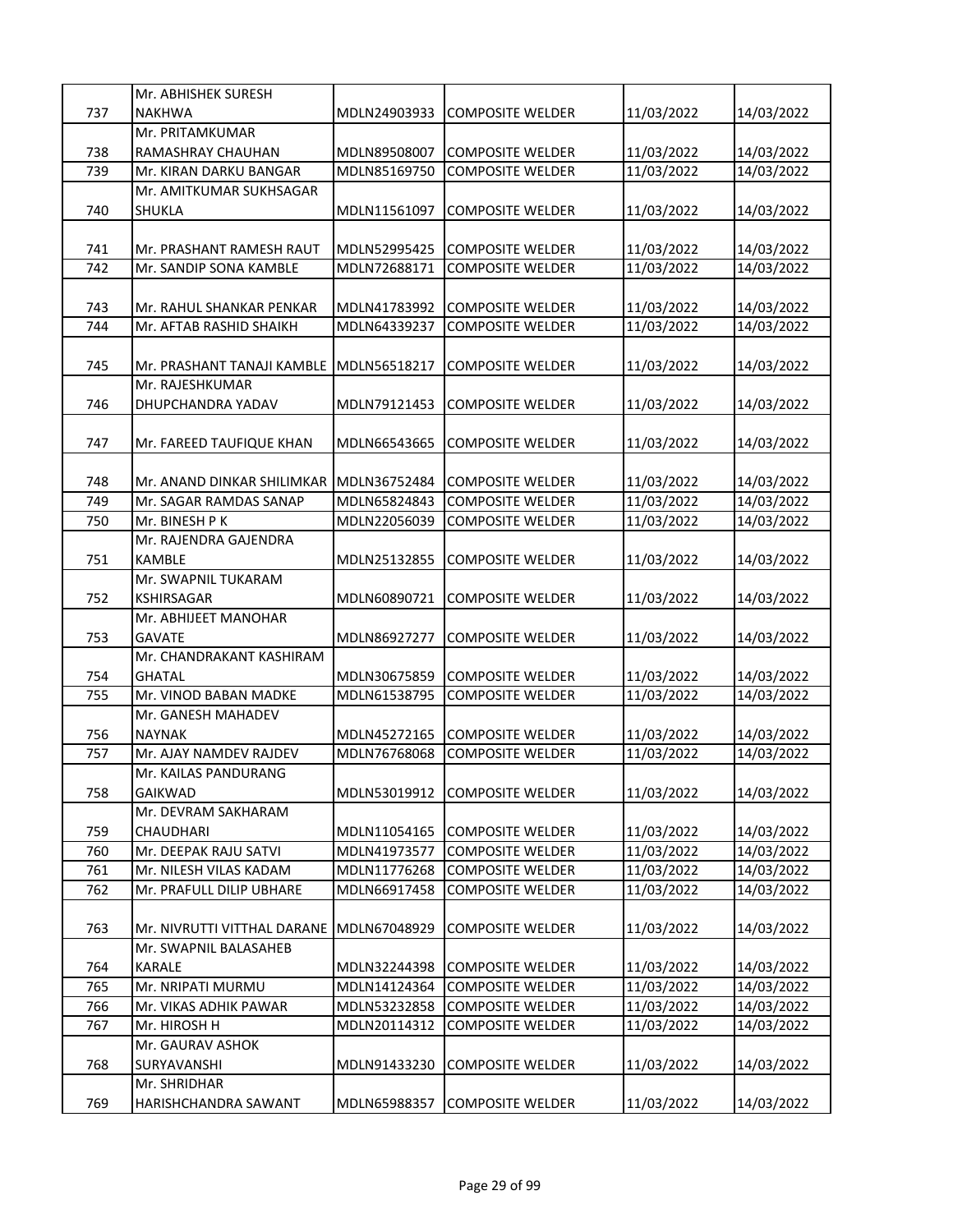|     | Mr. IMRANKHAN MANSOOR                   |              |                         |            |            |
|-----|-----------------------------------------|--------------|-------------------------|------------|------------|
| 770 | <b>PATHAN</b>                           | MDLN51747503 | <b>COMPOSITE WELDER</b> | 11/03/2022 | 14/03/2022 |
| 771 | Mr. DINESH GOVIND GURAV                 | MDLN47791675 | <b>COMPOSITE WELDER</b> | 11/03/2022 | 14/03/2022 |
|     | Mr. GANGARAM HABAJI                     |              |                         |            |            |
| 772 | <b>KENDRE</b>                           | MDLN58668066 | <b>COMPOSITE WELDER</b> | 11/03/2022 | 14/03/2022 |
| 773 | Mr. PRASENJIT MAITY                     | MDLN49248144 | <b>COMPOSITE WELDER</b> | 11/03/2022 | 14/03/2022 |
|     | Mr. RATIKANT MANIK                      |              |                         |            |            |
| 774 | SONAWALE                                | MDLN47958120 | <b>COMPOSITE WELDER</b> | 11/03/2022 | 14/03/2022 |
|     |                                         |              |                         |            |            |
| 775 | Mr. RANJIT VISHNU SONAVANE              | MDLN40511740 | <b>COMPOSITE WELDER</b> | 11/03/2022 | 14/03/2022 |
|     | Mr. BHARAT DIGAMBAR                     |              |                         |            |            |
| 776 | <b>BANSOLE</b>                          | MDLN85804887 | <b>COMPOSITE WELDER</b> | 11/03/2022 | 14/03/2022 |
|     |                                         |              |                         |            |            |
| 777 | Mr. PRANIT ANIL NAGAONKAR               | MDLN81546968 | COMPOSITE WELDER        | 11/03/2022 | 14/03/2022 |
|     | Mr. PRITAM DATTATREY                    |              |                         |            |            |
| 778 | <b>BHAGAT</b>                           | MDLN22277637 | <b>COMPOSITE WELDER</b> | 11/03/2022 | 14/03/2022 |
|     | Mr. PRATIK DASHARATH                    |              |                         |            |            |
| 779 | <b>BHAGAT</b>                           | MDLN29048399 | <b>COMPOSITE WELDER</b> | 11/03/2022 | 14/03/2022 |
| 780 | Mr. YOGESH JAYANT LAD                   | MDLN93163153 | <b>COMPOSITE WELDER</b> | 11/03/2022 | 14/03/2022 |
|     |                                         |              |                         |            |            |
| 781 | Mr. VASUDEV RAMDAS KURLE                | MDLN78465542 | <b>COMPOSITE WELDER</b> | 11/03/2022 | 14/03/2022 |
| 782 | Mr. SUDHIR ASHOK JADHAV                 | MDLN34411311 | <b>COMPOSITE WELDER</b> | 11/03/2022 | 14/03/2022 |
|     | Mr. ATUL CHANDRAKANT                    |              |                         |            |            |
| 783 | GAIKWAD                                 | MDLN88740786 | <b>COMPOSITE WELDER</b> | 11/03/2022 | 14/03/2022 |
| 784 | Mr. PRADIP ANANDA TALAP                 | MDLN25425989 | <b>COMPOSITE WELDER</b> | 11/03/2022 | 14/03/2022 |
| 785 | Mr. NITIN SUNIL KADAM                   | MDLN76274036 | <b>COMPOSITE WELDER</b> | 11/03/2022 | 14/03/2022 |
|     |                                         |              |                         |            |            |
|     |                                         |              |                         |            |            |
| 786 | Mr. RUPESH TUKARAM PAWAR                | MDLN13743487 | <b>COMPOSITE WELDER</b> | 11/03/2022 | 14/03/2022 |
|     | Mr. PRAMOD DEVRAM                       |              |                         |            |            |
| 787 | <b>GHORPADE</b>                         | MDLN98167683 | <b>COMPOSITE WELDER</b> | 11/03/2022 | 14/03/2022 |
|     | Mr. RAMCHANDRA ANKUSH                   |              |                         |            |            |
| 788 | <b>GAIKWAD</b>                          | MDLN41823652 | <b>COMPOSITE WELDER</b> | 11/03/2022 | 14/03/2022 |
| 789 | Mr. JOTIRAM SHARAD MORE                 | MDLN41251480 | <b>COMPOSITE WELDER</b> | 11/03/2022 | 14/03/2022 |
|     | Mr. SWAPNIL DHARMAPAL                   |              |                         |            |            |
| 790 | <b>GAMARE</b>                           | MDLN10069579 | <b>COMPOSITE WELDER</b> | 11/03/2022 | 14/03/2022 |
|     | Mr. DHANANJAY RAMESH                    |              |                         |            |            |
| 791 | <b>KADAM</b>                            | MDLN92539640 | <b>COMPOSITE WELDER</b> | 11/03/2022 | 14/03/2022 |
|     |                                         |              |                         |            |            |
| 792 | Mr. ASHOK GAJANAN BHOVAR                | MDLN43606780 | <b>COMPOSITE WELDER</b> | 14/03/2022 | 15/03/2022 |
|     |                                         |              |                         |            |            |
| 793 | Mr. RIDDHESH SAMEER KARANE MDLN50822417 |              | <b>COMPOSITE WELDER</b> | 14/03/2022 | 15/03/2022 |
| 794 | Mr. SAGAR GANPATI RAUT                  | MDLN55595998 | <b>COMPOSITE WELDER</b> | 14/03/2022 | 15/03/2022 |
| 795 | Mr. BHUPESH RAMESH PATIL                | MDLN79863102 | <b>COMPOSITE WELDER</b> | 14/03/2022 | 15/03/2022 |
|     |                                         |              |                         |            |            |
| 796 | Mr. BHUSHAN SANTOSH MALI                | MDLN21330684 | <b>COMPOSITE WELDER</b> | 14/03/2022 | 15/03/2022 |
|     | Mr. TANAJI SATYWAN                      |              |                         |            |            |
| 797 | KHANDEKAR                               | MDLN14305887 | <b>COMPOSITE WELDER</b> | 14/03/2022 | 15/03/2022 |
|     |                                         |              |                         |            |            |
| 798 | Mr. ADESH JAYWANT ADHIKARI              | MDLN38941737 | <b>COMPOSITE WELDER</b> | 14/03/2022 | 15/03/2022 |
|     | Mr. BHUSHAN BALKRISHNA                  |              |                         |            |            |
| 799 | <b>GHADI</b>                            | MDLN29966642 | <b>COMPOSITE WELDER</b> | 14/03/2022 | 15/03/2022 |
|     | Mr. YOGESH RAJARAM                      |              |                         |            |            |
| 800 | DHAWALE                                 | MDLN79805566 | <b>COMPOSITE WELDER</b> | 14/03/2022 | 15/03/2022 |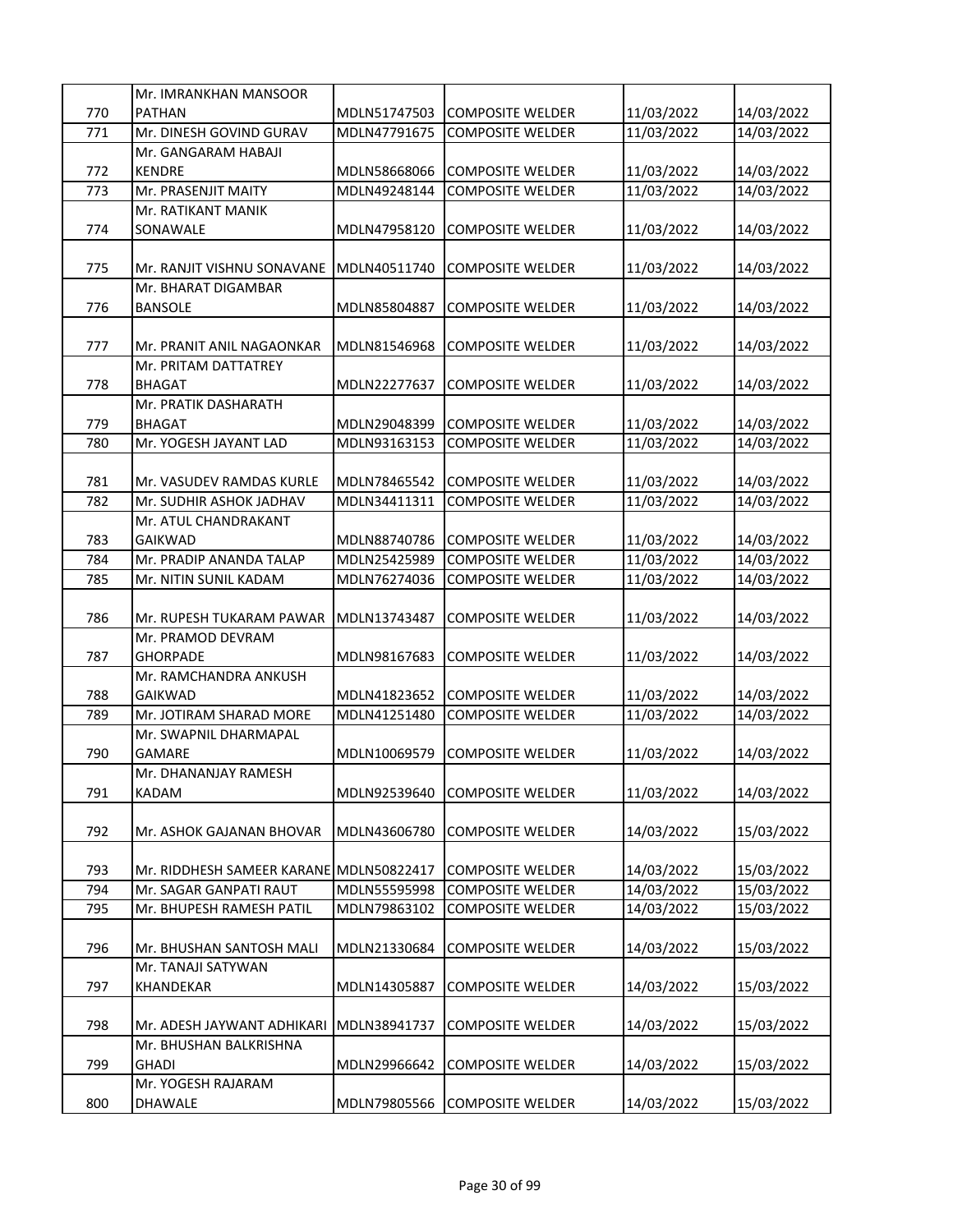|     | Mr. RATIKANT MANIK                      |              |                         |            |            |
|-----|-----------------------------------------|--------------|-------------------------|------------|------------|
| 801 | SONAWALE                                | MDLN17531216 | <b>COMPOSITE WELDER</b> | 14/03/2022 | 15/03/2022 |
|     | Mr. RUPESH DATTARAM                     |              |                         |            |            |
| 802 | AMBERKAR                                | MDLN96573370 | <b>COMPOSITE WELDER</b> | 14/03/2022 | 15/03/2022 |
|     |                                         |              |                         |            |            |
| 803 | Mr. SANCHIT BHARAT LONDHE               | MDLN33376359 | <b>COMPOSITE WELDER</b> | 14/03/2022 | 15/03/2022 |
| 804 | Mr. NITHEESH N                          | MDLN20554475 | <b>COMPOSITE WELDER</b> |            |            |
|     | Mr. ASHISH BHAGWAN                      |              |                         | 14/03/2022 | 15/03/2022 |
|     |                                         |              |                         |            |            |
| 805 | MHATRE                                  | MDLN66898517 | COMPOSITE WELDER        | 14/03/2022 | 15/03/2022 |
|     | Mr. RANJIT VISHWANATH                   |              |                         |            |            |
| 806 | NALAWADE                                | MDLN27403201 | <b>COMPOSITE WELDER</b> | 14/03/2022 | 15/03/2022 |
| 807 | Mr. ANKIT JITENDRA BHANJI               | MDLN60253759 | <b>COMPOSITE WELDER</b> | 14/03/2022 | 15/03/2022 |
|     | Mr. ROSHAN RAMCHANDRA                   |              |                         |            |            |
| 808 | <b>RAGHUVIR</b>                         | MDLN46668957 | <b>COMPOSITE WELDER</b> | 14/03/2022 | 15/03/2022 |
|     | Mr. DEVIDAS PUNDLIK                     |              |                         |            |            |
| 809 | <b>KANDHARE</b>                         | MDLN85699267 | <b>COMPOSITE WELDER</b> | 14/03/2022 | 15/03/2022 |
| 810 | Mr. RAHUL PR                            | MDLN92618850 | <b>COMPOSITE WELDER</b> | 14/03/2022 | 15/03/2022 |
|     | Mr. MAKARAND JAGANNATH                  |              |                         |            |            |
| 811 | <b>KUMBHAR</b>                          | MDLN73006823 | <b>COMPOSITE WELDER</b> | 14/03/2022 | 15/03/2022 |
|     | Mr. DHANESH DATTATRAYA                  |              |                         |            |            |
| 812 | <b>VISHE</b>                            | MDLN30352231 | <b>COMPOSITE WELDER</b> | 14/03/2022 | 15/03/2022 |
|     | Mr. DHARMSINGH RAMGESH                  |              |                         |            |            |
| 813 | <b>CHOUHAN</b>                          | MDLN40729214 | <b>COMPOSITE WELDER</b> | 14/03/2022 | 15/03/2022 |
| 814 | Mr. ADIP RAMBHAU PATIL                  | MDLN57416542 | <b>COMPOSITE WELDER</b> | 14/03/2022 | 15/03/2022 |
| 815 | Mr. VILAS DUNDA VISHE                   | MDLN77839869 | COMPOSITE WELDER        | 14/03/2022 | 15/03/2022 |
|     | Mr. NILESH SAKHARAM                     |              |                         |            |            |
| 816 | HADAWALE                                | MDLN33014720 | <b>COMPOSITE WELDER</b> | 14/03/2022 | 15/03/2022 |
| 817 | Mr. SACHIN ADHIK THETE                  | MDLN14526243 | <b>COMPOSITE WELDER</b> | 14/03/2022 | 15/03/2022 |
|     |                                         |              |                         |            |            |
| 818 | Mr. RAKESH RAMAKANT PATIL               | MDLN60049067 | <b>COMPOSITE WELDER</b> | 14/03/2022 | 15/03/2022 |
|     | Mr. ABHISHEK PRAKASH                    |              |                         |            |            |
| 819 | DESHMUKH                                | MDLN84028865 | <b>COMPOSITE WELDER</b> | 14/03/2022 | 15/03/2022 |
| 820 | Mr. SUMIT RAJENDRA AHIRE                | MDLN42669116 | <b>COMPOSITE WELDER</b> | 14/03/2022 | 15/03/2022 |
| 821 | Mr. VINAYAK ANKUSH SUKE                 | MDLN72407737 | <b>COMPOSITE WELDER</b> | 14/03/2022 | 15/03/2022 |
|     |                                         |              |                         |            |            |
| 822 | Mr. JAYESH SITARAM DUMADA MDLN83194687  |              | COMPOSITE WELDER        | 14/03/2022 | 15/03/2022 |
|     | Mr. SHRIKANT SAMBHAJI                   |              |                         |            |            |
| 823 | CHAVAN                                  | MDLN34311014 | <b>COMPOSITE WELDER</b> | 14/03/2022 | 15/03/2022 |
|     |                                         |              |                         |            |            |
| 824 | Mr. RAJKUMAR TIRTHRAJ GOND MDLN21168675 |              | <b>COMPOSITE WELDER</b> |            |            |
|     |                                         |              |                         | 14/03/2022 | 15/03/2022 |
|     |                                         |              |                         |            |            |
| 825 | Mr. MAHESH ARJUN CHAVAN                 | MDLN45886547 | <b>COMPOSITE WELDER</b> | 14/03/2022 | 15/03/2022 |
|     | Mr. RAMKISHAN SHIVNATH                  |              |                         |            |            |
| 826 | YADAV                                   | MDLN52268833 | <b>COMPOSITE WELDER</b> | 14/03/2022 | 15/03/2022 |
| 827 | Mr. MANGESH ANIL MANDE                  | MDLN84888482 | <b>COMPOSITE WELDER</b> | 14/03/2022 | 15/03/2022 |
|     |                                         |              |                         |            |            |
| 828 | Mr. NINAD DAYANAND PATIL                | MDLN58592531 | <b>COMPOSITE WELDER</b> | 14/03/2022 | 15/03/2022 |
| 829 | Mr. AJINKYA VIJAY VAITY                 | MDLN46575422 | <b>COMPOSITE WELDER</b> | 14/03/2022 | 15/03/2022 |
|     |                                         |              |                         |            |            |
| 830 | Mr. SIDHARTH VASANT VAITY               | MDLN18069156 | <b>COMPOSITE WELDER</b> | 14/03/2022 | 15/03/2022 |
| 831 | Mr. PRAVIN ANKUSH BHOIR                 | MDLN72458701 | <b>COMPOSITE WELDER</b> | 14/03/2022 | 15/03/2022 |
| 832 | Mr. AAKASH SANJAY INGALE                | MDLN60575587 | <b>COMPOSITE WELDER</b> | 14/03/2022 | 15/03/2022 |
|     | Mr. NILESH BHASKAR                      |              |                         |            |            |
| 833 | CHAUDHARI                               | MDLN78533784 | <b>COMPOSITE WELDER</b> | 14/03/2022 | 15/03/2022 |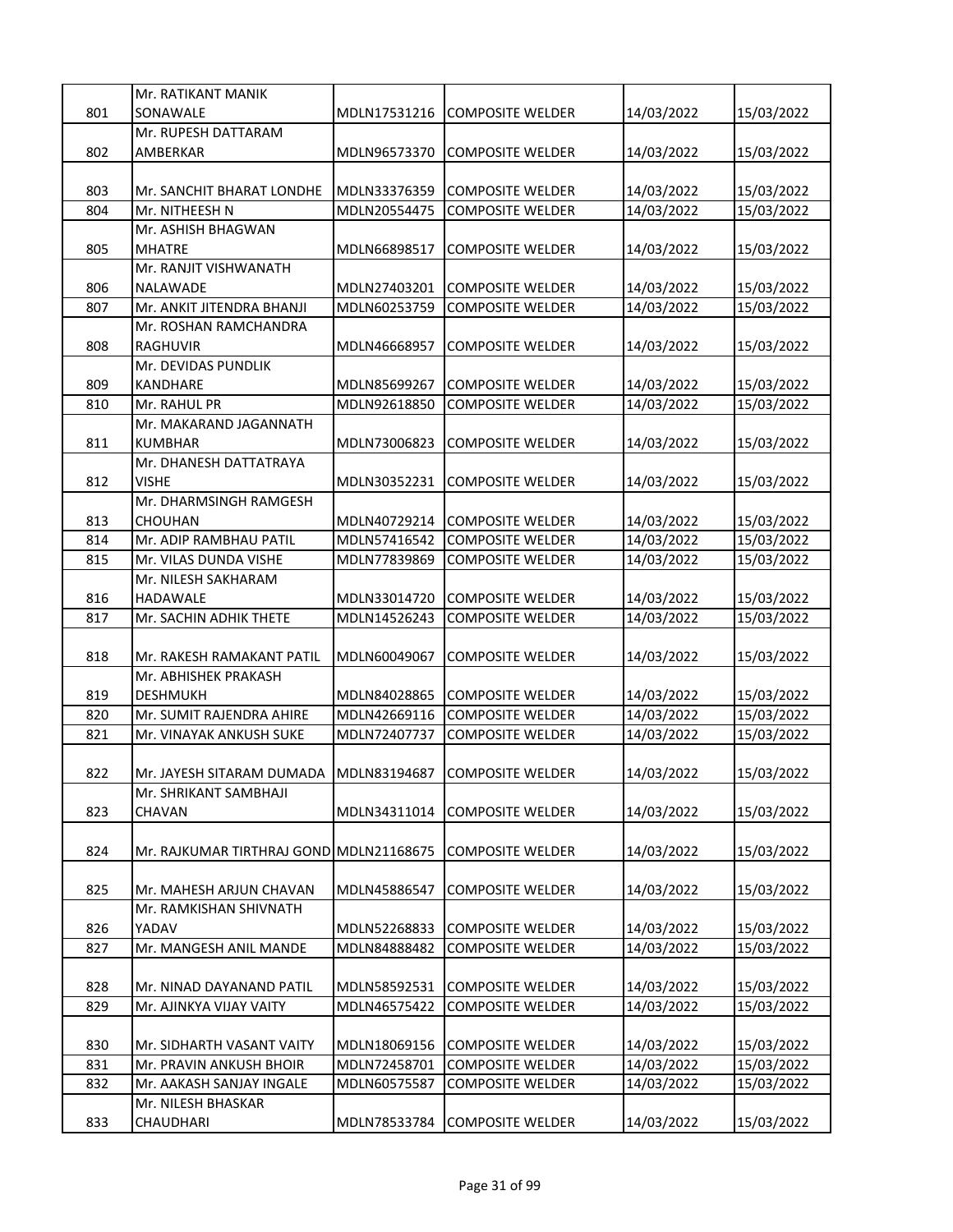| 834 | Mr. SOPAN GAJANAN JADHAV                  | MDLN20763801 | COMPOSITE WELDER        | 14/03/2022 | 15/03/2022 |
|-----|-------------------------------------------|--------------|-------------------------|------------|------------|
|     |                                           |              |                         |            |            |
| 835 | Mr. TUKARAM SURESH DESALE                 | MDLN33334001 | COMPOSITE WELDER        | 14/03/2022 | 15/03/2022 |
| 836 | Mr. SAGAR SAKHARAM MANE                   | MDLN53540952 | <b>COMPOSITE WELDER</b> | 14/03/2022 | 15/03/2022 |
|     |                                           |              |                         |            |            |
| 837 | Mr. PRAKASH DHANAJI MANE                  | MDLN19960984 | COMPOSITE WELDER        | 14/03/2022 | 15/03/2022 |
|     | Mr. DNYANESHWAR TUKARAM                   |              |                         |            |            |
| 838 | SALUNKHE                                  | MDLN65617549 | <b>COMPOSITE WELDER</b> | 14/03/2022 | 15/03/2022 |
|     | Mr. JITENDRA PANDURANG                    |              |                         |            |            |
| 839 | PHONDAKE                                  | MDLN89925973 | <b>COMPOSITE WELDER</b> | 14/03/2022 | 15/03/2022 |
| 840 | Mr. AKHILESH PRASAD YADAV                 | MDLN32351224 | <b>COMPOSITE WELDER</b> | 14/03/2022 | 15/03/2022 |
|     |                                           |              |                         |            |            |
| 841 | Mr. PRAVIN ANANDA INGAVALE                | MDLN64245327 | <b>COMPOSITE WELDER</b> | 14/03/2022 | 15/03/2022 |
|     | Mr. ROHIT PANDURANG                       |              |                         |            |            |
| 842 | <b>MEDHEKAR</b>                           | MDLN83918757 | <b>COMPOSITE WELDER</b> | 14/03/2022 | 15/03/2022 |
| 843 | Mr. SANDESH NANA DIVE                     | MDLN65548832 | <b>COMPOSITE WELDER</b> | 14/03/2022 | 15/03/2022 |
|     | Mr. SAGAR RAMAKANT                        |              |                         |            |            |
| 844 | SANGAMESHWER                              | MDLN96933377 | <b>COMPOSITE WELDER</b> | 14/03/2022 | 15/03/2022 |
|     | Mr. ROSHAN DATTATRAY                      |              |                         |            |            |
| 845 | <b>THAKUR</b><br>Mr. SHIVKUMAR BALKRISHNA | MDLN96728403 | <b>COMPOSITE WELDER</b> | 14/03/2022 | 15/03/2022 |
| 846 | SARDAR                                    | MDLN76990361 | <b>COMPOSITE WELDER</b> | 14/03/2022 | 15/03/2022 |
| 847 | Mr. VISHAL SAMBHAJI PATIL                 | MDLN69686914 | COMPOSITE WELDER        | 14/03/2022 | 15/03/2022 |
|     |                                           |              |                         |            |            |
| 848 | Mr. NILESH VAMAN BANGAR                   | MDLN48169838 | COMPOSITE WELDER        | 14/03/2022 | 15/03/2022 |
|     |                                           |              |                         |            |            |
| 849 | Mr. TUKARAM RAMESH GIRAP                  | MDLN33285230 | COMPOSITE WELDER        | 14/03/2022 | 15/03/2022 |
| 850 | Mr. SURESHKUMAR A                         | MDLN57833835 | <b>COMPOSITE WELDER</b> | 14/03/2022 | 15/03/2022 |
| 851 | Mr. AMIT GOPAL JADHAV                     | MDLN62401701 | COMPOSITE WELDER        | 14/03/2022 | 15/03/2022 |
| 852 | Mr. YOGESH BALU DESHMUKH                  | MDLN64211207 | <b>COMPOSITE WELDER</b> | 14/03/2022 | 15/03/2022 |
|     | Mr. DINESH MADHUKAR                       |              |                         |            |            |
| 853 | <b>KHATALE</b>                            | MDLN48193189 | COMPOSITE WELDER        | 14/03/2022 | 15/03/2022 |
|     | Mr. DHARMA KHANDU                         |              |                         |            |            |
| 854 | <b>MHASKAR</b>                            | MDLN14560884 | <b>COMPOSITE WELDER</b> | 14/03/2022 | 15/03/2022 |
|     | Mr. SIDDHARTH MURLIDHAR                   |              |                         |            |            |
| 855 | YADAV                                     | MDLN21709172 | <b>COMPOSITE WELDER</b> | 14/03/2022 | 15/03/2022 |
|     |                                           |              |                         |            |            |
| 856 | Mr. KAILAS SURESH RUPASARI                | MDLN34124021 | <b>COMPOSITE WELDER</b> | 14/03/2022 | 15/03/2022 |
|     | Mr. RAMESH CHANDU                         |              |                         |            |            |
| 857 | GAYKWAD<br>Mr. UMESH CHANDRAKANT          | MDLN78306512 | <b>COMPOSITE WELDER</b> | 14/03/2022 | 15/03/2022 |
| 858 | <b>PANCHAL</b>                            | MDLN77595019 | <b>COMPOSITE WELDER</b> | 14/03/2022 | 15/03/2022 |
| 859 | Mr. HEMANT JAYVANT NILE                   | MDLN57170943 | <b>COMPOSITE WELDER</b> | 14/03/2022 | 15/03/2022 |
| 860 | Mr. CHETAN ARJUN SHINDE                   | MDLN54099096 | <b>COMPOSITE WELDER</b> | 14/03/2022 | 15/03/2022 |
|     | Mr. DNYANESHWAR PUNJA                     |              |                         |            |            |
| 861 | DARANE                                    | MDLN23453879 | <b>COMPOSITE WELDER</b> | 14/03/2022 | 15/03/2022 |
|     | Mr. SWAPNIL CHANDRAKANT                   |              |                         |            |            |
| 862 | <b>KENE</b>                               | MDLN90184676 | <b>COMPOSITE WELDER</b> | 14/03/2022 | 15/03/2022 |
| 863 | Mr. MAYUR SITARAM RANE                    | MDLN56067372 | <b>COMPOSITE WELDER</b> | 14/03/2022 | 15/03/2022 |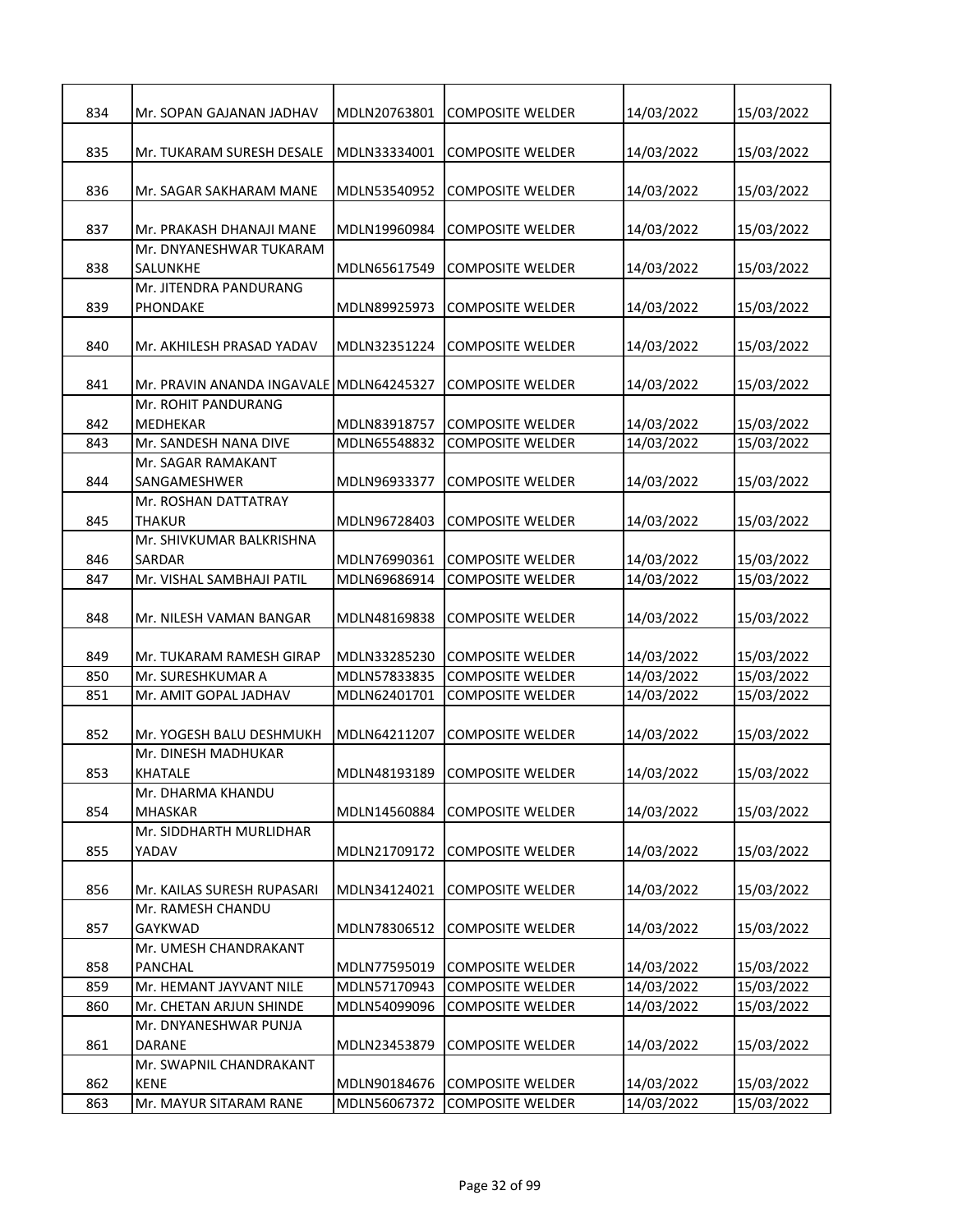|            | Mr. SUNIL JANARDAN                              |                              |                                                    |                          |            |
|------------|-------------------------------------------------|------------------------------|----------------------------------------------------|--------------------------|------------|
| 864        | WARKHADE                                        | MDLN83946667                 | COMPOSITE WELDER                                   | 14/03/2022               | 15/03/2022 |
|            |                                                 |                              |                                                    |                          |            |
| 865        | Mr. MAYUR RADHESHAM TIDKE                       | MDLN56556380                 | <b>COMPOSITE WELDER</b>                            | 14/03/2022               | 15/03/2022 |
|            | Mr. RAJKUMAR SHANKAR                            |                              |                                                    |                          |            |
| 866        | GAWAND                                          | MDLN37091534                 | <b>COMPOSITE WELDER</b>                            | 14/03/2022               | 15/03/2022 |
|            |                                                 |                              |                                                    |                          |            |
| 867        | Mr. APPAJI SATABA HEMOTE                        | MDLN19685342                 | <b>COMPOSITE WELDER</b>                            | 15/03/2022               | 16/03/2022 |
|            |                                                 |                              |                                                    |                          |            |
| 868        | Mr. AVINASH KISAN DIVEKAR                       | MDLN41527946                 | <b>COMPOSITE WELDER</b>                            | 15/03/2022               | 16/03/2022 |
|            |                                                 |                              |                                                    |                          |            |
| 869        | Mr. DEEPAK SHANKAR GUNJAL                       | MDLN85633651                 | <b>COMPOSITE WELDER</b>                            | 15/03/2022               | 16/03/2022 |
|            | Mr. SHANKAR UTTAM                               |                              |                                                    |                          |            |
| 870        | <b>MAGHADE</b>                                  | MDLN59915623                 | <b>COMPOSITE WELDER</b>                            | 15/03/2022               | 16/03/2022 |
|            |                                                 |                              |                                                    |                          |            |
| 871        | Mr. ASHITOSH SACHIN CHAVAN                      | MDLN47269166                 | <b>COMPOSITE WELDER</b>                            | 15/03/2022               | 16/03/2022 |
|            | Mr. PRASHANT SAMADHAN                           |                              |                                                    |                          |            |
| 872        | <b>KHARATE</b>                                  | MDLN95785105                 | <b>COMPOSITE WELDER</b>                            | 15/03/2022               | 16/03/2022 |
|            | Mr. PRAKASH ANANSING                            |                              |                                                    |                          |            |
| 873        | <b>SISODE</b>                                   | MDLN52553408<br>MDLN74837312 | <b>COMPOSITE WELDER</b>                            | 15/03/2022               | 16/03/2022 |
| 874<br>875 | Mr. VINIT ASHOK BHENDE<br>Mr. NILESH ANIL KHADE | MDLN54897568                 | <b>COMPOSITE WELDER</b><br><b>COMPOSITE WELDER</b> | 15/03/2022<br>15/03/2022 | 16/03/2022 |
|            | Mr. SACHIN BHAUSAHEB                            |                              |                                                    |                          | 16/03/2022 |
| 876        | SATPUTE                                         | MDLN22220187                 | <b>COMPOSITE WELDER</b>                            | 15/03/2022               | 16/03/2022 |
|            | Mr. SACHIN BALKRISHNA                           |                              |                                                    |                          |            |
| 877        | MESTRY                                          | MDLN55879044                 | <b>COMPOSITE WELDER</b>                            | 15/03/2022               | 16/03/2022 |
| 878        | Mr. ALOK PRAVIN PATEL                           | MDLN36274242                 | <b>COMPOSITE WELDER</b>                            | 15/03/2022               | 16/03/2022 |
|            |                                                 |                              |                                                    |                          |            |
| 879        | Mr. ROHIT RAJARAM KHUTWAD                       | MDLN20469631                 | <b>COMPOSITE WELDER</b>                            | 15/03/2022               | 16/03/2022 |
| 880        | Mr. KAILAS SURESH TAWDE                         | MDLN45727573                 | <b>COMPOSITE WELDER</b>                            | 15/03/2022               | 16/03/2022 |
| 881        | Mr. DILEEP K                                    | MDLN58425961                 | <b>COMPOSITE WELDER</b>                            | 15/03/2022               | 16/03/2022 |
| 882        | Mr. TRIKESH UMESH MEHER                         | MDLN77437969                 | <b>COMPOSITE WELDER</b>                            | 15/03/2022               | 16/03/2022 |
|            |                                                 |                              |                                                    |                          |            |
| 883        | Mr. SACHIN NARAYAN DONGRE                       | MDLN34561363                 | <b>COMPOSITE WELDER</b>                            | 15/03/2022               | 16/03/2022 |
| 884        | Mr. ANIKET ARUN GHAG                            | MDLN86005307                 | <b>COMPOSITE WELDER</b>                            | 15/03/2022               | 16/03/2022 |
|            | Mr. SURYAKANT DATTATRAY                         |                              |                                                    |                          |            |
| 885        | <b>KURADE</b>                                   | MDLN56444944                 | <b>COMPOSITE WELDER</b>                            | 15/03/2022               | 16/03/2022 |
|            |                                                 |                              |                                                    |                          |            |
| 886        | Mr. CHETAN BALASAHEB BORSE MDLN33866747         |                              | <b>COMPOSITE WELDER</b>                            | 15/03/2022               | 16/03/2022 |
|            | Mr. VILAS PRAKASH                               |                              |                                                    |                          |            |
| 887        | BHANDURGE                                       | MDLN59806517                 | <b>COMPOSITE WELDER</b>                            | 15/03/2022               | 16/03/2022 |
| 888        | Mr. SACHIN VILAS RAUL                           | MDLN45345762                 | <b>COMPOSITE WELDER</b>                            | 15/03/2022               | 16/03/2022 |
| 889        | Mr. KHALED HUSEN SAIYED                         | MDLN89077742                 | <b>COMPOSITE WELDER</b>                            | 15/03/2022               | 16/03/2022 |
|            | Mr. MANDAR BALKRISHNA                           |                              |                                                    |                          |            |
| 890        | DALVI                                           | MDLN56010074                 | <b>COMPOSITE WELDER</b>                            | 15/03/2022               | 16/03/2022 |
|            |                                                 |                              |                                                    |                          |            |
| 891        | Mr. SANDEEP ARJUN KHARVI                        | MDLN99965398                 | <b>COMPOSITE WELDER</b>                            | 15/03/2022               | 16/03/2022 |
|            |                                                 |                              |                                                    |                          |            |
| 892        | Mr. AKSHAY RAMESH PETKAR                        | MDLN55071897                 | <b>COMPOSITE WELDER</b>                            | 15/03/2022               | 16/03/2022 |
|            | Mr. SANTOSH YASHWANT                            |                              |                                                    |                          |            |
| 893        | GHANEKAR                                        | MDLN28030509                 | <b>COMPOSITE WELDER</b>                            | 15/03/2022               | 16/03/2022 |
|            |                                                 |                              |                                                    |                          |            |
| 894        | Mr. YOGESH RAJENDRA KHADE                       | MDLN44897298                 | <b>COMPOSITE WELDER</b>                            | 15/03/2022               | 16/03/2022 |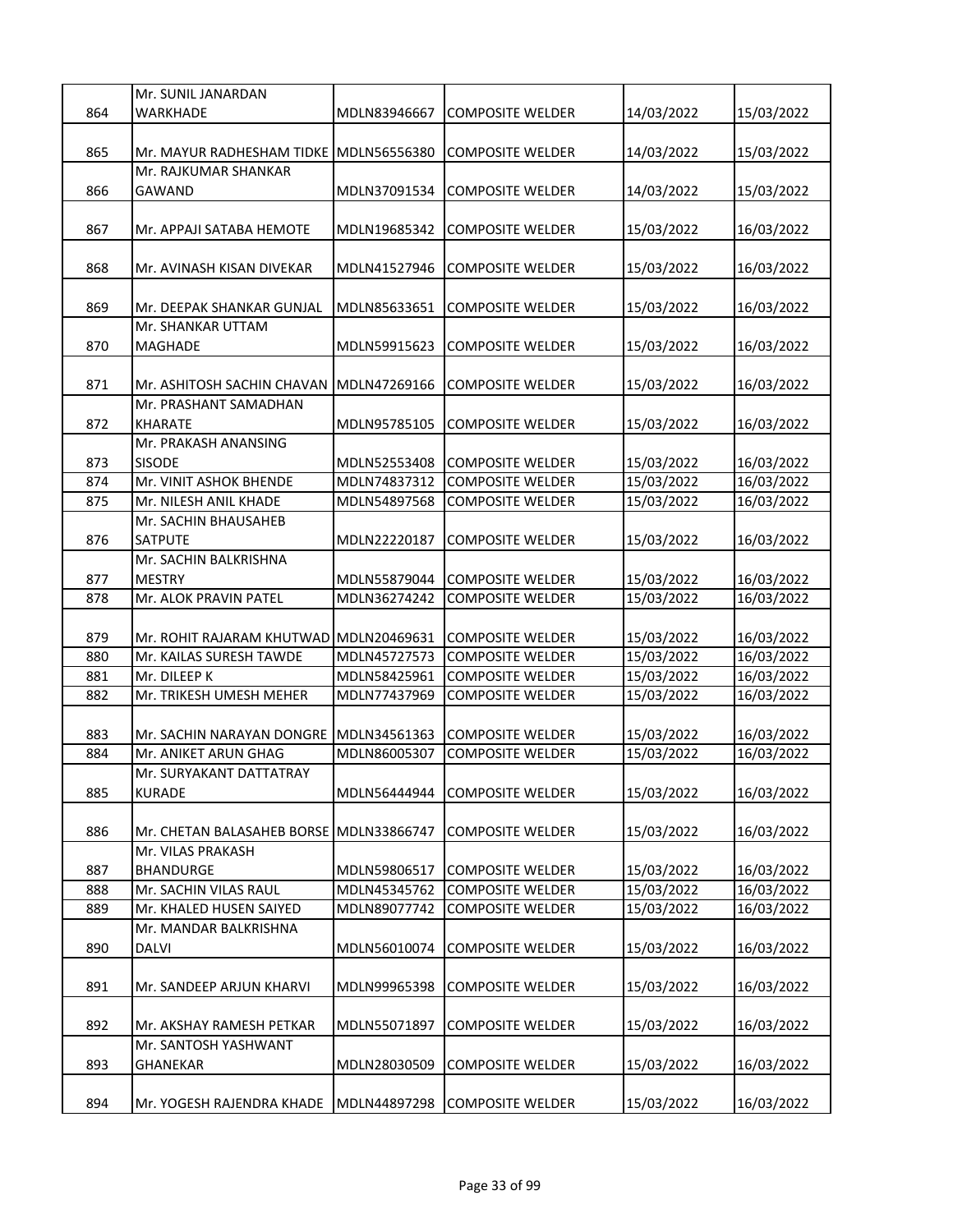| 895 | Mr. NITIN SAMBHAJI KAMBLE | MDLN66846633 | <b>COMPOSITE WELDER</b> | 15/03/2022 | 16/03/2022 |
|-----|---------------------------|--------------|-------------------------|------------|------------|
| 896 | Mr. ANOOP SAHANI          | MDLN64367069 | <b>COMPOSITE WELDER</b> | 15/03/2022 | 16/03/2022 |
|     | Mr. PARMESHWAR BHARAT     |              |                         |            |            |
| 897 | <b>KALE</b>               | MDLN86431213 | <b>COMPOSITE WELDER</b> | 15/03/2022 | 16/03/2022 |
|     |                           |              |                         |            |            |
| 898 | Mr. PRAMOD SUDAM DANANE   | MDLN77477095 | <b>COMPOSITE WELDER</b> | 15/03/2022 | 16/03/2022 |
|     |                           |              |                         |            |            |
| 899 | Mr. VISHAL PRAKASH KHARAT | MDLN57531971 | <b>COMPOSITE WELDER</b> | 15/03/2022 | 16/03/2022 |
|     | Mr. DATTATRAY MANIKRAO    |              |                         |            |            |
| 900 | YADAV                     | MDLN28725797 | <b>COMPOSITE WELDER</b> | 15/03/2022 | 16/03/2022 |
|     | Mr. CHETAN SARANGDHAR     |              |                         |            |            |
| 901 |                           |              |                         |            |            |
|     | JAWALE                    | MDLN11114335 | <b>COMPOSITE WELDER</b> | 15/03/2022 | 16/03/2022 |
|     | Mr. NANDKUMAR TUKARAM     |              |                         |            |            |
| 902 | <b>JILHEWAD</b>           | MDLN60305475 | <b>COMPOSITE WELDER</b> | 15/03/2022 | 16/03/2022 |
|     | Mr. MILIND APPASAHEB      |              |                         |            |            |
| 903 | <b>THORAT</b>             | MDLN56548693 | <b>COMPOSITE WELDER</b> | 15/03/2022 | 16/03/2022 |
|     |                           |              |                         |            |            |
| 904 | Mr. SUSHIL DILIP PAWASKAR | MDLN11043158 | <b>COMPOSITE WELDER</b> | 15/03/2022 | 16/03/2022 |
|     | Mr. NANDKUMAR MILIND      |              |                         |            |            |
| 905 | SARWADE                   | MDLN86242174 | <b>COMPOSITE WELDER</b> | 15/03/2022 | 16/03/2022 |
|     | Mr. DARSHAN VILAS         |              |                         |            |            |
| 906 | <b>DESHMUKH</b>           | MDLN73205567 | <b>COMPOSITE WELDER</b> | 15/03/2022 | 16/03/2022 |
|     | Mr. FAIYAZ ALISAHEB       |              |                         |            |            |
| 907 | MUKADAM                   | MDLN70434112 | <b>COMPOSITE WELDER</b> | 15/03/2022 | 16/03/2022 |
|     | Mr. GANESH HANUMANT       |              |                         |            |            |
| 908 | <b>PAWAR</b>              | MDLN64595291 | <b>COMPOSITE WELDER</b> | 15/03/2022 | 16/03/2022 |
| 909 | Mr. ARUN K S              | MDLN64110743 | <b>COMPOSITE WELDER</b> | 15/03/2022 | 16/03/2022 |
|     | Mr. ATUL PANDURANG        |              |                         |            |            |
| 910 | <b>KOLANKAR</b>           | MDLN84497874 | <b>COMPOSITE WELDER</b> | 15/03/2022 | 16/03/2022 |
|     |                           |              |                         |            |            |
| 911 | Mr. RAVINDRA BALU KADAM   | MDLN70132266 | <b>COMPOSITE WELDER</b> | 15/03/2022 | 16/03/2022 |
| 912 | Mr. KETAN KAILAS ARGADE   | MDLN42138130 | <b>COMPOSITE WELDER</b> | 15/03/2022 | 16/03/2022 |
| 913 | Mr. AMIT GOPAL JADHAV     | MDLN75776431 | <b>COMPOSITE WELDER</b> | 15/03/2022 | 16/03/2022 |
|     | Mr. SANDEEP SHANKAR       |              |                         |            |            |
| 914 | AMBARE                    | MDLN25283375 | <b>COMPOSITE WELDER</b> | 15/03/2022 | 16/03/2022 |
|     | Mr. ABHAY KAMALAKAR       |              |                         |            |            |
| 915 | ADHIKARI                  | MDLN75623256 | <b>COMPOSITE WELDER</b> | 15/03/2022 | 16/03/2022 |
|     |                           |              |                         |            |            |
| 916 | Mr. SURESH MADHUKAR PARAB | MDLN36319676 | <b>COMPOSITE WELDER</b> | 15/03/2022 | 16/03/2022 |
|     | Mr. VIDDESH KAILAS        |              |                         |            |            |
| 917 | VARSOLKAR                 | MDLN67164026 | <b>COMPOSITE WELDER</b> | 15/03/2022 | 16/03/2022 |
|     |                           |              |                         |            |            |
| 918 | Mr. RAJU DHARMRAJ GARUD   | MDLN11500271 | <b>COMPOSITE WELDER</b> | 15/03/2022 | 16/03/2022 |
|     | Mr. VIJAYKUMAR NARHARI    |              |                         |            |            |
| 919 | <b>KANURE</b>             | MDLN86683984 | <b>COMPOSITE WELDER</b> | 15/03/2022 | 16/03/2022 |
|     |                           |              |                         |            |            |
| 920 | Mr. KETAN KISHOR MADHAVI  | MDLN64242053 | <b>COMPOSITE WELDER</b> | 15/03/2022 | 16/03/2022 |
|     |                           |              |                         |            |            |
| 921 | Mr. SAMIR HARI WAGHMARE   | MDLN39657169 | <b>COMPOSITE WELDER</b> | 15/03/2022 | 16/03/2022 |
|     | Mr. BHUSHAN MANOHAR       |              |                         |            |            |
| 922 | <b>BHAGAT</b>             | MDLN18866398 | <b>COMPOSITE WELDER</b> | 15/03/2022 | 16/03/2022 |
|     | Mr. TUSHAR JAGANNATH      |              |                         |            |            |
| 923 | MHATRE                    | MDLN14692980 | <b>COMPOSITE WELDER</b> | 15/03/2022 | 16/03/2022 |
|     |                           |              |                         |            |            |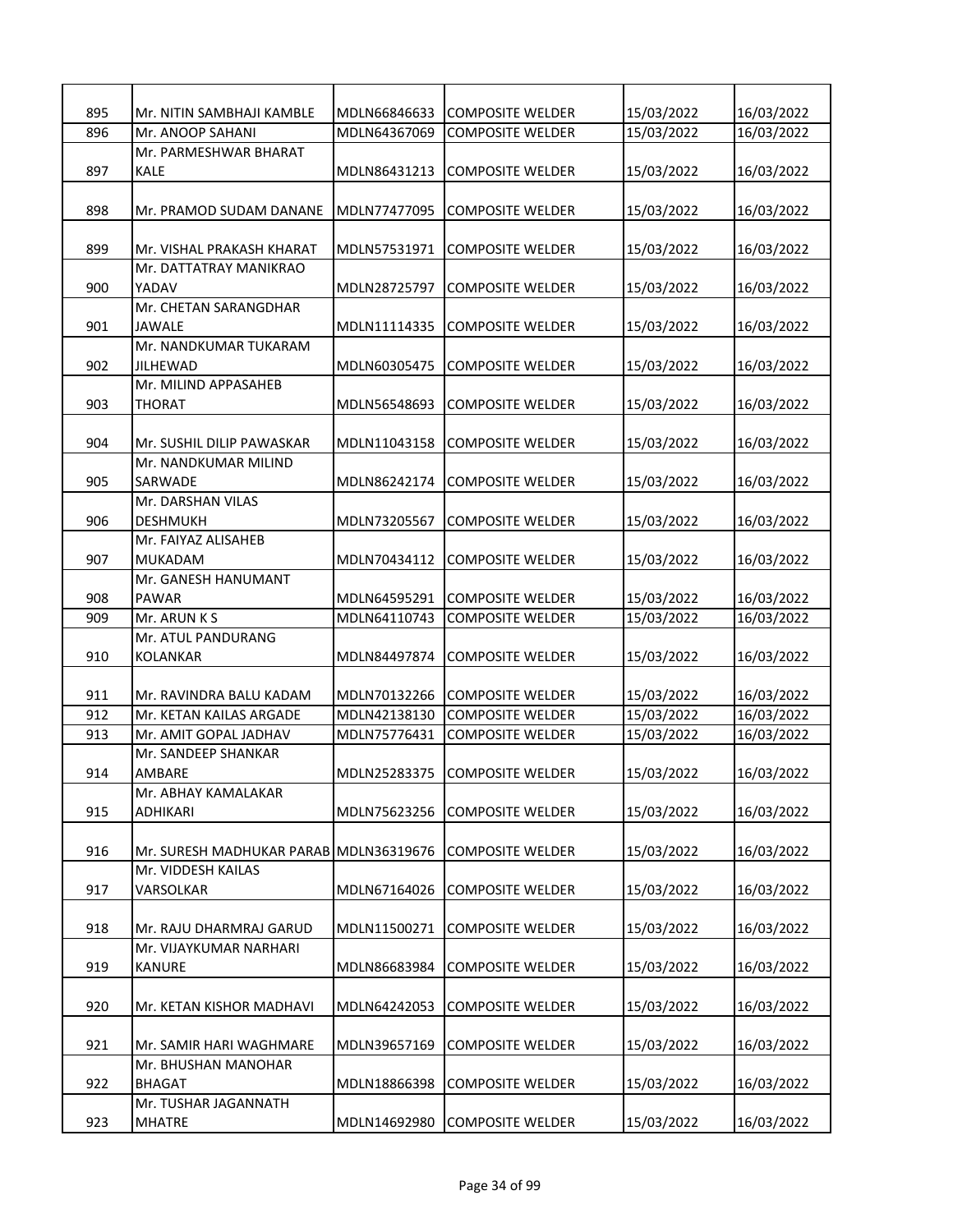| 924 | Mr. MUSTAKIM YUSUF PATLE                                          | MDLN59363300 | <b>COMPOSITE WELDER</b> | 15/03/2022 | 16/03/2022 |
|-----|-------------------------------------------------------------------|--------------|-------------------------|------------|------------|
|     | Mr. VISHAL CHHOTELAL                                              |              |                         |            |            |
| 925 | <b>RAJBHAR</b>                                                    | MDLN67276414 | <b>COMPOSITE WELDER</b> | 15/03/2022 | 16/03/2022 |
|     | Mr. PANDHARINATH LAXMAN                                           |              |                         |            |            |
| 926 | <b>MOHARE</b>                                                     | MDLN46596885 | <b>COMPOSITE WELDER</b> | 15/03/2022 | 16/03/2022 |
|     |                                                                   |              |                         |            |            |
| 927 | Mr. ABHISHAK VIRASING GAVIT                                       | MDLN55006871 | <b>COMPOSITE WELDER</b> | 15/03/2022 | 16/03/2022 |
| 928 | Mr. CHETAN DINKAR RAUT                                            | MDLN90636797 | <b>COMPOSITE WELDER</b> | 15/03/2022 | 16/03/2022 |
| 929 | Mr. PARAG VISHNU PARAB                                            | MDLN61994517 | COMPOSITE WELDER        | 15/03/2022 | 16/03/2022 |
|     |                                                                   |              |                         |            |            |
| 930 | Mr. RAHUL SAKHARAM KAMBLE MDLN45276093                            |              | <b>COMPOSITE WELDER</b> | 15/03/2022 | 16/03/2022 |
|     |                                                                   |              |                         |            |            |
| 931 | Mr. DEVENDRA DINESH KANTAK MDLN41036227                           |              | <b>COMPOSITE WELDER</b> | 15/03/2022 | 16/03/2022 |
| 932 | Mr. PRANAY PRAMOD PATIL                                           | MDLN60254503 | <b>COMPOSITE WELDER</b> | 15/03/2022 | 16/03/2022 |
|     | Mr. MOHAMMADSUHAIL                                                |              |                         |            |            |
| 933 | <b>GAFOOR KOTWADKAR</b>                                           | MDLN44698577 | <b>COMPOSITE WELDER</b> | 15/03/2022 | 16/03/2022 |
|     |                                                                   |              |                         |            |            |
| 934 | Mr. NARAYAN GANPAT MARTAL MDLN15211827                            |              | <b>COMPOSITE WELDER</b> | 15/03/2022 | 16/03/2022 |
|     | Mr. MAHESH HARISHCHANDRA                                          |              |                         |            |            |
| 935 | <b>SHELKE</b><br>Mr. RAMDAS CHARANDAS                             | MDLN66665963 | <b>COMPOSITE WELDER</b> | 15/03/2022 | 16/03/2022 |
| 936 | <b>METANGLE</b>                                                   | MDLN74921943 | <b>COMPOSITE WELDER</b> | 15/03/2022 | 16/03/2022 |
|     | Mr. RAVINDRA MADHUKAR                                             |              |                         |            |            |
| 937 | <b>BHOIR</b>                                                      | MDLN90633695 | <b>COMPOSITE WELDER</b> | 15/03/2022 | 16/03/2022 |
|     |                                                                   |              |                         |            |            |
| 938 | Mr. RAVINDRA KISAN NICHITE                                        | MDLN27884154 | <b>COMPOSITE WELDER</b> | 15/03/2022 | 16/03/2022 |
| 939 | Mr. AMIT DILIP SURVE                                              | MDLN40471005 | <b>COMPOSITE WELDER</b> | 15/03/2022 | 16/03/2022 |
|     |                                                                   |              |                         |            |            |
| 940 | Mr. PAL KAMLESH SHAMJEET                                          | MDLN57779576 | <b>COMPOSITE WELDER</b> | 15/03/2022 | 16/03/2022 |
| 941 | Mr. AMIT KRUSHNA PATIL                                            | MDLN48295808 | <b>COMPOSITE WELDER</b> | 15/03/2022 | 16/03/2022 |
|     | Mr. KESHAV MAHADU                                                 |              |                         |            |            |
| 942 | <b>BHANGARE</b>                                                   | MDLN26074162 | <b>COMPOSITE WELDER</b> | 16/03/2022 | 17/03/2022 |
| 943 | Mr. PREM PRADEEP PATIL                                            | MDLN71203599 | <b>COMPOSITE WELDER</b> | 16/03/2022 | 17/03/2022 |
|     |                                                                   |              |                         |            |            |
| 944 | Mr. CHETAN JAGANNATH PATIL MDLN36971627                           |              | <b>COMPOSITE WELDER</b> | 16/03/2022 | 17/03/2022 |
|     |                                                                   |              |                         |            |            |
| 945 | Mr. PRAMOD SHANKAR JADAHV MDLN28540991                            |              | <b>COMPOSITE WELDER</b> | 16/03/2022 | 17/03/2022 |
| 946 | Mr. PANKAJ PRAMOD PATIL                                           | MDLN35463731 | <b>COMPOSITE WELDER</b> | 16/03/2022 | 17/03/2022 |
|     |                                                                   |              |                         |            |            |
| 947 | Mr. AJIT LAXMAN MANCHEKAR                                         | MDLN72058162 | <b>COMPOSITE WELDER</b> | 16/03/2022 | 17/03/2022 |
| 948 | Mr. NILESH VILAS KADAM                                            | MDLN22737982 | <b>COMPOSITE WELDER</b> | 16/03/2022 | 17/03/2022 |
|     |                                                                   |              |                         |            |            |
| 949 | Mr. RAJKUMAR TIRTHRAJ GOND MDLN69393296<br>Mr. NILESH VISHNU WAGH |              | <b>COMPOSITE WELDER</b> | 16/03/2022 | 17/03/2022 |
| 950 |                                                                   | MDLN74077731 | <b>COMPOSITE WELDER</b> | 16/03/2022 | 17/03/2022 |
| 951 | Mr. JAYDEEP JAYENDRA<br>CHAUDHARI                                 | MDLN69711094 | <b>COMPOSITE WELDER</b> | 16/03/2022 | 17/03/2022 |
|     | Mr. TUSHAR TULSHIDAS                                              |              |                         |            |            |
| 952 | MAYEKAR                                                           | MDLN33744448 | <b>COMPOSITE WELDER</b> | 16/03/2022 | 17/03/2022 |
| 953 | Mr. NIKESH NITIN NAIK                                             | MDLN93227841 | <b>COMPOSITE WELDER</b> | 16/03/2022 | 17/03/2022 |
|     | Mr. SANKET HEMANT                                                 |              |                         |            |            |
| 954 | <b>WADEKAR</b>                                                    | MDLN95062858 | <b>COMPOSITE WELDER</b> | 16/03/2022 | 17/03/2022 |
|     | Mr. SHRAVAN PRABHAKAR                                             |              |                         |            |            |
| 955 | WANKHEDE                                                          | MDLN44763275 | <b>COMPOSITE WELDER</b> | 16/03/2022 | 17/03/2022 |
|     |                                                                   |              |                         |            |            |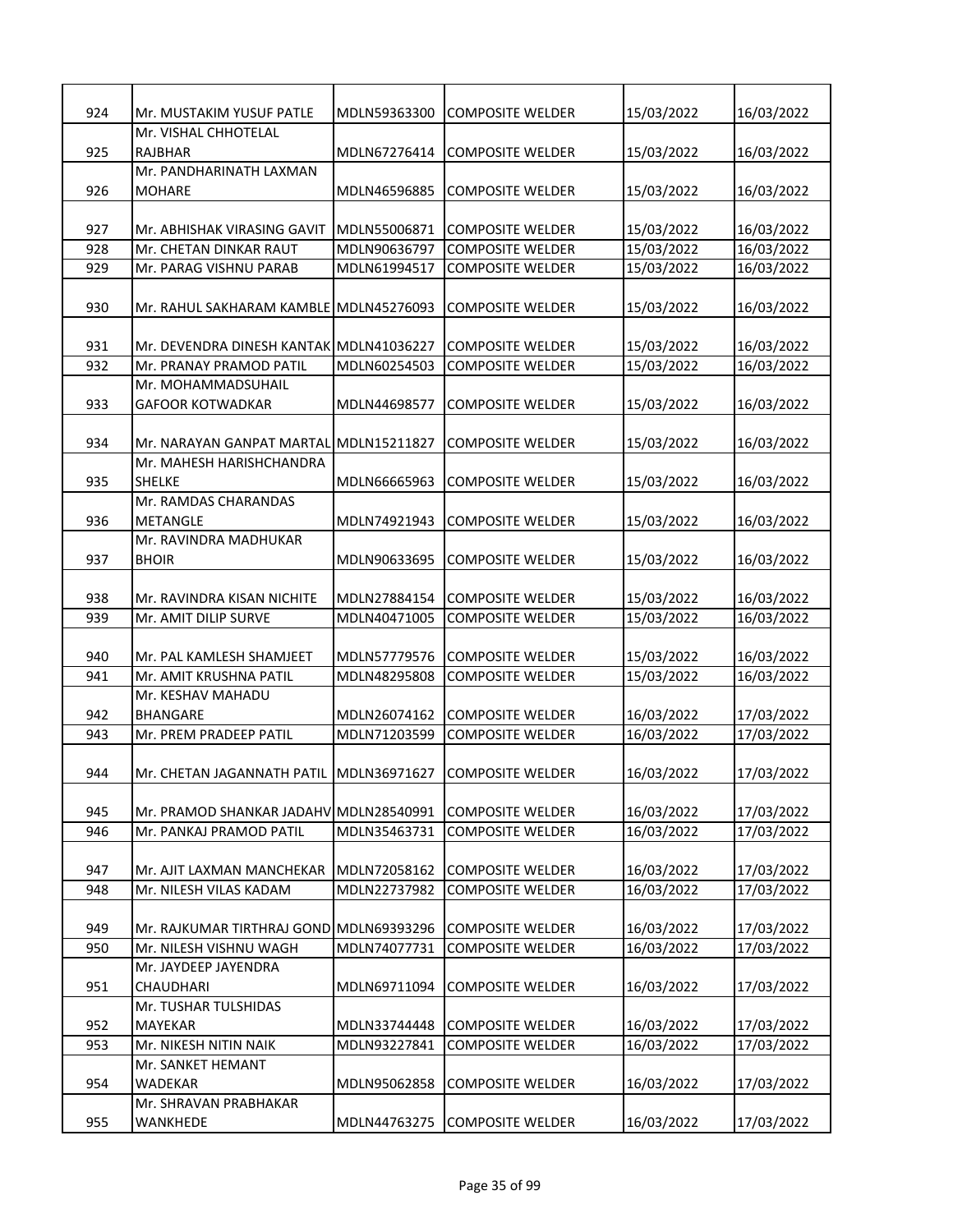| 956 | Mr. NARAYAN GANPAT MARTAL MDLN38963926  |              | COMPOSITE WELDER        | 16/03/2022 | 17/03/2022 |
|-----|-----------------------------------------|--------------|-------------------------|------------|------------|
|     | Mr. SWAPNIL BHASKAR                     |              |                         |            |            |
| 957 | <b>CHIKHALE</b>                         | MDLN37392706 | <b>COMPOSITE WELDER</b> | 16/03/2022 | 17/03/2022 |
|     | Mr. DHARMENDRA PRAYAG                   |              |                         |            |            |
| 958 | YADAV                                   | MDLN35979969 | <b>COMPOSITE WELDER</b> | 16/03/2022 | 17/03/2022 |
| 959 | Mr. NILESH ATMARAM BAIT                 | MDLN30125130 | <b>COMPOSITE WELDER</b> | 16/03/2022 | 17/03/2022 |
|     | Mr. BHUPENDRA BALCHANDRA                |              |                         |            |            |
| 960 | KAHAR                                   | MDLN96178470 | <b>COMPOSITE WELDER</b> | 16/03/2022 | 17/03/2022 |
|     | Mr. AVINASH SIDDHARTH                   |              |                         |            |            |
| 961 | <b>RUPAWATE</b>                         | MDLN68166597 | <b>COMPOSITE WELDER</b> | 16/03/2022 | 17/03/2022 |
| 962 | Mr. VIJAY JAYRAM CHAVAN                 | MDLN75348408 | <b>COMPOSITE WELDER</b> | 16/03/2022 | 17/03/2022 |
|     | Mr. SAMADHAN SHRIDHAR                   |              |                         |            |            |
| 963 | PATIL                                   | MDLN17256156 | <b>COMPOSITE WELDER</b> | 16/03/2022 | 17/03/2022 |
| 964 | Mr. SATAWANT HIRALAL                    | MDLN37458090 | <b>COMPOSITE WELDER</b> | 16/03/2022 | 17/03/2022 |
| 965 | Mr. RAVI NAVASU BHAVAR                  | MDLN43297222 | <b>COMPOSITE WELDER</b> | 16/03/2022 | 17/03/2022 |
| 966 | Mr. MAYUR UDAY CHAVAN                   | MDLN72553600 | <b>COMPOSITE WELDER</b> | 16/03/2022 | 17/03/2022 |
|     |                                         |              |                         |            |            |
| 967 | Mr. SARVESH VALMIK KHARADE MDLN80051395 |              | <b>COMPOSITE WELDER</b> | 16/03/2022 | 17/03/2022 |
|     | Mr. YASHWANT THAKA                      |              |                         |            |            |
| 968 | <b>BHOJANE</b>                          | MDLN77062249 | <b>COMPOSITE WELDER</b> | 16/03/2022 | 17/03/2022 |
|     | Mr. SHIVDAS RAMPRABHU                   |              |                         |            |            |
| 969 | <b>MUNDE</b>                            | MDLN13263451 | <b>COMPOSITE WELDER</b> | 16/03/2022 | 17/03/2022 |
|     |                                         |              |                         |            |            |
| 970 | Mr. GANESH SITARAM BHOIR                | MDLN32769707 | <b>COMPOSITE WELDER</b> | 16/03/2022 | 17/03/2022 |
|     | Mr. SHIVAJI SHRAVANA                    |              |                         |            |            |
| 971 | <b>BHOJANE</b>                          | MDLN72828824 | <b>COMPOSITE WELDER</b> | 16/03/2022 | 17/03/2022 |
| 972 | Mr. AMIT ANANT PATIL                    | MDLN15180885 | <b>COMPOSITE WELDER</b> | 16/03/2022 | 17/03/2022 |
| 973 | Mr. KAMALESH NANDKISHOR                 |              |                         |            |            |
|     | <b>BAGWE</b>                            | MDLN34398020 | <b>COMPOSITE WELDER</b> | 16/03/2022 | 17/03/2022 |
|     | Mr. SACHIN RAMDARASH                    |              |                         |            |            |
| 974 | RAJBHAR                                 | MDLN68032283 | <b>COMPOSITE WELDER</b> | 16/03/2022 | 17/03/2022 |
|     |                                         |              |                         |            |            |
| 975 | Mr. SACHIN PRALHAD BHAGAT               | MDLN58044229 | <b>COMPOSITE WELDER</b> | 16/03/2022 | 17/03/2022 |
| 976 | Mr. AJAY BARKU BAVISKAR                 | MDLN30191342 | COMPOSITE WELDER        | 16/03/2022 | 17/03/2022 |
| 977 | Mr. AMOL ANNASO ATHAVALE                | MDLN79978384 | <b>COMPOSITE WELDER</b> | 16/03/2022 | 17/03/2022 |
|     |                                         |              |                         |            |            |
| 978 | Mr. DINESH NARAYAN BHOIR                | MDLN42678900 | <b>COMPOSITE WELDER</b> | 16/03/2022 | 17/03/2022 |
|     |                                         |              |                         |            |            |
| 979 | Mr. APPAJI SATABA HEMOTE                | MDLN76490592 | <b>COMPOSITE WELDER</b> | 16/03/2022 | 17/03/2022 |
| 980 | Mr. NAVIN DINKAR KADAVE                 | MDLN22765777 | <b>COMPOSITE WELDER</b> | 16/03/2022 | 17/03/2022 |
|     |                                         |              |                         |            |            |
| 981 | Mr. KALPESH KRISHNA WARKAR MDLN73245437 |              | <b>COMPOSITE WELDER</b> | 16/03/2022 | 17/03/2022 |
|     |                                         |              |                         |            |            |
|     | Mr. ASHWAN                              |              |                         |            |            |
| 982 | NJANDANMADATH NARIKUTTY                 | MDLN38551508 | <b>COMPOSITE WELDER</b> | 16/03/2022 | 17/03/2022 |
| 983 | Mr. AMAR BALASO YESARE                  | MDLN31372334 | <b>COMPOSITE WELDER</b> | 16/03/2022 | 17/03/2022 |
|     |                                         |              |                         |            |            |
| 984 | Mr. JAGDISH MOTIRAM JOSHI               | MDLN38601253 | <b>COMPOSITE WELDER</b> | 16/03/2022 | 17/03/2022 |
| 985 | Mr. SARATH KUMAR KK                     | MDLN99093862 | <b>COMPOSITE WELDER</b> | 16/03/2022 | 17/03/2022 |
|     | Mr. PRAVIN JAGANNATH                    |              |                         |            |            |
| 986 | BHALERAO                                | MDLN99631419 | <b>COMPOSITE WELDER</b> | 16/03/2022 | 17/03/2022 |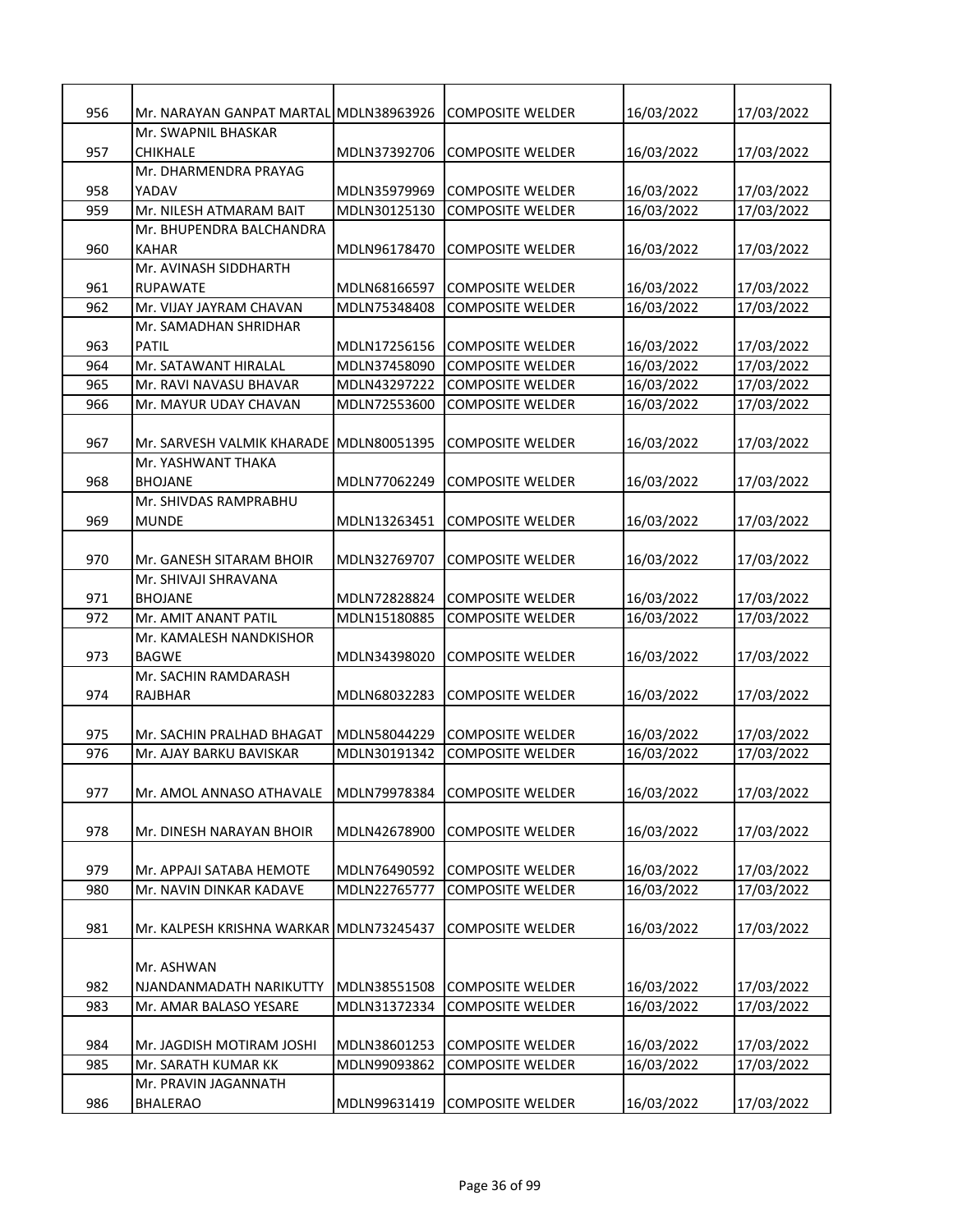| 987  | Mr. SK MOMTAJUL RAHAMAN    | MDLN35845909 | COMPOSITE WELDER        | 16/03/2022 | 17/03/2022 |
|------|----------------------------|--------------|-------------------------|------------|------------|
| 988  | Mr. NAGESH EKNATH SHIRKE   | MDLN32120939 | <b>COMPOSITE WELDER</b> | 16/03/2022 | 17/03/2022 |
|      | Mr. CYRIL JOHN             |              |                         |            |            |
| 989  | ELLANKUNNATH               | MDLN91906723 | <b>COMPOSITE WELDER</b> | 16/03/2022 | 17/03/2022 |
| 990  | Mr. VIJAY TATYABA PAWAR    | MDLN10073933 | <b>COMPOSITE WELDER</b> | 16/03/2022 | 17/03/2022 |
|      | Mr. HITESH HARESHWAR       |              |                         |            |            |
| 991  | CHOUDHARI                  | MDLN44503771 | <b>COMPOSITE WELDER</b> | 16/03/2022 | 17/03/2022 |
| 992  | Mr. UTTAM PRABHAKAR POL    | MDLN65890326 | <b>COMPOSITE WELDER</b> | 16/03/2022 | 17/03/2022 |
| 993  | Mr. UTPAL AJIT CHAUDHARY   | MDLN81699982 | <b>COMPOSITE WELDER</b> | 16/03/2022 | 17/03/2022 |
|      | Mr. PAPPU RAMCHANDRA       |              |                         |            |            |
| 994  | <b>KAMADI</b>              | MDLN14748783 | <b>COMPOSITE WELDER</b> |            |            |
|      |                            |              |                         | 16/03/2022 | 17/03/2022 |
| 995  | Mr. SATISH SHASHIKANT RANE | MDLN86993215 | <b>COMPOSITE WELDER</b> | 16/03/2022 | 17/03/2022 |
| 996  | Mr. RUPESH DAJI TANDEL     | MDLN40230467 | <b>COMPOSITE WELDER</b> | 16/03/2022 | 17/03/2022 |
| 997  | Mr. RANJAN DILIP DHURI     | MDLN47804655 | <b>COMPOSITE WELDER</b> | 16/03/2022 | 17/03/2022 |
|      | Mr. SWAPNIL ASHOK          |              |                         |            |            |
| 998  | <b>NAGDEOTE</b>            | MDLN54945594 | <b>COMPOSITE WELDER</b> | 16/03/2022 | 17/03/2022 |
|      |                            |              |                         |            |            |
| 999  | Mr. MAHESH MUKUND DALVI    | MDLN72856176 | <b>COMPOSITE WELDER</b> | 16/03/2022 | 17/03/2022 |
|      | Mr. MANGESH JAGANNATH      |              |                         |            |            |
| 1000 | <b>DALVI</b>               | MDLN45106747 | <b>COMPOSITE WELDER</b> | 16/03/2022 | 17/03/2022 |
|      |                            |              |                         |            |            |
| 1001 | Mr. BABLU GURUNATH PATIL   | MDLN69177007 | <b>COMPOSITE WELDER</b> | 16/03/2022 | 17/03/2022 |
|      |                            |              |                         |            |            |
| 1002 | Mr. MILAN NAMDEO POGERE    | MDLN87756111 | <b>COMPOSITE WELDER</b> | 16/03/2022 | 17/03/2022 |
|      | Mr. GANESH MAHADEV         |              |                         |            |            |
| 1003 | <b>NAYNAK</b>              | MDLN11400679 | <b>COMPOSITE WELDER</b> | 16/03/2022 | 17/03/2022 |
|      | Mr. SHAHABAJ NIJAMUDDIN    |              |                         |            |            |
| 1004 | MULLA                      | MDLN89255410 | <b>COMPOSITE WELDER</b> | 16/03/2022 | 17/03/2022 |
|      |                            |              |                         |            |            |
|      | Mr. VASIM ABDULRAHEMAN     |              |                         |            |            |
| 1005 | <b>CHABUKSWAR</b>          | MDLN80226041 | <b>COMPOSITE WELDER</b> | 16/03/2022 | 17/03/2022 |
|      | Mr. DURGESH MAHATAM        |              |                         |            |            |
| 1006 | GOND                       | MDLN72451172 | <b>COMPOSITE WELDER</b> | 16/03/2022 | 17/03/2022 |
|      |                            |              |                         |            |            |
| 1007 | Mr. SUNIL RAMESH SONAWANE  | MDLN81845631 | <b>COMPOSITE WELDER</b> | 16/03/2022 | 17/03/2022 |
|      | Mr. VIJAY GORAKSHANATH     |              |                         |            |            |
| 1008 | <b>WAKCHAURE</b>           | MDLN61934502 | <b>COMPOSITE WELDER</b> | 16/03/2022 | 17/03/2022 |
|      | Mr. SUNIL RAGHUNATH        |              |                         |            |            |
| 1009 | DAWANE                     | MDLN45627696 | <b>COMPOSITE WELDER</b> | 16/03/2022 | 17/03/2022 |
|      | Mr. NILESH ABHIMANYU       |              |                         |            |            |
| 1010 | <b>CHOPADE</b>             | MDLN52579772 | COMPOSITE WELDER        | 16/03/2022 | 17/03/2022 |
|      | Mr. PRADEEP GHANSHYAM      |              |                         |            |            |
| 1011 | <b>GUPTA</b>               | MDLN98874952 | COMPOSITE WELDER        | 16/03/2022 | 17/03/2022 |
|      |                            |              |                         |            |            |
| 1012 | Mr. AVINASH MOHAN SAWANT   | MDLN15084474 | <b>COMPOSITE WELDER</b> | 16/03/2022 | 17/03/2022 |
| 1013 | Mr. TEJAS BALASO BENDRE    | MDLN64119444 | <b>COMPOSITE WELDER</b> | 16/03/2022 | 17/03/2022 |
|      | Mr. VIJENDRA RAGHUNATH     |              |                         |            |            |
| 1014 | <b>KASTURE</b>             | MDLN69442904 | <b>COMPOSITE WELDER</b> | 16/03/2022 | 17/03/2022 |
|      | Mr. PAWANKUMAR             |              |                         |            |            |
| 1015 | PARASNATH KAHAR            | MDLN61360843 | <b>COMPOSITE WELDER</b> | 16/03/2022 | 17/03/2022 |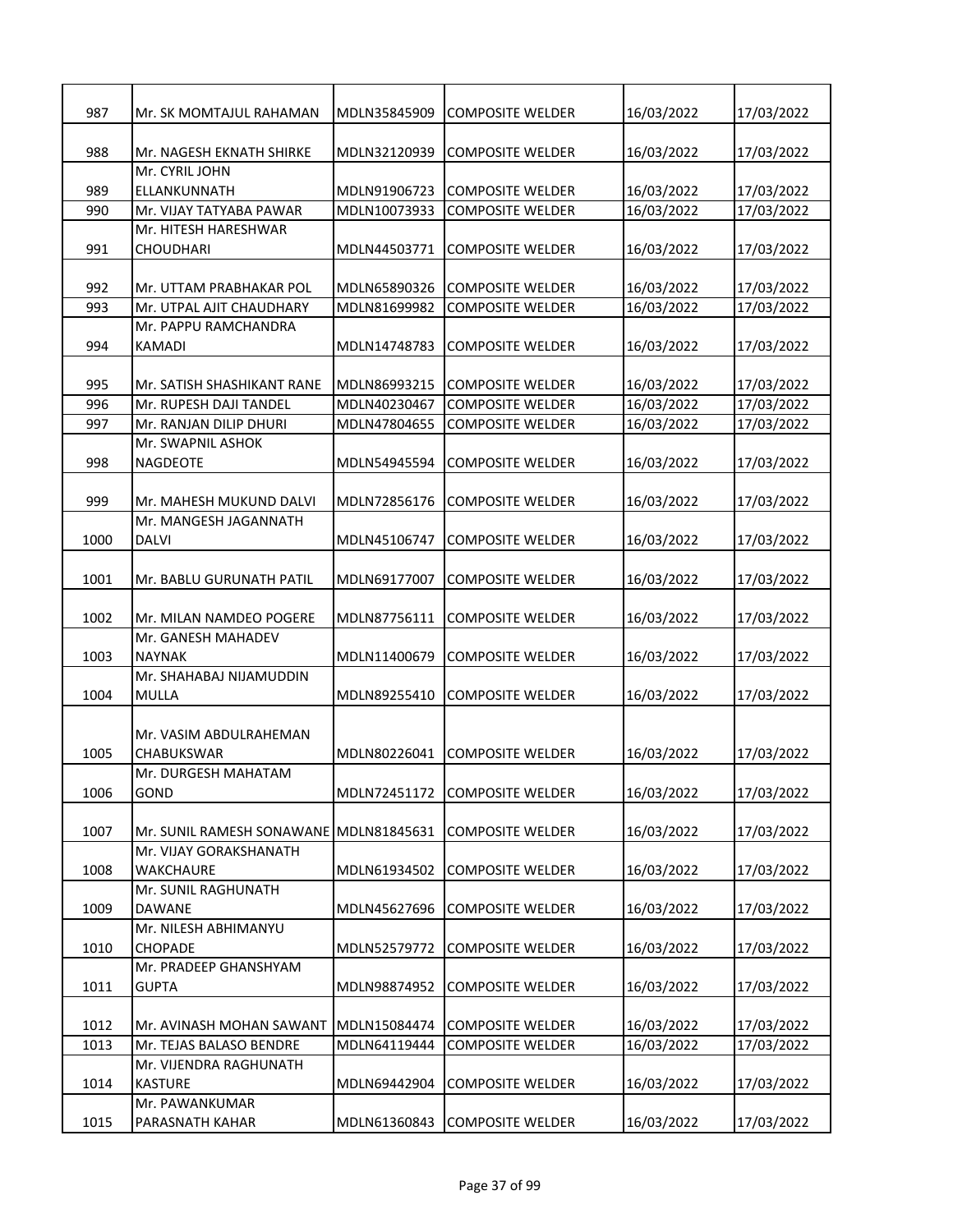|      | Mr. SHRIDHAR RAMCHANDRA                 |              |                         |            |            |
|------|-----------------------------------------|--------------|-------------------------|------------|------------|
| 1016 | <b>PARAB</b>                            | MDLN39493120 | <b>COMPOSITE WELDER</b> | 16/03/2022 | 17/03/2022 |
|      |                                         |              |                         |            |            |
| 1017 | Mr. LAHU DHONDIBA CHAVAN                | MDLN10369961 | <b>COMPOSITE WELDER</b> | 17/03/2022 | 21/03/2022 |
| 1018 | Mr. YOGESH GOPAL TARPHE                 | MDLN85262376 | <b>COMPOSITE WELDER</b> | 17/03/2022 | 21/03/2022 |
| 1019 | Mr. YOGESH GOPAL TARPHE                 | MDLN19087656 | <b>COMPOSITE WELDER</b> | 17/03/2022 | 21/03/2022 |
| 1020 | Mr. JAYESH DINKAR SHINDE                | MDLN55055085 | <b>COMPOSITE WELDER</b> | 17/03/2022 | 21/03/2022 |
|      | Mr. SHAILESH BHIMRAO                    |              |                         |            |            |
| 1021 | <b>KAMBLE</b>                           | MDLN62949020 | <b>COMPOSITE WELDER</b> | 17/03/2022 | 21/03/2022 |
|      | Mr. YOGESH CHANDRABHAN                  |              |                         |            |            |
| 1022 | ANDHALE                                 | MDLN36266815 | <b>COMPOSITE WELDER</b> | 17/03/2022 | 21/03/2022 |
| 1023 | Mr. LAXMAN NATHA PUJARI                 | MDLN31619065 | <b>COMPOSITE WELDER</b> | 17/03/2022 | 21/03/2022 |
|      | Mr. SUSHANT DHONDIRAM                   |              |                         |            |            |
| 1024 | <b>MOHITE</b>                           | MDLN78222165 | <b>COMPOSITE WELDER</b> | 17/03/2022 | 21/03/2022 |
|      |                                         |              |                         |            |            |
| 1025 | Mr. ANIL RAMESH SONAWANE                | MDLN55905512 | <b>COMPOSITE WELDER</b> | 17/03/2022 | 21/03/2022 |
|      |                                         |              |                         |            |            |
| 1026 | Mr. TUSHAR HIRAMAN THAKUR MDLN64243211  |              | <b>COMPOSITE WELDER</b> | 17/03/2022 | 21/03/2022 |
| 1027 | Mr. GOPALAKRISHNAN V                    | MDLN13435437 | <b>COMPOSITE WELDER</b> | 17/03/2022 | 21/03/2022 |
|      | Mr. PRASHANT MOHAN                      |              |                         |            |            |
| 1028 | <b>TAMORE</b>                           | MDLN24950147 | <b>COMPOSITE WELDER</b> | 17/03/2022 | 21/03/2022 |
|      | Mr. AMOL TULSHEERAM                     |              |                         |            |            |
| 1029 | <b>GAMARE</b>                           | MDLN71770401 | <b>COMPOSITE WELDER</b> | 17/03/2022 | 21/03/2022 |
|      |                                         |              |                         |            |            |
| 1030 | Mr. VIKRANT PRAHALAD SINGH              | MDLN44742543 | <b>COMPOSITE WELDER</b> | 17/03/2022 | 21/03/2022 |
|      |                                         |              |                         |            |            |
| 1031 | Mr. PRADIP GUNAJI PANGALE               | MDLN30379478 | <b>COMPOSITE WELDER</b> | 17/03/2022 | 21/03/2022 |
|      | Mr. ANILKUMAR BHAGAVAN                  |              |                         |            |            |
| 1032 | <b>GOUDA</b>                            | MDLN25836840 | <b>COMPOSITE WELDER</b> | 17/03/2022 | 21/03/2022 |
|      |                                         |              |                         |            |            |
| 1033 | Mr. SANJAY GOPINATH VAYADA MDLN19085932 |              | <b>COMPOSITE WELDER</b> | 17/03/2022 | 21/03/2022 |
|      |                                         |              |                         |            |            |
| 1034 | Mr. SWAPNIL RAJAN NAWAR                 | MDLN10537400 | COMPOSITE WELDER        | 17/03/2022 | 21/03/2022 |
|      | Mr. VISHWANATH                          |              |                         |            |            |
| 1035 | <b>SHANTARAM PATIL</b>                  | MDLN35501363 | <b>COMPOSITE WELDER</b> |            |            |
|      |                                         |              |                         | 17/03/2022 | 21/03/2022 |
|      | Mr. KIRAN MACHHINDRA                    |              |                         |            |            |
| 1036 | <b>BANGAR</b>                           | MDLN30393709 | <b>COMPOSITE WELDER</b> | 17/03/2022 | 21/03/2022 |
| 1037 | Mr. SHARAD RAMA GORE                    | MDLN69640332 | <b>COMPOSITE WELDER</b> | 17/03/2022 | 21/03/2022 |
| 1038 | Mr. AKSHAY ASHOK SHINDE                 | MDLN57570512 | <b>COMPOSITE WELDER</b> | 17/03/2022 | 21/03/2022 |
|      | Mr. SWAPNIL RAVINDRA                    |              |                         |            |            |
| 1039 | <b>HAWALDAR</b>                         | MDLN25449446 | <b>COMPOSITE WELDER</b> | 17/03/2022 | 21/03/2022 |
|      | Mr. VINAYAK DADARAO                     |              |                         |            |            |
| 1040 | SAWALE                                  | MDLN34014448 | <b>COMPOSITE WELDER</b> | 17/03/2022 | 21/03/2022 |
|      |                                         |              |                         |            |            |
| 1041 | Mr. AKSHAY VIDYADHAR KINI               | MDLN91020498 | COMPOSITE WELDER        | 17/03/2022 | 21/03/2022 |
|      | Mr. RAJESH RAMPRASAD                    |              |                         |            |            |
| 1042 | YADAV                                   | MDLN27988087 | <b>COMPOSITE WELDER</b> | 17/03/2022 | 21/03/2022 |
| 1043 | Mr. AMIT SUNIL TAMBE                    | MDLN85073542 | <b>COMPOSITE WELDER</b> | 17/03/2022 | 21/03/2022 |
| 1044 | Mr. VIJAY ARJUN PANDIT                  | MDLN88963287 | <b>COMPOSITE WELDER</b> | 17/03/2022 | 21/03/2022 |
| 1045 | Mr. SUBHASH BALU PATIL                  | MDLN23060558 | <b>COMPOSITE WELDER</b> | 17/03/2022 | 21/03/2022 |
|      |                                         |              |                         |            |            |
| 1046 | Mr. MAYUR SUDHAKAR GUNDA                | MDLN39824241 | <b>COMPOSITE WELDER</b> | 17/03/2022 | 21/03/2022 |
|      |                                         |              |                         |            |            |
| 1047 | Mr. LAHU DHONDIBA CHAVAN                | MDLN49619872 | <b>COMPOSITE WELDER</b> | 17/03/2022 | 21/03/2022 |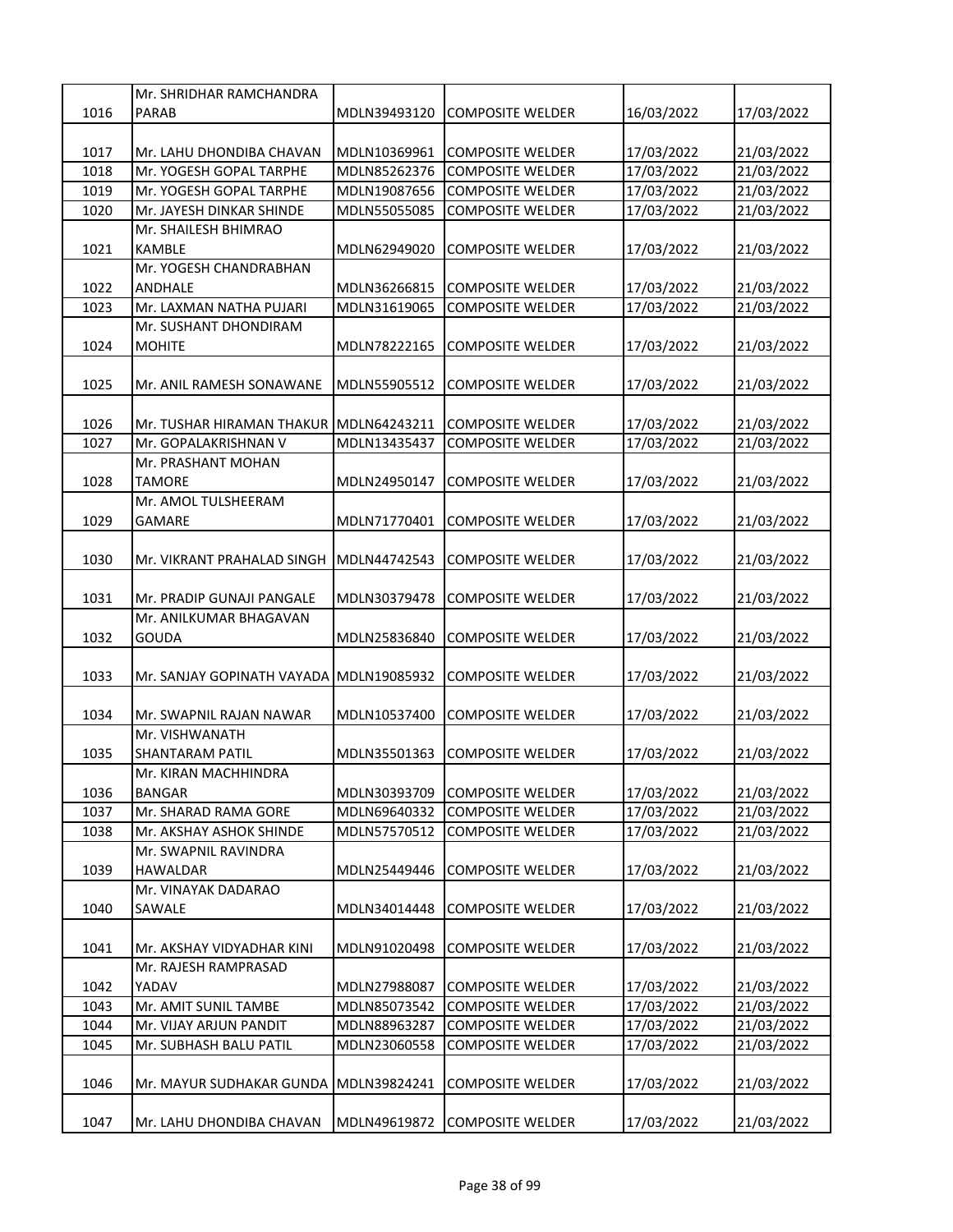| 1048 | Mr. VIRENDRA PUNDLIK MALI   | MDLN97737913 | <b>COMPOSITE WELDER</b> | 17/03/2022 | 21/03/2022 |
|------|-----------------------------|--------------|-------------------------|------------|------------|
| 1049 | Mr. OMKAR UDAY MHATRE       | MDLN74671620 | <b>COMPOSITE WELDER</b> | 17/03/2022 | 21/03/2022 |
|      |                             |              |                         |            |            |
| 1050 | Mr. DINESH GANPAT GAVALI    | MDLN38527217 | <b>COMPOSITE WELDER</b> | 17/03/2022 | 21/03/2022 |
| 1051 | Mr. SURESH SANDEEP SALVE    | MDLN56935092 | <b>COMPOSITE WELDER</b> | 17/03/2022 | 21/03/2022 |
|      | Mr. KUNAL JAGANNATH         |              |                         |            |            |
| 1052 | SHIVGAN                     | MDLN49835123 | <b>COMPOSITE WELDER</b> | 17/03/2022 | 21/03/2022 |
|      |                             |              |                         |            |            |
| 1053 | Mr. NILESH DATTATREY VIRALE | MDLN86863117 | <b>COMPOSITE WELDER</b> | 17/03/2022 | 21/03/2022 |
|      | Mr. VAIBHAV MAHERNDRA       |              |                         |            |            |
| 1054 | JAGTAP                      | MDLN21089836 | <b>COMPOSITE WELDER</b> | 17/03/2022 | 21/03/2022 |
|      |                             |              |                         |            |            |
| 1055 | Mr. TUSHAR NARAYAN RAUT     | MDLN51522418 | <b>COMPOSITE WELDER</b> | 17/03/2022 | 21/03/2022 |
|      | Mr. SAMPAT VITHOBA          |              |                         |            |            |
| 1056 | <b>HIPPARKAR</b>            | MDLN95412796 | COMPOSITE WELDER        | 17/03/2022 | 21/03/2022 |
|      | Mr. AVINASH VINAYAK         |              |                         |            |            |
| 1057 | <b>PATEKAR</b>              | MDLN94288541 | <b>COMPOSITE WELDER</b> | 17/03/2022 | 21/03/2022 |
|      |                             |              |                         |            |            |
| 1058 | Mr. BABULAL BABBU KASDEKAR  | MDLN68300533 | <b>COMPOSITE WELDER</b> | 17/03/2022 | 21/03/2022 |
|      | Mr. MAYUR HEMANT            |              |                         |            |            |
| 1059 | <b>DHANIVARE</b>            | MDLN32655640 | <b>COMPOSITE WELDER</b> | 17/03/2022 | 21/03/2022 |
|      | Mr. JAGDISH JANARDAN        |              |                         |            |            |
| 1060 | SHITKAR                     | MDLN45234930 | <b>COMPOSITE WELDER</b> | 17/03/2022 | 21/03/2022 |
|      | Mr. SANTOSH VISHNU          |              |                         |            |            |
| 1061 | MHASKAR                     | MDLN48088025 | <b>COMPOSITE WELDER</b> | 17/03/2022 | 21/03/2022 |
| 1062 | Mr. AMIT SHIVRAM KHAPRE     | MDLN18725087 | <b>COMPOSITE WELDER</b> | 17/03/2022 | 21/03/2022 |
| 1063 | Mr. SURAJ DATTA VANGAD      | MDLN76278310 | <b>COMPOSITE WELDER</b> | 17/03/2022 | 21/03/2022 |
|      | Mr. SUSHANT VASANT          |              |                         |            |            |
| 1064 | SONAWANE                    | MDLN53972626 | <b>COMPOSITE WELDER</b> |            |            |
|      |                             |              |                         | 17/03/2022 | 21/03/2022 |
| 1065 | Mr. PANKAJ JAYRAM VISHE     | MDLN63090179 | <b>COMPOSITE WELDER</b> | 17/03/2022 | 21/03/2022 |
|      | Mr. BANDU RAMCHANDRA        |              | <b>COMPOSITE WELDER</b> |            |            |
| 1066 | <b>GAVIT</b>                | MDLN77851918 |                         | 17/03/2022 | 21/03/2022 |
| 1067 | Mr. ISMAIL ABDUL PATEL      | MDLN22603072 | <b>COMPOSITE WELDER</b> | 17/03/2022 | 21/03/2022 |
|      |                             |              |                         |            |            |
| 1068 | Mr. NITESH TORAJ BHASARKAR  | MDLN97541090 | <b>COMPOSITE WELDER</b> | 17/03/2022 | 21/03/2022 |
| 1069 | Mr. NITESH RMAESH KALE      | MDLN90320499 | <b>COMPOSITE WELDER</b> | 17/03/2022 | 21/03/2022 |
| 1070 | Mr. AJIT DATTU MISAL        | MDLN35469121 | <b>COMPOSITE WELDER</b> | 17/03/2022 | 21/03/2022 |
| 1071 | Mr. VIKAS PRAKASH NIKAM     | MDLN41001131 | <b>COMPOSITE WELDER</b> | 17/03/2022 | 21/03/2022 |
|      |                             |              |                         |            |            |
| 1072 | Mr. SHIVAJI RAJARAM PARLE   | MDLN85608007 | <b>COMPOSITE WELDER</b> | 17/03/2022 | 21/03/2022 |
| 1073 | Mr. RAUL SHIVRAM MALI       | MDLN97607806 | <b>COMPOSITE WELDER</b> | 17/03/2022 | 21/03/2022 |
|      |                             |              |                         |            |            |
| 1074 | Mr. SOMNATH VISHNU YADAV    | MDLN25802102 | <b>COMPOSITE WELDER</b> | 17/03/2022 | 21/03/2022 |
| 1075 | Mr. SAGAR PRAKASH KARPE     | MDLN48254522 | <b>COMPOSITE WELDER</b> | 17/03/2022 | 21/03/2022 |
|      |                             |              |                         |            |            |
| 1076 | Mr. VISHAL PANDURANG KOLI   | MDLN88141058 | <b>COMPOSITE WELDER</b> | 17/03/2022 | 21/03/2022 |
|      | Mr. RAJESH VICHENDRA        |              |                         |            |            |
| 1077 | GAWADKAR                    | MDLN13284210 | <b>COMPOSITE WELDER</b> | 17/03/2022 | 21/03/2022 |
|      |                             |              |                         |            |            |
| 1078 | Mr. BHAURAO SHAMRAO RANE    | MDLN40695481 | <b>COMPOSITE WELDER</b> | 17/03/2022 | 21/03/2022 |
|      |                             |              |                         |            |            |
| 1079 | Mr. ASHISH JAGDISH VANGAD   | MDLN91761030 | <b>COMPOSITE WELDER</b> | 17/03/2022 | 21/03/2022 |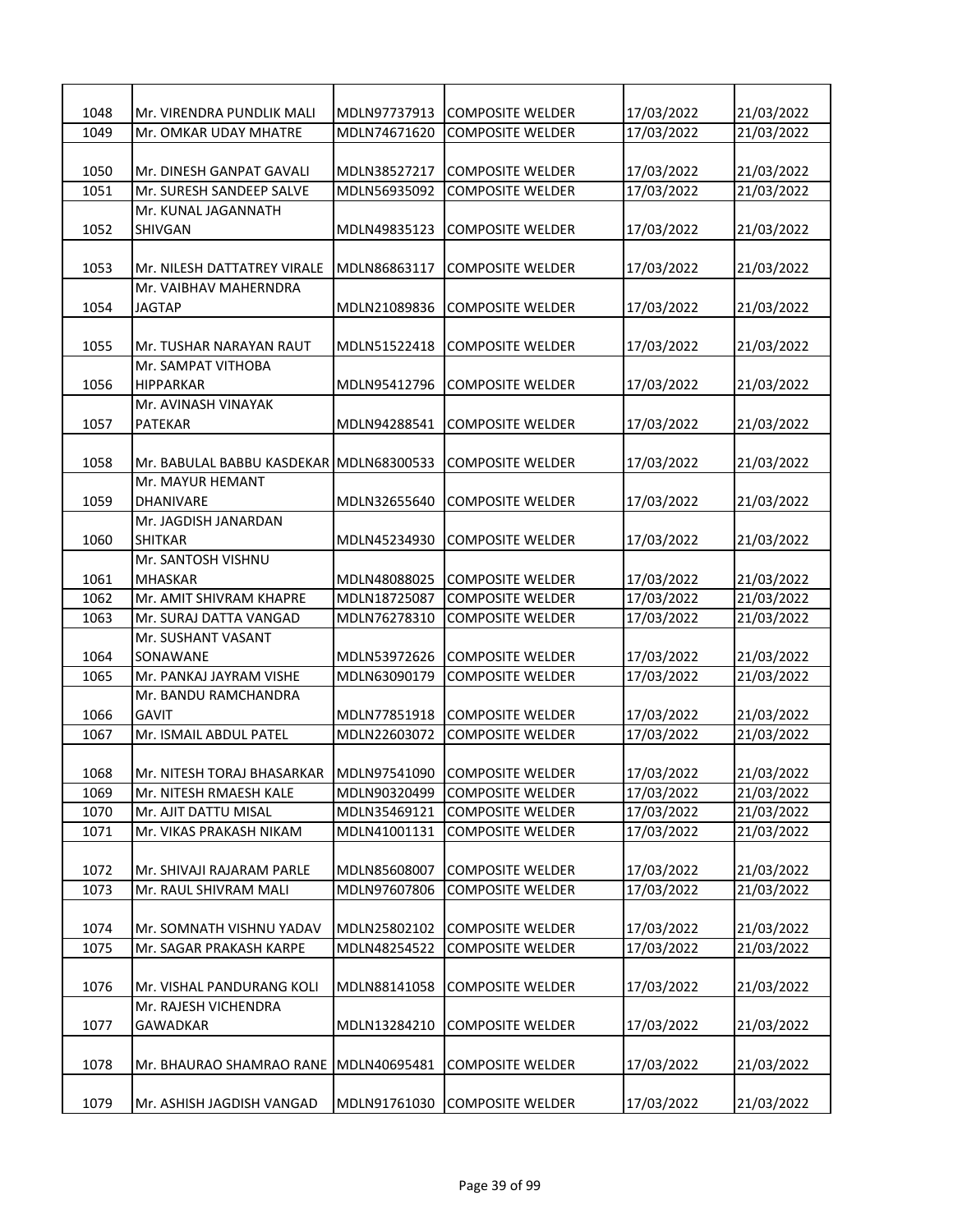| 21/03/2022<br>1080<br>Mr. AASHIK KAILAS BHOSALE<br>MDLN53760704<br><b>COMPOSITE WELDER</b><br>17/03/2022<br>Mr. DEEPAK GANPAT<br>1081<br><b>NARVEKAR</b><br>MDLN19085826<br><b>COMPOSITE WELDER</b><br>17/03/2022<br>21/03/2022<br>Mr. SHUBHAM DINESHKUMAR<br>1082<br>MDLN48160701<br><b>COMPOSITE WELDER</b><br>17/03/2022<br>21/03/2022<br>SHARMA<br>Mr. SATYAVIJAY SHASHIKANT<br>1083<br>17/03/2022<br>21/03/2022<br>GHADIGAONKAR<br>MDLN98757942<br><b>COMPOSITE WELDER</b><br>17/03/2022<br>1084<br>Mr. EKNATH BABULAL WAGH<br>MDLN15776461<br><b>COMPOSITE WELDER</b><br>21/03/2022<br>Mr. ADITYA RAJESH<br>1085<br>SURYAWANSHI<br>MDLN58817863<br><b>COMPOSITE WELDER</b><br>17/03/2022<br>21/03/2022<br>1086<br>Mr. VISHNU DHAU DESALE<br>MDLN78101943<br><b>COMPOSITE WELDER</b><br>17/03/2022<br>21/03/2022<br>Mr. JANARDAN BHAGWAN<br>1087<br>SABALE<br>MDLN27012013<br><b>COMPOSITE WELDER</b><br>17/03/2022<br>21/03/2022<br>MDLN97730289<br>1088<br>Mr. VIPUL LAXMAN PATIL<br><b>COMPOSITE WELDER</b><br>17/03/2022<br>21/03/2022<br>1089<br>MDLN65782537<br><b>COMPOSITE WELDER</b><br>17/03/2022<br>21/03/2022<br>Mr. SACHIN ANANDA SHINDE<br>Mr. BHUSHAN MANOHAR<br>1090<br><b>BHAGAT</b><br>MDLN27713687<br><b>COMPOSITE WELDER</b><br>17/03/2022<br>21/03/2022<br>Mr. NITIN SURESH<br>1091<br>MDLN60118457<br><b>COMPOSITE WELDER</b><br>17/03/2022<br>21/03/2022<br>WAGHAMARE<br>Mr. SANDIP UTTAM<br>LAKSHATWAR<br>1092<br>MDLN29067421<br><b>COMPOSITE WELDER</b><br>21/03/2022<br>22/03/2022<br>Mr. JAGDISH YASHWANT<br>1093<br>ABNAVE<br>MDLN21131625<br><b>COMPOSITE WELDER</b><br>21/03/2022<br>22/03/2022<br>1094<br>21/03/2022<br>22/03/2022<br>Mr. CHANDRA MOULI MEESALA<br>MDLN26413824<br><b>COMPOSITE WELDER</b><br>21/03/2022<br>1095<br>Mr. MANABENDRA MANDAL<br>MDLN17250770<br><b>COMPOSITE WELDER</b><br>22/03/2022<br>Mr. BIPIN MACCHINDRANATH<br>1096<br><b>MHATRE</b><br>MDLN71189191<br><b>COMPOSITE WELDER</b><br>21/03/2022<br>22/03/2022<br>22/03/2022<br>1097<br>Mr. SUJIT SUBHASH KHOND<br>MDLN19075605<br><b>COMPOSITE WELDER</b><br>21/03/2022<br>1098<br>21/03/2022<br>22/03/2022<br>Mr. MAKARAND MOHAN KHULE MDLN86921528<br><b>COMPOSITE WELDER</b><br>1099<br>Mr. VINOD LAXMAN GHANEKAR<br>MDLN39393608<br><b>COMPOSITE WELDER</b><br>21/03/2022<br>22/03/2022<br>Mr. SHASHANK ANKUSH<br>1100<br>MDLN29707056<br><b>COMPOSITE WELDER</b><br>21/03/2022<br>22/03/2022<br>KADAM<br>1101<br>Mr. RUHIT BALIRAM PATIL<br>MDLN78843084<br><b>COMPOSITE WELDER</b><br>21/03/2022<br>22/03/2022<br>Mr. VAIBHAV CHANDRAKANT<br>1102<br><b>BHUNU</b><br>MDLN79494714<br><b>COMPOSITE WELDER</b><br>21/03/2022<br>22/03/2022<br>Mr. NITESH RAMDAS<br>SONAWANE<br>MDLN18526217<br>21/03/2022<br>22/03/2022<br>1103<br><b>COMPOSITE WELDER</b><br>Mr. HARENDRA RAMNARAIN<br>MDLN80411111<br>21/03/2022<br>22/03/2022<br>1104<br>PRAJAPATI<br><b>COMPOSITE WELDER</b><br>Mr. BHAVESH BHIMA<br>21/03/2022<br>1105<br>MDLN46479876<br><b>COMPOSITE WELDER</b><br>22/03/2022<br>PAGDHARE<br>1106<br>Mr. SAGAR NANA NIKOTE<br>MDLN45160112<br><b>COMPOSITE WELDER</b><br>21/03/2022<br>22/03/2022<br>1107<br>MDLN17442784<br><b>COMPOSITE WELDER</b><br>21/03/2022<br>22/03/2022<br>Mr. MUDAVATH PREM KUMAR<br>MDLN39164302<br>21/03/2022<br>22/03/2022<br>1108<br>Mr. KALPESH ARUN PAWAR<br><b>COMPOSITE WELDER</b> |  |  |  |
|-------------------------------------------------------------------------------------------------------------------------------------------------------------------------------------------------------------------------------------------------------------------------------------------------------------------------------------------------------------------------------------------------------------------------------------------------------------------------------------------------------------------------------------------------------------------------------------------------------------------------------------------------------------------------------------------------------------------------------------------------------------------------------------------------------------------------------------------------------------------------------------------------------------------------------------------------------------------------------------------------------------------------------------------------------------------------------------------------------------------------------------------------------------------------------------------------------------------------------------------------------------------------------------------------------------------------------------------------------------------------------------------------------------------------------------------------------------------------------------------------------------------------------------------------------------------------------------------------------------------------------------------------------------------------------------------------------------------------------------------------------------------------------------------------------------------------------------------------------------------------------------------------------------------------------------------------------------------------------------------------------------------------------------------------------------------------------------------------------------------------------------------------------------------------------------------------------------------------------------------------------------------------------------------------------------------------------------------------------------------------------------------------------------------------------------------------------------------------------------------------------------------------------------------------------------------------------------------------------------------------------------------------------------------------------------------------------------------------------------------------------------------------------------------------------------------------------------------------------------------------------------------------------------------------------------------------------------------------------------------------------------------------------------------------------------------------------------------------------------------------------------------------------------------------------------------------------------------------------------------------------------------------------------------------------------------------------------------------------|--|--|--|
|                                                                                                                                                                                                                                                                                                                                                                                                                                                                                                                                                                                                                                                                                                                                                                                                                                                                                                                                                                                                                                                                                                                                                                                                                                                                                                                                                                                                                                                                                                                                                                                                                                                                                                                                                                                                                                                                                                                                                                                                                                                                                                                                                                                                                                                                                                                                                                                                                                                                                                                                                                                                                                                                                                                                                                                                                                                                                                                                                                                                                                                                                                                                                                                                                                                                                                                                                       |  |  |  |
|                                                                                                                                                                                                                                                                                                                                                                                                                                                                                                                                                                                                                                                                                                                                                                                                                                                                                                                                                                                                                                                                                                                                                                                                                                                                                                                                                                                                                                                                                                                                                                                                                                                                                                                                                                                                                                                                                                                                                                                                                                                                                                                                                                                                                                                                                                                                                                                                                                                                                                                                                                                                                                                                                                                                                                                                                                                                                                                                                                                                                                                                                                                                                                                                                                                                                                                                                       |  |  |  |
|                                                                                                                                                                                                                                                                                                                                                                                                                                                                                                                                                                                                                                                                                                                                                                                                                                                                                                                                                                                                                                                                                                                                                                                                                                                                                                                                                                                                                                                                                                                                                                                                                                                                                                                                                                                                                                                                                                                                                                                                                                                                                                                                                                                                                                                                                                                                                                                                                                                                                                                                                                                                                                                                                                                                                                                                                                                                                                                                                                                                                                                                                                                                                                                                                                                                                                                                                       |  |  |  |
|                                                                                                                                                                                                                                                                                                                                                                                                                                                                                                                                                                                                                                                                                                                                                                                                                                                                                                                                                                                                                                                                                                                                                                                                                                                                                                                                                                                                                                                                                                                                                                                                                                                                                                                                                                                                                                                                                                                                                                                                                                                                                                                                                                                                                                                                                                                                                                                                                                                                                                                                                                                                                                                                                                                                                                                                                                                                                                                                                                                                                                                                                                                                                                                                                                                                                                                                                       |  |  |  |
|                                                                                                                                                                                                                                                                                                                                                                                                                                                                                                                                                                                                                                                                                                                                                                                                                                                                                                                                                                                                                                                                                                                                                                                                                                                                                                                                                                                                                                                                                                                                                                                                                                                                                                                                                                                                                                                                                                                                                                                                                                                                                                                                                                                                                                                                                                                                                                                                                                                                                                                                                                                                                                                                                                                                                                                                                                                                                                                                                                                                                                                                                                                                                                                                                                                                                                                                                       |  |  |  |
|                                                                                                                                                                                                                                                                                                                                                                                                                                                                                                                                                                                                                                                                                                                                                                                                                                                                                                                                                                                                                                                                                                                                                                                                                                                                                                                                                                                                                                                                                                                                                                                                                                                                                                                                                                                                                                                                                                                                                                                                                                                                                                                                                                                                                                                                                                                                                                                                                                                                                                                                                                                                                                                                                                                                                                                                                                                                                                                                                                                                                                                                                                                                                                                                                                                                                                                                                       |  |  |  |
|                                                                                                                                                                                                                                                                                                                                                                                                                                                                                                                                                                                                                                                                                                                                                                                                                                                                                                                                                                                                                                                                                                                                                                                                                                                                                                                                                                                                                                                                                                                                                                                                                                                                                                                                                                                                                                                                                                                                                                                                                                                                                                                                                                                                                                                                                                                                                                                                                                                                                                                                                                                                                                                                                                                                                                                                                                                                                                                                                                                                                                                                                                                                                                                                                                                                                                                                                       |  |  |  |
|                                                                                                                                                                                                                                                                                                                                                                                                                                                                                                                                                                                                                                                                                                                                                                                                                                                                                                                                                                                                                                                                                                                                                                                                                                                                                                                                                                                                                                                                                                                                                                                                                                                                                                                                                                                                                                                                                                                                                                                                                                                                                                                                                                                                                                                                                                                                                                                                                                                                                                                                                                                                                                                                                                                                                                                                                                                                                                                                                                                                                                                                                                                                                                                                                                                                                                                                                       |  |  |  |
|                                                                                                                                                                                                                                                                                                                                                                                                                                                                                                                                                                                                                                                                                                                                                                                                                                                                                                                                                                                                                                                                                                                                                                                                                                                                                                                                                                                                                                                                                                                                                                                                                                                                                                                                                                                                                                                                                                                                                                                                                                                                                                                                                                                                                                                                                                                                                                                                                                                                                                                                                                                                                                                                                                                                                                                                                                                                                                                                                                                                                                                                                                                                                                                                                                                                                                                                                       |  |  |  |
|                                                                                                                                                                                                                                                                                                                                                                                                                                                                                                                                                                                                                                                                                                                                                                                                                                                                                                                                                                                                                                                                                                                                                                                                                                                                                                                                                                                                                                                                                                                                                                                                                                                                                                                                                                                                                                                                                                                                                                                                                                                                                                                                                                                                                                                                                                                                                                                                                                                                                                                                                                                                                                                                                                                                                                                                                                                                                                                                                                                                                                                                                                                                                                                                                                                                                                                                                       |  |  |  |
|                                                                                                                                                                                                                                                                                                                                                                                                                                                                                                                                                                                                                                                                                                                                                                                                                                                                                                                                                                                                                                                                                                                                                                                                                                                                                                                                                                                                                                                                                                                                                                                                                                                                                                                                                                                                                                                                                                                                                                                                                                                                                                                                                                                                                                                                                                                                                                                                                                                                                                                                                                                                                                                                                                                                                                                                                                                                                                                                                                                                                                                                                                                                                                                                                                                                                                                                                       |  |  |  |
|                                                                                                                                                                                                                                                                                                                                                                                                                                                                                                                                                                                                                                                                                                                                                                                                                                                                                                                                                                                                                                                                                                                                                                                                                                                                                                                                                                                                                                                                                                                                                                                                                                                                                                                                                                                                                                                                                                                                                                                                                                                                                                                                                                                                                                                                                                                                                                                                                                                                                                                                                                                                                                                                                                                                                                                                                                                                                                                                                                                                                                                                                                                                                                                                                                                                                                                                                       |  |  |  |
|                                                                                                                                                                                                                                                                                                                                                                                                                                                                                                                                                                                                                                                                                                                                                                                                                                                                                                                                                                                                                                                                                                                                                                                                                                                                                                                                                                                                                                                                                                                                                                                                                                                                                                                                                                                                                                                                                                                                                                                                                                                                                                                                                                                                                                                                                                                                                                                                                                                                                                                                                                                                                                                                                                                                                                                                                                                                                                                                                                                                                                                                                                                                                                                                                                                                                                                                                       |  |  |  |
|                                                                                                                                                                                                                                                                                                                                                                                                                                                                                                                                                                                                                                                                                                                                                                                                                                                                                                                                                                                                                                                                                                                                                                                                                                                                                                                                                                                                                                                                                                                                                                                                                                                                                                                                                                                                                                                                                                                                                                                                                                                                                                                                                                                                                                                                                                                                                                                                                                                                                                                                                                                                                                                                                                                                                                                                                                                                                                                                                                                                                                                                                                                                                                                                                                                                                                                                                       |  |  |  |
|                                                                                                                                                                                                                                                                                                                                                                                                                                                                                                                                                                                                                                                                                                                                                                                                                                                                                                                                                                                                                                                                                                                                                                                                                                                                                                                                                                                                                                                                                                                                                                                                                                                                                                                                                                                                                                                                                                                                                                                                                                                                                                                                                                                                                                                                                                                                                                                                                                                                                                                                                                                                                                                                                                                                                                                                                                                                                                                                                                                                                                                                                                                                                                                                                                                                                                                                                       |  |  |  |
|                                                                                                                                                                                                                                                                                                                                                                                                                                                                                                                                                                                                                                                                                                                                                                                                                                                                                                                                                                                                                                                                                                                                                                                                                                                                                                                                                                                                                                                                                                                                                                                                                                                                                                                                                                                                                                                                                                                                                                                                                                                                                                                                                                                                                                                                                                                                                                                                                                                                                                                                                                                                                                                                                                                                                                                                                                                                                                                                                                                                                                                                                                                                                                                                                                                                                                                                                       |  |  |  |
|                                                                                                                                                                                                                                                                                                                                                                                                                                                                                                                                                                                                                                                                                                                                                                                                                                                                                                                                                                                                                                                                                                                                                                                                                                                                                                                                                                                                                                                                                                                                                                                                                                                                                                                                                                                                                                                                                                                                                                                                                                                                                                                                                                                                                                                                                                                                                                                                                                                                                                                                                                                                                                                                                                                                                                                                                                                                                                                                                                                                                                                                                                                                                                                                                                                                                                                                                       |  |  |  |
|                                                                                                                                                                                                                                                                                                                                                                                                                                                                                                                                                                                                                                                                                                                                                                                                                                                                                                                                                                                                                                                                                                                                                                                                                                                                                                                                                                                                                                                                                                                                                                                                                                                                                                                                                                                                                                                                                                                                                                                                                                                                                                                                                                                                                                                                                                                                                                                                                                                                                                                                                                                                                                                                                                                                                                                                                                                                                                                                                                                                                                                                                                                                                                                                                                                                                                                                                       |  |  |  |
|                                                                                                                                                                                                                                                                                                                                                                                                                                                                                                                                                                                                                                                                                                                                                                                                                                                                                                                                                                                                                                                                                                                                                                                                                                                                                                                                                                                                                                                                                                                                                                                                                                                                                                                                                                                                                                                                                                                                                                                                                                                                                                                                                                                                                                                                                                                                                                                                                                                                                                                                                                                                                                                                                                                                                                                                                                                                                                                                                                                                                                                                                                                                                                                                                                                                                                                                                       |  |  |  |
|                                                                                                                                                                                                                                                                                                                                                                                                                                                                                                                                                                                                                                                                                                                                                                                                                                                                                                                                                                                                                                                                                                                                                                                                                                                                                                                                                                                                                                                                                                                                                                                                                                                                                                                                                                                                                                                                                                                                                                                                                                                                                                                                                                                                                                                                                                                                                                                                                                                                                                                                                                                                                                                                                                                                                                                                                                                                                                                                                                                                                                                                                                                                                                                                                                                                                                                                                       |  |  |  |
|                                                                                                                                                                                                                                                                                                                                                                                                                                                                                                                                                                                                                                                                                                                                                                                                                                                                                                                                                                                                                                                                                                                                                                                                                                                                                                                                                                                                                                                                                                                                                                                                                                                                                                                                                                                                                                                                                                                                                                                                                                                                                                                                                                                                                                                                                                                                                                                                                                                                                                                                                                                                                                                                                                                                                                                                                                                                                                                                                                                                                                                                                                                                                                                                                                                                                                                                                       |  |  |  |
|                                                                                                                                                                                                                                                                                                                                                                                                                                                                                                                                                                                                                                                                                                                                                                                                                                                                                                                                                                                                                                                                                                                                                                                                                                                                                                                                                                                                                                                                                                                                                                                                                                                                                                                                                                                                                                                                                                                                                                                                                                                                                                                                                                                                                                                                                                                                                                                                                                                                                                                                                                                                                                                                                                                                                                                                                                                                                                                                                                                                                                                                                                                                                                                                                                                                                                                                                       |  |  |  |
|                                                                                                                                                                                                                                                                                                                                                                                                                                                                                                                                                                                                                                                                                                                                                                                                                                                                                                                                                                                                                                                                                                                                                                                                                                                                                                                                                                                                                                                                                                                                                                                                                                                                                                                                                                                                                                                                                                                                                                                                                                                                                                                                                                                                                                                                                                                                                                                                                                                                                                                                                                                                                                                                                                                                                                                                                                                                                                                                                                                                                                                                                                                                                                                                                                                                                                                                                       |  |  |  |
|                                                                                                                                                                                                                                                                                                                                                                                                                                                                                                                                                                                                                                                                                                                                                                                                                                                                                                                                                                                                                                                                                                                                                                                                                                                                                                                                                                                                                                                                                                                                                                                                                                                                                                                                                                                                                                                                                                                                                                                                                                                                                                                                                                                                                                                                                                                                                                                                                                                                                                                                                                                                                                                                                                                                                                                                                                                                                                                                                                                                                                                                                                                                                                                                                                                                                                                                                       |  |  |  |
|                                                                                                                                                                                                                                                                                                                                                                                                                                                                                                                                                                                                                                                                                                                                                                                                                                                                                                                                                                                                                                                                                                                                                                                                                                                                                                                                                                                                                                                                                                                                                                                                                                                                                                                                                                                                                                                                                                                                                                                                                                                                                                                                                                                                                                                                                                                                                                                                                                                                                                                                                                                                                                                                                                                                                                                                                                                                                                                                                                                                                                                                                                                                                                                                                                                                                                                                                       |  |  |  |
|                                                                                                                                                                                                                                                                                                                                                                                                                                                                                                                                                                                                                                                                                                                                                                                                                                                                                                                                                                                                                                                                                                                                                                                                                                                                                                                                                                                                                                                                                                                                                                                                                                                                                                                                                                                                                                                                                                                                                                                                                                                                                                                                                                                                                                                                                                                                                                                                                                                                                                                                                                                                                                                                                                                                                                                                                                                                                                                                                                                                                                                                                                                                                                                                                                                                                                                                                       |  |  |  |
|                                                                                                                                                                                                                                                                                                                                                                                                                                                                                                                                                                                                                                                                                                                                                                                                                                                                                                                                                                                                                                                                                                                                                                                                                                                                                                                                                                                                                                                                                                                                                                                                                                                                                                                                                                                                                                                                                                                                                                                                                                                                                                                                                                                                                                                                                                                                                                                                                                                                                                                                                                                                                                                                                                                                                                                                                                                                                                                                                                                                                                                                                                                                                                                                                                                                                                                                                       |  |  |  |
|                                                                                                                                                                                                                                                                                                                                                                                                                                                                                                                                                                                                                                                                                                                                                                                                                                                                                                                                                                                                                                                                                                                                                                                                                                                                                                                                                                                                                                                                                                                                                                                                                                                                                                                                                                                                                                                                                                                                                                                                                                                                                                                                                                                                                                                                                                                                                                                                                                                                                                                                                                                                                                                                                                                                                                                                                                                                                                                                                                                                                                                                                                                                                                                                                                                                                                                                                       |  |  |  |
|                                                                                                                                                                                                                                                                                                                                                                                                                                                                                                                                                                                                                                                                                                                                                                                                                                                                                                                                                                                                                                                                                                                                                                                                                                                                                                                                                                                                                                                                                                                                                                                                                                                                                                                                                                                                                                                                                                                                                                                                                                                                                                                                                                                                                                                                                                                                                                                                                                                                                                                                                                                                                                                                                                                                                                                                                                                                                                                                                                                                                                                                                                                                                                                                                                                                                                                                                       |  |  |  |
|                                                                                                                                                                                                                                                                                                                                                                                                                                                                                                                                                                                                                                                                                                                                                                                                                                                                                                                                                                                                                                                                                                                                                                                                                                                                                                                                                                                                                                                                                                                                                                                                                                                                                                                                                                                                                                                                                                                                                                                                                                                                                                                                                                                                                                                                                                                                                                                                                                                                                                                                                                                                                                                                                                                                                                                                                                                                                                                                                                                                                                                                                                                                                                                                                                                                                                                                                       |  |  |  |
|                                                                                                                                                                                                                                                                                                                                                                                                                                                                                                                                                                                                                                                                                                                                                                                                                                                                                                                                                                                                                                                                                                                                                                                                                                                                                                                                                                                                                                                                                                                                                                                                                                                                                                                                                                                                                                                                                                                                                                                                                                                                                                                                                                                                                                                                                                                                                                                                                                                                                                                                                                                                                                                                                                                                                                                                                                                                                                                                                                                                                                                                                                                                                                                                                                                                                                                                                       |  |  |  |
|                                                                                                                                                                                                                                                                                                                                                                                                                                                                                                                                                                                                                                                                                                                                                                                                                                                                                                                                                                                                                                                                                                                                                                                                                                                                                                                                                                                                                                                                                                                                                                                                                                                                                                                                                                                                                                                                                                                                                                                                                                                                                                                                                                                                                                                                                                                                                                                                                                                                                                                                                                                                                                                                                                                                                                                                                                                                                                                                                                                                                                                                                                                                                                                                                                                                                                                                                       |  |  |  |
|                                                                                                                                                                                                                                                                                                                                                                                                                                                                                                                                                                                                                                                                                                                                                                                                                                                                                                                                                                                                                                                                                                                                                                                                                                                                                                                                                                                                                                                                                                                                                                                                                                                                                                                                                                                                                                                                                                                                                                                                                                                                                                                                                                                                                                                                                                                                                                                                                                                                                                                                                                                                                                                                                                                                                                                                                                                                                                                                                                                                                                                                                                                                                                                                                                                                                                                                                       |  |  |  |
|                                                                                                                                                                                                                                                                                                                                                                                                                                                                                                                                                                                                                                                                                                                                                                                                                                                                                                                                                                                                                                                                                                                                                                                                                                                                                                                                                                                                                                                                                                                                                                                                                                                                                                                                                                                                                                                                                                                                                                                                                                                                                                                                                                                                                                                                                                                                                                                                                                                                                                                                                                                                                                                                                                                                                                                                                                                                                                                                                                                                                                                                                                                                                                                                                                                                                                                                                       |  |  |  |
|                                                                                                                                                                                                                                                                                                                                                                                                                                                                                                                                                                                                                                                                                                                                                                                                                                                                                                                                                                                                                                                                                                                                                                                                                                                                                                                                                                                                                                                                                                                                                                                                                                                                                                                                                                                                                                                                                                                                                                                                                                                                                                                                                                                                                                                                                                                                                                                                                                                                                                                                                                                                                                                                                                                                                                                                                                                                                                                                                                                                                                                                                                                                                                                                                                                                                                                                                       |  |  |  |
|                                                                                                                                                                                                                                                                                                                                                                                                                                                                                                                                                                                                                                                                                                                                                                                                                                                                                                                                                                                                                                                                                                                                                                                                                                                                                                                                                                                                                                                                                                                                                                                                                                                                                                                                                                                                                                                                                                                                                                                                                                                                                                                                                                                                                                                                                                                                                                                                                                                                                                                                                                                                                                                                                                                                                                                                                                                                                                                                                                                                                                                                                                                                                                                                                                                                                                                                                       |  |  |  |
|                                                                                                                                                                                                                                                                                                                                                                                                                                                                                                                                                                                                                                                                                                                                                                                                                                                                                                                                                                                                                                                                                                                                                                                                                                                                                                                                                                                                                                                                                                                                                                                                                                                                                                                                                                                                                                                                                                                                                                                                                                                                                                                                                                                                                                                                                                                                                                                                                                                                                                                                                                                                                                                                                                                                                                                                                                                                                                                                                                                                                                                                                                                                                                                                                                                                                                                                                       |  |  |  |
|                                                                                                                                                                                                                                                                                                                                                                                                                                                                                                                                                                                                                                                                                                                                                                                                                                                                                                                                                                                                                                                                                                                                                                                                                                                                                                                                                                                                                                                                                                                                                                                                                                                                                                                                                                                                                                                                                                                                                                                                                                                                                                                                                                                                                                                                                                                                                                                                                                                                                                                                                                                                                                                                                                                                                                                                                                                                                                                                                                                                                                                                                                                                                                                                                                                                                                                                                       |  |  |  |
|                                                                                                                                                                                                                                                                                                                                                                                                                                                                                                                                                                                                                                                                                                                                                                                                                                                                                                                                                                                                                                                                                                                                                                                                                                                                                                                                                                                                                                                                                                                                                                                                                                                                                                                                                                                                                                                                                                                                                                                                                                                                                                                                                                                                                                                                                                                                                                                                                                                                                                                                                                                                                                                                                                                                                                                                                                                                                                                                                                                                                                                                                                                                                                                                                                                                                                                                                       |  |  |  |
|                                                                                                                                                                                                                                                                                                                                                                                                                                                                                                                                                                                                                                                                                                                                                                                                                                                                                                                                                                                                                                                                                                                                                                                                                                                                                                                                                                                                                                                                                                                                                                                                                                                                                                                                                                                                                                                                                                                                                                                                                                                                                                                                                                                                                                                                                                                                                                                                                                                                                                                                                                                                                                                                                                                                                                                                                                                                                                                                                                                                                                                                                                                                                                                                                                                                                                                                                       |  |  |  |
|                                                                                                                                                                                                                                                                                                                                                                                                                                                                                                                                                                                                                                                                                                                                                                                                                                                                                                                                                                                                                                                                                                                                                                                                                                                                                                                                                                                                                                                                                                                                                                                                                                                                                                                                                                                                                                                                                                                                                                                                                                                                                                                                                                                                                                                                                                                                                                                                                                                                                                                                                                                                                                                                                                                                                                                                                                                                                                                                                                                                                                                                                                                                                                                                                                                                                                                                                       |  |  |  |
|                                                                                                                                                                                                                                                                                                                                                                                                                                                                                                                                                                                                                                                                                                                                                                                                                                                                                                                                                                                                                                                                                                                                                                                                                                                                                                                                                                                                                                                                                                                                                                                                                                                                                                                                                                                                                                                                                                                                                                                                                                                                                                                                                                                                                                                                                                                                                                                                                                                                                                                                                                                                                                                                                                                                                                                                                                                                                                                                                                                                                                                                                                                                                                                                                                                                                                                                                       |  |  |  |
|                                                                                                                                                                                                                                                                                                                                                                                                                                                                                                                                                                                                                                                                                                                                                                                                                                                                                                                                                                                                                                                                                                                                                                                                                                                                                                                                                                                                                                                                                                                                                                                                                                                                                                                                                                                                                                                                                                                                                                                                                                                                                                                                                                                                                                                                                                                                                                                                                                                                                                                                                                                                                                                                                                                                                                                                                                                                                                                                                                                                                                                                                                                                                                                                                                                                                                                                                       |  |  |  |
|                                                                                                                                                                                                                                                                                                                                                                                                                                                                                                                                                                                                                                                                                                                                                                                                                                                                                                                                                                                                                                                                                                                                                                                                                                                                                                                                                                                                                                                                                                                                                                                                                                                                                                                                                                                                                                                                                                                                                                                                                                                                                                                                                                                                                                                                                                                                                                                                                                                                                                                                                                                                                                                                                                                                                                                                                                                                                                                                                                                                                                                                                                                                                                                                                                                                                                                                                       |  |  |  |
|                                                                                                                                                                                                                                                                                                                                                                                                                                                                                                                                                                                                                                                                                                                                                                                                                                                                                                                                                                                                                                                                                                                                                                                                                                                                                                                                                                                                                                                                                                                                                                                                                                                                                                                                                                                                                                                                                                                                                                                                                                                                                                                                                                                                                                                                                                                                                                                                                                                                                                                                                                                                                                                                                                                                                                                                                                                                                                                                                                                                                                                                                                                                                                                                                                                                                                                                                       |  |  |  |
|                                                                                                                                                                                                                                                                                                                                                                                                                                                                                                                                                                                                                                                                                                                                                                                                                                                                                                                                                                                                                                                                                                                                                                                                                                                                                                                                                                                                                                                                                                                                                                                                                                                                                                                                                                                                                                                                                                                                                                                                                                                                                                                                                                                                                                                                                                                                                                                                                                                                                                                                                                                                                                                                                                                                                                                                                                                                                                                                                                                                                                                                                                                                                                                                                                                                                                                                                       |  |  |  |
|                                                                                                                                                                                                                                                                                                                                                                                                                                                                                                                                                                                                                                                                                                                                                                                                                                                                                                                                                                                                                                                                                                                                                                                                                                                                                                                                                                                                                                                                                                                                                                                                                                                                                                                                                                                                                                                                                                                                                                                                                                                                                                                                                                                                                                                                                                                                                                                                                                                                                                                                                                                                                                                                                                                                                                                                                                                                                                                                                                                                                                                                                                                                                                                                                                                                                                                                                       |  |  |  |
|                                                                                                                                                                                                                                                                                                                                                                                                                                                                                                                                                                                                                                                                                                                                                                                                                                                                                                                                                                                                                                                                                                                                                                                                                                                                                                                                                                                                                                                                                                                                                                                                                                                                                                                                                                                                                                                                                                                                                                                                                                                                                                                                                                                                                                                                                                                                                                                                                                                                                                                                                                                                                                                                                                                                                                                                                                                                                                                                                                                                                                                                                                                                                                                                                                                                                                                                                       |  |  |  |
|                                                                                                                                                                                                                                                                                                                                                                                                                                                                                                                                                                                                                                                                                                                                                                                                                                                                                                                                                                                                                                                                                                                                                                                                                                                                                                                                                                                                                                                                                                                                                                                                                                                                                                                                                                                                                                                                                                                                                                                                                                                                                                                                                                                                                                                                                                                                                                                                                                                                                                                                                                                                                                                                                                                                                                                                                                                                                                                                                                                                                                                                                                                                                                                                                                                                                                                                                       |  |  |  |
|                                                                                                                                                                                                                                                                                                                                                                                                                                                                                                                                                                                                                                                                                                                                                                                                                                                                                                                                                                                                                                                                                                                                                                                                                                                                                                                                                                                                                                                                                                                                                                                                                                                                                                                                                                                                                                                                                                                                                                                                                                                                                                                                                                                                                                                                                                                                                                                                                                                                                                                                                                                                                                                                                                                                                                                                                                                                                                                                                                                                                                                                                                                                                                                                                                                                                                                                                       |  |  |  |
|                                                                                                                                                                                                                                                                                                                                                                                                                                                                                                                                                                                                                                                                                                                                                                                                                                                                                                                                                                                                                                                                                                                                                                                                                                                                                                                                                                                                                                                                                                                                                                                                                                                                                                                                                                                                                                                                                                                                                                                                                                                                                                                                                                                                                                                                                                                                                                                                                                                                                                                                                                                                                                                                                                                                                                                                                                                                                                                                                                                                                                                                                                                                                                                                                                                                                                                                                       |  |  |  |
|                                                                                                                                                                                                                                                                                                                                                                                                                                                                                                                                                                                                                                                                                                                                                                                                                                                                                                                                                                                                                                                                                                                                                                                                                                                                                                                                                                                                                                                                                                                                                                                                                                                                                                                                                                                                                                                                                                                                                                                                                                                                                                                                                                                                                                                                                                                                                                                                                                                                                                                                                                                                                                                                                                                                                                                                                                                                                                                                                                                                                                                                                                                                                                                                                                                                                                                                                       |  |  |  |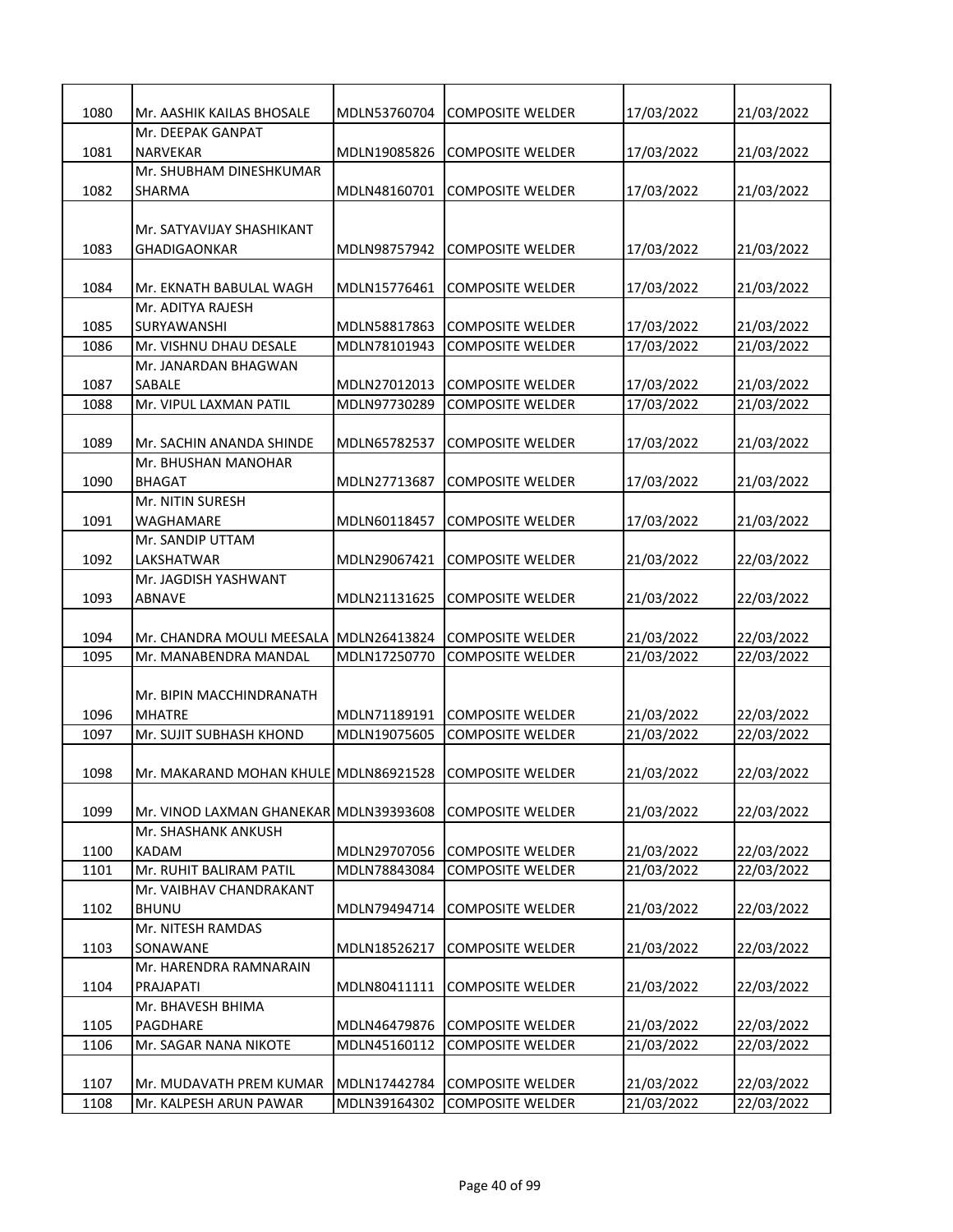| 1109 | Mr. MUKESH VASUDEV GHARAT MDLN91415437     |              | <b>COMPOSITE WELDER</b> | 21/03/2022 | 22/03/2022 |
|------|--------------------------------------------|--------------|-------------------------|------------|------------|
|      |                                            |              |                         |            |            |
| 1110 | Mr. YOGESH DATTATRAY RAUT                  | MDLN20727219 | <b>COMPOSITE WELDER</b> | 21/03/2022 | 22/03/2022 |
| 1111 | Mr. SAGAR NANA NIKOTE                      | MDLN32328473 | <b>COMPOSITE WELDER</b> | 21/03/2022 | 22/03/2022 |
| 1112 | Mr. PRAVIN HASU VIRLE                      | MDLN75328202 | <b>COMPOSITE WELDER</b> | 21/03/2022 | 22/03/2022 |
| 1113 | Mr. SANDEEPKUMAR<br>BINDURAM SAROJ         | MDLN42223277 | <b>COMPOSITE WELDER</b> | 21/03/2022 | 22/03/2022 |
|      | Mr. SHAILENDRA DATTARAM                    |              |                         |            |            |
| 1114 | POSHIRKAR                                  | MDLN95681480 | <b>COMPOSITE WELDER</b> | 21/03/2022 | 22/03/2022 |
|      | Mr. PANDHARINATH BABURAO                   |              |                         |            |            |
| 1115 | GHADI                                      | MDLN77109178 | <b>COMPOSITE WELDER</b> | 21/03/2022 | 22/03/2022 |
|      |                                            |              |                         |            |            |
| 1116 | Mr. GANESH MANOJ UTEKAR                    | MDLN26868649 | <b>COMPOSITE WELDER</b> | 21/03/2022 | 22/03/2022 |
| 1117 | Mr. DADAJI BAPU BHOYE                      | MDLN70129387 | <b>COMPOSITE WELDER</b> | 21/03/2022 | 22/03/2022 |
| 1118 | Mr. PRAVIN MARUTI SAWANT                   | MDLN12253205 | <b>COMPOSITE WELDER</b> | 21/03/2022 | 22/03/2022 |
|      |                                            |              |                         |            |            |
| 1119 | Mr. GANESH PANDIT PALAWE                   | MDLN80400148 | <b>COMPOSITE WELDER</b> | 21/03/2022 | 22/03/2022 |
|      |                                            |              |                         |            |            |
| 1120 | Mr. RAJKUMAR GANPAT MANE                   | MDLN56967889 | <b>COMPOSITE WELDER</b> | 21/03/2022 | 22/03/2022 |
|      |                                            |              |                         |            |            |
| 1121 | Mr. NILESH GURUNATH NICHITE   MDLN71992452 |              | <b>COMPOSITE WELDER</b> | 21/03/2022 | 22/03/2022 |
| 1122 | Mr. DATTATRAY SURESH<br><b>PATOLE</b>      | MDLN30793214 | <b>COMPOSITE WELDER</b> | 21/03/2022 | 22/03/2022 |
|      | Mr. NIVRUTTI SAKHARAM                      |              |                         |            |            |
| 1123 | NADAVADEKAR                                | MDLN79659209 | <b>COMPOSITE WELDER</b> | 21/03/2022 | 22/03/2022 |
|      |                                            |              |                         |            |            |
| 1124 | Mr. BHARAT ROHIDAS JADHAV                  | MDLN73690191 | <b>COMPOSITE WELDER</b> | 21/03/2022 | 22/03/2022 |
| 1125 | Mr. HARENDRA YADAV                         | MDLN72169768 | <b>COMPOSITE WELDER</b> | 21/03/2022 | 22/03/2022 |
|      | Mr. NARESH RAMESH                          |              |                         |            |            |
| 1126 | DEVLEKAR                                   | MDLN64591484 | <b>COMPOSITE WELDER</b> | 21/03/2022 | 22/03/2022 |
| 1127 | Mr. SUNIL MARUTI CHAVAN                    | MDLN44368846 | <b>COMPOSITE WELDER</b> | 21/03/2022 | 22/03/2022 |
|      |                                            |              |                         |            |            |
| 1128 | Mr. HARSHAL RAVINDRA SALVE                 | MDLN42751989 | <b>COMPOSITE WELDER</b> | 21/03/2022 | 22/03/2022 |
|      |                                            |              |                         |            |            |
| 1129 | Mr. PADMAKAR JANU DHALAPE                  | MDLN71623977 | <b>COMPOSITE WELDER</b> | 21/03/2022 | 22/03/2022 |
|      |                                            |              |                         |            |            |
| 1130 | Mr. SATISH PANDURANG DOKE                  | MDLN95025809 | <b>COMPOSITE WELDER</b> | 21/03/2022 | 22/03/2022 |
|      |                                            |              |                         |            |            |
| 1131 | Mr. DINESH BHARAT NARVEKAR                 | MDLN54132206 | <b>COMPOSITE WELDER</b> | 21/03/2022 | 22/03/2022 |
|      | Mr. MANGESH RAMDAS                         |              |                         |            |            |
| 1132 | CHAVAN                                     | MDLN22649548 | <b>COMPOSITE WELDER</b> | 21/03/2022 | 22/03/2022 |
|      | Mr. PRAMOD SHRIDHAR                        |              |                         |            |            |
| 1133 | WAGHDHARE                                  | MDLN19226537 | <b>COMPOSITE WELDER</b> | 21/03/2022 | 22/03/2022 |
|      |                                            |              |                         |            |            |
| 1134 | Mr. SAGAR SHYAM BANSODE                    | MDLN47846158 | <b>COMPOSITE WELDER</b> | 21/03/2022 | 22/03/2022 |
| 1135 | Mr. SUDHIR SADASHIV RAHATE                 | MDLN18415871 | <b>COMPOSITE WELDER</b> | 21/03/2022 | 22/03/2022 |
|      |                                            |              |                         |            |            |
| 1136 | Mr. SANDESH KRISHNA NICHITE                | MDLN10640281 | <b>COMPOSITE WELDER</b> | 21/03/2022 | 22/03/2022 |
|      | Mr. VIRENDRA MADHUKAR                      |              |                         |            |            |
| 1137 | TAMORE                                     | MDLN59893485 | <b>COMPOSITE WELDER</b> | 21/03/2022 | 22/03/2022 |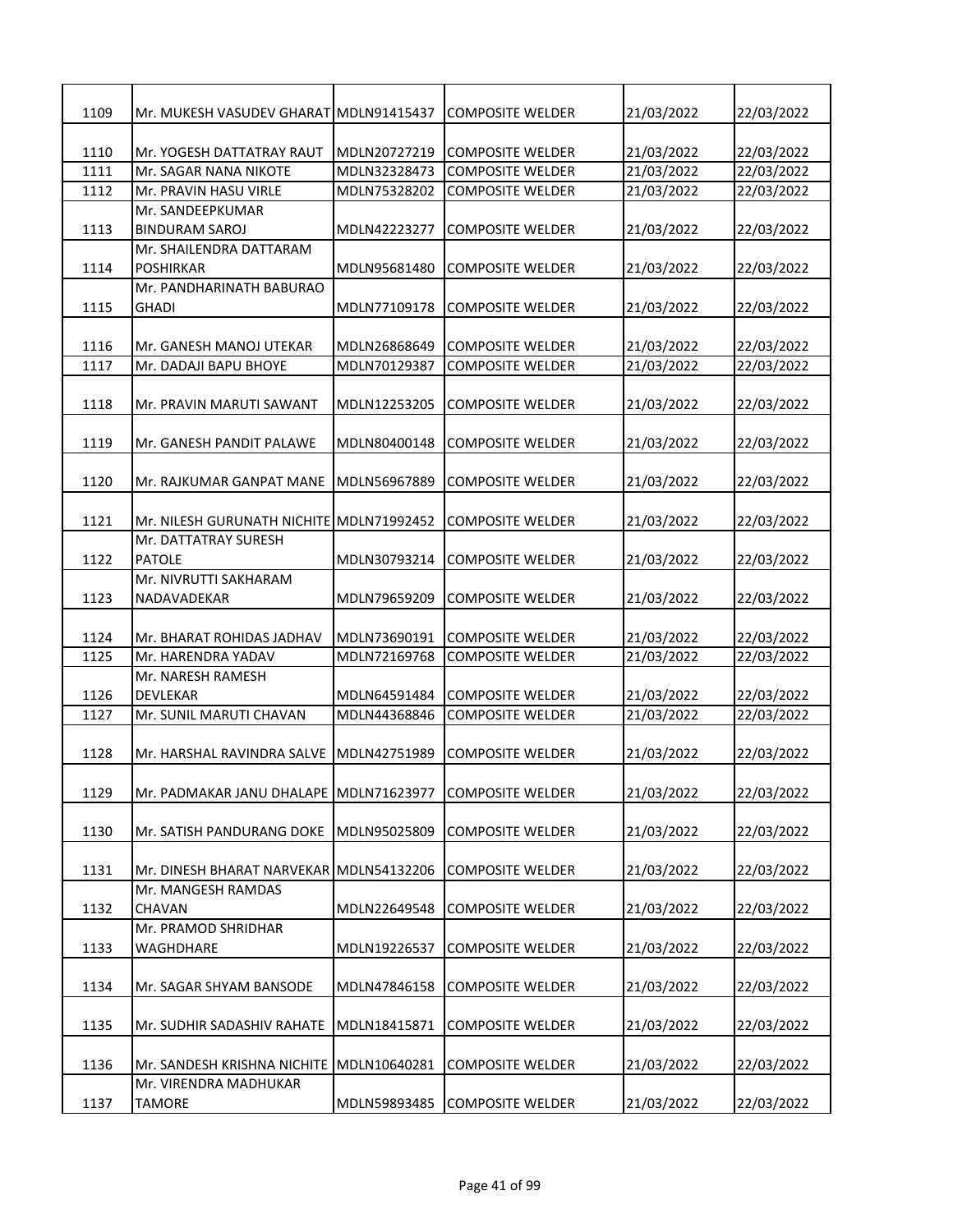|      | Mr. PRAVIN GANGADHAR                    |              |                         |                          |            |
|------|-----------------------------------------|--------------|-------------------------|--------------------------|------------|
| 1138 | <b>NAGARE</b>                           | MDLN61375800 | COMPOSITE WELDER        | 21/03/2022               | 22/03/2022 |
|      |                                         |              |                         |                          |            |
| 1139 | Mr. KISHOR PRAKASH RAVAL                | MDLN44073423 | <b>COMPOSITE WELDER</b> | 21/03/2022               | 22/03/2022 |
|      |                                         |              |                         |                          |            |
| 1140 | Mr. NIKHILESH VIKAS KADAM               | MDLN56437063 | <b>COMPOSITE WELDER</b> | 21/03/2022               | 22/03/2022 |
| 1141 | Mr. VIKAS NILKANTH KOLI                 | MDLN78093240 | <b>COMPOSITE WELDER</b> | 21/03/2022               | 22/03/2022 |
|      | Mr. MAHESH SHANKAR                      |              |                         |                          |            |
| 1142 | PARANGE                                 | MDLN91767005 | <b>COMPOSITE WELDER</b> | 21/03/2022               | 22/03/2022 |
|      | Mr. BARKAT RAHAMTULLA                   |              |                         |                          |            |
| 1143 | <b>MULLA</b>                            | MDLN29772306 | <b>COMPOSITE WELDER</b> | 21/03/2022               | 22/03/2022 |
|      |                                         |              |                         |                          |            |
| 1144 | Mr. RAJU VASANT NIUNGARE                | MDLN39749182 | <b>COMPOSITE WELDER</b> | 21/03/2022               | 22/03/2022 |
|      | Mr. NILESH RAJENDRA                     |              |                         |                          |            |
| 1145 | <b>DARWATKAR</b>                        | MDLN62037268 | <b>COMPOSITE WELDER</b> | 21/03/2022               | 22/03/2022 |
|      | Mr. MRUGRAJ RAJARAM                     |              |                         |                          |            |
| 1146 | <b>BHABAL</b>                           | MDLN71738766 | <b>COMPOSITE WELDER</b> | 21/03/2022               | 22/03/2022 |
|      | Mr. ABHISHEK BALKRISHNA                 |              |                         |                          |            |
| 1147 | <b>ANBHULE</b>                          | MDLN13361264 | <b>COMPOSITE WELDER</b> | 21/03/2022               | 22/03/2022 |
|      | Mr. MANOJ BHARAT                        |              |                         |                          |            |
| 1148 | CHAUDHARI                               | MDLN16311860 | <b>COMPOSITE WELDER</b> | 21/03/2022               | 22/03/2022 |
|      | Mr. SANDIP SHANTARAM                    |              |                         |                          |            |
| 1149 | <b>MESTRI</b>                           | MDLN32678917 | <b>COMPOSITE WELDER</b> | 21/03/2022               | 22/03/2022 |
|      | Mr. PRAVINKUMAR RAMACHAL                |              |                         |                          |            |
| 1150 | GUPTA                                   | MDLN26278215 | <b>COMPOSITE WELDER</b> | 21/03/2022               | 22/03/2022 |
|      | Mr. SUMITKUMAR RAMJI                    |              |                         |                          |            |
| 1151 | <b>GUPTA</b>                            | MDLN66991564 | COMPOSITE WELDER        | 21/03/2022               | 22/03/2022 |
|      | Mr. MUNNAPRASAD                         |              |                         |                          |            |
| 1152 | RAMSANEHI DUSADH                        | MDLN36001391 | <b>COMPOSITE WELDER</b> | 21/03/2022               | 22/03/2022 |
|      |                                         |              |                         |                          |            |
| 1153 | Mr. SANJAY KASHINATH PAWAR MDLN76819540 |              | <b>COMPOSITE WELDER</b> | 21/03/2022               | 22/03/2022 |
| 1154 | Mr. SAGAR PANDURNAG<br><b>SUSVIRKAR</b> | MDLN56497803 | <b>COMPOSITE WELDER</b> | 21/03/2022               |            |
|      | Mr. VIJAY SHASHIKANT                    |              |                         |                          | 22/03/2022 |
|      | <b>KOTHARE</b>                          | MDLN64344815 | <b>COMPOSITE WELDER</b> |                          | 22/03/2022 |
| 1155 | Mr. SATYEN DILEEP MASKE                 | MDLN59112281 |                         | 21/03/2022<br>21/03/2022 | 22/03/2022 |
| 1156 | Mr. RANJEETKUMAR                        |              | <b>COMPOSITE WELDER</b> |                          |            |
| 1157 | RAJENDRAPRASAD JAISWAL                  | MDLN13180849 | <b>COMPOSITE WELDER</b> | 21/03/2022               | 22/03/2022 |
|      | Mr. MANOJKUMAR                          |              |                         |                          |            |
| 1158 | RAMAVATAR JAISWAL                       | MDLN50207526 | <b>COMPOSITE WELDER</b> | 21/03/2022               | 22/03/2022 |
|      |                                         |              |                         |                          |            |
| 1159 | Mr. AMOL BABURAO KHAMBE                 | MDLN10061373 | <b>COMPOSITE WELDER</b> | 21/03/2022               | 22/03/2022 |
| 1160 | Mr. NITIN KAUTIK PAWAR                  | MDLN30794135 | <b>COMPOSITE WELDER</b> | 21/03/2022               | 22/03/2022 |
|      |                                         |              |                         |                          |            |
| 1161 | Mr. RAMESH MUSAFIR HARIJAN MDLN58027922 |              | <b>COMPOSITE WELDER</b> | 21/03/2022               | 22/03/2022 |
|      |                                         |              |                         |                          |            |
| 1162 | Mr. YOGESH BHASKAR GAVALI               | MDLN11062237 | <b>COMPOSITE WELDER</b> | 21/03/2022               | 22/03/2022 |
|      | Mr. GAJANAN LAXMANRAO                   |              |                         |                          |            |
| 1163 | LOKHANDE                                | MDLN76554157 | <b>COMPOSITE WELDER</b> | 21/03/2022               | 22/03/2022 |
|      |                                         |              |                         |                          |            |
| 1164 | Mr. AGNEL DANIAL RODRIGUES              | MDLN51797174 | <b>COMPOSITE WELDER</b> | 21/03/2022               | 22/03/2022 |
|      |                                         |              |                         |                          |            |
| 1165 | Mr. ABHISHEK SHIVAJI PAWAR              | MDLN10024210 | <b>COMPOSITE WELDER</b> | 21/03/2022               | 22/03/2022 |
|      |                                         |              |                         |                          |            |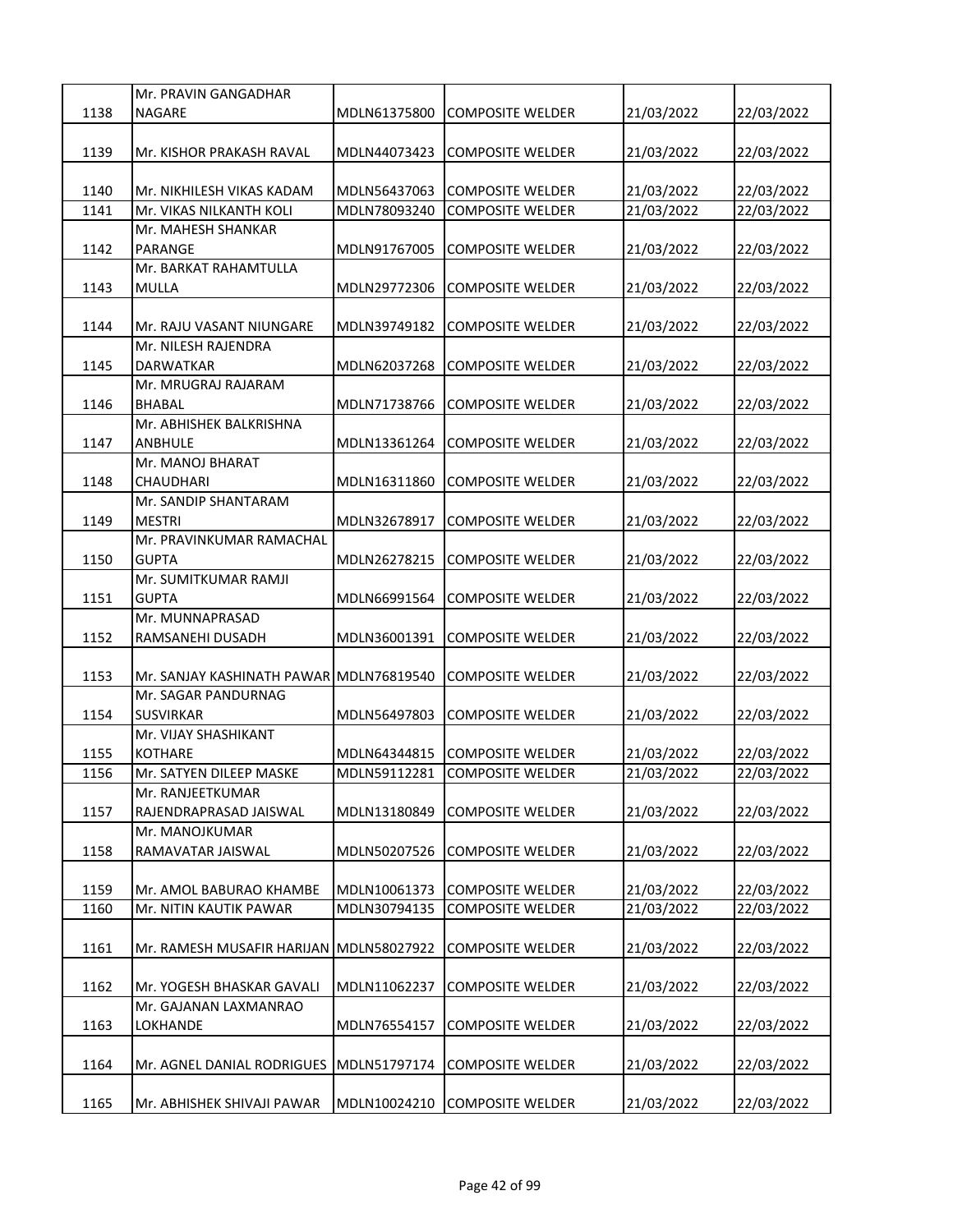|      | Mr. KASHINATH DHONDIBA                   |              |                         |            |            |
|------|------------------------------------------|--------------|-------------------------|------------|------------|
| 1166 | <b>KHAMKAR</b>                           | MDLN72382185 | <b>COMPOSITE WELDER</b> | 21/03/2022 | 22/03/2022 |
|      | Mr. PRAVIN TUKARAM                       |              |                         |            |            |
| 1167 | <b>MANDHARE</b>                          | MDLN21066016 | <b>COMPOSITE WELDER</b> | 22/03/2022 | 23/03/2022 |
|      | Mr. SANTOSH RAMDARASH                    |              |                         |            |            |
| 1168 | RAJBHAR                                  | MDLN48743098 | <b>COMPOSITE WELDER</b> | 22/03/2022 | 23/03/2022 |
|      |                                          |              |                         |            |            |
| 1169 | Mr. MAYUR DAULAT GAJAKOSH MDLN89029737   |              | <b>COMPOSITE WELDER</b> | 22/03/2022 | 23/03/2022 |
| 1170 | Mr. SUNIL SHAHU CHAVAN                   | MDLN91262073 | <b>COMPOSITE WELDER</b> | 22/03/2022 | 23/03/2022 |
|      | Mr. VIRENDRA BALASAHEB                   |              |                         |            |            |
| 1171 | DAREKAR                                  | MDLN60747778 | <b>COMPOSITE WELDER</b> | 22/03/2022 | 23/03/2022 |
|      | Mr. SANKET DHANANJAY                     |              |                         |            |            |
| 1172 | <b>BHALERAO</b>                          | MDLN38179409 | <b>COMPOSITE WELDER</b> | 22/03/2022 | 23/03/2022 |
|      |                                          |              |                         |            |            |
| 1173 | Mr. VIKAS DATTATRAY GATKAL               | MDLN17282576 | COMPOSITE WELDER        | 22/03/2022 | 23/03/2022 |
|      |                                          |              |                         |            |            |
|      |                                          |              | <b>COMPOSITE WELDER</b> |            |            |
| 1174 | Mr. GANESH RAJENDRA JAGTAP               | MDLN74476814 |                         | 22/03/2022 | 23/03/2022 |
| 1175 | Mr. PRAJWAL VITTHAL SHEDGE               | MDLN78282221 | <b>COMPOSITE WELDER</b> |            |            |
|      |                                          |              |                         | 22/03/2022 | 23/03/2022 |
|      | Mr. SURESH SHIVPRASAD                    |              |                         |            |            |
| 1176 | <b>JAISWAL</b>                           | MDLN70147138 | <b>COMPOSITE WELDER</b> | 22/03/2022 | 23/03/2022 |
|      | Mr. EKNATH PANDURANG                     |              |                         |            |            |
| 1177 | <b>BHATKAR</b>                           | MDLN82467722 | <b>COMPOSITE WELDER</b> | 22/03/2022 | 23/03/2022 |
|      |                                          |              |                         |            |            |
| 1178 | Mr. PRAJWAL VITTHAL SHEDGE               | MDLN12733635 | <b>COMPOSITE WELDER</b> | 22/03/2022 | 23/03/2022 |
|      |                                          |              |                         |            |            |
| 1179 | Mr. ROHIT VISHWANATH BHOPI MDLN29510912  |              | <b>COMPOSITE WELDER</b> | 22/03/2022 | 23/03/2022 |
| 1180 | Mr. TUSHAR TANAJI SASANE                 | MDLN42941492 | <b>COMPOSITE WELDER</b> | 22/03/2022 | 23/03/2022 |
|      |                                          |              |                         |            |            |
|      |                                          |              |                         |            |            |
| 1181 | Mr. VINOD DAULAT SONAWANE MDLN18256067   |              | <b>COMPOSITE WELDER</b> | 22/03/2022 | 23/03/2022 |
|      | Mr. GHANASHYAM NARAYAN                   |              |                         |            |            |
| 1182 | <b>NAIK</b>                              | MDLN71850307 | <b>COMPOSITE WELDER</b> | 22/03/2022 | 23/03/2022 |
|      | Mr. KETAN RAJARAM                        |              |                         |            |            |
| 1183 | <b>BELWANKAR</b>                         | MDLN43458688 | <b>COMPOSITE WELDER</b> | 22/03/2022 | 23/03/2022 |
|      | Mr. DARSHAN GORAKHNATH                   |              |                         |            |            |
| 1184 | <b>GAIKWAD</b>                           | MDLN58034738 | <b>COMPOSITE WELDER</b> | 22/03/2022 | 23/03/2022 |
|      | Mr. SHARAD PANDURANG                     |              |                         |            |            |
| 1185 | <b>DHAS</b>                              | MDLN53177021 | <b>COMPOSITE WELDER</b> | 22/03/2022 | 23/03/2022 |
| 1186 | Mr. YOGESH BIPIN MEHER                   | MDLN26031736 | <b>COMPOSITE WELDER</b> | 22/03/2022 | 23/03/2022 |
|      |                                          |              |                         |            |            |
| 1187 | Mr. ANAND MOHAN KAMBLE                   | MDLN10337519 | <b>COMPOSITE WELDER</b> | 22/03/2022 | 23/03/2022 |
| 1188 | Mr. BALU KISAN DHINDALE                  | MDLN43934840 | <b>COMPOSITE WELDER</b> | 22/03/2022 | 23/03/2022 |
| 1189 | Mr. VINOD NARAYAN PATIL                  | MDLN21875931 | <b>COMPOSITE WELDER</b> | 22/03/2022 | 23/03/2022 |
| 1190 | Mr. PANKAJ SUNIL BHOITE                  | MDLN54307002 | <b>COMPOSITE WELDER</b> | 22/03/2022 | 23/03/2022 |
|      | Mr. SANDEEP GOVIND                       |              |                         |            |            |
| 1191 | ANDHALE                                  | MDLN69562352 | <b>COMPOSITE WELDER</b> | 22/03/2022 | 23/03/2022 |
|      | Mr. HITESH RAJNARAYAN                    |              |                         |            |            |
| 1192 | YADAV                                    | MDLN44498993 | COMPOSITE WELDER        | 22/03/2022 | 23/03/2022 |
|      |                                          |              |                         |            |            |
| 1193 | Mr. KAILASH PRABHAKAR AHIRE MDLN69330147 |              | COMPOSITE WELDER        | 22/03/2022 | 23/03/2022 |
|      |                                          |              |                         |            |            |
| 1194 | Mr. KUNAL PRABHAKAR NIKAM                | MDLN68486580 | <b>COMPOSITE WELDER</b> | 22/03/2022 | 23/03/2022 |
| 1195 | Mr. SAYMAN LAXYA<br>UMBARSADA            | MDLN60829280 | <b>COMPOSITE WELDER</b> | 22/03/2022 | 23/03/2022 |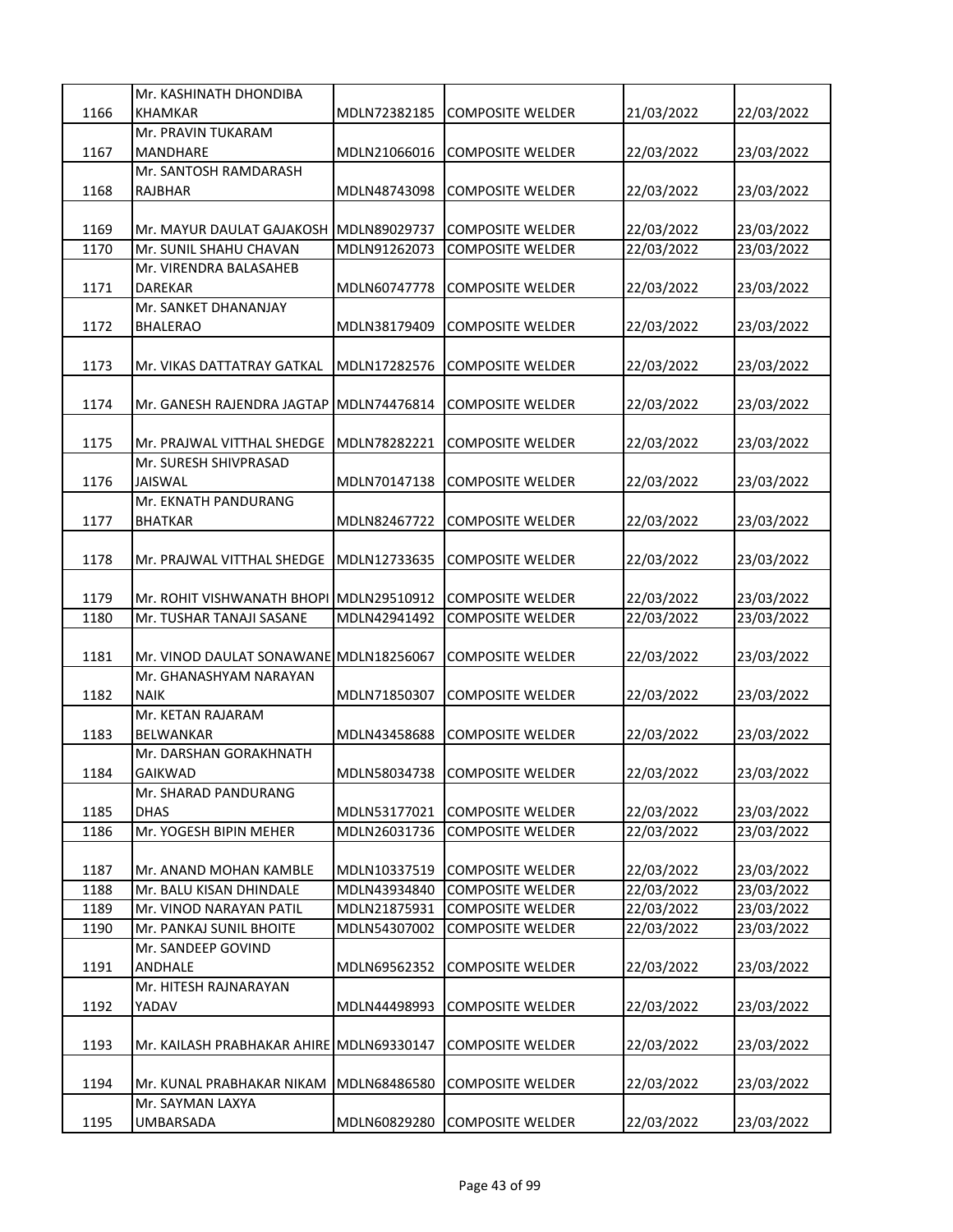| 1196 | Mr. KALU CHENDU KARTULE                                 | MDLN65270698 | <b>COMPOSITE WELDER</b> | 22/03/2022 | 23/03/2022 |
|------|---------------------------------------------------------|--------------|-------------------------|------------|------------|
|      |                                                         |              |                         |            |            |
| 1197 | Mr. DIPAK RAMSING KOKANI                                | MDLN14426900 | <b>COMPOSITE WELDER</b> | 22/03/2022 | 23/03/2022 |
| 1198 | Mr. RATILAL MANU GAVIT                                  | MDLN12050591 | <b>COMPOSITE WELDER</b> | 22/03/2022 | 23/03/2022 |
|      |                                                         |              |                         |            |            |
| 1199 | Mr. KRUSHNA SAMPAT JADHAV                               | MDLN12815953 | <b>COMPOSITE WELDER</b> | 22/03/2022 | 23/03/2022 |
| 1200 | Mr. SANTOSH BIRA POKLE                                  | MDLN92774330 | <b>COMPOSITE WELDER</b> | 22/03/2022 | 23/03/2022 |
| 1201 | Mr. AMIT TUKARAM PATIL                                  | MDLN36687606 | <b>COMPOSITE WELDER</b> | 22/03/2022 | 23/03/2022 |
|      |                                                         |              |                         |            |            |
| 1202 | Mr. ADITYA BAIDYANATH SINGH MDLN99737917                |              | <b>COMPOSITE WELDER</b> | 22/03/2022 | 23/03/2022 |
|      | Mr. GIRISH NARESH                                       |              |                         |            |            |
| 1203 | <b>KONDVILKAR</b>                                       | MDLN64745841 | <b>COMPOSITE WELDER</b> | 22/03/2022 | 23/03/2022 |
|      |                                                         |              |                         |            |            |
| 1204 | Mr. ANIL PANDURANG GURAV                                | MDLN96345305 | <b>COMPOSITE WELDER</b> | 22/03/2022 | 23/03/2022 |
| 1205 | Mr. KISHOR SHANKAR BARE                                 | MDLN17750553 | <b>COMPOSITE WELDER</b> | 22/03/2022 | 23/03/2022 |
|      | Mr. SUDHAKAR RAMSAGAR                                   |              |                         |            |            |
| 1206 | <b>CHATURVEDI</b>                                       | MDLN82616858 | <b>COMPOSITE WELDER</b> | 22/03/2022 | 23/03/2022 |
|      | Mr. SANTOSHKUMAR                                        |              |                         |            |            |
| 1207 | RAMASHAREY JAISWAR                                      | MDLN50275257 | <b>COMPOSITE WELDER</b> | 22/03/2022 | 23/03/2022 |
| 1208 | Mr. SRIKANT AJAY YADAV                                  | MDLN82251548 | <b>COMPOSITE WELDER</b> | 22/03/2022 | 23/03/2022 |
|      |                                                         |              |                         |            |            |
| 1209 | Mr. ADNAN NOUMAN SIDDHIKI                               | MDLN63511782 | <b>COMPOSITE WELDER</b> | 22/03/2022 | 23/03/2022 |
| 1210 | Mr. AJAY NAMDEV SAWANT                                  | MDLN42760237 | <b>COMPOSITE WELDER</b> | 22/03/2022 | 23/03/2022 |
| 1211 | Mr. NABIN ROSHAN EKKA                                   | MDLN57019335 | <b>COMPOSITE WELDER</b> | 22/03/2022 | 23/03/2022 |
|      | Mr. RANDHIR GULABCHAND                                  |              |                         |            |            |
| 1212 | CHAUHAN                                                 | MDLN86641845 | <b>COMPOSITE WELDER</b> | 22/03/2022 | 23/03/2022 |
|      | Mr. ANIL SHRIKRISHNA                                    |              |                         |            |            |
| 1213 | <b>BANDKAR</b><br>Mr. VIKAS DADASAHEB                   | MDLN11490234 | COMPOSITE WELDER        | 22/03/2022 | 23/03/2022 |
| 1214 | <b>KOLEKAR</b>                                          | MDLN38684817 | <b>COMPOSITE WELDER</b> | 22/03/2022 | 23/03/2022 |
|      | Mr. VIKAS PANDURANG                                     |              |                         |            |            |
| 1215 | JANJIRKAR                                               | MDLN22931413 | <b>COMPOSITE WELDER</b> | 22/03/2022 | 23/03/2022 |
|      | Mr. PRASHANT HANUMANT                                   |              |                         |            |            |
| 1216 | KAMBLE                                                  | MDLN73648931 | <b>COMPOSITE WELDER</b> | 22/03/2022 | 23/03/2022 |
|      |                                                         |              |                         |            |            |
| 1217 | Mr. MUKESH GAJANAN JADHAV MDLN27491434 COMPOSITE WELDER |              |                         | 22/03/2022 | 23/03/2022 |
|      |                                                         |              |                         |            |            |
| 1218 | Mr. SHAILESH RAMESH GHARAT MDLN83713088                 |              | <b>COMPOSITE WELDER</b> | 22/03/2022 | 23/03/2022 |
|      | Mr. AKSHAY RAMCHANDRA                                   |              |                         |            |            |
| 1219 | <b>PATHARE</b>                                          | MDLN49244457 | <b>COMPOSITE WELDER</b> | 22/03/2022 | 23/03/2022 |
|      | Mr. SANTOSHKUMAR                                        |              |                         |            |            |
| 1220 | <b>RAMVILAS PANDEY</b>                                  | MDLN47567886 | <b>COMPOSITE WELDER</b> | 22/03/2022 | 23/03/2022 |
|      | Mr. DHARMENDRA                                          |              |                         |            |            |
| 1221 | RADHESHYAM YADAV                                        | MDLN61950259 | <b>COMPOSITE WELDER</b> | 22/03/2022 | 23/03/2022 |
|      | Mr. HARSHAD HANUMANT                                    |              |                         |            |            |
| 1222 | <b>DOLAS</b>                                            | MDLN73341161 | <b>COMPOSITE WELDER</b> | 22/03/2022 | 23/03/2022 |
| 1223 | Mr. RANJIT MINZ                                         | MDLN23313203 | <b>COMPOSITE WELDER</b> | 22/03/2022 | 23/03/2022 |
| 1224 | Mr. MANGESH KISAN VIRLE                                 | MDLN74106985 | <b>COMPOSITE WELDER</b> | 22/03/2022 | 23/03/2022 |
| 1225 | Mr. MANISH KUMAR                                        | MDLN58319880 | <b>FITTER</b>           | 11/03/2022 | 14/03/2022 |
| 1226 | Mr. BIJIN RAJ E                                         | MDLN20765591 | <b>FITTER</b>           | 11/03/2022 | 14/03/2022 |
| 1227 | Mr. JITHINRAJ P                                         | MDLN50409863 | <b>FITTER</b>           | 11/03/2022 | 14/03/2022 |
|      | Mr. RAKESH SUDARSHAN                                    |              |                         |            |            |
| 1228 | <b>KUMBHAR</b>                                          | MDLN42460493 | <b>FITTER</b>           | 11/03/2022 | 14/03/2022 |
| 1229 | Mr. SAJU M                                              | MDLN77918085 | <b>FITTER</b>           | 11/03/2022 | 14/03/2022 |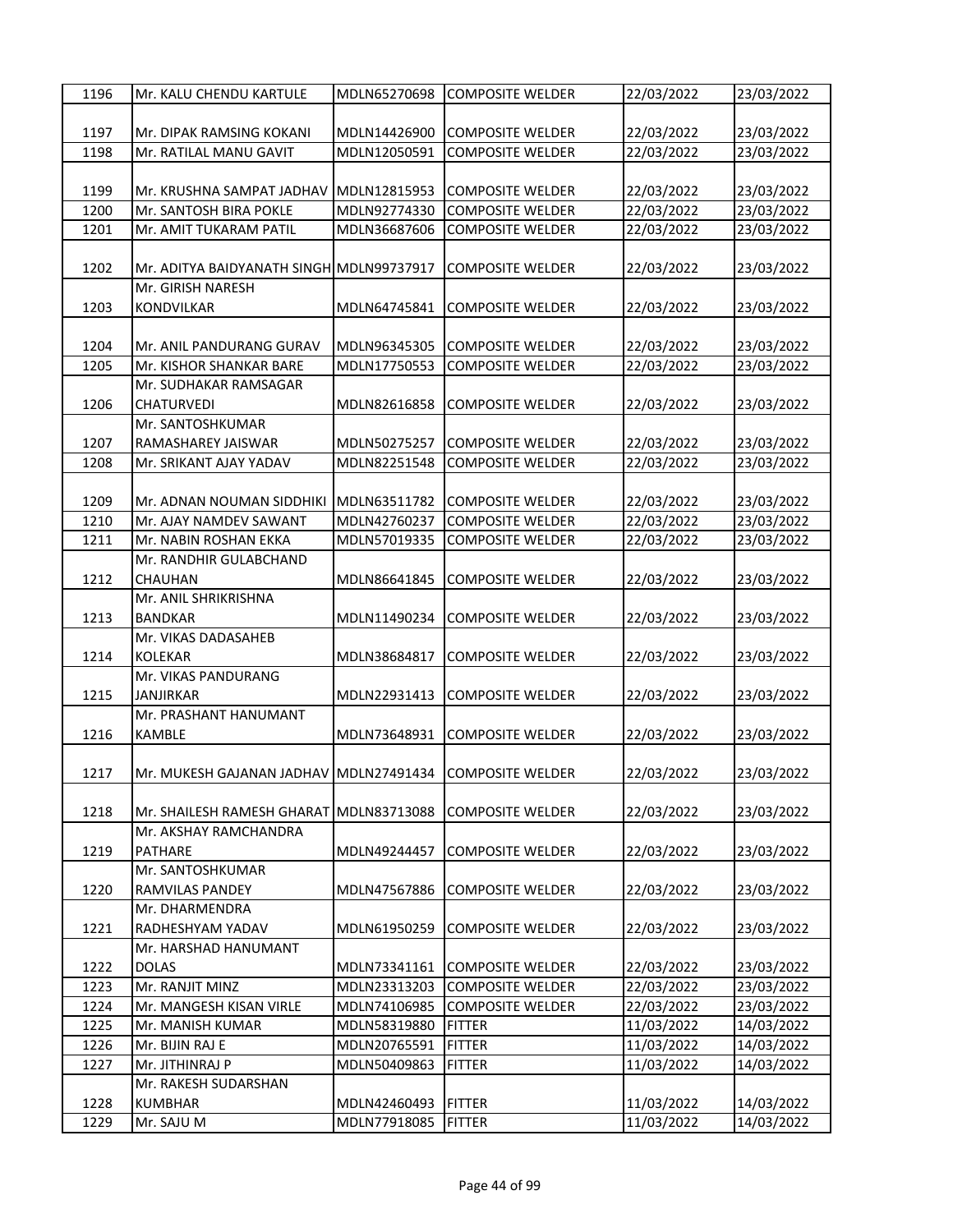| 1230 | Mr. SANDESH NAGSEN KORI    | MDLN92611937 | <b>FITTER</b> | 11/03/2022               | 14/03/2022               |
|------|----------------------------|--------------|---------------|--------------------------|--------------------------|
| 1231 | Mr. SREEJITH M             | MDLN32315180 | <b>FITTER</b> | 11/03/2022               | 14/03/2022               |
|      |                            |              |               |                          |                          |
| 1232 | Mr. SATISH GOPAL SARPHALE  | MDLN31941407 | <b>FITTER</b> | 11/03/2022               | 14/03/2022               |
| 1233 | Mr. ARUN KUMAR MH          | MDLN69211922 | <b>FITTER</b> | 11/03/2022               | 14/03/2022               |
| 1234 | Mr. PIYUSH RAMAN           | MDLN96363440 | <b>FITTER</b> | 11/03/2022               | 14/03/2022               |
|      | Mr. NAVNATH DNYANDEV       |              |               |                          |                          |
| 1235 | <b>MANE</b>                | MDLN51662804 | <b>FITTER</b> | 11/03/2022               | 14/03/2022               |
| 1236 | Mr. PRANIT VASANT PATIL    | MDLN19689470 | <b>FITTER</b> | 11/03/2022               | 14/03/2022               |
| 1237 | Mr. MANDAR DIPAK KADAM     | MDLN87221665 | <b>FITTER</b> | 11/03/2022               | 14/03/2022               |
|      |                            |              |               |                          |                          |
| 1238 | Mr. MERAJ AHMED            | MDLN56729582 | <b>FITTER</b> | 11/03/2022               | 14/03/2022               |
|      | Mr. SONAR SAGAR            |              |               |                          |                          |
| 1239 | CHANDRAKANT                | MDLN57248469 | <b>FITTER</b> | 11/03/2022               | 14/03/2022               |
| 1240 | Mr. PRASANNAJIT BHAKAT     | MDLN20563573 | <b>FITTER</b> | 11/03/2022               | 14/03/2022               |
| 1241 | Mr. RANJEET DINKAR PATIL   | MDLN39760031 | <b>FITTER</b> | 11/03/2022               | 14/03/2022               |
| 1242 | Mr. GHANASHYAM AD          | MDLN31232641 | <b>FITTER</b> | 11/03/2022               | 14/03/2022               |
| 1243 | Mr. SREEJITH M             | MDLN74384812 | <b>FITTER</b> | 11/03/2022               | 14/03/2022               |
|      | Mr. GANGASAGAR RAMDIN      |              |               |                          |                          |
| 1244 | <b>GUPTA</b>               | MDLN35916746 | <b>FITTER</b> | 11/03/2022               | 14/03/2022               |
| 1245 | Mr. ATISH ANIL PARAB       | MDLN70558308 | <b>FITTER</b> | 11/03/2022               | 14/03/2022               |
| 1246 | Mr. RUPESH POSHA KOLI      | MDLN41586205 | <b>FITTER</b> | 11/03/2022               | 14/03/2022               |
|      |                            |              |               |                          |                          |
| 1247 | Mr. SHLOK PRAKASH BHENDE   | MDLN19178732 | <b>FITTER</b> | 11/03/2022               | 14/03/2022               |
|      | Mr. ANILKUMAR RAMADHAR     |              |               |                          |                          |
| 1248 | <b>KALWAR</b>              | MDLN44837635 | <b>FITTER</b> | 11/03/2022               | 14/03/2022               |
|      |                            |              |               |                          |                          |
| 1249 | Mr. ABHAY TUKARAM KADAM    | MDLN98362583 | <b>FITTER</b> | 11/03/2022               | 14/03/2022               |
|      |                            |              |               |                          |                          |
| 1250 |                            |              |               |                          |                          |
| 1251 | Mr. NISHANT VITHOBA JADHAV | MDLN15847662 | <b>FITTER</b> | 11/03/2022<br>11/03/2022 | 14/03/2022<br>14/03/2022 |
|      | Mr. PERUMAL T              | MDLN24703039 | <b>FITTER</b> |                          |                          |
|      | Mr. DHIRAN SAMANI          |              |               |                          |                          |
| 1252 | VISHWAKARMA                | MDLN22970898 | <b>FITTER</b> | 11/03/2022               | 14/03/2022               |
|      |                            |              |               |                          |                          |
| 1253 | Mr. PRAVIN RAJENDRA SHINDE | MDLN13775136 | <b>FITTER</b> | 11/03/2022               | 14/03/2022               |
|      | Mr. SAMEER MOHAMMAD        |              |               |                          |                          |
| 1254 | <b>PATHAN</b>              | MDLN86260267 | <b>FITTER</b> | 11/03/2022               | 14/03/2022               |
|      |                            |              |               |                          |                          |
| 1255 | Mr. MOHAN JAYWANT SATHE    | MDLN82310147 | <b>FITTER</b> | 11/03/2022               | 14/03/2022               |
| 1256 | Mr. SHRI CHAND SINGH       | MDLN97299714 | <b>FITTER</b> | 11/03/2022               | 14/03/2022               |
|      | Mr. ANAND DATTARAM         |              |               |                          |                          |
| 1257 | <b>GAONKAR</b>             | MDLN30400279 | <b>FITTER</b> | 11/03/2022               | 14/03/2022               |
|      | Mr. HAIDARALI AHMEDALI     |              |               |                          |                          |
| 1258 | <b>SHAIKH</b>              | MDLN37785366 | <b>FITTER</b> | 11/03/2022               | 14/03/2022               |
|      | Mr. SWAGAT BALASAHEB       |              |               |                          |                          |
| 1259 | <b>BHOSALE</b>             | MDLN76026019 | <b>FITTER</b> | 11/03/2022               | 14/03/2022               |
| 1260 | Mr. RUPESH GOPAL PATIL     | MDLN88917348 | <b>FITTER</b> | 14/03/2022               | 15/03/2022               |
|      |                            |              |               |                          |                          |
| 1261 | Mr. ABHIJEET RAVINDRA RAUL | MDLN37455158 | <b>FITTER</b> | 14/03/2022               | 15/03/2022               |
| 1262 | Mr. RAHUL KUMAR MISHRA     | MDLN21939332 | <b>FITTER</b> | 14/03/2022               | 15/03/2022               |
|      |                            |              |               |                          |                          |
| 1263 | Mr. BHUSHAN SUDAS BHAGAT   | MDLN89608868 | <b>FITTER</b> | 14/03/2022               | 15/03/2022               |
| 1264 | Mr. AJAY BANKELAL YADAV    | MDLN73683927 | <b>FITTER</b> | 14/03/2022               | 15/03/2022               |
|      | Mr. SANDESH MADHUKAR       |              |               |                          |                          |
| 1265 | <b>DHURI</b>               | MDLN91185150 | <b>FITTER</b> | 14/03/2022               | 15/03/2022               |
|      |                            |              |               |                          |                          |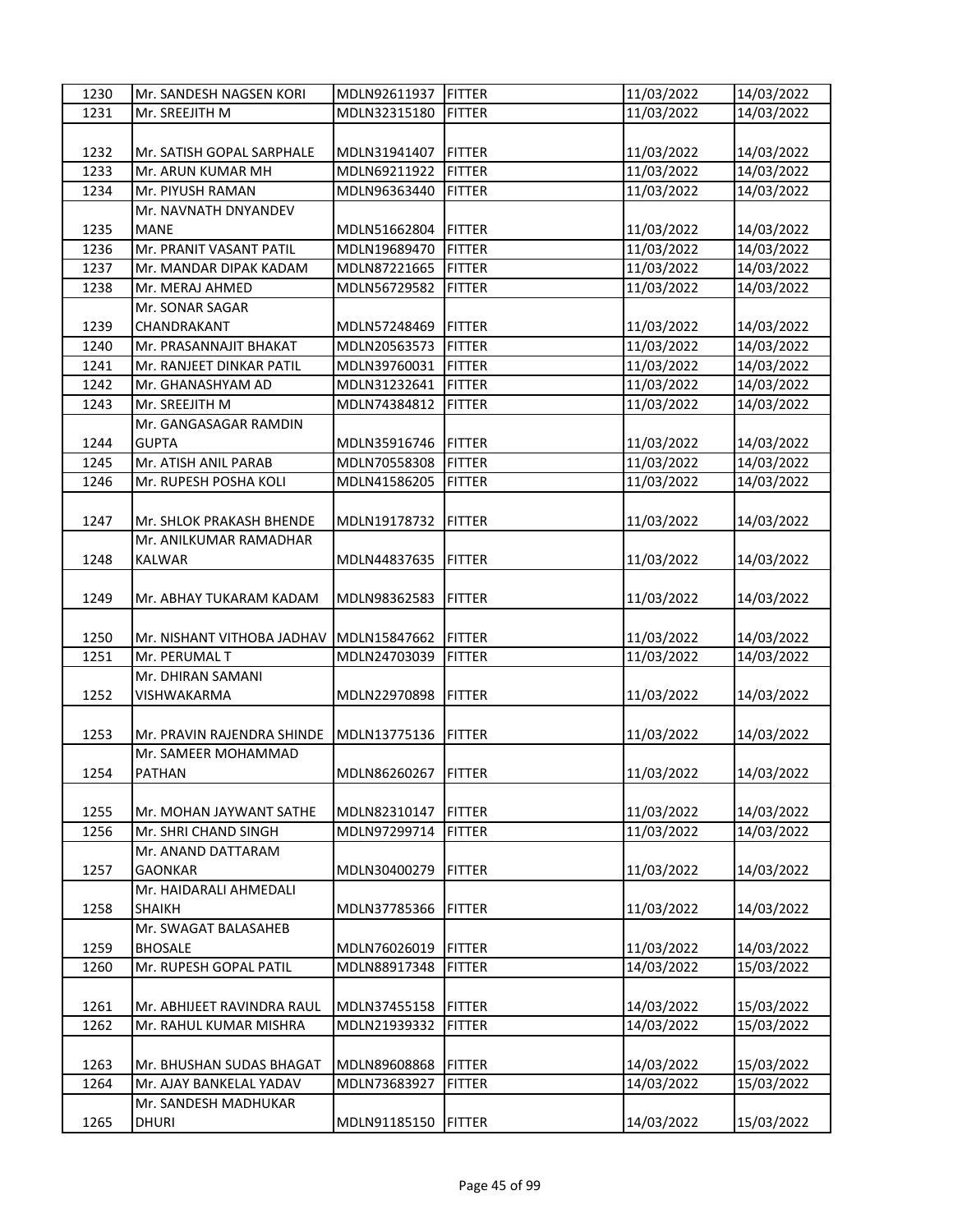| 1266 | Mr. ANAND KRISHNA KOLI                 | MDLN75161183        | FITTER         | 14/03/2022 | 15/03/2022 |
|------|----------------------------------------|---------------------|----------------|------------|------------|
|      | Mr. PRAVIN MADHUKAR                    |                     |                |            |            |
| 1267 | <b>GHARGE</b>                          | MDLN95714701        | <b>IFITTER</b> | 14/03/2022 | 15/03/2022 |
|      | Mr. MOHAMADSAJID                       |                     |                |            |            |
| 1268 | MOHAMADESUB SHEIKH                     | MDLN61112100        | <b>FITTER</b>  | 14/03/2022 | 15/03/2022 |
|      | Mr. PRAKASH PANDHARI                   |                     |                |            |            |
| 1269 | INGAVALE                               | MDLN87312398        | <b>FITTER</b>  | 14/03/2022 | 15/03/2022 |
|      |                                        |                     |                |            |            |
| 1270 | Mr. SAGAR SANJAY KARANDE               | MDLN50130018        | <b>FITTER</b>  | 14/03/2022 | 15/03/2022 |
|      | Mr. MOHAMADSAJID                       |                     |                |            |            |
| 1271 | <b>MOHAMADESUB SHEIKH</b>              | MDLN50870819        | <b>FITTER</b>  | 14/03/2022 | 15/03/2022 |
|      | Mr. AMIT RAMDAS                        |                     |                |            |            |
| 1272 | PATTEBAHADUR                           | MDLN48663270        | <b>FITTER</b>  | 14/03/2022 | 15/03/2022 |
|      | Mr. PRAMOD DAYASHANKAR                 |                     |                |            |            |
| 1273 | CHAUHAN                                | MDLN62932733        | <b>FITTER</b>  | 14/03/2022 | 15/03/2022 |
|      | Mr. VIDHYADHAR PRABHAKAR               |                     |                |            |            |
| 1274 | PARANGE                                | MDLN60163534        | <b>FITTER</b>  | 14/03/2022 | 15/03/2022 |
| 1275 | Mr. RAMESH BALKU DASHTE                | MDLN74918545        | <b>FITTER</b>  | 14/03/2022 | 15/03/2022 |
|      |                                        |                     |                |            |            |
| 1276 | Mr. MOHSEEN ALTAF HUSAIN               | MDLN17011287        | <b>FITTER</b>  | 14/03/2022 | 15/03/2022 |
| 1277 | Mr. RAHUL NIVRUTTI PATIL               | MDLN38785421        | <b>FITTER</b>  | 14/03/2022 | 15/03/2022 |
|      |                                        |                     |                |            |            |
| 1278 | Mr. ASHOK TUKARAM JADHAV               | MDLN92381842 FITTER |                | 14/03/2022 | 15/03/2022 |
| 1279 | Mr. SUBHASH BABU DALVI                 | MDLN66624157        | <b>FITTER</b>  | 14/03/2022 | 15/03/2022 |
| 1280 | Mr. VISHNU P G                         | MDLN47963931        | <b>FITTER</b>  | 14/03/2022 |            |
|      |                                        |                     |                |            | 15/03/2022 |
| 1281 | Mr. SHIVARAJ BASAPPA                   | MDLN86869319        | <b>FITTER</b>  | 14/03/2022 | 15/03/2022 |
| 1282 | Mr. MARUTI KISAN BHANGE                | MDLN33163020        | <b>FITTER</b>  | 14/03/2022 | 15/03/2022 |
| 1283 | Mr. JATIN BAPU CHOPDE                  | MDLN16703481        | <b>FITTER</b>  | 14/03/2022 | 15/03/2022 |
| 1284 | Mr. PUSHPENDRA AHIRWAR                 | MDLN51582312        | <b>FITTER</b>  | 14/03/2022 | 15/03/2022 |
| 1285 | Mr. GILROY LEO PEREIRA                 | MDLN15731258        | <b>FITTER</b>  | 14/03/2022 | 15/03/2022 |
|      |                                        |                     |                |            |            |
| 1286 | Mr. MANOJ GOPINATH LONDHE MDLN41932612 |                     | <b>FITTER</b>  | 14/03/2022 | 15/03/2022 |
|      |                                        |                     |                |            |            |
|      | Mr. RAVINDRA MACHHINDRA                |                     |                |            |            |
| 1287 | KHANDAGALE                             | MDLN71852475        | <b>FITTER</b>  | 14/03/2022 | 15/03/2022 |
|      |                                        |                     |                |            |            |
| 1288 | Mr. RAHUL GULAB WAGHMARE MDLN70993725  |                     | <b>FITTER</b>  | 14/03/2022 | 15/03/2022 |
| 1289 | Mr. DIPTESH VISHNU VINDE               | MDLN19860560        | <b>FITTER</b>  | 14/03/2022 | 15/03/2022 |
|      | Mr. VIDHYADHAR PRABHAKAR               |                     |                |            |            |
| 1290 | PARANGE                                | MDLN84144512        | <b>FITTER</b>  | 14/03/2022 | 15/03/2022 |
|      | Mr. DILIP NARAYAN                      |                     |                |            |            |
| 1291 | WAGHMARE                               | MDLN54526694        | <b>FITTER</b>  | 14/03/2022 | 15/03/2022 |
|      | Mr. SUSHANT NARAYAN                    |                     |                |            |            |
| 1292 | CHIMBULKAR                             | MDLN40144041        | <b>FITTER</b>  | 14/03/2022 | 15/03/2022 |
|      | Mr. MAHESH MOTIRAM                     |                     |                |            |            |
| 1293 | <b>BHOYAR</b>                          | MDLN20261440        | <b>FITTER</b>  | 14/03/2022 | 15/03/2022 |
|      |                                        |                     |                |            |            |
| 1294 | Mr. UDAY RAGHUNATH PATIL               | MDLN50446288        | <b>FITTER</b>  | 14/03/2022 | 15/03/2022 |
|      |                                        |                     |                |            |            |
| 1295 | Mr. SAGAR BHIMRAO ATIGRE               | MDLN48737105        | <b>FITTER</b>  | 15/03/2022 | 16/03/2022 |
| 1296 | Mr. BINOD KUMAR RAJAK                  | MDLN19769106        | <b>FITTER</b>  | 15/03/2022 | 16/03/2022 |
|      | Mr. AAKASH SHASHIKANT                  |                     |                |            |            |
| 1297 | PANCHAL                                | MDLN78568053        | <b>FITTER</b>  | 15/03/2022 | 16/03/2022 |
|      |                                        |                     |                |            |            |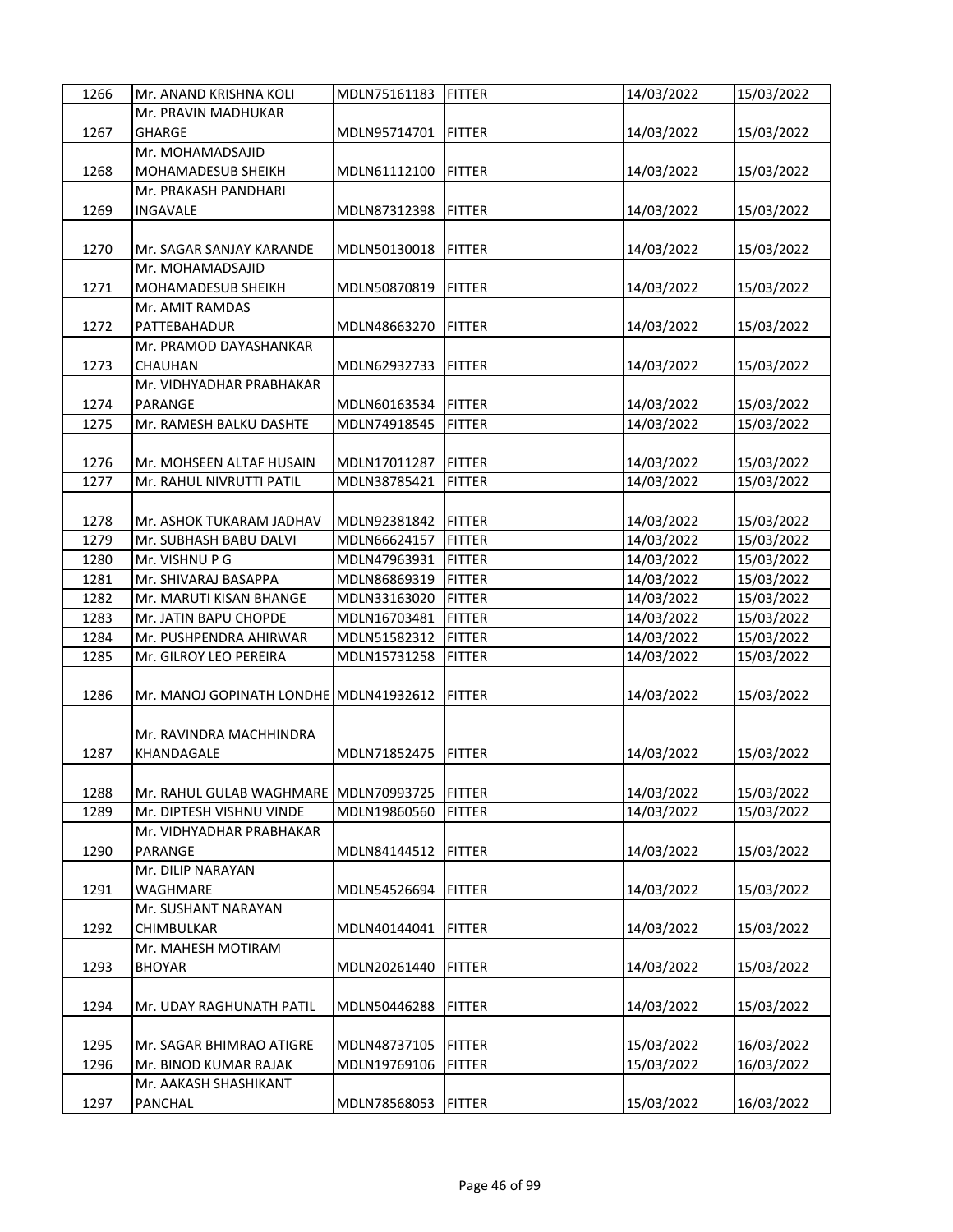| 1298 | Mr. PRAMOD SANTAN YADAV                 | MDLN16525659 | <b>IFITTER</b> | 15/03/2022 | 16/03/2022 |
|------|-----------------------------------------|--------------|----------------|------------|------------|
| 1299 | Mr. AMIR ASHRAF PATHAN                  | MDLN23119493 | <b>FITTER</b>  | 15/03/2022 | 16/03/2022 |
| 1300 | Mr. KANHAIYA RAM                        | MDLN25077414 | FITTER         | 15/03/2022 | 16/03/2022 |
|      |                                         |              |                |            |            |
| 1301 | Mr. LOUIS MICHAEL ALMEIDA               | MDLN20098730 | <b>FITTER</b>  | 15/03/2022 | 16/03/2022 |
|      |                                         |              |                |            |            |
| 1302 | Mr. SANTU KASHINATH JADHAV MDLN53895379 |              | <b>FITTER</b>  | 15/03/2022 | 16/03/2022 |
|      |                                         |              |                |            |            |
| 1303 | Mr. HASAN RAMAJAN HAKIM                 | MDLN27393851 | <b>FITTER</b>  | 15/03/2022 | 16/03/2022 |
|      |                                         |              |                |            |            |
| 1304 | Mr. NAGESH ANANT MOHITE                 | MDLN63973511 | FITTER         | 15/03/2022 | 16/03/2022 |
| 1305 | Mr. AJAY VINOD RAUT                     | MDLN10933269 | <b>FITTER</b>  | 15/03/2022 | 16/03/2022 |
|      |                                         |              |                |            |            |
| 1306 | Mr. VISHAL LAXMAN YEWALE                | MDLN60619995 | <b>FITTER</b>  | 15/03/2022 | 16/03/2022 |
|      | Mr. DEEPAK RAJENDRA                     |              |                |            |            |
| 1307 | SONAWANE                                | MDLN48591677 | <b>FITTER</b>  | 15/03/2022 | 16/03/2022 |
|      |                                         |              |                |            |            |
| 1308 | Mr. DHANESH NAMDEV VISHE                | MDLN73029322 | <b>FITTER</b>  | 15/03/2022 | 16/03/2022 |
| 1309 | Mr. SAGAR GANESH NIBRE                  | MDLN13206485 | <b>FITTER</b>  | 15/03/2022 | 16/03/2022 |
|      |                                         |              |                |            |            |
| 1310 | Mr. SANDESH GAJANAN BHANJI MDLN55840528 |              | <b>FITTER</b>  | 15/03/2022 | 16/03/2022 |
|      | Mr. MURLIDHAR MOHAN                     |              |                |            |            |
| 1311 | VAIDYA                                  | MDLN46408938 | FITTER         | 15/03/2022 | 16/03/2022 |
|      | Mr. MANOJ RAVINDRA                      |              |                |            |            |
| 1312 | DHANGADE                                | MDLN84949404 | <b>FITTER</b>  | 15/03/2022 | 16/03/2022 |
|      | Mr. CHANDRASHEKHAR LOTAN                |              |                |            |            |
| 1313 | SONAR                                   | MDLN81608525 | <b>FITTER</b>  | 15/03/2022 | 16/03/2022 |
|      |                                         |              |                |            |            |
| 1314 | Mr. KISHOR KASHIRAM KAMBLE              | MDLN21698738 | <b>FITTER</b>  | 15/03/2022 | 16/03/2022 |
|      | Mr. AJAYKUMAR SHIVNATH                  |              |                |            |            |
| 1315 | <b>JAISWAR</b>                          | MDLN63118699 | <b>FITTER</b>  | 15/03/2022 | 16/03/2022 |
|      | Mr. HANUMANT SUDAM                      |              |                |            |            |
| 1316 | BAMBALE                                 | MDLN96487919 | <b>FITTER</b>  | 15/03/2022 | 16/03/2022 |
|      | Mr. AMIT YASHWANT                       |              |                |            |            |
| 1317 | MANJAREKAR                              | MDLN21261313 | <b>IFITTER</b> | 15/03/2022 | 16/03/2022 |
|      |                                         |              |                |            |            |
| 1318 | Mr. ARVIND BABAN KUMARE                 | MDLN39371009 | <b>FITTER</b>  | 15/03/2022 | 16/03/2022 |
|      |                                         |              |                |            |            |
| 1319 | Mr. SUNIL VISHNU JAMBHALE               | MDLN77304114 | <b>FITTER</b>  | 15/03/2022 | 16/03/2022 |
|      | Mr. SWARAJ HARISHCHANDRA                |              |                |            |            |
| 1320 | <b>GHARU</b>                            | MDLN35949995 | <b>FITTER</b>  | 15/03/2022 | 16/03/2022 |
|      |                                         |              |                |            |            |
| 1321 | Mr. AMOL ASHOK VALHEKAR                 | MDLN46190800 | <b>FITTER</b>  | 15/03/2022 | 16/03/2022 |
|      |                                         |              |                |            |            |
| 1322 | Mr. KRISHNA MAHADEV LUDBE               | MDLN23683139 | <b>FITTER</b>  | 15/03/2022 | 16/03/2022 |
| 1323 | Mr. KIRAN ANIL NAGMOTE                  | MDLN33669559 | <b>FITTER</b>  | 15/03/2022 | 16/03/2022 |
| 1324 | Mr. SUSHIL LAXMAN AMBRE                 | MDLN87592081 | <b>FITTER</b>  | 15/03/2022 | 16/03/2022 |
|      |                                         |              |                |            |            |
| 1325 | Mr. PRATIK NARESH SANKHE                | MDLN39719154 | <b>FITTER</b>  | 15/03/2022 | 16/03/2022 |
|      | Mr. SANDEEP JAYWENT                     |              |                |            |            |
| 1326 | KHARPUDE                                | MDLN71696185 | <b>FITTER</b>  | 15/03/2022 | 16/03/2022 |
| 1327 | Mrs. KIRTI VICKY KAMTEKAR               | MDLN81325971 | <b>FITTER</b>  | 15/03/2022 | 16/03/2022 |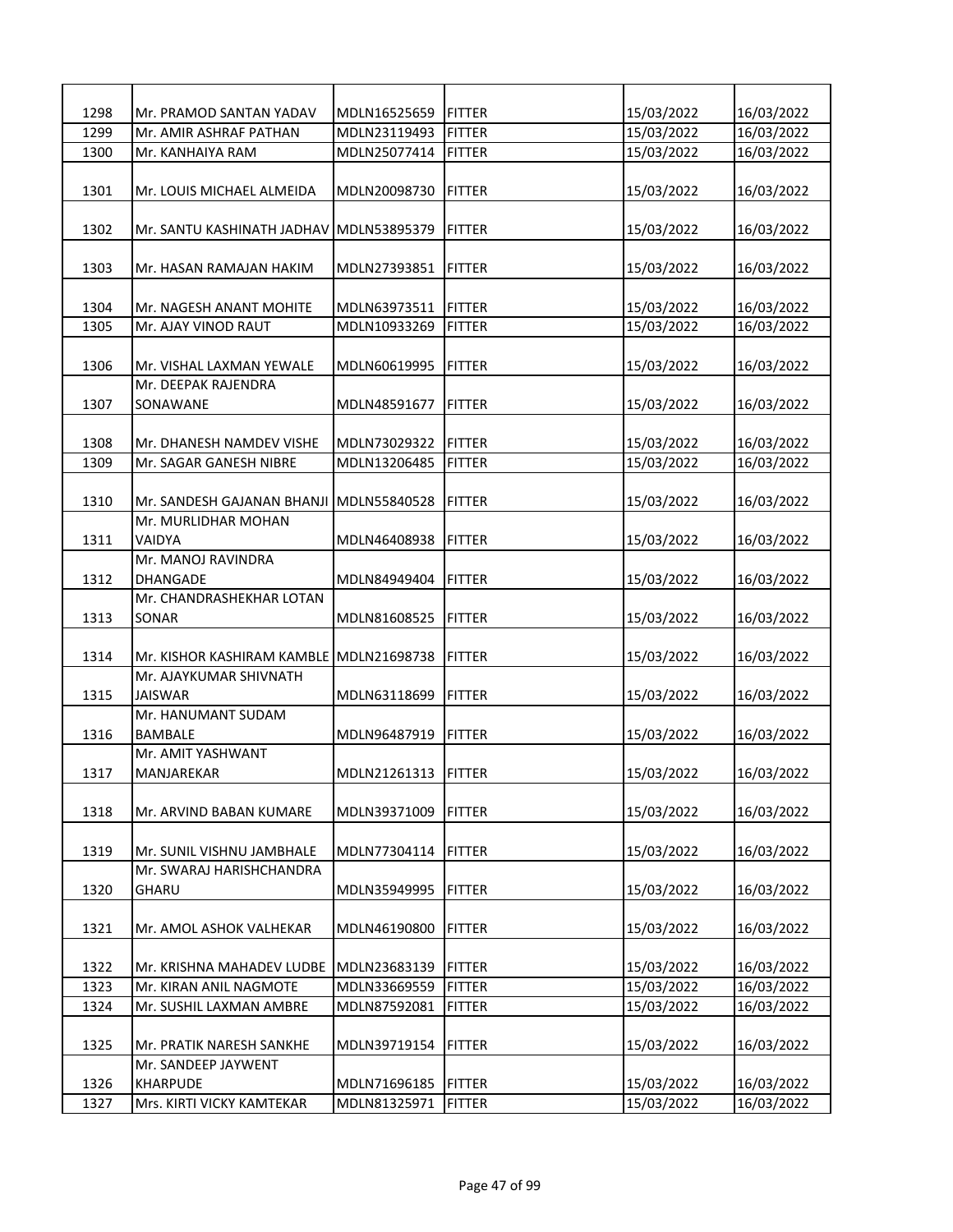|              | Mr. SUHAS DHONDIBA                        |                              |                |                          |                          |
|--------------|-------------------------------------------|------------------------------|----------------|--------------------------|--------------------------|
| 1328         | KONDUSKAR                                 | MDLN59504678                 | <b>FITTER</b>  | 15/03/2022               | 16/03/2022               |
| 1329         | Mr. TUSHAR GULAB WALUNJ                   | MDLN81517406                 | <b>FITTER</b>  | 15/03/2022               | 16/03/2022               |
|              |                                           |                              |                |                          |                          |
| 1330         | Mrs. ANKITA ADITYA GONDHALI MDLN77704928  |                              | <b>FITTER</b>  | 16/03/2022               | 17/03/2022               |
|              |                                           |                              |                |                          |                          |
| 1331         | Mr. SOURABH SANJAY PATOLE                 | MDLN53301109                 | <b>FITTER</b>  | 16/03/2022               | 17/03/2022               |
|              | Mr. DINESH SAKHARAM                       |                              |                |                          |                          |
| 1332         | GAWALI                                    | MDLN26652051                 | <b>FITTER</b>  | 16/03/2022               | 17/03/2022               |
|              | Mr. SHIVAKUMAR MALLAPPA                   |                              |                |                          |                          |
| 1333         | KUMBHAR                                   | MDLN77169482                 | <b>FITTER</b>  | 16/03/2022               | 17/03/2022               |
|              | Mr. ABHISHEK SHRIKRISHNA                  |                              |                |                          |                          |
| 1334         | <b>BHATKAR</b>                            | MDLN49276172                 | <b>FITTER</b>  | 16/03/2022               | 17/03/2022               |
|              |                                           |                              |                |                          |                          |
| 1335         | Mr. MAYUR SUBARAO MAGAR                   | MDLN98851653                 | <b>FITTER</b>  | 16/03/2022               | 17/03/2022               |
|              |                                           |                              |                |                          |                          |
| 1336         | Mr. PRAMOD PRALHAD PATIL                  | MDLN95597122                 | <b>FITTER</b>  | 16/03/2022               | 17/03/2022               |
|              | Mr. PRATHAMESH SHAHAJI                    |                              |                |                          |                          |
| 1337         | <b>KAMBLE</b>                             | MDLN62558596                 | <b>FITTER</b>  | 16/03/2022               | 17/03/2022               |
|              |                                           |                              |                |                          |                          |
| 1338         | Mr. PRATIK PRADEEP KAMBLE                 | MDLN69706197                 | <b>FITTER</b>  | 16/03/2022               | 17/03/2022               |
|              | Mr. TARACHAND RAJARAM                     |                              |                |                          |                          |
| 1339         | <b>THORAT</b>                             | MDLN70748113                 | <b>FITTER</b>  | 16/03/2022               | 17/03/2022               |
| 1340         | Mr. RUPESH VASANT BHOPI                   | MDLN69672750                 | <b>FITTER</b>  | 16/03/2022               | 17/03/2022               |
|              |                                           |                              |                |                          |                          |
| 1341         | Mr. SAHIL SADANAND SAWANT                 | MDLN64143718                 | <b>FITTER</b>  | 16/03/2022               | 17/03/2022               |
|              | Mr. SANJAY YASHWANT                       |                              |                |                          |                          |
| 1342         | WAGHMARE                                  | MDLN98836872                 | <b>FITTER</b>  | 16/03/2022               | 17/03/2022               |
|              |                                           |                              |                |                          |                          |
| 1343         | Mr. HEMANT SURESH BAUSKAR                 | MDLN83397310                 | <b>FITTER</b>  | 16/03/2022               | 17/03/2022               |
|              | Mr. HARIOM SURESH                         |                              |                |                          |                          |
| 1344         | <b>GAWHANKAR</b>                          | MDLN95308631                 | <b>FITTER</b>  | 16/03/2022               | 17/03/2022               |
|              |                                           |                              |                |                          |                          |
| 1345         | Mr. JIGAR JANARDAN PARANGE                | MDLN52366521                 | <b>FITTER</b>  | 16/03/2022               | 17/03/2022               |
|              | Mrs. VAIBHAV MAHADEO                      |                              |                |                          |                          |
| 1346         | SAWANT                                    | MDLN88786642                 | <b>IFITTER</b> | 16/03/2022               | 17/03/2022               |
|              |                                           |                              |                |                          |                          |
|              | Mr. SUFIYAN SHABBIR                       |                              |                |                          |                          |
| 1347<br>1348 | <b>BANDIRKAR</b><br>Mr. PRAVIN DAMU ADAGA | MDLN34977826                 | <b>FITTER</b>  | 16/03/2022<br>16/03/2022 | 17/03/2022<br>17/03/2022 |
| 1349         |                                           | MDLN52138780<br>MDLN88275750 | <b>FITTER</b>  |                          |                          |
|              | Mr. FUZAIL IQBAL KAZI                     |                              | <b>FITTER</b>  | 16/03/2022               | 17/03/2022               |
|              |                                           |                              |                |                          |                          |
| 1350         | Mr. DESMOND WALTER DUNN                   | MDLN48251334                 | <b>FITTER</b>  | 16/03/2022               | 17/03/2022               |
|              | Mr. RANAJEET APPASO                       |                              |                |                          |                          |
| 1351         | KSHIRASAGAR                               | MDLN84535061                 | <b>FITTER</b>  | 16/03/2022               | 17/03/2022               |
|              |                                           |                              |                |                          |                          |
| 1352         | Mr. SOMNATH MARUTI YADAV                  | MDLN78589840                 | <b>FITTER</b>  | 16/03/2022               | 17/03/2022               |
| 1353         | Mr. AVINASH ANANT PATIL                   | MDLN74448764                 | <b>FITTER</b>  | 16/03/2022               | 17/03/2022               |
|              | Mr. RAVINDRA BHAGAJI                      |                              |                |                          |                          |
| 1354         | CHAUDHARI                                 | MDLN54280212                 | <b>FITTER</b>  | 16/03/2022               | 17/03/2022               |
|              |                                           |                              |                |                          |                          |
| 1355         | Mr. VIJAY LALASO NALAWADE                 | MDLN30967798                 | <b>FITTER</b>  | 16/03/2022               | 17/03/2022               |
|              |                                           |                              |                |                          |                          |
| 1356         | Mr. GOVIND TANAJI BHOSALE                 | MDLN84840638                 | <b>FITTER</b>  | 16/03/2022               | 17/03/2022               |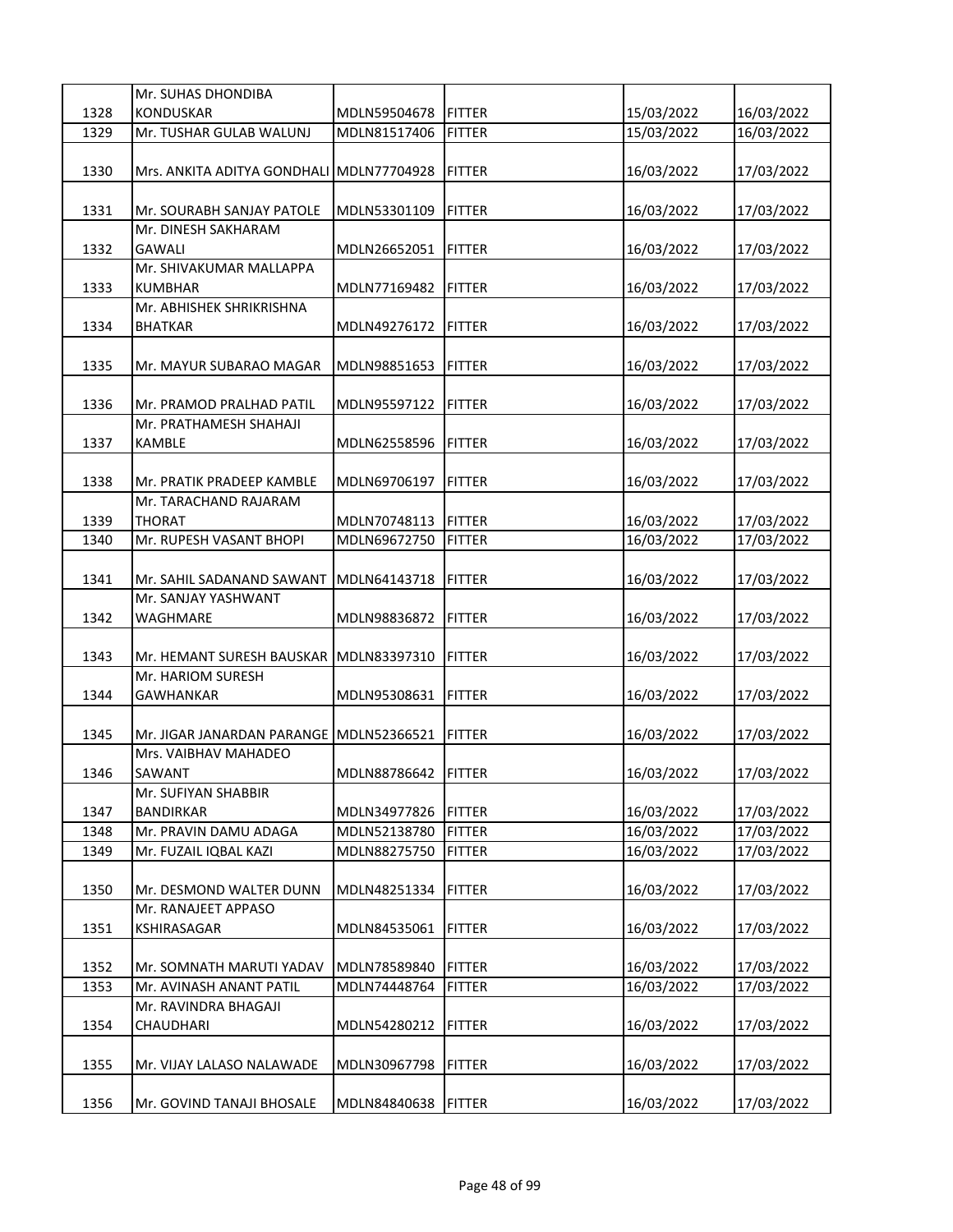|      | Mr. PRAVIN SHANTARAM                     |              |                |            |            |
|------|------------------------------------------|--------------|----------------|------------|------------|
| 1357 | <b>KADAM</b>                             | MDLN72901471 | <b>FITTER</b>  | 16/03/2022 | 17/03/2022 |
|      |                                          |              |                |            |            |
| 1358 | Mr. SUSHANT POPAT PAWAR                  | MDLN20084212 | <b>FITTER</b>  | 16/03/2022 | 17/03/2022 |
| 1359 | Mr. NIKHIL DILIP BARHATE                 | MDLN15840160 | <b>FITTER</b>  | 16/03/2022 | 17/03/2022 |
| 1360 | Mr. SAGAR DIPAK NAIK                     | MDLN57767905 | <b>FITTER</b>  | 16/03/2022 | 17/03/2022 |
|      |                                          |              |                |            |            |
| 1361 | Mr. AJIT KUMAR SONAWANE                  | MDLN57045454 | <b>FITTER</b>  | 16/03/2022 | 17/03/2022 |
|      | Mr. PRASHANT PUNDLIK                     |              |                |            |            |
| 1362 | PATAWALE                                 | MDLN65441573 | <b>FITTER</b>  | 16/03/2022 | 17/03/2022 |
|      | Mr. PREMANAND PRABHAKAR                  |              |                |            |            |
| 1363 | <b>PATIL</b>                             | MDLN74433117 | <b>FITTER</b>  | 16/03/2022 | 17/03/2022 |
| 1364 | Mr. JIVAN YUVRAJ KADAM                   | MDLN64763177 | <b>FITTER</b>  | 16/03/2022 | 17/03/2022 |
|      | Mr. VILAS PANDURANG                      |              |                |            |            |
| 1365 | <b>KHAVARE</b>                           | MDLN33952594 | <b>FITTER</b>  | 17/03/2022 | 21/03/2022 |
| 1366 | Mr. NITESH ARJUN SHELAR                  | MDLN10958480 | <b>FITTER</b>  | 17/03/2022 | 21/03/2022 |
|      |                                          |              |                |            |            |
| 1367 | Mr. GANGARAM ANAND DHURI MDLN26087979    |              | <b>FITTER</b>  | 17/03/2022 | 21/03/2022 |
|      |                                          |              |                |            |            |
| 1368 | Ms. DIVYA SURYAKANT SHIRSAT MDLN64017964 |              | <b>FITTER</b>  | 17/03/2022 | 21/03/2022 |
| 1369 | Mr. MANOJ ARJUN BODKE                    | MDLN37762965 | <b>FITTER</b>  | 17/03/2022 | 21/03/2022 |
|      | Mr. PRAVIN PATILBUVA                     |              |                |            |            |
| 1370 | <b>CHIKANE</b>                           | MDLN58954515 | <b>FITTER</b>  | 17/03/2022 | 21/03/2022 |
| 1371 | Mr. OMKAR KRISHNA THALE                  | MDLN67344132 | <b>FITTER</b>  | 17/03/2022 | 21/03/2022 |
|      | Mr. VASUDEV DEVIDAS                      |              |                |            |            |
| 1372 | <b>THAKARE</b>                           | MDLN83662180 | <b>FITTER</b>  | 17/03/2022 | 21/03/2022 |
| 1373 | Mr. RUPESH VINAYAK WAJE                  | MDLN13912697 | <b>FITTER</b>  | 17/03/2022 | 21/03/2022 |
|      |                                          |              |                |            |            |
|      |                                          |              |                |            |            |
| 1374 | Mr. YOGESH PUNJAJI DHOLE                 | MDLN69570846 | <b>FITTER</b>  | 17/03/2022 | 21/03/2022 |
|      | Mr. RAHUL SHANKAR                        |              |                |            |            |
| 1375 | <b>DHADWAD</b>                           | MDLN11191933 | <b>FITTER</b>  | 17/03/2022 | 21/03/2022 |
|      |                                          |              |                |            |            |
| 1376 | Mr. AKSHAY PRAKASH JADHAV                | MDLN51485272 | <b>FITTER</b>  | 17/03/2022 | 21/03/2022 |
|      |                                          |              |                |            |            |
| 1377 | Mr. MANOJ BHUBANI PRADHAN MDLN25726148   |              | <b>FITTER</b>  | 17/03/2022 | 21/03/2022 |
|      |                                          |              |                |            |            |
| 1378 | Mr. VISHWAS KOLHYA MHATRE MDLN58403822   |              | <b>IFITTER</b> | 17/03/2022 | 21/03/2022 |
|      |                                          |              |                |            |            |
| 1379 | Mr. AMOL RAGHUNATH JAGTAP MDLN19500056   |              | <b>FITTER</b>  | 17/03/2022 | 21/03/2022 |
|      | Mr. SUDAM BHAGWAN                        |              |                |            |            |
| 1380 | <b>UMALKAR</b>                           | MDLN25607298 | <b>FITTER</b>  | 17/03/2022 | 21/03/2022 |
|      | Mr. NITUNKUMAR MARKAND                   |              |                |            |            |
| 1381 | <b>TEKAM</b>                             | MDLN13822529 | <b>FITTER</b>  | 17/03/2022 | 21/03/2022 |
| 1382 | Mr. PANKAJ VINAYAK PATIL                 | MDLN69698671 | <b>FITTER</b>  | 17/03/2022 | 21/03/2022 |
| 1383 | Mr. SACHIN SUNIL SHETE                   | MDLN77358983 | <b>FITTER</b>  | 17/03/2022 | 21/03/2022 |
|      |                                          |              |                |            |            |
| 1384 | Mr. GOKUL HARIDAS BUDAIKAR               | MDLN88970449 | <b>FITTER</b>  | 17/03/2022 | 21/03/2022 |
|      |                                          |              |                |            |            |
| 1385 | Mr. SUNIL DEVIDAS SAWANT                 | MDLN50307315 | <b>FITTER</b>  | 17/03/2022 | 21/03/2022 |
|      |                                          |              |                |            |            |
| 1386 | Mr. AMOL SOMNATH TAJANE                  | MDLN53988783 | <b>FITTER</b>  | 17/03/2022 | 21/03/2022 |
|      | Mr. PRASHANT HIRALAL                     |              |                |            |            |
| 1387 | <b>THORAT</b>                            | MDLN25429830 | <b>FITTER</b>  | 17/03/2022 | 21/03/2022 |
| 1388 | Mr. VIPIN SUDHAKAR THAKARE               | MDLN60739532 | <b>FITTER</b>  | 17/03/2022 | 21/03/2022 |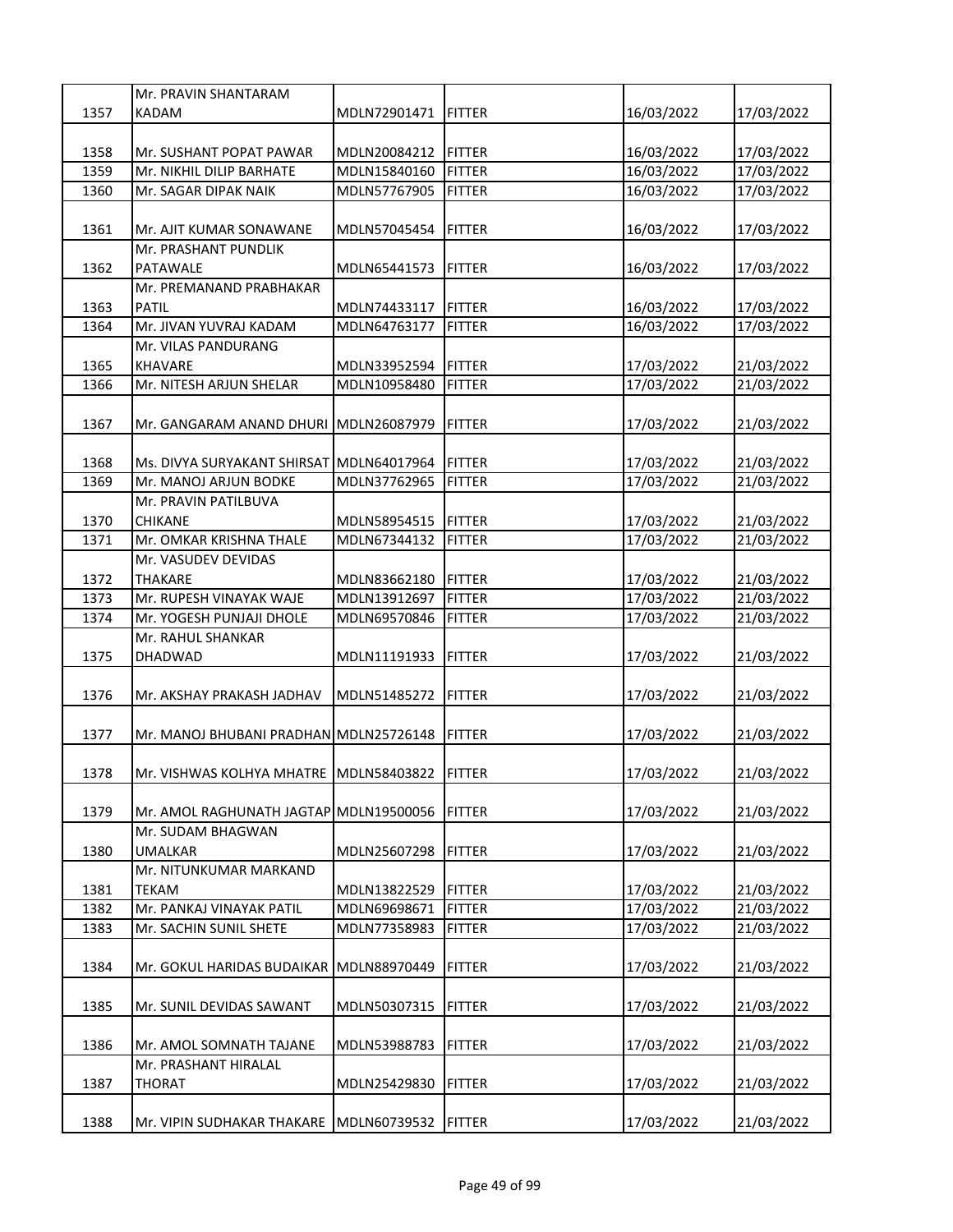|      | Mr. ASHISH PANDHARINATH                |              |                |            |            |
|------|----------------------------------------|--------------|----------------|------------|------------|
| 1389 | AREKAR                                 | MDLN25145585 | <b>FITTER</b>  | 17/03/2022 | 21/03/2022 |
|      | Mr. DEEPAK PURUSHOTTAM                 |              |                |            |            |
| 1390 | <b>BENDALE</b>                         | MDLN23860861 | <b>FITTER</b>  | 17/03/2022 | 21/03/2022 |
|      |                                        |              |                |            |            |
| 1391 | Mr. SHIVRAM KUMAR BHOSALE MDLN44180852 |              | FITTER         | 17/03/2022 | 21/03/2022 |
|      |                                        |              |                |            |            |
| 1392 | Mr. KETAN GANESH HANKARE               | MDLN20958113 | <b>FITTER</b>  | 17/03/2022 | 21/03/2022 |
| 1393 | Mr. SAGAR SHAM BHOIR                   | MDLN53108158 | <b>FITTER</b>  | 17/03/2022 | 21/03/2022 |
|      | Mr. PURUSHOTTAM AMRUTA                 |              |                |            |            |
| 1394 | INGLE                                  | MDLN26203806 | <b>FITTER</b>  | 17/03/2022 | 21/03/2022 |
|      |                                        |              |                |            |            |
|      |                                        |              |                |            |            |
| 1395 | Mr. RAKESH ARVIND RUPASARI             | MDLN11853672 | <b>FITTER</b>  | 17/03/2022 | 21/03/2022 |
| 1396 | Mr. BAJIRAO TANAJI PATIL               | MDLN15433557 | <b>FITTER</b>  | 17/03/2022 | 21/03/2022 |
|      | Mr. BHAVESH MAHESH                     |              |                |            |            |
| 1397 | <b>TAMORE</b>                          | MDLN58224074 | <b>FITTER</b>  | 17/03/2022 | 21/03/2022 |
| 1398 | Mr. ABHAY NAVNATH TARE                 | MDLN38302093 | <b>FITTER</b>  | 17/03/2022 | 21/03/2022 |
|      | Mr. TEJAS VIDHYADHAR                   |              |                |            |            |
| 1399 | AREKAR                                 | MDLN49547639 | <b>FITTER</b>  | 17/03/2022 | 21/03/2022 |
|      |                                        |              |                |            |            |
| 1400 | Mr. KALPESH DAYANAND NAIK              | MDLN13155264 | <b>FITTER</b>  | 21/03/2022 | 22/03/2022 |
|      |                                        |              |                |            |            |
| 1401 | Mr. MANVEL MARCUS MARTIN               | MDLN98013698 | <b>FITTER</b>  | 21/03/2022 | 22/03/2022 |
|      |                                        |              |                |            |            |
| 1402 | Mr. PRATIK VASANT ONDKAR               | MDLN25533473 | <b>FITTER</b>  | 21/03/2022 | 22/03/2022 |
| 1403 | Ms. KIRTIMA SUDAM LAMTE                | MDLN56811287 | <b>FITTER</b>  | 21/03/2022 | 22/03/2022 |
|      | Mr. DASHARATH RAGHUNATH                |              |                |            |            |
| 1404 | KOLI                                   | MDLN46898659 | <b>FITTER</b>  | 21/03/2022 | 22/03/2022 |
| 1405 | Mr. SANDIP HARI JADHAV                 | MDLN35450179 | <b>FITTER</b>  | 21/03/2022 | 22/03/2022 |
| 1406 | Mr. BHUSHAN AJIT POLEKAR               | MDLN60630274 | <b>FITTER</b>  | 21/03/2022 | 22/03/2022 |
|      | Mr. HAMBIRARAO BABANRAO                |              |                |            |            |
| 1407 | KOLI                                   | MDLN71312138 | <b>FITTER</b>  | 21/03/2022 | 22/03/2022 |
|      | Mr. AMOL PRABHAKAR                     |              |                |            |            |
| 1408 | DANDEKAR                               | MDLN97919303 | <b>FITTER</b>  | 21/03/2022 | 22/03/2022 |
|      | Mr. GIRIDHAR LAXMAN                    |              |                |            |            |
| 1409 | <b>JAWALKAR</b>                        | MDLN98739342 | <b>IFITTER</b> | 21/03/2022 | 22/03/2022 |
| 1410 | Mr. DIPAK BHATU SABALE                 | MDLN24327394 | <b>FITTER</b>  | 21/03/2022 | 22/03/2022 |
|      | Mr. ASHISH VISHWANATH                  |              |                |            |            |
| 1411 | MEHER                                  | MDLN70286931 | <b>FITTER</b>  | 21/03/2022 | 22/03/2022 |
|      | Mr. MAHESHWAR SHRIRAM                  |              |                |            |            |
| 1412 | DHARMIK                                | MDLN35429600 | <b>FITTER</b>  | 21/03/2022 | 22/03/2022 |
|      | Mr. RITESH KUMAR                       |              |                |            |            |
|      | SHIRWASTAV                             |              |                |            |            |
| 1413 |                                        | MDLN66277016 | <b>FITTER</b>  | 21/03/2022 | 22/03/2022 |
| 1414 | Mr. RAHUL SINGH                        | MDLN73181199 | <b>FITTER</b>  | 21/03/2022 | 22/03/2022 |
|      |                                        |              |                |            |            |
| 1415 | Mr. HARSHAD RAJENDRA KOLI              | MDLN42506720 | <b>FITTER</b>  | 21/03/2022 | 22/03/2022 |
| 1416 | Mr. RUSHIKESH DIPAK RAUT               | MDLN69281860 | <b>FITTER</b>  | 21/03/2022 | 22/03/2022 |
|      | Mr. JAYVANT SAKHARAM                   |              |                |            |            |
| 1417 | <b>BHOYE</b>                           | MDLN69856255 | <b>FITTER</b>  | 21/03/2022 | 22/03/2022 |
|      | Mr. RAHULKUMAR RAVINDRA                |              |                |            |            |
| 1418 | <b>GUPTA</b>                           | MDLN38390192 | <b>FITTER</b>  | 21/03/2022 | 22/03/2022 |
|      |                                        |              |                |            |            |
| 1419 | Mr. KIRAN NANDKUMAR PATIL              | MDLN28282474 | <b>FITTER</b>  | 21/03/2022 | 22/03/2022 |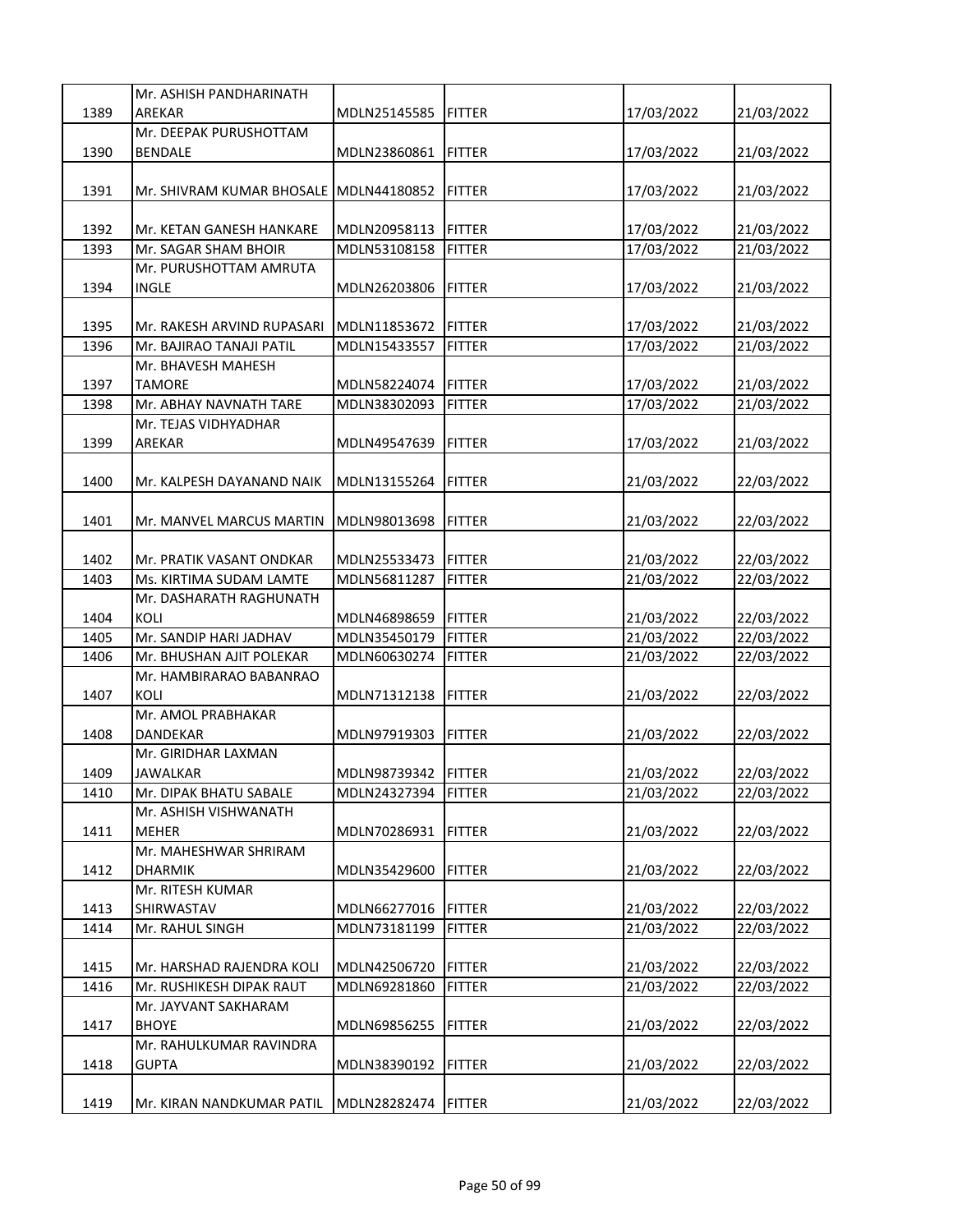| 1420 | Mr. VINOD BHASKAR NAVGIRE               | MDLN86572951 | <b>FITTER</b>  | 21/03/2022 | 22/03/2022 |
|------|-----------------------------------------|--------------|----------------|------------|------------|
|      | Mr. MANOJKUMAR SANTAN                   |              |                |            |            |
| 1421 | YADAV                                   | MDLN37848694 | FITTER         | 21/03/2022 | 22/03/2022 |
|      |                                         |              |                |            |            |
| 1422 | Mr. BIPIN RAMASHISH KUMAR               | MDLN78479971 | <b>FITTER</b>  | 21/03/2022 | 22/03/2022 |
| 1423 | Mr. NITIN KISAN SHELKE                  | MDLN48511267 | <b>FITTER</b>  | 21/03/2022 | 22/03/2022 |
|      |                                         |              |                |            |            |
| 1424 | Mr. BHARAT VAMAN BANGAR                 | MDLN29987416 | <b>FITTER</b>  | 21/03/2022 | 22/03/2022 |
|      |                                         |              |                |            |            |
| 1425 | Mr. VAIBHAV ARUN DESHMUKH MDLN39706610  |              | <b>FITTER</b>  | 21/03/2022 | 22/03/2022 |
| 1426 | Mr. NIKHIL SUHAS PHODKAR                | MDLN60906801 | <b>FITTER</b>  | 21/03/2022 | 22/03/2022 |
| 1427 | Mr. NIKHIL AMOL NIKUMBH                 | MDLN67239569 | <b>FITTER</b>  | 21/03/2022 | 22/03/2022 |
|      |                                         |              |                |            |            |
| 1428 | Mr. NAVEEN NARAYANAN NAIR               | MDLN76690162 | <b>FITTER</b>  | 21/03/2022 | 22/03/2022 |
|      |                                         |              |                |            |            |
| 1429 | Ms. SANTOSH BAJIRAO KUDALE              | MDLN92975330 | <b>FITTER</b>  | 21/03/2022 | 22/03/2022 |
|      |                                         |              |                |            |            |
| 1430 | Mr. BIPIN RAMASHISH KUMAR               | MDLN93239428 | <b>FITTER</b>  | 21/03/2022 | 22/03/2022 |
| 1431 | Mr. SUMIT SINGH                         | MDLN42255519 | <b>IFITTER</b> | 21/03/2022 | 22/03/2022 |
| 1432 | Mr. AKSHAY VIJAY RANE                   | MDLN20003429 | <b>FITTER</b>  | 21/03/2022 | 22/03/2022 |
|      | Ms. YOGITA AMARNATH                     |              |                |            |            |
| 1433 | AMBOLKAR                                | MDLN61503956 | <b>FITTER</b>  | 21/03/2022 | 22/03/2022 |
|      |                                         |              |                |            |            |
| 1434 | Mr. LAXMICHAND LALIT DIHARI             | MDLN87909505 | <b>FITTER</b>  | 21/03/2022 | 22/03/2022 |
|      | Mr. HARESHWAR GANGADHAR                 |              |                |            |            |
| 1435 | <b>VAITY</b>                            | MDLN58860191 | <b>FITTER</b>  | 22/03/2022 | 23/03/2022 |
|      | Mr. NAMDEV PANDURANG                    |              |                |            |            |
| 1436 | <b>GOSAVI</b>                           | MDLN83287302 | FITTER         | 22/03/2022 | 23/03/2022 |
|      | Mr. HARDIK SUNIL                        |              |                |            |            |
| 1437 | <b>DEOGHARKAR</b>                       | MDLN19450630 | <b>FITTER</b>  | 22/03/2022 | 23/03/2022 |
|      | Mr. ANIKET SHANTARAM                    |              |                |            |            |
| 1438 | <b>CHAVAN</b>                           | MDLN67825946 | <b>FITTER</b>  | 22/03/2022 | 23/03/2022 |
|      |                                         |              |                |            |            |
| 1439 | Mr. UMESH RAMESH JADHAV                 | MDLN91127274 | <b>FITTER</b>  | 22/03/2022 | 23/03/2022 |
|      |                                         |              |                |            |            |
| 1440 | Mr. SAGAR BALKRISHNA SONAR MDLN57093063 |              | <b>FITTER</b>  | 22/03/2022 | 23/03/2022 |
| 1441 | Mr. PERUMAL D                           | MDLN72638584 | <b>FITTER</b>  | 22/03/2022 | 23/03/2022 |
|      |                                         |              |                |            |            |
| 1442 | Mr. ROHIT PRABHAKAR TARE                | MDLN98775350 | <b>FITTER</b>  | 22/03/2022 | 23/03/2022 |
|      |                                         |              |                |            |            |
| 1443 | Mr. DIPESH PANDURANG KINI               | MDLN49808913 | <b>FITTER</b>  | 22/03/2022 | 23/03/2022 |
|      | Mr. NILESH NANDKUMAR                    |              |                |            |            |
| 1444 | <b>BHAGAT</b>                           | MDLN98746515 | <b>FITTER</b>  | 22/03/2022 | 23/03/2022 |
| 1445 | Mr. YOGESH EKNATH KINI                  | MDLN12158320 | <b>FITTER</b>  | 22/03/2022 | 23/03/2022 |
| 1446 | Mr. ABHIJIT MAHADEV KOLI                | MDLN45520727 | <b>FITTER</b>  | 22/03/2022 | 23/03/2022 |
| 1447 | Mrs. KOMAL NITIN PATIL                  | MDLN12741869 | <b>FITTER</b>  | 22/03/2022 | 23/03/2022 |
|      | Mr. KALURAM LAXMAN                      |              |                |            |            |
| 1448 | <b>BAHIRAM</b>                          | MDLN57108623 | <b>FITTER</b>  | 22/03/2022 | 23/03/2022 |
| 1449 | Mr. SANKET RAMA TALA                    | MDLN62499673 | <b>FITTER</b>  | 22/03/2022 | 23/03/2022 |
|      | Mr. KUNAL VISHWANATH                    |              |                |            |            |
| 1450 | DAGALE                                  | MDLN21128434 | <b>FITTER</b>  | 22/03/2022 | 23/03/2022 |
|      | Mr. SANJAYKUMAR KAMLESH                 |              |                |            |            |
| 1451 | <b>GUPTA</b>                            | MDLN84130381 | <b>FITTER</b>  | 22/03/2022 | 23/03/2022 |
|      |                                         |              |                |            |            |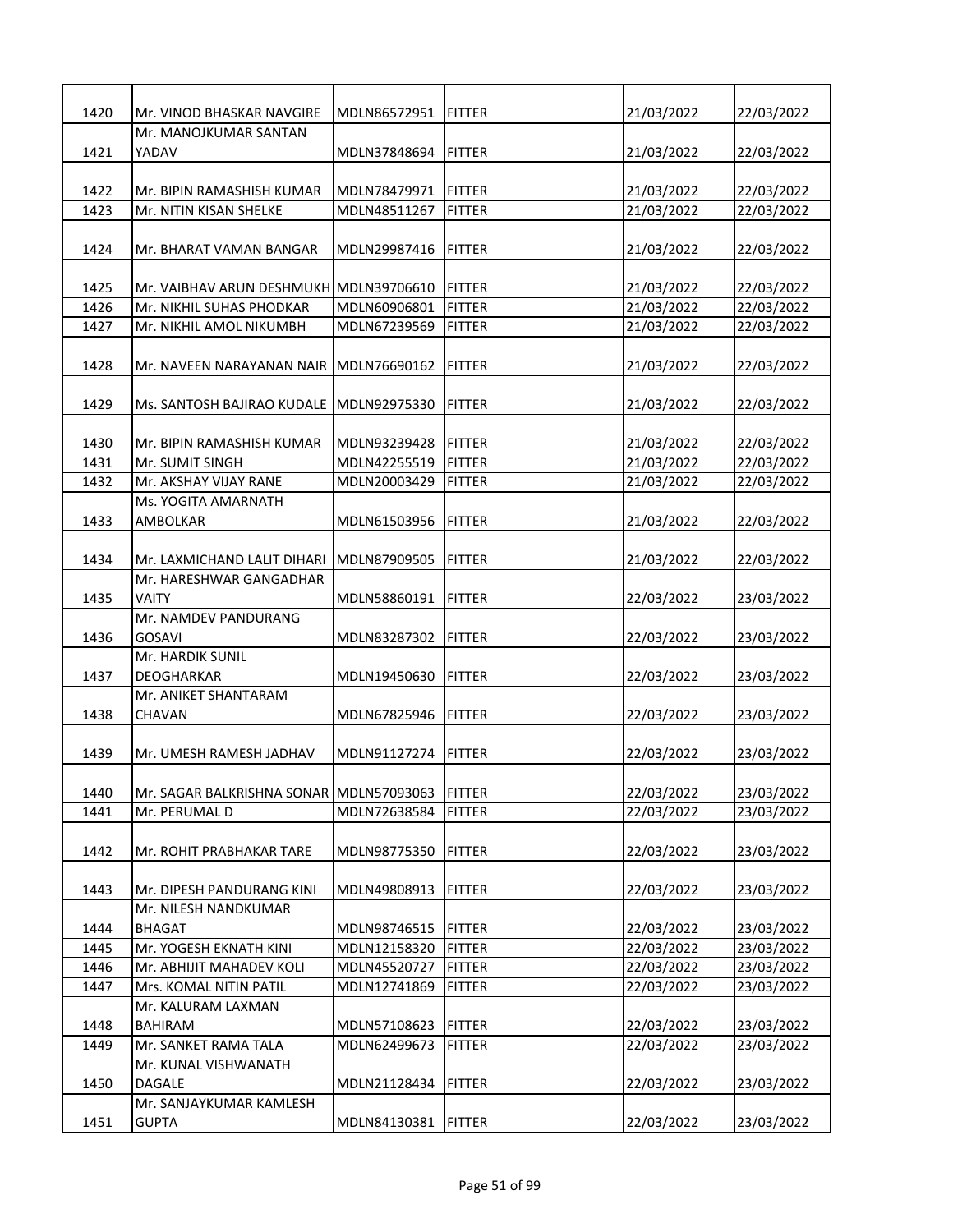| 1452 | Mr. NOVHEL ARVIND TAMORE               | MDLN52081280 | <b>FITTER</b> | 22/03/2022               | 23/03/2022               |
|------|----------------------------------------|--------------|---------------|--------------------------|--------------------------|
|      | Mr. NILESH DINKAR                      |              |               |                          |                          |
| 1453 | WATEGAONKAR                            | MDLN49279995 | <b>FITTER</b> | 22/03/2022               | 23/03/2022               |
|      |                                        |              |               |                          |                          |
| 1454 | Mr. IBRAHIM ALIBA BOTHARE              | MDLN92251941 | <b>FITTER</b> | 22/03/2022               | 23/03/2022               |
|      | Mr. MOHMEDEJAZ ALLISAHEB               |              |               |                          |                          |
| 1455 | MUKADAM                                | MDLN40905490 | <b>FITTER</b> | 22/03/2022               | 23/03/2022               |
| 1456 | Mr. IRSHAN INAM KHAN                   | MDLN21787887 | <b>FITTER</b> | 22/03/2022               | 23/03/2022               |
|      |                                        |              |               |                          |                          |
| 1457 | Mr. MATHEW OSWALD DSOUZA MDLN10863396  |              | <b>FITTER</b> | 22/03/2022               | 23/03/2022               |
|      | Mr. TUSHAR DHARMENDRA                  |              |               |                          |                          |
| 1458 | <b>JADHAV</b>                          | MDLN12016957 | <b>FITTER</b> | 22/03/2022               | 23/03/2022               |
|      | Mr. MOHAN SAINAPPA                     |              |               |                          |                          |
| 1459 | <b>DEUNGALE</b>                        | MDLN26828361 | <b>FITTER</b> | 22/03/2022               | 23/03/2022               |
| 1460 | Mr. KIRAN SURESH CHAVAN                | MDLN98724379 | <b>FITTER</b> | 22/03/2022               | 23/03/2022               |
|      | Mr. BHOLANATH SHIVPRAKASH              |              |               |                          |                          |
| 1461 | <b>TIWARI</b>                          | MDLN40176310 | <b>FITTER</b> | 22/03/2022               | 23/03/2022               |
|      | Mr. CHIRAG JANARDHAN                   |              |               |                          |                          |
| 1462 | <b>CHAVAN</b>                          | MDLN79151904 | <b>FITTER</b> | 22/03/2022               | 23/03/2022               |
|      |                                        |              |               |                          |                          |
| 1463 | Mr. JACKSON JAMES KAGDYA               | MDLN34173807 | <b>FITTER</b> | 22/03/2022               | 23/03/2022               |
| 1464 | Mr. LAVESH ANANT THAKUR                | MDLN13196476 | <b>FITTER</b> | 22/03/2022               | 23/03/2022               |
| 1465 | Mr. PREMNATH RAM PATIL                 | MDLN51525940 | <b>FITTER</b> | 22/03/2022               | 23/03/2022               |
| 1466 | Mr. RUPESH RAMESH RANE                 | MDLN81926018 | <b>FITTER</b> | 22/03/2022               | 23/03/2022               |
|      | Mr. PUNDLIK MADHUKAR                   |              |               |                          |                          |
| 1467 | <b>SHENDE</b>                          | MDLN89553035 | <b>FITTER</b> | 22/03/2022               | 23/03/2022               |
| 1468 | Mr. SANDIP PRABHAKAR<br><b>GABHALE</b> | MDLN14832754 | <b>FITTER</b> |                          |                          |
| 1469 | Mr. DEU VITTHAL TANDEL                 | MDLN19737550 | <b>FITTER</b> | 22/03/2022<br>22/03/2022 | 23/03/2022<br>23/03/2022 |
|      | Mr. SATISH MADHUKAR                    |              |               |                          |                          |
| 1470 | SAWARDEKAR                             | MDLN52975721 | <b>FITTER</b> | 23/03/2022               | 24/03/2022               |
| 1471 | Mr. JIVAN WASUDEO LOLE                 | MDLN67512757 | <b>FITTER</b> | 23/03/2022               | 24/03/2022               |
|      |                                        |              |               |                          |                          |
| 1472 | Mr. MAHESH SHIVAJI MADHE               | MDLN63597063 | <b>FITTER</b> | 23/03/2022               | 24/03/2022               |
|      | Mr. OMKAR SHYAMSUNDAR                  |              |               |                          |                          |
| 1473 | GAWADE                                 | MDLN19377278 | <b>FITTER</b> | 23/03/2022               | 24/03/2022               |
|      |                                        |              |               |                          |                          |
| 1474 | Mr. ALANKAR PRAKASH GOPE               | MDLN89673879 | <b>FITTER</b> | 23/03/2022               | 24/03/2022               |
| 1475 | Ms. AKSHATA DILIP KIRVE                | MDLN39327312 | <b>FITTER</b> | 23/03/2022               | 24/03/2022               |
|      | Ms. POOJA ATMARAM                      |              |               |                          |                          |
| 1476 | DARVESH                                | MDLN18123219 | <b>FITTER</b> | 23/03/2022               | 24/03/2022               |
|      |                                        |              |               |                          |                          |
| 1477 | Mr. SUYOG SUHAS SATGHARE               | MDLN80327357 | <b>FITTER</b> | 23/03/2022               | 24/03/2022               |
| 1478 | Mr. VITTHAL VASANT PHUKE               | MDLN46543137 | <b>FITTER</b> | 23/03/2022               | 24/03/2022               |
|      | Mr. KETAN PRAKASH                      |              |               |                          |                          |
| 1479 | CHAUDHARI                              | MDLN71580103 | <b>FITTER</b> | 23/03/2022               | 24/03/2022               |
|      | Mr. NAEEM JAINUDDIN                    |              |               |                          |                          |
| 1480 | SHAIKHJAMADAR                          | MDLN76925342 | <b>FITTER</b> | 23/03/2022               | 24/03/2022               |
|      | Mr. OMKAR DATTATRAY                    |              |               |                          |                          |
| 1481 | KOLUGADE                               | MDLN28027929 | <b>FITTER</b> | 23/03/2022               | 24/03/2022               |
|      |                                        |              |               |                          |                          |
| 1482 | Mr. SAGAR SUBHASH SAWANT               | MDLN23153633 | <b>FITTER</b> | 23/03/2022               | 24/03/2022               |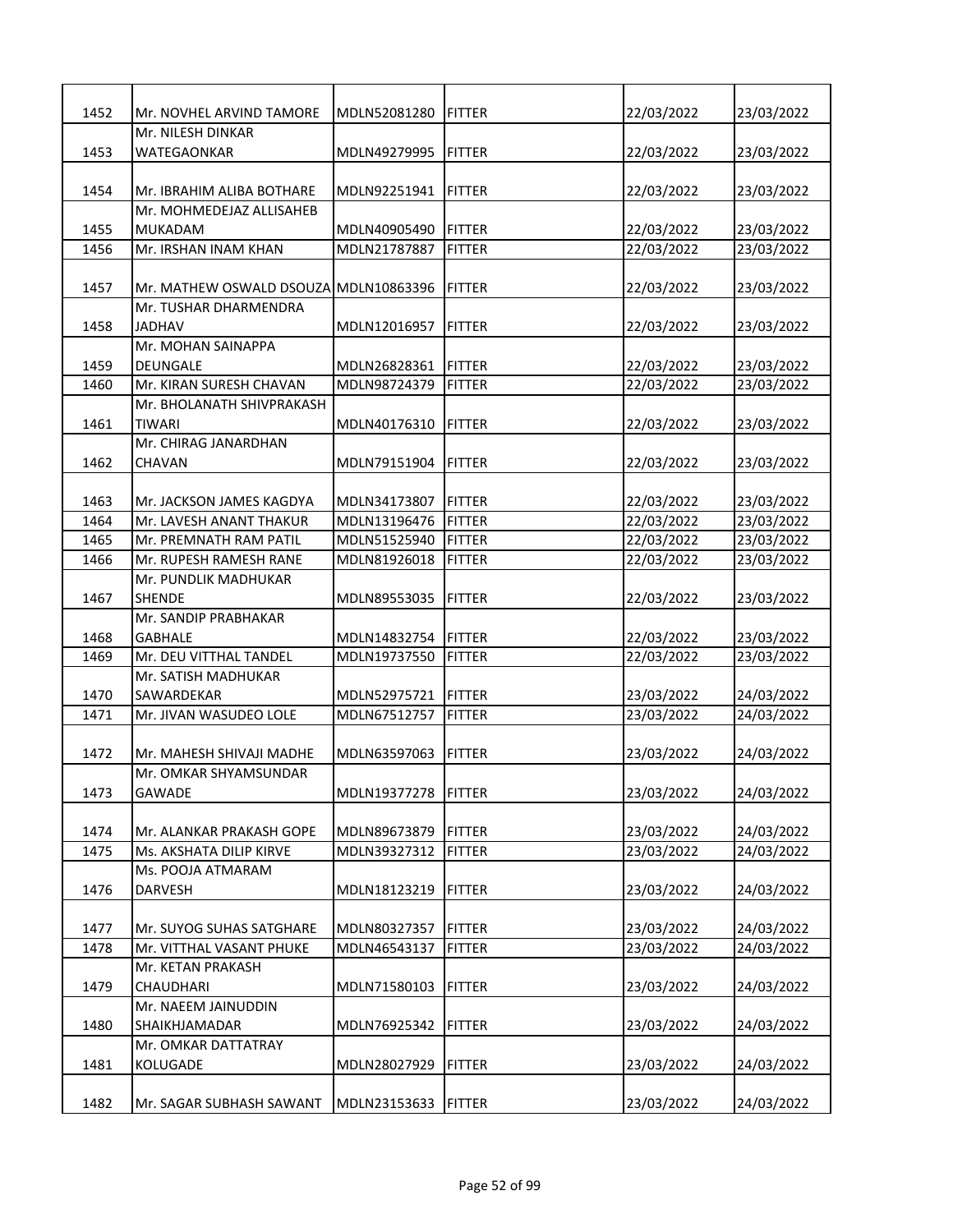| 1483 | Mr. BHAVIK MAHADEV GAWDE                | MDLN46314540 | <b>FITTER</b>      | 23/03/2022 | 24/03/2022 |
|------|-----------------------------------------|--------------|--------------------|------------|------------|
| 1484 | Mr. VILAS SHIVDAS PATIL                 | MDLN75682251 | <b>FITTER</b>      | 23/03/2022 | 24/03/2022 |
|      | Mr. MUSHTAKQ ABDULHAMID                 |              |                    |            |            |
| 1485 | SAKHARKAR                               | MDLN41487671 | <b>FITTER</b>      | 23/03/2022 | 24/03/2022 |
|      |                                         |              |                    |            |            |
| 1486 | Mr. UMESH RAMESH JADHAV                 | MDLN99105726 | <b>FITTER</b>      | 23/03/2022 | 24/03/2022 |
|      |                                         |              |                    |            |            |
| 1487 | Mr. NIRAKAR PRABHAKAR SAHU MDLN27796359 |              | <b>FITTER</b>      | 23/03/2022 | 24/03/2022 |
|      | Ms. SWANANDI SUDIP                      |              |                    |            |            |
| 1488 | PADVEKAR                                | MDLN42270229 | <b>FITTER</b>      | 23/03/2022 | 24/03/2022 |
|      | Mr. DNYANESHWAR KRISHNA                 |              |                    |            |            |
| 1489 | PATIL                                   | MDLN30652308 | <b>IFITTER</b>     | 23/03/2022 | 24/03/2022 |
| 1490 | Mr. ASHISH GUPTA                        | MDLN29117228 | IFITTER            | 23/03/2022 | 24/03/2022 |
| 1491 | Mr. SREEJESH R                          | MDLN82101568 | <b>FITTER</b>      | 23/03/2022 | 24/03/2022 |
| 1492 | Mr. ROSHAN ANIL BODHARE                 | MDLN16611414 | <b>IFITTER</b>     | 23/03/2022 | 24/03/2022 |
| 1493 | Mr. AMOL VITTHAL BAMANE                 | MDLN58315453 | <b>FITTER</b>      | 23/03/2022 | 24/03/2022 |
| 1494 | Mr. SACHIN VITTHAL WAGH                 | MDLN18268881 | <b>FITTER</b>      | 23/03/2022 | 24/03/2022 |
| 1495 | Mr. AZHARALI ANWAR HAJU                 | MDLN64930277 | <b>FITTER</b>      | 23/03/2022 | 24/03/2022 |
|      |                                         |              |                    |            |            |
| 1496 | Mr. SAGAR KAMALAKAR PATIL               | MDLN84151434 | FITTER             | 23/03/2022 | 24/03/2022 |
|      | Mr. VAIBHAV NANDKUMAR                   |              |                    |            |            |
| 1497 | PATIL                                   | MDLN72403653 | <b>FITTER</b>      | 23/03/2022 | 24/03/2022 |
|      | Mr. JITESH VISHWANATH                   |              |                    |            |            |
| 1498 | <b>MUTHE</b>                            | MDLN86994040 | <b>FITTER</b>      | 23/03/2022 | 24/03/2022 |
|      | Mr. AMIT DATTATRAY                      |              |                    |            |            |
| 1499 | CHANGAN                                 | MDLN27876474 | IFITTER            | 23/03/2022 | 24/03/2022 |
|      |                                         |              |                    |            |            |
| 1500 | Mr. TANHAJI SANTOSH KAPARE              | MDLN95080652 | FITTER             | 23/03/2022 | 24/03/2022 |
|      |                                         |              |                    |            |            |
| 1501 | Mr. GANESH SHIVRAM SANAP                | MDLN37387816 | <b>FITTER</b>      | 23/03/2022 | 24/03/2022 |
| 1502 | Mr. NIRAJ PRADIP BANIYA                 | MDLN29950524 | <b>FITTER</b>      | 23/03/2022 | 24/03/2022 |
|      | Mr. MOULAHUSEN                          |              |                    |            |            |
| 1503 | MAKTUMASAB MAKANADAR                    | MDLN91706054 | FITTER             | 23/03/2022 | 24/03/2022 |
|      |                                         |              |                    |            |            |
| 1504 | Ms. ROSHNI DATTARAM SHINDE MDLN59864444 |              | <b>FITTER</b>      | 23/03/2022 | 24/03/2022 |
| 1505 | Mr. RAKESH NITIN SHINDE                 | MDLN25746029 | <b>ELECTRICIAN</b> | 08/03/2022 | 09/03/2022 |
|      | Ms. SONAL NANDKUMAR                     |              |                    |            |            |
| 1506 | SAWANT                                  | MDLN85156936 | <b>ELECTRICIAN</b> | 08/03/2022 | 09/03/2022 |
|      |                                         |              |                    |            |            |
| 1507 | Mr. VITTHAL TUKARAM SAKPAL              | MDLN68895477 | <b>ELECTRICIAN</b> | 08/03/2022 | 09/03/2022 |
|      | Mr. RHUSHIKESH RAVINDRA                 |              |                    |            |            |
| 1508 | KADAM                                   | MDLN97004191 | <b>ELECTRICIAN</b> | 08/03/2022 | 09/03/2022 |
|      | Mr. HARSHAL DATTARAM                    |              |                    |            |            |
| 1509 | UMBARKAR                                | MDLN70155638 | <b>ELECTRICIAN</b> | 08/03/2022 | 09/03/2022 |
|      |                                         |              |                    |            |            |
| 1510 | Mr. VIKAS BAJRANG MALUSARE MDLN10056833 |              | <b>ELECTRICIAN</b> | 08/03/2022 | 09/03/2022 |
| 1511 | Mr. SAGAR ARUN VISE                     | MDLN19795676 | <b>ELECTRICIAN</b> | 08/03/2022 | 09/03/2022 |
|      | Mr. MANGESH DAJIRAM                     |              |                    |            |            |
| 1512 | <b>CHOPADE</b>                          | MDLN83225196 | <b>ELECTRICIAN</b> | 08/03/2022 | 09/03/2022 |
| 1513 | Mr. RANJEET KUMAR                       | MDLN87863207 | <b>ELECTRICIAN</b> | 08/03/2022 | 09/03/2022 |
|      |                                         |              |                    |            |            |
| 1514 | Mr. SACHIN ATMARAM PAWAR                | MDLN91634220 | <b>ELECTRICIAN</b> | 08/03/2022 | 09/03/2022 |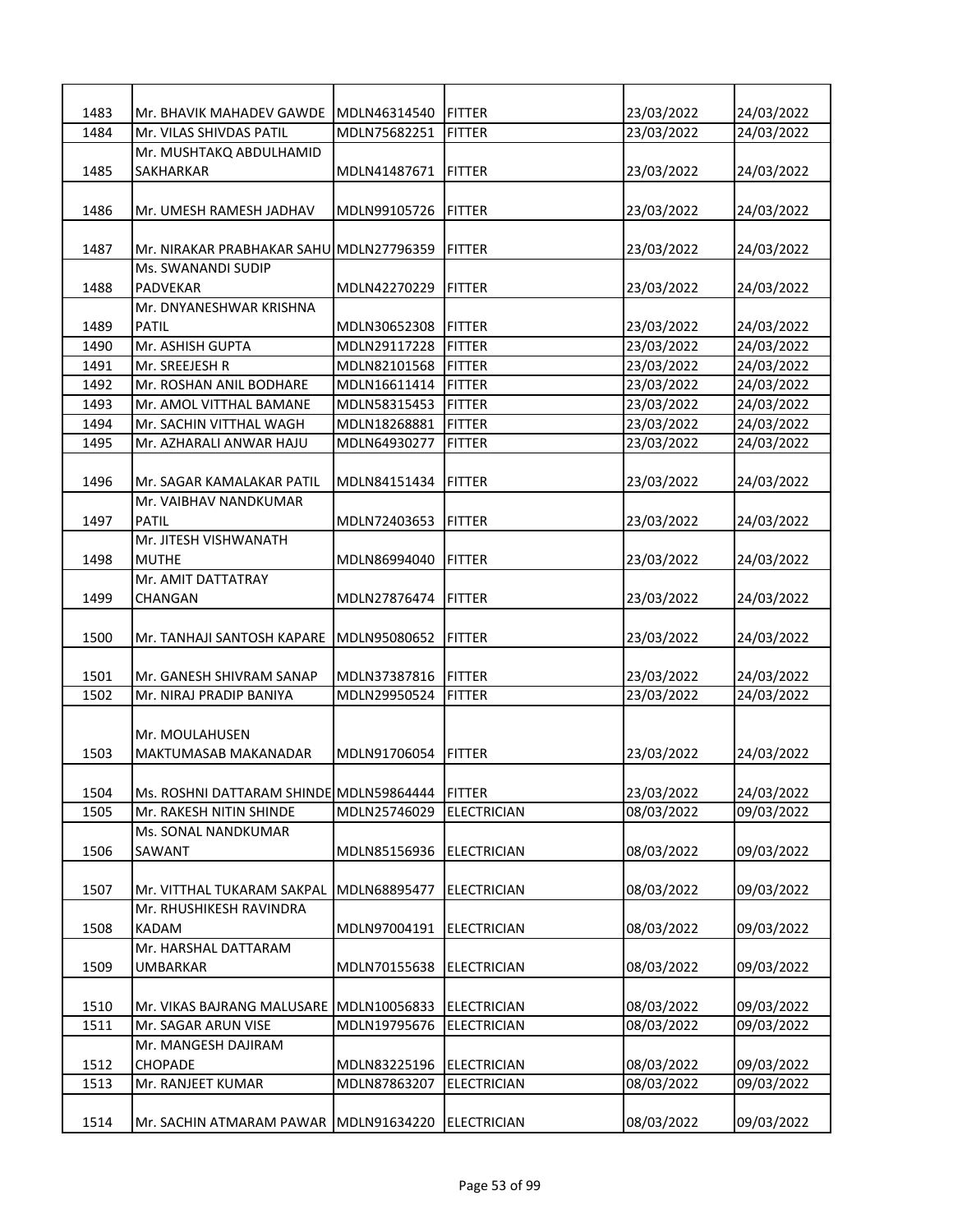|      | Mr. SHAMSHODDIN            |              |                    |            |            |
|------|----------------------------|--------------|--------------------|------------|------------|
| 1515 | <b>MHOHIUDDIN SHAIKH</b>   | MDLN68487290 | ELECTRICIAN        | 08/03/2022 | 09/03/2022 |
|      |                            |              |                    |            |            |
| 1516 | Mr. VITTHAL TUKARAM SAKPAL | MDLN62649873 | <b>ELECTRICIAN</b> | 08/03/2022 | 09/03/2022 |
|      | Mr. RHUSHIKESH RAVINDRA    |              |                    |            |            |
| 1517 | KADAM                      | MDLN45456220 | <b>ELECTRICIAN</b> | 08/03/2022 | 09/03/2022 |
|      | Mr. SANDESH TUKARAM        |              |                    |            |            |
| 1518 | KHARADE                    | MDLN32937312 | <b>ELECTRICIAN</b> | 08/03/2022 | 09/03/2022 |
| 1519 | Mr. SWAPNIL BHAU KHAVLE    | MDLN36658340 | <b>ELECTRICIAN</b> | 08/03/2022 | 09/03/2022 |
| 1520 | Mr. FEBIN DCUNHA           | MDLN10876974 | <b>ELECTRICIAN</b> | 08/03/2022 | 09/03/2022 |
|      |                            |              |                    |            |            |
| 1521 | Mr. SANJAY NANDKUMAR KATE  | MDLN79340432 | <b>ELECTRICIAN</b> | 08/03/2022 | 09/03/2022 |
|      | Mr. SUBODH BHAURAOJI       |              |                    |            |            |
| 1522 | <b>MESHRAM</b>             | MDLN61486769 | <b>ELECTRICIAN</b> | 08/03/2022 | 09/03/2022 |
| 1523 | Mr. MILIND DEVIDAS HARAL   | MDLN93342044 | <b>ELECTRICIAN</b> | 08/03/2022 | 09/03/2022 |
|      | Mr. DNYANESHWAR SHANKAR    |              |                    |            |            |
| 1524 | KHANIVADEKAR               | MDLN46137031 | <b>ELECTRICIAN</b> | 08/03/2022 | 09/03/2022 |
| 1525 | Mrs. JYOTI SANTOSH NIKAM   | MDLN20076184 | <b>ELECTRICIAN</b> | 08/03/2022 | 09/03/2022 |
|      |                            |              |                    |            |            |
| 1526 | Mr. SACHIN MADHUKAR KALE   | MDLN39798713 | <b>ELECTRICIAN</b> | 08/03/2022 | 09/03/2022 |
| 1527 | Mr. DUGANA AJAY KUMAR      | MDLN18674935 | <b>ELECTRICIAN</b> | 08/03/2022 | 09/03/2022 |
|      | Mr. SANJAY BHAGWAN         |              |                    |            |            |
| 1528 | CHANDUGADE                 | MDLN54753971 | <b>ELECTRICIAN</b> | 08/03/2022 | 09/03/2022 |
|      |                            |              |                    |            |            |
| 1529 | Mr. SAJIDALI RAHMAN SHAIKH | MDLN72201990 | <b>ELECTRICIAN</b> | 08/03/2022 | 09/03/2022 |
| 1530 | Mr. ARUN K                 | MDLN84335217 | <b>ELECTRICIAN</b> | 08/03/2022 | 09/03/2022 |
|      | Mr. KRISHNAKUMARKH         |              |                    |            |            |
| 1531 | <b>KRISHNAKUMARKH</b>      | MDLN90267546 | <b>ELECTRICIAN</b> | 08/03/2022 | 09/03/2022 |
|      |                            |              |                    |            |            |
| 1532 | Mr. VIVEK PRABHAKAR YADAV  | MDLN40627029 | <b>ELECTRICIAN</b> | 08/03/2022 | 09/03/2022 |
| 1533 | Mr. SACHIN SURESH TAPASE   | MDLN83417025 | <b>ELECTRICIAN</b> | 08/03/2022 | 09/03/2022 |
| 1534 | Mr. ANIL DAJI RAJAD        | MDLN55245254 | <b>ELECTRICIAN</b> | 08/03/2022 | 09/03/2022 |
| 1535 | Mr. SUYOG SHIVRAM DHURI    | MDLN35141942 | <b>ELECTRICIAN</b> | 08/03/2022 | 09/03/2022 |
| 1536 | Mr. NAGABABU PIDIKI        | MDLN71837718 | <b>ELECTRICIAN</b> | 08/03/2022 | 09/03/2022 |
| 1537 | Mr. MAHESH RAMESH PATIL    | MDLN99671553 | <b>ELECTRICIAN</b> | 08/03/2022 | 09/03/2022 |
|      |                            |              |                    |            |            |
| 1538 | Mr. PRASAD VASANT GAIKWAD  | MDLN36165934 | <b>ELECTRICIAN</b> | 08/03/2022 | 09/03/2022 |
|      | Mr. ANKUSH BAPURAO         |              |                    |            |            |
| 1539 | <b>DHONDE</b>              | MDLN83745537 | <b>ELECTRICIAN</b> | 08/03/2022 | 09/03/2022 |
| 1540 | Mr. JATIN NARESH MHATRE    | MDLN26674040 | <b>ELECTRICIAN</b> | 08/03/2022 | 09/03/2022 |
|      | Mr. MIRZAREHAN             |              |                    |            |            |
| 1541 | AHMEDMAZHER BAIG           | MDLN13179965 | <b>ELECTRICIAN</b> | 08/03/2022 | 09/03/2022 |
|      | Mr. SANTOSH JYOTIRAM       |              |                    |            |            |
| 1542 | PAWAR                      | MDLN46666153 | <b>ELECTRICIAN</b> | 08/03/2022 | 09/03/2022 |
| 1543 | Mrs. SONAL SACHIN SALVI    | MDLN11790263 | <b>ELECTRICIAN</b> | 08/03/2022 | 09/03/2022 |
|      |                            |              |                    |            |            |
| 1544 | Mr. PRADIP SHANKAR PAWAR   | MDLN71399649 | <b>ELECTRICIAN</b> | 08/03/2022 | 09/03/2022 |
|      | Mr. CHETAN TULSHIDAS       |              |                    |            |            |
| 1545 | PAGDHARE                   | MDLN28210372 | <b>ELECTRICIAN</b> | 08/03/2022 | 09/03/2022 |
|      |                            |              |                    |            |            |
| 1546 | Mr. BHIMRAV NARAYAN AHIRE  | MDLN44001098 | <b>ELECTRICIAN</b> | 08/03/2022 | 09/03/2022 |
|      |                            |              |                    |            |            |
| 1547 | Mrs. SHITAL SHEKHAR BHEKE  | MDLN98119789 | <b>ELECTRICIAN</b> | 08/03/2022 | 09/03/2022 |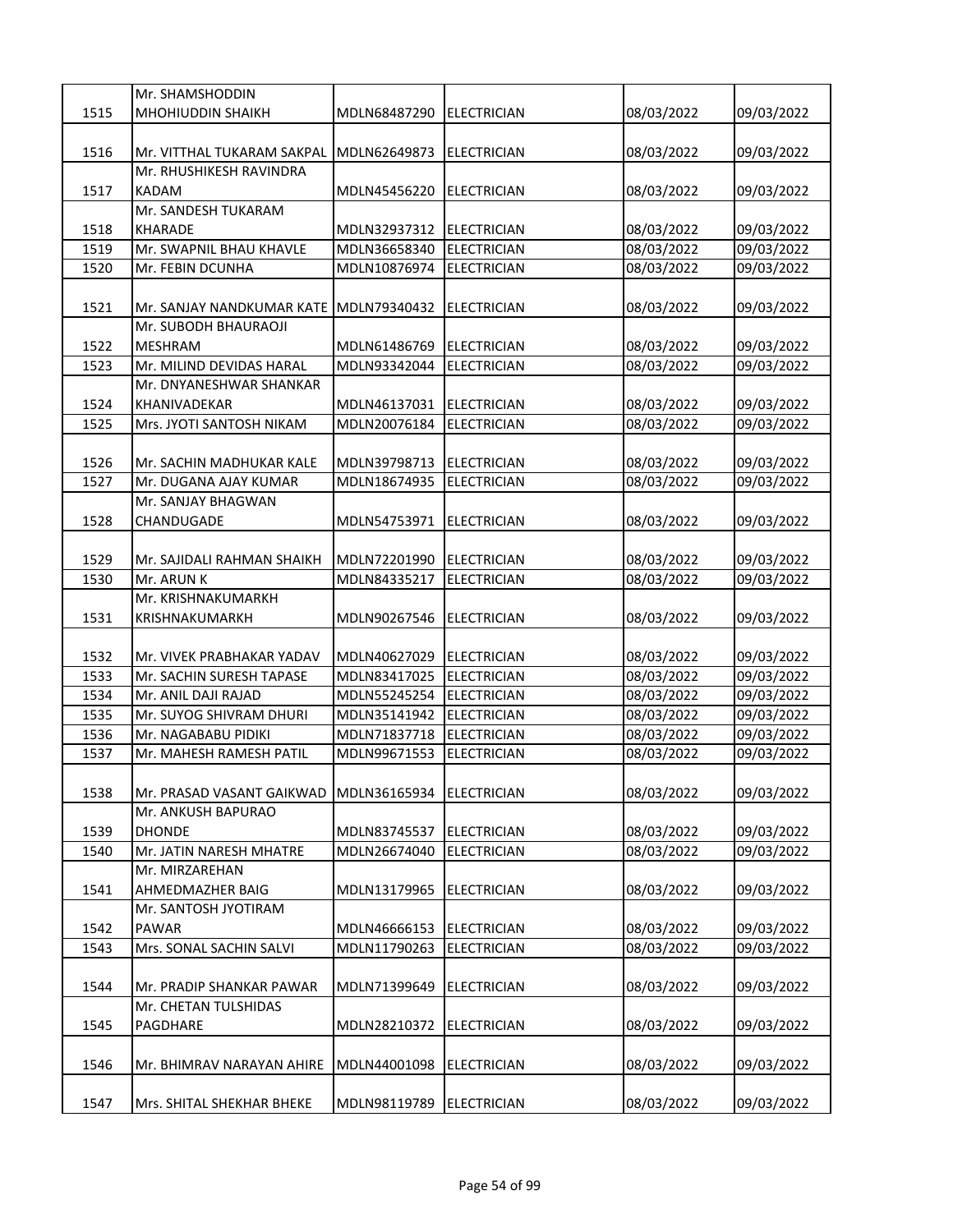|      | Mr. JITESH PARSHURAM                     |              |                    |            |            |
|------|------------------------------------------|--------------|--------------------|------------|------------|
| 1548 | <b>MHATRE</b>                            | MDLN47460130 | <b>ELECTRICIAN</b> | 08/03/2022 | 09/03/2022 |
|      |                                          |              |                    |            |            |
| 1549 | Mr. AKASH BANDU ABHANGE                  | MDLN89542523 | <b>ELECTRICIAN</b> | 09/03/2022 | 10/03/2022 |
|      |                                          |              |                    |            |            |
| 1550 | Mr. PRAVIN DAGADU SHINDE                 | MDLN36400446 | <b>ELECTRICIAN</b> | 09/03/2022 | 10/03/2022 |
| 1551 | Mr. IMRAN IBRAHIM SHAIKH                 | MDLN80953553 | <b>ELECTRICIAN</b> | 09/03/2022 | 10/03/2022 |
|      | Mr. AZHARUDDIN ABDULAZIZ                 |              |                    |            |            |
| 1552 | <b>RAEEN</b>                             | MDLN33261373 | <b>ELECTRICIAN</b> | 09/03/2022 | 10/03/2022 |
|      | Mr. VAIBHAV VIJAY                        |              |                    |            |            |
| 1553 | WAINGANKAR                               | MDLN93837335 | <b>ELECTRICIAN</b> | 09/03/2022 | 10/03/2022 |
|      |                                          |              |                    |            |            |
| 1554 | Ms. INDIRA VITTHAL LOKHANDE MDLN32994509 |              | <b>ELECTRICIAN</b> | 09/03/2022 | 10/03/2022 |
|      |                                          |              |                    |            |            |
| 1555 | Mr. SURESH RAMESH INGALE                 | MDLN44351315 | <b>ELECTRICIAN</b> | 09/03/2022 | 10/03/2022 |
|      | Mr. KAILAS BALARAM                       |              |                    |            |            |
| 1556 | <b>GONDHALI</b>                          | MDLN15708576 | <b>ELECTRICIAN</b> | 09/03/2022 | 10/03/2022 |
|      |                                          |              |                    |            |            |
|      | Mr. YEDDDU                               |              |                    |            |            |
| 1557 | ANANTHANAGENDRA PRASAD                   | MDLN47473038 | <b>ELECTRICIAN</b> | 09/03/2022 | 10/03/2022 |
| 1558 | Mrs. SONALI MAYUR NAIK                   | MDLN75599746 | <b>ELECTRICIAN</b> | 09/03/2022 | 10/03/2022 |
|      | Mr. PRAKASH ASHOK                        |              |                    |            |            |
| 1559 | SONAWANE                                 | MDLN43806921 | <b>ELECTRICIAN</b> | 09/03/2022 | 10/03/2022 |
| 1560 | Mr. ANISH MAHESH PATIL                   | MDLN58604187 | <b>ELECTRICIAN</b> | 09/03/2022 | 10/03/2022 |
|      | Mr. VINAYANKK VINAYANKK                  |              |                    |            |            |
| 1561 | <b>VINAYANKK</b>                         | MDLN12435054 | <b>ELECTRICIAN</b> | 09/03/2022 | 10/03/2022 |
|      | Mr. YOGESH VASANTRAO                     |              |                    |            |            |
| 1562 | <b>BONDE</b>                             | MDLN80607661 | <b>ELECTRICIAN</b> | 09/03/2022 | 10/03/2022 |
|      | Mr. SARVESH SHASHIKANT                   |              |                    |            |            |
| 1563 | <b>THARVAL</b>                           | MDLN40874666 | <b>ELECTRICIAN</b> | 09/03/2022 | 10/03/2022 |
|      |                                          |              |                    |            |            |
| 1564 | Mr. SUHAS GAJANAN MHATRE                 | MDLN62631749 | <b>ELECTRICIAN</b> | 09/03/2022 | 10/03/2022 |
| 1565 | Mr. ANKUR GIRIDHAR KINI                  | MDLN32841012 | <b>ELECTRICIAN</b> | 09/03/2022 | 10/03/2022 |
|      | Mr. GOPINATH PANDU                       |              |                    |            |            |
| 1566 | <b>KHUTADE</b>                           | MDLN49052003 | <b>ELECTRICIAN</b> | 09/03/2022 | 10/03/2022 |
|      |                                          |              |                    |            |            |
| 1567 | Mr. BHARDULKUMAR NIRALA                  | MDLN20893939 | <b>ELECTRICIAN</b> | 09/03/2022 | 10/03/2022 |
|      | Mr. NARENDRA GOVIND                      |              |                    |            |            |
| 1568 | VANGAD                                   | MDLN72489407 | <b>ELECTRICIAN</b> | 09/03/2022 | 10/03/2022 |
|      |                                          |              |                    |            |            |
| 1569 | Mr. ABHIJIT JANARDAN ROTKAR              | MDLN26027502 | <b>ELECTRICIAN</b> | 09/03/2022 | 10/03/2022 |
| 1570 | Mr. SANKET NILESH PATIL                  | MDLN20553322 | <b>ELECTRICIAN</b> | 09/03/2022 | 10/03/2022 |
|      |                                          |              |                    |            |            |
| 1571 | Mrs. VIDHI VASANT RAGHAV                 | MDLN84280629 | <b>ELECTRICIAN</b> | 09/03/2022 | 10/03/2022 |
| 1572 | Mr. AMIT LALIT PATIL                     | MDLN72027748 | <b>ELECTRICIAN</b> | 09/03/2022 | 10/03/2022 |
| 1573 | Mr. SATISH ANYA GUHE                     | MDLN71524085 | ELECTRICIAN        | 09/03/2022 | 10/03/2022 |
|      | Mr. DINESH DATTARAM                      |              |                    |            |            |
| 1574 | <b>BALGUDE</b>                           | MDLN61575437 | <b>ELECTRICIAN</b> | 09/03/2022 | 10/03/2022 |
|      |                                          |              |                    |            |            |
| 1575 | Mr. DARSHAN SURESH TAMORE                | MDLN94304064 | <b>ELECTRICIAN</b> | 09/03/2022 | 10/03/2022 |
|      | Mr. CHAITANYA JAYWANT                    |              |                    |            |            |
| 1576 | CHAUDHARI                                | MDLN26235903 | <b>ELECTRICIAN</b> | 09/03/2022 | 10/03/2022 |
|      |                                          |              |                    |            |            |
| 1577 | Mr. RITESH DINKAR NEMADE                 | MDLN50371272 | <b>ELECTRICIAN</b> | 09/03/2022 | 10/03/2022 |
|      |                                          |              |                    |            |            |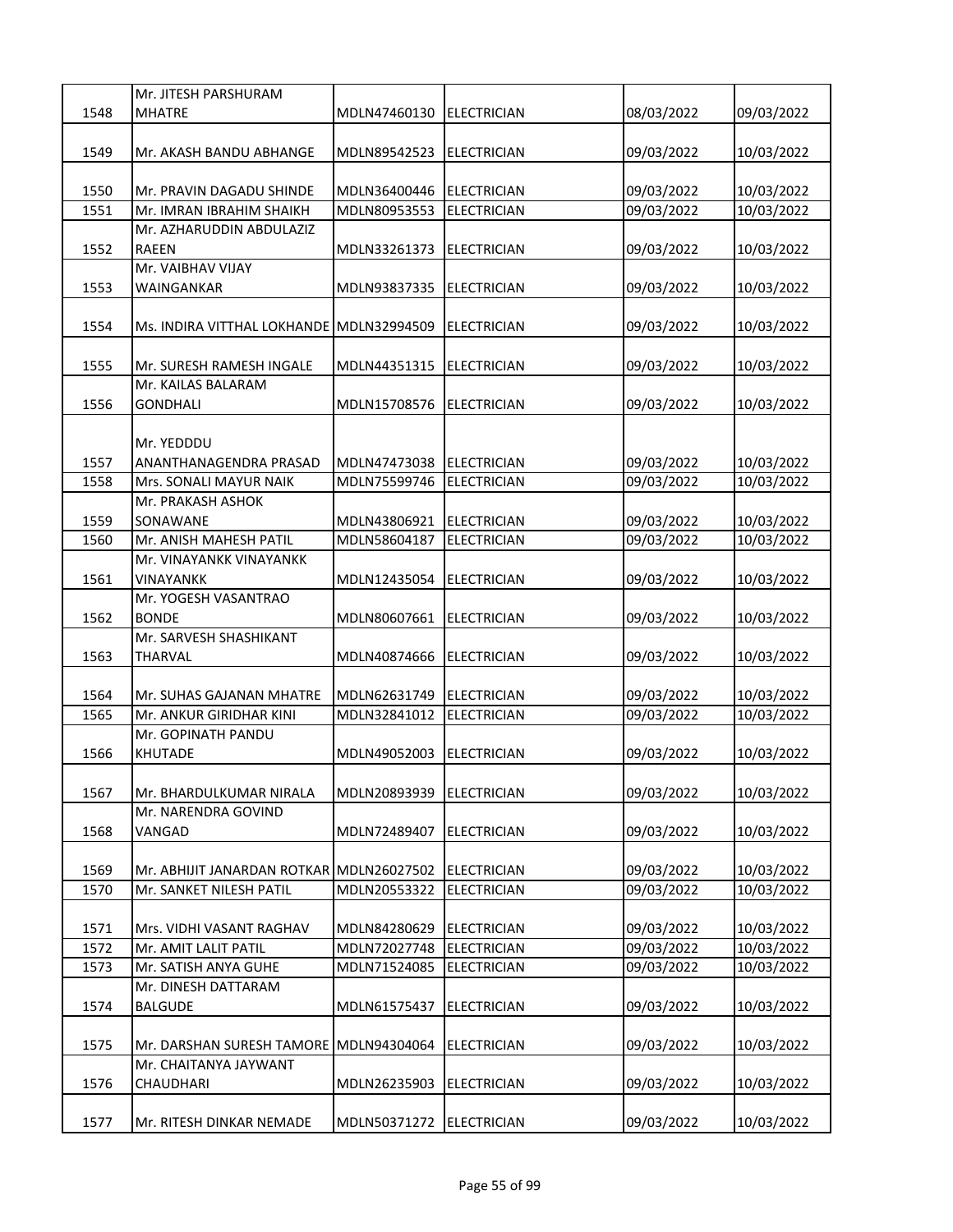|      | Mr. NILESH VISHNU                    |                              |                                          |            |            |
|------|--------------------------------------|------------------------------|------------------------------------------|------------|------------|
| 1578 | <b>MALANDKAR</b>                     | MDLN40677273                 | ELECTRICIAN                              | 09/03/2022 | 10/03/2022 |
|      | Mrs. SHUBHANGI KIRAN                 |                              |                                          |            |            |
| 1579 | <b>ANKUSH</b>                        | MDLN67068175                 | <b>ELECTRICIAN</b>                       | 09/03/2022 | 10/03/2022 |
| 1580 | Mr. ROHAN RAMESH RAUT                | MDLN25469923<br>MDLN56887591 | <b>ELECTRICIAN</b><br><b>ELECTRICIAN</b> | 09/03/2022 | 10/03/2022 |
| 1581 | Mr. DHARMENDRA KUMAR                 |                              |                                          | 09/03/2022 | 10/03/2022 |
| 1582 | Mr. NIRAJ RAVINDRA PATIL             | MDLN14960014                 | <b>ELECTRICIAN</b>                       | 09/03/2022 | 10/03/2022 |
| 1583 | Mr. BHARAT KISAN KHOLAPE             | MDLN79143733                 | <b>ELECTRICIAN</b>                       | 09/03/2022 | 10/03/2022 |
| 1584 | Mr. HIRAMAN BHIVA PARDHI             | MDLN68843669                 | <b>ELECTRICIAN</b>                       | 09/03/2022 | 10/03/2022 |
|      | Mr. RAMESH YADANNA                   |                              |                                          |            |            |
| 1585 | GUNDELLI                             | MDLN94991726                 | <b>ELECTRICIAN</b>                       | 09/03/2022 | 10/03/2022 |
|      | Mr. ROSHAN CHANDRAKANT               |                              |                                          |            |            |
| 1586 | <b>TADKAR</b>                        | MDLN11385776                 | <b>ELECTRICIAN</b>                       | 09/03/2022 | 10/03/2022 |
| 1587 | Ms. REVATI LAXMAN<br><b>BHANGARE</b> | MDLN16361900                 | <b>ELECTRICIAN</b>                       | 09/03/2022 | 10/03/2022 |
|      |                                      |                              |                                          |            |            |
| 1588 | Mr. SHIVAJI NARAYAN MASAL            | MDLN96191754                 | <b>ELECTRICIAN</b>                       | 09/03/2022 | 10/03/2022 |
|      | Mr. DHONDIBA BHIKAJI                 |                              |                                          |            |            |
| 1589 | MARATHE                              | MDLN77254312                 | <b>ELECTRICIAN</b>                       | 09/03/2022 | 10/03/2022 |
|      |                                      |                              |                                          |            |            |
| 1590 | Mr. MOHIT PRAKASH TANDEL             | MDLN82102837                 | <b>ELECTRICIAN</b>                       | 09/03/2022 | 10/03/2022 |
| 1591 | Mr. TANMAY PRAMOD VAITY              | MDLN37196186                 | <b>ELECTRICIAN</b>                       | 09/03/2022 | 10/03/2022 |
|      | Mr. SANJAY BALKRISHNA                |                              |                                          |            |            |
| 1592 | LAKADE                               | MDLN24519806                 | <b>ELECTRICIAN</b>                       | 09/03/2022 | 10/03/2022 |
|      | Mr. SANJAY BALKRISHNA                |                              |                                          |            |            |
| 1593 | LAKADE                               | MDLN56459599                 | <b>ELECTRICIAN</b>                       | 10/03/2022 | 11/03/2022 |
|      | Mr. SUDHAKAR BHARAMU                 |                              |                                          |            |            |
| 1594 | <b>PATIL</b>                         | MDLN31091198                 | <b>ELECTRICIAN</b>                       | 10/03/2022 | 11/03/2022 |
| 1595 | Mr. SAGAR VIJAY SHINDE               | MDLN25121370                 | <b>ELECTRICIAN</b>                       | 10/03/2022 | 11/03/2022 |
|      | Mr. MANGESH YASHAVANT                |                              |                                          |            |            |
| 1596 | WADAVALE                             | MDLN65393284                 | <b>ELECTRICIAN</b>                       | 10/03/2022 | 11/03/2022 |
|      | Mr. GORAKSHANATH TRIMBAK             |                              |                                          |            |            |
| 1597 | DAGALE                               | MDLN71602098 ELECTRICIAN     |                                          | 10/03/2022 | 11/03/2022 |
| 1598 | Mr. ANIL VASANT BANDE                | MDLN20186553                 | <b>ELECTRICIAN</b>                       | 10/03/2022 | 11/03/2022 |
| 1599 | Mr. SAURABH KISHOR<br>PAGDHARE       |                              |                                          |            |            |
|      | Mr. HARISH BHAGWAN                   | MDLN20853516                 | <b>ELECTRICIAN</b>                       | 10/03/2022 | 11/03/2022 |
| 1600 | WAGHELA                              | MDLN10611739                 | <b>ELECTRICIAN</b>                       | 10/03/2022 | 11/03/2022 |
|      |                                      |                              |                                          |            |            |
| 1601 | Mr. SUDHAKAR PRAKASH PATIL           | MDLN55222873                 | <b>ELECTRICIAN</b>                       | 10/03/2022 | 11/03/2022 |
|      | Mr. GANESH MAHADU                    |                              |                                          |            |            |
| 1602 | <b>BEDEKAR</b>                       | MDLN49197821                 | <b>ELECTRICIAN</b>                       | 10/03/2022 | 11/03/2022 |
| 1603 | Mr. ANAND SUNIL DAWANE               | MDLN48153261                 | <b>ELECTRICIAN</b>                       | 10/03/2022 | 11/03/2022 |
| 1604 | Mr. CHETAN NIVRUTTI CHAVAN           | MDLN90456362                 | <b>ELECTRICIAN</b>                       | 10/03/2022 | 11/03/2022 |
|      | Mr. VIRAJ SUDHAKARRAO                |                              |                                          |            |            |
| 1605 | PAUNIKAR                             | MDLN25169568                 | <b>ELECTRICIAN</b>                       | 10/03/2022 | 11/03/2022 |
| 1606 | Mr. YASHANK SATISH SAWANT            | MDLN17994520                 | <b>ELECTRICIAN</b>                       | 10/03/2022 | 11/03/2022 |
|      |                                      |                              |                                          |            |            |
| 1607 | Mr. AKSHAY HEMANT JADHAV             | MDLN74399999                 | <b>ELECTRICIAN</b>                       | 10/03/2022 | 11/03/2022 |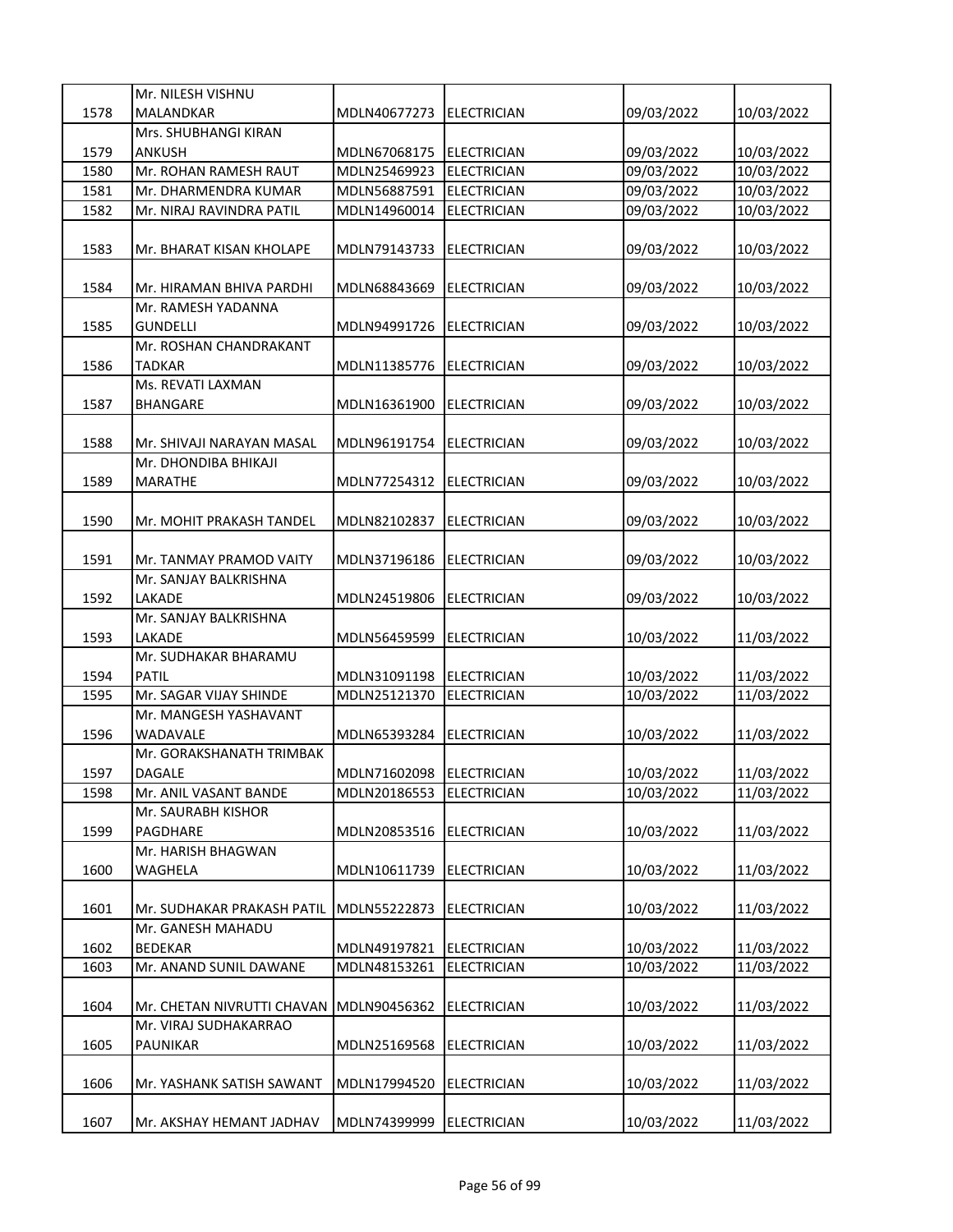|      | Mr. PRABHAKAR DAMODAR                    |              |                     |            |            |
|------|------------------------------------------|--------------|---------------------|------------|------------|
| 1608 | TANDEL                                   | MDLN20717962 | <b>ELECTRICIAN</b>  | 10/03/2022 | 11/03/2022 |
|      | Mr. LOKESH CHINTAMANI                    |              |                     |            |            |
| 1609 | <b>MESTRY</b>                            | MDLN45529937 | <b>ELECTRICIAN</b>  | 10/03/2022 | 11/03/2022 |
|      | Mr. OMKAR VITTHALRAO                     |              |                     |            |            |
| 1610 | GADEKAR                                  | MDLN22145836 | <b>IELECTRICIAN</b> | 10/03/2022 | 11/03/2022 |
|      |                                          |              |                     |            |            |
| 1611 | Mr. VIVEK JAGANNATH RAUT                 | MDLN95864459 | <b>ELECTRICIAN</b>  | 10/03/2022 | 11/03/2022 |
|      |                                          |              |                     |            |            |
| 1612 | Mr. PRANIT PRASHANT PATIL                | MDLN51037699 | <b>ELECTRICIAN</b>  | 10/03/2022 | 11/03/2022 |
|      |                                          |              |                     |            |            |
| 1613 | Mr. GIRISH PRADIP CHAUDHARI              | MDLN85571829 | <b>ELECTRICIAN</b>  | 10/03/2022 | 11/03/2022 |
|      |                                          |              |                     |            |            |
| 1614 | Mr. DIPESH RAMRAO WATTHE                 | MDLN23091539 | <b>ELECTRICIAN</b>  | 10/03/2022 | 11/03/2022 |
|      | Mr. AMEY PANDHARINATH                    |              |                     |            |            |
| 1615 | <b>SURVE</b>                             | MDLN64123353 | <b>ELECTRICIAN</b>  | 10/03/2022 | 11/03/2022 |
| 1616 | Mr. AJIT JALINDAR GADE                   | MDLN94362410 | <b>ELECTRICIAN</b>  | 10/03/2022 | 11/03/2022 |
|      | Mr. MANGESH CHANDRAKANT                  |              |                     |            |            |
| 1617 | SAWANT                                   | MDLN94816427 | <b>ELECTRICIAN</b>  | 10/03/2022 | 11/03/2022 |
|      | Mr. MANGESH                              |              |                     |            |            |
| 1618 | HARISHCHANDRA DHADVE                     | MDLN69151538 | <b>ELECTRICIAN</b>  | 10/03/2022 | 11/03/2022 |
| 1619 | Mr. CHETAN SHARAD JOSHI                  | MDLN29787613 | <b>ELECTRICIAN</b>  | 10/03/2022 | 11/03/2022 |
|      |                                          |              |                     |            |            |
| 1620 | Ms. TEJAL PANDURANG SHINDE               | MDLN16961912 | <b>ELECTRICIAN</b>  | 10/03/2022 | 11/03/2022 |
|      |                                          |              |                     |            |            |
| 1621 | Mr. VIKAS RAMESH BHALEKAR                | MDLN89418693 | <b>ELECTRICIAN</b>  | 10/03/2022 | 11/03/2022 |
|      |                                          |              |                     |            |            |
| 1622 | Mr. WASIM ALIHASAN ANSARI                | MDLN67673292 | <b>ELECTRICIAN</b>  | 10/03/2022 | 11/03/2022 |
|      |                                          |              |                     |            |            |
| 1623 | Mr. AJAYKUMAR ASHOK JAISAL               | MDLN86731057 | <b>ELECTRICIAN</b>  | 10/03/2022 | 11/03/2022 |
|      |                                          |              |                     |            |            |
| 1624 | Mr. HITESH GANESH BHILARE                | MDLN42798387 | <b>ELECTRICIAN</b>  | 10/03/2022 | 11/03/2022 |
| 1625 | Mr. SYED TAUSEEF ALI                     | MDLN49978365 | <b>ELECTRICIAN</b>  | 10/03/2022 | 11/03/2022 |
| 1626 | Mr. SUNNY BABAN RERE                     | MDLN90871704 | <b>ELECTRICIAN</b>  | 10/03/2022 | 11/03/2022 |
|      | Mr. HARISH BHAGWAN                       |              |                     |            |            |
| 1627 | WAGHELA                                  | MDLN29122835 | <b>ELECTRICIAN</b>  | 10/03/2022 | 11/03/2022 |
|      |                                          |              |                     |            |            |
| 1628 | Mr. ABHIJIT MANOHAR SURVE                | MDLN27161266 | <b>ELECTRICIAN</b>  | 10/03/2022 | 11/03/2022 |
|      |                                          |              |                     |            |            |
| 1629 | Mr. ARVIND VITTHAL TODKAR                | MDLN22120372 | <b>ELECTRICIAN</b>  | 10/03/2022 | 11/03/2022 |
| 1630 | Mr. SATISH TANAJI JADHAV                 | MDLN34312877 | <b>ELECTRICIAN</b>  | 10/03/2022 | 11/03/2022 |
|      |                                          |              |                     |            |            |
| 1631 | Mr. UMESH ARUN BHANGALE                  | MDLN84945435 | <b>ELECTRICIAN</b>  | 10/03/2022 | 11/03/2022 |
| 1632 | Mr. AMOL SHAMRAO KAPLE                   | MDLN58644736 | <b>ELECTRICIAN</b>  | 10/03/2022 | 11/03/2022 |
|      | Mr. NILESH PANDHARINATH                  |              |                     |            |            |
| 1633 | SHEGAR                                   | MDLN53099685 | <b>ELECTRICIAN</b>  | 10/03/2022 | 11/03/2022 |
| 1634 | Mr. NISHIN VINOD MHATRE                  | MDLN17951563 | <b>ELECTRICIAN</b>  | 10/03/2022 | 11/03/2022 |
|      | Mr. ABHISHEK RAGHUNATH                   |              |                     |            |            |
| 1635 | KHOT                                     | MDLN54788578 | <b>ELECTRICIAN</b>  | 10/03/2022 | 11/03/2022 |
|      |                                          |              | JR QC INSPECTOR     |            |            |
| 1636 | Mr. SIDDHESH DILIP DOLAS                 | MDLN94679004 | (MECHANICAL)        | 05/03/2022 | 07/03/2022 |
|      |                                          |              | JR QC INSPECTOR     |            |            |
| 1637 | Mr. DEEPAK JAIPRAKASH BHOIR MDLN53309654 |              | (MECHANICAL)        | 05/03/2022 | 07/03/2022 |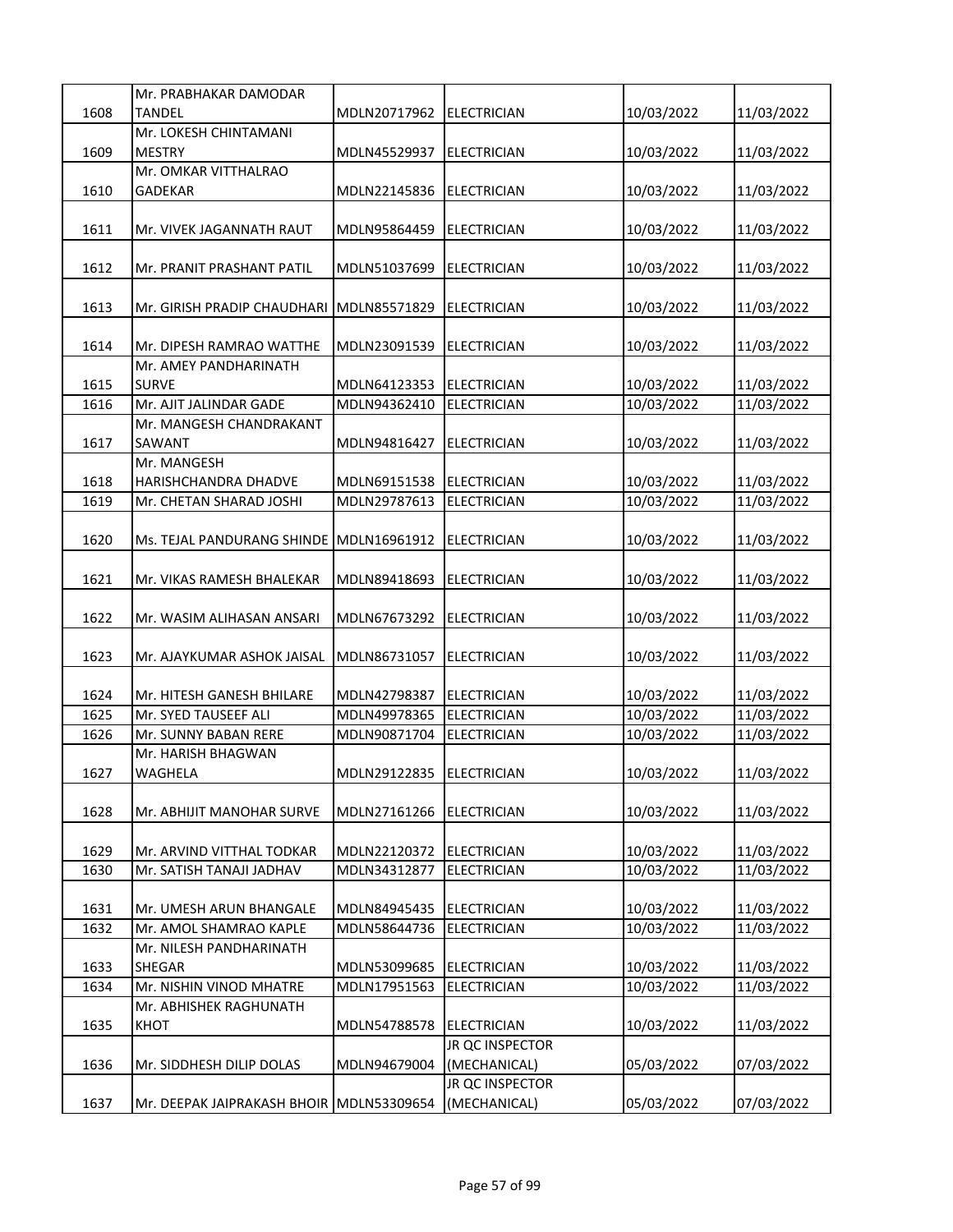|      |                                 |              | JR QC INSPECTOR                 |            |            |
|------|---------------------------------|--------------|---------------------------------|------------|------------|
| 1638 | Mr. KUNDAN SUDAM THAKUR         | MDLN78908212 | (MECHANICAL)                    | 05/03/2022 | 07/03/2022 |
|      | Mr. OMKAR KASHINATH             |              | JR QC INSPECTOR                 |            |            |
| 1639 | <b>BHAGAT</b>                   | MDLN96351079 | (MECHANICAL)                    | 05/03/2022 | 07/03/2022 |
|      |                                 |              | JR QC INSPECTOR                 |            |            |
| 1640 | Mr. KAILAS UDDHAV GHARGE        | MDLN94019118 | (MECHANICAL)                    | 05/03/2022 | 07/03/2022 |
|      |                                 |              | JR QC INSPECTOR                 |            |            |
| 1641 | Mr. SACHIN NATHU KACHARE        | MDLN25910583 | (MECHANICAL)                    | 05/03/2022 | 07/03/2022 |
|      |                                 |              | JR QC INSPECTOR                 |            |            |
| 1642 | Mr. DATTATRAY ASHOK ZIMAL       | MDLN42438692 | (MECHANICAL)                    | 05/03/2022 | 07/03/2022 |
|      |                                 |              | JR QC INSPECTOR                 |            |            |
| 1643 | Mr. ABHIJEET BHIMRAO PATIL      | MDLN80187870 | (MECHANICAL)                    | 05/03/2022 | 07/03/2022 |
|      |                                 |              | JR QC INSPECTOR                 |            |            |
| 1644 | Mr. TUSHAR VISHWAS TUPE         | MDLN56433986 | (MECHANICAL)                    | 05/03/2022 | 07/03/2022 |
|      | Mr. HRISHIKESH TRIMBAK          |              | JR QC INSPECTOR                 |            |            |
| 1645 | <b>JADHAV</b>                   | MDLN71559084 | (MECHANICAL)                    | 05/03/2022 | 07/03/2022 |
|      |                                 |              | JR QC INSPECTOR                 |            |            |
| 1646 | Mr. SIDDHESH DILIP DOLAS        | MDLN20151633 | (MECHANICAL)                    | 05/03/2022 | 07/03/2022 |
|      |                                 |              | <b>JR QC INSPECTOR</b>          |            |            |
| 1647 | Mr. SHUBHAM DIPAK KARBHAL       | MDLN49904789 | (MECHANICAL)                    | 05/03/2022 | 07/03/2022 |
|      |                                 |              | JR QC INSPECTOR                 |            |            |
| 1648 | Mr. SANDEEP SINGH CHAUHAN       | MDLN40449533 | (MECHANICAL)                    | 05/03/2022 | 07/03/2022 |
|      | Ms. RUPALI GANESHRAO            |              | JR QC INSPECTOR                 |            |            |
| 1649 | ASAWALE                         | MDLN93046744 | (MECHANICAL)                    | 05/03/2022 | 07/03/2022 |
|      |                                 |              | <b>JR QC INSPECTOR</b>          |            |            |
| 1650 | Mr. SACHIN RAU KADAM            | MDLN48386505 | (MECHANICAL)                    | 05/03/2022 | 07/03/2022 |
|      | Mr. RAMESHWAR ASHOK             |              | JR QC INSPECTOR                 |            |            |
| 1651 | PURKAR                          | MDLN20504504 | (MECHANICAL)                    | 05/03/2022 | 07/03/2022 |
|      |                                 |              |                                 |            |            |
|      |                                 |              | JR QC INSPECTOR                 |            |            |
| 1652 | Mr. SAGAR DILIP PATIL           | MDLN20935156 | (MECHANICAL)                    | 05/03/2022 | 07/03/2022 |
|      | Mr. SWAPNIL NANDKUMAR           |              | JR QC INSPECTOR                 |            |            |
| 1653 | <b>PATIL</b>                    | MDLN40882297 | (MECHANICAL)                    | 05/03/2022 | 07/03/2022 |
|      | Mr. VISHAL VISHWANATH           |              | JR QC INSPECTOR                 |            |            |
| 1654 | KAMBLE                          | MDLN91828900 | (MECHANICAL)                    | 05/03/2022 | 07/03/2022 |
|      |                                 |              | JR QC INSPECTOR                 |            |            |
| 1655 | Mr. SACHIN SHIVAJI GHODE        | MDLN73942189 | (MECHANICAL)                    | 05/03/2022 | 07/03/2022 |
|      | Mr. OMKAR KASHINATH             |              | JR QC INSPECTOR                 |            |            |
| 1656 | <b>BHAGAT</b>                   | MDLN87504760 | (MECHANICAL)                    | 05/03/2022 | 07/03/2022 |
|      | Mr. VAIBHAV NAVNEET             |              | JR QC INSPECTOR                 |            |            |
| 1657 | BUNDHATE                        | MDLN40634282 | (MECHANICAL)                    | 05/03/2022 | 07/03/2022 |
|      | Mr. VIJAY SUKHDEV               |              | JR QC INSPECTOR                 |            |            |
| 1658 | SURYAWANSHI                     | MDLN91609944 | (MECHANICAL)                    | 05/03/2022 | 07/03/2022 |
|      |                                 |              | JR QC INSPECTOR                 |            |            |
| 1659 | Mr. RAM AWTAR YADAV             | MDLN17206259 | (MECHANICAL)                    | 05/03/2022 | 07/03/2022 |
|      | Mr. TAHSEENAHMED                |              | JR QC INSPECTOR                 |            |            |
| 1660 | ABDULKHALIQUE                   | MDLN49897682 | (MECHANICAL)                    | 05/03/2022 | 07/03/2022 |
|      |                                 |              | JR QC INSPECTOR                 |            |            |
| 1661 | Mr. PATIL SACHIN HIRAMAN        | MDLN91774590 | (MECHANICAL)                    | 05/03/2022 | 07/03/2022 |
|      | Mr. SWAPNIL SHAILENDRA          |              | JR QC INSPECTOR                 |            |            |
| 1662 | KADAAM                          | MDLN54221706 | (MECHANICAL)                    | 05/03/2022 | 07/03/2022 |
|      |                                 |              | JR QC INSPECTOR                 |            |            |
| 1663 | Mr. SUNIL BHIKAJI KHARAT        | MDLN34272721 | (MECHANICAL)                    | 05/03/2022 | 07/03/2022 |
| 1664 | Mr. CHETAN SUDHAKAR<br>SHEDMAKE | MDLN24481434 | JR QC INSPECTOR<br>(MECHANICAL) | 05/03/2022 | 07/03/2022 |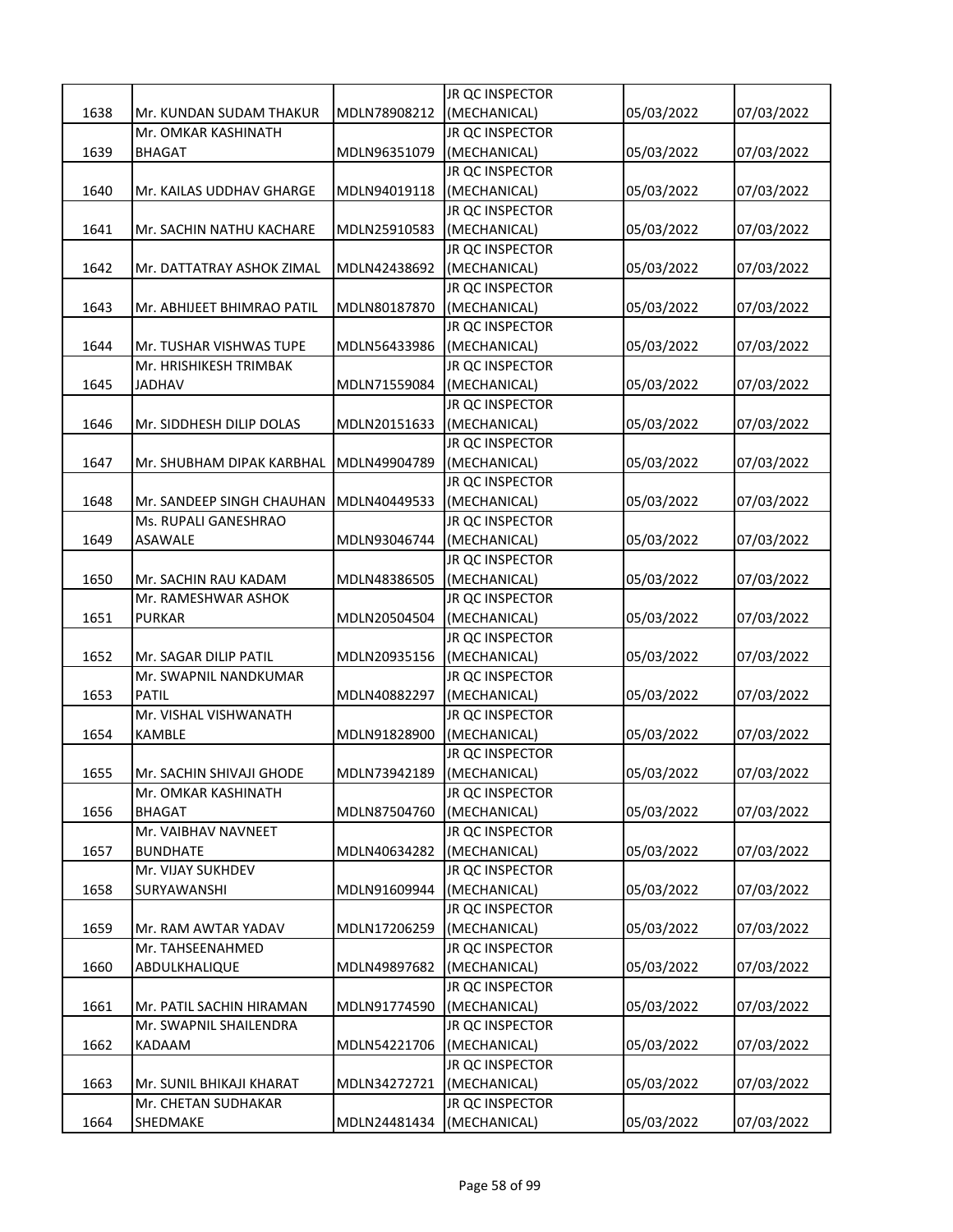|      |                                              |              | <b>JR QC INSPECTOR</b>          |            |            |
|------|----------------------------------------------|--------------|---------------------------------|------------|------------|
| 1665 | Mr. DANISH MAJID KHAN                        | MDLN97260084 | (MECHANICAL)                    | 05/03/2022 | 07/03/2022 |
|      | Mr. SIDDHESH SUBHASH                         |              | JR QC INSPECTOR                 |            |            |
| 1666 | <b>KIRTIKAR</b>                              | MDLN57917632 | (MECHANICAL)                    | 05/03/2022 | 07/03/2022 |
|      |                                              |              | JR QC INSPECTOR                 |            |            |
| 1667 | Mr. GAURAV BABAJI KUSHARE                    | MDLN90126002 | (MECHANICAL)                    | 05/03/2022 | 07/03/2022 |
|      |                                              |              | JR QC INSPECTOR                 |            |            |
| 1668 | Mr. CHETAN KESHAV MANDAKE                    | MDLN52473073 | (MECHANICAL)                    | 05/03/2022 | 07/03/2022 |
|      |                                              |              | JR QC INSPECTOR                 |            |            |
| 1669 | Mr. KETAN VASANT WAVHAL                      | MDLN36281270 | (MECHANICAL)                    | 05/03/2022 | 07/03/2022 |
|      |                                              |              | JR QC INSPECTOR                 |            |            |
| 1670 | Mr. VINOD VITTHAL WELE                       | MDLN94029857 | (MECHANICAL)                    | 05/03/2022 | 07/03/2022 |
|      | Mr. AVINASH MERSING                          |              | JR QC INSPECTOR                 |            |            |
| 1671 | <b>RATHOD</b>                                | MDLN86681456 | (MECHANICAL)                    | 05/03/2022 | 07/03/2022 |
|      |                                              |              | JR QC INSPECTOR                 |            |            |
| 1672 | Mr. AVINASH RAMDAS BAGUL                     | MDLN61038310 | (MECHANICAL)                    | 05/03/2022 | 07/03/2022 |
|      |                                              |              | JR QC INSPECTOR                 |            |            |
| 1673 | Mr. MAROOF FAROOQUE KHAN                     | MDLN48972183 | (MECHANICAL)                    | 05/03/2022 | 07/03/2022 |
|      |                                              |              | <b>JR QC INSPECTOR</b>          |            |            |
| 1674 | Mrs. PUSHPA SUJIT PATIL                      | MDLN84017562 | (MECHANICAL)                    | 05/03/2022 | 07/03/2022 |
|      |                                              |              | JR QC INSPECTOR                 |            |            |
| 1675 | Mr. SAHIL DILIP RAUT                         | MDLN47335694 | (MECHANICAL)                    | 05/03/2022 | 07/03/2022 |
|      | Mr. PRATHAMESH                               |              | JR QC INSPECTOR                 |            |            |
| 1676 | CHANDRAKANT CHAVAN                           | MDLN94254178 | (MECHANICAL)                    | 05/03/2022 | 07/03/2022 |
|      |                                              |              | <b>JR QC INSPECTOR</b>          |            |            |
| 1677 | Mr. VIRAJ ANIL PATIL                         | MDLN92835780 | (MECHANICAL)                    | 05/03/2022 | 07/03/2022 |
|      |                                              |              | JR QC INSPECTOR                 |            |            |
| 1678 | Mr. RAMBINAY H SINGH                         | MDLN98784013 | (MECHANICAL)                    | 05/03/2022 | 07/03/2022 |
|      |                                              |              | JR QC INSPECTOR                 |            |            |
| 1679 | Mr. ANIKET ASHOK KOYANDE                     | MDLN68388063 | (MECHANICAL)                    | 05/03/2022 | 07/03/2022 |
|      |                                              |              | JR QC INSPECTOR                 |            |            |
| 1680 | Mr. MILIND KUNDALIK HARAD                    | MDLN32164810 | (MECHANICAL)                    | 05/03/2022 | 07/03/2022 |
|      | Mr. PRADNYESH PRAKASH                        |              | <b>JR QC INSPECTOR</b>          |            |            |
| 1681 | DHANAVADE                                    | MDLN15909083 | (MECHANICAL)                    | 05/03/2022 | 07/03/2022 |
|      |                                              |              | JR QC INSPECTOR                 |            |            |
| 1682 | Mr. SAURABH SANJAY PATIL                     | MDLN36331471 | (MECHANICAL)<br>JR QC INSPECTOR | 05/03/2022 | 07/03/2022 |
|      |                                              |              |                                 |            |            |
| 1683 | Mr. VARRI CHARAN KUMAR<br>Mr. PRAVIN DADARAO | MDLN81767022 | (MECHANICAL)<br>JR QC INSPECTOR | 05/03/2022 | 07/03/2022 |
| 1684 | <b>SUROSHE</b>                               | MDLN34484587 | (MECHANICAL)                    | 05/03/2022 | 07/03/2022 |
|      | Mr. SHUBHAM BHAGINATH                        |              | JR QC INSPECTOR                 |            |            |
| 1685 | UKIRDE                                       | MDLN20369681 | (MECHANICAL)                    | 05/03/2022 | 07/03/2022 |
|      |                                              |              | JR QC INSPECTOR                 |            |            |
| 1686 | Mr. JAYESH SURESH PATIL                      | MDLN11816863 | (MECHANICAL)                    | 05/03/2022 | 07/03/2022 |
|      |                                              |              | <b>JR OC INSPECTOR</b>          |            |            |
| 1687 | Mr. PARESH VIJAY SHINDE                      | MDLN72382800 | (MECHANICAL)                    | 05/03/2022 | 07/03/2022 |
|      |                                              |              | JR QC INSPECTOR                 |            |            |
| 1688 | Mr. SURESH DINESH BIDWAI                     | MDLN50916110 | (MECHANICAL)                    | 05/03/2022 | 07/03/2022 |
|      |                                              |              | JR QC INSPECTOR                 |            |            |
| 1689 | Mr. RANJEET                                  | MDLN86155677 | (MECHANICAL)                    | 05/03/2022 | 07/03/2022 |
|      |                                              |              | UTILITY HAND (SEMI-             |            |            |
| 1690 | Mr. SANDESH LAXMAN INGLE                     | MDLN66616522 | SKILLED)                        | 21/03/2022 | 22/03/2022 |
|      | Mr. SAJAN BHAUSAHEB                          |              | UTILITY HAND (SEMI-             |            |            |
| 1691 | <b>RUPVATE</b>                               | MDLN83786742 | SKILLED)                        | 21/03/2022 | 22/03/2022 |
|      |                                              |              |                                 |            |            |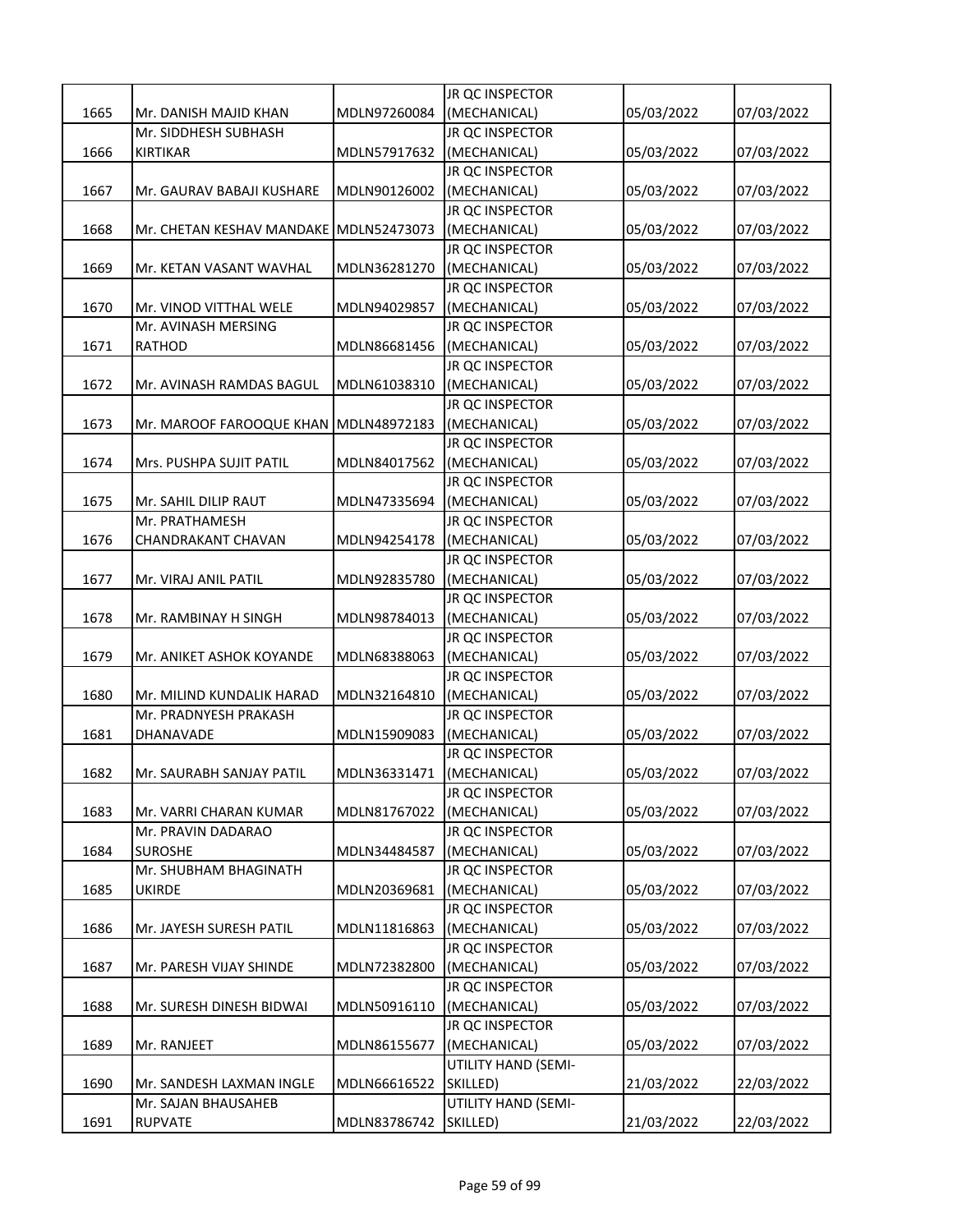|      | Mr. SANDESH DATTARAM                    |              | UTILITY HAND (SEMI-             |            |            |
|------|-----------------------------------------|--------------|---------------------------------|------------|------------|
| 1692 | KALAMBATE                               | MDLN43463917 | SKILLED)                        | 21/03/2022 | 22/03/2022 |
|      |                                         |              | UTILITY HAND (SEMI-             |            |            |
| 1693 | Mr. ANIL LAXMAN MANE                    | MDLN27813415 | SKILLED)                        | 21/03/2022 | 22/03/2022 |
|      | Mr. GANESH PANDHARINATH                 |              | UTILITY HAND (SEMI-             |            |            |
| 1694 | GOSAVI                                  | MDLN56464059 | SKILLED)                        | 21/03/2022 | 22/03/2022 |
|      |                                         |              | UTILITY HAND (SEMI-             |            |            |
| 1695 | Mr. NAKUL PANDURANG PATIL               | MDLN90316516 | SKILLED)                        | 21/03/2022 | 22/03/2022 |
|      |                                         |              | UTILITY HAND (SEMI-             |            |            |
| 1696 | Mr. ABHAY JANARDAN NIPURTE              | MDLN32691789 | SKILLED)                        | 21/03/2022 | 22/03/2022 |
|      |                                         |              | UTILITY HAND (SEMI-             |            |            |
| 1697 | Mr. SANDESH SUBHASH NIKAM               | MDLN90624475 | SKILLED)                        | 21/03/2022 | 22/03/2022 |
|      |                                         |              | UTILITY HAND (SEMI-             |            |            |
| 1698 | Mr. MUKESH KESHAV NIMASE                | MDLN35516065 | SKILLED)                        | 21/03/2022 | 22/03/2022 |
|      |                                         |              | UTILITY HAND (SEMI-             |            |            |
| 1699 | Mr. SURAJ SHYAM CHAVAN                  | MDLN62732769 | SKILLED)                        | 21/03/2022 | 22/03/2022 |
|      |                                         |              | UTILITY HAND (SEMI-             |            |            |
| 1700 | Mr. SURAJ MARUTI KHERADE                | MDLN98868709 | SKILLED)                        | 21/03/2022 | 22/03/2022 |
|      |                                         |              | <b>UTILITY HAND (SEMI-</b>      |            |            |
| 1701 | Mr. SARVESH NARAYAN KASKAR MDLN72170531 |              | SKILLED)                        | 21/03/2022 | 22/03/2022 |
|      |                                         |              | UTILITY HAND (SEMI-             |            |            |
| 1702 | Mr. DIPAK YASHWANT PATIL                | MDLN24524440 | SKILLED)                        | 21/03/2022 | 22/03/2022 |
|      | Mr. JEEVAN NANDARAM                     |              | UTILITY HAND (SEMI-             |            |            |
| 1703 | DHONDKAR                                | MDLN57834083 | SKILLED)                        | 21/03/2022 | 22/03/2022 |
|      | Mr. SAMEER SHAMSUDDIN                   |              | UTILITY HAND (SEMI-             |            |            |
| 1704 | KHAN                                    | MDLN39492331 | SKILLED)                        | 21/03/2022 | 22/03/2022 |
|      |                                         |              | UTILITY HAND (SEMI-             |            |            |
| 1705 | Mr. ANIL LAXMAN MANE                    | MDLN88232747 | SKILLED)                        | 21/03/2022 | 22/03/2022 |
|      |                                         |              | UTILITY HAND (SEMI-             |            |            |
| 1706 | Mr. SHUBHAM ANANT SHINDE                | MDLN70688801 | SKILLED)                        | 21/03/2022 | 22/03/2022 |
|      | Mr. BAPU PANDURANG                      |              | UTILITY HAND (SEMI-             |            |            |
| 1707 | CHAVAN                                  | MDLN82051651 | SKILLED)                        | 21/03/2022 | 22/03/2022 |
|      | Mr. SHAILESH GOPINATH                   |              | UTILITY HAND (SEMI-             |            |            |
| 1708 | <b>KADAM</b>                            | MDLN41062157 | SKILLED)                        | 21/03/2022 | 22/03/2022 |
|      |                                         |              | UTILITY HAND (SEMI-             |            |            |
| 1709 | Mr. RAMESH LAXMAN BABAR                 | MDLN87318867 | SKILLED)                        | 21/03/2022 | 22/03/2022 |
| 1710 |                                         |              | UTILITY HAND (SEMI-<br>SKILLED) | 21/03/2022 |            |
|      | Mr. SUNIL SUBHASH RANE                  | MDLN79823308 | UTILITY HAND (SEMI-             |            | 22/03/2022 |
| 1711 | Mr. PRAKASH VAMAN BHOSALE               | MDLN64284695 | SKILLED)                        | 21/03/2022 | 22/03/2022 |
|      | Mr. GANESH DHONDURAM                    |              | UTILITY HAND (SEMI-             |            |            |
| 1712 | BAMANE                                  | MDLN17340978 | SKILLED)                        | 21/03/2022 | 22/03/2022 |
|      | Mr. AMIT ATMARAM                        |              | UTILITY HAND (SEMI-             |            |            |
| 1713 | DANDEKAR                                | MDLN61183098 | SKILLED)                        | 21/03/2022 | 22/03/2022 |
|      |                                         |              | UTILITY HAND (SEMI-             |            |            |
| 1714 | Mr. SANDESH DAGADU PATIL                | MDLN56431435 | SKILLED)                        | 21/03/2022 | 22/03/2022 |
|      |                                         |              | <b>UTILITY HAND (SEMI-</b>      |            |            |
| 1715 | Mr. SONU VIJAY GUPTA                    | MDLN91401760 | SKILLED)                        | 21/03/2022 | 22/03/2022 |
|      |                                         |              | UTILITY HAND (SEMI-             |            |            |
| 1716 | Mr. VINOD PANDHARI JADHAV               | MDLN25511892 | SKILLED)                        | 21/03/2022 | 22/03/2022 |
|      |                                         |              | UTILITY HAND (SEMI-             |            |            |
| 1717 | Mr. KIRAN SADANAND RAUT                 | MDLN64221956 | SKILLED)                        | 21/03/2022 | 22/03/2022 |
|      |                                         |              | UTILITY HAND (SEMI-             |            |            |
| 1718 | Mr. BABLU BALU KHANDAVI                 | MDLN26507825 | SKILLED)                        | 21/03/2022 | 22/03/2022 |
|      |                                         |              |                                 |            |            |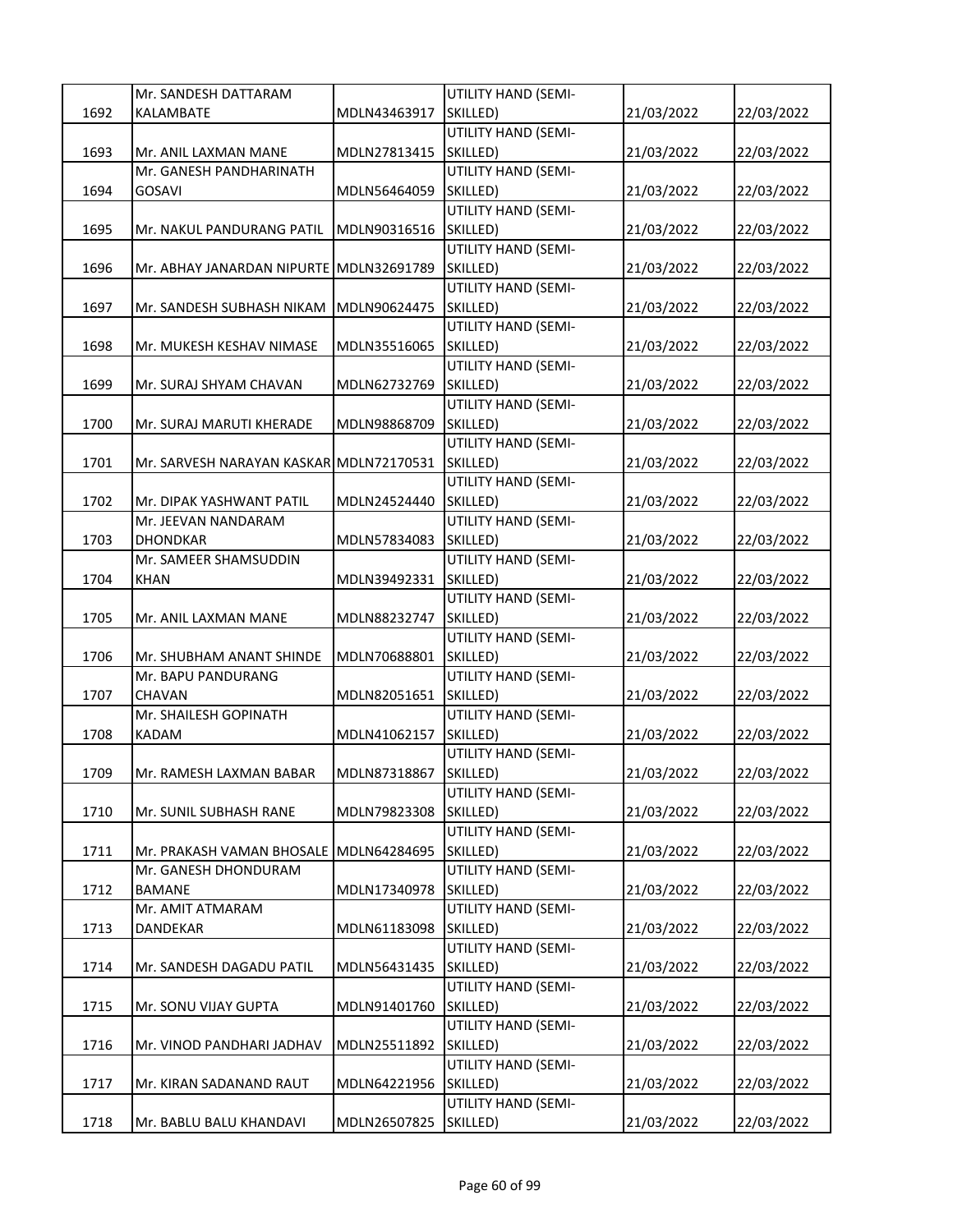|      | Mr. SANDEEP JAGANNATH                  |              | UTILITY HAND (SEMI-        |            |            |
|------|----------------------------------------|--------------|----------------------------|------------|------------|
| 1719 | <b>PISAL</b>                           | MDLN66538364 | SKILLED)                   | 21/03/2022 | 22/03/2022 |
|      |                                        |              | UTILITY HAND (SEMI-        |            |            |
| 1720 | Mr. DIPAK YASHWANT PATIL               | MDLN17161778 | SKILLED)                   | 21/03/2022 | 22/03/2022 |
|      |                                        |              | <b>UTILITY HAND (SEMI-</b> |            |            |
| 1721 | Mr. SUMANGAL SURESH PARAB MDLN53670781 |              | SKILLED)                   | 21/03/2022 | 22/03/2022 |
|      |                                        |              | UTILITY HAND (SEMI-        |            |            |
| 1722 | Mr. RAHUL RAGHUNATH THOKE MDLN25973258 |              | SKILLED)                   | 21/03/2022 | 22/03/2022 |
|      |                                        |              | UTILITY HAND (SEMI-        |            |            |
| 1723 | Mr. NITIN MADHUKAR GAWADE MDLN45770084 |              | SKILLED)                   | 21/03/2022 | 22/03/2022 |
|      |                                        |              | UTILITY HAND (SEMI-        |            |            |
| 1724 | Mr. PRAFULL ASHOK NIKAM                | MDLN93186860 | SKILLED)                   | 21/03/2022 | 22/03/2022 |
|      |                                        |              | UTILITY HAND (SEMI-        |            |            |
| 1725 | Mr. ROHAN ANIL TAMORE                  | MDLN15685637 | SKILLED)                   | 21/03/2022 | 22/03/2022 |
|      |                                        |              | <b>UTILITY HAND (SEMI-</b> |            |            |
| 1726 | Mr. ABHISHEK MARUTI KUTRE              | MDLN27795237 | SKILLED)                   | 21/03/2022 | 22/03/2022 |
|      | Mr. ASHWIN BHALCHANDRA                 |              | <b>UTILITY HAND (SEMI-</b> |            |            |
| 1727 | <b>SHINDE</b>                          | MDLN38686128 | SKILLED)                   | 21/03/2022 | 22/03/2022 |
|      |                                        |              | UTILITY HAND (SEMI-        |            |            |
| 1728 | Mr. MANGESH NARAYAN PATIL              | MDLN82650184 | SKILLED)                   | 21/03/2022 | 22/03/2022 |
|      |                                        |              | UTILITY HAND (SEMI-        |            |            |
| 1729 | Mr. RISHABH PANKAJ KOLI                | MDLN32469944 | SKILLED)                   | 21/03/2022 | 22/03/2022 |
|      |                                        |              | UTILITY HAND (SEMI-        |            |            |
| 1730 | Mr. SWAPNIL MANILAL RAUT               | MDLN23389907 | SKILLED)                   | 21/03/2022 | 22/03/2022 |
|      |                                        |              | UTILITY HAND (SEMI-        |            |            |
| 1731 | Mr. GAURAV AJAY RANGANKAR              | MDLN95939889 | SKILLED)                   | 21/03/2022 | 22/03/2022 |
|      | Mr. DEEPAK YASHWANT                    |              | UTILITY HAND (SEMI-        |            |            |
| 1732 | <b>SHINDE</b>                          | MDLN15743965 | SKILLED)                   | 21/03/2022 | 22/03/2022 |
|      |                                        |              | <b>UTILITY HAND (SEMI-</b> |            |            |
| 1733 | Mr. SAGAR DATTATREY SHINDE             | MDLN48584174 | SKILLED)                   | 21/03/2022 | 22/03/2022 |
|      |                                        |              | UTILITY HAND (SEMI-        |            |            |
| 1734 | Mr. YOGESH RAMEAH BHAT                 | MDLN57724254 | SKILLED)                   | 21/03/2022 | 22/03/2022 |
|      | Mr. SANDEEP YESHWANT                   |              | UTILITY HAND (SEMI-        |            |            |
| 1735 | NAGVEKAR                               | MDLN98529922 | SKILLED)                   | 21/03/2022 | 22/03/2022 |
|      |                                        |              | UTILITY HAND (SEMI-        |            |            |
| 1736 | Mr. SACHIN SAMUWEL KUWAR MDLN64876810  |              | SKILLED)                   | 21/03/2022 | 22/03/2022 |
|      |                                        |              | UTILITY HAND (SEMI-        |            |            |
| 1737 | Mr. SANDEEP MAHADEV KOLI               | MDLN21994026 | SKILLED)                   | 21/03/2022 | 22/03/2022 |
|      | Mrs. SATISH GANESH                     |              | <b>UTILITY HAND (SEMI-</b> |            |            |
| 1738 | <b>KONDAWAR</b>                        | MDLN43261957 | SKILLED)                   | 21/03/2022 | 22/03/2022 |
|      | Mr. NARESHKUMAR MAHADU                 |              | <b>UTILITY HAND (SEMI-</b> |            |            |
| 1739 | POL                                    | MDLN19474734 | SKILLED)                   | 21/03/2022 | 22/03/2022 |
|      |                                        |              | UTILITY HAND (SEMI-        |            |            |
| 1740 | Mr. NITIN KISAN BHAGAT                 | MDLN84846526 | SKILLED)                   | 21/03/2022 | 22/03/2022 |
|      |                                        |              | UTILITY HAND (SEMI-        |            |            |
| 1741 | Mr. SANJAY MADHUKAR MANE               | MDLN84000170 | SKILLED)                   | 21/03/2022 | 22/03/2022 |
|      | Mr. SHAILENDRA GAJANAN                 |              | UTILITY HAND (SEMI-        |            |            |
| 1742 | KOLI                                   | MDLN99103465 | SKILLED)                   | 21/03/2022 | 22/03/2022 |
|      | Mr. BALKRISHNA HASURAM                 |              | UTILITY HAND (SEMI-        |            |            |
| 1743 | MOKAL                                  | MDLN10700395 | SKILLED)                   | 21/03/2022 | 22/03/2022 |
|      |                                        |              | UTILITY HAND (SEMI-        |            |            |
| 1744 | Mr. PRASHANT BALU PADALE               | MDLN50063216 | SKILLED)                   | 21/03/2022 | 22/03/2022 |
|      |                                        |              | UTILITY HAND (SEMI-        |            |            |
| 1745 | Mr. GANESH RAJARAM NIKAM               | MDLN72062748 | SKILLED)                   | 21/03/2022 | 22/03/2022 |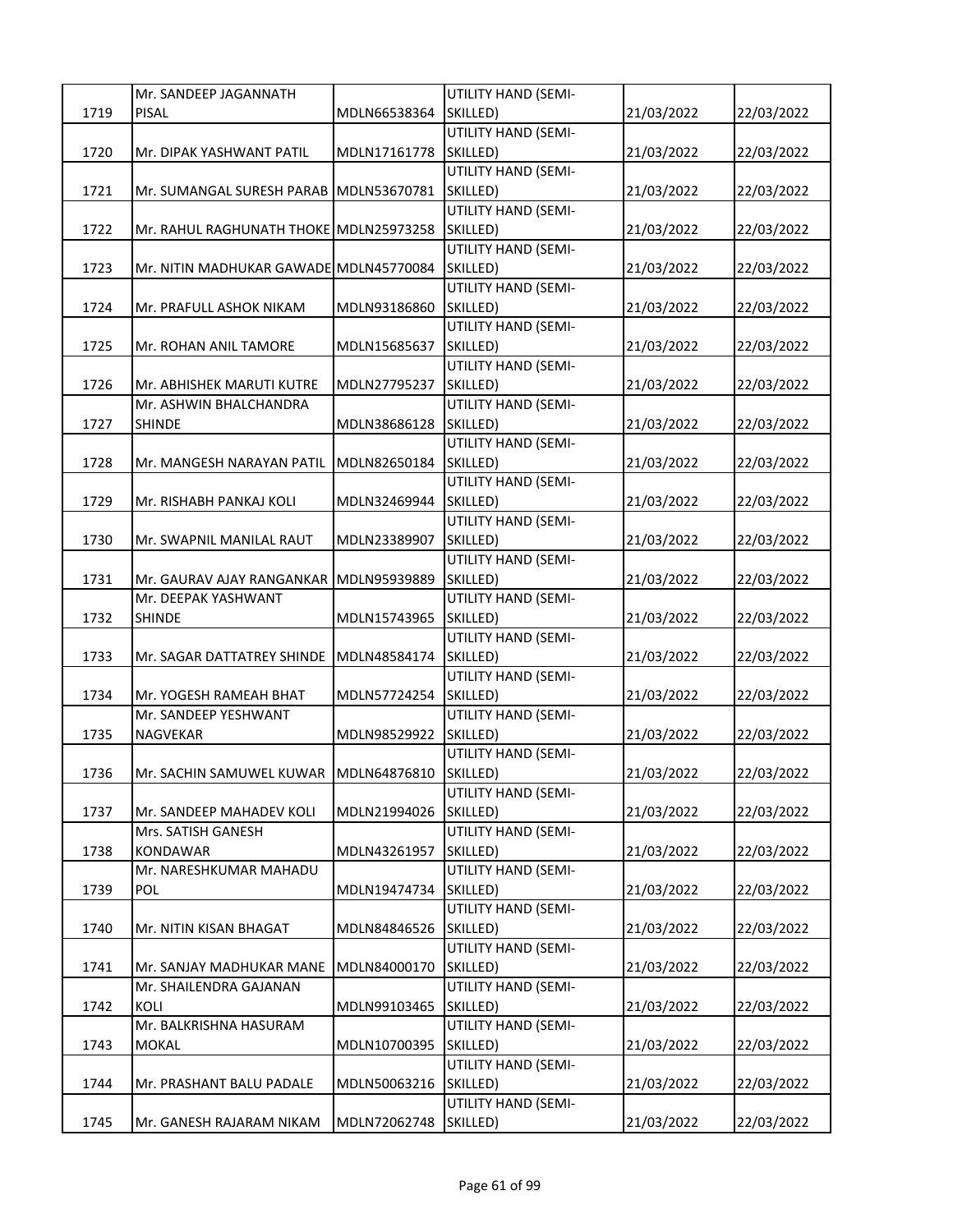|      | Mr. KAMALAKAR PANDURANG   |              | UTILITY HAND (SEMI-             |            |            |
|------|---------------------------|--------------|---------------------------------|------------|------------|
| 1746 | <b>GHODEKAR</b>           | MDLN68505381 | SKILLED)                        | 21/03/2022 | 22/03/2022 |
|      |                           |              | UTILITY HAND (SEMI-             |            |            |
| 1747 | Mr. NILESH MANOHAR GHYAR  | MDLN45475023 | SKILLED)                        | 21/03/2022 | 22/03/2022 |
|      |                           |              | UTILITY HAND (SEMI-             |            |            |
| 1748 | Mr. VISHAL KESARI KOLI    | MDLN53615617 | SKILLED)                        | 21/03/2022 | 22/03/2022 |
|      | Mr. NARENDRA RAGHUNATH    |              | UTILITY HAND (SEMI-             |            |            |
| 1749 | <b>MOKAL</b>              | MDLN26395332 | SKILLED)                        | 21/03/2022 | 22/03/2022 |
|      |                           |              |                                 |            |            |
|      | Mr. AVINASH CHANDRAKANT   |              | UTILITY HAND (SEMI-             |            |            |
| 1750 | <b>BHURAVANE</b>          | MDLN71685324 | SKILLED)                        | 21/03/2022 | 22/03/2022 |
|      |                           |              | UTILITY HAND (SEMI-             |            |            |
| 1751 | Mr. DILIP RAMDAS FARAD    | MDLN98381736 | SKILLED)                        | 22/03/2022 | 23/03/2022 |
|      | Mr. RAVIKANT SUDAM        |              | UTILITY HAND (SEMI-             |            |            |
| 1752 | PABREKAR                  | MDLN21590159 | SKILLED)                        | 22/03/2022 | 23/03/2022 |
|      |                           |              | UTILITY HAND (SEMI-             |            |            |
| 1753 | Mr. RITESH KISHOR NIMBARE | MDLN32340690 | SKILLED)                        | 22/03/2022 | 23/03/2022 |
|      |                           |              | UTILITY HAND (SEMI-             |            |            |
| 1754 | Mr. NILESH KASHIRAM VAZE  | MDLN59067509 | SKILLED)                        | 22/03/2022 | 23/03/2022 |
|      | Mr. SHAHNAWAZ JIKRIYA     |              | UTILITY HAND (SEMI-             |            |            |
| 1755 | <b>SOLKAR</b>             | MDLN49617021 | SKILLED)                        | 22/03/2022 | 23/03/2022 |
|      | Mr. NILESH YASHWANT       |              | UTILITY HAND (SEMI-             |            |            |
| 1756 | <b>RAWATE</b>             | MDLN48331585 | SKILLED)                        | 22/03/2022 | 23/03/2022 |
|      | Mr. SUDHAKAR MADHAVRAO    |              | UTILITY HAND (SEMI-             |            |            |
| 1757 | SHINDE                    | MDLN60414184 | SKILLED)                        | 22/03/2022 | 23/03/2022 |
|      | Mr. PRASAD PANDURANG      |              | UTILITY HAND (SEMI-             |            |            |
| 1758 | <b>MESTRY</b>             | MDLN38931513 | SKILLED)                        | 22/03/2022 | 23/03/2022 |
|      |                           |              | UTILITY HAND (SEMI-             |            |            |
| 1759 | Mr. AMRUT DHARMA BUJAD    | MDLN26978905 | SKILLED)                        | 22/03/2022 | 23/03/2022 |
|      | Mr. KHAJASAB              |              | UTILITY HAND (SEMI-             |            |            |
| 1760 | ABDULRAHEMANSAB ATTAR     | MDLN89634336 | SKILLED)                        | 22/03/2022 | 23/03/2022 |
|      |                           |              |                                 |            |            |
|      | Mr. DATTATRYA DHONDOPANT  |              | UTILITY HAND (SEMI-             |            |            |
| 1761 | MANDAWAD                  | MDLN36418860 | SKILLED)                        | 22/03/2022 | 23/03/2022 |
|      |                           |              | UTILITY HAND (SEMI-             |            |            |
| 1762 | Mr. AJAY SHAMRAO MANE     | MDLN71009785 | SKILLED)                        | 22/03/2022 | 23/03/2022 |
|      |                           |              | UTILITY HAND (SEMI-             |            |            |
| 1763 | Mr. ANIKET NARAYAN SAWANT | MDLN75130931 | SKILLED)                        | 22/03/2022 | 23/03/2022 |
|      | Mr. SATISH GANESH         |              | UTILITY HAND (SEMI-             |            |            |
| 1764 | KONDAWAR                  | MDLN48700138 | SKILLED)                        | 22/03/2022 | 23/03/2022 |
|      |                           |              | UTILITY HAND (SEMI-             |            |            |
| 1765 | Mr. ALHAD RATNAKANT PATIL | MDLN72933896 | SKILLED)                        | 22/03/2022 | 23/03/2022 |
|      |                           |              | UTILITY HAND (SEMI-             |            |            |
| 1766 | Mr. SATISH SURESH NIMANE  | MDLN28311797 | SKILLED)                        | 22/03/2022 | 23/03/2022 |
|      | Mr. SURESH PARSHURAM      |              | UTILITY HAND (SEMI-             |            |            |
| 1767 | <b>DHODADE</b>            | MDLN67673552 | SKILLED)                        | 22/03/2022 | 23/03/2022 |
|      | Mr. PRASHANT MANOHAR      |              | UTILITY HAND (SEMI-             |            |            |
| 1768 | <b>PARVE</b>              | MDLN11045305 | SKILLED)                        | 22/03/2022 | 23/03/2022 |
|      |                           |              | UTILITY HAND (SEMI-             |            |            |
| 1769 | Mr. SHARAD BHAGA DAGALE   | MDLN55756917 | SKILLED)                        | 22/03/2022 | 23/03/2022 |
|      |                           |              | UTILITY HAND (SEMI-             |            |            |
| 1770 | Mr. HATEEM HASAN SHAIKH   | MDLN69581658 | SKILLED)<br>UTILITY HAND (SEMI- | 22/03/2022 | 23/03/2022 |
|      |                           |              |                                 |            |            |
| 1771 | Mr. LAVRAJ DEELIP SHEDGE  | MDLN99779778 | SKILLED)                        | 22/03/2022 | 23/03/2022 |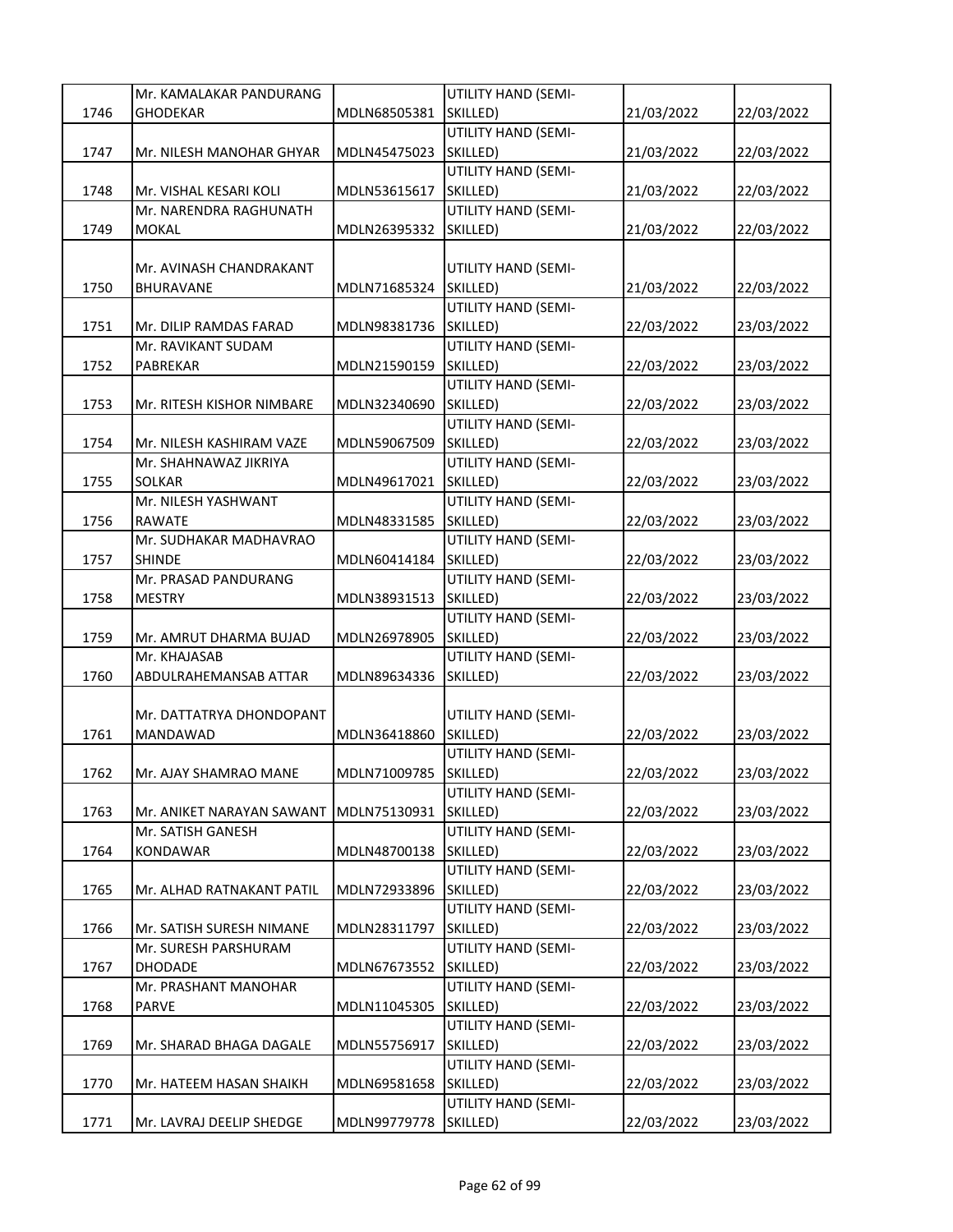|      | Mr. PRITAM PANDURANG                   |              | UTILITY HAND (SEMI-        |            |            |
|------|----------------------------------------|--------------|----------------------------|------------|------------|
| 1772 | <b>MAYEKAR</b>                         | MDLN12221601 | SKILLED)                   | 22/03/2022 | 23/03/2022 |
|      |                                        |              | UTILITY HAND (SEMI-        |            |            |
| 1773 | Mr. SUJIT TANAJI SHENDARKAR            | MDLN42257859 | SKILLED)                   | 22/03/2022 | 23/03/2022 |
|      |                                        |              | <b>UTILITY HAND (SEMI-</b> |            |            |
| 1774 | Mr. JAYESH SHANKAR PALAVI              | MDLN79859649 | SKILLED)                   | 22/03/2022 | 23/03/2022 |
|      |                                        |              | <b>UTILITY HAND (SEMI-</b> |            |            |
| 1775 | Mr. RAJESH SUDAM DONGRE                | MDLN76761895 | SKILLED)                   | 22/03/2022 | 23/03/2022 |
|      |                                        |              | UTILITY HAND (SEMI-        |            |            |
| 1776 | Mr. DHANRAJ VASANT JADHAV              | MDLN26939641 | SKILLED)                   | 22/03/2022 | 23/03/2022 |
|      |                                        |              | <b>UTILITY HAND (SEMI-</b> |            |            |
| 1777 | Mr. AMRUT DHARMA BUJAD                 | MDLN12353629 | SKILLED)                   | 22/03/2022 | 23/03/2022 |
|      |                                        |              | UTILITY HAND (SEMI-        |            |            |
| 1778 | Mr. NITIN KISAN BHAGAT                 | MDLN21591109 | SKILLED)                   | 22/03/2022 | 23/03/2022 |
|      | Mr. AMIT VISHWANATH                    |              | UTILITY HAND (SEMI-        |            |            |
| 1779 | <b>LABDHE</b>                          | MDLN25671341 | SKILLED)                   | 22/03/2022 | 23/03/2022 |
|      | Mr. SUHAS DNYANESHWAR                  |              | UTILITY HAND (SEMI-        |            |            |
| 1780 | <b>GHARAT</b>                          | MDLN47431027 | SKILLED)                   | 22/03/2022 | 23/03/2022 |
|      | Mr. KIRAN SAHEBRAO                     |              | UTILITY HAND (SEMI-        |            |            |
| 1781 | <b>BAJABALKAR</b>                      | MDLN19027236 | SKILLED)                   | 22/03/2022 | 23/03/2022 |
|      |                                        |              | UTILITY HAND (SEMI-        |            |            |
| 1782 | Mr. SUYOG GANPAT GHORPADE MDLN39084254 |              | SKILLED)                   | 22/03/2022 | 23/03/2022 |
|      | Mr. SWAPNIL SURESH                     |              | UTILITY HAND (SEMI-        |            |            |
| 1783 | WALAVALKAR                             | MDLN26474470 | SKILLED)                   | 22/03/2022 | 23/03/2022 |
|      |                                        |              | <b>UTILITY HAND (SEMI-</b> |            |            |
| 1784 | Mr. LAHANU MARUTI GHODE                | MDLN97943037 | SKILLED)                   | 22/03/2022 | 23/03/2022 |
|      |                                        |              | UTILITY HAND (SEMI-        |            |            |
| 1785 | Mr. LAHU KAILAS JADHAV                 | MDLN86482456 | SKILLED)                   | 22/03/2022 | 23/03/2022 |
|      |                                        |              | <b>UTILITY HAND (SEMI-</b> |            |            |
| 1786 | Mr. AKSHAY GANPAT LOHAR                | MDLN51310702 | SKILLED)                   | 22/03/2022 | 23/03/2022 |
|      | Mr. ASHISH PRABHAKAR                   |              | UTILITY HAND (SEMI-        |            |            |
| 1787 | PHATKARE                               | MDLN31331237 | SKILLED)                   | 22/03/2022 | 23/03/2022 |
|      |                                        |              | UTILITY HAND (SEMI-        |            |            |
| 1788 | Mr. SANDESH NAMDEO DHURI               | MDLN48766657 | SKILLED)                   | 22/03/2022 | 23/03/2022 |
|      |                                        |              | UTILITY HAND (SEMI-        |            |            |
| 1789 | Mr. SANTOSH SHIVRAM PARAB MDLN60251514 |              | SKILLED)                   | 22/03/2022 | 23/03/2022 |
|      |                                        |              | UTILITY HAND (SEMI-        |            |            |
| 1790 | Mr. RAJU LAXMAN CHIKANE                | MDLN32795736 | SKILLED)                   | 22/03/2022 | 23/03/2022 |
|      | Mr. CHETAN SHANKAR                     |              | UTILITY HAND (SEMI-        |            |            |
| 1791 | SURYWANSHI                             | MDLN32981139 | SKILLED)                   | 22/03/2022 | 23/03/2022 |
|      |                                        |              | <b>UTILITY HAND (SEMI-</b> |            |            |
| 1792 | Mr. DHANANJAY POPAT SUTAR              | MDLN71379905 | SKILLED)                   | 22/03/2022 | 23/03/2022 |
|      |                                        |              | UTILITY HAND (SEMI-        |            |            |
| 1793 | Mr. RUSHIKESH ARVIND KODE              | MDLN67009730 | SKILLED)                   | 22/03/2022 | 23/03/2022 |
|      |                                        |              | UTILITY HAND (SEMI-        |            |            |
| 1794 | Mr. SACHIN SUNIL MAYEKAR               | MDLN81129501 | SKILLED)                   | 22/03/2022 | 23/03/2022 |
|      | Mr. SUDARSHAN TANAJI                   |              | <b>UTILITY HAND (SEMI-</b> |            |            |
| 1795 | <b>JADHAV</b>                          | MDLN76725531 | SKILLED)                   | 22/03/2022 | 23/03/2022 |
|      | Mr. DINESHKUMAR                        |              | UTILITY HAND (SEMI-        |            |            |
| 1796 | <b>JAWAHARLAL GUPTA</b>                | MDLN17850826 | SKILLED)                   | 22/03/2022 | 23/03/2022 |
|      | Mr. ROSHAN RAMESH                      |              | UTILITY HAND (SEMI-        |            |            |
| 1797 | AMBEKAR                                | MDLN30839894 | SKILLED)                   | 22/03/2022 | 23/03/2022 |
|      |                                        |              | UTILITY HAND (SEMI-        |            |            |
| 1798 | Mr. RITESH BHIMRAO TAYADE              | MDLN25635392 | SKILLED)                   | 22/03/2022 | 23/03/2022 |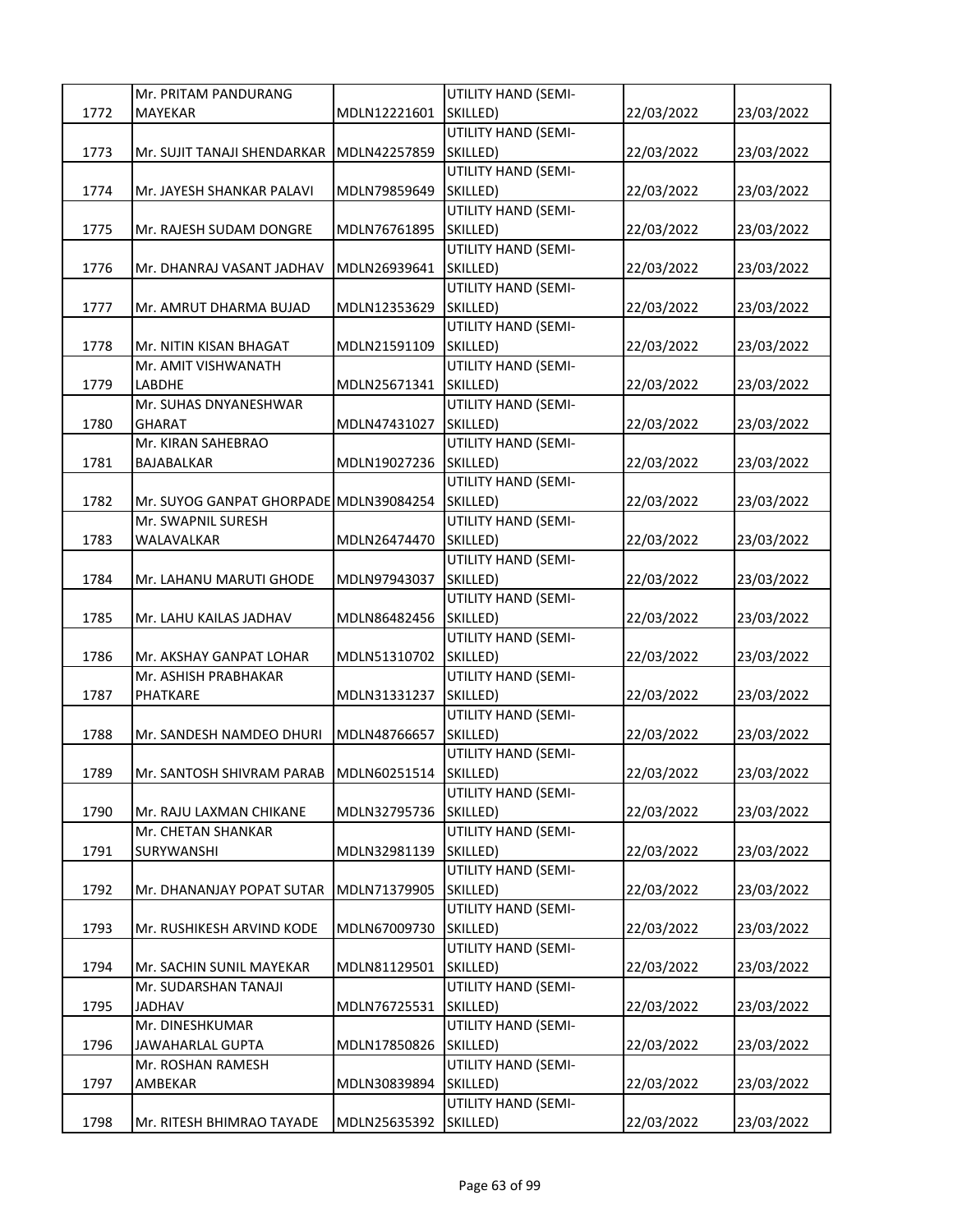|      |                                         |              | UTILITY HAND (SEMI-             |            |            |
|------|-----------------------------------------|--------------|---------------------------------|------------|------------|
| 1799 | Mr. TANAJI PANDURANG PATIL              | MDLN41494973 | SKILLED)                        | 22/03/2022 | 23/03/2022 |
|      |                                         |              | UTILITY HAND (SEMI-             |            |            |
| 1800 | Mr. VINOD PANDHARI JADHAV               | MDLN83318826 | SKILLED)                        | 22/03/2022 | 23/03/2022 |
|      | Mr. NAGESH JAYAWANT                     |              | UTILITY HAND (SEMI-             |            |            |
| 1801 | VARTAK                                  | MDLN93495280 | SKILLED)                        | 22/03/2022 | 23/03/2022 |
|      |                                         |              | UTILITY HAND (SEMI-             |            |            |
| 1802 | Mr. SUNIL JAGAN WAGH                    | MDLN47627488 | SKILLED)                        | 22/03/2022 | 23/03/2022 |
|      | Mr. NILESH PURUSHOTTAM                  |              | UTILITY HAND (SEMI-             |            |            |
| 1803 | MANMODE                                 | MDLN73745142 | SKILLED)                        | 22/03/2022 | 23/03/2022 |
|      |                                         |              | UTILITY HAND (SEMI-             |            |            |
| 1804 | Mr. ATUL CHINTAMAN GHATAL               | MDLN90971940 | SKILLED)                        | 22/03/2022 | 23/03/2022 |
|      |                                         |              | UTILITY HAND (SEMI-             |            |            |
| 1805 | Mr. YOGESH RAMESH BHAT                  | MDLN51433956 | SKILLED)                        | 22/03/2022 | 23/03/2022 |
|      | Mr. JOTIRAM TUKARAM                     |              | UTILITY HAND (SEMI-             |            |            |
| 1806 | <b>JADHAV</b>                           | MDLN42013204 | SKILLED)                        | 22/03/2022 | 23/03/2022 |
|      |                                         |              | UTILITY HAND (SEMI-             |            |            |
| 1807 | Mr. UDDHAV UMESH PATIL                  | MDLN12215504 | SKILLED)                        | 22/03/2022 | 23/03/2022 |
|      |                                         |              | UTILITY HAND (SEMI-             |            |            |
| 1808 | Mr. AMAR UTTAM PATIL                    | MDLN86170222 | SKILLED)                        | 22/03/2022 | 23/03/2022 |
|      | Mr. RAJESH DATTATRYA                    |              | UTILITY HAND (SEMI-             |            |            |
| 1809 | THAKUR                                  | MDLN47410826 | SKILLED)                        | 22/03/2022 | 23/03/2022 |
|      |                                         |              | UTILITY HAND (SEMI-             |            |            |
| 1810 | Mr. SHAILESH SURESH NAIK                | MDLN94366994 | SKILLED)                        | 22/03/2022 | 23/03/2022 |
|      |                                         |              | UTILITY HAND (SEMI-             |            |            |
| 1811 | Mr. NILESH ANANT DALVI                  | MDLN55034106 | SKILLED)                        | 22/03/2022 | 23/03/2022 |
|      |                                         |              | UTILITY HAND (SEMI-             |            |            |
| 1812 | Mr. SHISHIR VISHNU DESAI                | MDLN43327141 | SKILLED)<br>UTILITY HAND (SEMI- | 23/03/2022 | 24/03/2022 |
|      | Mr. AMIT NANDKUMAR PATIL                |              | SKILLED)                        |            |            |
| 1813 | Mr. MANGESH PRAMOD                      | MDLN67613304 | UTILITY HAND (SEMI-             | 23/03/2022 | 24/03/2022 |
| 1814 | SALGAONKAR                              | MDLN86801169 | SKILLED)                        | 23/03/2022 | 24/03/2022 |
|      |                                         |              | UTILITY HAND (SEMI-             |            |            |
| 1815 | Mr. NAKUL PANDURANG PATIL               | MDLN20697332 | SKILLED)                        | 23/03/2022 | 24/03/2022 |
|      |                                         |              | UTILITY HAND (SEMI-             |            |            |
| 1816 | Mr. RUSHIKESH ARVIND KODE               | MDLN69383368 | SKILLED)                        | 23/03/2022 | 24/03/2022 |
|      |                                         |              | UTILITY HAND (SEMI-             |            |            |
| 1817 | Mr. PRATISH VIJAY KHATATE               | MDLN70608838 | SKILLED)                        | 23/03/2022 | 24/03/2022 |
|      | Mr. PRASHANT NATHURAM                   |              | UTILITY HAND (SEMI-             |            |            |
| 1818 | RAUT                                    | MDLN89596351 | SKILLED)                        | 23/03/2022 | 24/03/2022 |
|      | Mr. VINAYAK SHIVAJI                     |              | UTILITY HAND (SEMI-             |            |            |
| 1819 | HAWALDAR                                | MDLN87146251 | SKILLED)                        | 23/03/2022 | 24/03/2022 |
|      | Mr. KAMLESH SHYAMSINGH                  |              | UTILITY HAND (SEMI-             |            |            |
| 1820 | <b>NEGI</b>                             | MDLN48497868 | SKILLED)                        | 23/03/2022 | 24/03/2022 |
|      |                                         |              | UTILITY HAND (SEMI-             |            |            |
| 1821 | Mr. SAGAR JAGADISH PATIL                | MDLN52671547 | SKILLED)                        | 23/03/2022 | 24/03/2022 |
|      |                                         |              | <b>UTILITY HAND (SEMI-</b>      |            |            |
| 1822 | Mr. RAVINDRA TEMLAL MADAVI MDLN38979674 |              | SKILLED)                        | 23/03/2022 | 24/03/2022 |
|      |                                         |              | UTILITY HAND (SEMI-             |            |            |
| 1823 | Mr. RAHUL RAVINDRA KADAM                | MDLN57257328 | SKILLED)                        | 23/03/2022 | 24/03/2022 |
|      |                                         |              | UTILITY HAND (SEMI-             |            |            |
| 1824 | Mr. MANGESH MAROTI BALKI                | MDLN65902300 | SKILLED)                        | 23/03/2022 | 24/03/2022 |
|      | Mr. MAHENDRA SAMBHAJI                   |              | UTILITY HAND (SEMI-             |            |            |
| 1825 | JADHAV                                  | MDLN51556336 | SKILLED)                        | 23/03/2022 | 24/03/2022 |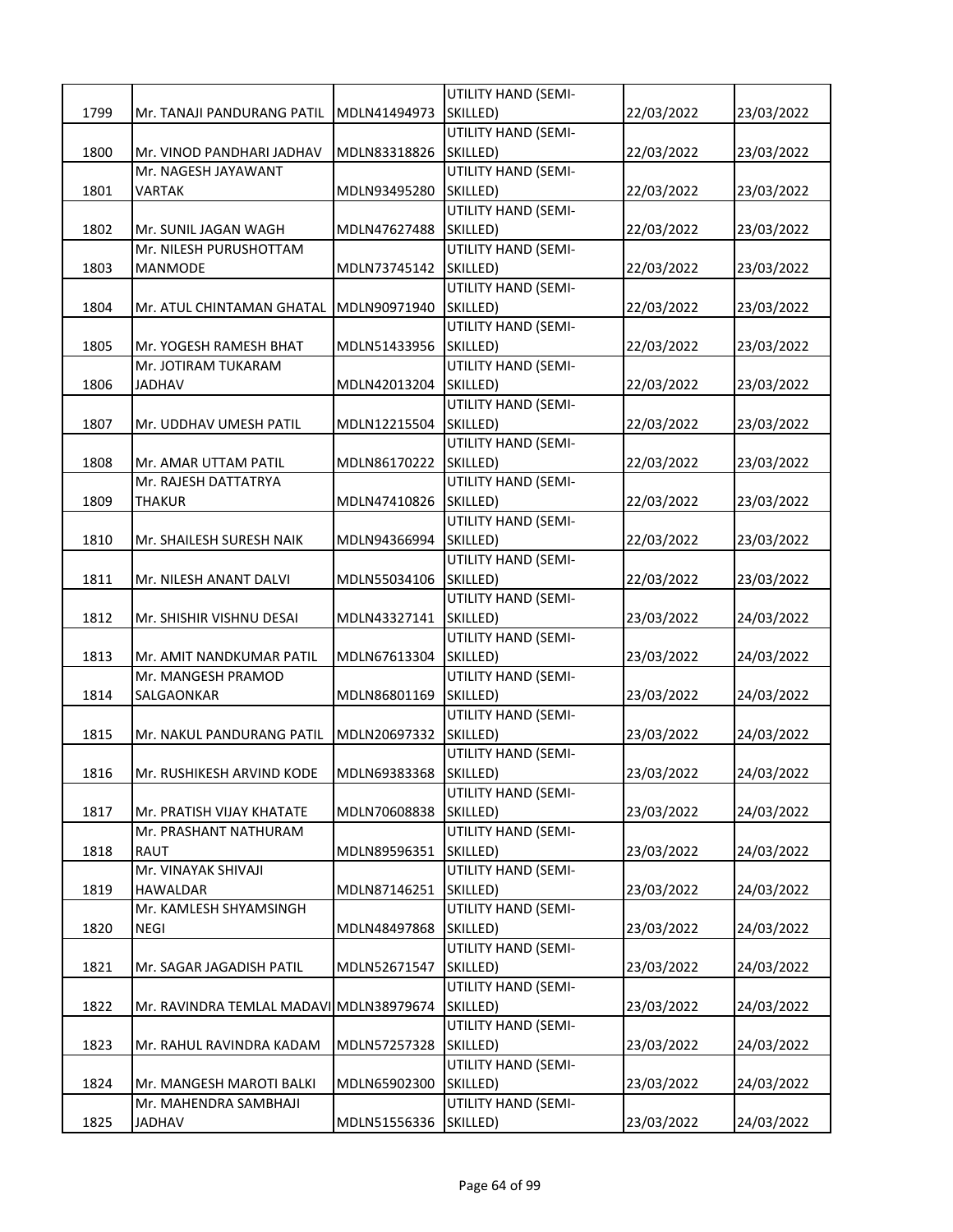|      | Mr. DEVENDRA CHANDRAKANT                     |              | UTILITY HAND (SEMI-             |            |            |
|------|----------------------------------------------|--------------|---------------------------------|------------|------------|
| 1826 | <b>PATIL</b>                                 | MDLN99306370 | SKILLED)                        | 23/03/2022 | 24/03/2022 |
|      |                                              |              | UTILITY HAND (SEMI-             |            |            |
| 1827 | Mr. AJAY RAGHUNATH PATIL                     | MDLN77210587 | SKILLED)                        | 23/03/2022 | 24/03/2022 |
|      | Mr. SANTOSH SHAMRAO                          |              | UTILITY HAND (SEMI-             |            |            |
| 1828 | KAMBLE                                       | MDLN23189493 | SKILLED)                        | 23/03/2022 | 24/03/2022 |
|      |                                              |              | UTILITY HAND (SEMI-             |            |            |
| 1829 | Mr. SATISH ASHRUBA SHIRSAT                   | MDLN52141047 | SKILLED)                        | 23/03/2022 | 24/03/2022 |
|      |                                              |              | UTILITY HAND (SEMI-             |            |            |
| 1830 | Mr. SANDESH DAULAT MALI                      | MDLN40735836 | SKILLED)                        | 23/03/2022 | 24/03/2022 |
|      |                                              |              | UTILITY HAND (SEMI-             |            |            |
| 1831 | Mr. SANDIP ASHOK GHARAT                      | MDLN76019768 | SKILLED)                        | 23/03/2022 | 24/03/2022 |
|      |                                              |              | UTILITY HAND (SEMI-             |            |            |
| 1832 | Mr. JANA SONA GAVIT                          | MDLN32683339 | SKILLED)                        | 23/03/2022 | 24/03/2022 |
|      |                                              |              | UTILITY HAND (SEMI-             |            |            |
| 1833 | Mr. PRASAD MADHUKAR GHADI MDLN57280301       |              | SKILLED)                        | 23/03/2022 | 24/03/2022 |
|      | Mr. DNYANESHWAR RAJARAM                      |              | UTILITY HAND (SEMI-             |            |            |
| 1834 | CHAUDHARI                                    | MDLN61226052 | SKILLED)<br>UTILITY HAND (SEMI- | 23/03/2022 | 24/03/2022 |
| 1835 |                                              | MDLN76093872 | SKILLED)                        |            | 24/03/2022 |
|      | Mr. NILESH VITTHALRAO HUKE                   |              | UTILITY HAND (SEMI-             | 23/03/2022 |            |
| 1836 | Mr. AMIT NARESH KENI                         | MDLN39149293 | SKILLED)                        | 23/03/2022 | 24/03/2022 |
|      |                                              |              | UTILITY HAND (SEMI-             |            |            |
| 1837 | Mr. HARI DHONDU PADWAL                       | MDLN27095320 | SKILLED)                        | 23/03/2022 | 24/03/2022 |
|      | Mr. KASHINATH BABAN                          |              | UTILITY HAND (SEMI-             |            |            |
| 1838 | VEKHANDE                                     | MDLN33891870 | SKILLED)                        | 23/03/2022 | 24/03/2022 |
|      | Mr. SWAPNIL SAHADEV                          |              | UTILITY HAND (SEMI-             |            |            |
| 1839 | <b>CHAVAN</b>                                | MDLN92819939 | SKILLED)                        | 23/03/2022 | 24/03/2022 |
|      | Mr. SHARAD KASHINATH                         |              | UTILITY HAND (SEMI-             |            |            |
| 1840 | GAVARI                                       | MDLN53537142 | SKILLED)                        | 23/03/2022 | 24/03/2022 |
|      |                                              |              | UTILITY HAND (SEMI-             |            |            |
| 1841 | Mr. RAJENDRA NARAYAN PATIL                   | MDLN87516611 | SKILLED)                        | 23/03/2022 | 24/03/2022 |
|      |                                              |              | UTILITY HAND (SEMI-             |            |            |
| 1842 | Mr. ARUN RAJARAM JASUD                       | MDLN40643185 | SKILLED)                        | 23/03/2022 | 24/03/2022 |
|      |                                              |              | UTILITY HAND (SEMI-             |            |            |
| 1843 | Mr. VISHAL VISHRAM DHUMAK   MDLN77000282     |              | SKILLED)                        | 23/03/2022 | 24/03/2022 |
|      | Mr. SHEKHAR KESHAV                           |              | UTILITY HAND (SEMI-             |            |            |
| 1844 | KHAVADKAR                                    | MDLN88463605 | SKILLED)                        | 23/03/2022 | 24/03/2022 |
|      | Mr. SIDDHARTH VASANT                         |              | UTILITY HAND (SEMI-             |            |            |
| 1845 | SONAWANE                                     | MDLN62324175 | SKILLED)                        | 23/03/2022 | 24/03/2022 |
|      | Mr. AMIT AMBARNATH                           |              | UTILITY HAND (SEMI-             |            |            |
| 1846 | <b>MHATRE</b>                                | MDLN15809793 | SKILLED)                        | 23/03/2022 | 24/03/2022 |
|      | Mr. KAMESHWAR AMRUT                          |              | UTILITY HAND (SEMI-             |            |            |
| 1847 | <b>PAWAR</b>                                 | MDLN48712264 | SKILLED)                        | 23/03/2022 | 24/03/2022 |
|      |                                              |              | UTILITY HAND (SEMI-             |            |            |
| 1848 | Mr. SHARAD KACHARU RAUT                      | MDLN36330934 | SKILLED)                        | 23/03/2022 | 24/03/2022 |
|      |                                              |              | UTILITY HAND (SEMI-             |            |            |
| 1849 | Mr. AMIT DHARMA TIWARE                       | MDLN86190895 | SKILLED)                        | 23/03/2022 | 24/03/2022 |
|      |                                              | MDLN22700848 | UTILITY HAND (SEMI-             |            |            |
| 1850 | Mr. SUSHIL PRAVIN THAKUR<br>Mr. VINOD SANJAY |              | SKILLED)<br>UTILITY HAND (SEMI- | 23/03/2022 | 24/03/2022 |
| 1851 | DHANAWADE                                    | MDLN59972836 | SKILLED)                        | 23/03/2022 | 24/03/2022 |
|      |                                              |              | UTILITY HAND (SEMI-             |            |            |
| 1852 | Mr. PRASHANT ARVIND MANE                     | MDLN95613340 | SKILLED)                        | 23/03/2022 | 24/03/2022 |
|      |                                              |              |                                 |            |            |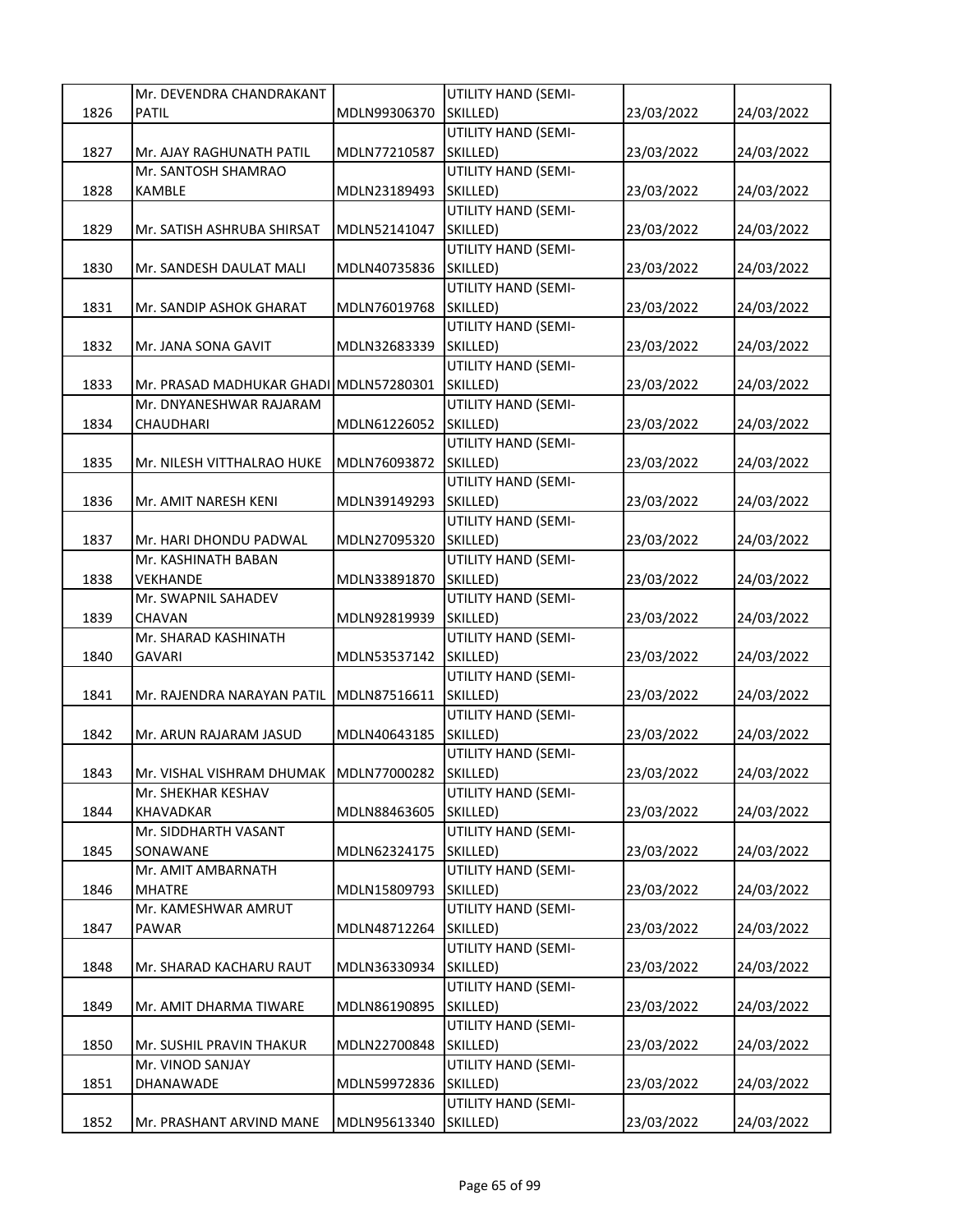|      | Mr. DINESH CHANDRAKANT                            |              | UTILITY HAND (SEMI-                    |            |            |
|------|---------------------------------------------------|--------------|----------------------------------------|------------|------------|
| 1853 | CHAVAN                                            | MDLN84914440 | SKILLED)                               | 23/03/2022 | 24/03/2022 |
|      |                                                   |              | UTILITY HAND (SEMI-                    |            |            |
| 1854 | Mr. VAIBHAV RAMESH MORE                           | MDLN82396676 | SKILLED)                               | 23/03/2022 | 24/03/2022 |
|      | Mr. DNYANESHWAR                                   |              | UTILITY HAND (SEMI-                    |            |            |
| 1855 | NATHURAM MORE                                     | MDLN88762386 | SKILLED)                               | 23/03/2022 | 24/03/2022 |
|      | Mr. ABHISHEK PARSHURAM                            |              | UTILITY HAND (SEMI-                    |            |            |
| 1856 | MANCHEKAR                                         | MDLN84696101 | SKILLED)                               | 23/03/2022 | 24/03/2022 |
|      |                                                   |              | UTILITY HAND (SEMI-                    |            |            |
| 1857 | Mr. PANKAJ DILIPRAO DESAI                         | MDLN45928740 | SKILLED)                               | 23/03/2022 | 24/03/2022 |
|      | Mr. MANGESH SONU                                  |              | UTILITY HAND (SEMI-                    |            |            |
| 1858 | PEDAMKAR                                          | MDLN29719214 | SKILLED)                               | 23/03/2022 | 24/03/2022 |
|      |                                                   |              | UTILITY HAND (SEMI-                    |            |            |
| 1859 | Mr. PANKAJ DILIPRAO DESAI                         | MDLN56522863 | SKILLED)                               | 23/03/2022 | 24/03/2022 |
|      | Mr. DIPAK SANTOSH                                 |              | UTILITY HAND (SEMI-                    |            |            |
| 1860 | SONAWANE                                          | MDLN23012706 | SKILLED)                               | 23/03/2022 | 24/03/2022 |
|      |                                                   |              | UTILITY HAND (SEMI-                    |            |            |
| 1861 | Mr. RUPESH ASHOK SAWANT                           | MDLN11888356 | SKILLED)                               | 23/03/2022 | 24/03/2022 |
|      |                                                   |              | UTILITY HAND (SEMI-                    |            |            |
| 1862 | Mr. SANDESH DAGADU PATIL                          | MDLN61337325 | SKILLED)                               | 23/03/2022 | 24/03/2022 |
|      | Mr. RAMESH MADHUKAR                               |              | UTILITY HAND (SEMI-                    |            |            |
| 1863 | MERYA                                             | MDLN15941977 | SKILLED)                               | 23/03/2022 | 24/03/2022 |
|      | Mr. YOGESH MAHESH                                 |              | UTILITY HAND (SEMI-                    |            |            |
| 1864 | KAYANDEKAR                                        | MDLN14634429 | SKILLED)                               | 23/03/2022 | 24/03/2022 |
|      |                                                   |              | UTILITY HAND (SEMI-                    |            |            |
| 1865 | Mr. VINAY DASHARATH KAMBLE MDLN77691838           |              | SKILLED)                               | 23/03/2022 | 24/03/2022 |
|      |                                                   |              | UTILITY HAND (SEMI-                    |            |            |
| 1866 | Mr. DIPAK SITARAM LOHAR                           | MDLN46780673 | SKILLED)                               | 23/03/2022 | 24/03/2022 |
|      |                                                   |              | UTILITY HAND (SEMI-                    |            |            |
| 1867 | Mr. TULSHIRAM RAJU SAWANE                         | MDLN57425100 | SKILLED)                               | 23/03/2022 | 24/03/2022 |
|      |                                                   |              | UTILITY HAND (SEMI-                    |            |            |
| 1868 | Mr. SUSHANT SANJAY PATIL                          | MDLN12182966 | SKILLED)                               | 23/03/2022 | 24/03/2022 |
|      |                                                   |              | UTILITY HAND (SEMI-                    |            |            |
| 1869 | Mr. ANURAG ARUN MIRAJKAR                          | MDLN31857753 | SKILLED)                               | 23/03/2022 | 24/03/2022 |
|      |                                                   |              | UTILITY HAND (SEMI-                    |            |            |
| 1870 | Mr. SUSHANT SUNIL GHARAT                          | MDLN12194876 | SKILLED)                               | 23/03/2022 | 24/03/2022 |
|      |                                                   |              | UTILITY HAND (SEMI-                    |            |            |
| 1871 | Mr. BALIRAM VALKU PASHTE                          | MDLN44970406 | SKILLED)                               | 23/03/2022 | 24/03/2022 |
|      |                                                   |              | UTILITY HAND (SEMI-                    |            |            |
| 1872 | Mr. UMESH RAMESH TAMBE<br>Mr. PRASHANT BALKRISHNA | MDLN18575096 | SKILLED)<br><b>UTILITY HAND (SEMI-</b> | 23/03/2022 | 24/03/2022 |
| 1873 | WARASE                                            | MDLN38741005 | SKILLED)                               | 24/03/2022 | 25/03/2022 |
|      | Mr. SAMEER SHAMSUDDIN                             |              | UTILITY HAND (SEMI-                    |            |            |
| 1874 | <b>KHAN</b>                                       | MDLN90593292 | SKILLED)                               | 24/03/2022 | 25/03/2022 |
|      | Mr. MANDAR KHANDRAO                               |              | UTILITY HAND (SEMI-                    |            |            |
| 1875 | <b>KHOPTE</b>                                     | MDLN90553737 | SKILLED)                               | 24/03/2022 | 25/03/2022 |
|      | Mr. RAJARAM DILIP                                 |              | UTILITY HAND (SEMI-                    |            |            |
| 1876 | REVANDKAR                                         | MDLN64157432 | SKILLED)                               | 24/03/2022 | 25/03/2022 |
|      |                                                   |              | UTILITY HAND (SEMI-                    |            |            |
| 1877 | Mr. YATESH SHARAD JADHAV                          | MDLN17590142 | SKILLED)                               | 24/03/2022 | 25/03/2022 |
|      |                                                   |              | UTILITY HAND (SEMI-                    |            |            |
| 1878 | Mr. MANOJ ASHOK LOMATE                            | MDLN53761119 | SKILLED)                               | 24/03/2022 | 25/03/2022 |
|      |                                                   |              | UTILITY HAND (SEMI-                    |            |            |
| 1879 | Mr. SUBHASH LAKHAMA BENDE MDLN62836353            |              | SKILLED)                               | 24/03/2022 | 25/03/2022 |
|      |                                                   |              |                                        |            |            |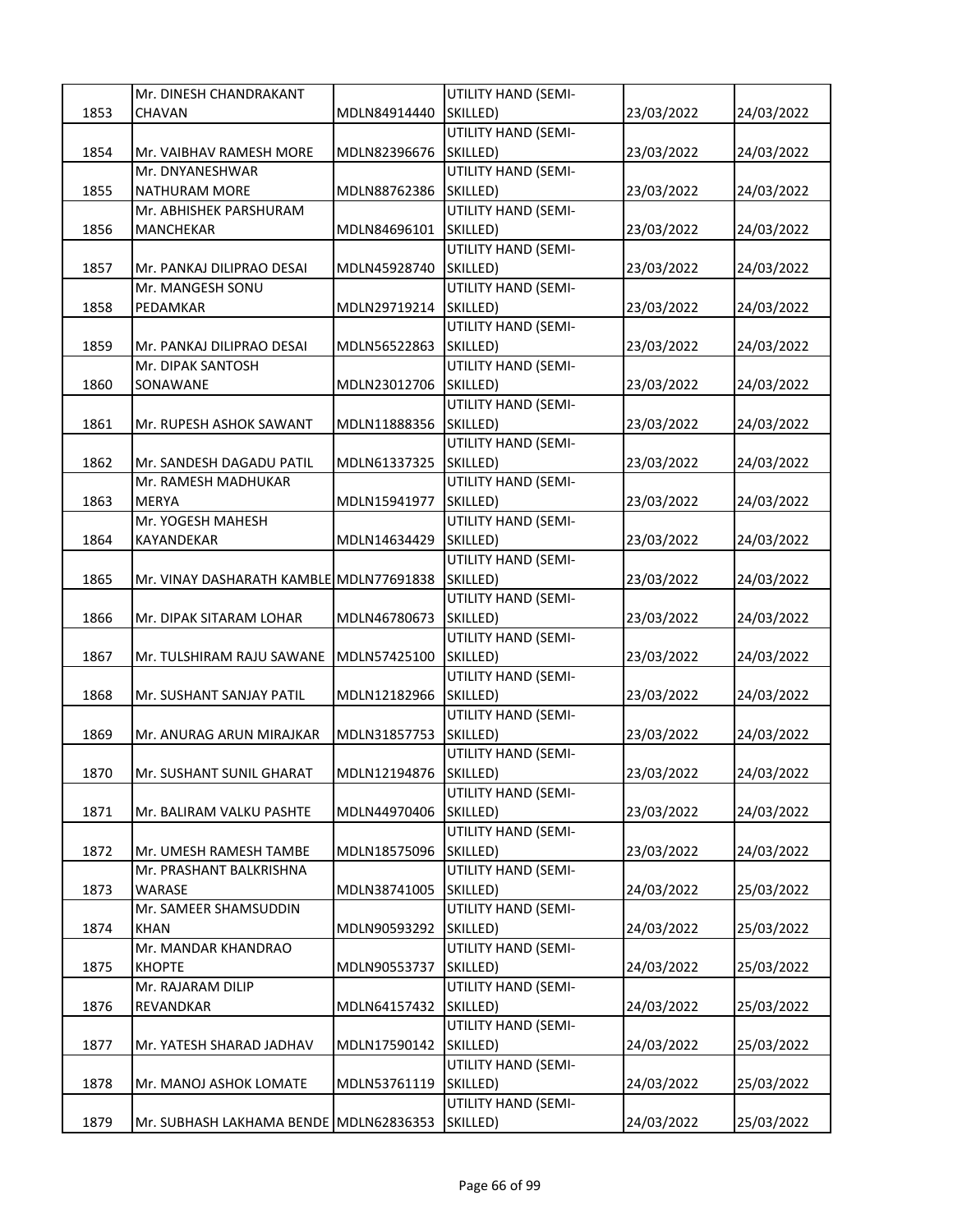|      |                            |              | UTILITY HAND (SEMI-             |            |            |
|------|----------------------------|--------------|---------------------------------|------------|------------|
| 1880 | Mr. SAMEER DATTATREY PATIL | MDLN39560878 | SKILLED)                        | 24/03/2022 | 25/03/2022 |
|      |                            |              | UTILITY HAND (SEMI-             |            |            |
| 1881 | Mr. KIRAN SADANAND RAUT    | MDLN49244173 | SKILLED)                        | 24/03/2022 | 25/03/2022 |
|      | Mr. TEJAS PRABHAKAR        |              | UTILITY HAND (SEMI-             |            |            |
| 1882 | WAGHDHARE                  | MDLN93130673 | SKILLED)                        | 24/03/2022 | 25/03/2022 |
|      | Mr. DEORAM SUKDEO          |              | UTILITY HAND (SEMI-             |            |            |
| 1883 | RONGATE                    | MDLN16020863 | SKILLED)                        | 24/03/2022 | 25/03/2022 |
|      | Mr. CHETAN RAGHUNATH       |              | UTILITY HAND (SEMI-             |            |            |
| 1884 | MADVI                      | MDLN77993772 | SKILLED)                        | 24/03/2022 | 25/03/2022 |
|      |                            |              | UTILITY HAND (SEMI-             |            |            |
| 1885 | Mr. ZEESHAN UMAR KAZI      | MDLN20527121 | SKILLED)                        | 24/03/2022 | 25/03/2022 |
|      | Mr. SHIVRAM PANDURANG      |              | UTILITY HAND (SEMI-             |            |            |
| 1886 | AROLKAR                    | MDLN95001591 | SKILLED)                        | 24/03/2022 | 25/03/2022 |
|      |                            |              | UTILITY HAND (SEMI-             |            |            |
| 1887 | Mr. HITESH DIWAKAR PATIL   | MDLN29775519 | SKILLED)                        | 24/03/2022 | 25/03/2022 |
|      |                            |              | UTILITY HAND (SEMI-             |            |            |
| 1888 | Mr. MANTOSH ROHIDAS KORE   | MDLN60914254 | SKILLED)                        | 24/03/2022 | 25/03/2022 |
|      | Mr. SWAPNIL AVINASH        |              | UTILITY HAND (SEMI-             |            |            |
| 1889 | SAWANT                     | MDLN53470999 | SKILLED)                        | 24/03/2022 | 25/03/2022 |
|      | Mr. KISHOR DHONDUJI        |              | UTILITY HAND (SEMI-             |            |            |
| 1890 | MADANKAR                   | MDLN77958991 | SKILLED)                        | 24/03/2022 | 25/03/2022 |
|      |                            |              | UTILITY HAND (SEMI-             |            |            |
| 1891 | Mr. BAPU BHARAT MANE       | MDLN82195376 | SKILLED)                        | 24/03/2022 | 25/03/2022 |
|      |                            |              | UTILITY HAND (SEMI-             |            |            |
| 1892 | Mr. MAHESH MOHAN SAWANT    | MDLN13266033 | SKILLED)                        | 24/03/2022 | 25/03/2022 |
|      |                            |              | UTILITY HAND (SEMI-             |            |            |
| 1893 | Mr. CHETAN BHAGWAN YADAV   | MDLN60973441 | SKILLED)<br>UTILITY HAND (SEMI- | 24/03/2022 | 25/03/2022 |
| 1894 | Mr. SUMANGAL SURESH PARAB  |              | SKILLED)                        |            |            |
|      | Mr. TUSHAR SHANTARAM       | MDLN30454160 | UTILITY HAND (SEMI-             | 24/03/2022 | 25/03/2022 |
| 1895 | <b>TIKHE</b>               | MDLN58134111 | SKILLED)                        | 24/03/2022 | 25/03/2022 |
|      | Mr. RUSHIKESH BABAN        |              | UTILITY HAND (SEMI-             |            |            |
| 1896 | TANPURE                    | MDLN25802552 | SKILLED)                        | 24/03/2022 | 25/03/2022 |
|      |                            |              | UTILITY HAND (SEMI-             |            |            |
| 1897 | Mr. YATIN ANIL TANDEL      | MDLN30396922 | SKILLED)                        | 24/03/2022 | 25/03/2022 |
|      |                            |              | UTILITY HAND (SEMI-             |            |            |
| 1898 | Mr. HITENDRA BABAN MALI    | MDLN75226262 | SKILLED)                        | 24/03/2022 | 25/03/2022 |
|      | Mr. PAPPU CHANDRAKANT      |              | <b>UTILITY HAND (SEMI-</b>      |            |            |
| 1899 | JADHAV                     | MDLN20735875 | SKILLED)                        | 24/03/2022 | 25/03/2022 |
|      |                            |              | <b>UTILITY HAND (SEMI-</b>      |            |            |
| 1900 | Mr. NILESH BARKU SHINDE    | MDLN42747396 | SKILLED)                        | 24/03/2022 | 25/03/2022 |
|      | Mr. MANOJ RAMESHCHANDRA    |              | UTILITY HAND (SEMI-             |            |            |
| 1901 | GAJRE                      | MDLN56671531 | SKILLED)                        | 24/03/2022 | 25/03/2022 |
|      | Mr. MILIND MANOHAR         |              | UTILITY HAND (SEMI-             |            |            |
| 1902 | <b>DUMBRE</b>              | MDLN75813789 | SKILLED)                        | 24/03/2022 | 25/03/2022 |
|      |                            |              | <b>UTILITY HAND (SEMI-</b>      |            |            |
| 1903 | Mr. SANDESH LAXMAN INGLE   | MDLN15027935 | SKILLED)                        | 24/03/2022 | 25/03/2022 |
|      | Mr. MANGESH CHANDRAKANT    |              | UTILITY HAND (SEMI-             |            |            |
| 1904 | DIWALKAR                   | MDLN70398668 | SKILLED)                        | 24/03/2022 | 25/03/2022 |
|      | Mr. SWAPNIL AVINASH        |              | UTILITY HAND (SEMI-             |            |            |
| 1905 | SAWANT                     | MDLN19502654 | SKILLED)                        | 24/03/2022 | 25/03/2022 |
|      |                            |              | UTILITY HAND (SEMI-             |            |            |
| 1906 | Mr. AJAY ANKUSH TAMBE      | MDLN57137627 | SKILLED)                        | 24/03/2022 | 25/03/2022 |
|      |                            |              |                                 |            |            |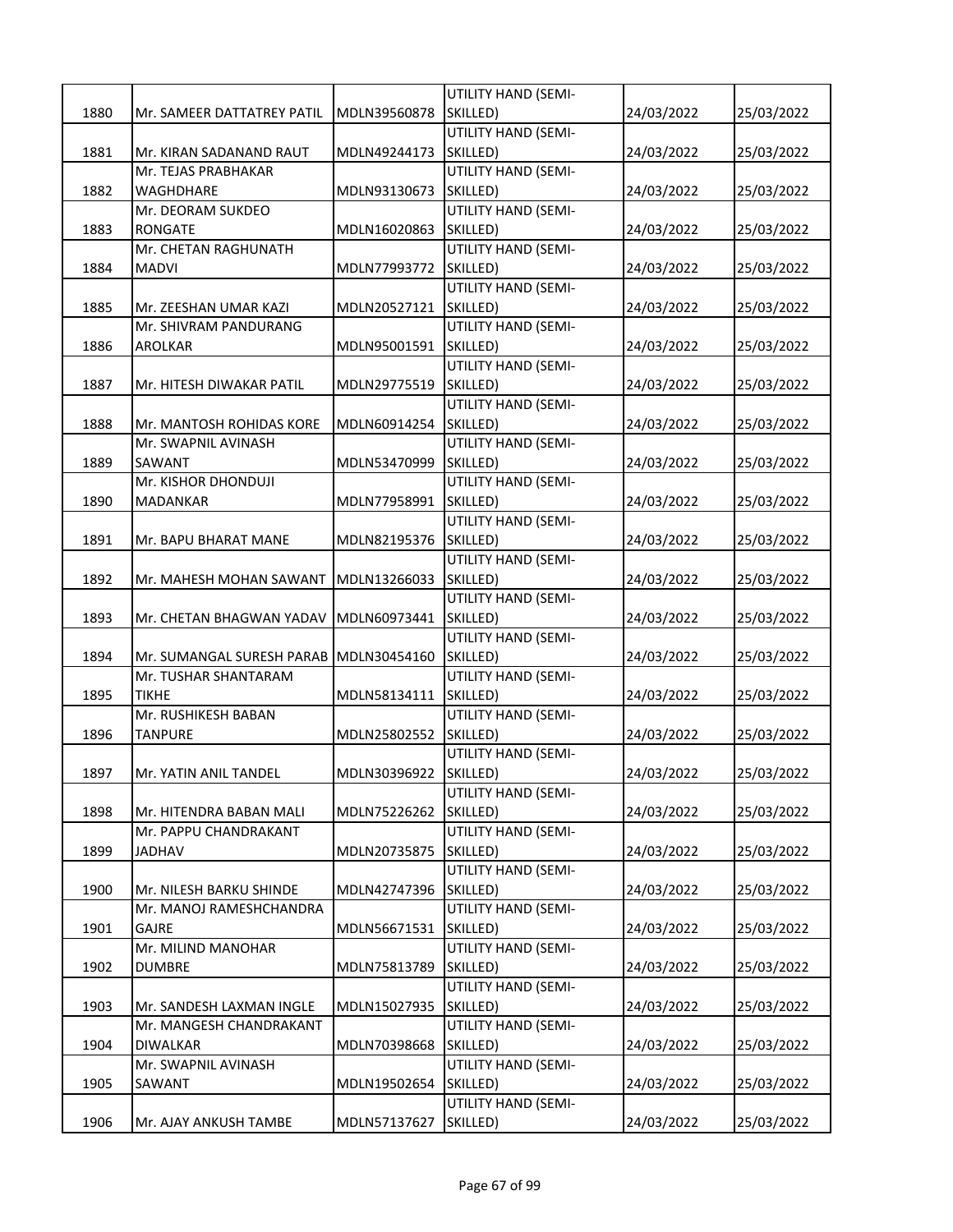|      | Mr. SURYAKANT SITARAM                   |              | UTILITY HAND (SEMI-             |            |            |
|------|-----------------------------------------|--------------|---------------------------------|------------|------------|
| 1907 | <b>JADHAV</b>                           | MDLN31141235 | SKILLED)                        | 24/03/2022 | 25/03/2022 |
|      | Mr. VAIBHAV BHUVANESHWAR                |              | UTILITY HAND (SEMI-             |            |            |
| 1908 | SAMBARE                                 | MDLN54642409 | SKILLED)                        | 24/03/2022 | 25/03/2022 |
|      |                                         |              | UTILITY HAND (SEMI-             |            |            |
| 1909 | Mr. BHARAT BAPU GAIKAR                  | MDLN93981712 | SKILLED)                        | 24/03/2022 | 25/03/2022 |
|      | Mr. GANESH SUBHASH                      |              | UTILITY HAND (SEMI-             |            |            |
| 1910 | <b>KUMBHAR</b>                          | MDLN61978830 | SKILLED)                        | 24/03/2022 | 25/03/2022 |
|      |                                         |              | UTILITY HAND (SEMI-             |            |            |
| 1911 | Mr. YOGESH VILAS MANE                   | MDLN55923122 | SKILLED)                        | 24/03/2022 | 25/03/2022 |
|      |                                         |              | UTILITY HAND (SEMI-             |            |            |
| 1912 | Mr. SHAILESH ASHOK MORE                 | MDLN37694499 | SKILLED)                        | 24/03/2022 | 25/03/2022 |
|      | Mr. RUPESH VISHWANATH                   |              | UTILITY HAND (SEMI-             |            |            |
| 1913 | <b>PATIL</b>                            | MDLN41998171 | SKILLED)                        | 24/03/2022 | 25/03/2022 |
|      |                                         |              | UTILITY HAND (SEMI-             |            |            |
| 1914 | Mr. KAMLESH ARJUN SURTI                 | MDLN55364485 | SKILLED)                        | 24/03/2022 | 25/03/2022 |
|      | Mr. NAVNATH SHANKAR                     |              | UTILITY HAND (SEMI-             |            |            |
| 1915 | SALUNKHE                                | MDLN97766911 | SKILLED)                        | 24/03/2022 | 25/03/2022 |
|      |                                         |              | UTILITY HAND (SEMI-             |            |            |
| 1916 | Mr. MAYUR MANGESH ZAGADE MDLN74465081   |              | SKILLED)                        | 24/03/2022 | 25/03/2022 |
|      |                                         |              | UTILITY HAND (SEMI-             |            |            |
| 1917 | Mr. LOPESH ARUN PARAB                   | MDLN85960867 | SKILLED)                        | 24/03/2022 | 25/03/2022 |
|      |                                         |              | UTILITY HAND (SEMI-             |            |            |
| 1918 | Mr. SANDEEP SURESH MAHALE               | MDLN88622824 | SKILLED)                        | 24/03/2022 | 25/03/2022 |
|      |                                         |              | UTILITY HAND (SEMI-             |            |            |
| 1919 | Mr. VINAY DASHARATH KAMBLE MDLN53598801 |              | SKILLED)                        | 24/03/2022 | 25/03/2022 |
|      |                                         |              | UTILITY HAND (SEMI-             |            |            |
| 1920 | Mr. VIJAY SARJERAO KALE                 | MDLN99266025 | SKILLED)                        | 24/03/2022 | 25/03/2022 |
|      | Mr. SAGAR ANANDRAO                      |              | UTILITY HAND (SEMI-             |            |            |
| 1921 | MALVEKAR                                | MDLN92805560 | SKILLED)                        | 24/03/2022 | 25/03/2022 |
|      | Mr. PRATIK PRABHAKAR                    |              | UTILITY HAND (SEMI-             |            |            |
| 1922 | YENDHE                                  | MDLN93949660 | SKILLED)                        | 24/03/2022 | 25/03/2022 |
|      |                                         |              | UTILITY HAND (SEMI-             |            |            |
| 1923 | Mr. SUBHASH SURESH SAWANT               | MDLN39105224 | SKILLED)                        | 24/03/2022 | 25/03/2022 |
|      | Mr. UDAY RAJARAM                        |              | UTILITY HAND (SEMI-             |            |            |
| 1924 | <b>ACHAREKAR</b>                        | MDLN57892852 | SKILLED)                        | 24/03/2022 | 25/03/2022 |
|      | Mr. VASUDEV SUNDARSING                  |              | UTILITY HAND (SEMI-             |            |            |
| 1925 | RANE                                    | MDLN91398364 | SKILLED)                        | 24/03/2022 | 25/03/2022 |
|      |                                         |              | UTILITY HAND (SEMI-             |            |            |
| 1926 | Mr. AMOL LAHURAO KOKATE                 | MDLN97295155 | SKILLED)<br>UTILITY HAND (SEMI- | 24/03/2022 | 25/03/2022 |
|      | Mr. SWAGAT SANJAY GAWADE                |              | SKILLED)                        |            | 25/03/2022 |
| 1927 | Mr. NILESH DNYANESHWAR                  | MDLN12441388 | UTILITY HAND (SEMI-             | 24/03/2022 |            |
| 1928 | PACHPANDE                               | MDLN35847595 | SKILLED)                        | 24/03/2022 | 25/03/2022 |
|      |                                         |              | UTILITY HAND (SEMI-             |            |            |
| 1929 | Mr. TIMIR SAMBHAJI RANE                 | MDLN97937378 | SKILLED)                        | 24/03/2022 | 25/03/2022 |
|      | Mr. SHRIPAT SHRIDHAR                    |              | UTILITY HAND (SEMI-             |            |            |
| 1930 | ARAVANDEKAR                             | MDLN20956308 | SKILLED)                        | 24/03/2022 | 25/03/2022 |
|      |                                         |              | UTILITY HAND (SEMI-             |            |            |
| 1931 | Mr. RHUNESH RAVINDRA SURVE MDLN96738811 |              | SKILLED)                        | 24/03/2022 | 25/03/2022 |
|      |                                         |              | UTILITY HAND (SEMI-             |            |            |
| 1932 | Mr. RUPESH BHASKAR PATIL                | MDLN90936824 | SKILLED)                        | 24/03/2022 | 25/03/2022 |
|      | Mr. MUHAMMADMEHTAB                      |              |                                 |            |            |
| 1933 | <b>IQBAL KHAN</b>                       | MDLN25536538 | PIPE FITTER                     | 11/03/2022 | 14/03/2022 |
|      |                                         |              |                                 |            |            |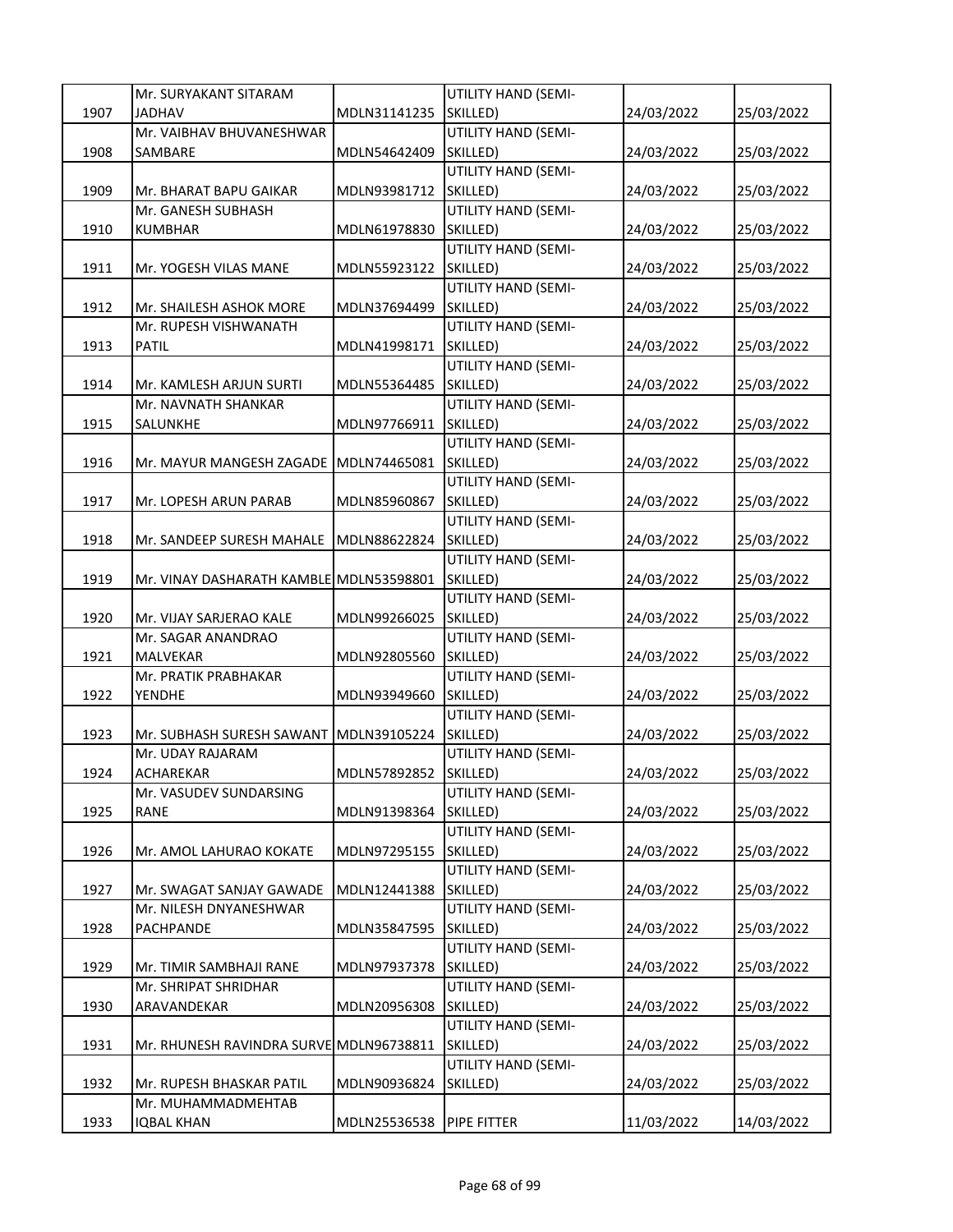| 1934 | Mr. KALPESH RAMESH KOLI    | MDLN63851141 | PIPE FITTER        | 11/03/2022 | 14/03/2022 |
|------|----------------------------|--------------|--------------------|------------|------------|
|      | Mr. SUNIL YASHAWANT        |              |                    |            |            |
| 1935 | <b>WAGHMARE</b>            | MDLN33142149 | <b>PIPE FITTER</b> | 11/03/2022 | 14/03/2022 |
| 1936 | Mr. RUPESH BHANU DHURY     | MDLN14683525 | PIPE FITTER        | 11/03/2022 | 14/03/2022 |
|      | Mr. PRAVIN BABURAO         |              |                    |            |            |
| 1937 | <b>MANDHARE</b>            | MDLN98160606 | PIPE FITTER        | 11/03/2022 | 14/03/2022 |
|      | Mr. MANGESH BHAGWAN        |              |                    |            |            |
| 1938 | <b>TAPAL</b>               | MDLN24977473 | PIPE FITTER        | 11/03/2022 | 14/03/2022 |
|      | Mr. DNYANESHWAR RAMDAS     |              |                    |            |            |
| 1939 | <b>GAIKWAD</b>             | MDLN30626440 | PIPE FITTER        | 11/03/2022 | 14/03/2022 |
| 1940 | Mr. SATISH ARUN PATIL      | MDLN48399049 | PIPE FITTER        | 11/03/2022 | 14/03/2022 |
| 1941 | Mr. AZHAR HUSSAIN          | MDLN15673186 | PIPE FITTER        | 11/03/2022 | 14/03/2022 |
| 1942 | Mr. SK AMIRUDDIN           | MDLN14000789 | PIPE FITTER        | 11/03/2022 | 14/03/2022 |
| 1943 | Mr. NITIN SHAMRAO MALI     | MDLN41557467 | PIPE FITTER        | 11/03/2022 | 14/03/2022 |
|      | Mr. VINAYAK WAMAN          |              |                    |            |            |
| 1944 | <b>DHADWAD</b>             | MDLN45507730 | PIPE FITTER        | 11/03/2022 | 14/03/2022 |
| 1945 | Mr. NITIN PRAKASH KAMBLE   | MDLN93104062 | PIPE FITTER        | 11/03/2022 | 14/03/2022 |
| 1946 | Mr. AKHIL K A              | MDLN59455068 | PIPE FITTER        | 11/03/2022 | 14/03/2022 |
|      | Mr. PETELI                 |              |                    |            |            |
| 1947 | BALASUBRAHMANYAM           | MDLN84718181 | PIPE FITTER        | 11/03/2022 | 14/03/2022 |
|      | Mr. SURESH BHIMRAO         |              |                    |            |            |
| 1948 | <b>BICHUKALE</b>           | MDLN94667049 | <b>PIPE FITTER</b> | 11/03/2022 | 14/03/2022 |
| 1949 | Mr. SANJOY BHUBAN DUTTA    | MDLN59700880 | PIPE FITTER        | 11/03/2022 | 14/03/2022 |
| 1950 | Mr. ANIKET ASHOK BANE      | MDLN16411974 | PIPE FITTER        | 11/03/2022 | 14/03/2022 |
|      | Mr. PRASHANT CHHAGAN       |              |                    |            |            |
| 1951 | UBALE                      | MDLN17682378 | PIPE FITTER        | 11/03/2022 | 14/03/2022 |
|      |                            |              |                    |            |            |
| 1952 | Mr. MANDAR GAJANAN KIRVE   | MDLN48745221 | <b>PIPE FITTER</b> | 11/03/2022 | 14/03/2022 |
| 1953 | Mr. KALPESH RAMESH KOLI    | MDLN50894981 | PIPE FITTER        | 11/03/2022 | 14/03/2022 |
|      | Mr. PRAVIN SHANTARAM       |              |                    |            |            |
| 1954 | <b>HARCHILKAR</b>          | MDLN12201630 | PIPE FITTER        | 11/03/2022 | 14/03/2022 |
| 1955 | Mr. SUBHAJIT NASKAR        | MDLN86304253 | PIPE FITTER        | 11/03/2022 | 14/03/2022 |
|      | Mr. SURESH CHANDRASING     |              |                    |            |            |
| 1956 | PIMPALE                    | MDLN91045183 | <b>PIPE FITTER</b> | 11/03/2022 | 14/03/2022 |
| 1957 | Mr. DEBABRATA SEAL         | MDLN23322296 | PIPE FITTER        | 11/03/2022 | 14/03/2022 |
|      | Mr. MAHESH RAJARAM         |              |                    |            |            |
| 1958 | SURYAVANSHI                | MDLN67577153 | <b>PIPE FITTER</b> | 11/03/2022 | 14/03/2022 |
| 1959 | Mr. JAFAR HUSAIN ANSARI    | MDLN77418167 | PIPE FITTER        | 11/03/2022 | 14/03/2022 |
|      |                            |              |                    |            |            |
| 1960 | Mr. RATNAKAR TILAK THAKUR  | MDLN32119077 | PIPE FITTER        | 11/03/2022 | 14/03/2022 |
|      | Mr. SHASHIKANT             |              |                    |            |            |
| 1961 | RAMCHANDRA MHATRE          | MDLN13838846 | PIPE FITTER        | 11/03/2022 | 14/03/2022 |
| 1962 | Mr. PRASAD BHARAT GHARAT   | MDLN66237808 | PIPE FITTER        | 11/03/2022 | 14/03/2022 |
| 1963 | Mr. NIKHIL ARVIND GOWARI   | MDLN70008154 | PIPE FITTER        | 11/03/2022 | 14/03/2022 |
|      | Mr. SHIVNARAYAN            |              |                    |            |            |
| 1964 | PARSHURAM CHAUHAN          | MDLN48114208 | PIPE FITTER        | 11/03/2022 | 14/03/2022 |
|      |                            |              |                    |            |            |
| 1965 | Mr. SAGAR KANTILAL DONGARE | MDLN50646156 | PIPE FITTER        | 11/03/2022 | 14/03/2022 |
|      | Mr. PRADEEP GIRDHAR        |              |                    |            |            |
| 1966 | <b>DHAMDHERE</b>           | MDLN73482053 | PIPE FITTER        | 11/03/2022 | 14/03/2022 |
|      |                            |              |                    |            |            |
| 1967 | Mr. HEMANT VILAS SOKANDE   | MDLN93897346 | PIPE FITTER        | 11/03/2022 | 14/03/2022 |
| 1968 | Mr. RAHUL BHIKARI RANDHE   | MDLN49523965 | PIPE FITTER        | 11/03/2022 | 14/03/2022 |
|      |                            |              |                    |            |            |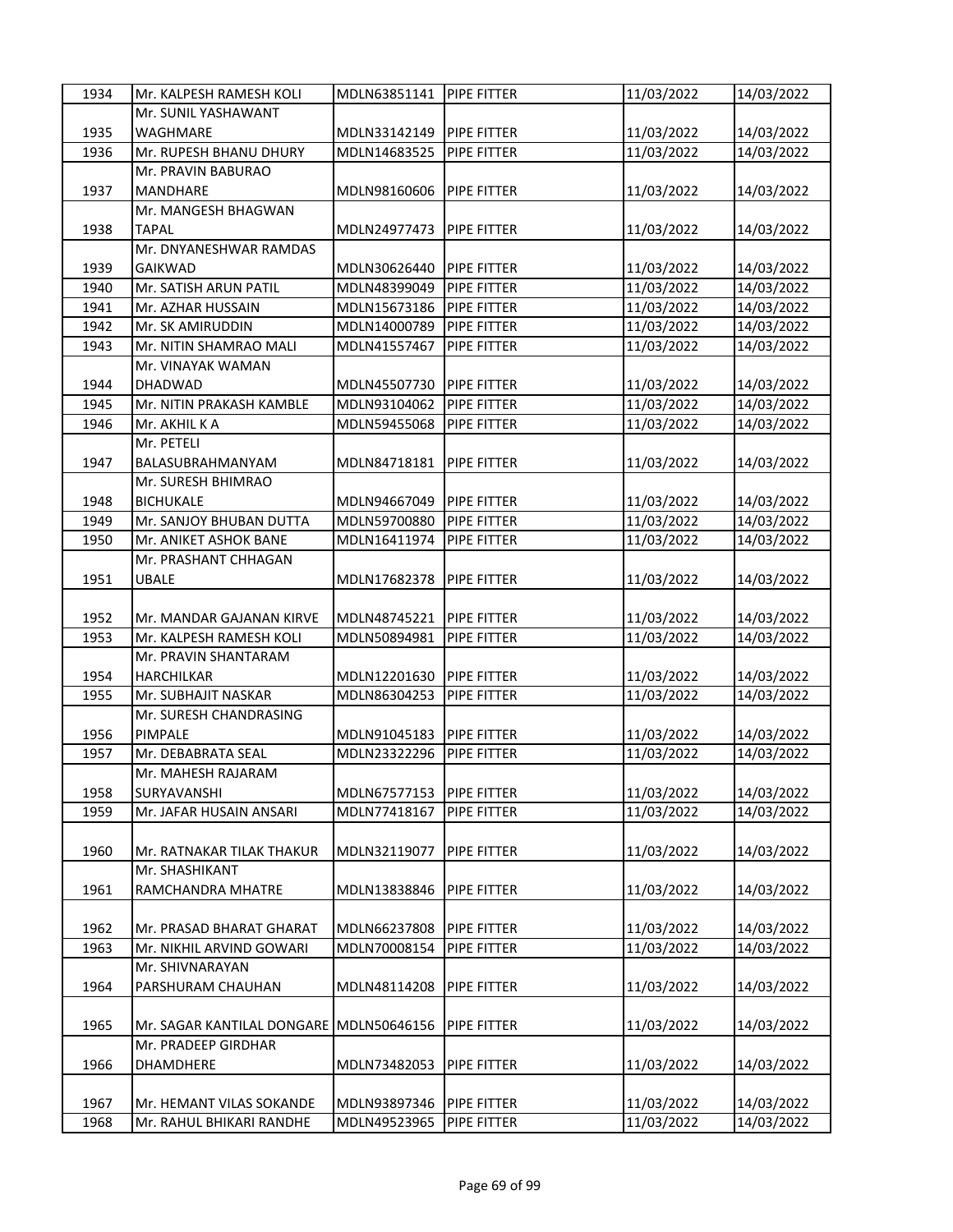| 1969 | Ms. VANITA YOGESH JANGALE                | MDLN47818684             | <b>PIPE FITTER</b> | 11/03/2022 | 14/03/2022 |
|------|------------------------------------------|--------------------------|--------------------|------------|------------|
| 1970 | Mr. RANJIT KUMAR                         | MDLN71052435             | PIPE FITTER        | 11/03/2022 | 14/03/2022 |
|      | Mr. RAHUL SUKHADAS                       |                          |                    |            |            |
| 1971 | <b>SHAHARE</b>                           | MDLN40806108             | <b>PIPE FITTER</b> | 11/03/2022 | 14/03/2022 |
|      |                                          |                          |                    |            |            |
| 1972 | Mr. SURYAKANT ASHOK PATIL                | MDLN97340735             | <b>PIPE FITTER</b> | 11/03/2022 | 14/03/2022 |
| 1973 | Mr. ANKIT ASHOK GURAV                    | MDLN44925846             | PIPE FITTER        | 11/03/2022 | 14/03/2022 |
|      |                                          |                          |                    |            |            |
| 1974 | Mr. RAHUL LAXMAN BHALERAO                | MDLN59159078             | PIPE FITTER        | 11/03/2022 | 14/03/2022 |
|      | Mr. BALASAHEB RAMNATH                    |                          |                    |            |            |
| 1975 | MENGAL                                   | MDLN28581465             | PIPE FITTER        | 11/03/2022 | 14/03/2022 |
|      | Mr. PETELI                               |                          |                    |            |            |
| 1976 | BALASUBRAHMANYAM                         | MDLN47936626             | <b>PIPE FITTER</b> | 11/03/2022 | 14/03/2022 |
| 1977 | Mr. NIRAJ ANIRUDHA DUBEY                 | MDLN93747508             | PIPE FITTER        | 11/03/2022 | 14/03/2022 |
|      | Mr. PRATISH SHANTARAM                    |                          |                    |            |            |
| 1978 | <b>MOHITE</b>                            | MDLN93369571             | <b>PIPE FITTER</b> | 11/03/2022 | 14/03/2022 |
|      | Mr. AKSHAYKUMAR                          |                          |                    |            |            |
| 1979 | <b>MADHUKAR NAIK</b>                     | MDLN10205183             | <b>PIPE FITTER</b> | 11/03/2022 | 14/03/2022 |
|      |                                          |                          |                    |            |            |
| 1980 | Mr. MANGESH LAXMAN KALE                  | MDLN30926509             | <b>PIPE FITTER</b> | 11/03/2022 | 14/03/2022 |
|      | Mr. PRADIP DAYARAM                       |                          |                    |            |            |
| 1981 | CHAUTHE                                  | MDLN75061932 PIPE FITTER |                    | 11/03/2022 | 14/03/2022 |
| 1982 | Mr. FAKHRUDDIN                           | MDLN99483597             | PIPE FITTER        | 11/03/2022 | 14/03/2022 |
| 1983 | Mr. JALAMSING NAKUL<br>PARDESHI          | MDLN73858251             | <b>PIPE FITTER</b> |            |            |
|      | Mr. KAUSTUBH MORESHWAR                   |                          |                    | 11/03/2022 | 14/03/2022 |
| 1984 | <b>SANKHE</b>                            | MDLN71273177             | <b>PIPE FITTER</b> | 11/03/2022 | 14/03/2022 |
|      | Mr. GAJANAN ATMARAM                      |                          |                    |            |            |
| 1985 | BANGARE                                  | MDLN31946636             | <b>PIPE FITTER</b> | 11/03/2022 | 14/03/2022 |
|      | Mr. VINODKUMAR RAMNIHIOR                 |                          |                    |            |            |
| 1986 | YADAV                                    | MDLN11674294             | <b>PIPE FITTER</b> | 11/03/2022 | 14/03/2022 |
|      | Mr. MUHAMMADISHRAFIL                     |                          |                    |            |            |
| 1987 | IORISH MIYA                              | MDLN20595446             | PIPE FITTER        | 11/03/2022 | 14/03/2022 |
|      |                                          |                          |                    |            |            |
| 1988 | Mr. SANDIP DINKAR KUMBHAR                | MDLN25598971             | <b>PIPE FITTER</b> | 11/03/2022 | 14/03/2022 |
|      |                                          |                          |                    |            |            |
| 1989 | Mr. MARUTI ANANDA SAKATE                 | MDLN78619603             | PIPE FITTER        | 11/03/2022 | 14/03/2022 |
|      |                                          |                          |                    |            |            |
| 1990 | Mr. AJAY VISHNU SURYAVANSHI MDLN59762841 |                          | PIPE FITTER        | 11/03/2022 | 14/03/2022 |
|      | Mr. VIKRANT SHANKAR                      |                          |                    |            |            |
| 1991 | <b>THOMBRE</b>                           | MDLN60207485             | PIPE FITTER        | 11/03/2022 | 14/03/2022 |
|      |                                          |                          |                    |            |            |
| 1992 | Mr. MANGESH VITTHAL BARAF                | MDLN63567859             | PIPE FITTER        | 11/03/2022 | 14/03/2022 |
|      | Mr. PRADEEP GIRDHAR                      |                          |                    |            |            |
| 1993 | <b>DHAMDHERE</b>                         | MDLN31569414             | <b>PIPE FITTER</b> | 14/03/2022 | 15/03/2022 |
|      |                                          |                          |                    |            |            |
| 1994 | Mr. BHATU RAJENDRA PAWAR                 | MDLN32219679             | PIPE FITTER        | 14/03/2022 | 15/03/2022 |
|      | Mr. DINESH SOMNATH                       |                          |                    |            |            |
| 1995 | <b>AGARKAR</b>                           | MDLN41259112             | PIPE FITTER        | 14/03/2022 | 15/03/2022 |
|      |                                          |                          |                    |            |            |
| 1996 | Mr. KIRAN SHRAWAN DESALE                 | MDLN38090160             | <b>PIPE FITTER</b> | 14/03/2022 | 15/03/2022 |
| 1997 | Mr. ROHAN RAJAN TANDEL                   | MDLN79939117             | PIPE FITTER        | 14/03/2022 | 15/03/2022 |
| 1998 | Mr. VIKAS VILAS JADHAV                   | MDLN61282502             | PIPE FITTER        | 14/03/2022 | 15/03/2022 |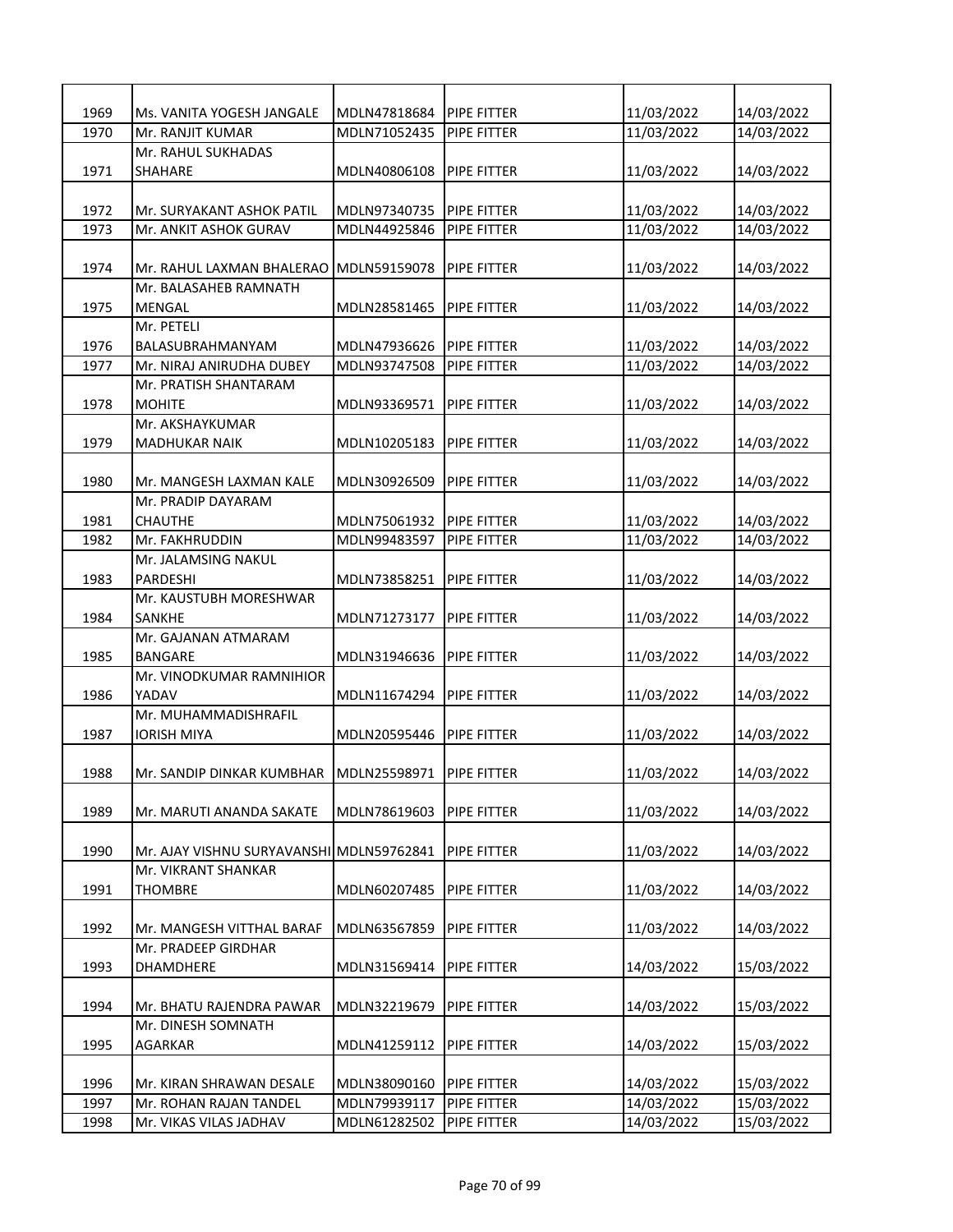|      | Mr. AASHISHKUMAR          |              |                    |            |            |
|------|---------------------------|--------------|--------------------|------------|------------|
| 1999 | SUKHSAGAR SHUKLA          | MDLN75614325 | PIPE FITTER        | 14/03/2022 | 15/03/2022 |
|      | Mr. ANAND MANOHAR         |              |                    |            |            |
| 2000 | <b>MONDKAR</b>            | MDLN49732919 | <b>PIPE FITTER</b> | 14/03/2022 | 15/03/2022 |
|      |                           |              |                    |            |            |
| 2001 | Mr. HANAMANT BANDU RAUT   | MDLN50173911 | <b>PIPE FITTER</b> | 14/03/2022 | 15/03/2022 |
|      | Mr. SWAGAT MAHADEV        |              |                    |            |            |
| 2002 | <b>GHARAT</b>             | MDLN16874466 | <b>PIPE FITTER</b> | 14/03/2022 | 15/03/2022 |
|      | Mr. PANKAJ NARENDRA       |              |                    |            |            |
| 2003 | DHANMEHER                 | MDLN64138897 | <b>PIPE FITTER</b> | 14/03/2022 | 15/03/2022 |
| 2004 | Mr. ARIF UDDIN GAZI       | MDLN47511873 | PIPE FITTER        | 14/03/2022 | 15/03/2022 |
| 2005 | Mr. SANTOSH NATHA MALI    | MDLN65810764 | PIPE FITTER        | 14/03/2022 |            |
|      |                           |              |                    |            | 15/03/2022 |
|      |                           |              |                    |            |            |
| 2006 | Mr. KUNDAN BALIRAM MORE   | MDLN63900610 | PIPE FITTER        | 14/03/2022 | 15/03/2022 |
|      | Mr. HANAMANT SHIVAJI      |              |                    |            |            |
| 2007 | <b>KHILARI</b>            | MDLN90674289 | <b>PIPE FITTER</b> | 14/03/2022 | 15/03/2022 |
| 2008 | Mr. UMESH GOVIND YELAVE   | MDLN81934533 | <b>PIPE FITTER</b> | 14/03/2022 | 15/03/2022 |
|      |                           |              |                    |            |            |
| 2009 | Mr. RAKESH BABAN THAKARE  | MDLN47661431 | PIPE FITTER        | 14/03/2022 | 15/03/2022 |
| 2010 | Mr. VIJAY JAYRAM SHID     | MDLN16089577 | PIPE FITTER        | 14/03/2022 | 15/03/2022 |
|      | Mr. ROHANKUMAR ARUN       |              |                    |            |            |
| 2011 | <b>BHATKAR</b>            | MDLN94917338 | PIPE FITTER        | 14/03/2022 | 15/03/2022 |
|      | Mr. AMOL GANGARAM         |              |                    |            |            |
| 2012 | DHUMALI                   | MDLN38532004 | PIPE FITTER        | 14/03/2022 | 15/03/2022 |
|      |                           |              |                    |            |            |
| 2013 | Mr. KISHOR BHAGAVAN OVHAL | MDLN33525965 | PIPE FITTER        | 14/03/2022 | 15/03/2022 |
|      | Mr. VAIBHAV GAUTAM        |              |                    |            |            |
| 2014 | <b>BHALERAO</b>           | MDLN40634453 | <b>PIPE FITTER</b> | 14/03/2022 | 15/03/2022 |
| 2015 | Mr. DIPAK MAROTI BAGUL    | MDLN98996537 | PIPE FITTER        | 14/03/2022 | 15/03/2022 |
|      | Mr. PRADEEP JANARDAN      |              |                    |            |            |
| 2016 | <b>ULAVEKAR</b>           | MDLN76683568 | PIPE FITTER        | 14/03/2022 | 15/03/2022 |
|      | Mr. SANTOSH RAVINDRA      |              |                    |            |            |
| 2017 | <b>MASARE</b>             | MDLN11916604 | <b>PIPE FITTER</b> | 14/03/2022 | 15/03/2022 |
| 2018 | Mr. NISAR RAJEBHAI MULLA  | MDLN67219641 | PIPE FITTER        | 14/03/2022 | 15/03/2022 |
|      | Mr. LAXMAN VENKATRAO      |              |                    |            |            |
| 2019 | <b>GHAYAL</b>             | MDLN42638603 | <b>PIPE FITTER</b> | 14/03/2022 | 15/03/2022 |
|      | Mr. JAGADEEP SHANKAR      |              |                    |            |            |
| 2020 | <b>MAHADIK</b>            | MDLN84417071 | PIPE FITTER        | 14/03/2022 | 15/03/2022 |
|      | Mr. VINAYAK RAMESH        |              |                    |            |            |
| 2021 |                           |              |                    |            |            |
|      | <b>MASURKAR</b>           | MDLN10768723 | PIPE FITTER        | 14/03/2022 | 15/03/2022 |
|      | Mr. VISHWANATH VASANT     |              |                    |            |            |
| 2022 | <b>WALAM</b>              | MDLN96591516 | PIPE FITTER        | 14/03/2022 | 15/03/2022 |
| 2023 | Mr. NIKHIL MANOJ JADHAV   | MDLN41840209 | PIPE FITTER        | 14/03/2022 | 15/03/2022 |
|      |                           |              |                    |            |            |
| 2024 | Mr. YADNYESH EKNATH SATAM | MDLN21601795 | PIPE FITTER        | 14/03/2022 | 15/03/2022 |
|      | Mr. MANOJ MANOHAR         |              |                    |            |            |
| 2025 | <b>GAIKWAD</b>            | MDLN25984294 | PIPE FITTER        | 14/03/2022 | 15/03/2022 |
| 2026 | Mr. VIKAS ASHOK THAKUR    | MDLN63251150 | PIPE FITTER        | 14/03/2022 | 15/03/2022 |
|      | Mr. SAURAV AMICHAND       |              |                    |            |            |
| 2027 | PRASAD                    | MDLN47773163 | PIPE FITTER        | 14/03/2022 | 15/03/2022 |
|      | Mr. SITARAM LAXMAN        |              |                    |            |            |
| 2028 | <b>KOKATARE</b>           | MDLN57979309 | PIPE FITTER        | 14/03/2022 | 15/03/2022 |
|      | Mr. NITESH SAHEBRAO       |              |                    |            |            |
| 2029 | CHORMALE                  | MDLN19242446 | PIPE FITTER        | 14/03/2022 | 15/03/2022 |
|      |                           |              |                    |            |            |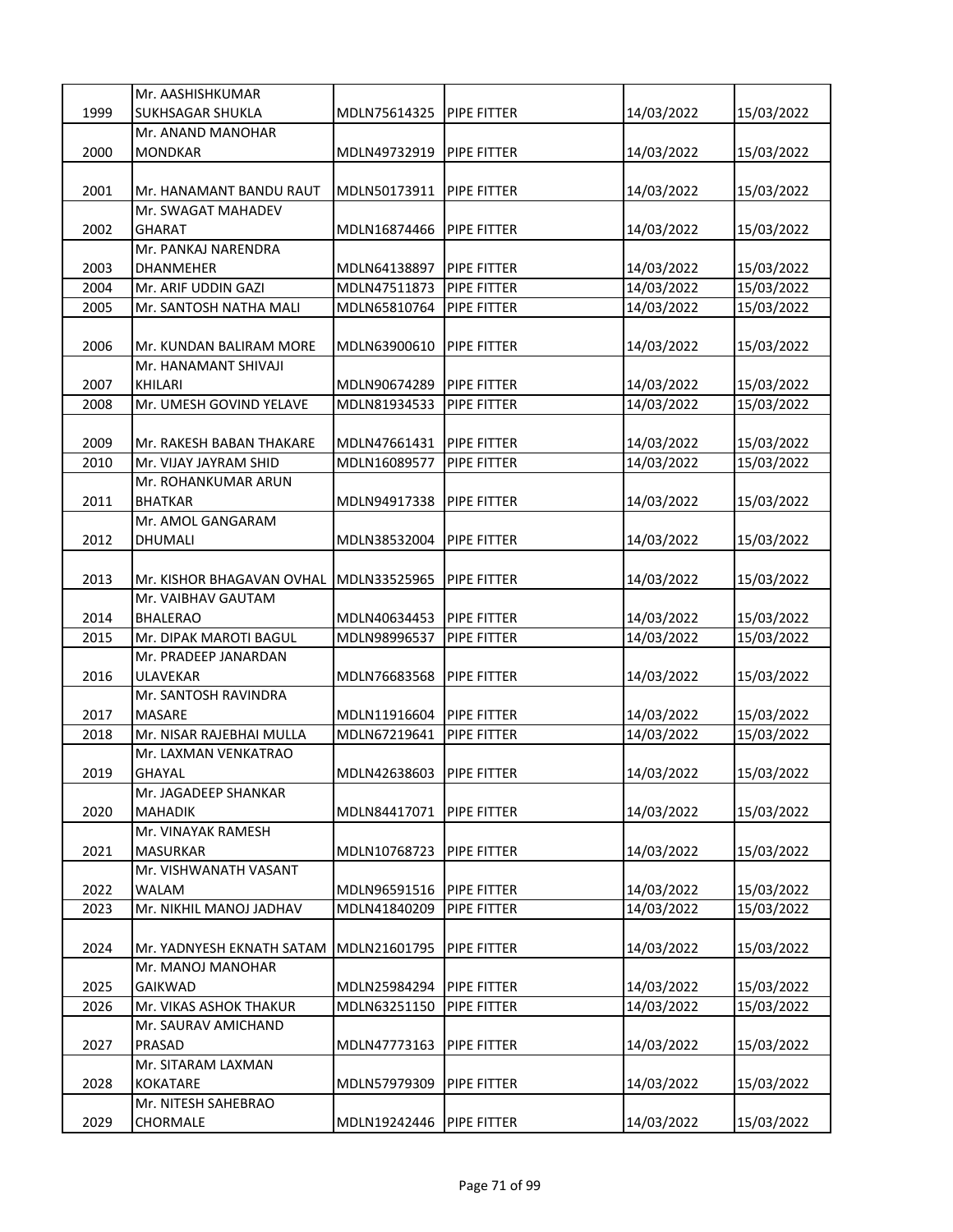| 2030 | Mr. ABHIJEET GANESH ADHARI              | MDLN80583844 | PIPE FITTER         | 14/03/2022 | 15/03/2022 |
|------|-----------------------------------------|--------------|---------------------|------------|------------|
|      | Mr. KUNAL CHANDRAKANT                   |              |                     |            |            |
| 2031 | <b>TANDEL</b>                           | MDLN71379563 | <b>PIPE FITTER</b>  | 14/03/2022 | 15/03/2022 |
|      | Mr. MUHAMMADISHRAFIL                    |              |                     |            |            |
| 2032 | <b>IORISH MIYA</b>                      | MDLN87209025 | <b>PIPE FITTER</b>  | 14/03/2022 | 15/03/2022 |
|      | Mr. MADAN LAXMAN                        |              |                     |            |            |
| 2033 | <b>BHAVARTHE</b>                        | MDLN47234488 | <b>PIPE FITTER</b>  | 14/03/2022 | 15/03/2022 |
| 2034 | Mr. SATISH ARUN PATIL                   | MDLN23921455 | PIPE FITTER         | 14/03/2022 | 15/03/2022 |
| 2035 | Mr. RAMIJ SAIDUL MALLIK                 | MDLN96020808 | PIPE FITTER         | 14/03/2022 | 15/03/2022 |
| 2036 | Mr. SANDEEP VITHOBA PRABHU MDLN19250849 |              | PIPE FITTER         | 14/03/2022 | 15/03/2022 |
|      | Mr. IMRAN SHOUKAT                       |              |                     |            |            |
| 2037 | KOTWADKAR                               | MDLN55651858 | PIPE FITTER         | 14/03/2022 | 15/03/2022 |
|      | Mr. GURUNATH NIJAPPA                    |              |                     |            |            |
| 2038 | <b>NILANGE</b>                          | MDLN21497049 | <b>PIPE FITTER</b>  | 14/03/2022 | 15/03/2022 |
| 2039 | Mr. RAMESH BABULAL MALI                 | MDLN77120290 | <b>PIPE FITTER</b>  | 14/03/2022 | 15/03/2022 |
|      | Mr. VISHWANATH AMRUT                    |              |                     |            |            |
| 2040 | <b>PATIL</b>                            | MDLN28590747 | <b>PIPE FITTER</b>  | 14/03/2022 | 15/03/2022 |
|      | Mr. MUKESH DUNDARAM                     |              |                     |            |            |
| 2041 | CHAUDHARI                               | MDLN35344174 | PIPE FITTER         | 14/03/2022 | 15/03/2022 |
|      |                                         |              |                     |            |            |
| 2042 | Mr. SWAPNIL DATTAJI GADAGE              | MDLN58734359 | <b>PIPE FITTER</b>  | 14/03/2022 | 15/03/2022 |
| 2043 | Mr. PARAG KESHAV KUBAL                  | MDLN11122290 | PIPE FITTER         | 14/03/2022 | 15/03/2022 |
|      | Mr. PRASHANT PRADEEP                    |              |                     |            |            |
| 2044 | PAWAR                                   | MDLN77464748 | PIPE FITTER         | 14/03/2022 | 15/03/2022 |
|      |                                         |              |                     |            |            |
| 2045 | Mr. SWAPNIL NAMDEO RAKSHE               | MDLN20862420 | PIPE FITTER         | 14/03/2022 | 15/03/2022 |
|      | Mr. MARUTI NARAYAN                      |              |                     |            |            |
| 2046 | <b>CHOUGALE</b>                         | MDLN30630309 | <b>PIPE FITTER</b>  | 14/03/2022 | 15/03/2022 |
|      | Mr. SHRAVAN TUKARAM                     |              |                     |            |            |
| 2047 | <b>PAWAR</b>                            | MDLN42024662 | <b>PIPE FITTER</b>  | 14/03/2022 | 15/03/2022 |
|      |                                         |              |                     |            |            |
| 2048 | Mr. BHUSHAN RAMESH LOHAR                | MDLN29963333 | PIPE FITTER         | 14/03/2022 | 15/03/2022 |
|      | Mr. AJAYKUMAR RAMDIN                    |              |                     |            |            |
| 2049 | <b>GUPTA</b>                            | MDLN58994303 | <b>IPIPE FITTER</b> | 14/03/2022 | 15/03/2022 |
| 2050 | Mr. ANAND MANOHAR<br><b>MONDKAR</b>     |              |                     |            |            |
|      | Mr. MANOJ RAMCHANDRA                    | MDLN78702953 | PIPE FITTER         | 14/03/2022 | 15/03/2022 |
| 2051 | <b>NARKAR</b>                           | MDLN24339396 | PIPE FITTER         | 14/03/2022 | 15/03/2022 |
| 2052 | Mr. VINOD SHIVRAM SHIRKE                | MDLN69731097 | PIPE FITTER         | 14/03/2022 | 15/03/2022 |
|      | Mr. UMESH KHEMLAL                       |              |                     |            |            |
| 2053 | KOWACHI                                 | MDLN87648228 | PIPE FITTER         | 15/03/2022 | 16/03/2022 |
|      |                                         |              |                     |            |            |
| 2054 | Mr. GNANADURAI MURUGAN                  | MDLN24559825 | PIPE FITTER         | 15/03/2022 | 16/03/2022 |
|      |                                         |              |                     |            |            |
| 2055 | Mr. SUBADH JANAKI BISWAS                | MDLN60336000 | PIPE FITTER         | 15/03/2022 | 16/03/2022 |
|      |                                         |              |                     |            |            |
| 2056 | Mr. ASHOK PITAMBAR RATHOD               | MDLN76604784 | <b>PIPE FITTER</b>  | 15/03/2022 | 16/03/2022 |
| 2057 | Mr. SAGAR SATISH PATIL                  | MDLN63737437 | PIPE FITTER         | 15/03/2022 | 16/03/2022 |
|      | Mr. GANESH NOOKARAJU                    |              |                     |            |            |
| 2058 | MUTYALA                                 | MDLN35576391 | PIPE FITTER         | 15/03/2022 | 16/03/2022 |
|      |                                         |              |                     |            |            |
| 2059 | Mr. SHRIKANT PRAKASH TATHE              | MDLN98533980 | PIPE FITTER         | 15/03/2022 | 16/03/2022 |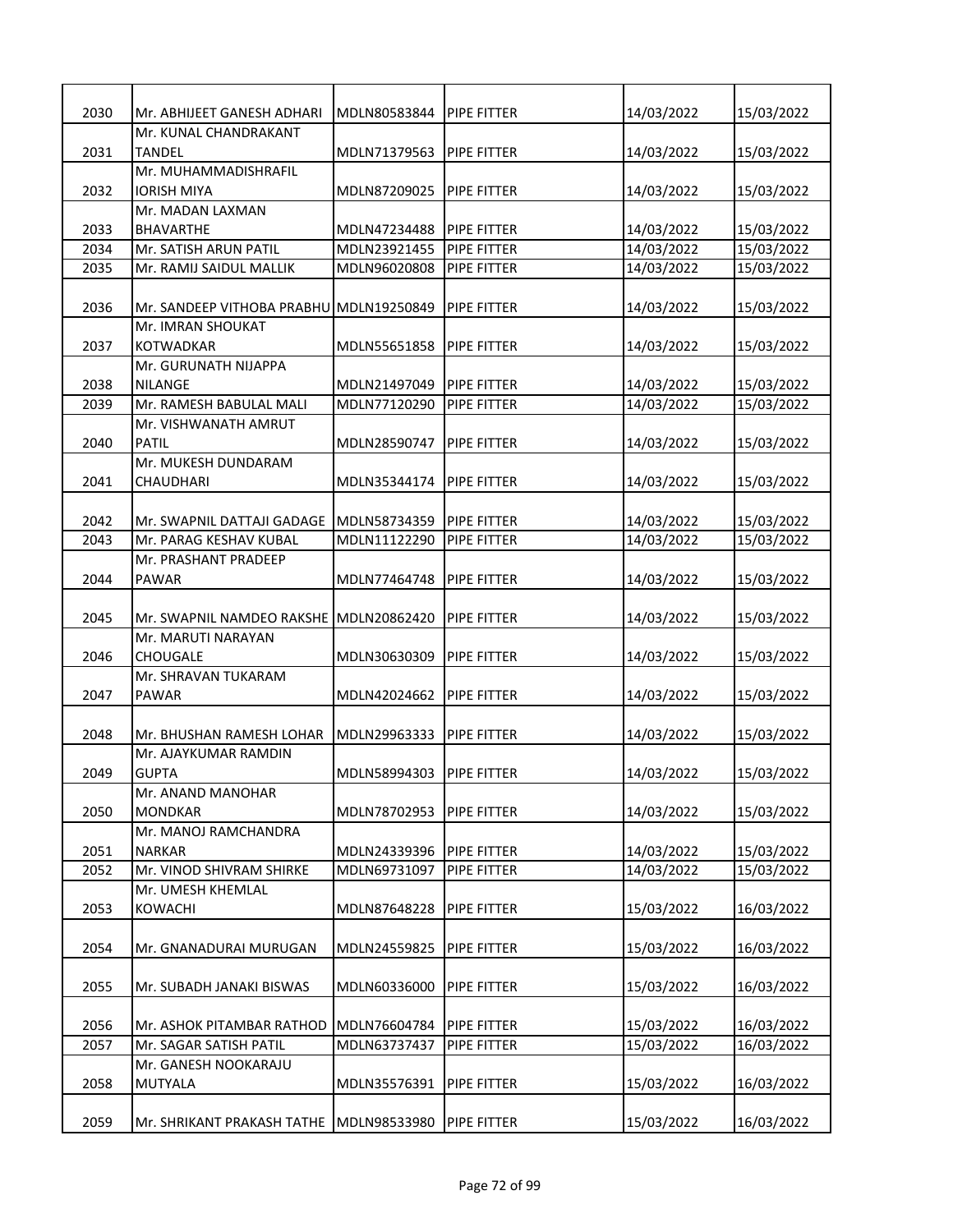| 2060 | Mr. VINAYAK SUBHASH LAD                | MDLN70541838 | PIPE FITTER        | 15/03/2022 | 16/03/2022 |
|------|----------------------------------------|--------------|--------------------|------------|------------|
|      |                                        |              |                    |            |            |
| 2061 | Mr. RAKESH BABAN THAKARE               | MDLN27381763 | <b>PIPE FITTER</b> | 15/03/2022 | 16/03/2022 |
|      | Mr. SOMNATH MOHAN                      |              |                    |            |            |
| 2062 | <b>TAMORE</b>                          | MDLN49562444 | <b>PIPE FITTER</b> | 15/03/2022 | 16/03/2022 |
|      | Mr. NIRANJAN KRISHNAT                  |              |                    |            |            |
| 2063 | <b>PAWAR</b>                           | MDLN53184341 | <b>PIPE FITTER</b> | 15/03/2022 | 16/03/2022 |
|      | Mr. SIDDHESH TATYA                     |              |                    |            |            |
| 2064 | MANJREKAR                              | MDLN96617364 | <b>PIPE FITTER</b> | 15/03/2022 | 16/03/2022 |
| 2065 | Mr. SANTOSH PUNJA ILAG                 | MDLN97087531 | PIPE FITTER        | 15/03/2022 | 16/03/2022 |
|      | Mr. PRASHANT PADMAKAR                  |              |                    |            |            |
|      |                                        |              |                    |            |            |
| 2066 | <b>KOLHE</b>                           | MDLN32365809 | <b>PIPE FITTER</b> | 15/03/2022 | 16/03/2022 |
| 2067 | Mr. BISWAJIT BISWAS                    | MDLN61142661 | PIPE FITTER        | 15/03/2022 | 16/03/2022 |
|      |                                        |              |                    |            |            |
| 2068 | Mr. SUNIL MUKUNDA DAGALE               | MDLN77191266 | PIPE FITTER        | 15/03/2022 | 16/03/2022 |
|      |                                        |              |                    |            |            |
| 2069 | Mr. BHUSHAN SHANKAR PATIL              | MDLN19354353 | <b>PIPE FITTER</b> | 15/03/2022 | 16/03/2022 |
|      | Mr. CHANDRASHIL RAMRAOJI               |              |                    |            |            |
| 2070 | <b>PRABHE</b>                          | MDLN80280894 | PIPE FITTER        | 15/03/2022 | 16/03/2022 |
| 2071 | Mr. VIJAY ARUN KAMTHE                  | MDLN68245199 | PIPE FITTER        | 15/03/2022 | 16/03/2022 |
| 2072 | Mr. DIPAK BHATU SABALE                 | MDLN80793242 | <b>PIPE FITTER</b> | 15/03/2022 | 16/03/2022 |
| 2073 | Mr. NUPESH RAMDAS TARE                 | MDLN32051417 | <b>PIPE FITTER</b> | 15/03/2022 | 16/03/2022 |
| 2074 | Mr. BALU SADU KOM                      | MDLN12559809 | PIPE FITTER        | 15/03/2022 | 16/03/2022 |
|      |                                        |              |                    |            |            |
| 2075 | Mr. PANKAJ RAMAKANT PATIL              | MDLN97534820 | <b>PIPE FITTER</b> | 15/03/2022 | 16/03/2022 |
|      |                                        |              |                    |            |            |
| 2076 | Mr. YOGESH SHRIDHAR SHETYE             | MDLN19153161 | PIPE FITTER        | 15/03/2022 | 16/03/2022 |
|      |                                        |              |                    |            |            |
| 2077 | Mr. NITIN SHAMKANT WARANG MDLN74755310 |              | <b>PIPE FITTER</b> |            |            |
|      |                                        |              |                    | 15/03/2022 | 16/03/2022 |
|      |                                        |              |                    |            |            |
| 2078 | Mr. YOGESH ASHOK KIRANGE               | MDLN59014045 | PIPE FITTER        | 15/03/2022 | 16/03/2022 |
|      |                                        |              |                    |            |            |
| 2079 | Mr. NARAYAN BALU GADHAVE               | MDLN38189103 | <b>PIPE FITTER</b> | 15/03/2022 | 16/03/2022 |
|      |                                        |              |                    |            |            |
| 2080 | Mr. NITIN MOHAN GAIKWAD                | MDLN30000581 | PIPE FITTER        | 15/03/2022 | 16/03/2022 |
|      | Mr. GANESH MACHHINDRA                  |              |                    |            |            |
| 2081 | <b>KHAIRNAR</b>                        | MDLN44232933 | PIPE FITTER        | 15/03/2022 | 16/03/2022 |
|      | Mr. SHAILESHKUMAR                      |              |                    |            |            |
| 2082 | VIJAYKUMAR JAISWAL                     | MDLN37631710 | PIPE FITTER        | 15/03/2022 | 16/03/2022 |
|      | Mr. JITENDRA HIRAMAN                   |              |                    |            |            |
| 2083 | SHEWALE                                | MDLN17078083 | PIPE FITTER        | 15/03/2022 | 16/03/2022 |
|      |                                        |              |                    |            |            |
| 2084 | Mr. YOGESH PRAKASH KAMBLE              | MDLN18005782 | PIPE FITTER        | 15/03/2022 | 16/03/2022 |
|      | Mr. SAKHARAM NAMDEO                    |              |                    |            |            |
| 2085 | LOHAKE                                 | MDLN86531025 | <b>PIPE FITTER</b> | 15/03/2022 | 16/03/2022 |
|      |                                        |              |                    |            |            |
| 2086 | Mr. MANGESH BHASKAR AHER               | MDLN65761586 | PIPE FITTER        | 15/03/2022 | 16/03/2022 |
|      |                                        |              |                    |            |            |
| 2087 | Mr. MANAS DINKAR KAMBLE                | MDLN62271021 | PIPE FITTER        | 15/03/2022 | 16/03/2022 |
|      | Mr. PANDURANG MADHUKAR                 |              |                    |            |            |
| 2088 | <b>KUMBHAR</b>                         | MDLN67216123 | PIPE FITTER        | 15/03/2022 | 16/03/2022 |
|      | Mr. NAWAZ SADRUDDIN                    |              |                    |            |            |
| 2089 |                                        |              |                    | 15/03/2022 | 16/03/2022 |
|      | <b>SHAIKH</b>                          | MDLN81764465 | <b>PIPE FITTER</b> |            |            |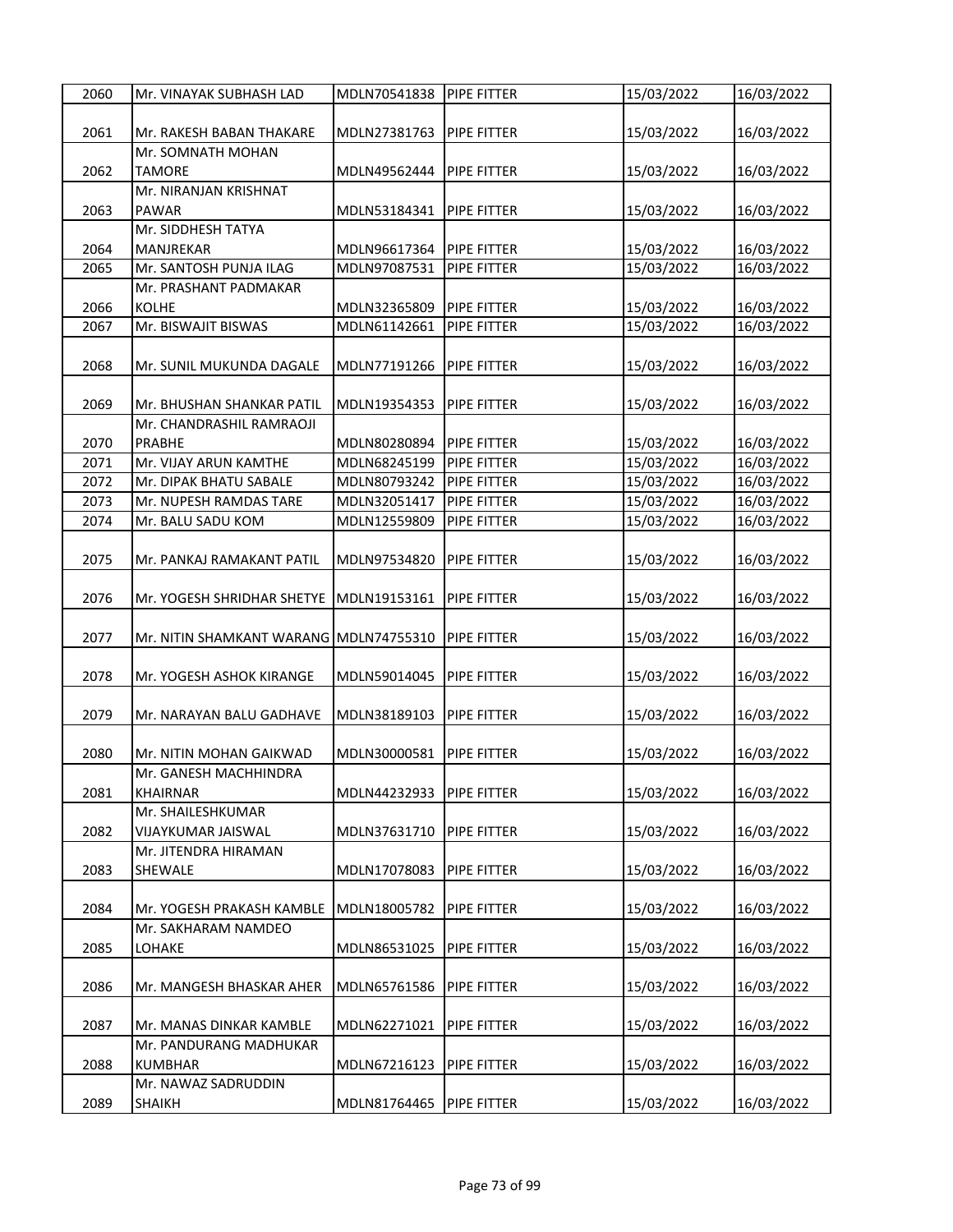| 2090 | Mr. MAYUR VAMAN MAHAJAN                | MDLN83192794 | PIPE FITTER        | 15/03/2022 | 16/03/2022 |
|------|----------------------------------------|--------------|--------------------|------------|------------|
|      |                                        |              |                    |            |            |
| 2091 | Mr. NARAPAL RAMESH MAHIRE              | MDLN48595260 | <b>PIPE FITTER</b> | 15/03/2022 | 16/03/2022 |
| 2092 | Mr. GANESH POPAT TONPE                 | MDLN73219017 | PIPE FITTER        | 15/03/2022 | 16/03/2022 |
|      | Mr. RAHUL HARESHWAR                    |              |                    |            |            |
| 2093 | <b>AREKAR</b>                          | MDLN46785162 | <b>PIPE FITTER</b> | 15/03/2022 | 16/03/2022 |
| 2094 | Mr. YOGESH NARAYAN MALI                | MDLN33407448 | PIPE FITTER        | 15/03/2022 | 16/03/2022 |
| 2095 | Mr. NITIN GANPAT DHODI                 | MDLN22005298 | PIPE FITTER        | 15/03/2022 | 16/03/2022 |
|      | Mr. MUJAFAR NAZIR                      |              |                    |            |            |
| 2096 | PHANSOPKAR                             | MDLN76379188 | <b>PIPE FITTER</b> | 15/03/2022 | 16/03/2022 |
| 2097 | Mr. SHIYAS KY                          | MDLN76306001 | PIPE FITTER        | 15/03/2022 | 16/03/2022 |
|      | Mr. HEMANTKUMAR RAJPATI                |              |                    |            |            |
| 2098 | <b>DUBEY</b>                           | MDLN47823539 | PIPE FITTER        | 15/03/2022 | 16/03/2022 |
| 2099 | Mr. YADAV RAJOO PARAS                  | MDLN95480465 | PIPE FITTER        | 15/03/2022 | 16/03/2022 |
|      |                                        |              |                    |            |            |
| 2100 | Mr. SWAPNIL SANJAY MHATRE              | MDLN19762589 | <b>PIPE FITTER</b> | 15/03/2022 | 16/03/2022 |
|      | Mr. ASHUTOSH                           |              |                    |            |            |
| 2101 | <b>VIRENDRAKUMAR SINGH</b>             | MDLN49823603 | PIPE FITTER        | 15/03/2022 | 16/03/2022 |
|      | Mr. SANTOSH BHIMRAOJI                  |              |                    |            |            |
| 2102 | <b>JAMTHE</b>                          | MDLN55318760 | PIPE FITTER        | 15/03/2022 | 16/03/2022 |
|      | Mr. AMOL JAGANNATH                     |              |                    |            |            |
| 2103 | WAGHAMARE                              | MDLN40517327 | <b>PIPE FITTER</b> | 15/03/2022 | 16/03/2022 |
| 2104 | Mr. SATISH PRAKASH TAYDE               | MDLN99475902 | PIPE FITTER        | 15/03/2022 | 16/03/2022 |
|      | Mr. MAHESHKUMAR SAHADEV                |              |                    |            |            |
| 2105 | <b>GAIKWAD</b>                         | MDLN79211940 | PIPE FITTER        | 15/03/2022 | 16/03/2022 |
|      |                                        |              |                    |            |            |
| 2106 | Mr. SWAPNIL SADASHIV LIGAM             | MDLN68051155 | PIPE FITTER        | 15/03/2022 | 16/03/2022 |
|      | Mr. MUTHU KRISHNAN                     |              |                    |            |            |
| 2107 | <b>THANGADURAI</b>                     | MDLN48690012 | PIPE FITTER        | 15/03/2022 | 16/03/2022 |
|      | Mr. NAVNATH DEVRAM                     |              |                    |            |            |
| 2108 | <b>PATEKAR</b>                         | MDLN31149727 | PIPE FITTER        | 15/03/2022 | 16/03/2022 |
|      | Mr. MANGESH SANDIP                     |              |                    |            |            |
| 2109 | <b>DEVKULE</b>                         | MDLN22493190 | PIPE FITTER        | 15/03/2022 | 16/03/2022 |
|      | Mr. BHARAT RAJNIKANT                   |              |                    |            |            |
| 2110 | <b>RATHOD</b>                          | MDLN29211269 | <b>PIPE FITTER</b> | 15/03/2022 | 16/03/2022 |
|      |                                        |              |                    |            |            |
| 2111 | Mr. YOGESH ASHOK KIRANGE               | MDLN19679458 | PIPE FITTER        | 15/03/2022 | 16/03/2022 |
| 2112 | Mr. NISAR RAJEBHAI MULLA               | MDLN53066668 | PIPE FITTER        | 15/03/2022 | 16/03/2022 |
|      | Mr. SAKHARAM DEVARAM                   |              |                    |            |            |
| 2113 | <b>GHODE</b>                           | MDLN75749094 | PIPE FITTER        | 16/03/2022 | 17/03/2022 |
|      | Mr. AJITKUMAR RAMASARE                 |              |                    |            |            |
| 2114 | <b>KORI</b>                            | MDLN67860085 | PIPE FITTER        | 16/03/2022 | 17/03/2022 |
|      |                                        |              |                    |            |            |
| 2115 | Mr. MADAN MOTILAL NISHAD               | MDLN97855769 | PIPE FITTER        | 16/03/2022 | 17/03/2022 |
| 2116 |                                        |              |                    | 16/03/2022 | 17/03/2022 |
|      | Mr. RAHUL BALU THONGIRE                | MDLN56481890 | PIPE FITTER        |            |            |
|      |                                        |              |                    | 16/03/2022 |            |
| 2117 | Mr. PRAJYOT NAMDEV TAMORE MDLN66595796 |              | PIPE FITTER        |            | 17/03/2022 |
|      |                                        |              |                    |            |            |
| 2118 | Mr. SATISH SAKHARAM PAWAR              | MDLN56497294 | PIPE FITTER        | 16/03/2022 | 17/03/2022 |
|      |                                        |              |                    |            |            |
| 2119 | Mr. SWAPNIL UTTAM KAMBLE               | MDLN14088111 | PIPE FITTER        | 16/03/2022 | 17/03/2022 |
|      | Mr. OMPRAKASH SUMANT                   |              |                    |            |            |
| 2120 | <b>DIXIT</b>                           | MDLN62624420 | PIPE FITTER        | 16/03/2022 | 17/03/2022 |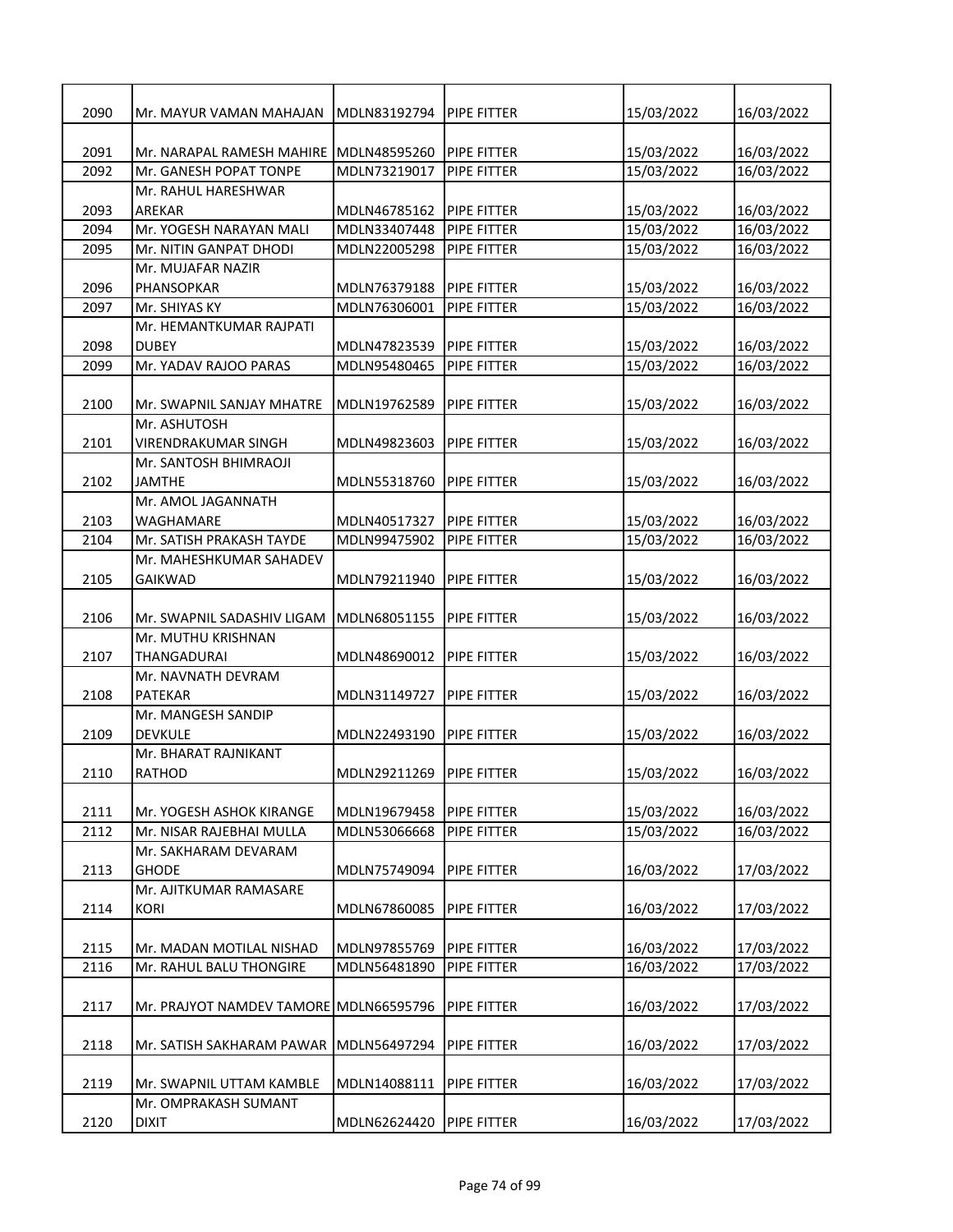| 2121 | Mr. RAJESH GANPAT GUPTA                 | MDLN39627741 | PIPE FITTER                | 16/03/2022 | 17/03/2022 |
|------|-----------------------------------------|--------------|----------------------------|------------|------------|
| 2122 | Mr. ANIKET ARUN CHAVAN                  | MDLN16420366 | PIPE FITTER                | 16/03/2022 | 17/03/2022 |
| 2123 | Mr. SWAPNIL SUNIL GAMARE                | MDLN12248200 | <b>PIPE FITTER</b>         | 16/03/2022 | 17/03/2022 |
|      | Mr. VIDYADHAR VASUDEV                   |              |                            |            |            |
| 2124 | <b>DHUMAK</b>                           | MDLN52748594 | <b>PIPE FITTER</b>         | 16/03/2022 | 17/03/2022 |
| 2125 | Mr. ADITYA BALIRAM JADHAV               | MDLN27494473 | PIPE FITTER                | 16/03/2022 | 17/03/2022 |
|      | Mr. SATYAPRAKASH                        |              |                            |            |            |
| 2126 | DEOSHARAN YADAV                         | MDLN27221122 | PIPE FITTER<br>PIPE FITTER | 16/03/2022 | 17/03/2022 |
| 2127 | Mr. AJAY GAJANAN MAGAR                  | MDLN69126749 |                            | 16/03/2022 | 17/03/2022 |
| 2128 | Mr. AJAY KRISHNA TAMBADE                | MDLN22947260 | PIPE FITTER                | 16/03/2022 | 17/03/2022 |
| 2129 | Mr. KALPESH SUDHAKAR KINI               | MDLN75722657 | PIPE FITTER                | 16/03/2022 | 17/03/2022 |
| 2130 | Mr. DEEPAK VASANT TAMBE                 | MDLN13394098 | PIPE FITTER                | 16/03/2022 | 17/03/2022 |
|      | Mr. SHIVNARAYAN                         |              |                            |            |            |
| 2131 | PARSHURAM CHAUHAN                       | MDLN24187861 | PIPE FITTER                | 16/03/2022 | 17/03/2022 |
|      | Mr. INDRESH BHAGWAN                     |              |                            |            |            |
| 2132 | <b>GHARAT</b>                           | MDLN55375544 | PIPE FITTER                | 16/03/2022 | 17/03/2022 |
|      |                                         |              |                            |            |            |
| 2133 | Mr. AMOL DULAJI SALGAONKAR MDLN94225516 |              | <b>PIPE FITTER</b>         | 16/03/2022 | 17/03/2022 |
| 2134 | Mr. ANIRUDH STALIN                      | MDLN73083215 | PIPE FITTER                | 16/03/2022 | 17/03/2022 |
|      | Mr. RAJNEESH BANAVARILAL                |              |                            |            |            |
| 2135 | YADAV                                   | MDLN77117093 | PIPE FITTER                | 16/03/2022 | 17/03/2022 |
|      | Mr. SUSHANT YASHWANT                    |              |                            |            |            |
| 2136 | <b>JADHAV</b>                           | MDLN56358503 | PIPE FITTER                | 16/03/2022 | 17/03/2022 |
| 2137 | Mr. NILESH SAKHARAM KAMADI MDLN80128814 |              | PIPE FITTER                | 16/03/2022 | 17/03/2022 |
| 2138 | Mr. SARANG MAHESH RABAN                 | MDLN56586936 | PIPE FITTER                | 16/03/2022 | 17/03/2022 |
|      | Mr. DURGADATT                           |              |                            |            |            |
| 2139 | KRISHNAMOHAN TRIPATHI                   | MDLN78248934 | PIPE FITTER                | 16/03/2022 | 17/03/2022 |
|      | Mr. DATTATRAY KAILAS                    |              |                            |            |            |
| 2140 | <b>MAHADIK</b>                          | MDLN17857504 | PIPE FITTER                | 16/03/2022 | 17/03/2022 |
|      | Mr. ANKUSH TUKARAM                      |              |                            |            |            |
| 2141 | KARANDE                                 | MDLN83898085 | PIPE FITTER                | 16/03/2022 | 17/03/2022 |
|      |                                         |              |                            |            |            |
| 2142 | Mr. NIKHIL JAYWANT VARTAK               | MDLN24603430 | PIPE FITTER                | 16/03/2022 | 17/03/2022 |
|      | Mr. SACHIN RAJENDRA                     |              |                            |            |            |
| 2143 | MAHAJAN                                 | MDLN97157202 | PIPE FITTER                | 16/03/2022 | 17/03/2022 |
| 2144 | Mr. AKASH PRADEEP PATANKAR MDLN97519720 |              | PIPE FITTER                | 16/03/2022 | 17/03/2022 |
| 2145 | Mr. NILESH SAKHARAM KAMADI MDLN70457901 |              | PIPE FITTER                | 16/03/2022 | 17/03/2022 |
| 2146 | Mr. SANJAY BHAIYYA WALKE                | MDLN76115731 | PIPE FITTER                | 16/03/2022 | 17/03/2022 |
|      | Mr. PARESH DATTATREY                    |              |                            |            |            |
| 2147 | <b>MHATRE</b>                           | MDLN41280894 | PIPE FITTER                | 16/03/2022 | 17/03/2022 |
| 2148 | Mr. VIKAS NATHU PATIL                   | MDLN75080950 | PIPE FITTER                | 16/03/2022 | 17/03/2022 |
|      | Mr. SHAILESH SHANTARAM                  |              |                            |            |            |
| 2149 | PEDNEKAR                                | MDLN45642156 | PIPE FITTER                | 16/03/2022 | 17/03/2022 |
| 2150 | Mr. AMOL GURUNATH PATIL                 | MDLN42693642 | PIPE FITTER                | 16/03/2022 | 17/03/2022 |
|      | Mr. SANTOSH RAVINDRA                    |              |                            |            |            |
| 2151 | MASARE                                  | MDLN41754223 | PIPE FITTER                | 16/03/2022 | 17/03/2022 |
|      |                                         |              |                            |            |            |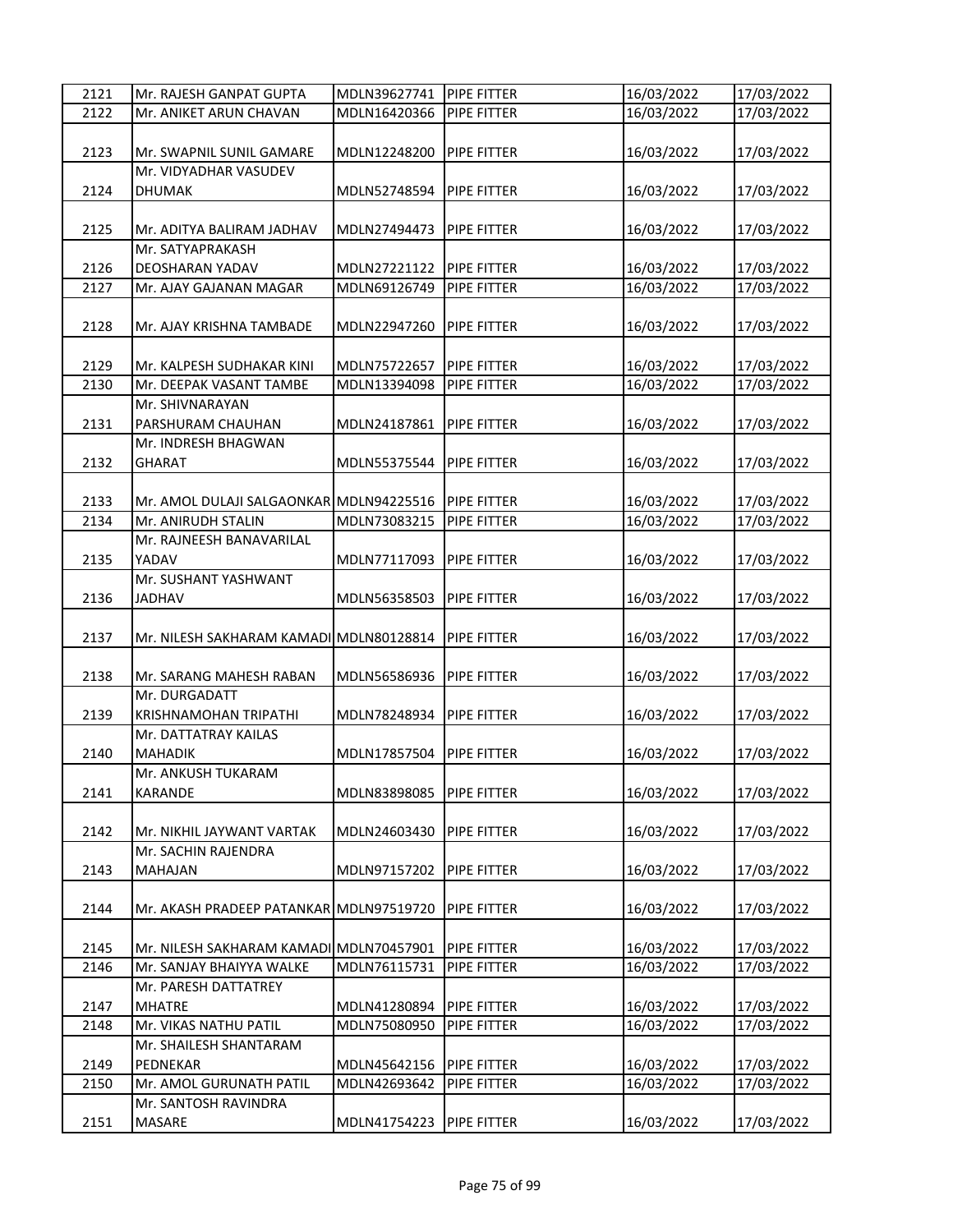| 2152 | Mr. SUNIL KRISHNA GIRI                 | MDLN92759677 | PIPE FITTER         | 16/03/2022 | 17/03/2022 |
|------|----------------------------------------|--------------|---------------------|------------|------------|
|      |                                        |              |                     |            |            |
| 2153 | Mr. JAYESH NATHURAM PATIL              | MDLN17583062 | PIPE FITTER         | 16/03/2022 | 17/03/2022 |
|      | Mr. BHAVESH PRADEEP                    |              |                     |            |            |
| 2154 | <b>UBHARE</b>                          | MDLN52282389 | PIPE FITTER         | 16/03/2022 | 17/03/2022 |
|      |                                        |              |                     |            |            |
| 2155 | Mr. PRATIK SHARAD PAGARE               | MDLN59546263 | PIPE FITTER         | 16/03/2022 | 17/03/2022 |
|      | Mr. NILESH BHANUDAS                    |              |                     |            |            |
| 2156 | <b>WARGHAT</b>                         | MDLN64821521 | <b>PIPE FITTER</b>  | 16/03/2022 | 17/03/2022 |
| 2157 | Mr. JAHIR JAHUR BUDYE                  | MDLN46124823 | PIPE FITTER         | 16/03/2022 | 17/03/2022 |
| 2158 | Mr. LASU DAYARAM PADVI                 | MDLN14933212 | PIPE FITTER         | 16/03/2022 | 17/03/2022 |
|      |                                        |              |                     |            |            |
| 2159 | Mr. GANESH MOTIRAM JADHAV MDLN69652241 |              | PIPE FITTER         | 16/03/2022 |            |
|      |                                        |              |                     |            | 17/03/2022 |
|      |                                        |              |                     |            |            |
| 2160 | Mr. SANTOSH KRISHNA PATIL              | MDLN43434629 | PIPE FITTER         | 16/03/2022 | 17/03/2022 |
|      |                                        |              |                     |            |            |
| 2161 | Mr. PRAMOD PRAFULL SHINDE              | MDLN51485405 | PIPE FITTER         | 16/03/2022 | 17/03/2022 |
| 2162 | Mr. GANESH DATTU TOTRE                 | MDLN27052872 | PIPE FITTER         | 16/03/2022 | 17/03/2022 |
|      |                                        |              |                     |            |            |
| 2163 | Mr. PANKAJ TUKARAM BANKAR MDLN46995021 |              | PIPE FITTER         | 16/03/2022 | 17/03/2022 |
|      | Mr. RAJESH SURYAKANT                   |              |                     |            |            |
| 2164 | <b>BHAMBLE</b>                         | MDLN81663632 | PIPE FITTER         | 16/03/2022 | 17/03/2022 |
|      |                                        |              |                     |            |            |
| 2165 | Mr. QAIS ABDULSATTAR MULLA             | MDLN69466732 | PIPE FITTER         | 16/03/2022 | 17/03/2022 |
|      | Mr. SACHIN SUDHAKAR                    |              |                     |            |            |
| 2166 | MALGAVKAR                              | MDLN87129805 | PIPE FITTER         | 16/03/2022 | 17/03/2022 |
|      |                                        |              |                     |            |            |
| 2167 | Mr. DHIRESH SUBHASH PATIL              | MDLN43744881 | PIPE FITTER         | 16/03/2022 | 17/03/2022 |
|      | Mr. MILIND MOHAN                       |              |                     |            |            |
| 2168 | <b>AMBOLKAR</b>                        | MDLN50032123 | PIPE FITTER         | 16/03/2022 | 17/03/2022 |
|      | Mr. SAGAR KRISHNAKANT                  |              |                     |            |            |
| 2169 | <b>AMBERKAR</b>                        | MDLN95812194 | PIPE FITTER         | 16/03/2022 | 17/03/2022 |
| 2170 | Mr. PINTU BHOLA YADAV                  | MDLN30914107 | PIPE FITTER         | 16/03/2022 | 17/03/2022 |
|      | Mr. NITIN CHANDRAKANT                  |              |                     |            |            |
| 2171 | <b>KURADE</b>                          | MDLN45335879 | PIPE FITTER         | 16/03/2022 | 17/03/2022 |
|      | Mr. RAMCHANDRA RAMESH                  |              |                     |            |            |
| 2172 | <b>PACHPANDE</b>                       | MDLN49235898 | PIPE FITTER         | 16/03/2022 | 17/03/2022 |
| 2173 | Mr. ANIKESH ANIL CHAVAN                | MDLN51111943 | PIPE FITTER         | 16/03/2022 | 17/03/2022 |
|      | Mr. PANKAJ CHANDRAKANT                 |              |                     |            |            |
| 2174 | <b>BHATKAR</b>                         | MDLN81298942 | PIPE FITTER         | 16/03/2022 | 17/03/2022 |
| 2175 | Mr. MOHAMED THESREEF T                 | MDLN96216080 | PIPE FITTER         | 16/03/2022 | 17/03/2022 |
|      | Mr. ASHWIN PRABHAKAR                   |              |                     |            |            |
| 2176 | <b>MONDE</b>                           | MDLN93132541 | PIPE FITTER         | 16/03/2022 | 17/03/2022 |
|      | Mr. HEMANT SUKHADEO                    |              |                     |            |            |
| 2177 | <b>WASNIK</b>                          | MDLN42253808 | PIPE FITTER         | 16/03/2022 | 17/03/2022 |
|      | Mr. VIKRAM MOHAN                       |              |                     |            |            |
|      |                                        |              |                     |            |            |
| 2178 | WAGHMARE                               | MDLN66363163 | PIPE FITTER         | 16/03/2022 | 17/03/2022 |
|      |                                        |              |                     |            |            |
| 2179 | Mr. RAHUL BABASAHEB GIRHE              | MDLN79401456 | <b>STORE KEEPER</b> | 05/03/2022 | 07/03/2022 |
| 2180 | Mr. PARESH VIJAY SHINDE                | MDLN25879100 | <b>STORE KEEPER</b> | 05/03/2022 | 07/03/2022 |
|      |                                        |              |                     |            |            |
| 2181 | Mr. KAILAS UDDHAV GHARGE               | MDLN68670487 | <b>STORE KEEPER</b> | 05/03/2022 | 07/03/2022 |
|      | Mr. SHARIQ MOHAMMEDALI                 |              |                     |            |            |
| 2182 | <b>BHERI</b>                           | MDLN71427543 | <b>STORE KEEPER</b> | 05/03/2022 | 07/03/2022 |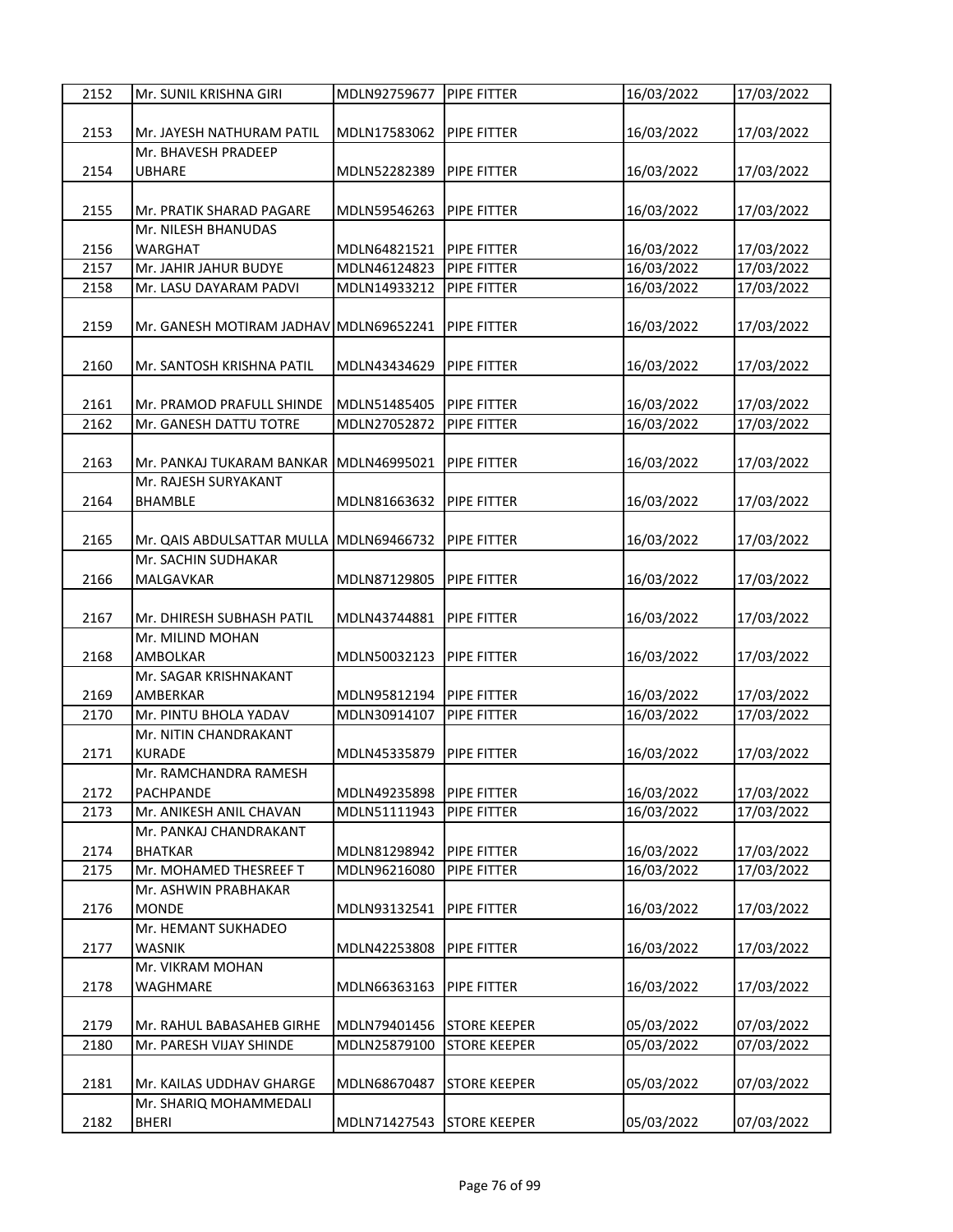| 2183 | Mr. SAINATH MARUTI VISHE               | MDLN79779783 | <b>STORE KEEPER</b> | 05/03/2022 | 07/03/2022 |
|------|----------------------------------------|--------------|---------------------|------------|------------|
| 2184 | Mr. KIRAN KISAN MANGATE                | MDLN23899719 | <b>STORE KEEPER</b> | 05/03/2022 | 07/03/2022 |
|      | Mr. SACHIN VILASRAO                    |              |                     |            |            |
| 2185 | <b>CHAVHAN</b>                         | MDLN66327214 | <b>STORE KEEPER</b> | 05/03/2022 | 07/03/2022 |
| 2186 | Mr. NIKET VINAYAK TOPALE               | MDLN47142915 | <b>STORE KEEPER</b> | 05/03/2022 | 07/03/2022 |
|      | Mr. VIRENDRA VISHWANATH                |              |                     |            |            |
| 2187 | <b>RANE</b>                            | MDLN82874442 | <b>STORE KEEPER</b> | 05/03/2022 | 07/03/2022 |
| 2188 | Mr. SAMIR RAJJAK MULANI                | MDLN18946990 | <b>STORE KEEPER</b> | 05/03/2022 | 07/03/2022 |
|      | Mr. SWAPNIL                            |              |                     |            |            |
| 2189 | <b>CHANDRASHEKHAR MORE</b>             | MDLN82398166 | <b>STORE KEEPER</b> | 05/03/2022 | 07/03/2022 |
| 2190 | Mr. SURAJ SHIVAJI BAIT                 | MDLN55313109 | <b>STORE KEEPER</b> | 05/03/2022 | 07/03/2022 |
|      |                                        |              |                     |            |            |
| 2191 | Mr. BHUPESH RAMESH MHATRE MDLN50225422 |              | <b>STORE KEEPER</b> | 05/03/2022 | 07/03/2022 |
| 2192 | Mr. KIRAN DEVRAM DOKE                  | MDLN32197521 | <b>STORE KEEPER</b> | 05/03/2022 | 07/03/2022 |
| 2193 | Mr. SAGAR GANPAT MANE                  | MDLN79608324 | <b>STORE KEEPER</b> | 05/03/2022 | 07/03/2022 |
|      |                                        |              |                     |            |            |
| 2194 | Mr. OMKAR MACCHINDRA KOLI MDLN70352155 |              | <b>STORE KEEPER</b> | 05/03/2022 | 07/03/2022 |
| 2195 | Mr. ZULFIKAR YUNUS PATEL               | MDLN26865146 | <b>STORE KEEPER</b> | 05/03/2022 | 07/03/2022 |
|      |                                        |              |                     |            |            |
| 2196 | Mr. SHYAM RAMBHAU JADHAV               | MDLN99280563 | <b>STORE KEEPER</b> | 05/03/2022 | 07/03/2022 |
|      | Mr. JEEVAN NATHURAM                    |              |                     |            |            |
| 2197 | <b>KADAM</b>                           | MDLN53719630 | <b>STORE KEEPER</b> | 05/03/2022 | 07/03/2022 |
|      | Mr. JAYSHANKAR SEGO                    |              |                     |            |            |
| 2198 | <b>MASRAM</b>                          | MDLN13272080 | <b>STORE KEEPER</b> | 05/03/2022 | 07/03/2022 |
|      | Mr. LAXMIKANT                          |              |                     |            |            |
| 2199 | RAMACHANDRA                            | MDLN67761347 | <b>STORE KEEPER</b> | 05/03/2022 | 07/03/2022 |
| 2200 | Mr. JIGNESH PRALHAD AKRE               | MDLN87414200 | <b>STORE KEEPER</b> | 05/03/2022 | 07/03/2022 |
|      |                                        |              |                     |            |            |
| 2201 | Mr. LAXMAN UTTAMRAO KALE               | MDLN24971626 | <b>STORE KEEPER</b> | 05/03/2022 | 07/03/2022 |
|      | Mr. VAIBHAV PRABHAKAR                  |              |                     |            |            |
| 2202 | <b>MANKAR</b>                          | MDLN46989747 | <b>STORE KEEPER</b> | 05/03/2022 | 07/03/2022 |
| 2203 | Mr. UTTAM RAMDAS PATIL                 | MDLN56609794 | <b>STORE KEEPER</b> | 05/03/2022 | 07/03/2022 |
|      | Mr. NARAYAN PRAKASH                    |              |                     |            |            |
| 2204 | <b>GAIKWAD</b>                         | MDLN27206272 | <b>STORE KEEPER</b> | 05/03/2022 | 07/03/2022 |
| 2205 | Mr. SHRIPAD GANESH PATIL               | MDLN94179625 | <b>STORE KEEPER</b> | 05/03/2022 | 07/03/2022 |
|      |                                        |              |                     |            |            |
| 2206 | Mr. BASAVARAJ VAMANRAO                 | MDLN50702741 | <b>STORE KEEPER</b> | 05/03/2022 | 07/03/2022 |
|      | Mr. DEEPAK ANANDA                      |              |                     |            |            |
| 2207 | <b>KUMBHAR</b>                         | MDLN71153309 | <b>STORE KEEPER</b> | 05/03/2022 | 07/03/2022 |
|      |                                        |              |                     |            |            |
| 2208 | Mr. SUDHIR MARUTI KUMBHAR              | MDLN53844213 | <b>STORE KEEPER</b> | 05/03/2022 | 07/03/2022 |
| 2209 | Ms. DEEPIKA RAJU KADAM                 | MDLN58438031 | <b>STORE KEEPER</b> | 05/03/2022 | 07/03/2022 |
|      |                                        |              |                     |            |            |
| 2210 | Mr. AVINASH VILAS SHEVALE              | MDLN21324857 | <b>STORE KEEPER</b> | 05/03/2022 | 07/03/2022 |
|      |                                        |              |                     |            |            |
| 2211 | Mr. NIDAMARTHI SIVA KUMAR              | MDLN39749658 | <b>STORE KEEPER</b> | 05/03/2022 | 07/03/2022 |
|      | Mr. CHHATRAPATI MARUTI                 |              |                     |            |            |
| 2212 | PATIL                                  | MDLN41710493 | <b>STORE KEEPER</b> | 05/03/2022 | 07/03/2022 |
|      |                                        |              |                     |            |            |
| 2213 | Mr. RAVINDRA LALU HAMARE               | MDLN29138437 | <b>STORE KEEPER</b> | 05/03/2022 | 07/03/2022 |
| 2214 | Mr. CHANDAN KUMAR                      | MDLN97330908 | <b>STORE KEEPER</b> | 05/03/2022 | 07/03/2022 |
| 2215 | Ms. VAISHALI ANANT PATIL               | MDLN33776151 | <b>STORE KEEPER</b> | 05/03/2022 | 07/03/2022 |
|      | Mr. SWAPNIL KISHOR                     |              |                     |            |            |
| 2216 | TALGAONKAR                             | MDLN65696774 | <b>STORE KEEPER</b> | 05/03/2022 | 07/03/2022 |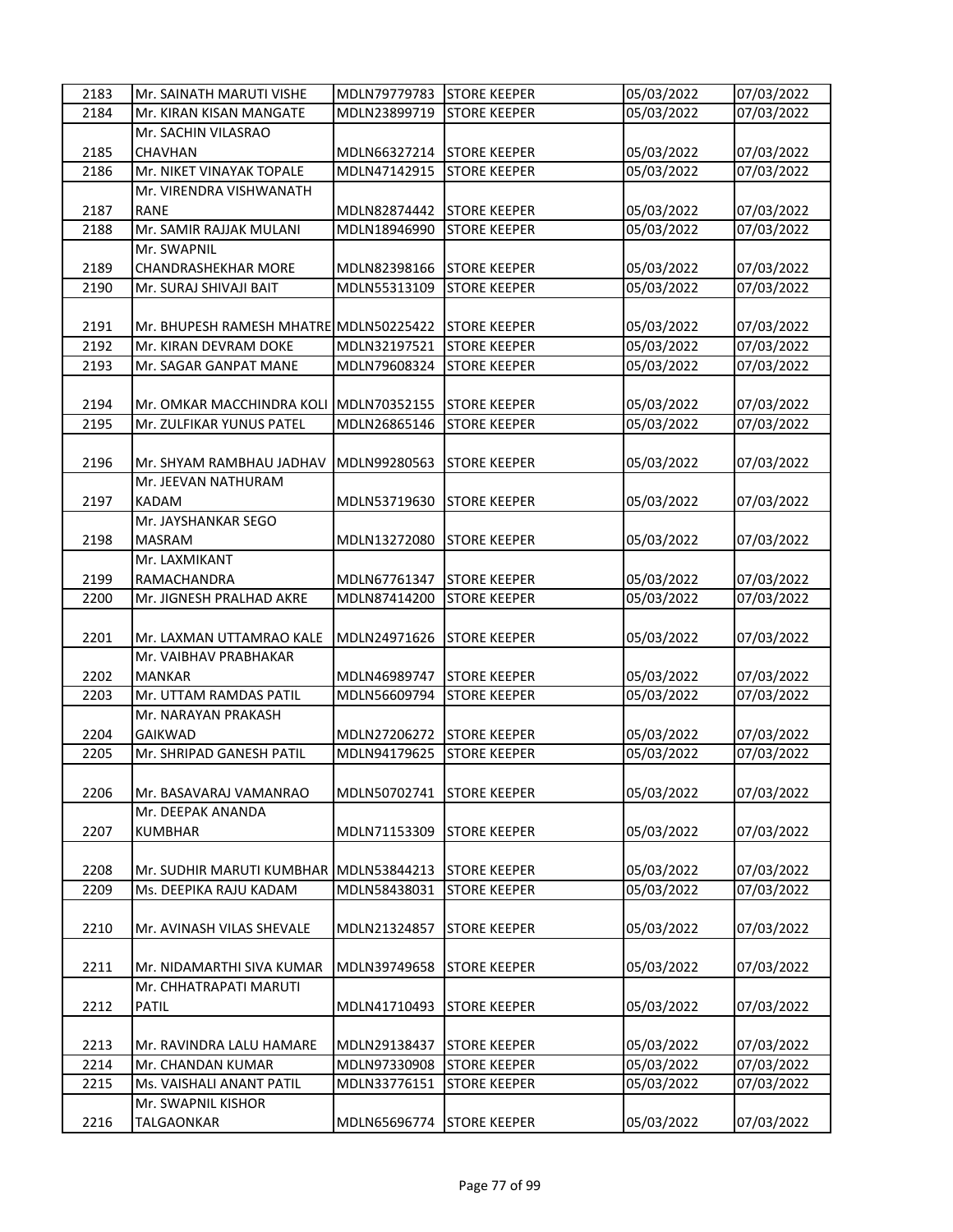| 2217 | Mr. KARAMVEER              | MDLN63123633 | <b>STORE KEEPER</b>        | 05/03/2022 | 07/03/2022 |
|------|----------------------------|--------------|----------------------------|------------|------------|
|      | Mr. GANESH SHANKAR         |              |                            |            |            |
| 2218 | <b>KUMBHAR</b>             | MDLN37709480 | <b>STORE KEEPER</b>        | 05/03/2022 | 07/03/2022 |
|      | Mr. DEEPAK DNYANDEO        |              |                            |            |            |
| 2219 | <b>CHAVAN</b>              | MDLN17426638 | <b>STORE KEEPER</b>        | 05/03/2022 | 07/03/2022 |
| 2220 | Mr. NAVID SHAKIL SHAIKH    | MDLN98158382 | <b>STORE KEEPER</b>        | 05/03/2022 | 07/03/2022 |
| 2221 | Mr. JAY PRAKASH YADAV      | MDLN17380253 | <b>STORE KEEPER</b>        | 05/03/2022 | 07/03/2022 |
|      |                            |              |                            |            |            |
| 2222 | Mr. NIKHIL RAVINDRA KAKADE | MDLN66075278 | <b>STORE KEEPER</b>        | 05/03/2022 | 07/03/2022 |
|      | Mrs. VIJAYSHREE SATYAWAN   |              |                            |            |            |
| 2223 | WARANG                     | MDLN20208289 | ELECTRONIC MECHANIC        | 08/03/2022 | 09/03/2022 |
| 2224 | Mr. ABDUL SWALIH KT        | MDLN72344346 | <b>ELECTRONIC MECHANIC</b> | 08/03/2022 | 09/03/2022 |
| 2225 | Mr. SANDEEP M C            | MDLN20514627 | <b>ELECTRONIC MECHANIC</b> | 08/03/2022 | 09/03/2022 |
| 2226 | Mr. KESHAV DHARMA TUPE     | MDLN18306808 | ELECTRONIC MECHANIC        | 08/03/2022 | 09/03/2022 |
|      | Mr. ASHOK CHANDRAKANT      |              |                            |            |            |
| 2227 | <b>BAMBALE</b>             | MDLN66826545 | ELECTRONIC MECHANIC        | 08/03/2022 | 09/03/2022 |
|      |                            |              |                            |            |            |
| 2228 | Mr. GANESH PRAKASH JADHAV  | MDLN11756833 | <b>ELECTRONIC MECHANIC</b> | 08/03/2022 | 09/03/2022 |
| 2229 | Mr. MUDAVATH LAXMAN        | MDLN43896649 | <b>ELECTRONIC MECHANIC</b> | 08/03/2022 | 09/03/2022 |
|      | Mrs. PRAFULLA PREMANAND    |              |                            |            |            |
| 2230 | <b>TELTUMBDE</b>           | MDLN60829643 | ELECTRONIC MECHANIC        | 08/03/2022 | 09/03/2022 |
|      | Ms. VAISHALI HANUMANT      |              |                            |            |            |
| 2231 | WAGHMARE                   | MDLN59846304 | <b>ELECTRONIC MECHANIC</b> | 08/03/2022 | 09/03/2022 |
|      | Mr. SIDDHARTH              |              |                            |            |            |
| 2232 | BHALCHANDRA BHUJBAL        | MDLN35582500 | ELECTRONIC MECHANIC        | 08/03/2022 | 09/03/2022 |
| 2233 | Mr. FRANKI SIMON DSILVA    | MDLN41480415 | <b>ELECTRONIC MECHANIC</b> | 08/03/2022 | 09/03/2022 |
|      |                            |              |                            |            |            |
| 2234 | Mr. SANDIP SHAMRAO PATIL   | MDLN78228118 | <b>ELECTRONIC MECHANIC</b> | 08/03/2022 | 09/03/2022 |
|      | Mr. NIKHIL NARAYAN         |              |                            |            |            |
| 2235 | <b>CHAFEKAR</b>            | MDLN31151474 | <b>ELECTRONIC MECHANIC</b> | 08/03/2022 | 09/03/2022 |
|      |                            |              |                            |            |            |
| 2236 | Mr. MOHSIN SHAUKAT VANNU   | MDLN71968717 | ELECTRONIC MECHANIC        | 08/03/2022 | 09/03/2022 |
|      | Ms. MONIKA KESHAVKUMAR     |              |                            |            |            |
| 2237 | SHARMA                     | MDLN98959435 | <b>ELECTRONIC MECHANIC</b> | 08/03/2022 | 09/03/2022 |
| 2238 | Mr. FIROJ RASHID SHAIKH    | MDLN76076300 | <b>ELECTRONIC MECHANIC</b> | 08/03/2022 | 09/03/2022 |
|      |                            |              |                            |            |            |
| 2239 | Mr. SACHIN SANJAY SAWANT   | MDLN16836882 | ELECTRONIC MECHANIC        | 08/03/2022 | 09/03/2022 |
| 2240 | Mr. VINAYAK ZILU TORASKAR  | MDLN74363255 | ELECTRONIC MECHANIC        | 08/03/2022 | 09/03/2022 |
|      | Mr. AATISH GAUTAM          |              |                            |            |            |
| 2241 | SONAWANE                   | MDLN88996980 | ELECTRONIC MECHANIC        | 08/03/2022 | 09/03/2022 |
| 2242 | Mr. MAHESH ARJUN VAYDA     | MDLN95116786 | ELECTRONIC MECHANIC        | 08/03/2022 | 09/03/2022 |
|      | Mr. DNYANESHWAR KRISHNA    |              |                            |            |            |
| 2243 | ZINJAL                     | MDLN19847966 | ELECTRONIC MECHANIC        | 08/03/2022 | 09/03/2022 |
|      |                            |              |                            |            |            |
| 2244 | Mr. MAHESH SHIVAJI CHAVAN  | MDLN69166034 | <b>ELECTRONIC MECHANIC</b> | 08/03/2022 | 09/03/2022 |
| 2245 | Mr. VAIBHAV POPAT THORE    | MDLN32724770 | ELECTRONIC MECHANIC        | 08/03/2022 | 09/03/2022 |
|      |                            |              |                            |            |            |
| 2246 | Ms. PRATIMA RAMESH SONDE   | MDLN28013128 | ELECTRONIC MECHANIC        | 08/03/2022 | 09/03/2022 |
|      | Mr. DINESH NARAYAN         |              |                            |            |            |
| 2247 | <b>MADHAVI</b>             | MDLN28146744 | ELECTRONIC MECHANIC        | 08/03/2022 | 09/03/2022 |
| 2248 | Mrs. ANTARA AMIT BHABAL    | MDLN75038330 | ELECTRONIC MECHANIC        | 08/03/2022 | 09/03/2022 |
|      | Mr. VIJAY VASANT           |              |                            |            |            |
| 2249 | KINJAWADEKAR               | MDLN71782686 | ELECTRONIC MECHANIC        | 08/03/2022 | 09/03/2022 |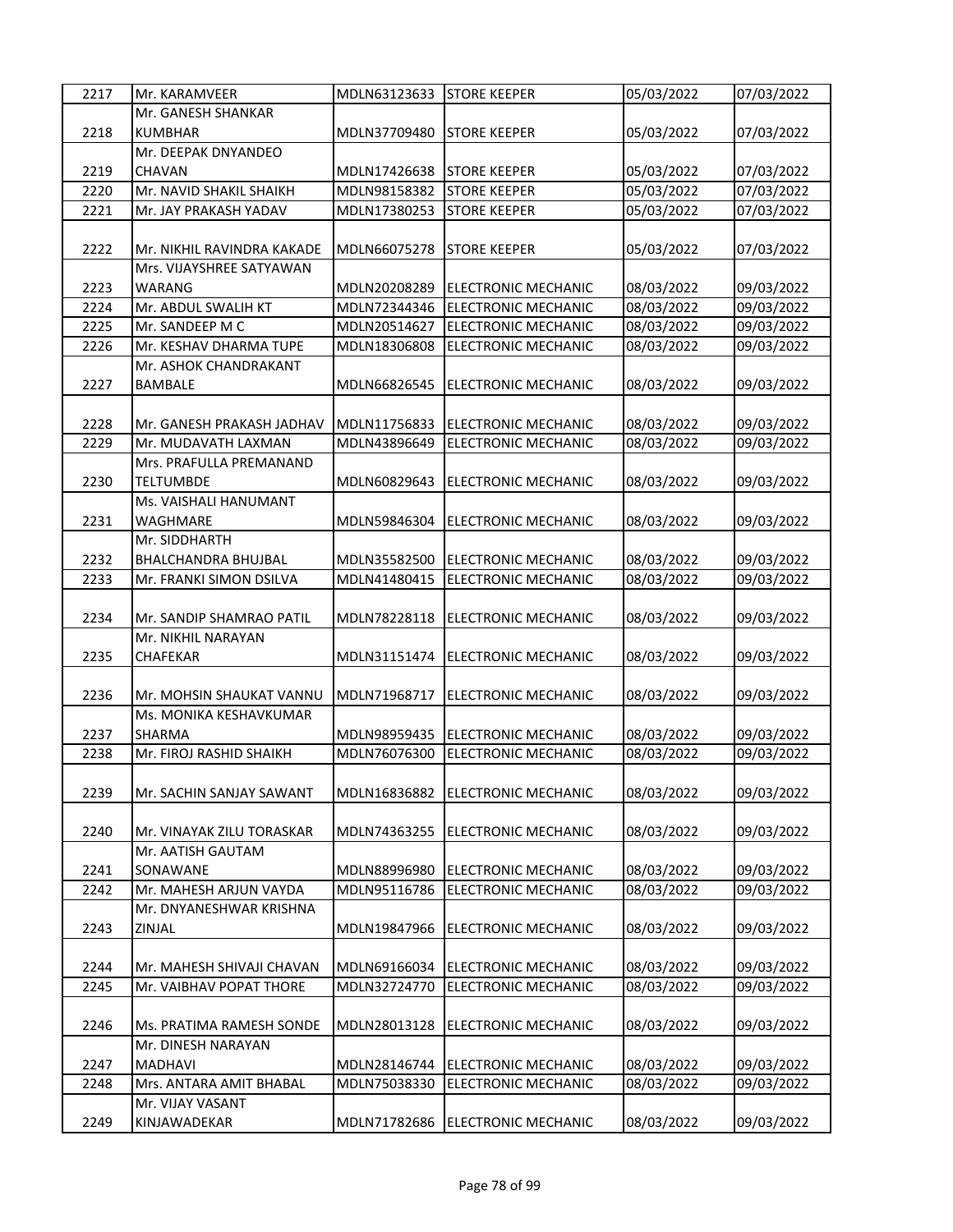|      | Ms. SHRADDHA SAGAR           |              |                            |            |            |
|------|------------------------------|--------------|----------------------------|------------|------------|
| 2250 | <b>GAIKWAD</b>               | MDLN57667425 | ELECTRONIC MECHANIC        | 08/03/2022 | 09/03/2022 |
|      | Mr. SAGAR MAHADEV            |              |                            |            |            |
| 2251 | <b>GAIKWAD</b>               | MDLN19871112 | <b>ELECTRONIC MECHANIC</b> | 08/03/2022 | 09/03/2022 |
|      | Mr. PRASHANT MADHUKAR        |              |                            |            |            |
| 2252 | CHAVAN                       | MDLN82306528 | <b>ELECTRONIC MECHANIC</b> | 08/03/2022 | 09/03/2022 |
|      | Ms. BHARATI DNYANESHWAR      |              |                            |            |            |
| 2253 | <b>BHADRIGE</b>              | MDLN10682799 | ELECTRONIC MECHANIC        | 08/03/2022 | 09/03/2022 |
|      | Mr. KALPAK DNYANESHWAR       |              |                            |            |            |
| 2254 | PAGDHARE                     | MDLN73514122 | <b>ELECTRONIC MECHANIC</b> | 08/03/2022 | 09/03/2022 |
|      | Mr. GURUDAS PADMAKAR         |              |                            |            |            |
| 2255 | RAJWADKAR                    | MDLN10996200 | <b>ELECTRONIC MECHANIC</b> | 09/03/2022 | 10/03/2022 |
| 2256 | Mr. TUSHAR MARUTI RANE       | MDLN70704981 | <b>ELECTRONIC MECHANIC</b> | 09/03/2022 | 10/03/2022 |
|      | Mr. HARISHCHANDRA DHANAJI    |              |                            |            |            |
| 2257 | <b>TEJAM</b>                 | MDLN68206814 | <b>ELECTRONIC MECHANIC</b> | 09/03/2022 |            |
|      | Mr. PRITESH HARSHADBHAI      |              |                            |            | 10/03/2022 |
|      |                              |              |                            |            |            |
| 2258 | <b>PATEL</b>                 | MDLN37252953 | ELECTRONIC MECHANIC        | 09/03/2022 | 10/03/2022 |
| 2259 |                              |              |                            |            |            |
|      | Mr. SANDIP SHAMRAO PATIL     | MDLN73741263 | ELECTRONIC MECHANIC        | 09/03/2022 | 10/03/2022 |
|      | Mr. JAYPRAKASH TIRGUJIT      |              |                            |            |            |
| 2260 | <b>GUPTA</b>                 | MDLN96975009 | ELECTRONIC MECHANIC        | 09/03/2022 | 10/03/2022 |
|      | Mr. RAMCHANDRA               |              |                            |            |            |
| 2261 | <b>BALKRISHNA CHINDARKAR</b> | MDLN76362643 | ELECTRONIC MECHANIC        | 09/03/2022 | 10/03/2022 |
| 2262 | Mr. AMIT RAMESH PHATAK       | MDLN25704651 | <b>ELECTRONIC MECHANIC</b> | 09/03/2022 | 10/03/2022 |
|      |                              |              |                            |            |            |
| 2263 | Mrs. NILAM PRASHANT NAIK     | MDLN85243599 | <b>ELECTRONIC MECHANIC</b> | 09/03/2022 | 10/03/2022 |
| 2264 | Mr. TUSHAR ANIL BORKAR       | MDLN54432221 | <b>ELECTRONIC MECHANIC</b> | 09/03/2022 | 10/03/2022 |
|      | Mr. SANGRAM MAHADEV          |              |                            |            |            |
| 2265 | <b>KHOPADE</b>               | MDLN55419178 | <b>ELECTRONIC MECHANIC</b> | 09/03/2022 | 10/03/2022 |
|      | Mr. HRISHIKESH PRAKASH       |              |                            |            |            |
| 2266 | <b>MAHADIK</b>               | MDLN39547218 | <b>ELECTRONIC MECHANIC</b> | 09/03/2022 | 10/03/2022 |
|      | Mrs. MARGARET BHAVESH        |              |                            |            |            |
| 2267 | PATEL                        | MDLN74494567 | ELECTRONIC MECHANIC        | 09/03/2022 | 10/03/2022 |
|      | Mr. ARVIND SAKHARAM          |              |                            |            |            |
| 2268 | GANGAD                       | MDLN54620140 | ELECTRONIC MECHANIC        | 09/03/2022 | 10/03/2022 |
|      | Ms. MAYURI DATTARAM          |              |                            |            |            |
| 2269 | KAPDOSKAR                    | MDLN96889804 | ELECTRONIC MECHANIC        | 09/03/2022 | 10/03/2022 |
|      |                              |              |                            |            |            |
| 2270 | Mr. RAJENDRA LAXMAN HOLE     | MDLN87202147 | ELECTRONIC MECHANIC        | 09/03/2022 | 10/03/2022 |
|      |                              |              |                            |            |            |
| 2271 | Mr. VISHAL RAJARAM SHINDE    | MDLN42698283 | ELECTRONIC MECHANIC        | 09/03/2022 | 10/03/2022 |
| 2272 | Mr. RASHID ABDUL SHAIKH      | MDLN17908387 | <b>ELECTRONIC MECHANIC</b> | 09/03/2022 | 10/03/2022 |
| 2273 | Mr. SAMIR UDAY LUMAN         | MDLN51036407 | ELECTRONIC MECHANIC        | 09/03/2022 | 10/03/2022 |
| 2274 | Mr. VIPUL VIKAS PATIL        | MDLN63447799 | ELECTRONIC MECHANIC        | 09/03/2022 | 10/03/2022 |
|      |                              |              |                            |            |            |
| 2275 | Mrs. SNEHAL PRAVIN VIRKAR    | MDLN48359439 | ELECTRONIC MECHANIC        | 09/03/2022 | 10/03/2022 |
|      |                              |              |                            |            |            |
| 2276 | Mr. VITTHAL UTTAMRAO KALE    | MDLN28844884 | ELECTRONIC MECHANIC        | 09/03/2022 | 10/03/2022 |
|      |                              |              |                            |            |            |
| 2277 | Mr. NARESH RAMLYA AAHADI     | MDLN87924448 | ELECTRONIC MECHANIC        | 09/03/2022 | 10/03/2022 |
|      | Mr. ASHOK CHANDRAKANT        |              |                            |            |            |
| 2278 | <b>BAMBALE</b>               | MDLN95227061 | ELECTRONIC MECHANIC        | 09/03/2022 | 10/03/2022 |
|      | Mr. ASHOK CHANDRAKANT        |              |                            |            |            |
| 2279 | BAMBALE                      | MDLN91288468 | <b>ELECTRONIC MECHANIC</b> | 09/03/2022 | 10/03/2022 |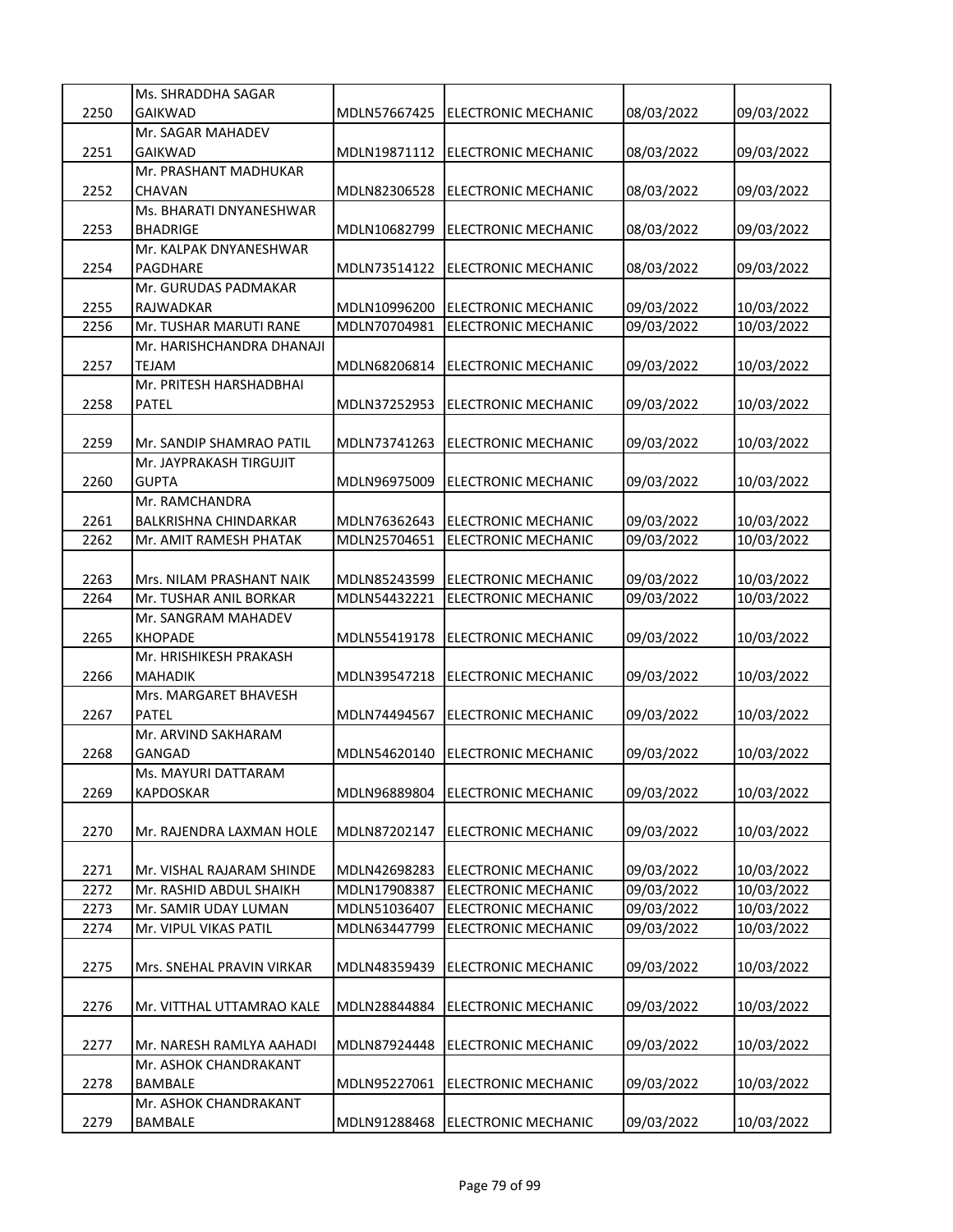|      | Mr. PRADEEP DATTATRAY                  |              |                                  |                          |            |
|------|----------------------------------------|--------------|----------------------------------|--------------------------|------------|
| 2280 | <b>UBALE</b>                           | MDLN90613207 | ELECTRONIC MECHANIC              | 09/03/2022               | 10/03/2022 |
|      |                                        |              |                                  |                          |            |
| 2281 | Mr. VINOD RAVINDRA MESTRY              | MDLN28262788 | <b>ELECTRONIC MECHANIC</b>       | 09/03/2022               | 10/03/2022 |
|      | Mr. SAMEER TANAJI                      |              |                                  |                          |            |
| 2282 | RAGHATWAN                              | MDLN23148782 | <b>IELECTRONIC MECHANIC</b>      | 09/03/2022               | 10/03/2022 |
|      | Mrs. MADHAVI JAYPRAKASH                |              |                                  |                          |            |
| 2283 | <b>PARAB</b>                           | MDLN79511694 | <b>ELECTRONIC MECHANIC</b>       | 09/03/2022               | 10/03/2022 |
| 2284 | Mr. NINAD RAJENDRA PATIL               | MDLN30374128 | <b>ELECTRONIC MECHANIC</b>       | 09/03/2022               | 10/03/2022 |
|      | Mrs. JYOTI GUNAWANT                    |              |                                  |                          |            |
| 2285 | <b>MAHAJAN</b>                         | MDLN11959159 | <b>ELECTRONIC MECHANIC</b>       | 09/03/2022               | 10/03/2022 |
|      | Mr. VINAY BALARAM                      |              |                                  |                          |            |
| 2286 | MANJREKAR                              | MDLN37750734 | ELECTRONIC MECHANIC              | 10/03/2022               | 11/03/2022 |
|      | Mr. MANGESH MARUTI                     |              |                                  |                          |            |
|      |                                        |              |                                  |                          |            |
| 2287 | CHAVARE<br>Mr. NITIN CHANGDEV PATIL    | MDLN82341877 | ELECTRONIC MECHANIC              | 10/03/2022<br>10/03/2022 | 11/03/2022 |
| 2288 |                                        | MDLN80104488 | <b>ELECTRONIC MECHANIC</b>       |                          | 11/03/2022 |
| 2289 | Mr. MANOJ DHAU SASANE                  | MDLN27637881 | <b>ELECTRONIC MECHANIC</b>       | 10/03/2022               | 11/03/2022 |
|      | Mrs. SWANANDI SACHIN                   |              |                                  |                          |            |
| 2290 | <b>KOYANDE</b>                         | MDLN98783732 | <b>ELECTRONIC MECHANIC</b>       | 10/03/2022               | 11/03/2022 |
| 2291 | Ms. AARTI MANGAL PATIL                 | MDLN23200768 | <b>ELECTRONIC MECHANIC</b>       | 10/03/2022               | 11/03/2022 |
|      | Mr. DIGAMBAR REVANNATH                 |              |                                  |                          |            |
| 2292 | <b>UBALE</b>                           | MDLN15489330 | ELECTRONIC MECHANIC              | 10/03/2022               | 11/03/2022 |
|      |                                        |              |                                  |                          |            |
| 2293 | Mrs. NEETA BHUSHAN GURAV               | MDLN43894045 | <b>ELECTRONIC MECHANIC</b>       | 10/03/2022               | 11/03/2022 |
|      |                                        |              |                                  |                          |            |
| 2294 | Mrs. RUPALI VITTHAL JADHAV             | MDLN49553580 | <b>ELECTRONIC MECHANIC</b>       | 10/03/2022               | 11/03/2022 |
|      |                                        |              |                                  |                          |            |
| 2295 | Mr. SANDEEP ANANDA SUTAR               | MDLN56514886 | ELECTRONIC MECHANIC              | 10/03/2022               | 11/03/2022 |
|      |                                        |              |                                  |                          |            |
| 2296 | Mr. SACHIN SUDAM BHANDARE MDLN67339584 |              | <b>ELECTRONIC MECHANIC</b>       | 10/03/2022               | 11/03/2022 |
| 2297 | Mr. NISHANT DILIP WADKAR               | MDLN42083112 | <b>ELECTRONIC MECHANIC</b>       | 10/03/2022               | 11/03/2022 |
|      | Mr. VINOD SUKHNANDAN                   |              |                                  |                          |            |
| 2298 | <b>JAISWAR</b>                         | MDLN16398131 | <b>ELECTRONIC MECHANIC</b>       | 10/03/2022               | 11/03/2022 |
| 2299 | Mr. PRAVIN ASHOK THORAT                | MDLN88252682 | ELECTRONIC MECHANIC              | 10/03/2022               | 11/03/2022 |
|      | Mr. VIJAY VASANT                       |              |                                  |                          |            |
| 2300 | KINJAWADEKAR                           |              | MDLN90150323 ELECTRONIC MECHANIC | 10/03/2022               | 11/03/2022 |
|      | Ms. SWATI BALKRISHNA                   |              |                                  |                          |            |
| 2301 | <b>GAIKWAD</b>                         | MDLN36242190 | ELECTRONIC MECHANIC              | 10/03/2022               | 11/03/2022 |
|      | Mr. SUDARSHAN NIVRUTTI                 |              |                                  |                          |            |
| 2302 | <b>JADHAV</b>                          | MDLN96980377 | ELECTRONIC MECHANIC              | 10/03/2022               | 11/03/2022 |
| 2303 | Mr. BINDAS NAGO PATIL                  | MDLN55490765 | <b>ELECTRONIC MECHANIC</b>       | 10/03/2022               | 11/03/2022 |
|      | Mr. ASHUTOSH BHARAT                    |              |                                  |                          |            |
| 2304 | <b>MANKAR</b>                          | MDLN51135858 | ELECTRONIC MECHANIC              | 10/03/2022               | 11/03/2022 |
|      |                                        |              |                                  |                          |            |
| 2305 | Mr. PRITESH PRAKASH THALE              | MDLN90903576 | ELECTRONIC MECHANIC              | 10/03/2022               | 11/03/2022 |
|      | Mrs. APARNA YOGESHKUMAR                |              |                                  |                          |            |
| 2306 | WAGHULE                                | MDLN84148655 | ELECTRONIC MECHANIC              | 10/03/2022               | 11/03/2022 |
|      | Mr. GITESH MANOHAR                     |              |                                  |                          |            |
| 2307 | RAMNATHKAR                             | MDLN54241943 | ELECTRONIC MECHANIC              | 10/03/2022               | 11/03/2022 |
|      | Mr. PRAMOD BAJRANG                     |              |                                  |                          |            |
| 2308 | GIRIGOSAVI                             | MDLN16660051 | ELECTRONIC MECHANIC              | 10/03/2022               | 11/03/2022 |
|      |                                        |              |                                  |                          |            |
| 2309 | Mr. RAHUL YASHWANT KOKATE              | MDLN20616016 | ELECTRONIC MECHANIC              | 10/03/2022               | 11/03/2022 |
| 2310 | Mr. KAMLESH ANIL SHETYE                | MDLN13453134 | ELECTRONIC MECHANIC              | 10/03/2022               | 11/03/2022 |
|      |                                        |              |                                  |                          |            |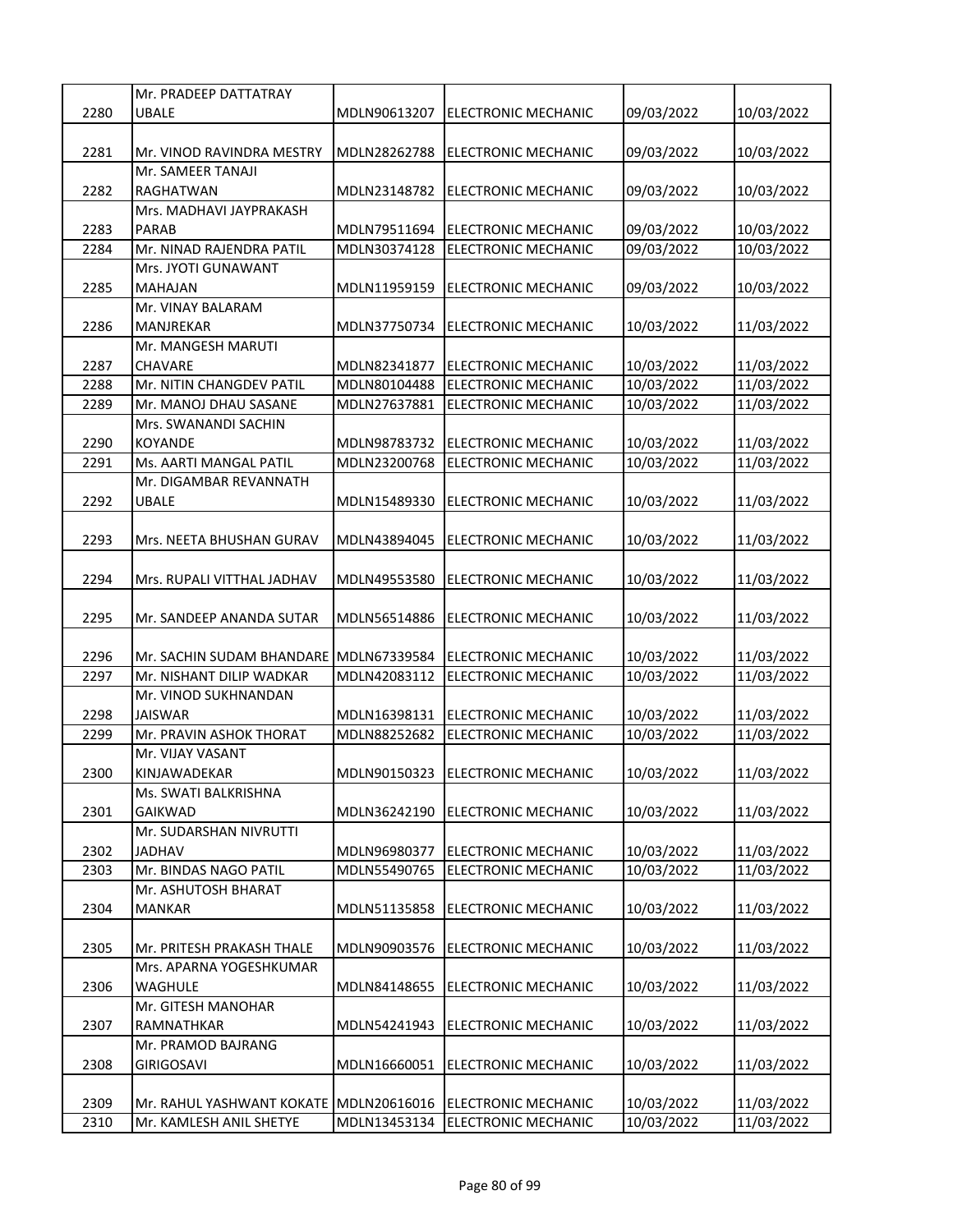| 2311<br><b>PATIL</b><br>MDLN50350846<br>ELECTRONIC MECHANIC<br>10/03/2022<br>11/03/2022<br>2312<br>Mr. MOHD HAMID RAZA<br>10/03/2022<br>11/03/2022<br>MDLN83034166<br><b>ELECTRONIC MECHANIC</b><br>Mr. RAMCHANDRA ASHOK<br>2313<br><b>PALAV</b><br>MDLN10694994<br><b>ELECTRONIC MECHANIC</b><br>10/03/2022<br>11/03/2022<br>Mr. PRAVIN RAMCHANDRA<br>2314<br>MDLN55868234<br>10/03/2022<br>11/03/2022<br><b>RAKSHE</b><br><b>ELECTRONIC MECHANIC</b><br>Mr. SANDEEP RAVINDRA<br>2315<br>MDLN82431360<br>10/03/2022<br><b>SHISHUPAL</b><br><b>ELECTRONIC MECHANIC</b><br>11/03/2022<br>2316<br>MDLN13912892<br><b>ELECTRONIC MECHANIC</b><br>10/03/2022<br>11/03/2022<br>Mr. RUPESH VIJAY DUDUSKAR<br>2317<br>Mr. ANEESH T P<br>MDLN13138837<br><b>FIRE FIGHTER</b><br>21/03/2022<br>22/03/2022<br>2318<br>MDLN89894501<br><b>FIRE FIGHTER</b><br>21/03/2022<br>22/03/2022<br>Mr. VYSHAKH P R<br>2319<br>MDLN33476924<br>21/03/2022<br>22/03/2022<br>Mr. SAFVAN C<br><b>FIRE FIGHTER</b><br>2320<br>MDLN66895129<br>21/03/2022<br>22/03/2022<br>Mr. ADARSH V M<br><b>FIRE FIGHTER</b><br>2321<br>Mr. MASTAN GOUS KHADIRI<br>MDLN38519491<br><b>FIRE FIGHTER</b><br>21/03/2022<br>22/03/2022<br>21/03/2022<br>22/03/2022<br>2322<br>MDLN27198303<br><b>FIRE FIGHTER</b><br>Mr. ARVIND RAMDAS MEDAGE<br>21/03/2022<br>22/03/2022<br>2323<br>Mr. CHHOTU SHANU BAGUL<br>MDLN86775053<br><b>FIRE FIGHTER</b><br>2324<br>MDLN30709296<br>21/03/2022<br>22/03/2022<br>Mr. NILESH VIJAY MUKADAM<br><b>FIRE FIGHTER</b><br>Mr. MAHESHWAR AUDUMBAR<br>2325<br><b>KOLEKAR</b><br>MDLN35787199<br>21/03/2022<br>22/03/2022<br><b>FIRE FIGHTER</b><br>2326<br>21/03/2022<br>Mr. AKSHAY DEEPAK BANDKAR<br>MDLN91056808<br><b>FIRE FIGHTER</b><br>22/03/2022<br>2327<br>MDLN52680130<br>21/03/2022<br>22/03/2022<br>Mr. NITIN RAVINDRA PAWAR<br><b>FIRE FIGHTER</b><br>2328<br>MDLN20170836<br><b>FIRE FIGHTER</b><br>21/03/2022<br>22/03/2022<br>Mr. SUDHIR BHGVAN CHAVAN<br>2329<br>Mr. VISHNU V<br><b>FIRE FIGHTER</b><br>21/03/2022<br>22/03/2022<br>MDLN92640417<br>Mr. PANDURANG<br>2330<br><b>CHANDRAKANT SUTAR</b><br>MDLN87034847<br><b>FIRE FIGHTER</b><br>21/03/2022<br>22/03/2022<br>Mr. BHUPENDRA GANESH<br>2331<br>LONDHE<br>MDLN76157170<br>21/03/2022<br>22/03/2022<br><b>FIRE FIGHTER</b><br>2332<br>21/03/2022<br>22/03/2022<br>Mr. PANKAJ RAGHUNATH PATIL MDLN33175667 FIRE FIGHTER<br>2333<br>MDLN82680939<br><b>FIRE FIGHTER</b><br>21/03/2022<br>22/03/2022<br>Mr. RAHUL SHIVAJI SHELKE<br>Mr. DAYANAND DATTARAM<br>2334<br>WAGHE<br>MDLN71322038<br><b>FIRE FIGHTER</b><br>21/03/2022<br>22/03/2022<br>2335<br>MDLN45521683<br><b>FIRE FIGHTER</b><br>21/03/2022<br>22/03/2022<br>Mr. RAVINDRA VASANT KENI<br>21/03/2022<br>2336<br><b>FIRE FIGHTER</b><br>22/03/2022<br>Mr. PRAMOD SHARAD PATIL<br>MDLN44256103<br>2337<br><b>FIRE FIGHTER</b><br>21/03/2022<br>22/03/2022<br>Mr. VIKAS TUKARAM SURVE<br>MDLN97738052<br>2338<br>Mr. VIKRANT SUSHIM SAPKAL<br>MDLN61243521<br><b>FIRE FIGHTER</b><br>21/03/2022<br>22/03/2022<br>Mr. RAHUL BALKRISHNA<br>2339<br><b>THORAT</b><br>MDLN64898974<br>21/03/2022<br>22/03/2022<br><b>FIRE FIGHTER</b><br>21/03/2022<br>2340<br>MDLN87156354<br><b>FIRE FIGHTER</b><br>22/03/2022<br>Mr. RAHUL SADANAND PATIL<br>2341<br><b>FIRE FIGHTER</b><br>22/03/2022<br>23/03/2022<br>Mr. MAYUR PARE<br>MDLN96848585<br>Mr. KRUSHNA PANDHARINATH<br>2342<br><b>FIRE FIGHTER</b><br>22/03/2022<br>23/03/2022<br><b>THAKARE</b><br>MDLN12462860<br>2343<br>MDLN28397458<br><b>FIRE FIGHTER</b><br>22/03/2022<br>23/03/2022<br>Mr. YOGESH DHARMA DIVEKAR | Mr. PARAG RAMCHANDRA |  |  |
|--------------------------------------------------------------------------------------------------------------------------------------------------------------------------------------------------------------------------------------------------------------------------------------------------------------------------------------------------------------------------------------------------------------------------------------------------------------------------------------------------------------------------------------------------------------------------------------------------------------------------------------------------------------------------------------------------------------------------------------------------------------------------------------------------------------------------------------------------------------------------------------------------------------------------------------------------------------------------------------------------------------------------------------------------------------------------------------------------------------------------------------------------------------------------------------------------------------------------------------------------------------------------------------------------------------------------------------------------------------------------------------------------------------------------------------------------------------------------------------------------------------------------------------------------------------------------------------------------------------------------------------------------------------------------------------------------------------------------------------------------------------------------------------------------------------------------------------------------------------------------------------------------------------------------------------------------------------------------------------------------------------------------------------------------------------------------------------------------------------------------------------------------------------------------------------------------------------------------------------------------------------------------------------------------------------------------------------------------------------------------------------------------------------------------------------------------------------------------------------------------------------------------------------------------------------------------------------------------------------------------------------------------------------------------------------------------------------------------------------------------------------------------------------------------------------------------------------------------------------------------------------------------------------------------------------------------------------------------------------------------------------------------------------------------------------------------------------------------------------------------------------------------------------------------------------------------------------------------------------------------------------------------------------------------------------------------------------------------------------------------------------------------------------------------------------------------------------------------------------------------------------------------------------------------------------------------------------------------|----------------------|--|--|
|                                                                                                                                                                                                                                                                                                                                                                                                                                                                                                                                                                                                                                                                                                                                                                                                                                                                                                                                                                                                                                                                                                                                                                                                                                                                                                                                                                                                                                                                                                                                                                                                                                                                                                                                                                                                                                                                                                                                                                                                                                                                                                                                                                                                                                                                                                                                                                                                                                                                                                                                                                                                                                                                                                                                                                                                                                                                                                                                                                                                                                                                                                                                                                                                                                                                                                                                                                                                                                                                                                                                                                                                  |                      |  |  |
|                                                                                                                                                                                                                                                                                                                                                                                                                                                                                                                                                                                                                                                                                                                                                                                                                                                                                                                                                                                                                                                                                                                                                                                                                                                                                                                                                                                                                                                                                                                                                                                                                                                                                                                                                                                                                                                                                                                                                                                                                                                                                                                                                                                                                                                                                                                                                                                                                                                                                                                                                                                                                                                                                                                                                                                                                                                                                                                                                                                                                                                                                                                                                                                                                                                                                                                                                                                                                                                                                                                                                                                                  |                      |  |  |
|                                                                                                                                                                                                                                                                                                                                                                                                                                                                                                                                                                                                                                                                                                                                                                                                                                                                                                                                                                                                                                                                                                                                                                                                                                                                                                                                                                                                                                                                                                                                                                                                                                                                                                                                                                                                                                                                                                                                                                                                                                                                                                                                                                                                                                                                                                                                                                                                                                                                                                                                                                                                                                                                                                                                                                                                                                                                                                                                                                                                                                                                                                                                                                                                                                                                                                                                                                                                                                                                                                                                                                                                  |                      |  |  |
|                                                                                                                                                                                                                                                                                                                                                                                                                                                                                                                                                                                                                                                                                                                                                                                                                                                                                                                                                                                                                                                                                                                                                                                                                                                                                                                                                                                                                                                                                                                                                                                                                                                                                                                                                                                                                                                                                                                                                                                                                                                                                                                                                                                                                                                                                                                                                                                                                                                                                                                                                                                                                                                                                                                                                                                                                                                                                                                                                                                                                                                                                                                                                                                                                                                                                                                                                                                                                                                                                                                                                                                                  |                      |  |  |
|                                                                                                                                                                                                                                                                                                                                                                                                                                                                                                                                                                                                                                                                                                                                                                                                                                                                                                                                                                                                                                                                                                                                                                                                                                                                                                                                                                                                                                                                                                                                                                                                                                                                                                                                                                                                                                                                                                                                                                                                                                                                                                                                                                                                                                                                                                                                                                                                                                                                                                                                                                                                                                                                                                                                                                                                                                                                                                                                                                                                                                                                                                                                                                                                                                                                                                                                                                                                                                                                                                                                                                                                  |                      |  |  |
|                                                                                                                                                                                                                                                                                                                                                                                                                                                                                                                                                                                                                                                                                                                                                                                                                                                                                                                                                                                                                                                                                                                                                                                                                                                                                                                                                                                                                                                                                                                                                                                                                                                                                                                                                                                                                                                                                                                                                                                                                                                                                                                                                                                                                                                                                                                                                                                                                                                                                                                                                                                                                                                                                                                                                                                                                                                                                                                                                                                                                                                                                                                                                                                                                                                                                                                                                                                                                                                                                                                                                                                                  |                      |  |  |
|                                                                                                                                                                                                                                                                                                                                                                                                                                                                                                                                                                                                                                                                                                                                                                                                                                                                                                                                                                                                                                                                                                                                                                                                                                                                                                                                                                                                                                                                                                                                                                                                                                                                                                                                                                                                                                                                                                                                                                                                                                                                                                                                                                                                                                                                                                                                                                                                                                                                                                                                                                                                                                                                                                                                                                                                                                                                                                                                                                                                                                                                                                                                                                                                                                                                                                                                                                                                                                                                                                                                                                                                  |                      |  |  |
|                                                                                                                                                                                                                                                                                                                                                                                                                                                                                                                                                                                                                                                                                                                                                                                                                                                                                                                                                                                                                                                                                                                                                                                                                                                                                                                                                                                                                                                                                                                                                                                                                                                                                                                                                                                                                                                                                                                                                                                                                                                                                                                                                                                                                                                                                                                                                                                                                                                                                                                                                                                                                                                                                                                                                                                                                                                                                                                                                                                                                                                                                                                                                                                                                                                                                                                                                                                                                                                                                                                                                                                                  |                      |  |  |
|                                                                                                                                                                                                                                                                                                                                                                                                                                                                                                                                                                                                                                                                                                                                                                                                                                                                                                                                                                                                                                                                                                                                                                                                                                                                                                                                                                                                                                                                                                                                                                                                                                                                                                                                                                                                                                                                                                                                                                                                                                                                                                                                                                                                                                                                                                                                                                                                                                                                                                                                                                                                                                                                                                                                                                                                                                                                                                                                                                                                                                                                                                                                                                                                                                                                                                                                                                                                                                                                                                                                                                                                  |                      |  |  |
|                                                                                                                                                                                                                                                                                                                                                                                                                                                                                                                                                                                                                                                                                                                                                                                                                                                                                                                                                                                                                                                                                                                                                                                                                                                                                                                                                                                                                                                                                                                                                                                                                                                                                                                                                                                                                                                                                                                                                                                                                                                                                                                                                                                                                                                                                                                                                                                                                                                                                                                                                                                                                                                                                                                                                                                                                                                                                                                                                                                                                                                                                                                                                                                                                                                                                                                                                                                                                                                                                                                                                                                                  |                      |  |  |
|                                                                                                                                                                                                                                                                                                                                                                                                                                                                                                                                                                                                                                                                                                                                                                                                                                                                                                                                                                                                                                                                                                                                                                                                                                                                                                                                                                                                                                                                                                                                                                                                                                                                                                                                                                                                                                                                                                                                                                                                                                                                                                                                                                                                                                                                                                                                                                                                                                                                                                                                                                                                                                                                                                                                                                                                                                                                                                                                                                                                                                                                                                                                                                                                                                                                                                                                                                                                                                                                                                                                                                                                  |                      |  |  |
|                                                                                                                                                                                                                                                                                                                                                                                                                                                                                                                                                                                                                                                                                                                                                                                                                                                                                                                                                                                                                                                                                                                                                                                                                                                                                                                                                                                                                                                                                                                                                                                                                                                                                                                                                                                                                                                                                                                                                                                                                                                                                                                                                                                                                                                                                                                                                                                                                                                                                                                                                                                                                                                                                                                                                                                                                                                                                                                                                                                                                                                                                                                                                                                                                                                                                                                                                                                                                                                                                                                                                                                                  |                      |  |  |
|                                                                                                                                                                                                                                                                                                                                                                                                                                                                                                                                                                                                                                                                                                                                                                                                                                                                                                                                                                                                                                                                                                                                                                                                                                                                                                                                                                                                                                                                                                                                                                                                                                                                                                                                                                                                                                                                                                                                                                                                                                                                                                                                                                                                                                                                                                                                                                                                                                                                                                                                                                                                                                                                                                                                                                                                                                                                                                                                                                                                                                                                                                                                                                                                                                                                                                                                                                                                                                                                                                                                                                                                  |                      |  |  |
|                                                                                                                                                                                                                                                                                                                                                                                                                                                                                                                                                                                                                                                                                                                                                                                                                                                                                                                                                                                                                                                                                                                                                                                                                                                                                                                                                                                                                                                                                                                                                                                                                                                                                                                                                                                                                                                                                                                                                                                                                                                                                                                                                                                                                                                                                                                                                                                                                                                                                                                                                                                                                                                                                                                                                                                                                                                                                                                                                                                                                                                                                                                                                                                                                                                                                                                                                                                                                                                                                                                                                                                                  |                      |  |  |
|                                                                                                                                                                                                                                                                                                                                                                                                                                                                                                                                                                                                                                                                                                                                                                                                                                                                                                                                                                                                                                                                                                                                                                                                                                                                                                                                                                                                                                                                                                                                                                                                                                                                                                                                                                                                                                                                                                                                                                                                                                                                                                                                                                                                                                                                                                                                                                                                                                                                                                                                                                                                                                                                                                                                                                                                                                                                                                                                                                                                                                                                                                                                                                                                                                                                                                                                                                                                                                                                                                                                                                                                  |                      |  |  |
|                                                                                                                                                                                                                                                                                                                                                                                                                                                                                                                                                                                                                                                                                                                                                                                                                                                                                                                                                                                                                                                                                                                                                                                                                                                                                                                                                                                                                                                                                                                                                                                                                                                                                                                                                                                                                                                                                                                                                                                                                                                                                                                                                                                                                                                                                                                                                                                                                                                                                                                                                                                                                                                                                                                                                                                                                                                                                                                                                                                                                                                                                                                                                                                                                                                                                                                                                                                                                                                                                                                                                                                                  |                      |  |  |
|                                                                                                                                                                                                                                                                                                                                                                                                                                                                                                                                                                                                                                                                                                                                                                                                                                                                                                                                                                                                                                                                                                                                                                                                                                                                                                                                                                                                                                                                                                                                                                                                                                                                                                                                                                                                                                                                                                                                                                                                                                                                                                                                                                                                                                                                                                                                                                                                                                                                                                                                                                                                                                                                                                                                                                                                                                                                                                                                                                                                                                                                                                                                                                                                                                                                                                                                                                                                                                                                                                                                                                                                  |                      |  |  |
|                                                                                                                                                                                                                                                                                                                                                                                                                                                                                                                                                                                                                                                                                                                                                                                                                                                                                                                                                                                                                                                                                                                                                                                                                                                                                                                                                                                                                                                                                                                                                                                                                                                                                                                                                                                                                                                                                                                                                                                                                                                                                                                                                                                                                                                                                                                                                                                                                                                                                                                                                                                                                                                                                                                                                                                                                                                                                                                                                                                                                                                                                                                                                                                                                                                                                                                                                                                                                                                                                                                                                                                                  |                      |  |  |
|                                                                                                                                                                                                                                                                                                                                                                                                                                                                                                                                                                                                                                                                                                                                                                                                                                                                                                                                                                                                                                                                                                                                                                                                                                                                                                                                                                                                                                                                                                                                                                                                                                                                                                                                                                                                                                                                                                                                                                                                                                                                                                                                                                                                                                                                                                                                                                                                                                                                                                                                                                                                                                                                                                                                                                                                                                                                                                                                                                                                                                                                                                                                                                                                                                                                                                                                                                                                                                                                                                                                                                                                  |                      |  |  |
|                                                                                                                                                                                                                                                                                                                                                                                                                                                                                                                                                                                                                                                                                                                                                                                                                                                                                                                                                                                                                                                                                                                                                                                                                                                                                                                                                                                                                                                                                                                                                                                                                                                                                                                                                                                                                                                                                                                                                                                                                                                                                                                                                                                                                                                                                                                                                                                                                                                                                                                                                                                                                                                                                                                                                                                                                                                                                                                                                                                                                                                                                                                                                                                                                                                                                                                                                                                                                                                                                                                                                                                                  |                      |  |  |
|                                                                                                                                                                                                                                                                                                                                                                                                                                                                                                                                                                                                                                                                                                                                                                                                                                                                                                                                                                                                                                                                                                                                                                                                                                                                                                                                                                                                                                                                                                                                                                                                                                                                                                                                                                                                                                                                                                                                                                                                                                                                                                                                                                                                                                                                                                                                                                                                                                                                                                                                                                                                                                                                                                                                                                                                                                                                                                                                                                                                                                                                                                                                                                                                                                                                                                                                                                                                                                                                                                                                                                                                  |                      |  |  |
|                                                                                                                                                                                                                                                                                                                                                                                                                                                                                                                                                                                                                                                                                                                                                                                                                                                                                                                                                                                                                                                                                                                                                                                                                                                                                                                                                                                                                                                                                                                                                                                                                                                                                                                                                                                                                                                                                                                                                                                                                                                                                                                                                                                                                                                                                                                                                                                                                                                                                                                                                                                                                                                                                                                                                                                                                                                                                                                                                                                                                                                                                                                                                                                                                                                                                                                                                                                                                                                                                                                                                                                                  |                      |  |  |
|                                                                                                                                                                                                                                                                                                                                                                                                                                                                                                                                                                                                                                                                                                                                                                                                                                                                                                                                                                                                                                                                                                                                                                                                                                                                                                                                                                                                                                                                                                                                                                                                                                                                                                                                                                                                                                                                                                                                                                                                                                                                                                                                                                                                                                                                                                                                                                                                                                                                                                                                                                                                                                                                                                                                                                                                                                                                                                                                                                                                                                                                                                                                                                                                                                                                                                                                                                                                                                                                                                                                                                                                  |                      |  |  |
|                                                                                                                                                                                                                                                                                                                                                                                                                                                                                                                                                                                                                                                                                                                                                                                                                                                                                                                                                                                                                                                                                                                                                                                                                                                                                                                                                                                                                                                                                                                                                                                                                                                                                                                                                                                                                                                                                                                                                                                                                                                                                                                                                                                                                                                                                                                                                                                                                                                                                                                                                                                                                                                                                                                                                                                                                                                                                                                                                                                                                                                                                                                                                                                                                                                                                                                                                                                                                                                                                                                                                                                                  |                      |  |  |
|                                                                                                                                                                                                                                                                                                                                                                                                                                                                                                                                                                                                                                                                                                                                                                                                                                                                                                                                                                                                                                                                                                                                                                                                                                                                                                                                                                                                                                                                                                                                                                                                                                                                                                                                                                                                                                                                                                                                                                                                                                                                                                                                                                                                                                                                                                                                                                                                                                                                                                                                                                                                                                                                                                                                                                                                                                                                                                                                                                                                                                                                                                                                                                                                                                                                                                                                                                                                                                                                                                                                                                                                  |                      |  |  |
|                                                                                                                                                                                                                                                                                                                                                                                                                                                                                                                                                                                                                                                                                                                                                                                                                                                                                                                                                                                                                                                                                                                                                                                                                                                                                                                                                                                                                                                                                                                                                                                                                                                                                                                                                                                                                                                                                                                                                                                                                                                                                                                                                                                                                                                                                                                                                                                                                                                                                                                                                                                                                                                                                                                                                                                                                                                                                                                                                                                                                                                                                                                                                                                                                                                                                                                                                                                                                                                                                                                                                                                                  |                      |  |  |
|                                                                                                                                                                                                                                                                                                                                                                                                                                                                                                                                                                                                                                                                                                                                                                                                                                                                                                                                                                                                                                                                                                                                                                                                                                                                                                                                                                                                                                                                                                                                                                                                                                                                                                                                                                                                                                                                                                                                                                                                                                                                                                                                                                                                                                                                                                                                                                                                                                                                                                                                                                                                                                                                                                                                                                                                                                                                                                                                                                                                                                                                                                                                                                                                                                                                                                                                                                                                                                                                                                                                                                                                  |                      |  |  |
|                                                                                                                                                                                                                                                                                                                                                                                                                                                                                                                                                                                                                                                                                                                                                                                                                                                                                                                                                                                                                                                                                                                                                                                                                                                                                                                                                                                                                                                                                                                                                                                                                                                                                                                                                                                                                                                                                                                                                                                                                                                                                                                                                                                                                                                                                                                                                                                                                                                                                                                                                                                                                                                                                                                                                                                                                                                                                                                                                                                                                                                                                                                                                                                                                                                                                                                                                                                                                                                                                                                                                                                                  |                      |  |  |
|                                                                                                                                                                                                                                                                                                                                                                                                                                                                                                                                                                                                                                                                                                                                                                                                                                                                                                                                                                                                                                                                                                                                                                                                                                                                                                                                                                                                                                                                                                                                                                                                                                                                                                                                                                                                                                                                                                                                                                                                                                                                                                                                                                                                                                                                                                                                                                                                                                                                                                                                                                                                                                                                                                                                                                                                                                                                                                                                                                                                                                                                                                                                                                                                                                                                                                                                                                                                                                                                                                                                                                                                  |                      |  |  |
|                                                                                                                                                                                                                                                                                                                                                                                                                                                                                                                                                                                                                                                                                                                                                                                                                                                                                                                                                                                                                                                                                                                                                                                                                                                                                                                                                                                                                                                                                                                                                                                                                                                                                                                                                                                                                                                                                                                                                                                                                                                                                                                                                                                                                                                                                                                                                                                                                                                                                                                                                                                                                                                                                                                                                                                                                                                                                                                                                                                                                                                                                                                                                                                                                                                                                                                                                                                                                                                                                                                                                                                                  |                      |  |  |
|                                                                                                                                                                                                                                                                                                                                                                                                                                                                                                                                                                                                                                                                                                                                                                                                                                                                                                                                                                                                                                                                                                                                                                                                                                                                                                                                                                                                                                                                                                                                                                                                                                                                                                                                                                                                                                                                                                                                                                                                                                                                                                                                                                                                                                                                                                                                                                                                                                                                                                                                                                                                                                                                                                                                                                                                                                                                                                                                                                                                                                                                                                                                                                                                                                                                                                                                                                                                                                                                                                                                                                                                  |                      |  |  |
|                                                                                                                                                                                                                                                                                                                                                                                                                                                                                                                                                                                                                                                                                                                                                                                                                                                                                                                                                                                                                                                                                                                                                                                                                                                                                                                                                                                                                                                                                                                                                                                                                                                                                                                                                                                                                                                                                                                                                                                                                                                                                                                                                                                                                                                                                                                                                                                                                                                                                                                                                                                                                                                                                                                                                                                                                                                                                                                                                                                                                                                                                                                                                                                                                                                                                                                                                                                                                                                                                                                                                                                                  |                      |  |  |
|                                                                                                                                                                                                                                                                                                                                                                                                                                                                                                                                                                                                                                                                                                                                                                                                                                                                                                                                                                                                                                                                                                                                                                                                                                                                                                                                                                                                                                                                                                                                                                                                                                                                                                                                                                                                                                                                                                                                                                                                                                                                                                                                                                                                                                                                                                                                                                                                                                                                                                                                                                                                                                                                                                                                                                                                                                                                                                                                                                                                                                                                                                                                                                                                                                                                                                                                                                                                                                                                                                                                                                                                  |                      |  |  |
|                                                                                                                                                                                                                                                                                                                                                                                                                                                                                                                                                                                                                                                                                                                                                                                                                                                                                                                                                                                                                                                                                                                                                                                                                                                                                                                                                                                                                                                                                                                                                                                                                                                                                                                                                                                                                                                                                                                                                                                                                                                                                                                                                                                                                                                                                                                                                                                                                                                                                                                                                                                                                                                                                                                                                                                                                                                                                                                                                                                                                                                                                                                                                                                                                                                                                                                                                                                                                                                                                                                                                                                                  |                      |  |  |
|                                                                                                                                                                                                                                                                                                                                                                                                                                                                                                                                                                                                                                                                                                                                                                                                                                                                                                                                                                                                                                                                                                                                                                                                                                                                                                                                                                                                                                                                                                                                                                                                                                                                                                                                                                                                                                                                                                                                                                                                                                                                                                                                                                                                                                                                                                                                                                                                                                                                                                                                                                                                                                                                                                                                                                                                                                                                                                                                                                                                                                                                                                                                                                                                                                                                                                                                                                                                                                                                                                                                                                                                  |                      |  |  |
|                                                                                                                                                                                                                                                                                                                                                                                                                                                                                                                                                                                                                                                                                                                                                                                                                                                                                                                                                                                                                                                                                                                                                                                                                                                                                                                                                                                                                                                                                                                                                                                                                                                                                                                                                                                                                                                                                                                                                                                                                                                                                                                                                                                                                                                                                                                                                                                                                                                                                                                                                                                                                                                                                                                                                                                                                                                                                                                                                                                                                                                                                                                                                                                                                                                                                                                                                                                                                                                                                                                                                                                                  |                      |  |  |
|                                                                                                                                                                                                                                                                                                                                                                                                                                                                                                                                                                                                                                                                                                                                                                                                                                                                                                                                                                                                                                                                                                                                                                                                                                                                                                                                                                                                                                                                                                                                                                                                                                                                                                                                                                                                                                                                                                                                                                                                                                                                                                                                                                                                                                                                                                                                                                                                                                                                                                                                                                                                                                                                                                                                                                                                                                                                                                                                                                                                                                                                                                                                                                                                                                                                                                                                                                                                                                                                                                                                                                                                  |                      |  |  |
|                                                                                                                                                                                                                                                                                                                                                                                                                                                                                                                                                                                                                                                                                                                                                                                                                                                                                                                                                                                                                                                                                                                                                                                                                                                                                                                                                                                                                                                                                                                                                                                                                                                                                                                                                                                                                                                                                                                                                                                                                                                                                                                                                                                                                                                                                                                                                                                                                                                                                                                                                                                                                                                                                                                                                                                                                                                                                                                                                                                                                                                                                                                                                                                                                                                                                                                                                                                                                                                                                                                                                                                                  |                      |  |  |
|                                                                                                                                                                                                                                                                                                                                                                                                                                                                                                                                                                                                                                                                                                                                                                                                                                                                                                                                                                                                                                                                                                                                                                                                                                                                                                                                                                                                                                                                                                                                                                                                                                                                                                                                                                                                                                                                                                                                                                                                                                                                                                                                                                                                                                                                                                                                                                                                                                                                                                                                                                                                                                                                                                                                                                                                                                                                                                                                                                                                                                                                                                                                                                                                                                                                                                                                                                                                                                                                                                                                                                                                  |                      |  |  |
|                                                                                                                                                                                                                                                                                                                                                                                                                                                                                                                                                                                                                                                                                                                                                                                                                                                                                                                                                                                                                                                                                                                                                                                                                                                                                                                                                                                                                                                                                                                                                                                                                                                                                                                                                                                                                                                                                                                                                                                                                                                                                                                                                                                                                                                                                                                                                                                                                                                                                                                                                                                                                                                                                                                                                                                                                                                                                                                                                                                                                                                                                                                                                                                                                                                                                                                                                                                                                                                                                                                                                                                                  |                      |  |  |
|                                                                                                                                                                                                                                                                                                                                                                                                                                                                                                                                                                                                                                                                                                                                                                                                                                                                                                                                                                                                                                                                                                                                                                                                                                                                                                                                                                                                                                                                                                                                                                                                                                                                                                                                                                                                                                                                                                                                                                                                                                                                                                                                                                                                                                                                                                                                                                                                                                                                                                                                                                                                                                                                                                                                                                                                                                                                                                                                                                                                                                                                                                                                                                                                                                                                                                                                                                                                                                                                                                                                                                                                  |                      |  |  |
|                                                                                                                                                                                                                                                                                                                                                                                                                                                                                                                                                                                                                                                                                                                                                                                                                                                                                                                                                                                                                                                                                                                                                                                                                                                                                                                                                                                                                                                                                                                                                                                                                                                                                                                                                                                                                                                                                                                                                                                                                                                                                                                                                                                                                                                                                                                                                                                                                                                                                                                                                                                                                                                                                                                                                                                                                                                                                                                                                                                                                                                                                                                                                                                                                                                                                                                                                                                                                                                                                                                                                                                                  |                      |  |  |
|                                                                                                                                                                                                                                                                                                                                                                                                                                                                                                                                                                                                                                                                                                                                                                                                                                                                                                                                                                                                                                                                                                                                                                                                                                                                                                                                                                                                                                                                                                                                                                                                                                                                                                                                                                                                                                                                                                                                                                                                                                                                                                                                                                                                                                                                                                                                                                                                                                                                                                                                                                                                                                                                                                                                                                                                                                                                                                                                                                                                                                                                                                                                                                                                                                                                                                                                                                                                                                                                                                                                                                                                  |                      |  |  |
|                                                                                                                                                                                                                                                                                                                                                                                                                                                                                                                                                                                                                                                                                                                                                                                                                                                                                                                                                                                                                                                                                                                                                                                                                                                                                                                                                                                                                                                                                                                                                                                                                                                                                                                                                                                                                                                                                                                                                                                                                                                                                                                                                                                                                                                                                                                                                                                                                                                                                                                                                                                                                                                                                                                                                                                                                                                                                                                                                                                                                                                                                                                                                                                                                                                                                                                                                                                                                                                                                                                                                                                                  |                      |  |  |
|                                                                                                                                                                                                                                                                                                                                                                                                                                                                                                                                                                                                                                                                                                                                                                                                                                                                                                                                                                                                                                                                                                                                                                                                                                                                                                                                                                                                                                                                                                                                                                                                                                                                                                                                                                                                                                                                                                                                                                                                                                                                                                                                                                                                                                                                                                                                                                                                                                                                                                                                                                                                                                                                                                                                                                                                                                                                                                                                                                                                                                                                                                                                                                                                                                                                                                                                                                                                                                                                                                                                                                                                  |                      |  |  |
|                                                                                                                                                                                                                                                                                                                                                                                                                                                                                                                                                                                                                                                                                                                                                                                                                                                                                                                                                                                                                                                                                                                                                                                                                                                                                                                                                                                                                                                                                                                                                                                                                                                                                                                                                                                                                                                                                                                                                                                                                                                                                                                                                                                                                                                                                                                                                                                                                                                                                                                                                                                                                                                                                                                                                                                                                                                                                                                                                                                                                                                                                                                                                                                                                                                                                                                                                                                                                                                                                                                                                                                                  |                      |  |  |
|                                                                                                                                                                                                                                                                                                                                                                                                                                                                                                                                                                                                                                                                                                                                                                                                                                                                                                                                                                                                                                                                                                                                                                                                                                                                                                                                                                                                                                                                                                                                                                                                                                                                                                                                                                                                                                                                                                                                                                                                                                                                                                                                                                                                                                                                                                                                                                                                                                                                                                                                                                                                                                                                                                                                                                                                                                                                                                                                                                                                                                                                                                                                                                                                                                                                                                                                                                                                                                                                                                                                                                                                  |                      |  |  |
|                                                                                                                                                                                                                                                                                                                                                                                                                                                                                                                                                                                                                                                                                                                                                                                                                                                                                                                                                                                                                                                                                                                                                                                                                                                                                                                                                                                                                                                                                                                                                                                                                                                                                                                                                                                                                                                                                                                                                                                                                                                                                                                                                                                                                                                                                                                                                                                                                                                                                                                                                                                                                                                                                                                                                                                                                                                                                                                                                                                                                                                                                                                                                                                                                                                                                                                                                                                                                                                                                                                                                                                                  |                      |  |  |
|                                                                                                                                                                                                                                                                                                                                                                                                                                                                                                                                                                                                                                                                                                                                                                                                                                                                                                                                                                                                                                                                                                                                                                                                                                                                                                                                                                                                                                                                                                                                                                                                                                                                                                                                                                                                                                                                                                                                                                                                                                                                                                                                                                                                                                                                                                                                                                                                                                                                                                                                                                                                                                                                                                                                                                                                                                                                                                                                                                                                                                                                                                                                                                                                                                                                                                                                                                                                                                                                                                                                                                                                  |                      |  |  |
|                                                                                                                                                                                                                                                                                                                                                                                                                                                                                                                                                                                                                                                                                                                                                                                                                                                                                                                                                                                                                                                                                                                                                                                                                                                                                                                                                                                                                                                                                                                                                                                                                                                                                                                                                                                                                                                                                                                                                                                                                                                                                                                                                                                                                                                                                                                                                                                                                                                                                                                                                                                                                                                                                                                                                                                                                                                                                                                                                                                                                                                                                                                                                                                                                                                                                                                                                                                                                                                                                                                                                                                                  |                      |  |  |
|                                                                                                                                                                                                                                                                                                                                                                                                                                                                                                                                                                                                                                                                                                                                                                                                                                                                                                                                                                                                                                                                                                                                                                                                                                                                                                                                                                                                                                                                                                                                                                                                                                                                                                                                                                                                                                                                                                                                                                                                                                                                                                                                                                                                                                                                                                                                                                                                                                                                                                                                                                                                                                                                                                                                                                                                                                                                                                                                                                                                                                                                                                                                                                                                                                                                                                                                                                                                                                                                                                                                                                                                  |                      |  |  |
|                                                                                                                                                                                                                                                                                                                                                                                                                                                                                                                                                                                                                                                                                                                                                                                                                                                                                                                                                                                                                                                                                                                                                                                                                                                                                                                                                                                                                                                                                                                                                                                                                                                                                                                                                                                                                                                                                                                                                                                                                                                                                                                                                                                                                                                                                                                                                                                                                                                                                                                                                                                                                                                                                                                                                                                                                                                                                                                                                                                                                                                                                                                                                                                                                                                                                                                                                                                                                                                                                                                                                                                                  |                      |  |  |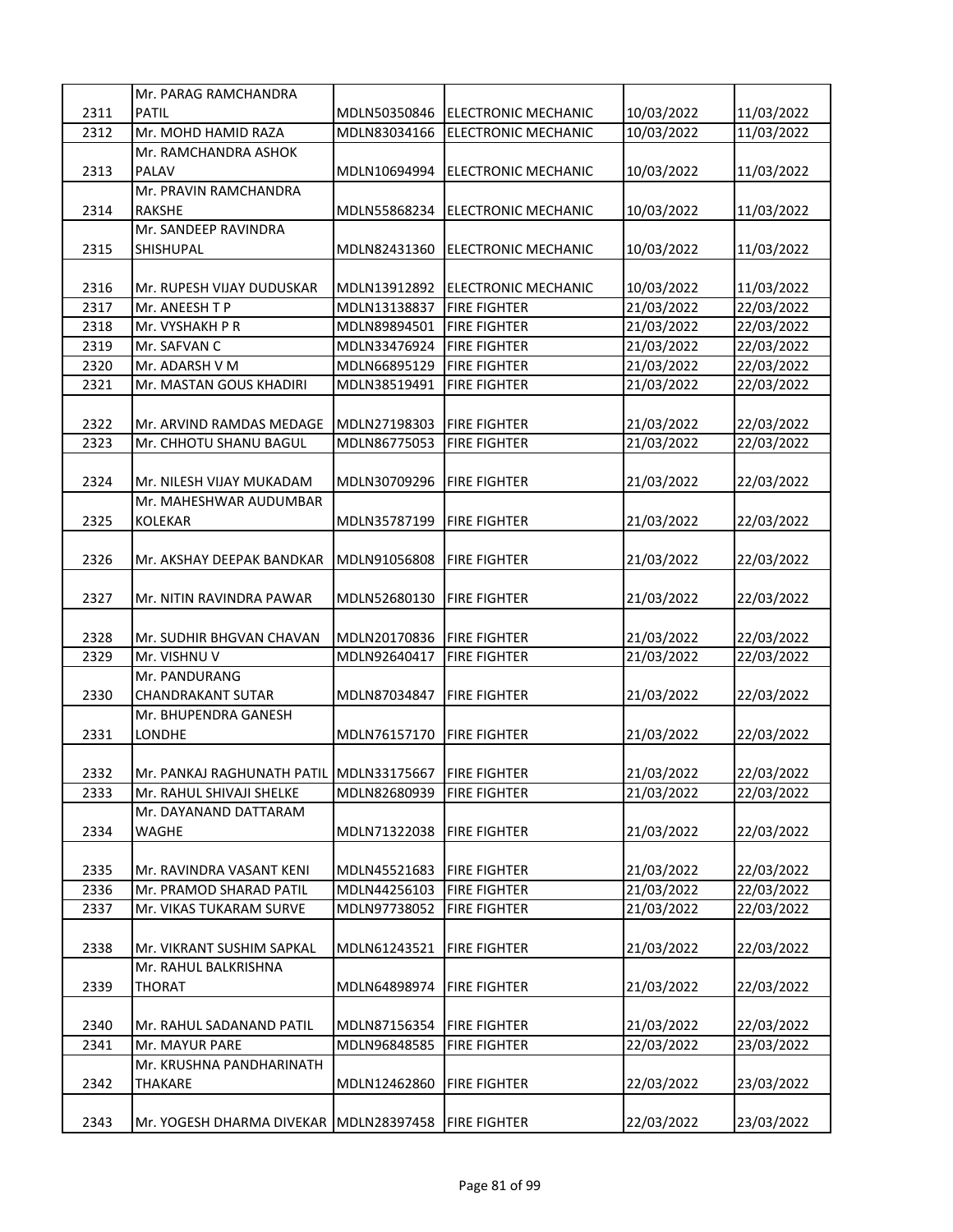|      | Mr. SIDDHESH PARSHURAM     |              |                     |            |            |
|------|----------------------------|--------------|---------------------|------------|------------|
| 2344 | <b>THALE</b>               | MDLN93331726 | <b>FIRE FIGHTER</b> | 22/03/2022 | 23/03/2022 |
|      | Mr. PRASAD NANDKUMAR       |              |                     |            |            |
| 2345 | <b>PATIL</b>               | MDLN61120059 | <b>FIRE FIGHTER</b> | 22/03/2022 | 23/03/2022 |
| 2346 | Mr. VIRAJ VIJAY PATIL      | MDLN90580187 | <b>FIRE FIGHTER</b> | 22/03/2022 | 23/03/2022 |
|      |                            |              |                     |            |            |
| 2347 | Mr. SANTOSH YUVARAJ MALI   | MDLN75175283 | <b>FIRE FIGHTER</b> | 22/03/2022 | 23/03/2022 |
|      | Mr. SHIRISH CHANDRAKANT    |              |                     |            |            |
| 2348 | <b>BHAGAT</b>              | MDLN53929422 | <b>FIRE FIGHTER</b> | 22/03/2022 | 23/03/2022 |
|      | Mr. CHANDRAMANI            |              |                     |            |            |
| 2349 | DNYANOBA RODE              | MDLN87797638 | <b>FIRE FIGHTER</b> | 22/03/2022 | 23/03/2022 |
| 2350 | Mr. SUNIL CHHOTU GAVIT     | MDLN20790923 | <b>FIRE FIGHTER</b> | 22/03/2022 | 23/03/2022 |
| 2351 | Mr. ROHIT RAM PATIL        | MDLN69178183 | <b>FIRE FIGHTER</b> | 22/03/2022 | 23/03/2022 |
|      | Mr. YOGESH LAXMAN          |              |                     |            |            |
| 2352 | NAGARGOJE                  | MDLN81066788 | <b>FIRE FIGHTER</b> | 22/03/2022 | 23/03/2022 |
|      |                            |              |                     |            |            |
| 2353 | Mr. ANIL ANAND PATIL       | MDLN22914585 | <b>FIRE FIGHTER</b> | 22/03/2022 | 23/03/2022 |
|      | Mr. RUPESH BHAGWAN         |              |                     |            |            |
| 2354 | <b>ETAMBE</b>              | MDLN38327067 | <b>FIRE FIGHTER</b> | 22/03/2022 | 23/03/2022 |
|      |                            |              |                     |            |            |
| 2355 | Mr. JALINDAR TRIMBAK DAMSE | MDLN84689191 | <b>FIRE FIGHTER</b> | 22/03/2022 | 23/03/2022 |
|      |                            |              |                     |            |            |
| 2356 | Mr. AMOL POPAT HONMANE     | MDLN85705322 | <b>FIRE FIGHTER</b> | 22/03/2022 | 23/03/2022 |
| 2357 | Mr. AJIT AMBADAS KOKANE    | MDLN74532399 | <b>FIRE FIGHTER</b> | 22/03/2022 | 23/03/2022 |
| 2358 | Mr. JIGNESH KISHOR SHINDE  | MDLN63839048 | <b>FIRE FIGHTER</b> | 22/03/2022 | 23/03/2022 |
| 2359 | Mr. AMRUT MOHAN YELE       | MDLN89668863 | <b>FIRE FIGHTER</b> | 22/03/2022 | 23/03/2022 |
|      | Mr. AMOL PANDURANG         |              |                     |            |            |
| 2360 | <b>JADHAV</b>              | MDLN97199545 | <b>FIRE FIGHTER</b> | 22/03/2022 | 23/03/2022 |
| 2361 | Mr. CHETAN DILIP KUCHIK    | MDLN74721282 | <b>FIRE FIGHTER</b> | 22/03/2022 | 23/03/2022 |
|      |                            |              |                     |            |            |
| 2362 | Mr. ULHAS GIRISH MAHAJAN   | MDLN33059796 | <b>FIRE FIGHTER</b> | 22/03/2022 | 23/03/2022 |
|      | Mr. YOGESH LAXMAN          |              |                     |            |            |
| 2363 | <b>NAGARGOJE</b>           | MDLN17031739 | <b>FIRE FIGHTER</b> | 22/03/2022 | 23/03/2022 |
| 2364 | Mr. AMIT VILAS GAIKWAD     | MDLN67880590 | <b>FIRE FIGHTER</b> | 22/03/2022 | 23/03/2022 |
|      | Mr. RAVI AMBADAS           |              |                     |            |            |
| 2365 | BHAGANAGARE                | MDLN74426341 | CARPENTER           | 08/03/2022 | 09/03/2022 |
| 2366 | Mr. VISHAL RAJU BHOIR      | MDLN21498682 | <b>CARPENTER</b>    | 08/03/2022 | 09/03/2022 |
| 2367 | Mr. AJAY BISTIR ADHIKARI   | MDLN71942230 | CARPENTER           | 08/03/2022 | 09/03/2022 |
|      |                            |              |                     |            |            |
| 2368 | Mr. CHUKKALA CHITTIKUMAR   | MDLN71533811 | CARPENTER           | 08/03/2022 | 09/03/2022 |
| 2369 | Mr. JAJIMOGGALA ANAND      | MDLN30339491 | CARPENTER           | 08/03/2022 | 09/03/2022 |
| 2370 | Mr. APPALARAJU VAKADA      | MDLN29000676 | CARPENTER           | 08/03/2022 | 09/03/2022 |
|      |                            |              |                     |            |            |
| 2371 | Mr. NARAYAN VILAS MESTRY   | MDLN77960617 | CARPENTER           | 08/03/2022 | 09/03/2022 |
| 2372 | Mr. KISHORE KAKI           | MDLN77696930 | CARPENTER           | 08/03/2022 | 09/03/2022 |
|      | Mr. PRAKASH MORESHWAR      |              |                     |            |            |
| 2373 | <b>RESHIM</b>              | MDLN80427718 | CARPENTER           | 08/03/2022 | 09/03/2022 |
| 2374 | Mr. SURAJ GANESH TUMBDA    | MDLN38091633 | CARPENTER           | 08/03/2022 | 09/03/2022 |
|      | Mr. ABHIJIT DAYANAND       |              |                     |            |            |
| 2375 | DANANE                     | MDLN88171861 | CARPENTER           | 08/03/2022 | 09/03/2022 |
|      |                            |              |                     |            |            |
|      |                            |              |                     |            |            |
| 2376 | Mr. LAGUDU PAVAN KALYAN    | MDLN87720954 | CARPENTER           | 08/03/2022 | 09/03/2022 |
| 2377 | Mr. JAJULA KIRAN KUMAR     | MDLN77390231 | CARPENTER           | 08/03/2022 | 09/03/2022 |
| 2378 | Mr. BIJOY TUDU             | MDLN58129090 | CARPENTER           | 08/03/2022 | 09/03/2022 |
| 2379 | Mr. SANDIP DHRIV MHATRE    | MDLN53557000 | CARPENTER           | 08/03/2022 | 09/03/2022 |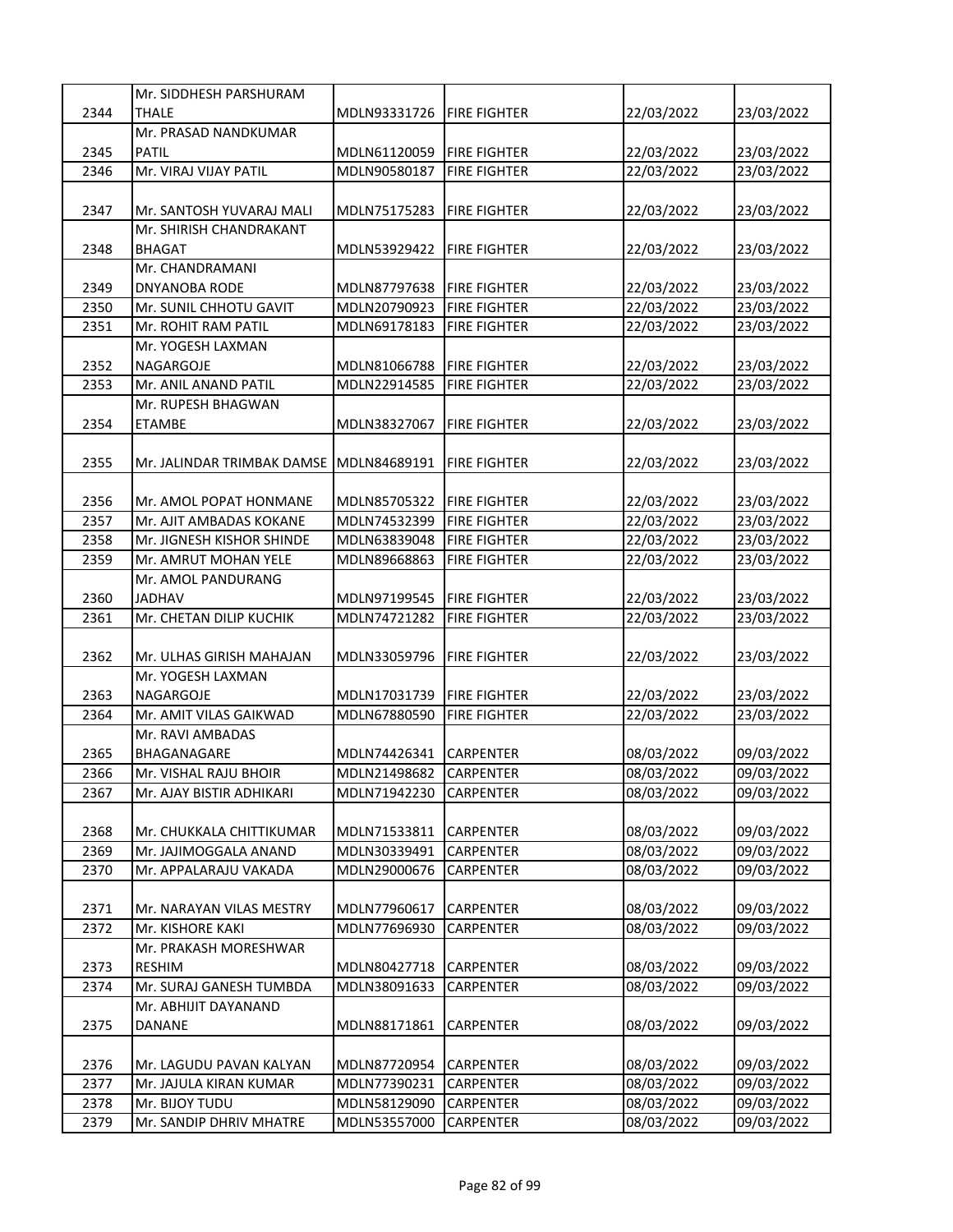| 2380 | Mr. YOGESH SHIVLAL BHILANGE IMDLN25195521 |              | CARPENTER        | 08/03/2022 | 09/03/2022 |
|------|-------------------------------------------|--------------|------------------|------------|------------|
|      | Mr. PRASAD SHREEDHAR                      |              |                  |            |            |
| 2381 | <b>MESTRY</b>                             | MDLN23969261 | <b>CARPENTER</b> | 08/03/2022 | 09/03/2022 |
|      | Mr. AJAY CHANDRAKANT                      |              |                  |            |            |
| 2382 | <b>DUMADA</b>                             | MDLN22249945 | <b>CARPENTER</b> | 08/03/2022 | 09/03/2022 |
| 2383 | Mr. KRUNAL KISHOR MORE                    | MDLN91785937 | CARPENTER        | 08/03/2022 | 09/03/2022 |
| 2384 | Mr. NITIN CHAU TELAM                      | MDLN40390220 | <b>CARPENTER</b> | 08/03/2022 | 09/03/2022 |
| 2385 | Mr. VIKRAM ARUN KADAM                     | MDLN37703592 | <b>CARPENTER</b> | 08/03/2022 | 09/03/2022 |
|      | Mr. ARUN GULABRAO                         |              |                  |            |            |
| 2386 | VASAIKAR                                  | MDLN64014982 | <b>CARPENTER</b> | 08/03/2022 | 09/03/2022 |
| 2387 | Mr. SUNIL PRAKASH DONDE                   | MDLN66547489 | <b>CARPENTER</b> | 08/03/2022 | 09/03/2022 |
|      |                                           |              |                  |            |            |
| 2388 | Mr. NARAYAN VILAS MESTRY                  | MDLN90491375 | <b>CARPENTER</b> | 08/03/2022 | 09/03/2022 |
|      | Mr. NILESH HARISHCHANDRA                  |              |                  |            |            |
| 2389 | <b>KEDAR</b>                              | MDLN10410894 | <b>CARPENTER</b> | 08/03/2022 | 09/03/2022 |
|      | Mr. MANISH RAVINDRA                       |              |                  |            |            |
| 2390 | CHINDARKAR                                | MDLN65804013 | <b>CARPENTER</b> | 08/03/2022 | 09/03/2022 |
|      |                                           |              |                  |            |            |
| 2391 | Mr. SUBHASH JETHYA VAGLODA MDLN11638774   |              | <b>CARPENTER</b> | 08/03/2022 | 09/03/2022 |
| 2392 | Mr. ROHAN TULSIDAS KENI                   | MDLN50073013 | <b>CARPENTER</b> | 08/03/2022 | 09/03/2022 |
|      | Mr. JAYKUMAR PANDURANG                    |              |                  |            |            |
| 2393 | <b>GAURAT</b>                             | MDLN44389771 | <b>CARPENTER</b> | 08/03/2022 | 09/03/2022 |
|      | Mr. PRATHMESH PRAMOD                      |              |                  |            |            |
| 2394 | <b>PATIL</b>                              | MDLN53703382 | CARPENTER        | 08/03/2022 | 09/03/2022 |
|      | Mr. VISHAL RAMKRISHNA                     |              |                  |            |            |
| 2395 | TANDEL                                    | MDLN28095227 | CARPENTER        | 08/03/2022 | 09/03/2022 |
|      | Mr. BUDHAJI SURYAKANT                     |              |                  |            |            |
| 2396 |                                           | MDLN96652112 | <b>CARPENTER</b> |            |            |
|      | HUMARMALEKAR<br>Mr. SUMIT SUDHAKAR        |              |                  | 08/03/2022 | 09/03/2022 |
|      |                                           |              |                  |            |            |
| 2397 | VAGDADE                                   | MDLN36625683 | <b>CARPENTER</b> | 08/03/2022 | 09/03/2022 |
|      | Mr. MUBEEN<br><b>MOHAMMEDHANIF</b>        |              |                  |            |            |
|      |                                           |              |                  |            |            |
| 2398 | <b>SAKHARKAR</b>                          | MDLN41164224 | <b>CARPENTER</b> | 08/03/2022 | 09/03/2022 |
|      |                                           |              |                  |            |            |
| 2399 | Mr. HANUMANT DATTU BHOIR MDLN36727016     |              | <b>CARPENTER</b> | 08/03/2022 | 09/03/2022 |
|      | Mr. DIGAMBAR JALINDAR                     |              |                  |            |            |
| 2400 | <b>SHINDE</b>                             | MDLN55051562 | CARPENTER        | 08/03/2022 | 09/03/2022 |
| 2401 | Mr. PRANIT VIJAY KUBAL                    | MDLN75506497 | CARPENTER        | 08/03/2022 | 09/03/2022 |
|      | Mr. DANISH MOHAMMAD                       |              |                  |            |            |
| 2402 | <b>TANASHA</b>                            | MDLN15842002 | CARPENTER        | 08/03/2022 | 09/03/2022 |
|      | Mr. SURENDRA HARIBHAU                     |              |                  |            |            |
| 2403 | <b>JADHAV</b>                             | MDLN32765962 | CARPENTER        | 08/03/2022 | 09/03/2022 |
|      | Mr. PRASHANT SHIVLAL                      |              |                  |            |            |
| 2404 | <b>BHONGARE</b>                           | MDLN26681605 | CARPENTER        | 08/03/2022 | 09/03/2022 |
|      | Mr. PRADEEP CHANDRAKANT                   |              |                  |            |            |
| 2405 | THAVI                                     | MDLN76785480 | CARPENTER        | 08/03/2022 | 09/03/2022 |
| 2406 | Mr. ROSHAN NARESH PATIL                   | MDLN36001342 | CARPENTER        | 08/03/2022 | 09/03/2022 |
| 2407 | Mr. RAJIB BASKEY                          | MDLN37141569 | CARPENTER        | 08/03/2022 | 09/03/2022 |
| 2408 | Mr. JATIN RAJENDRA MORE                   | MDLN65698374 | CARPENTER        | 08/03/2022 | 09/03/2022 |
|      |                                           |              |                  |            |            |
| 2409 | Mr. MAHESH SHANKAR KADAM                  | MDLN42157983 | CARPENTER        | 08/03/2022 | 09/03/2022 |
| 2410 | Mr. SHIRISH VILAS SHINDE                  | MDLN48290536 | CARPENTER        | 09/03/2022 | 10/03/2022 |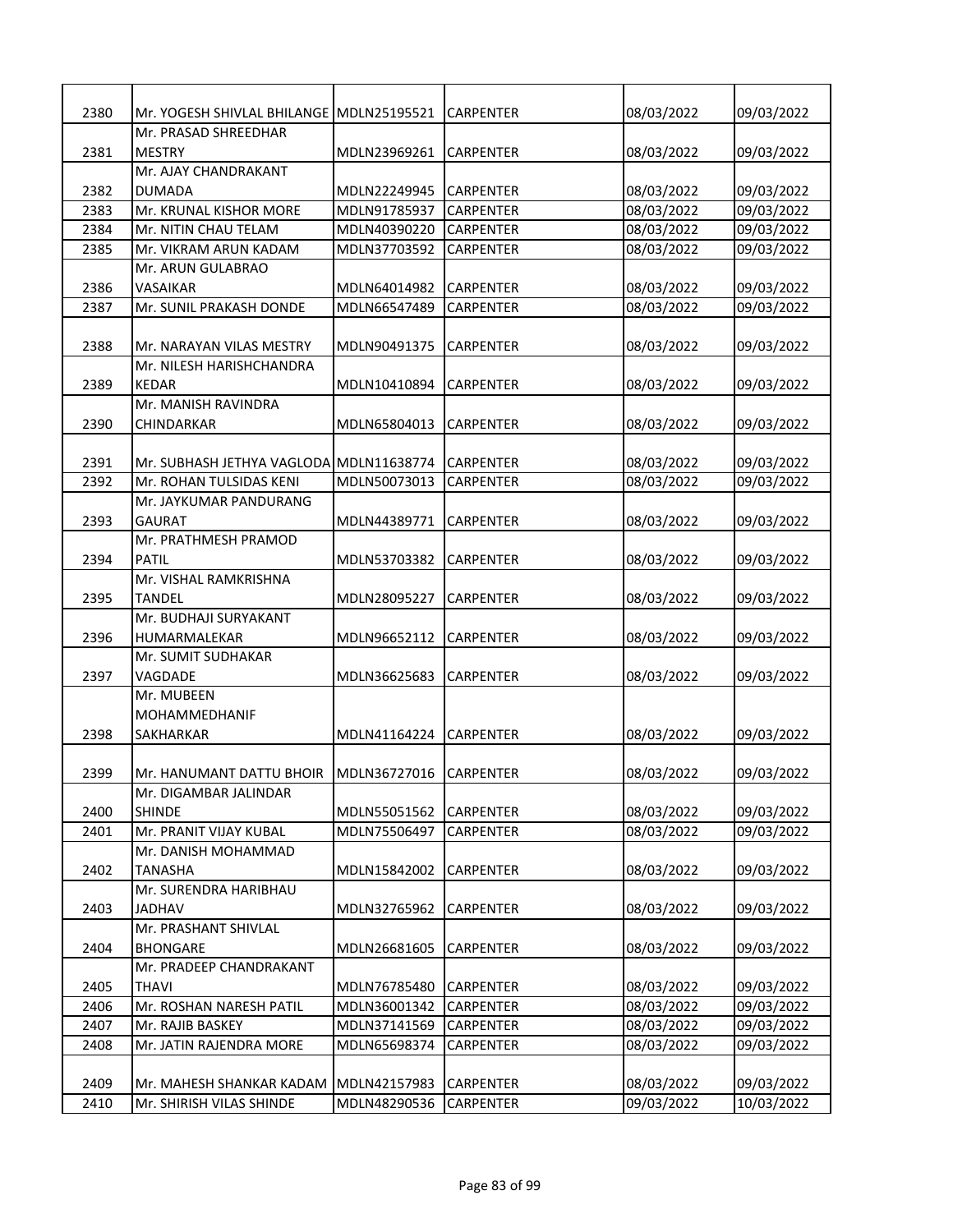| 2411 | Mr. SAINATH MAHADAO SHETTI MDLN95862844  |              | CARPENTER        | 09/03/2022 | 10/03/2022 |
|------|------------------------------------------|--------------|------------------|------------|------------|
|      | Mr. SHRINIVAS BALANARSAIAH               |              |                  |            |            |
| 2412 | <b>BOMMERA</b>                           | MDLN53867061 | CARPENTER        | 09/03/2022 | 10/03/2022 |
|      | Mr. VISHAL JAYWANT                       |              |                  |            |            |
| 2413 | CHAUDHARI                                | MDLN78087753 | <b>CARPENTER</b> | 09/03/2022 | 10/03/2022 |
|      | Mr. ROHIT TUKARAM                        |              |                  |            |            |
| 2414 | <b>DESHMUKH</b>                          | MDLN19002288 | <b>CARPENTER</b> | 09/03/2022 | 10/03/2022 |
|      | Mr. HANUMANTA LAXMAN                     |              |                  |            |            |
| 2415 | KAMMARIGERI                              | MDLN32729458 | <b>CARPENTER</b> | 09/03/2022 | 10/03/2022 |
| 2416 | Mr. KADU MOHAN MORE                      | MDLN21368537 | <b>CARPENTER</b> | 09/03/2022 | 10/03/2022 |
|      | Mr. SALAHUDDIN LIYAQAT                   |              |                  |            |            |
| 2417 | <b>MOMIN</b><br>Mr. JAMALUDDIN TAJUDDIN  | MDLN87977318 | <b>CARPENTER</b> | 09/03/2022 | 10/03/2022 |
| 2418 | MULLA                                    | MDLN26584972 | CARPENTER        | 09/03/2022 | 10/03/2022 |
|      | Mr. MANOJ HARISHCHANDRA                  |              |                  |            |            |
| 2419 | <b>MHATRE</b>                            | MDLN26465798 | CARPENTER        | 09/03/2022 | 10/03/2022 |
| 2420 | Mr. SHARAD GANESH PATIL                  | MDLN53525009 | <b>CARPENTER</b> | 09/03/2022 | 10/03/2022 |
| 2421 | Mr. VINAY ANANT TORDE                    | MDLN92722624 | <b>CARPENTER</b> | 09/03/2022 | 10/03/2022 |
|      |                                          |              |                  |            |            |
| 2422 | Mr. DILIP GANGARAM TANDEL                | MDLN58617670 | <b>CARPENTER</b> | 09/03/2022 | 10/03/2022 |
|      |                                          |              |                  |            |            |
| 2423 | Mr. SUSHIL DILIP SONAWANE                | MDLN29268194 | CARPENTER        | 09/03/2022 | 10/03/2022 |
|      |                                          |              |                  |            |            |
| 2424 | Mr. SAINATH MAHADEO SHETTI               | MDLN27982370 | CARPENTER        | 09/03/2022 | 10/03/2022 |
|      | Mr. SAROSH ABDULMAJEED                   |              |                  |            |            |
| 2425 | <b>SHANDAR</b>                           | MDLN53897296 | CARPENTER        | 09/03/2022 | 10/03/2022 |
|      |                                          |              |                  |            |            |
| 2426 | Mr. VIKRANT VILAS HALDANKAR MDLN62162646 |              | <b>CARPENTER</b> | 09/03/2022 | 10/03/2022 |
|      |                                          |              |                  |            |            |
| 2427 | Mr. DHIRAJ DHANANJAY PATIL               | MDLN42494604 | <b>CARPENTER</b> | 09/03/2022 | 10/03/2022 |
|      |                                          |              |                  |            |            |
| 2428 | Mr. PRASANNA ARJUN MESTRY                | MDLN46330677 | <b>CARPENTER</b> | 09/03/2022 | 10/03/2022 |
| 2429 | Mr. PRAMOD VIJAY MESTRY                  | MDLN80999497 | <b>CARPENTER</b> | 09/03/2022 | 10/03/2022 |
|      | Mr. MAHENDRA KANHU                       |              |                  |            |            |
| 2430 | <b>KORADE</b>                            | MDLN43890505 | <b>CARPENTER</b> | 09/03/2022 | 10/03/2022 |
| 2431 | Mr. SUYOG SANJAY KAMBLE                  | MDLN13020838 | CARPENTER        | 09/03/2022 | 10/03/2022 |
|      | Mr. SUMESH MUKUND                        |              |                  |            |            |
| 2432 | ABHANG                                   | MDLN97362689 | CARPENTER        | 09/03/2022 | 10/03/2022 |
|      | Mr. SANTOSH DATTARAM                     |              |                  |            |            |
| 2433 | <b>MESTRY</b>                            | MDLN84749860 | CARPENTER        | 09/03/2022 | 10/03/2022 |
|      |                                          |              |                  |            |            |
| 2434 | Mr. NAVNATH MOHAN KARNE                  | MDLN33096002 | CARPENTER        | 09/03/2022 | 10/03/2022 |
|      | Mr. AMRESH BALKRISHNA                    |              |                  |            |            |
| 2435 | <b>MESTRY</b>                            | MDLN34989794 | CARPENTER        | 09/03/2022 | 10/03/2022 |
| 2436 | Mr. KIRAN KESHAV MESTRY                  | MDLN86088022 | CARPENTER        | 09/03/2022 | 10/03/2022 |
|      |                                          |              |                  |            |            |
| 2437 | Mr. SANTOSH ARJUN MESTRY                 | MDLN85398324 | <b>CARPENTER</b> | 09/03/2022 | 10/03/2022 |
|      |                                          |              |                  |            |            |
| 2438 | Mr. KIRAN SHANKAR JADHAV                 | MDLN46823272 | CARPENTER        | 09/03/2022 | 10/03/2022 |
|      |                                          |              |                  |            |            |
| 2439 | Mr. ASHOK GENU WAKCHOURE                 | MDLN34060203 | <b>CARPENTER</b> | 09/03/2022 | 10/03/2022 |
|      | Mr. SAGAR PARASHRAM                      |              |                  |            |            |
| 2440 | LONDHE                                   | MDLN33501814 | CARPENTER        | 09/03/2022 | 10/03/2022 |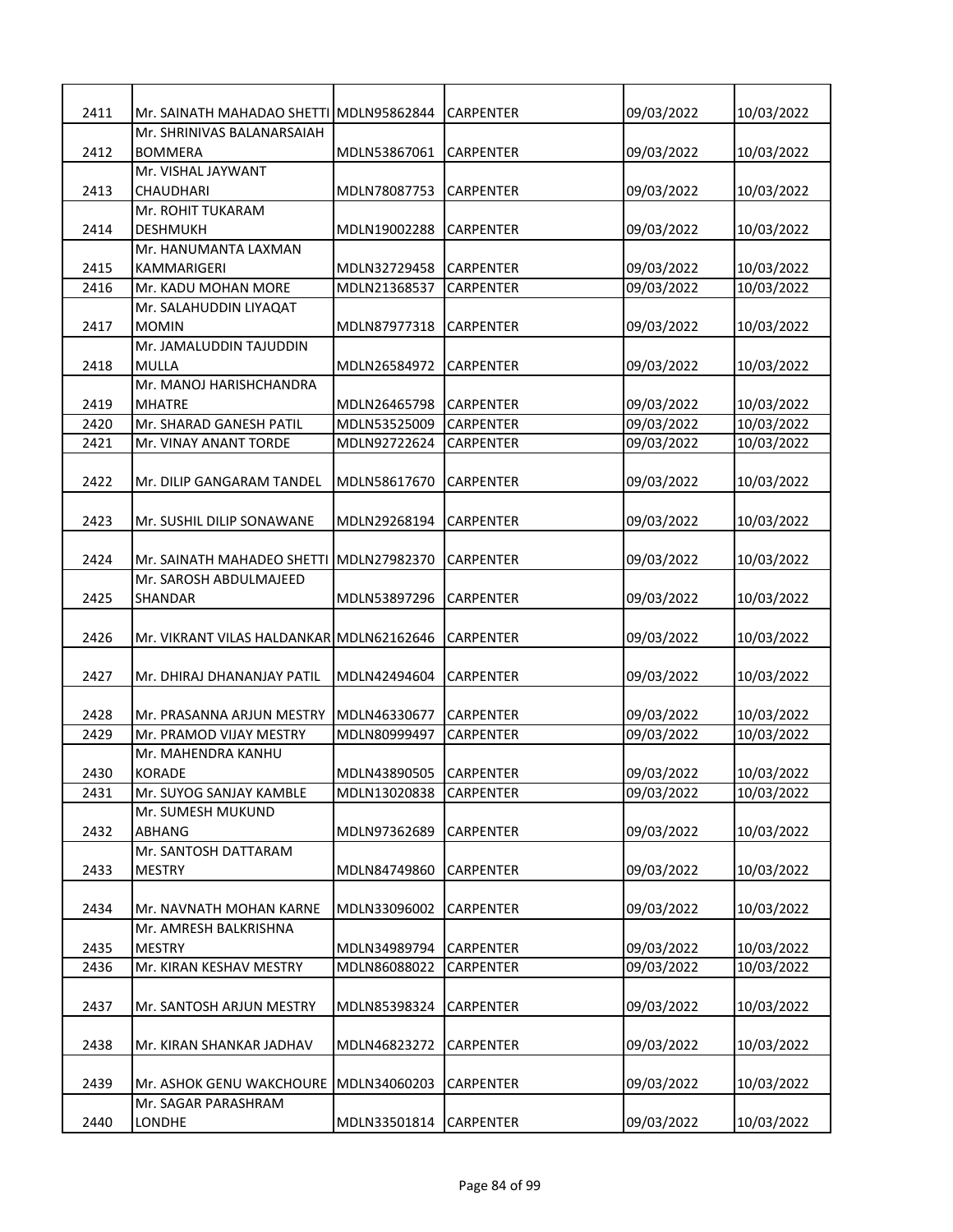| 2441 | Mr. VINOD JAYANT TURBHEKAR  MDLN95728176  |              | <b>CARPENTER</b>                    | 09/03/2022 | 10/03/2022 |
|------|-------------------------------------------|--------------|-------------------------------------|------------|------------|
| 2442 | Mr. AMIT HANMANT WAGH                     | MDLN84257917 | <b>CARPENTER</b>                    | 09/03/2022 | 10/03/2022 |
|      | Mr. VINAYAK TULSHIRAM                     |              |                                     |            |            |
| 2443 | <b>SHINDE</b>                             | MDLN49536602 | <b>CARPENTER</b>                    | 09/03/2022 | 10/03/2022 |
|      |                                           |              |                                     |            |            |
| 2444 | Mr. KISHOR BHASKAR SURVE                  | MDLN65106226 | <b>CARPENTER</b>                    | 09/03/2022 | 10/03/2022 |
| 2445 | Mr. MAYUR RAVINDRA KINI                   | MDLN12246374 | <b>CARPENTER</b>                    | 09/03/2022 | 10/03/2022 |
|      | Mr. GHANSHYAM BHAGWAN                     |              |                                     |            |            |
| 2446 | <b>PATIL</b>                              | MDLN80689738 | <b>CARPENTER</b>                    | 09/03/2022 | 10/03/2022 |
| 2447 | Mr. THUMPALA RAMESH                       | MDLN19762706 | <b>CARPENTER</b>                    | 09/03/2022 | 10/03/2022 |
| 2448 | Mr. ALLU RAMU                             | MDLN65597243 | <b>CARPENTER</b>                    | 09/03/2022 | 10/03/2022 |
|      | Mr. PRATHAMESH PRAMOD                     |              |                                     |            |            |
| 2449 | <b>PATIL</b>                              | MDLN72151788 | <b>CARPENTER</b>                    | 09/03/2022 | 10/03/2022 |
|      |                                           |              |                                     |            |            |
| 2450 | Mr. PRASHANT KESHAV JADHAV MDLN75900326   |              | CARPENTER                           | 09/03/2022 | 10/03/2022 |
|      | Mr. VAIJINATH JAGANNATH                   |              |                                     |            |            |
| 2451 | <b>SUTAR</b>                              | MDLN39783987 | <b>CARPENTER</b>                    | 09/03/2022 | 10/03/2022 |
|      | Mr. RAJENDRA RAGHUNATH                    |              |                                     |            |            |
| 2452 | <b>PATIL</b>                              | MDLN31033608 | <b>CARPENTER</b>                    | 09/03/2022 | 10/03/2022 |
|      |                                           |              |                                     |            |            |
| 2453 | Mr. MANGESH RAMESH DHANU MDLN42437086     |              | <b>CARPENTER</b>                    | 09/03/2022 | 10/03/2022 |
|      |                                           |              | DIESEL CUM MOTOR                    |            |            |
| 2454 | Mr. SANAL KUMAR S                         | MDLN36138354 | <b>MECHANIC</b>                     | 10/03/2022 | 11/03/2022 |
|      |                                           |              | DIESEL CUM MOTOR                    |            |            |
| 2455 | Mr. SARATH LAL KK                         | MDLN88878980 | <b>MECHANIC</b>                     | 10/03/2022 | 11/03/2022 |
|      | Mr. PRASHANT PANDURANG                    |              | DIESEL CUM MOTOR                    |            |            |
| 2456 | <b>KADAM</b>                              | MDLN23629211 | <b>MECHANIC</b>                     | 10/03/2022 | 11/03/2022 |
|      |                                           |              | DIESEL CUM MOTOR                    |            |            |
| 2457 | Mr. SHYAM SURESH KOLAGE                   | MDLN73130578 | <b>MECHANIC</b>                     | 10/03/2022 | 11/03/2022 |
|      |                                           |              | DIESEL CUM MOTOR                    |            |            |
| 2458 | Mr. SANKET DHONDI KUBAL                   | MDLN30937935 | <b>MECHANIC</b>                     | 10/03/2022 | 11/03/2022 |
|      |                                           | MDLN86905321 | DIESEL CUM MOTOR                    |            |            |
| 2459 | Mr. AJINKYA AJAYKUMAR PATIL               |              | <b>MECHANIC</b><br>DIESEL CUM MOTOR | 10/03/2022 | 11/03/2022 |
| 2460 | Mr. AJINKYA AJAYKUMAR PATIL  MDLN19820089 |              | <b>MECHANIC</b>                     | 10/03/2022 | 11/03/2022 |
|      |                                           |              | DIESEL CUM MOTOR                    |            |            |
| 2461 | Mr. AVINASH MANOHAR BHAVE MDLN98013819    |              | <b>MECHANIC</b>                     | 10/03/2022 | 11/03/2022 |
|      |                                           |              | DIESEL CUM MOTOR                    |            |            |
| 2462 | Mr. DIJEESH DAS VP                        | MDLN10094690 | <b>MECHANIC</b>                     | 10/03/2022 | 11/03/2022 |
|      |                                           |              | DIESEL CUM MOTOR                    |            |            |
| 2463 | Mr. DEVIDAS TANAJI PAWAR                  | MDLN55795732 | <b>MECHANIC</b>                     | 10/03/2022 | 11/03/2022 |
|      | Mr. DEEPAK RAMCHANDRA                     |              | DIESEL CUM MOTOR                    |            |            |
| 2464 | <b>BANDE</b>                              | MDLN56142722 | <b>MECHANIC</b>                     | 10/03/2022 | 11/03/2022 |
|      |                                           |              | DIESEL CUM MOTOR                    |            |            |
| 2465 | Mr. CHETAN ARVIND KADAM                   | MDLN68439279 | <b>MECHANIC</b>                     | 10/03/2022 | 11/03/2022 |
|      | Mr. PRATISH GAJANAN                       |              | DIESEL CUM MOTOR                    |            |            |
| 2466 | VAIDHYA                                   | MDLN68739375 | <b>MECHANIC</b>                     | 10/03/2022 | 11/03/2022 |
|      | Mr. SAMEER SHAMSUDDIN                     |              | DIESEL CUM MOTOR                    |            |            |
| 2467 | <b>KHAN</b>                               | MDLN63841249 | <b>MECHANIC</b>                     | 10/03/2022 | 11/03/2022 |
|      |                                           |              | DIESEL CUM MOTOR                    |            |            |
| 2468 | Mr. SUBHASH LAKHAMA BENDE MDLN64760976    |              | <b>MECHANIC</b>                     | 10/03/2022 | 11/03/2022 |
|      |                                           |              |                                     |            |            |
| 2469 | Mr. KETAN KASHINATH KAMBLE MDLN60440788   |              | <b>PAINTER</b>                      | 04/03/2022 | 05/03/2022 |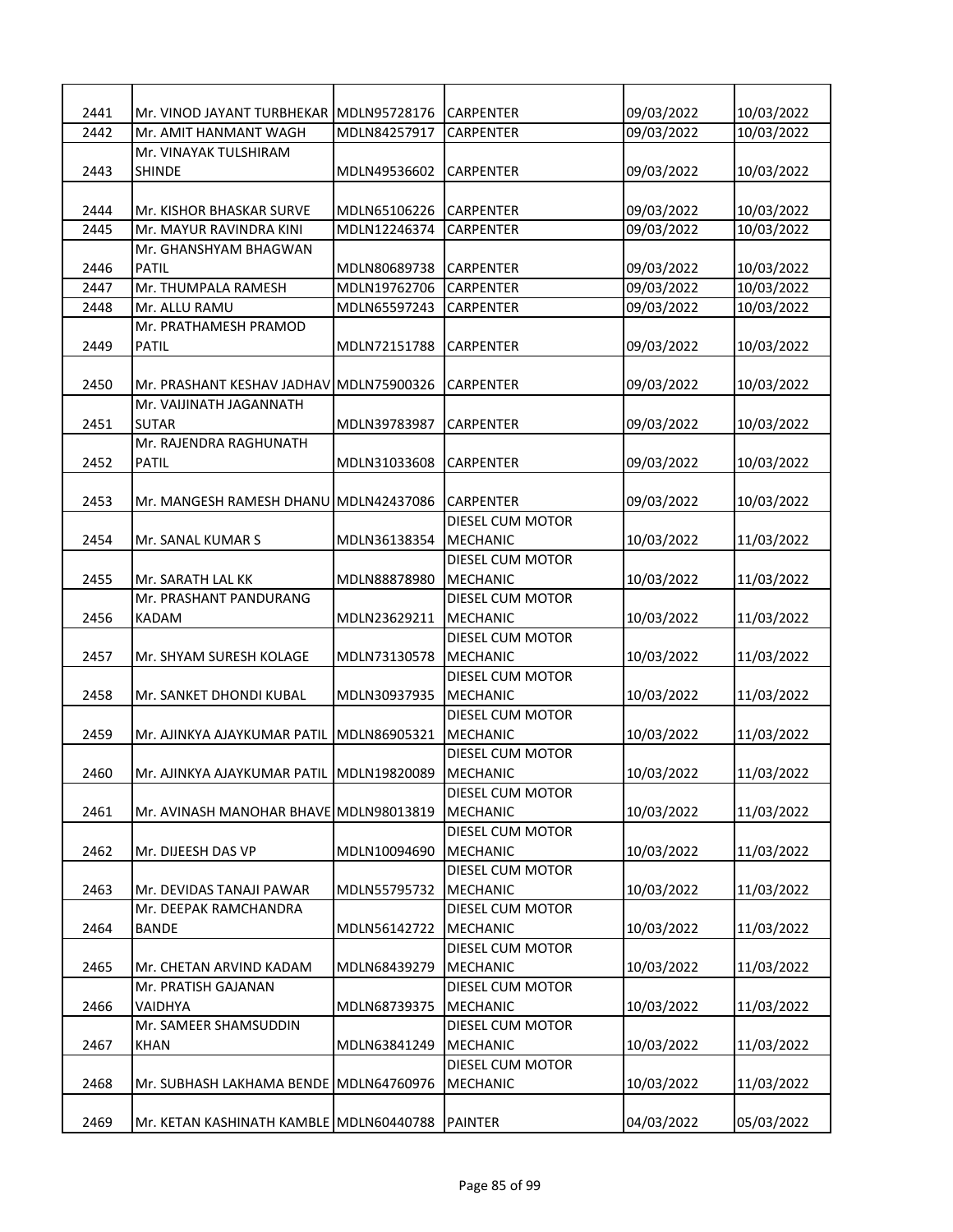|      | Mr. SANDEEP MANGA                       |              |                |            |            |
|------|-----------------------------------------|--------------|----------------|------------|------------|
| 2470 | DHANGAR                                 | MDLN26066085 | <b>PAINTER</b> | 04/03/2022 | 05/03/2022 |
| 2471 | Mr. MANOJ V                             | MDLN12127753 | <b>PAINTER</b> | 04/03/2022 | 05/03/2022 |
|      | Mr. DNYANESHWAR                         |              |                |            |            |
| 2472 | LAXMANRAO ABDAGIRE                      | MDLN88798631 | <b>PAINTER</b> | 04/03/2022 | 05/03/2022 |
| 2473 | Mr. MADAN DATTU TARE                    | MDLN53737002 | <b>PAINTER</b> | 04/03/2022 | 05/03/2022 |
| 2474 | Mr. AJIN PR                             | MDLN54454784 | <b>PAINTER</b> | 04/03/2022 | 05/03/2022 |
| 2475 | Mr. BALARAJU BATTINA                    | MDLN79383771 | <b>PAINTER</b> | 04/03/2022 | 05/03/2022 |
| 2476 | Mr. TUSHAR SUBHASH GOLE                 | MDLN13520716 | PAINTER        | 04/03/2022 | 05/03/2022 |
|      |                                         |              |                |            |            |
| 2477 | Mr. SANJAY DASHRATH BADE                | MDLN32268851 | <b>PAINTER</b> | 04/03/2022 | 05/03/2022 |
| 2478 | Mr. VIKRANT ASHOK UBALE                 | MDLN63685612 | <b>PAINTER</b> | 04/03/2022 | 05/03/2022 |
| 2479 | Mr. CHETAN SANDEEP RUKE                 | MDLN23166541 | <b>PAINTER</b> | 04/03/2022 | 05/03/2022 |
|      |                                         |              |                |            |            |
| 2480 | Mr. NAVIN SHRIRANG LONDHE               | MDLN75289422 | <b>PAINTER</b> | 04/03/2022 | 05/03/2022 |
|      | Mr. IMRAN SHAUKAT                       |              |                |            |            |
| 2481 | <b>MAHALDAR</b>                         | MDLN72363417 | <b>PAINTER</b> | 04/03/2022 | 05/03/2022 |
|      | Mr. KUNAL DNYANESHWAR                   |              |                |            |            |
| 2482 | <b>GEDAM</b>                            | MDLN17706790 | <b>PAINTER</b> | 04/03/2022 | 05/03/2022 |
|      | Mr. SHASHIKANT SUBHASH                  |              |                |            |            |
| 2483 | SURYAWANSHI                             | MDLN57984051 | <b>PAINTER</b> | 04/03/2022 | 05/03/2022 |
|      |                                         |              |                |            |            |
| 2484 | Mr. ABHIJEET SUBHASH PATIL              | MDLN90271978 | <b>PAINTER</b> | 04/03/2022 | 05/03/2022 |
|      | Mrs. AVADHUT SURYAKANT                  |              |                |            |            |
| 2485 | <b>KADAM</b>                            | MDLN55752378 | <b>PAINTER</b> | 04/03/2022 | 05/03/2022 |
| 2486 | Mr. VIJAY KALU KAMBLE                   | MDLN98989751 | <b>PAINTER</b> | 04/03/2022 | 05/03/2022 |
| 2487 | Mr. ANIKET ASHOK SAWANT                 | MDLN60327645 | <b>PAINTER</b> | 04/03/2022 | 05/03/2022 |
|      |                                         |              |                |            |            |
| 2488 | Mr. BHASKAR BALU CHAUDHARI MDLN32654423 |              | <b>PAINTER</b> | 04/03/2022 | 05/03/2022 |
| 2489 | Mr. LALTU SAHA                          | MDLN50267664 | <b>PAINTER</b> | 04/03/2022 | 05/03/2022 |
| 2490 | Mr. SAMIR MONDAL                        | MDLN79214725 | <b>PAINTER</b> | 04/03/2022 | 05/03/2022 |
|      | Mr. SANKET SUBHASH                      |              |                |            |            |
| 2491 | SANDANKAR                               | MDLN47263004 | <b>PAINTER</b> | 04/03/2022 | 05/03/2022 |
|      | Mr. PRAVIN RAJARAM                      |              |                |            |            |
| 2492 | <b>KUMBHAR</b>                          | MDLN74375425 | <b>PAINTER</b> | 04/03/2022 | 05/03/2022 |
| 2493 | Mr. DINESH VILAS PAWAR                  | MDLN45345347 | <b>PAINTER</b> | 04/03/2022 | 05/03/2022 |
|      | Mr. PUNDLIK KASHINATH                   |              |                |            |            |
| 2494 | <b>GAIKWAD</b>                          | MDLN73863732 | PAINTER        | 04/03/2022 | 05/03/2022 |
| 2495 | Mr. ANEESHKUMAR M D                     | MDLN15353131 | PAINTER        | 04/03/2022 | 05/03/2022 |
|      |                                         |              |                |            |            |
| 2496 | Mr. AMIT RAMBHAU TARKASE                | MDLN50996673 | <b>PAINTER</b> | 04/03/2022 | 05/03/2022 |
|      | Mr. DEEPAK MAHADEV                      |              |                |            |            |
| 2497 | BHARMAL                                 | MDLN92098523 | <b>PAINTER</b> | 04/03/2022 | 05/03/2022 |
|      |                                         |              |                |            |            |
| 2498 | Mr. CHETAN KASHIRAM MOKAL               | MDLN91091926 | <b>PAINTER</b> | 04/03/2022 | 05/03/2022 |
| 2499 | Mr. SUHAS VISHNU JADHAV                 | MDLN83309647 | PAINTER        | 04/03/2022 | 05/03/2022 |
|      |                                         |              |                |            |            |
| 2500 | Mr. CHHOTU PITAMBAR AHIRE               | MDLN73504433 | <b>PAINTER</b> | 04/03/2022 | 05/03/2022 |
|      | Mr. ASHISH RAMCHANDRA                   |              |                |            |            |
| 2501 | CHARAN                                  | MDLN63497149 | <b>PAINTER</b> | 04/03/2022 | 05/03/2022 |
|      | Mr. SWANAND DEVANAND                    |              |                |            |            |
| 2502 | SHASTRI                                 | MDLN59530477 | PAINTER        | 04/03/2022 | 05/03/2022 |
| 2503 | Mr. MANJIT SANTOSH ROGE                 | MDLN83879243 | PAINTER        | 04/03/2022 | 05/03/2022 |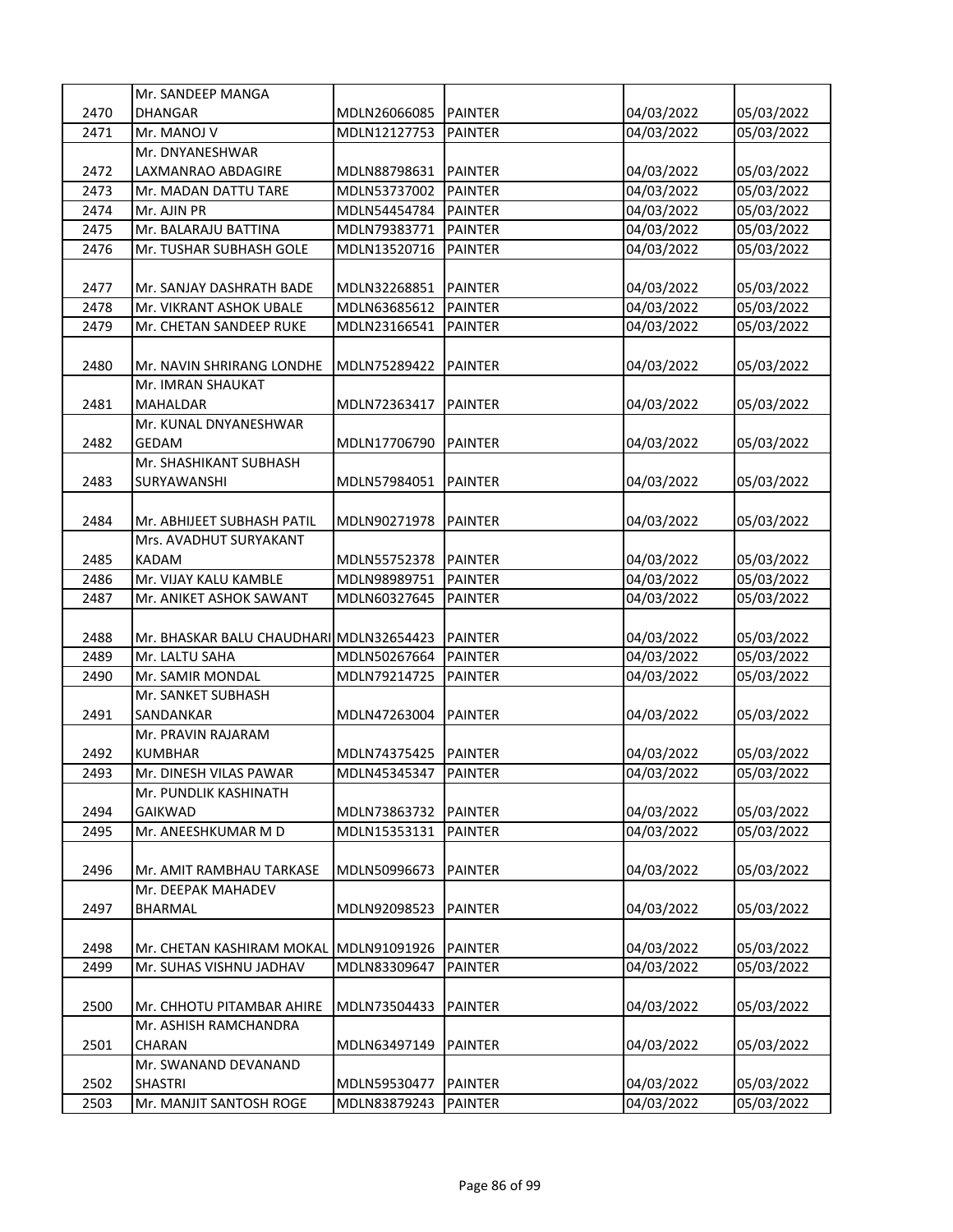| 2504         | Mr. TANAJI NARAYAN KAMBLE<br>Mr. AVINASH PARSHURAM            | MDLN28343150 | <b>PAINTER</b> | 04/03/2022 | 05/03/2022               |
|--------------|---------------------------------------------------------------|--------------|----------------|------------|--------------------------|
| 2505         | KADAV                                                         | MDLN91200017 | <b>PAINTER</b> | 05/03/2022 | 07/03/2022               |
|              | Mr. DNYANESHWAR                                               |              |                |            |                          |
| 2506         | LAXMANRAO ABDAGIRE                                            | MDLN42260753 | <b>PAINTER</b> | 05/03/2022 | 07/03/2022               |
|              |                                                               |              |                |            |                          |
| 2507         | Mr. RUPESH SUBHASH KHUNE                                      | MDLN95363581 | <b>PAINTER</b> | 05/03/2022 | 07/03/2022               |
|              | Mr. VISHWAS YASHWANT                                          |              |                |            |                          |
| 2508         | KADAV                                                         | MDLN46139370 | <b>PAINTER</b> | 05/03/2022 | 07/03/2022               |
|              |                                                               |              |                |            |                          |
| 2509         | Mr. GAUTAM UTTAM PATTEKAR MDLN83852720                        |              | PAINTER        | 05/03/2022 | 07/03/2022               |
|              | Mr. CHANDAN CHANDRKANT                                        |              |                |            |                          |
| 2510         | LANJEKAR                                                      | MDLN85346660 | PAINTER        | 05/03/2022 | 07/03/2022               |
|              |                                                               |              |                |            |                          |
| 2511         | Mr. MANOJ MANGAL JADHAV                                       | MDLN28185734 | <b>PAINTER</b> | 05/03/2022 | 07/03/2022               |
|              | Mr. SAMADHAN RAMCHANDRA                                       |              |                |            |                          |
| 2512         | <b>MHATRE</b>                                                 | MDLN86561442 | <b>PAINTER</b> | 05/03/2022 | 07/03/2022               |
|              |                                                               |              |                |            |                          |
| 2513         | Mr. SAINATH ROHIDAS MHATRE MDLN97033216<br>Mr. ANAND JANARDAN |              | <b>PAINTER</b> | 05/03/2022 | 07/03/2022               |
| 2514         | <b>NANDVIKAR</b>                                              | MDLN73545246 | <b>PAINTER</b> | 05/03/2022 | 07/03/2022               |
|              | Mr. NITESH RAMCHANDRA                                         |              |                |            |                          |
| 2515         | <b>SUTAR</b>                                                  | MDLN92032796 | <b>PAINTER</b> | 05/03/2022 | 07/03/2022               |
|              |                                                               |              |                |            |                          |
|              | Mr. SAMEER CHANDRAKANT                                        |              |                |            |                          |
| 2516         | <b>GOREGAONKAR</b>                                            | MDLN24491639 | <b>PAINTER</b> | 05/03/2022 | 07/03/2022               |
| 2517         | Mr. RAMDAS GANESH LAD                                         | MDLN83180244 | <b>PAINTER</b> | 05/03/2022 | 07/03/2022               |
|              |                                                               |              |                |            |                          |
| 2518         | Mr. SATISH TATYABA JOGDAND                                    | MDLN57908545 | <b>PAINTER</b> | 05/03/2022 | 07/03/2022               |
|              | Mr. ARVIND KRUSHNA                                            |              |                |            |                          |
| 2519         | <b>NANDVIKAR</b>                                              | MDLN40144810 | <b>PAINTER</b> | 05/03/2022 | 07/03/2022               |
|              | Mr. SANTOSH SHANTARAM                                         |              |                |            |                          |
| 2520         | <b>NAIK</b>                                                   | MDLN59628759 | <b>PAINTER</b> | 05/03/2022 | 07/03/2022               |
| 2521         | Mr. PRASHANT ANANT NAIK                                       | MDLN99878407 | <b>PAINTER</b> | 05/03/2022 | 07/03/2022               |
| 2522         | Mr. AYYAPPADAS K G                                            | MDLN62740513 | <b>PAINTER</b> | 05/03/2022 | 07/03/2022               |
| 2523<br>2524 | Mr. TUSHAR SUBHASH GOLE                                       | MDLN12953339 | <b>PAINTER</b> | 05/03/2022 | 07/03/2022<br>07/03/2022 |
|              | Mr. MIDHUN V P<br>Mr. SANDEEP DATTARAM                        | MDLN46144116 | PAINTER        | 05/03/2022 |                          |
| 2525         | <b>BANDVE</b>                                                 | MDLN93664515 | <b>PAINTER</b> | 05/03/2022 | 07/03/2022               |
|              | Mr. PRASAD CHANDRAKANT                                        |              |                |            |                          |
| 2526         | <b>URANKAR</b>                                                | MDLN31556695 | PAINTER        | 05/03/2022 | 07/03/2022               |
|              |                                                               |              |                |            |                          |
| 2527         | Mr. AKSHAY SANJAY ABHANG                                      | MDLN11157785 | <b>PAINTER</b> | 05/03/2022 | 07/03/2022               |
|              |                                                               |              |                |            |                          |
| 2528         | Mr. ABHIJIT BABURAO MOKAL                                     | MDLN55304955 | <b>PAINTER</b> | 05/03/2022 | 07/03/2022               |
|              | Mr. JAGESH JANARDHAN                                          |              |                |            |                          |
| 2529         | NANDVIKAR                                                     | MDLN76322127 | <b>PAINTER</b> | 05/03/2022 | 07/03/2022               |
|              | Mr. NANDAN CHANDRAKANT                                        |              |                |            |                          |
| 2530         | THAKUR                                                        | MDLN14954947 | <b>PAINTER</b> | 05/03/2022 | 07/03/2022               |
| 2531         | Mr. ROHAN ANANT MHATRE                                        | MDLN76416277 | PAINTER        | 05/03/2022 | 07/03/2022               |
|              |                                                               |              |                |            |                          |
| 2532         | Mr. MADHAV HABAJI KENDRE                                      | MDLN74659666 | <b>PAINTER</b> | 05/03/2022 | 07/03/2022               |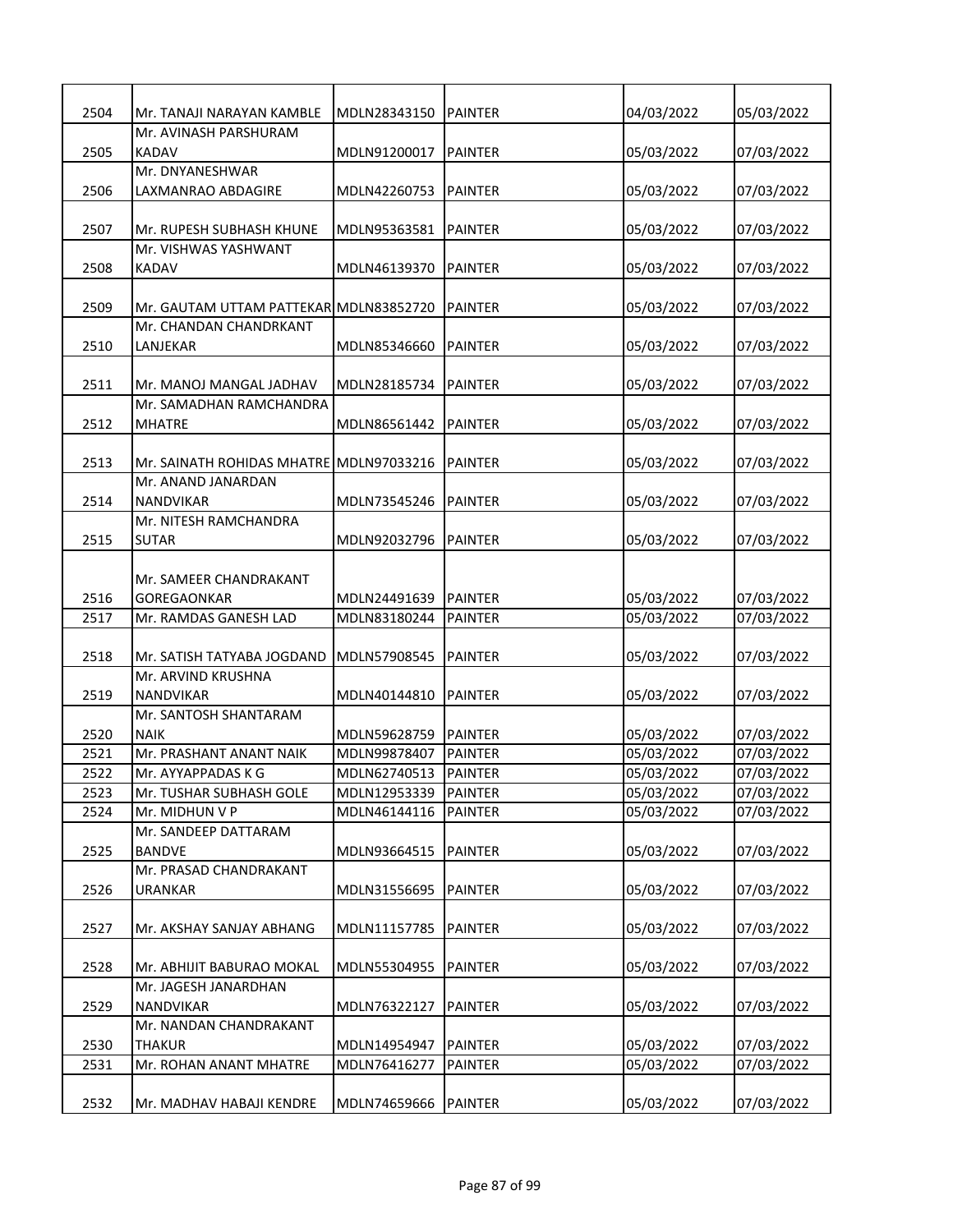| 2533 | Mr. SACHIN RAGHUNATH PATIL              | MDLN88363862 | <b>PAINTER</b>                | 05/03/2022               | 07/03/2022               |
|------|-----------------------------------------|--------------|-------------------------------|--------------------------|--------------------------|
|      | Mr. MAYUR RAMAKANT                      |              |                               |                          |                          |
| 2534 | SALGAONKAR                              | MDLN86747428 | <b>PAINTER</b>                | 05/03/2022               | 07/03/2022               |
|      |                                         |              |                               |                          |                          |
| 2535 | Mr. RUPESH VISHNU CHAVAN                | MDLN85926543 | <b>PAINTER</b>                | 05/03/2022               | 07/03/2022               |
|      | Mr. KESHAV BAPURAO                      |              |                               |                          |                          |
| 2536 | <b>PANCHAL</b>                          | MDLN69684965 | <b>PAINTER</b>                | 05/03/2022               | 07/03/2022               |
|      | Mr. SATISH GOVINDRAO                    |              |                               |                          |                          |
| 2537 | <b>SHINDE</b>                           | MDLN92689729 | <b>PAINTER</b>                | 05/03/2022               | 07/03/2022               |
|      |                                         |              |                               |                          |                          |
| 2538 | Mr. RUPESH VISHNU CHAVAN                | MDLN35900908 | <b>PAINTER</b>                | 05/03/2022               | 07/03/2022               |
|      | Mr. RAHUL JOTIRAM                       |              |                               |                          |                          |
| 2539 | WADAVALE                                | MDLN39841475 | PAINTER                       | 05/03/2022               | 07/03/2022               |
|      | Mr. MANMATH NAGORAO                     |              |                               |                          |                          |
| 2540 | <b>ANERAO</b>                           | MDLN24634885 | PAINTER                       | 05/03/2022               | 07/03/2022               |
| 2541 | Mr. VENKATESH SANJIVA<br><b>SHALIAN</b> | MDLN58287484 | <b>PAINTER</b>                |                          |                          |
| 2542 | Mr. SUBHANKAR SHIL                      | MDLN35863629 | LAUNCH DECK CREW              | 05/03/2022<br>04/03/2022 | 07/03/2022<br>05/03/2022 |
|      | Mr. PARICHIT DAYANAND                   |              |                               |                          |                          |
| 2543 | <b>KADAM</b>                            | MDLN65708596 | LAUNCH DECK CREW              | 04/03/2022               | 05/03/2022               |
|      | Mr. NIKESH GOPICHAND                    |              |                               |                          |                          |
| 2544 | <b>JADHAV</b>                           | MDLN32259679 | <b>LAUNCH DECK CREW</b>       | 04/03/2022               | 05/03/2022               |
| 2545 | Mr. SANI PUNDALIK JADHAV                | MDLN77449576 | LAUNCH DECK CREW              | 04/03/2022               | 05/03/2022               |
|      | Mr. PRASHANT TUKARAM                    |              |                               |                          |                          |
| 2546 | <b>KESARKAR</b>                         | MDLN88668445 | LAUNCH DECK CREW              | 04/03/2022               | 05/03/2022               |
| 2547 | Mr. ATHUL CV                            | MDLN65659061 | LAUNCH DECK CREW              | 04/03/2022               | 05/03/2022               |
| 2548 | Mr. ASHISH DAHIYA                       | MDLN66604288 | LAUNCH DECK CREW              | 04/03/2022               | 05/03/2022               |
|      | Mr. PRAFUL DNYANESHWAR                  |              |                               |                          |                          |
| 2549 | <b>CHASKAR</b>                          | MDLN14789018 | <b>LAUNCH DECK CREW</b>       | 04/03/2022               | 05/03/2022               |
|      | Mr. KALPESH VITHOBA                     |              |                               |                          |                          |
| 2550 | <b>BANDKAR</b>                          | MDLN49280924 | <b>LAUNCH DECK CREW</b>       | 04/03/2022               | 05/03/2022               |
|      |                                         |              |                               |                          |                          |
| 2551 | Mr. VIKRAM RAVINDRA TARI                | MDLN57071455 | LAUNCH DECK CREW              | 04/03/2022               | 05/03/2022               |
|      | Mr. KALPESH VITHOBA                     |              |                               |                          |                          |
| 2552 | <b>BANDKAR</b>                          |              | MDLN20672821 LAUNCH DECK CREW | 04/03/2022               | 05/03/2022               |
|      | Mr. RUPESH JANARDHAN                    |              |                               |                          |                          |
| 2553 | <b>MHATRE</b>                           | MDLN89858236 | LAUNCH DECK CREW              | 04/03/2022               | 05/03/2022               |
|      |                                         |              |                               |                          |                          |
| 2554 | Mr. MAYUR SURESH ATHAVALE               | MDLN80981368 | LAUNCH DECK CREW              | 04/03/2022               | 05/03/2022               |
|      |                                         |              |                               |                          |                          |
| 2555 | Mr. SAMIR GANPAT MANAKURE MDLN45681960  |              | LAUNCH DECK CREW              | 04/03/2022               | 05/03/2022               |
| 2556 | Mr. AJIT KUMAR DASH                     | MDLN24598251 | LAUNCH DECK CREW              | 04/03/2022               | 05/03/2022               |
|      | Mr. DNYANESHWAR ASHOK                   |              |                               |                          |                          |
| 2557 | <b>DHOPAVKAR</b>                        | MDLN60865844 | LAUNCH DECK CREW              | 04/03/2022               | 05/03/2022               |
| 2558 | Mr. AJIT KUMAR DASH                     | MDLN97464434 | <b>LAUNCH DECK CREW</b>       | 04/03/2022               | 05/03/2022               |
| 2559 | Mr. BACHITTER SINGH                     | MDLN66045097 | LAUNCH DECK CREW              | 04/03/2022               | 05/03/2022               |
| 2560 | Mr. RAMESH CHANDRA JAT                  | MDLN25324081 | LAUNCH DECK CREW              | 04/03/2022               | 05/03/2022               |
| 2561 | Mr. SAMBHAJI DADA KATE                  | MDLN11701674 | LAUNCH DECK CREW              | 04/03/2022               | 05/03/2022               |
|      |                                         |              |                               |                          |                          |
| 2562 | Mr. ASHITOSH ANANT THAKUR               | MDLN10581189 | LAUNCH DECK CREW              | 04/03/2022               | 05/03/2022               |
|      | Mr. MORESHWAR AKNATH                    |              |                               |                          |                          |
| 2563 | SAGVEKAR                                | MDLN79118466 | LAUNCH DECK CREW              | 04/03/2022               | 05/03/2022               |
| 2564 | Mr. TABRAZ SHAIK                        | MDLN66095033 | LAUNCH DECK CREW              | 04/03/2022               | 05/03/2022               |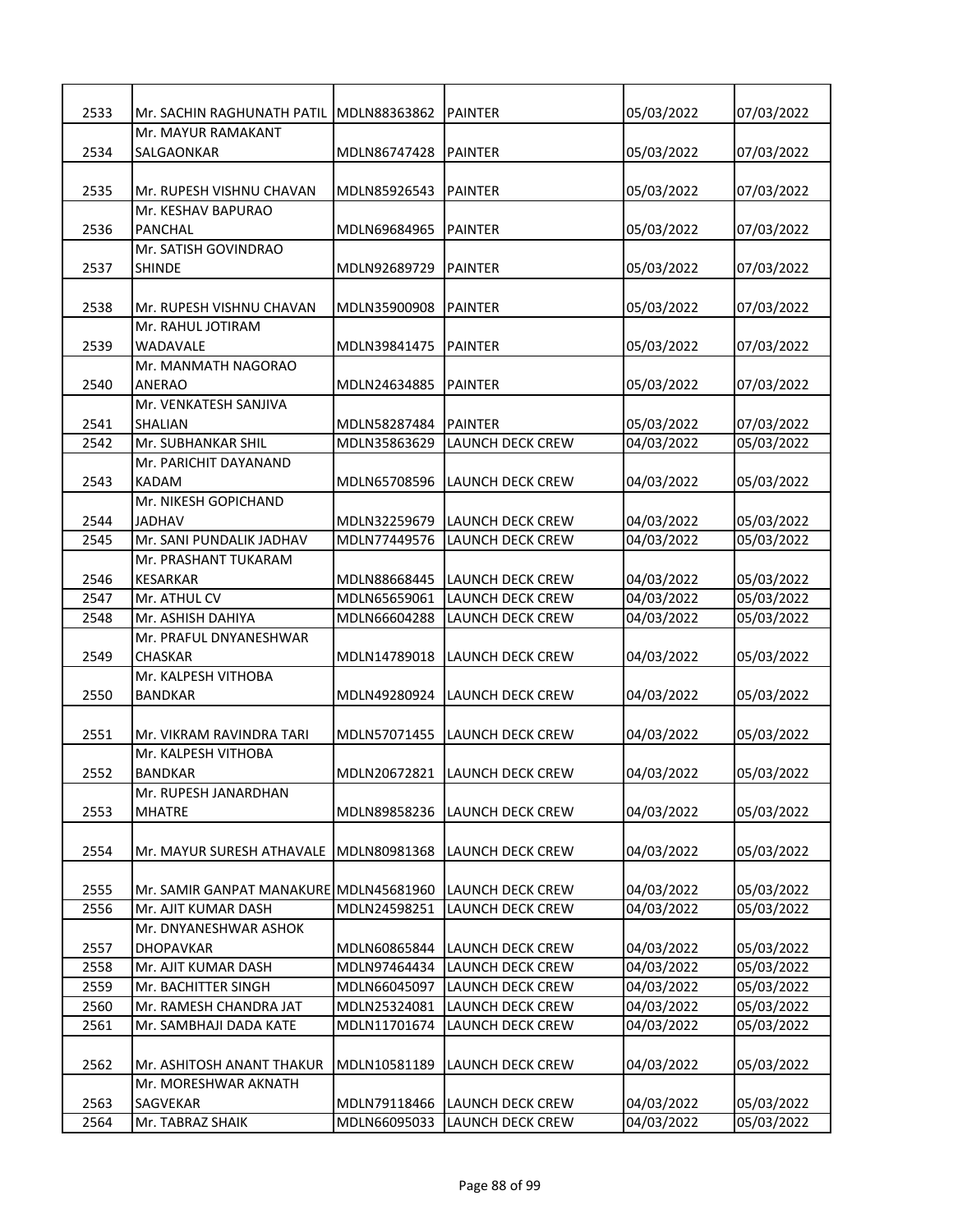|      | Mr. NARHARI PARMESHWAR                  |              |                         |            |            |
|------|-----------------------------------------|--------------|-------------------------|------------|------------|
| 2565 | <b>KOCHAREKAR</b>                       | MDLN27782955 | LAUNCH DECK CREW        | 04/03/2022 | 05/03/2022 |
|      | Mr. ANNASAHEB MAHADEO                   |              |                         |            |            |
| 2566 | LAVATE                                  | MDLN19416471 | LAUNCH DECK CREW        | 04/03/2022 | 05/03/2022 |
|      |                                         |              |                         |            |            |
| 2567 | Mr. ANIL DATTATRAY DUDHAL               | MDLN95193480 | LAUNCH DECK CREW        | 04/03/2022 | 05/03/2022 |
| 2568 | Mr. KUMPATI SURESH                      | MDLN51732532 | LAUNCH DECK CREW        | 04/03/2022 | 05/03/2022 |
|      | Mr. NARAYAN DAMODAR                     |              |                         |            |            |
| 2569 | VASKAR                                  | MDLN31943415 | LAUNCH DECK CREW        | 04/03/2022 | 05/03/2022 |
|      |                                         |              |                         |            |            |
| 2570 | Mr. PRATIK WAMAN CHOGALE                | MDLN70439104 | LAUNCH DECK CREW        | 04/03/2022 | 05/03/2022 |
| 2571 | Mr. RAMESH CHANDRA JAT                  | MDLN87112272 | LAUNCH DECK CREW        | 04/03/2022 | 05/03/2022 |
| 2572 | Mr. MAHANEK SINGH HESSA                 | MDLN81720807 | LAUNCH DECK CREW        | 04/03/2022 | 05/03/2022 |
| 2573 | Mr. PRASHIK RAJAN HARSH                 | MDLN33091428 | LAUNCH DECK CREW        | 04/03/2022 | 05/03/2022 |
| 2574 | Mrs. VEMULA MADHUKAR                    | MDLN37668677 | LAUNCH DECK CREW        | 04/03/2022 | 05/03/2022 |
|      | Mr. SIDDHESH SUBHASH                    |              |                         |            |            |
| 2575 | <b>KHOPATKAR</b>                        | MDLN79271661 | LAUNCH DECK CREW        | 04/03/2022 | 05/03/2022 |
|      | Mr. DIGAMBAR PRALHAD                    |              |                         |            |            |
| 2576 | SONONE                                  | MDLN89252887 | LAUNCH DECK CREW        | 04/03/2022 | 05/03/2022 |
| 2577 | Mr. VIAJY KUMAR                         | MDLN84915961 | LAUNCH DECK CREW        | 04/03/2022 | 05/03/2022 |
|      |                                         |              |                         |            |            |
| 2578 | Mr. PARAG MAHENDRA PATIL                | MDLN90761083 | LAUNCH DECK CREW        | 04/03/2022 | 05/03/2022 |
|      | Mr. SURESH MANOHAR                      |              |                         |            |            |
| 2579 | NARAWADE                                | MDLN54559934 | LAUNCH DECK CREW        | 04/03/2022 | 05/03/2022 |
| 2580 | Mr. LAXMAN ANIL PAWASE                  | MDLN35439513 | <b>LAUNCH DECK CREW</b> | 04/03/2022 | 05/03/2022 |
| 2581 | Mr. CHANDAN KUMAR                       | MDLN14997807 | LAUNCH DECK CREW        | 04/03/2022 | 05/03/2022 |
|      |                                         |              |                         |            |            |
| 2582 | Mr. SIDDHESH DILIP PARSEKAR             | MDLN34212194 | LAUNCH DECK CREW        | 05/03/2022 | 07/03/2022 |
|      | Mr. JAYWANT PANDURANG                   |              |                         |            |            |
| 2583 | WASKAR                                  | MDLN85530833 | LAUNCH DECK CREW        | 05/03/2022 | 07/03/2022 |
|      | Mr. RAJENDRA PARSHURAM                  |              |                         |            |            |
| 2584 | <b>JANJIRKAR</b>                        | MDLN84000485 | LAUNCH DECK CREW        | 05/03/2022 | 07/03/2022 |
|      |                                         |              |                         |            |            |
| 2585 | Mr. KARAN ASHOK KULABKAR                | MDLN82539080 | <b>LAUNCH DECK CREW</b> | 05/03/2022 | 07/03/2022 |
|      |                                         |              |                         |            |            |
| 2586 | Mr. RUPESH BALARAM VETKOLI MDLN88160673 |              | LAUNCH DECK CREW        | 05/03/2022 | 07/03/2022 |
|      |                                         |              |                         |            |            |
| 2587 | Mr. RAHUL RAJARAM GAVADE                | MDLN43555285 | LAUNCH DECK CREW        | 05/03/2022 | 07/03/2022 |
| 2588 | Mr. JAYANTA MONDAL                      | MDLN82242550 | LAUNCH DECK CREW        | 05/03/2022 | 07/03/2022 |
| 2589 | Mr. PROKASH CHANDRA                     | MDLN65245389 | LAUNCH DECK CREW        |            |            |
|      | MONDAL                                  |              |                         | 05/03/2022 | 07/03/2022 |
| 2590 | Mr. RAJENDRA DINKAR MOHITE MDLN50675110 |              | LAUNCH DECK CREW        | 05/03/2022 | 07/03/2022 |
|      |                                         |              |                         |            |            |
| 2591 | Mr. RAVINDRA ASHOK DHUMAL MDLN52982027  |              | LAUNCH DECK CREW        | 05/03/2022 | 07/03/2022 |
| 2592 | Mr. NILESH POPAT ADHAV                  | MDLN99793056 | LAUNCH DECK CREW        | 05/03/2022 | 07/03/2022 |
|      |                                         |              |                         |            |            |
| 2593 | Mr. GANESH SUBHASH JATEKAR MDLN96471288 |              | LAUNCH DECK CREW        | 05/03/2022 | 07/03/2022 |
|      | Mr. PANKESH SURESH                      |              |                         |            |            |
| 2594 | HARASKAR                                | MDLN18663458 | LAUNCH DECK CREW        | 05/03/2022 | 07/03/2022 |
|      |                                         |              |                         |            |            |
| 2595 | Mr. SURAJ RAJENDRA KILLEKAR             | MDLN52291497 | LAUNCH DECK CREW        | 05/03/2022 | 07/03/2022 |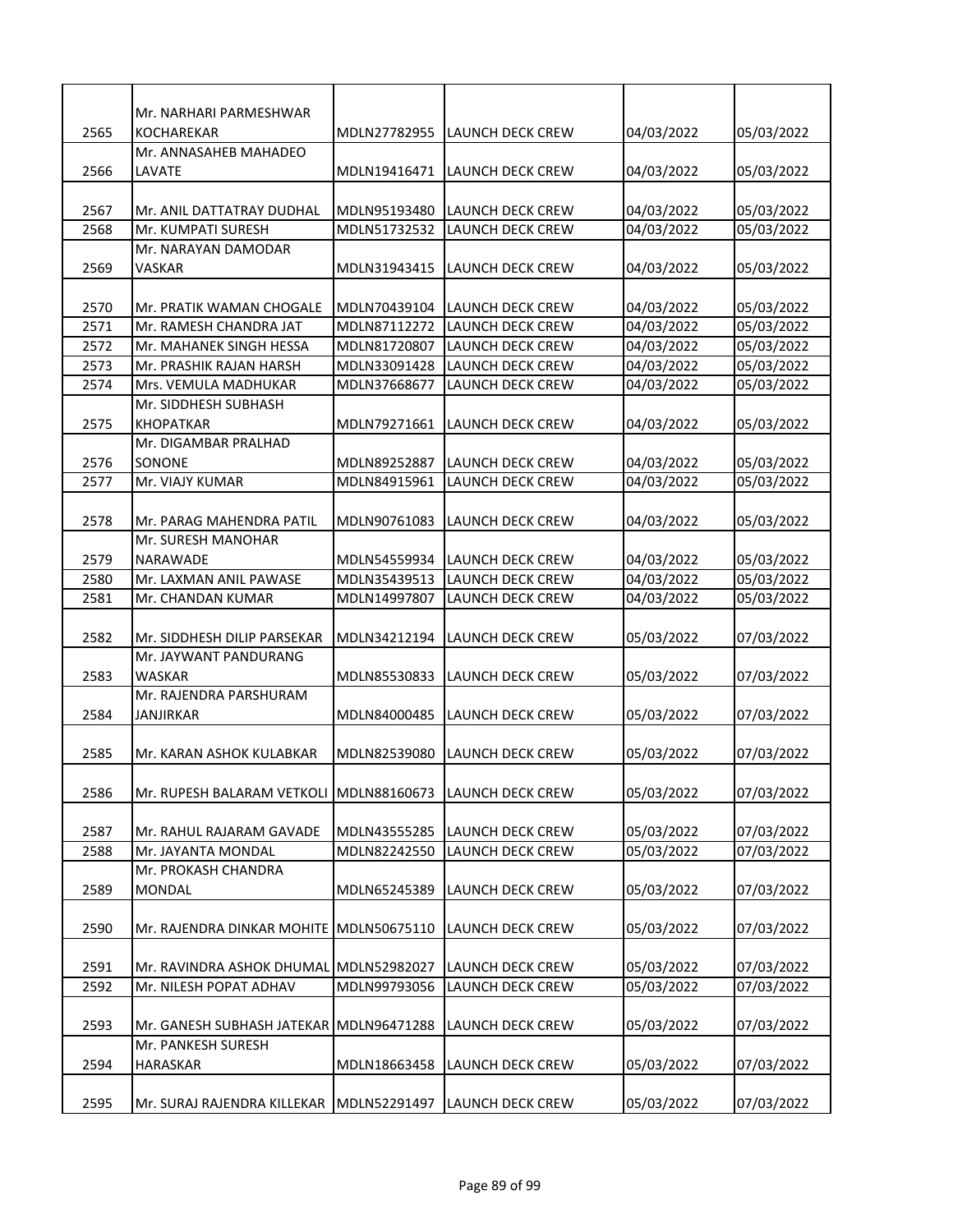|      | Mr. MONIMADHAB GOPAL                    |              |                         |            |            |
|------|-----------------------------------------|--------------|-------------------------|------------|------------|
| 2596 | <b>MONDAL</b>                           | MDLN25812336 | LAUNCH DECK CREW        | 05/03/2022 | 07/03/2022 |
|      |                                         |              |                         |            |            |
| 2597 | Mr. VISHAL VISHNU DORLEKAR              | MDLN55780610 | LAUNCH DECK CREW        | 05/03/2022 | 07/03/2022 |
| 2598 | Mr. TAPAS BIMAL ROY                     | MDLN47562081 | <b>LAUNCH DECK CREW</b> | 05/03/2022 | 07/03/2022 |
|      |                                         |              |                         |            |            |
| 2599 | Mr. VIVEK UMAJI REVANKAR                | MDLN49012658 | LAUNCH DECK CREW        | 05/03/2022 | 07/03/2022 |
|      | Mr. HIMANSHU KUMAR                      |              |                         |            |            |
| 2600 |                                         | MDLN82342215 |                         |            |            |
|      | <b>MISHRA</b>                           |              | LAUNCH DECK CREW        | 05/03/2022 | 07/03/2022 |
| 2601 | Mr. BIPLAB KUMAR BAR                    | MDLN78141563 | LAUNCH DECK CREW        | 05/03/2022 | 07/03/2022 |
|      | Mr. JAGADISH LAHANU                     |              |                         |            |            |
| 2602 | WALUNJ                                  | MDLN69307478 | LAUNCH DECK CREW        | 05/03/2022 | 07/03/2022 |
|      |                                         |              |                         |            |            |
| 2603 | Mr. PRAVIN PARSHURAM RAUT               | MDLN13581905 | LAUNCH DECK CREW        | 05/03/2022 | 07/03/2022 |
|      | Mr. PRAFULLA RAMESHWAR                  |              |                         |            |            |
| 2604 | <b>PAWSHE</b>                           | MDLN11078785 | LAUNCH DECK CREW        | 05/03/2022 | 07/03/2022 |
|      | Mr. DEVENDRA DINESH                     |              |                         |            |            |
| 2605 | <b>KALEKAR</b>                          | MDLN45063491 | <b>LAUNCH DECK CREW</b> | 05/03/2022 | 07/03/2022 |
| 2606 | Mr. SUVANKAR PRAMANIK                   | MDLN57164105 | LAUNCH DECK CREW        | 05/03/2022 | 07/03/2022 |
|      | Mr. MAHANTESH RAVINDRA                  |              |                         |            |            |
| 2607 | <b>BHOIR</b>                            | MDLN15333602 | LAUNCH DECK CREW        | 05/03/2022 | 07/03/2022 |
|      | Mr. SACHIN BALARAM                      |              |                         |            |            |
| 2608 | <b>CHAUDHARI</b>                        |              |                         |            |            |
|      |                                         | MDLN72968488 | LAUNCH DECK CREW        | 05/03/2022 | 07/03/2022 |
|      | Mr. ANIKET GANPAT                       |              |                         |            |            |
| 2609 | SATARDEKAR                              | MDLN31407650 | LAUNCH DECK CREW        | 05/03/2022 | 07/03/2022 |
| 2610 | Mr. MOTI RAM CHOUDHARY                  | MDLN98701039 | LAUNCH DECK CREW        | 05/03/2022 | 07/03/2022 |
|      | Mr. BHUSHAN DNYANDEO                    |              |                         |            |            |
| 2611 | <b>SHILLAK</b>                          | MDLN58120245 | <b>LAUNCH DECK CREW</b> | 05/03/2022 | 07/03/2022 |
| 2612 | Mr. AKSHAY SANJAY PATIL                 | MDLN91932008 | LAUNCH DECK CREW        | 05/03/2022 | 07/03/2022 |
|      | Mr. CHETAN GANESH                       |              |                         |            |            |
| 2613 | KHAMITKAR                               | MDLN85810464 | LAUNCH DECK CREW        | 05/03/2022 | 07/03/2022 |
|      |                                         |              |                         |            |            |
| 2614 | Mr. MILIND MAHADEO VETKOLI MDLN92787465 |              | LAUNCH DECK CREW        | 05/03/2022 | 07/03/2022 |
|      |                                         |              |                         |            |            |
| 2615 | Mr. NIKHIL RAMESH NEHARKAR              | MDLN14818967 | LAUNCH DECK CREW        | 05/03/2022 | 07/03/2022 |
|      |                                         |              |                         |            |            |
| 2616 | Mr. DINKAR SHRAWAN YENGDE MDLN97663754  |              | LAUNCH DECK CREW        | 05/03/2022 | 07/03/2022 |
|      |                                         |              |                         |            |            |
|      |                                         |              |                         |            |            |
| 2617 | Mr. ABHISHEK MOHAN PAWAR                | MDLN12340175 | LAUNCH DECK CREW        | 05/03/2022 | 07/03/2022 |
| 2618 | Mr. SANKET KRISHNA PATIL                | MDLN73781043 | LAUNCH DECK CREW        | 05/03/2022 | 07/03/2022 |
| 2619 | Mr. SANDEEP KUMAR                       | MDLN67359576 | LAUNCH DECK CREW        | 05/03/2022 | 07/03/2022 |
|      | Mr. BHUSHAN GURUNATH                    |              |                         |            |            |
| 2620 | <b>MAHALE</b>                           | MDLN39852189 | LAUNCH DECK CREW        | 05/03/2022 | 07/03/2022 |
| 2621 | Mr. KUNAL SURESH WUIKE                  | MDLN39159867 | LAUNCH DECK CREW        | 05/03/2022 | 07/03/2022 |
| 2622 | Mr. AMEY VINOD TEMKAR                   | MDLN55998057 | LAUNCH DECK CREW        | 05/03/2022 | 07/03/2022 |
| 2623 | Mr. VINAYAK DILIP JADHAV                | MDLN46490838 | <b>MACHINIST</b>        | 24/03/2022 | 25/03/2022 |
|      | Mr. YOGESH RAMCHANDRA                   |              |                         |            |            |
| 2624 | <b>KADAVE</b>                           | MDLN46380517 | <b>MACHINIST</b>        | 24/03/2022 | 25/03/2022 |
|      |                                         |              |                         |            |            |
| 2625 | Mr. SUJIT BABURAO JAGDALE               | MDLN34790900 | <b>MACHINIST</b>        | 24/03/2022 | 25/03/2022 |
| 2626 | Mr. IMTIYAZ RASHEED PATEL               | MDLN35622675 | <b>MACHINIST</b>        | 24/03/2022 | 25/03/2022 |
| 2627 |                                         |              |                         |            |            |
|      | Mr. ANIL DAVA PADVI                     | MDLN73161941 | <b>MACHINIST</b>        | 24/03/2022 | 25/03/2022 |
|      | Mr. VIJAY SADANANDA                     |              |                         |            |            |
| 2628 | WAVEKAR                                 | MDLN42550241 | <b>MACHINIST</b>        | 24/03/2022 | 25/03/2022 |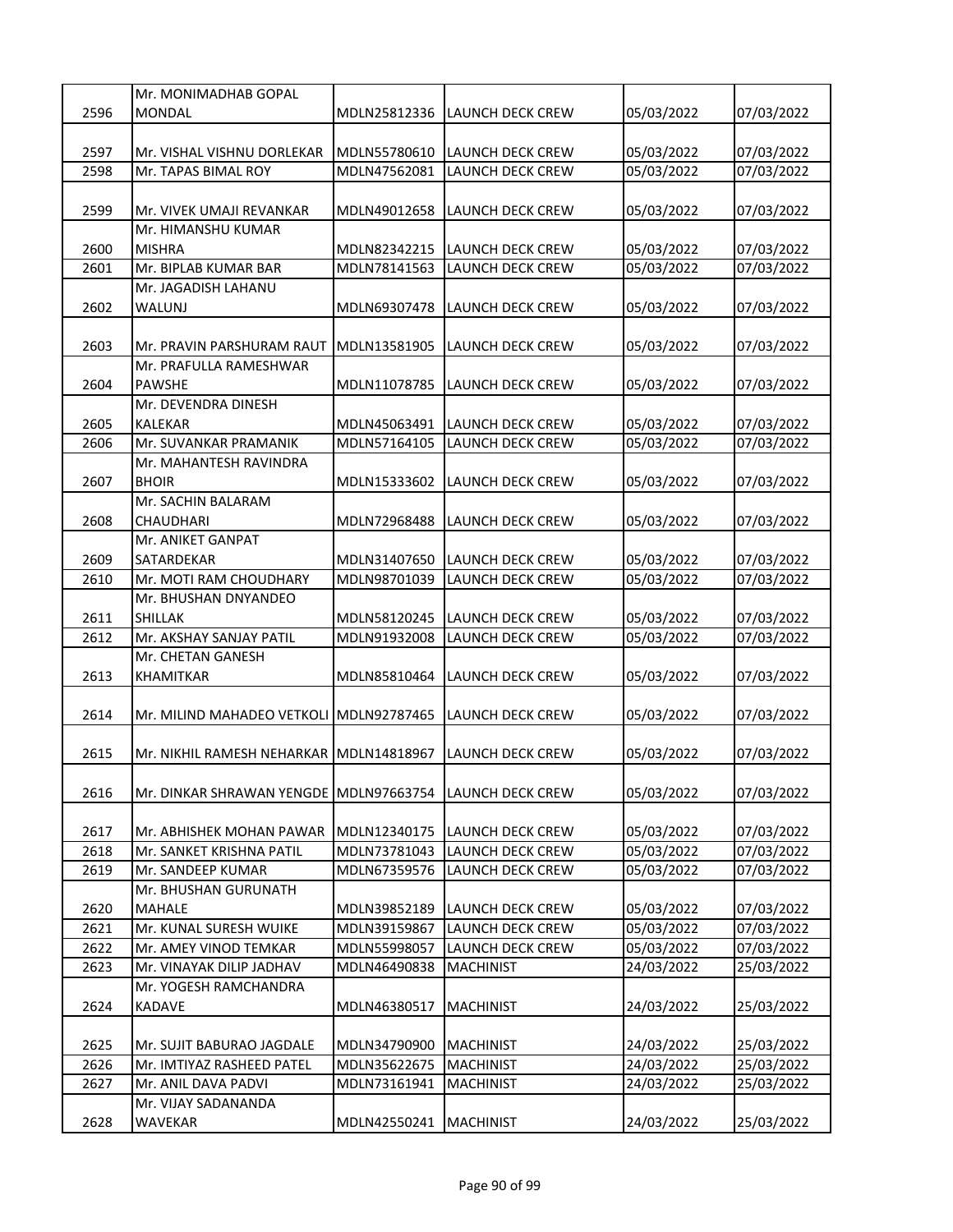|      | Mr. SACHIN SHANKARAPPA                  |                          |                          |            |            |
|------|-----------------------------------------|--------------------------|--------------------------|------------|------------|
| 2629 | VAJANTRI                                | MDLN25685518             | <b>MACHINIST</b>         | 24/03/2022 | 25/03/2022 |
|      | Mr. MANISH PRAKASH                      |                          |                          |            |            |
| 2630 | <b>BANSODE</b>                          | MDLN24755926             | <b>MACHINIST</b>         | 24/03/2022 | 25/03/2022 |
| 2631 | Mr. ANKIT ANKUSH KHARDE                 | MDLN68507070             | <b>MACHINIST</b>         | 24/03/2022 | 25/03/2022 |
| 2632 | Mr. VINAYAK DINESH ZENDE                | MDLN45680412             | <b>MACHINIST</b>         | 24/03/2022 | 25/03/2022 |
| 2633 | Mr. ANIL KUMAR THAKUR                   | MDLN40470934             | <b>MACHINIST</b>         | 24/03/2022 | 25/03/2022 |
| 2634 | Mr. PRAMOD ROHIDAS PATIL                | MDLN36889181             | <b>MACHINIST</b>         | 24/03/2022 | 25/03/2022 |
| 2635 | Mr. SACHIN VIJAY KUMBHAR                | MDLN67320689             | <b>MACHINIST</b>         | 24/03/2022 | 25/03/2022 |
| 2636 | Mr. NISARG TANAJI JADHAV                | MDLN94200265             | <b>MACHINIST</b>         | 24/03/2022 | 25/03/2022 |
|      |                                         |                          |                          |            |            |
| 2637 | Mr. NITEEN SUBHASH DHAPTE               | MDLN18189401             | <b>MACHINIST</b>         | 24/03/2022 | 25/03/2022 |
| 2638 | Mr. ANIL DAVA PADVI                     | MDLN81573113             | <b>MACHINIST</b>         | 24/03/2022 | 25/03/2022 |
|      |                                         |                          |                          |            |            |
| 2639 | Mr. SUJIT BABURAO JAGDALE               | MDLN24819725             | <b>MACHINIST</b>         | 24/03/2022 | 25/03/2022 |
|      | Mr. JAGDISH BHALCHANDRA                 |                          |                          |            |            |
| 2640 | CHOUDHARI                               | MDLN13810923             | <b>MACHINIST</b>         | 24/03/2022 | 25/03/2022 |
|      | Mr. SAGAR VILASKANT                     |                          |                          |            |            |
| 2641 | GHUMATKAR                               | MDLN46596345             | <b>MACHINIST</b>         | 24/03/2022 | 25/03/2022 |
|      | Mr. ALPESH SHANTARAM                    |                          |                          |            |            |
| 2642 | MHATRE                                  | MDLN54113030             | <b>MACHINIST</b>         | 24/03/2022 | 25/03/2022 |
|      | Mr. SAURBH SUBHASHRAO                   |                          |                          |            |            |
| 2643 | MOGARKAR                                | MDLN81359131             | <b>MACHINIST</b>         | 24/03/2022 | 25/03/2022 |
| 2644 | Mr. BHUSHAN NAMDEO KOLI                 | MDLN50668559             | <b>MACHINIST</b>         | 24/03/2022 | 25/03/2022 |
| 2645 | Mr. SAGAR AKARAM KAMBLE                 | MDLN16639988             | <b>MACHINIST</b>         | 24/03/2022 | 25/03/2022 |
|      | Mr. PRADEEP JAYANTILAL                  |                          |                          |            |            |
| 2646 | <b>MISTRY</b>                           | MDLN14947757             | <b>MACHINIST</b>         | 24/03/2022 | 25/03/2022 |
|      |                                         |                          |                          |            |            |
| 2647 | Mr. KIRAN PRABHAKAR GURAV               | MDLN30746655             | <b>MACHINIST</b>         | 24/03/2022 | 25/03/2022 |
| 2648 | Mr. IMTIYAZ RASHEED PATEL               | MDLN99441529             | <b>MACHINIST</b>         | 24/03/2022 | 25/03/2022 |
|      | Mr. PREMNATH MARUTI                     |                          |                          |            |            |
| 2649 | <b>WADEKAR</b>                          | MDLN92322855   MACHINIST |                          | 24/03/2022 | 25/03/2022 |
| 2650 | Mr. VINAY SHANKAR SAWANT                | MDLN52358268             | <b>MACHINIST</b>         | 24/03/2022 | 25/03/2022 |
|      |                                         |                          | <b>Planner Estimator</b> |            |            |
| 2651 | Mr. YOGESH DINKAR PATIL                 | MDLN29218933             | (Mechanical)             | 21/03/2022 | 22/03/2022 |
|      |                                         |                          | <b>Planner Estimator</b> |            |            |
| 2652 | Mr. RAMESH VITTHAL MANE                 | MDLN64295411             | (Mechanical)             | 21/03/2022 | 22/03/2022 |
|      |                                         |                          | <b>Planner Estimator</b> |            |            |
| 2653 | Mr. DATTATRAY ASHOK ZIMAL               | MDLN56835351             | (Mechanical)             | 21/03/2022 | 22/03/2022 |
|      | Mr. SHRISHAIL NANDKUMAR                 |                          | <b>Planner Estimator</b> |            |            |
| 2654 | <b>RAICHURE</b>                         | MDLN49479686             | (Mechanical)             | 21/03/2022 | 22/03/2022 |
|      |                                         |                          | Planner Estimator        |            |            |
| 2655 | Mr. RAMESH VITTHAL MANE                 | MDLN76049663             | (Mechanical)             | 21/03/2022 | 22/03/2022 |
|      |                                         |                          | Planner Estimator        |            |            |
| 2656 | Mr. NITIN SHANTARAM GAWALI MDLN44769679 |                          | (Mechanical)             | 21/03/2022 | 22/03/2022 |
|      |                                         |                          | <b>Planner Estimator</b> |            |            |
| 2657 | Mr. NITIN VISHNU WAGH                   | MDLN17512775             | (Mechanical)             | 21/03/2022 | 22/03/2022 |
|      | Mr. SANDEEP BALKRISHAN                  |                          | Planner Estimator        |            |            |
| 2658 | <b>MORE</b>                             | MDLN74752672             | (Mechanical)             | 21/03/2022 | 22/03/2022 |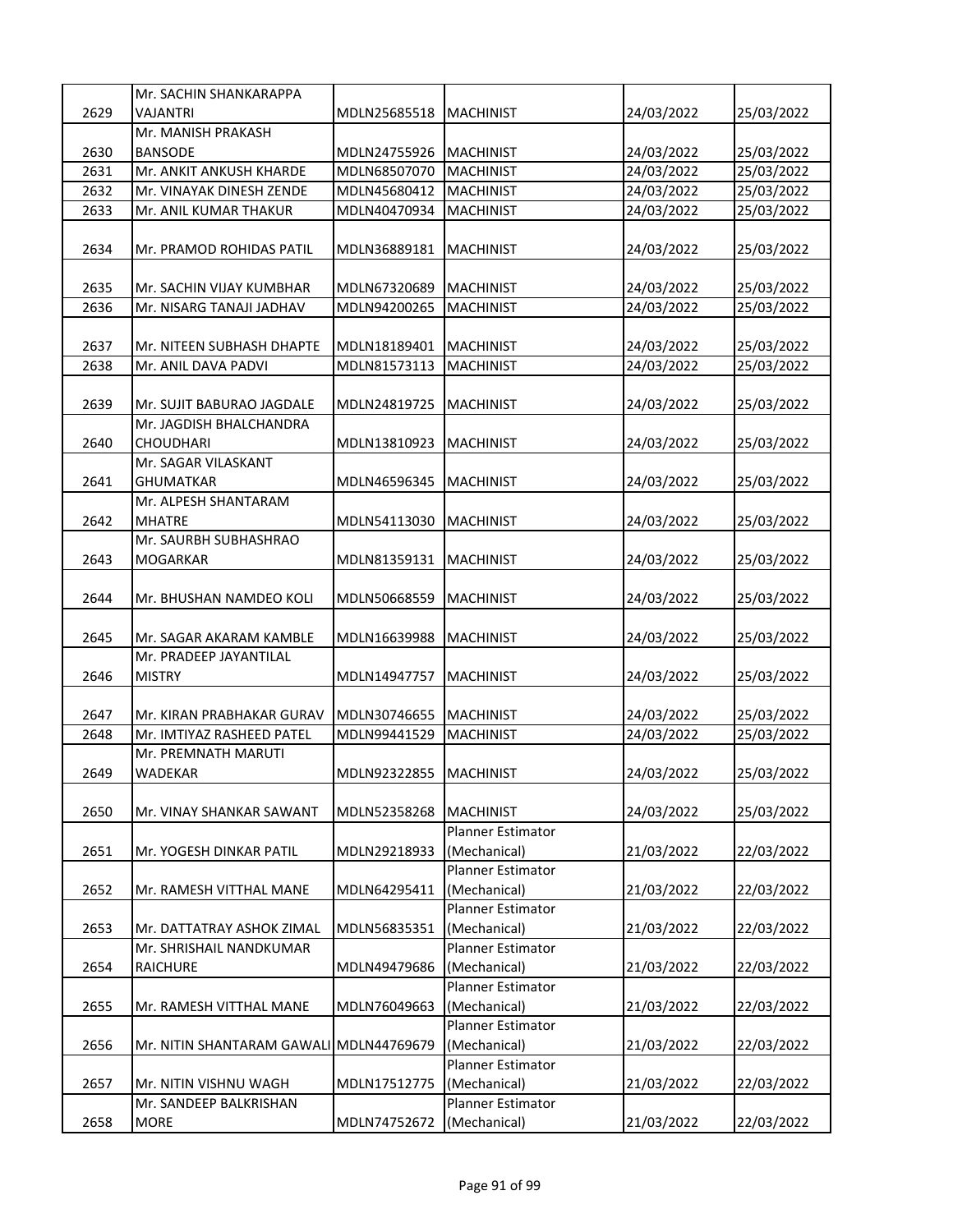|      | Mr. HEMKANT GORAKHANATH                  |                           | <b>Planner Estimator</b> |            |            |
|------|------------------------------------------|---------------------------|--------------------------|------------|------------|
| 2659 | SONAVANE                                 | MDLN64060302              | (Mechanical)             | 21/03/2022 | 22/03/2022 |
|      |                                          |                           | Planner Estimator        |            |            |
| 2660 | Mr. VAIBHAV SHANTARAM BAIT               | MDLN69976804              | (Mechanical)             | 21/03/2022 | 22/03/2022 |
|      | Ms. MOHINI MAHENDRA                      |                           | <b>Planner Estimator</b> |            |            |
| 2661 | SAWANT                                   | MDLN94336525              | (Mechanical)             | 21/03/2022 | 22/03/2022 |
|      | Mr. GAJANAN PANDITRAO                    |                           | <b>Planner Estimator</b> |            |            |
| 2662 | JADHAV                                   | MDLN71825323              | (Mechanical)             | 21/03/2022 | 22/03/2022 |
|      |                                          |                           | <b>Planner Estimator</b> |            |            |
| 2663 | Mr. RABEESH RS                           | MDLN86028004              | (Mechanical)             | 21/03/2022 | 22/03/2022 |
|      | Mr. VIJAY SUKHDEV                        |                           | <b>Planner Estimator</b> |            |            |
| 2664 | SURYAWANSHI                              | MDLN75919465              | (Mechanical)             | 21/03/2022 | 22/03/2022 |
|      |                                          |                           | <b>Planner Estimator</b> |            |            |
| 2665 | Mr. KISHOR MANOJ KHANDE                  | MDLN85395596              | (Mechanical)             | 22/03/2022 | 23/03/2022 |
|      |                                          |                           | <b>Planner Estimator</b> |            |            |
| 2666 | Mr. DEEPAK JAIPRAKASH BHOIR              | MDLN80817577              | (Mechanical)             | 22/03/2022 | 23/03/2022 |
|      |                                          |                           | <b>Planner Estimator</b> |            |            |
| 2667 | Mr. ADITYA VASANT MHATRE                 | MDLN15751610              | (Mechanical)             | 22/03/2022 | 23/03/2022 |
|      |                                          |                           | <b>Planner Estimator</b> |            |            |
| 2668 | Mr. SHUBHAM KUMAR                        | MDLN22870825              | (Mechanical)             | 22/03/2022 | 23/03/2022 |
|      |                                          |                           | <b>Planner Estimator</b> |            |            |
| 2669 | Mr. SAGAR VILAS PAITHANKAR               | MDLN28578215              | (Mechanical)             | 22/03/2022 | 23/03/2022 |
|      |                                          |                           | Planner Estimator        |            |            |
| 2670 | Mr. OMKAR DILIP MAHADIK                  | MDLN58692154              | (Mechanical)             | 22/03/2022 | 23/03/2022 |
|      |                                          |                           | Planner Estimator        |            |            |
| 2671 | Mr. DEEPANAND K                          | MDLN63105638              | (Mechanical)             | 22/03/2022 | 23/03/2022 |
|      |                                          |                           | <b>Planner Estimator</b> |            |            |
| 2672 | Mr. KIRAN SHASHIKANT AREKAR MDLN28666087 |                           | (Mechanical)             | 22/03/2022 | 23/03/2022 |
|      | Mr. MEHARAJULHASAN                       |                           | <b>Planner Estimator</b> |            |            |
| 2673 | AHAMAD VASTA                             | MDLN55983578              | (Mechanical)             | 22/03/2022 | 23/03/2022 |
|      | Mr. ABHIJIT CHANDRAKANT                  |                           | <b>Planner Estimator</b> |            |            |
| 2674 | TAJANE                                   | MDLN82725317              | (Mechanical)             | 22/03/2022 | 23/03/2022 |
|      |                                          |                           | Planner Estimator        |            |            |
| 2675 | Mr. SAURABH SUHAS RODGE                  | MDLN12153663              | (Mechanical)             | 22/03/2022 | 23/03/2022 |
|      | Mr. PRADEEP JEEVAN                       |                           | <b>Planner Estimator</b> |            |            |
| 2676 | <b>GAJABHARE</b>                         | MDLN26210714 (Mechanical) |                          | 22/03/2022 | 23/03/2022 |
|      |                                          |                           | Planner Estimator        |            |            |
| 2677 | Mr. JAYESH SURESH PATIL                  | MDLN51062311              | (Mechanical)             | 22/03/2022 | 23/03/2022 |
| 2678 | Mr. EDISON THOMAS                        | MDLN48837860              | Safety Inspector         | 16/03/2022 | 17/03/2022 |
| 2679 | Mr. SAMAR KUMAR PANDA                    | MDLN87677269              | Safety Inspector         | 16/03/2022 | 17/03/2022 |
| 2680 | Mr. MILIND ASHOK GAWAS                   | MDLN27543427              | Safety Inspector         | 16/03/2022 | 17/03/2022 |
|      |                                          |                           |                          |            |            |
| 2681 | Mr. SHAILESH SUKHAJI GAWAS               | MDLN50593424              | Safety Inspector         | 16/03/2022 | 17/03/2022 |
| 2682 | Mr. BIPIN KM                             | MDLN48244461              | Safety Inspector         | 16/03/2022 | 17/03/2022 |
|      | Mr. HARSHAL NARAYAN                      |                           |                          |            |            |
| 2683 | <b>MHATRE</b>                            | MDLN43933834              | Safety Inspector         | 16/03/2022 | 17/03/2022 |
| 2684 | Mr. PRANIT RAJU KADAM                    | MDLN21513182              | Safety Inspector         | 16/03/2022 | 17/03/2022 |
| 2685 | Mr. SHARON VINCENT                       | MDLN36280647              | Safety Inspector         | 16/03/2022 | 17/03/2022 |
| 2686 | Mr. SREERAJ SINDURAJ                     | MDLN56276652              | Safety Inspector         | 16/03/2022 | 17/03/2022 |
|      |                                          |                           | AC REFRIGERATION         |            |            |
| 2687 | Mr. NIKHIL PRAKASH BHOIR                 | MDLN86113279              | <b>MECHANIC</b>          | 08/03/2022 | 09/03/2022 |
|      | Mr. SHAILESH NARENDRA                    |                           | AC REFRIGERATION         |            |            |
| 2688 | <b>BHOSALE</b>                           | MDLN64415827              | <b>MECHANIC</b>          | 08/03/2022 | 09/03/2022 |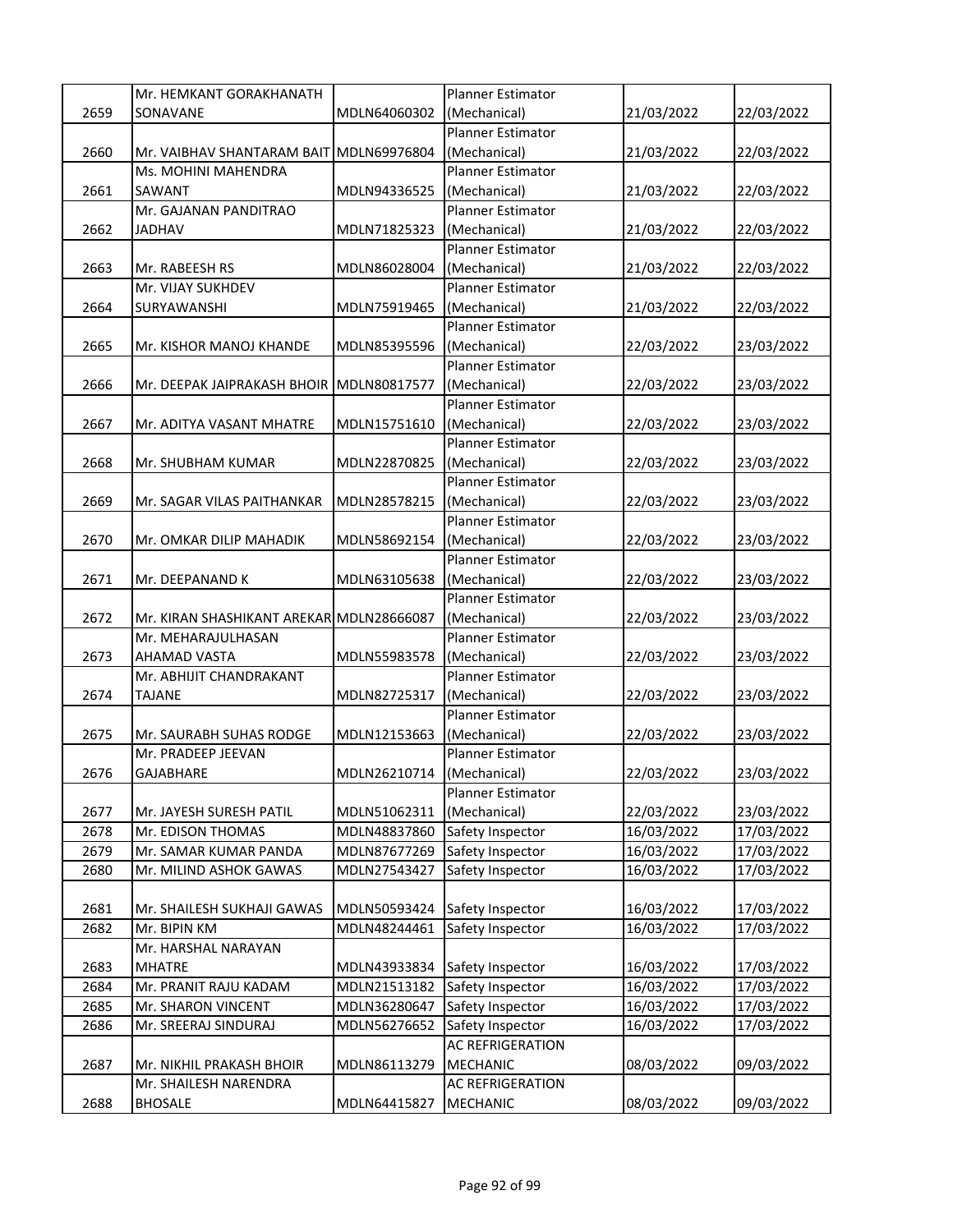|      |                                         |              | <b>AC REFRIGERATION</b>        |            |            |
|------|-----------------------------------------|--------------|--------------------------------|------------|------------|
| 2689 | Mr. PANKAJ RAMANLAL AREKARIMDLN23635825 |              | <b>MECHANIC</b>                | 08/03/2022 | 09/03/2022 |
|      |                                         |              | <b>AC REFRIGERATION</b>        |            |            |
| 2690 | Mr. MANISH KUMAR                        | MDLN12228675 | <b>MECHANIC</b>                | 08/03/2022 | 09/03/2022 |
|      |                                         |              | <b>AC REFRIGERATION</b>        |            |            |
| 2691 | Mr. WAJIR SINGH                         | MDLN14748355 | <b>MECHANIC</b>                | 08/03/2022 | 09/03/2022 |
|      |                                         |              | <b>AC REFRIGERATION</b>        |            |            |
| 2692 | Mr. VICKY BABU KAPADNE                  | MDLN11722247 | MECHANIC                       | 08/03/2022 | 09/03/2022 |
|      |                                         |              | <b>AC REFRIGERATION</b>        |            |            |
| 2693 | Mr. SUBODH KISHOR TAYADE                | MDLN69571714 | <b>MECHANIC</b>                | 08/03/2022 | 09/03/2022 |
|      | Mr. JAYESH BALKRUSHNA                   |              | <b>AC REFRIGERATION</b>        |            |            |
| 2694 | PASHTE                                  | MDLN58767354 | <b>MECHANIC</b>                | 08/03/2022 |            |
|      |                                         |              | <b>AC REFRIGERATION</b>        |            | 09/03/2022 |
|      | Mr. MUSTAQEEM                           |              |                                |            |            |
| 2695 | MOHAMMADKHAN PATHAN                     | MDLN61106328 | <b>MECHANIC</b>                | 08/03/2022 | 09/03/2022 |
|      | Mr. KUNAL RAVINDRA                      |              | <b>AC REFRIGERATION</b>        |            |            |
| 2696 | <b>GHORPADE</b>                         | MDLN14711472 | <b>MECHANIC</b>                | 08/03/2022 | 09/03/2022 |
|      |                                         |              | <b>AC REFRIGERATION</b>        |            |            |
| 2697 | Mr. SAGAR AVINASH KARWAL                | MDLN68652722 | <b>MECHANIC</b>                | 09/03/2022 | 10/03/2022 |
|      |                                         |              | <b>AC REFRIGERATION</b>        |            |            |
| 2698 | Mr. TANMOY DAS                          | MDLN17884326 | <b>MECHANIC</b>                | 09/03/2022 | 10/03/2022 |
|      |                                         |              | <b>AC REFRIGERATION</b>        |            |            |
| 2699 | Mr. KAYYUM GULSHER KHAN                 | MDLN27913662 | <b>MECHANIC</b>                | 09/03/2022 | 10/03/2022 |
|      |                                         |              | <b>AC REFRIGERATION</b>        |            |            |
| 2700 | Mr. DEEPAK DEVU DALAVI                  | MDLN21961946 | <b>MECHANIC</b>                | 09/03/2022 | 10/03/2022 |
|      |                                         |              | <b>AC REFRIGERATION</b>        |            |            |
| 2701 | Mr. NIKETAN PRADIP PATIL                | MDLN62844330 | <b>MECHANIC</b>                | 09/03/2022 | 10/03/2022 |
|      | Mr. SWAPNIL EKNATH                      |              | <b>AC REFRIGERATION</b>        |            |            |
| 2702 | <b>KORLEKAR</b>                         | MDLN70674886 | <b>MECHANIC</b>                | 09/03/2022 | 10/03/2022 |
|      | Mr. SAURABH DASHARATH                   |              | <b>AC REFRIGERATION</b>        |            |            |
|      |                                         |              |                                |            |            |
| 2703 | <b>MHATRE</b>                           | MDLN34357379 | MECHANIC                       | 09/03/2022 | 10/03/2022 |
|      |                                         |              | <b>AC REFRIGERATION</b>        |            |            |
| 2704 | Mr. MAHESH ANIL PATEKAR                 | MDLN18980843 | <b>MECHANIC</b>                | 09/03/2022 | 10/03/2022 |
|      | Mr. SAMADHAN MADHUKAR                   |              | <b>AC REFRIGERATION</b>        |            |            |
| 2705 | <b>SHIRSATH</b>                         | MDLN14383418 | <b>MECHANIC</b>                | 09/03/2022 | 10/03/2022 |
|      | Mr. SHAILESH NARENDRA                   |              | <b>AC REFRIGERATION</b>        |            |            |
| 2706 | <b>BHOSALE</b>                          | MDLN83517692 | <b>MECHANIC</b>                | 09/03/2022 | 10/03/2022 |
|      |                                         |              | Jr Draughtsman                 |            |            |
| 2707 | Mr. URMEEL ANIL PATEL                   | MDLN63772117 | (Mechanical)                   | 07/03/2022 | 08/03/2022 |
|      |                                         |              | Jr Draughtsman                 |            |            |
| 2708 | Mr. ABHISHEK ASHOK HAJARE               | MDLN17541173 | (Mechanical)                   | 07/03/2022 | 08/03/2022 |
|      |                                         |              | Jr Draughtsman                 |            |            |
| 2709 | Mr. SHAILESH BHASKAR ZARE               | MDLN64964008 | (Mechanical)                   | 07/03/2022 | 08/03/2022 |
|      |                                         |              | Jr Draughtsman                 |            |            |
| 2710 | Mr. URMEEL ANIL PATEL                   | MDLN59400570 | (Mechanical)                   | 07/03/2022 | 08/03/2022 |
|      |                                         |              | Jr Draughtsman                 |            |            |
| 2711 | Mr. KETAN KAILAS YERUNKAR               | MDLN34453955 | (Mechanical)                   | 07/03/2022 | 08/03/2022 |
|      | Mr. SUDARSHAN VILAS                     |              | Jr Draughtsman                 |            |            |
| 2712 | <b>CHIKHALE</b>                         | MDLN83331616 | (Mechanical)                   | 07/03/2022 | 08/03/2022 |
|      | Ms. KALPANA AMARJEET                    |              | Jr Draughtsman                 |            |            |
| 2713 | MANJREKAR                               | MDLN68327368 | (Mechanical)                   | 07/03/2022 | 08/03/2022 |
|      |                                         |              | Jr Draughtsman                 |            |            |
| 2714 | Mr. RAHUL R                             | MDLN60376159 | (Mechanical)                   | 07/03/2022 | 08/03/2022 |
| 2715 | Mr. DIPESH DILIP BAGKAR                 | MDLN61754820 | Jr Draughtsman<br>(Mechanical) | 07/03/2022 | 08/03/2022 |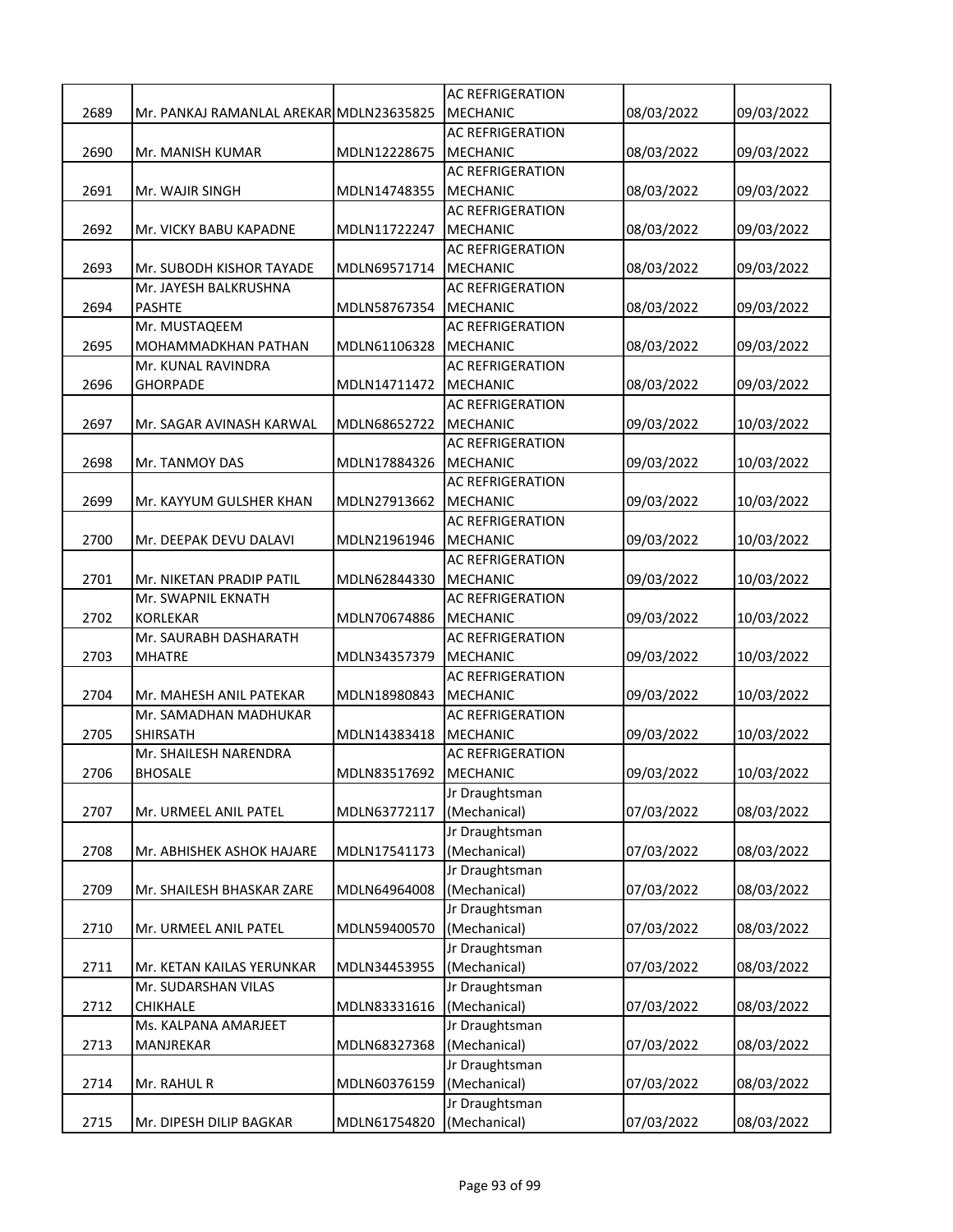|      | Mr. SUTHARSINGH                        |              | Jr Draughtsman               |            |            |
|------|----------------------------------------|--------------|------------------------------|------------|------------|
| 2716 | KARUPPASAMY                            | MDLN88644423 | (Mechanical)                 | 07/03/2022 | 08/03/2022 |
|      | Mr. PRASAD MAHENDRA                    |              | Jr Draughtsman               |            |            |
| 2717 | KADAM                                  | MDLN84990422 | (Mechanical)                 | 07/03/2022 | 08/03/2022 |
|      |                                        |              | Jr Draughtsman               |            |            |
| 2718 | Mr. SAGAR MANOHAR BHOIR                | MDLN12915077 | (Mechanical)                 | 07/03/2022 | 08/03/2022 |
|      |                                        |              | Jr Draughtsman               |            |            |
| 2719 | Mr. MAYUR HARISH NAKTI                 | MDLN23326383 | (Mechanical)                 | 07/03/2022 | 08/03/2022 |
|      |                                        |              | Jr Draughtsman               |            |            |
| 2720 | Mrs. MADHURI ARVIND NAIK               | MDLN66679670 | (Mechanical)                 | 07/03/2022 | 08/03/2022 |
|      | Mr. CHETAN VASUDEO                     |              | Jr Draughtsman               |            |            |
| 2721 | KASEKAR                                | MDLN74314385 | (Mechanical)                 | 07/03/2022 | 08/03/2022 |
|      |                                        |              | Jr Draughtsman               |            |            |
| 2722 | Ms. DAIVATA ASHOK GAIKWAD              | MDLN36015948 | (Mechanical)                 | 07/03/2022 | 08/03/2022 |
|      |                                        |              | Jr Draughtsman               |            |            |
| 2723 | Mr. SANEE VILAS SOKANDE                | MDLN64496280 | (Mechanical)                 | 07/03/2022 | 08/03/2022 |
|      |                                        |              | Jr Draughtsman               |            |            |
| 2724 | Ms. PRACHI PRADEEP MANTRI              | MDLN29441471 | (Mechanical)                 | 07/03/2022 | 08/03/2022 |
|      | Mrs. BHAGYASHRI ALPESH                 |              | Jr Draughtsman               |            |            |
| 2725 | <b>MHATRE</b>                          | MDLN28460212 | (Mechanical)                 | 07/03/2022 | 08/03/2022 |
|      |                                        |              | Jr Draughtsman               |            |            |
| 2726 | Mr. AJAYKRISHNAN U                     | MDLN43844653 | (Mechanical)                 | 07/03/2022 | 08/03/2022 |
|      |                                        |              | Jr Draughtsman               |            |            |
| 2727 | Mr. GAJENDRA ASHOK BHAGAT              | MDLN90338016 | (Mechanical)                 | 07/03/2022 | 08/03/2022 |
|      | Mr. SAIPRASAD SHRIKANT                 |              | Jr Draughtsman               |            |            |
| 2728 | <b>MHATRE</b>                          | MDLN24968781 | (Mechanical)                 | 07/03/2022 | 08/03/2022 |
|      | Mr. ATULKRISHNA GULABDHAR              |              | Jr Draughtsman               |            |            |
| 2729 | SHARMA                                 | MDLN25665327 | (Mechanical)                 | 07/03/2022 | 08/03/2022 |
|      | Ms. ANUJA KESHAV                       |              | Jr Draughtsman               |            |            |
| 2730 | DONGARKAR                              | MDLN23061167 | (Mechanical)                 | 07/03/2022 | 08/03/2022 |
|      |                                        |              | Jr Draughtsman               |            |            |
| 2731 | Mr. LALIT VILAS KADAM                  | MDLN74300814 | (Mechanical)                 | 07/03/2022 | 08/03/2022 |
|      |                                        |              | Jr Draughtsman               |            |            |
| 2732 | Mr. MUKUL ARVIND GAIKWAD               | MDLN16065790 | (Mechanical)                 | 07/03/2022 | 08/03/2022 |
|      |                                        |              | Jr Draughtsman               |            |            |
| 2733 | Mr. DURGESH GANESH ADHARI MDLN16090941 |              | (Mechanical)                 | 07/03/2022 | 08/03/2022 |
|      | Mr. MANOJKUMAR KAMLESH                 |              | Jr Draughtsman               |            |            |
| 2734 | <b>GUPTA</b>                           | MDLN89244480 | (Mechanical)                 | 07/03/2022 | 08/03/2022 |
|      |                                        |              | Jr Draughtsman               |            |            |
| 2735 | Mr. MAHESH DEVIDAS KOLI                | MDLN32478506 | (Mechanical)                 | 07/03/2022 | 08/03/2022 |
|      |                                        |              | Jr Draughtsman               |            |            |
| 2736 | Mr. ATHUL KUMAR J                      | MDLN71369530 | (Mechanical)                 | 07/03/2022 | 08/03/2022 |
|      | Mr. ARUNKUMAR SURENDRA                 |              | Jr Draughtsman               |            |            |
| 2737 | YADAV                                  | MDLN49022024 | (Mechanical)                 | 07/03/2022 | 08/03/2022 |
|      |                                        |              | Jr Draughtsman               |            |            |
| 2738 | Ms. TRUPTI SANJAY SAWANT               | MDLN81485008 | (Mechanical)                 | 07/03/2022 | 08/03/2022 |
|      |                                        |              | Jr Draughtsman               |            |            |
| 2739 | Mr. MUZAMMIL KAZI                      | MDLN84439769 | (Mechanical)                 | 07/03/2022 | 08/03/2022 |
|      | Mrs. NANDITA RAJENDRA                  |              | Jr Draughtsman               |            |            |
| 2740 | SALGAONKAR                             | MDLN45412458 | (Mechanical)                 | 07/03/2022 | 08/03/2022 |
|      |                                        |              | Jr Draughtsman               |            |            |
| 2741 | Mrs. RIYA SANDESH PASTE                | MDLN99854066 | (Mechanical)                 | 07/03/2022 | 08/03/2022 |
|      |                                        |              |                              |            |            |
| 2742 | Mr. SAMAR KUMAR PANDA                  | MDLN78556750 | Jr QC Inspector (Electrical) | 07/03/2022 | 08/03/2022 |
|      |                                        |              |                              |            |            |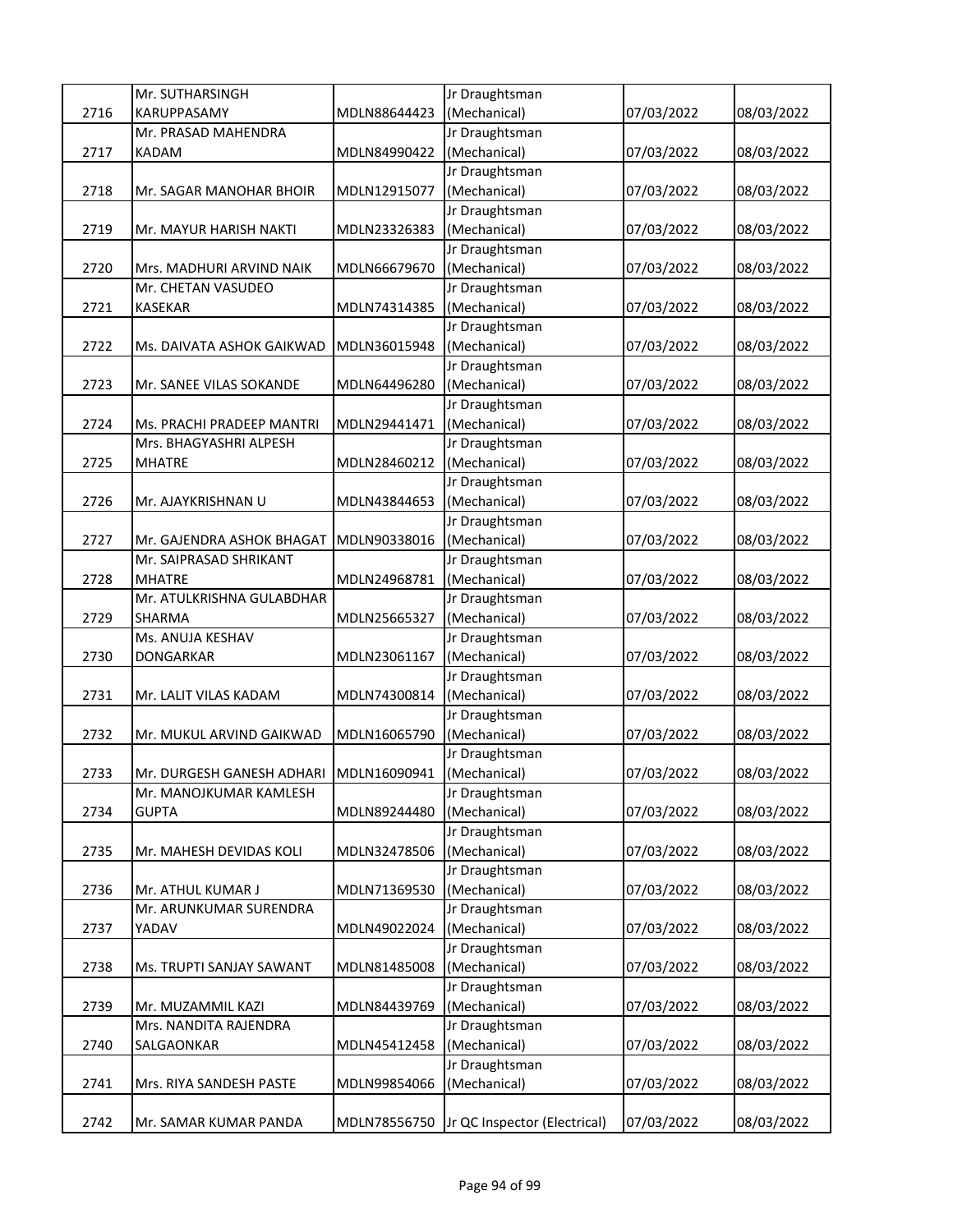| 2743 | Mr. VIJAY DARAPUREDDY                              | MDLN55751313                 | Jr QC Inspector (Electrical)                        | 07/03/2022               | 08/03/2022               |
|------|----------------------------------------------------|------------------------------|-----------------------------------------------------|--------------------------|--------------------------|
|      |                                                    |                              |                                                     |                          |                          |
| 2744 | Ms. SAYALI PRAKASH WARKAR                          | MDLN31113293                 | Jr QC Inspector (Electrical)                        | 07/03/2022               | 08/03/2022               |
|      |                                                    |                              |                                                     |                          |                          |
| 2745 | Mr. PANKAJ KUMAR                                   | MDLN47467938                 | Jr QC Inspector (Electrical)                        | 07/03/2022               | 08/03/2022               |
| 2746 | Mr. MANISH KUMAR GUPTA                             | MDLN19226365                 | Jr QC Inspector (Electrical)                        | 07/03/2022               | 08/03/2022               |
|      |                                                    |                              |                                                     |                          |                          |
| 2747 | Mr. BHUSHAN VIJAY PAWAR                            | MDLN81068651                 | Jr QC Inspector (Electrical)                        | 07/03/2022               | 08/03/2022               |
| 2748 | Mr. SACHIN GANAPATI DESAI                          |                              |                                                     |                          |                          |
| 2749 | Mr. YOGESH ASHOK MEDHE                             | MDLN14633747<br>MDLN70975700 | Jr QC Inspector (Electrical)<br>MILLWRIGHT MECHANIC | 07/03/2022<br>04/03/2022 | 08/03/2022<br>05/03/2022 |
| 2750 | Mr. SAGAR DILIP NAKIL                              | MDLN82001350                 | MILLWRIGHT MECHANIC                                 | 04/03/2022               | 05/03/2022               |
| 2751 | Mr. JAYESH SUSHIL SHINDE                           | MDLN70346708                 | MILLWRIGHT MECHANIC                                 | 04/03/2022               | 05/03/2022               |
|      |                                                    |                              |                                                     |                          |                          |
| 2752 | Mr. NASIR NAZIR MUKADAM                            | MDLN32057968                 | MILLWRIGHT MECHANIC                                 | 04/03/2022               | 05/03/2022               |
|      | Mr. SHAILESH HIRAMAN                               |                              |                                                     |                          |                          |
| 2753 | <b>GAIKWAD</b>                                     | MDLN13135562                 | MILLWRIGHT MECHANIC                                 | 04/03/2022               | 05/03/2022               |
|      | Mr. PRAVIN PARSHURAM                               |                              |                                                     |                          |                          |
| 2754 | <b>PARDHI</b>                                      | MDLN55450484                 | MILLWRIGHT MECHANIC                                 | 04/03/2022               | 05/03/2022               |
| 2755 | Mr. SANDESH DEVRAM SUPE                            | MDLN61085259                 | MILLWRIGHT MECHANIC                                 | 04/03/2022               | 05/03/2022               |
| 2756 | Mr. VINIT VILAS PATIL                              | MDLN28084379                 | MILLWRIGHT MECHANIC                                 | 04/03/2022               | 05/03/2022               |
| 2757 | Mr. VISHAL LAXMAN BUDKE                            | MDLN28130545                 | MILLWRIGHT MECHANIC                                 | 04/03/2022               | 05/03/2022               |
|      |                                                    |                              |                                                     |                          |                          |
| 2758 | Mr. NILESH UDDHAV BHOSALE                          | MDLN52235625                 | MILLWRIGHT MECHANIC                                 | 04/03/2022               | 05/03/2022               |
|      |                                                    |                              |                                                     |                          |                          |
| 2759 | Mr. VISHAL HANAMANT MANE                           | MDLN81952075                 | MILLWRIGHT MECHANIC                                 | 04/03/2022               | 05/03/2022               |
|      | Mr. SHASHANK KASHIRAM                              |                              |                                                     |                          |                          |
| 2760 | <b>RANE</b>                                        | MDLN80585573                 | MILLWRIGHT MECHANIC                                 | 04/03/2022               | 05/03/2022               |
| 2761 | Mr. SHVETAN HIRAJI PATIL<br>Mr. SAMEER CHANDRAKANT | MDLN77872223                 | MILLWRIGHT MECHANIC                                 | 04/03/2022               | 05/03/2022               |
| 2762 | <b>DHADVE</b>                                      | MDLN21513785                 | MILLWRIGHT MECHANIC                                 | 05/03/2022               | 07/03/2022               |
|      |                                                    |                              |                                                     |                          |                          |
| 2763 | Mr. VINAYAK RAMESH MEHER                           | MDLN91869976                 | MILLWRIGHT MECHANIC                                 | 05/03/2022               | 07/03/2022               |
| 2764 | Mr. NAGESH VILAS LONDHE                            | MDLN68951396                 | MILLWRIGHT MECHANIC                                 | 05/03/2022               | 07/03/2022               |
| 2765 | Mr. VINOD SAHEBRAO PATIL                           | MDLN10318693                 | MILLWRIGHT MECHANIC                                 | 05/03/2022               | 07/03/2022               |
|      |                                                    |                              |                                                     |                          |                          |
| 2766 | Mr. CHANDRAKANT ARUN SOOL MDLN83257748             |                              | MILLWRIGHT MECHANIC                                 | 05/03/2022               | 07/03/2022               |
|      |                                                    |                              |                                                     |                          |                          |
| 2767 | Mr. CHETAN SHRIKANT DANTAL                         | MDLN37882753                 | MILLWRIGHT MECHANIC                                 | 05/03/2022               | 07/03/2022               |
| 2768 | Mr. MAYUR RAVINDRA SAVE                            | MDLN96314756                 | MILLWRIGHT MECHANIC                                 | 05/03/2022               | 07/03/2022               |
|      |                                                    |                              |                                                     |                          |                          |
| 2769 | Mr. SHAILESH SITARAM DHAPSI                        | MDLN39494140                 | MILLWRIGHT MECHANIC                                 | 05/03/2022               | 07/03/2022               |
|      | Mr. SOMANATH VASANT                                |                              |                                                     |                          |                          |
| 2770 | <b>LOHAR</b>                                       | MDLN38100905                 | MILLWRIGHT MECHANIC                                 | 05/03/2022               | 07/03/2022               |
| 2771 | Mr. KIRAN PRAKASH AWALE                            | MDLN63287693                 | MILLWRIGHT MECHANIC                                 | 05/03/2022               | 07/03/2022               |
|      |                                                    |                              |                                                     |                          |                          |
| 2772 | Mr. AGNESH ASHOK MAHADIK                           | MDLN55557290                 | MILLWRIGHT MECHANIC                                 | 05/03/2022               | 07/03/2022               |
|      | Mr. SWAPNIL PRAKASH                                |                              |                                                     |                          |                          |
| 2773 | DURGAVALI                                          | MDLN94869133                 | MILLWRIGHT MECHANIC                                 | 05/03/2022               | 07/03/2022               |
| 2774 | Mr. RAHUL ARUN SHINDE                              | MDLN42507757                 | MILLWRIGHT MECHANIC                                 | 07/03/2022               | 08/03/2022               |
|      |                                                    |                              |                                                     |                          |                          |
| 2775 | Mr. PRAVIN RAJENDRA JADHAV                         | MDLN81656661                 | MILLWRIGHT MECHANIC                                 | 07/03/2022               | 08/03/2022               |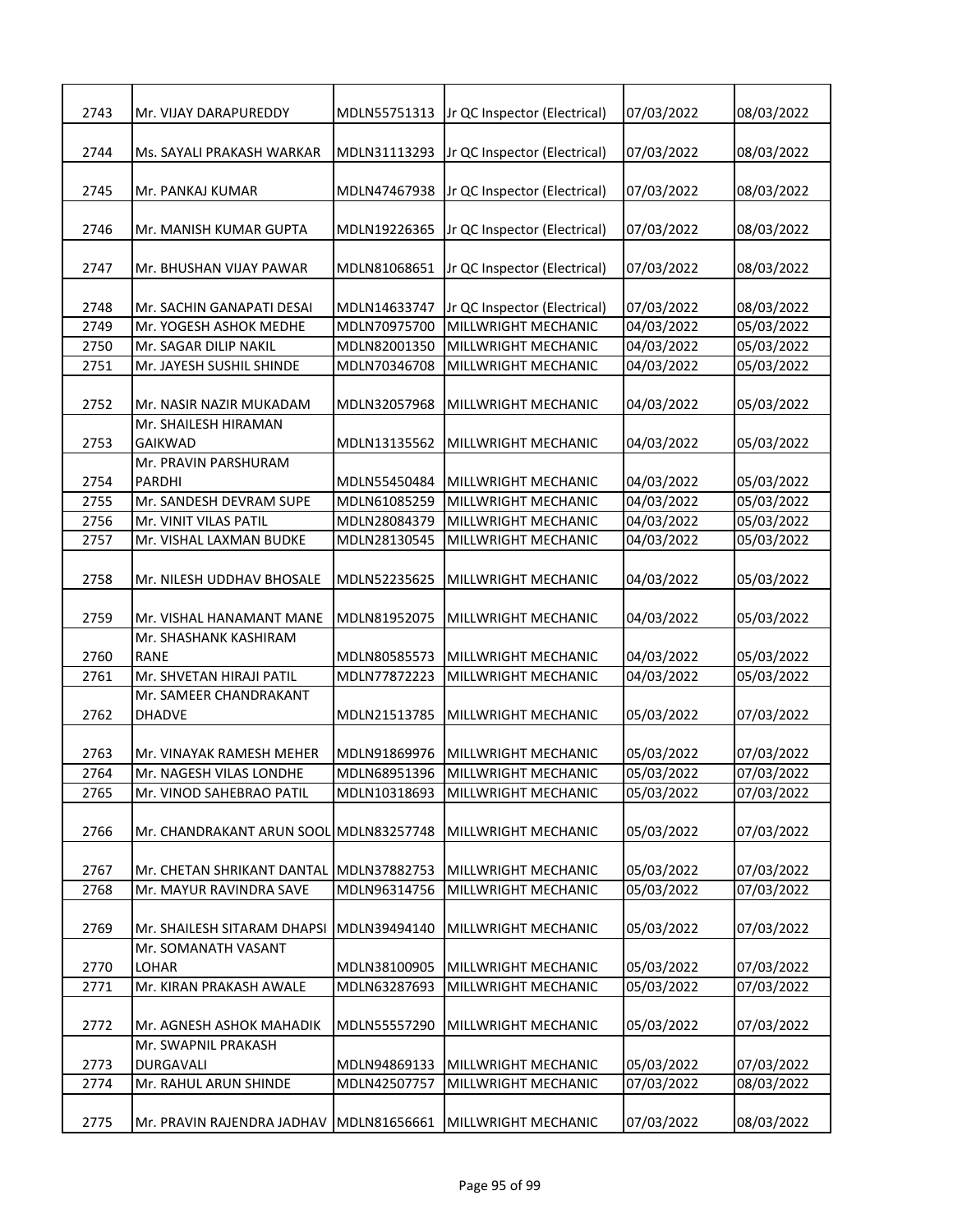| 2777<br>Mr. NILESH PRAKASH DHEPASE<br>MDLN33964039<br>MILLWRIGHT MECHANIC<br>07/03/2022<br>08/03/2022<br>Mr. JAYESH RAJARAM<br>2778<br><b>PACHUPATE</b><br>MDLN67938554<br>MILLWRIGHT MECHANIC<br>07/03/2022<br>08/03/2022<br>Mr. ALLWIN RATNAKAR<br>08/03/2022<br>2779<br><b>GHOSALKAR</b><br>MDLN78556681<br>MILLWRIGHT MECHANIC<br>07/03/2022<br>Mr. PRAVIN MANOHAR<br>2780<br>MDLN78956516<br>07/03/2022<br>08/03/2022<br>SAWANT<br>MILLWRIGHT MECHANIC<br>2781<br>MDLN10412977<br>07/03/2022<br>08/03/2022<br>Mr. SUNIL ANANDRAO PATIL<br>MILLWRIGHT MECHANIC<br>2782<br>MDLN51016225<br>MILLWRIGHT MECHANIC<br>07/03/2022<br>08/03/2022<br>Mr. SANKET LAXMAN SUVARE<br>Mr. SHAIKHRAIS SHAIKHKARIM<br>2783<br><b>PATAVE</b><br>MDLN18311738<br>MILLWRIGHT MECHANIC<br>07/03/2022<br>08/03/2022<br>Mr. NAVDEESH PRAKASH<br><b>KARBELE</b><br>2784<br>MDLN71138254<br>MILLWRIGHT MECHANIC<br>07/03/2022<br>08/03/2022<br>Mr. HEMANT PRABHAKAR<br>2785<br><b>KATALKAR</b><br>MDLN55675870<br>MILLWRIGHT MECHANIC<br>07/03/2022<br>08/03/2022<br>10/03/2022<br>2786<br>MDLN50078776<br><b>COMPRESSOR ATTENDANT</b><br>09/03/2022<br>Mr. KAUSHAL PRAKASH ALSHI<br>2787<br>MDLN40914617<br>09/03/2022<br>Mr. AJAY SURESH SAWANT<br><b>COMPRESSOR ATTENDANT</b><br>10/03/2022<br>2788<br>MDLN52268022<br><b>COMPRESSOR ATTENDANT</b><br>09/03/2022<br>10/03/2022<br>Mr. UMESH ASHOK WARISHE<br>Mr. PRATHMESH KASHINATH<br>10/03/2022<br>2789<br><b>KAMBLI</b><br>MDLN90125489<br>COMPRESSOR ATTENDANT<br>09/03/2022<br>Mr. SOMANATH VASANT<br>2790<br><b>LOHAR</b><br>MDLN84418748<br>COMPRESSOR ATTENDANT<br>09/03/2022<br>10/03/2022<br>Mr. NAVANATH JAGANNATH<br>10/03/2022<br>2791<br>CHAVAN<br>MDLN43300541<br>COMPRESSOR ATTENDANT<br>09/03/2022<br>2792<br>MDLN68137115<br>COMPRESSOR ATTENDANT<br>09/03/2022<br>Mr. RAJENDRA GULAB MOHITE<br>10/03/2022<br>2793<br>MDLN39251599<br><b>COMPRESSOR ATTENDANT</b><br>09/03/2022<br>10/03/2022<br>Mr. DIPAK PRAFULL VAIDYA<br>Mr. AVINASH JAGANNATH<br>2794<br><b>DESAI</b><br>MDLN42502169<br><b>COMPRESSOR ATTENDANT</b><br>09/03/2022<br>10/03/2022<br>2795<br>11/03/2022<br>MDLN88763062<br>COMPRESSOR ATTENDANT<br>10/03/2022<br>Mr. ASHISH JAYRAM GAJAKOS<br>Mr. AKBAR YUSUFKHAN<br>2796<br>MDLN49004835<br><b>COMPRESSOR ATTENDANT</b><br>10/03/2022<br>GAWANKAR<br>11/03/2022<br>Mr. SANTOSH DASHARATH<br>2797<br>CHAVAN<br>MDLN42918774<br><b>COMPRESSOR ATTENDANT</b><br>10/03/2022<br>11/03/2022<br>Mr. MANGESH SANTOSH<br>MDLN70056017<br>10/03/2022<br>2798<br>COMPRESSOR ATTENDANT<br>JADHAV<br>2799<br>MDLN53344079<br>COMPRESSOR ATTENDANT<br>10/03/2022<br>Mr. SUNIL DINKAR SHINDE<br>Mr. SHAIKHRAIS SHAIKHKARIM<br>2800<br>MDLN84874879<br>COMPRESSOR ATTENDANT<br>10/03/2022<br><b>PATAVE</b><br>2801<br>MDLN28469386<br>COMPRESSOR ATTENDANT<br>10/03/2022<br>Mr. RAHUL KISAN VETHEKAR | 2776 | Mr. MANOJ RAMDAS DHADI | MDLN85231346 | MILLWRIGHT MECHANIC | 07/03/2022 | 08/03/2022 |
|--------------------------------------------------------------------------------------------------------------------------------------------------------------------------------------------------------------------------------------------------------------------------------------------------------------------------------------------------------------------------------------------------------------------------------------------------------------------------------------------------------------------------------------------------------------------------------------------------------------------------------------------------------------------------------------------------------------------------------------------------------------------------------------------------------------------------------------------------------------------------------------------------------------------------------------------------------------------------------------------------------------------------------------------------------------------------------------------------------------------------------------------------------------------------------------------------------------------------------------------------------------------------------------------------------------------------------------------------------------------------------------------------------------------------------------------------------------------------------------------------------------------------------------------------------------------------------------------------------------------------------------------------------------------------------------------------------------------------------------------------------------------------------------------------------------------------------------------------------------------------------------------------------------------------------------------------------------------------------------------------------------------------------------------------------------------------------------------------------------------------------------------------------------------------------------------------------------------------------------------------------------------------------------------------------------------------------------------------------------------------------------------------------------------------------------------------------------------------------------------------------------------------------------------------------------------------------------------------------------------------------------------------------------------------------------------------------------------------------------------------------------------------------------------------------------------------------------------------------------|------|------------------------|--------------|---------------------|------------|------------|
|                                                                                                                                                                                                                                                                                                                                                                                                                                                                                                                                                                                                                                                                                                                                                                                                                                                                                                                                                                                                                                                                                                                                                                                                                                                                                                                                                                                                                                                                                                                                                                                                                                                                                                                                                                                                                                                                                                                                                                                                                                                                                                                                                                                                                                                                                                                                                                                                                                                                                                                                                                                                                                                                                                                                                                                                                                                              |      |                        |              |                     |            |            |
|                                                                                                                                                                                                                                                                                                                                                                                                                                                                                                                                                                                                                                                                                                                                                                                                                                                                                                                                                                                                                                                                                                                                                                                                                                                                                                                                                                                                                                                                                                                                                                                                                                                                                                                                                                                                                                                                                                                                                                                                                                                                                                                                                                                                                                                                                                                                                                                                                                                                                                                                                                                                                                                                                                                                                                                                                                                              |      |                        |              |                     |            |            |
|                                                                                                                                                                                                                                                                                                                                                                                                                                                                                                                                                                                                                                                                                                                                                                                                                                                                                                                                                                                                                                                                                                                                                                                                                                                                                                                                                                                                                                                                                                                                                                                                                                                                                                                                                                                                                                                                                                                                                                                                                                                                                                                                                                                                                                                                                                                                                                                                                                                                                                                                                                                                                                                                                                                                                                                                                                                              |      |                        |              |                     |            |            |
|                                                                                                                                                                                                                                                                                                                                                                                                                                                                                                                                                                                                                                                                                                                                                                                                                                                                                                                                                                                                                                                                                                                                                                                                                                                                                                                                                                                                                                                                                                                                                                                                                                                                                                                                                                                                                                                                                                                                                                                                                                                                                                                                                                                                                                                                                                                                                                                                                                                                                                                                                                                                                                                                                                                                                                                                                                                              |      |                        |              |                     |            |            |
|                                                                                                                                                                                                                                                                                                                                                                                                                                                                                                                                                                                                                                                                                                                                                                                                                                                                                                                                                                                                                                                                                                                                                                                                                                                                                                                                                                                                                                                                                                                                                                                                                                                                                                                                                                                                                                                                                                                                                                                                                                                                                                                                                                                                                                                                                                                                                                                                                                                                                                                                                                                                                                                                                                                                                                                                                                                              |      |                        |              |                     |            |            |
|                                                                                                                                                                                                                                                                                                                                                                                                                                                                                                                                                                                                                                                                                                                                                                                                                                                                                                                                                                                                                                                                                                                                                                                                                                                                                                                                                                                                                                                                                                                                                                                                                                                                                                                                                                                                                                                                                                                                                                                                                                                                                                                                                                                                                                                                                                                                                                                                                                                                                                                                                                                                                                                                                                                                                                                                                                                              |      |                        |              |                     |            |            |
|                                                                                                                                                                                                                                                                                                                                                                                                                                                                                                                                                                                                                                                                                                                                                                                                                                                                                                                                                                                                                                                                                                                                                                                                                                                                                                                                                                                                                                                                                                                                                                                                                                                                                                                                                                                                                                                                                                                                                                                                                                                                                                                                                                                                                                                                                                                                                                                                                                                                                                                                                                                                                                                                                                                                                                                                                                                              |      |                        |              |                     |            |            |
|                                                                                                                                                                                                                                                                                                                                                                                                                                                                                                                                                                                                                                                                                                                                                                                                                                                                                                                                                                                                                                                                                                                                                                                                                                                                                                                                                                                                                                                                                                                                                                                                                                                                                                                                                                                                                                                                                                                                                                                                                                                                                                                                                                                                                                                                                                                                                                                                                                                                                                                                                                                                                                                                                                                                                                                                                                                              |      |                        |              |                     |            |            |
|                                                                                                                                                                                                                                                                                                                                                                                                                                                                                                                                                                                                                                                                                                                                                                                                                                                                                                                                                                                                                                                                                                                                                                                                                                                                                                                                                                                                                                                                                                                                                                                                                                                                                                                                                                                                                                                                                                                                                                                                                                                                                                                                                                                                                                                                                                                                                                                                                                                                                                                                                                                                                                                                                                                                                                                                                                                              |      |                        |              |                     |            |            |
|                                                                                                                                                                                                                                                                                                                                                                                                                                                                                                                                                                                                                                                                                                                                                                                                                                                                                                                                                                                                                                                                                                                                                                                                                                                                                                                                                                                                                                                                                                                                                                                                                                                                                                                                                                                                                                                                                                                                                                                                                                                                                                                                                                                                                                                                                                                                                                                                                                                                                                                                                                                                                                                                                                                                                                                                                                                              |      |                        |              |                     |            |            |
|                                                                                                                                                                                                                                                                                                                                                                                                                                                                                                                                                                                                                                                                                                                                                                                                                                                                                                                                                                                                                                                                                                                                                                                                                                                                                                                                                                                                                                                                                                                                                                                                                                                                                                                                                                                                                                                                                                                                                                                                                                                                                                                                                                                                                                                                                                                                                                                                                                                                                                                                                                                                                                                                                                                                                                                                                                                              |      |                        |              |                     |            |            |
|                                                                                                                                                                                                                                                                                                                                                                                                                                                                                                                                                                                                                                                                                                                                                                                                                                                                                                                                                                                                                                                                                                                                                                                                                                                                                                                                                                                                                                                                                                                                                                                                                                                                                                                                                                                                                                                                                                                                                                                                                                                                                                                                                                                                                                                                                                                                                                                                                                                                                                                                                                                                                                                                                                                                                                                                                                                              |      |                        |              |                     |            |            |
|                                                                                                                                                                                                                                                                                                                                                                                                                                                                                                                                                                                                                                                                                                                                                                                                                                                                                                                                                                                                                                                                                                                                                                                                                                                                                                                                                                                                                                                                                                                                                                                                                                                                                                                                                                                                                                                                                                                                                                                                                                                                                                                                                                                                                                                                                                                                                                                                                                                                                                                                                                                                                                                                                                                                                                                                                                                              |      |                        |              |                     |            |            |
|                                                                                                                                                                                                                                                                                                                                                                                                                                                                                                                                                                                                                                                                                                                                                                                                                                                                                                                                                                                                                                                                                                                                                                                                                                                                                                                                                                                                                                                                                                                                                                                                                                                                                                                                                                                                                                                                                                                                                                                                                                                                                                                                                                                                                                                                                                                                                                                                                                                                                                                                                                                                                                                                                                                                                                                                                                                              |      |                        |              |                     |            |            |
|                                                                                                                                                                                                                                                                                                                                                                                                                                                                                                                                                                                                                                                                                                                                                                                                                                                                                                                                                                                                                                                                                                                                                                                                                                                                                                                                                                                                                                                                                                                                                                                                                                                                                                                                                                                                                                                                                                                                                                                                                                                                                                                                                                                                                                                                                                                                                                                                                                                                                                                                                                                                                                                                                                                                                                                                                                                              |      |                        |              |                     |            |            |
|                                                                                                                                                                                                                                                                                                                                                                                                                                                                                                                                                                                                                                                                                                                                                                                                                                                                                                                                                                                                                                                                                                                                                                                                                                                                                                                                                                                                                                                                                                                                                                                                                                                                                                                                                                                                                                                                                                                                                                                                                                                                                                                                                                                                                                                                                                                                                                                                                                                                                                                                                                                                                                                                                                                                                                                                                                                              |      |                        |              |                     |            |            |
|                                                                                                                                                                                                                                                                                                                                                                                                                                                                                                                                                                                                                                                                                                                                                                                                                                                                                                                                                                                                                                                                                                                                                                                                                                                                                                                                                                                                                                                                                                                                                                                                                                                                                                                                                                                                                                                                                                                                                                                                                                                                                                                                                                                                                                                                                                                                                                                                                                                                                                                                                                                                                                                                                                                                                                                                                                                              |      |                        |              |                     |            |            |
|                                                                                                                                                                                                                                                                                                                                                                                                                                                                                                                                                                                                                                                                                                                                                                                                                                                                                                                                                                                                                                                                                                                                                                                                                                                                                                                                                                                                                                                                                                                                                                                                                                                                                                                                                                                                                                                                                                                                                                                                                                                                                                                                                                                                                                                                                                                                                                                                                                                                                                                                                                                                                                                                                                                                                                                                                                                              |      |                        |              |                     |            |            |
|                                                                                                                                                                                                                                                                                                                                                                                                                                                                                                                                                                                                                                                                                                                                                                                                                                                                                                                                                                                                                                                                                                                                                                                                                                                                                                                                                                                                                                                                                                                                                                                                                                                                                                                                                                                                                                                                                                                                                                                                                                                                                                                                                                                                                                                                                                                                                                                                                                                                                                                                                                                                                                                                                                                                                                                                                                                              |      |                        |              |                     |            |            |
|                                                                                                                                                                                                                                                                                                                                                                                                                                                                                                                                                                                                                                                                                                                                                                                                                                                                                                                                                                                                                                                                                                                                                                                                                                                                                                                                                                                                                                                                                                                                                                                                                                                                                                                                                                                                                                                                                                                                                                                                                                                                                                                                                                                                                                                                                                                                                                                                                                                                                                                                                                                                                                                                                                                                                                                                                                                              |      |                        |              |                     |            |            |
|                                                                                                                                                                                                                                                                                                                                                                                                                                                                                                                                                                                                                                                                                                                                                                                                                                                                                                                                                                                                                                                                                                                                                                                                                                                                                                                                                                                                                                                                                                                                                                                                                                                                                                                                                                                                                                                                                                                                                                                                                                                                                                                                                                                                                                                                                                                                                                                                                                                                                                                                                                                                                                                                                                                                                                                                                                                              |      |                        |              |                     |            |            |
|                                                                                                                                                                                                                                                                                                                                                                                                                                                                                                                                                                                                                                                                                                                                                                                                                                                                                                                                                                                                                                                                                                                                                                                                                                                                                                                                                                                                                                                                                                                                                                                                                                                                                                                                                                                                                                                                                                                                                                                                                                                                                                                                                                                                                                                                                                                                                                                                                                                                                                                                                                                                                                                                                                                                                                                                                                                              |      |                        |              |                     |            |            |
|                                                                                                                                                                                                                                                                                                                                                                                                                                                                                                                                                                                                                                                                                                                                                                                                                                                                                                                                                                                                                                                                                                                                                                                                                                                                                                                                                                                                                                                                                                                                                                                                                                                                                                                                                                                                                                                                                                                                                                                                                                                                                                                                                                                                                                                                                                                                                                                                                                                                                                                                                                                                                                                                                                                                                                                                                                                              |      |                        |              |                     |            |            |
|                                                                                                                                                                                                                                                                                                                                                                                                                                                                                                                                                                                                                                                                                                                                                                                                                                                                                                                                                                                                                                                                                                                                                                                                                                                                                                                                                                                                                                                                                                                                                                                                                                                                                                                                                                                                                                                                                                                                                                                                                                                                                                                                                                                                                                                                                                                                                                                                                                                                                                                                                                                                                                                                                                                                                                                                                                                              |      |                        |              |                     |            |            |
|                                                                                                                                                                                                                                                                                                                                                                                                                                                                                                                                                                                                                                                                                                                                                                                                                                                                                                                                                                                                                                                                                                                                                                                                                                                                                                                                                                                                                                                                                                                                                                                                                                                                                                                                                                                                                                                                                                                                                                                                                                                                                                                                                                                                                                                                                                                                                                                                                                                                                                                                                                                                                                                                                                                                                                                                                                                              |      |                        |              |                     |            |            |
|                                                                                                                                                                                                                                                                                                                                                                                                                                                                                                                                                                                                                                                                                                                                                                                                                                                                                                                                                                                                                                                                                                                                                                                                                                                                                                                                                                                                                                                                                                                                                                                                                                                                                                                                                                                                                                                                                                                                                                                                                                                                                                                                                                                                                                                                                                                                                                                                                                                                                                                                                                                                                                                                                                                                                                                                                                                              |      |                        |              |                     |            |            |
|                                                                                                                                                                                                                                                                                                                                                                                                                                                                                                                                                                                                                                                                                                                                                                                                                                                                                                                                                                                                                                                                                                                                                                                                                                                                                                                                                                                                                                                                                                                                                                                                                                                                                                                                                                                                                                                                                                                                                                                                                                                                                                                                                                                                                                                                                                                                                                                                                                                                                                                                                                                                                                                                                                                                                                                                                                                              |      |                        |              |                     |            |            |
|                                                                                                                                                                                                                                                                                                                                                                                                                                                                                                                                                                                                                                                                                                                                                                                                                                                                                                                                                                                                                                                                                                                                                                                                                                                                                                                                                                                                                                                                                                                                                                                                                                                                                                                                                                                                                                                                                                                                                                                                                                                                                                                                                                                                                                                                                                                                                                                                                                                                                                                                                                                                                                                                                                                                                                                                                                                              |      |                        |              |                     |            |            |
|                                                                                                                                                                                                                                                                                                                                                                                                                                                                                                                                                                                                                                                                                                                                                                                                                                                                                                                                                                                                                                                                                                                                                                                                                                                                                                                                                                                                                                                                                                                                                                                                                                                                                                                                                                                                                                                                                                                                                                                                                                                                                                                                                                                                                                                                                                                                                                                                                                                                                                                                                                                                                                                                                                                                                                                                                                                              |      |                        |              |                     |            |            |
|                                                                                                                                                                                                                                                                                                                                                                                                                                                                                                                                                                                                                                                                                                                                                                                                                                                                                                                                                                                                                                                                                                                                                                                                                                                                                                                                                                                                                                                                                                                                                                                                                                                                                                                                                                                                                                                                                                                                                                                                                                                                                                                                                                                                                                                                                                                                                                                                                                                                                                                                                                                                                                                                                                                                                                                                                                                              |      |                        |              |                     |            |            |
|                                                                                                                                                                                                                                                                                                                                                                                                                                                                                                                                                                                                                                                                                                                                                                                                                                                                                                                                                                                                                                                                                                                                                                                                                                                                                                                                                                                                                                                                                                                                                                                                                                                                                                                                                                                                                                                                                                                                                                                                                                                                                                                                                                                                                                                                                                                                                                                                                                                                                                                                                                                                                                                                                                                                                                                                                                                              |      |                        |              |                     |            |            |
|                                                                                                                                                                                                                                                                                                                                                                                                                                                                                                                                                                                                                                                                                                                                                                                                                                                                                                                                                                                                                                                                                                                                                                                                                                                                                                                                                                                                                                                                                                                                                                                                                                                                                                                                                                                                                                                                                                                                                                                                                                                                                                                                                                                                                                                                                                                                                                                                                                                                                                                                                                                                                                                                                                                                                                                                                                                              |      |                        |              |                     |            |            |
|                                                                                                                                                                                                                                                                                                                                                                                                                                                                                                                                                                                                                                                                                                                                                                                                                                                                                                                                                                                                                                                                                                                                                                                                                                                                                                                                                                                                                                                                                                                                                                                                                                                                                                                                                                                                                                                                                                                                                                                                                                                                                                                                                                                                                                                                                                                                                                                                                                                                                                                                                                                                                                                                                                                                                                                                                                                              |      |                        |              |                     |            |            |
|                                                                                                                                                                                                                                                                                                                                                                                                                                                                                                                                                                                                                                                                                                                                                                                                                                                                                                                                                                                                                                                                                                                                                                                                                                                                                                                                                                                                                                                                                                                                                                                                                                                                                                                                                                                                                                                                                                                                                                                                                                                                                                                                                                                                                                                                                                                                                                                                                                                                                                                                                                                                                                                                                                                                                                                                                                                              |      |                        |              |                     |            |            |
|                                                                                                                                                                                                                                                                                                                                                                                                                                                                                                                                                                                                                                                                                                                                                                                                                                                                                                                                                                                                                                                                                                                                                                                                                                                                                                                                                                                                                                                                                                                                                                                                                                                                                                                                                                                                                                                                                                                                                                                                                                                                                                                                                                                                                                                                                                                                                                                                                                                                                                                                                                                                                                                                                                                                                                                                                                                              |      |                        |              |                     |            |            |
|                                                                                                                                                                                                                                                                                                                                                                                                                                                                                                                                                                                                                                                                                                                                                                                                                                                                                                                                                                                                                                                                                                                                                                                                                                                                                                                                                                                                                                                                                                                                                                                                                                                                                                                                                                                                                                                                                                                                                                                                                                                                                                                                                                                                                                                                                                                                                                                                                                                                                                                                                                                                                                                                                                                                                                                                                                                              |      |                        |              |                     |            |            |
|                                                                                                                                                                                                                                                                                                                                                                                                                                                                                                                                                                                                                                                                                                                                                                                                                                                                                                                                                                                                                                                                                                                                                                                                                                                                                                                                                                                                                                                                                                                                                                                                                                                                                                                                                                                                                                                                                                                                                                                                                                                                                                                                                                                                                                                                                                                                                                                                                                                                                                                                                                                                                                                                                                                                                                                                                                                              |      |                        |              |                     |            |            |
| 11/03/2022<br>11/03/2022<br>11/03/2022<br>11/03/2022                                                                                                                                                                                                                                                                                                                                                                                                                                                                                                                                                                                                                                                                                                                                                                                                                                                                                                                                                                                                                                                                                                                                                                                                                                                                                                                                                                                                                                                                                                                                                                                                                                                                                                                                                                                                                                                                                                                                                                                                                                                                                                                                                                                                                                                                                                                                                                                                                                                                                                                                                                                                                                                                                                                                                                                                         |      |                        |              |                     |            |            |
|                                                                                                                                                                                                                                                                                                                                                                                                                                                                                                                                                                                                                                                                                                                                                                                                                                                                                                                                                                                                                                                                                                                                                                                                                                                                                                                                                                                                                                                                                                                                                                                                                                                                                                                                                                                                                                                                                                                                                                                                                                                                                                                                                                                                                                                                                                                                                                                                                                                                                                                                                                                                                                                                                                                                                                                                                                                              |      |                        |              |                     |            |            |
|                                                                                                                                                                                                                                                                                                                                                                                                                                                                                                                                                                                                                                                                                                                                                                                                                                                                                                                                                                                                                                                                                                                                                                                                                                                                                                                                                                                                                                                                                                                                                                                                                                                                                                                                                                                                                                                                                                                                                                                                                                                                                                                                                                                                                                                                                                                                                                                                                                                                                                                                                                                                                                                                                                                                                                                                                                                              |      |                        |              |                     |            |            |
|                                                                                                                                                                                                                                                                                                                                                                                                                                                                                                                                                                                                                                                                                                                                                                                                                                                                                                                                                                                                                                                                                                                                                                                                                                                                                                                                                                                                                                                                                                                                                                                                                                                                                                                                                                                                                                                                                                                                                                                                                                                                                                                                                                                                                                                                                                                                                                                                                                                                                                                                                                                                                                                                                                                                                                                                                                                              |      |                        |              |                     |            |            |
|                                                                                                                                                                                                                                                                                                                                                                                                                                                                                                                                                                                                                                                                                                                                                                                                                                                                                                                                                                                                                                                                                                                                                                                                                                                                                                                                                                                                                                                                                                                                                                                                                                                                                                                                                                                                                                                                                                                                                                                                                                                                                                                                                                                                                                                                                                                                                                                                                                                                                                                                                                                                                                                                                                                                                                                                                                                              |      |                        |              |                     |            |            |
|                                                                                                                                                                                                                                                                                                                                                                                                                                                                                                                                                                                                                                                                                                                                                                                                                                                                                                                                                                                                                                                                                                                                                                                                                                                                                                                                                                                                                                                                                                                                                                                                                                                                                                                                                                                                                                                                                                                                                                                                                                                                                                                                                                                                                                                                                                                                                                                                                                                                                                                                                                                                                                                                                                                                                                                                                                                              |      |                        |              |                     |            |            |
|                                                                                                                                                                                                                                                                                                                                                                                                                                                                                                                                                                                                                                                                                                                                                                                                                                                                                                                                                                                                                                                                                                                                                                                                                                                                                                                                                                                                                                                                                                                                                                                                                                                                                                                                                                                                                                                                                                                                                                                                                                                                                                                                                                                                                                                                                                                                                                                                                                                                                                                                                                                                                                                                                                                                                                                                                                                              |      |                        |              |                     |            |            |
|                                                                                                                                                                                                                                                                                                                                                                                                                                                                                                                                                                                                                                                                                                                                                                                                                                                                                                                                                                                                                                                                                                                                                                                                                                                                                                                                                                                                                                                                                                                                                                                                                                                                                                                                                                                                                                                                                                                                                                                                                                                                                                                                                                                                                                                                                                                                                                                                                                                                                                                                                                                                                                                                                                                                                                                                                                                              |      |                        |              |                     |            |            |
| 2802<br>11/03/2022<br>Mr. SWAPNIL RAMESH MHATRE MDLN59714303<br>COMPRESSOR ATTENDANT<br>10/03/2022                                                                                                                                                                                                                                                                                                                                                                                                                                                                                                                                                                                                                                                                                                                                                                                                                                                                                                                                                                                                                                                                                                                                                                                                                                                                                                                                                                                                                                                                                                                                                                                                                                                                                                                                                                                                                                                                                                                                                                                                                                                                                                                                                                                                                                                                                                                                                                                                                                                                                                                                                                                                                                                                                                                                                           |      |                        |              |                     |            |            |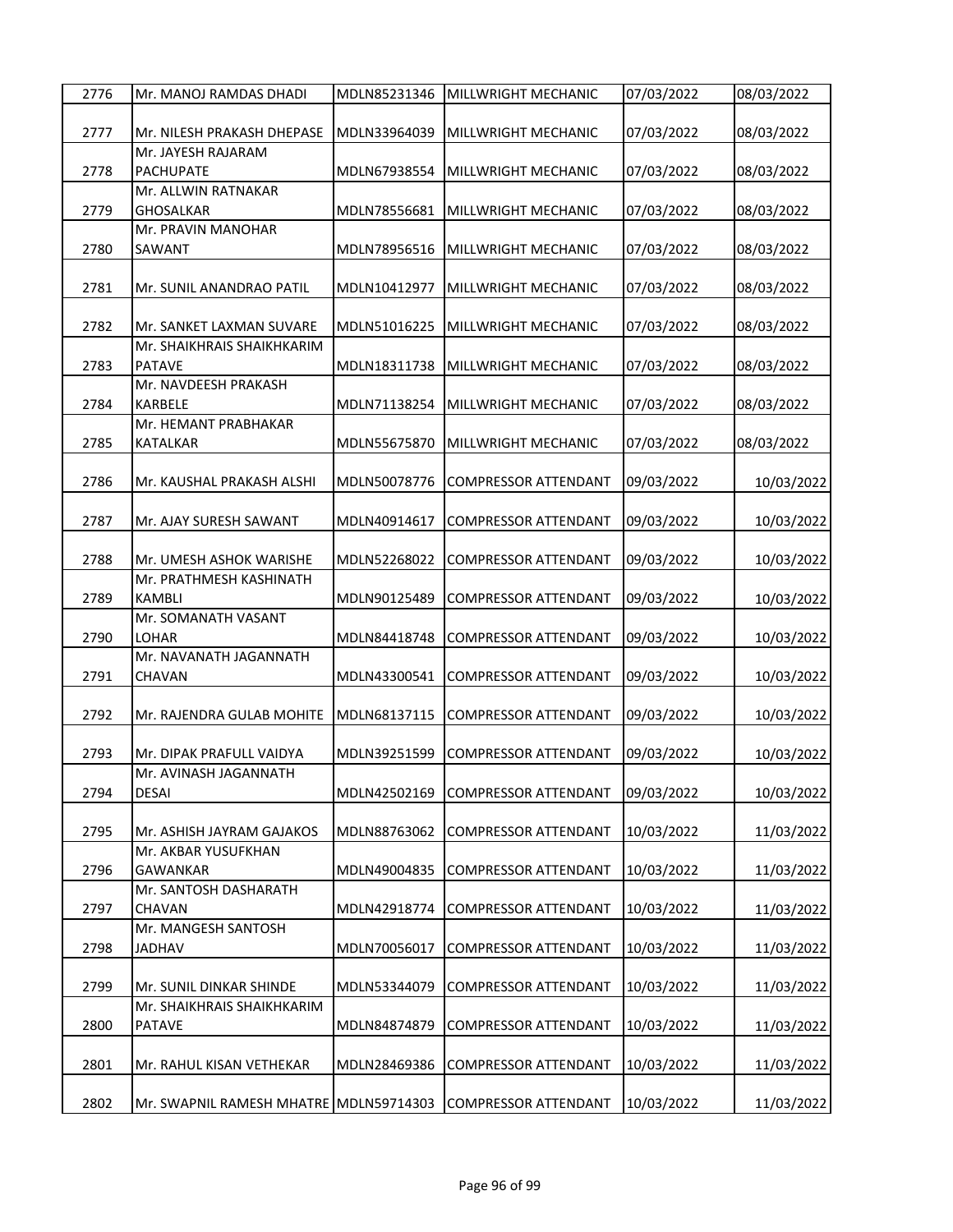| 2803 | Mr. SUNIL GULABRAO KAMTHE | MDLN11983054 | <b>COMPRESSOR ATTENDANT</b>        | 10/03/2022 | 11/03/2022 |
|------|---------------------------|--------------|------------------------------------|------------|------------|
| 2804 | Mr. SANDIP VILAS MAYEKAR  | MDLN43932672 | <b>BRASS FINISHER</b>              | 10/03/2022 | 11/03/2022 |
|      | Mr. AKASH BHAGWAN         |              |                                    |            |            |
| 2805 | <b>NYAYNIRGUNE</b>        | MDLN27855277 | <b>BRASS FINISHER</b>              | 10/03/2022 | 11/03/2022 |
|      | Mr. AKASH BHAGWAN         |              |                                    |            |            |
| 2806 | NYAYNIRGUNE               | MDLN90905559 | <b>BRASS FINISHER</b>              | 10/03/2022 | 11/03/2022 |
|      | Mr. RAGHUNATH KRISHNA     |              |                                    |            |            |
| 2807 | <b>DURUGALE</b>           | MDLN59390781 | <b>BRASS FINISHER</b>              | 10/03/2022 | 11/03/2022 |
|      | Mr. VIJAY SADANANDA       |              |                                    |            |            |
| 2808 | WAVEKAR                   | MDLN50044959 | <b>BRASS FINISHER</b>              | 10/03/2022 | 11/03/2022 |
| 2809 | Mr. AMIT UTTAM INGAWALE   | MDLN78974473 | <b>BRASS FINISHER</b>              | 10/03/2022 | 11/03/2022 |
| 2810 | Mr. AMIT UTTAM INGAWALE   | MDLN77042396 | <b>BRASS FINISHER</b>              | 10/03/2022 | 11/03/2022 |
| 2811 | Mr. NITIN BHARAT KASKAR   | MDLN81031140 | <b>BRASS FINISHER</b>              | 10/03/2022 | 11/03/2022 |
|      |                           |              |                                    |            |            |
| 2812 | Mr. GAURAV JANARDAN NAGA  | MDLN80906325 | <b>BRASS FINISHER</b>              | 10/03/2022 | 11/03/2022 |
| 2813 | Mr. TUSHAR VISHWAS PATIL  | MDLN63118595 | <b>BRASS FINISHER</b>              | 10/03/2022 | 11/03/2022 |
|      |                           |              |                                    |            |            |
| 2814 | Mr. DARSHAN BHARAT BHATE  | MDLN65509763 | <b>BRASS FINISHER</b>              | 10/03/2022 | 11/03/2022 |
|      | Mr. UPENDRA RAMESH        |              |                                    |            |            |
| 2815 | <b>GHABADE</b>            | MDLN39583435 | <b>BRASS FINISHER</b>              | 10/03/2022 | 11/03/2022 |
|      | Mr. MANISH PRAKASH        |              |                                    |            |            |
| 2816 | <b>BANSODE</b>            | MDLN83776851 | <b>BRASS FINISHER</b>              | 10/03/2022 | 11/03/2022 |
|      |                           |              |                                    |            |            |
| 2817 | Mr. TUSHAR TANAJI KAPHALE | MDLN51568870 | <b>BRASS FINISHER</b>              | 10/03/2022 | 11/03/2022 |
|      | Mr. SHYAM VENKATRAO       |              |                                    |            |            |
| 2818 | <b>VIBHUTE</b>            | MDLN44899720 | <b>BRASS FINISHER</b>              | 10/03/2022 | 11/03/2022 |
| 2819 | Mr. ANKIT ANKUSH KHARDE   | MDLN42545531 | <b>BRASS FINISHER</b>              | 10/03/2022 | 11/03/2022 |
|      | Mr. SAMEER ARUN           |              |                                    |            |            |
| 2820 | VAINGANKAR                | MDLN21545893 | <b>BRASS FINISHER</b>              | 10/03/2022 | 11/03/2022 |
|      | Mr. HARIBHAU NARAYANRAO   |              |                                    |            |            |
| 2821 | <b>INGLE</b>              | MDLN65385389 | <b>BRASS FINISHER</b>              | 10/03/2022 | 11/03/2022 |
| 2822 | Mr. VIBHAV MAHESH KENI    | MDLN24770087 | <b>BRASS FINISHER</b>              | 10/03/2022 | 11/03/2022 |
| 2823 | Mr. RAMESH RATILAL WAGH   | MDLN13182941 | <b>BRASS FINISHER</b>              | 10/03/2022 | 11/03/2022 |
|      | Mr. NARENDRA SHIVAJI      |              |                                    |            |            |
| 2824 | <b>BHANAGE</b>            | MDLN73544802 | <b>BRASS FINISHER</b>              | 10/03/2022 | 11/03/2022 |
|      | Mr. NARENDRA SHIVAJI      |              |                                    |            |            |
| 2825 | <b>BHANAGE</b>            | MDLN20152131 | <b>BRASS FINISHER</b>              | 10/03/2022 | 11/03/2022 |
|      | Mr. ROHAN SUBHANAND       |              |                                    |            |            |
| 2826 | MHATRE                    | MDLN25825627 | <b>BRASS FINISHER</b>              | 10/03/2022 | 11/03/2022 |
|      | Mr. ADITYA SURENDRA       |              |                                    |            |            |
| 2827 | <b>MHATRE</b>             | MDLN88621081 | <b>BRASS FINISHER</b>              | 10/03/2022 | 11/03/2022 |
|      | Mr. VIJAY BABURAO         |              |                                    |            |            |
| 2828 | <b>CHOUDHARY</b>          | MDLN38912035 | <b>BRASS FINISHER</b>              | 10/03/2022 | 11/03/2022 |
|      | Mr. SAMEER ARUN           |              |                                    |            |            |
| 2829 | VAINGANKAR                | MDLN80231016 | <b>BRASS FINISHER</b>              | 10/03/2022 | 11/03/2022 |
|      | Mr. SHRINIWAS SHIVAJI     |              |                                    |            |            |
| 2830 | BANDALA                   | MDLN29235662 | <b>BRASS FINISHER</b>              | 10/03/2022 | 11/03/2022 |
|      | Mr. SHYAM VENKATRAO       |              |                                    |            |            |
| 2831 | <b>VIBHUTE</b>            | MDLN57226416 | <b>BRASS FINISHER</b>              | 10/03/2022 | 11/03/2022 |
|      |                           |              |                                    |            |            |
| 2832 | Mr. SUBIN SURENDRAN       | MDLN99093332 | ELECTRIC CRANE OPERATOR            | 05/03/2022 | 07/03/2022 |
|      |                           |              |                                    |            |            |
| 2833 | Mr. KIRAN SATISH SHINGADE | MDLN42385948 | ELECTRIC CRANE OPERATOR 05/03/2022 |            | 07/03/2022 |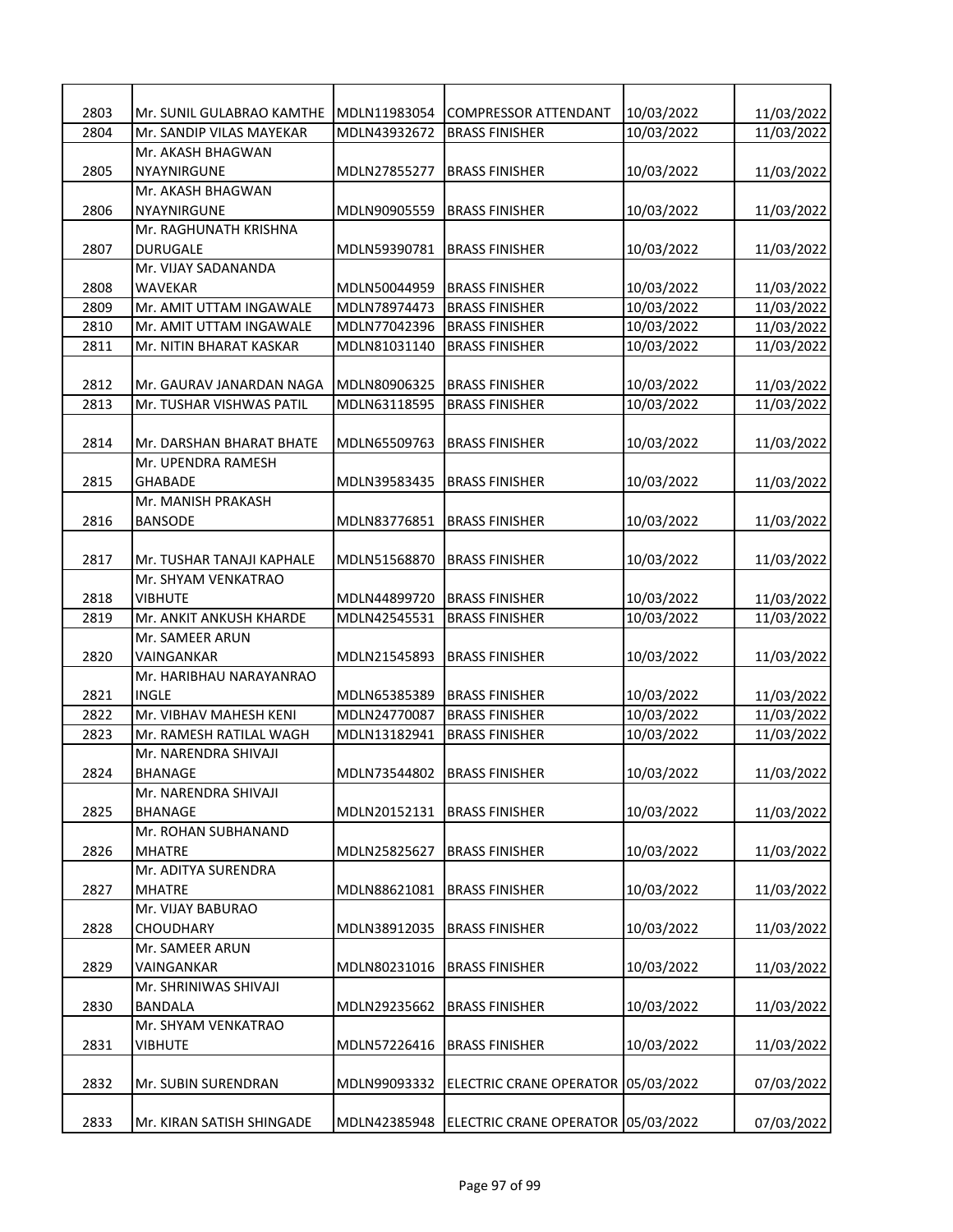| 2834 | Mr. AKHIL KUMAR CM                         | MDLN71965798 | ELECTRIC CRANE OPERATOR        | 05/03/2022 | 07/03/2022 |
|------|--------------------------------------------|--------------|--------------------------------|------------|------------|
|      |                                            |              |                                |            |            |
| 2835 | Mr. MAYUR PRAKASH KHARAT                   | MDLN78471490 | <b>ELECTRIC CRANE OPERATOR</b> | 05/03/2022 | 07/03/2022 |
| 2836 | Mr. RAJESH MARUTI KADAM                    | MDLN63511293 | ELECTRIC CRANE OPERATOR        | 05/03/2022 | 07/03/2022 |
| 2837 | Mr. SANJAY NANDKUMAR KATE                  | MDLN14563962 | <b>ELECTRIC CRANE OPERATOR</b> | 05/03/2022 | 07/03/2022 |
| 2838 | Mr. NITHEESH PR                            | MDLN94400739 | <b>ELECTRIC CRANE OPERATOR</b> | 05/03/2022 | 07/03/2022 |
| 2839 | Mr. SYAM PP                                | MDLN37118209 | <b>ELECTRIC CRANE OPERATOR</b> | 05/03/2022 | 07/03/2022 |
| 2840 | Mr. KIRAN SATISH SHINGADE                  | MDLN98044291 | ELECTRIC CRANE OPERATOR        | 05/03/2022 | 07/03/2022 |
| 2841 | Mrs. YOGESH VITTHAL PAWAR                  | MDLN45137133 | ELECTRIC CRANE OPERATOR        | 05/03/2022 | 07/03/2022 |
| 2842 | Mr. VINOD VIJAY GOLAMBADE                  | MDLN84975321 | ELECTRIC CRANE OPERATOR        | 05/03/2022 | 07/03/2022 |
| 2843 | Mr. PRATIK RAVINDRA<br>KHANDAGALE          | MDLN63713167 | <b>ELECTRIC CRANE OPERATOR</b> | 07/03/2022 | 08/03/2022 |
| 2844 | Mr. CHETAN YASHAVANT SAPAT MDLN77222524    |              | <b>ELECTRIC CRANE OPERATOR</b> | 07/03/2022 | 08/03/2022 |
| 2845 | Mr. ABHISHEK ANANT SAWANT                  | MDLN51670415 | <b>ELECTRIC CRANE OPERATOR</b> | 07/03/2022 | 08/03/2022 |
| 2846 | Mr. ARUNKUMAR M                            | MDLN17886954 | ELECTRIC CRANE OPERATOR        | 07/03/2022 | 08/03/2022 |
| 2847 | Mr. ABHIJEET ANIL THAKUR                   | MDLN66416891 | <b>ELECTRIC CRANE OPERATOR</b> | 07/03/2022 | 08/03/2022 |
| 2848 | Mr. CHETAN SUDHAKAR<br>WADNERE             | MDLN69958365 | <b>ELECTRIC CRANE OPERATOR</b> | 07/03/2022 | 08/03/2022 |
| 2849 | Mr. VISHAL SAKHARAM POLAJI                 | MDLN86668320 | <b>ELECTRIC CRANE OPERATOR</b> | 07/03/2022 | 08/03/2022 |
| 2850 | Mr. SANKET GANESH BHAGAT                   | MDLN97104923 | <b>ELECTRIC CRANE OPERATOR</b> | 07/03/2022 | 08/03/2022 |
| 2851 | Mr. SUJEETKUMAR RAMDEV<br><b>CHOUDHARI</b> | MDLN51195765 | <b>ELECTRIC CRANE OPERATOR</b> | 07/03/2022 | 08/03/2022 |
| 2852 | Mr. MUHAMMED SINAN SM                      | MDLN58516943 | ELECTRIC CRANE OPERATOR        | 07/03/2022 | 08/03/2022 |
| 2853 | Mr. DINESH DATTU DHUPARI                   | MDLN58212696 | ELECTRIC CRANE OPERATOR        | 07/03/2022 | 08/03/2022 |
| 2854 | Mr. TUSHAR VISHWAS TUPE                    | MDLN97663931 | Jr QC Inspector (NDT)          | 07/03/2022 | 08/03/2022 |
| 2855 | Mr. YOGESH SHRAVAN DATAR                   | MDLN31036414 | Jr QC Inspector (NDT)          | 07/03/2022 | 08/03/2022 |
| 2856 | Mr. CHETAN KESHAV MANDAKE                  | MDLN94118312 | Jr QC Inspector (NDT)          | 07/03/2022 | 08/03/2022 |
| 2857 | Ms. ASMITA BHARAT DOIPHODE MDLN26930414    |              | Jr QC Inspector (NDT)          | 07/03/2022 | 08/03/2022 |
| 2858 | Mr. DEEPAK ASHOK PANSARE                   | MDLN12382360 | Jr QC Inspector (NDT)          | 07/03/2022 | 08/03/2022 |
| 2859 | Mr. SANJIT ANKUSH CHAVAN                   | MDLN41974459 | Jr QC Inspector (NDT)          | 07/03/2022 | 08/03/2022 |
| 2860 | Mr. BHUSHAN SHANKAR BHISE                  | MDLN57721912 | DIESEL CRANE OPERATOR          | 04/03/2022 | 05/03/2022 |